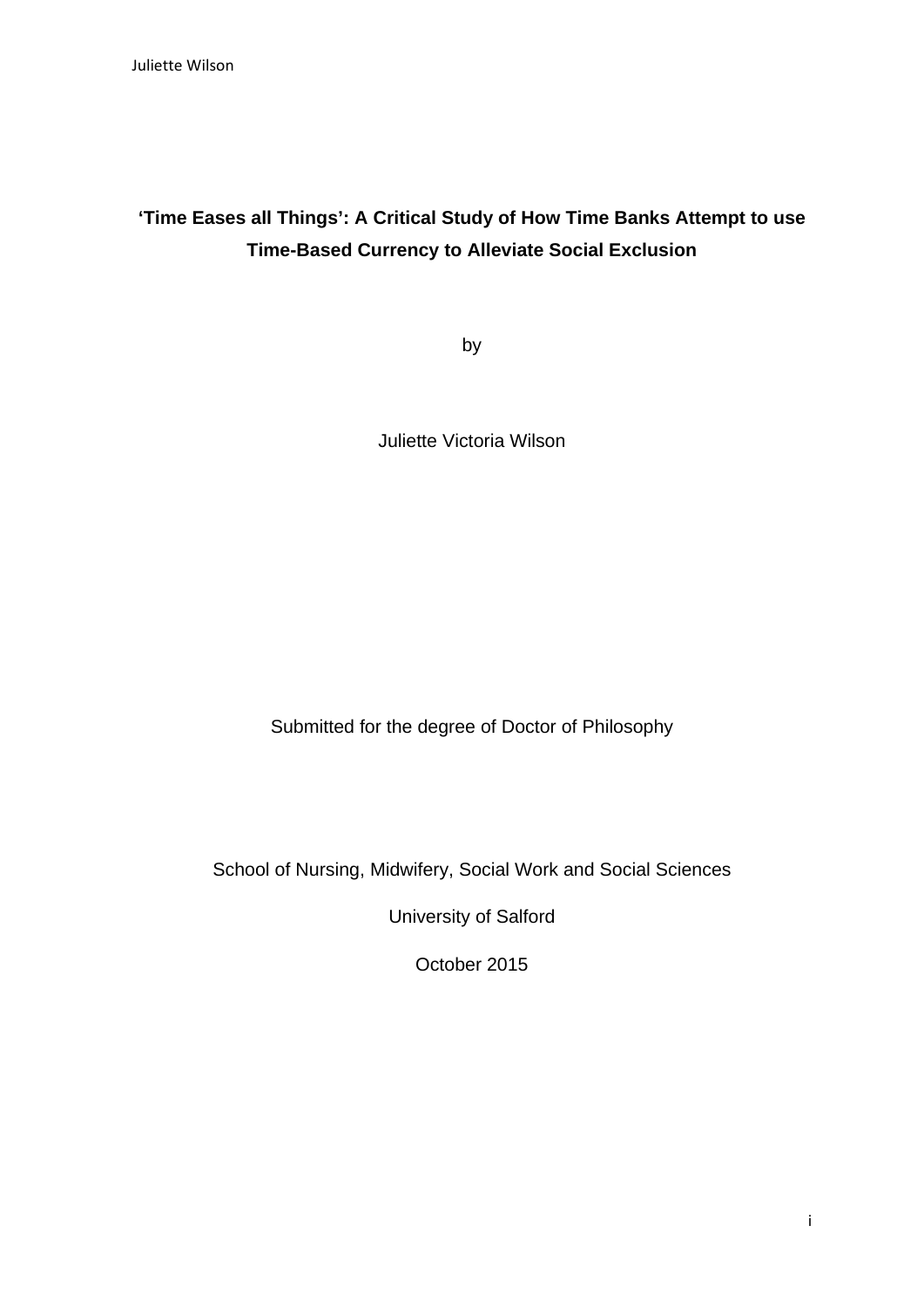### Table of Contents

| 2. Social Exclusion: Definitions, Political Interventions and its Maintenance through Forms of       |      |  |  |  |  |
|------------------------------------------------------------------------------------------------------|------|--|--|--|--|
|                                                                                                      |      |  |  |  |  |
|                                                                                                      |      |  |  |  |  |
|                                                                                                      |      |  |  |  |  |
|                                                                                                      |      |  |  |  |  |
|                                                                                                      |      |  |  |  |  |
|                                                                                                      |      |  |  |  |  |
|                                                                                                      |      |  |  |  |  |
|                                                                                                      |      |  |  |  |  |
|                                                                                                      |      |  |  |  |  |
|                                                                                                      |      |  |  |  |  |
| The Third Sector: Solving Social Exclusion by Socialising the Private Sector or Privatising the<br>3 |      |  |  |  |  |
|                                                                                                      |      |  |  |  |  |
|                                                                                                      |      |  |  |  |  |
|                                                                                                      |      |  |  |  |  |
| 3.3 'Third Sectorisation': The Development from the Voluntary Sector to the Third Sector53           |      |  |  |  |  |
|                                                                                                      |      |  |  |  |  |
|                                                                                                      |      |  |  |  |  |
|                                                                                                      |      |  |  |  |  |
| 3.7 Social Enterprise as an Exemplar of Neoliberal Governmentality in the Third Sector Creating      |      |  |  |  |  |
|                                                                                                      |      |  |  |  |  |
|                                                                                                      |      |  |  |  |  |
|                                                                                                      |      |  |  |  |  |
| 3.10                                                                                                 |      |  |  |  |  |
| <b>Time Banks.</b>                                                                                   | . 71 |  |  |  |  |
|                                                                                                      |      |  |  |  |  |
|                                                                                                      |      |  |  |  |  |
| 4.3 The Conceptual Framework of Time Banking: The Solution is 'Co-production'76                      |      |  |  |  |  |
|                                                                                                      |      |  |  |  |  |
|                                                                                                      |      |  |  |  |  |
| 4.5 Time Credits as Currency: Building Social Capital to Alleviate Social Exclusion83                |      |  |  |  |  |
|                                                                                                      |      |  |  |  |  |
|                                                                                                      |      |  |  |  |  |
|                                                                                                      |      |  |  |  |  |
| 5                                                                                                    |      |  |  |  |  |
|                                                                                                      |      |  |  |  |  |
|                                                                                                      |      |  |  |  |  |
|                                                                                                      |      |  |  |  |  |
|                                                                                                      |      |  |  |  |  |
|                                                                                                      |      |  |  |  |  |
|                                                                                                      |      |  |  |  |  |
|                                                                                                      |      |  |  |  |  |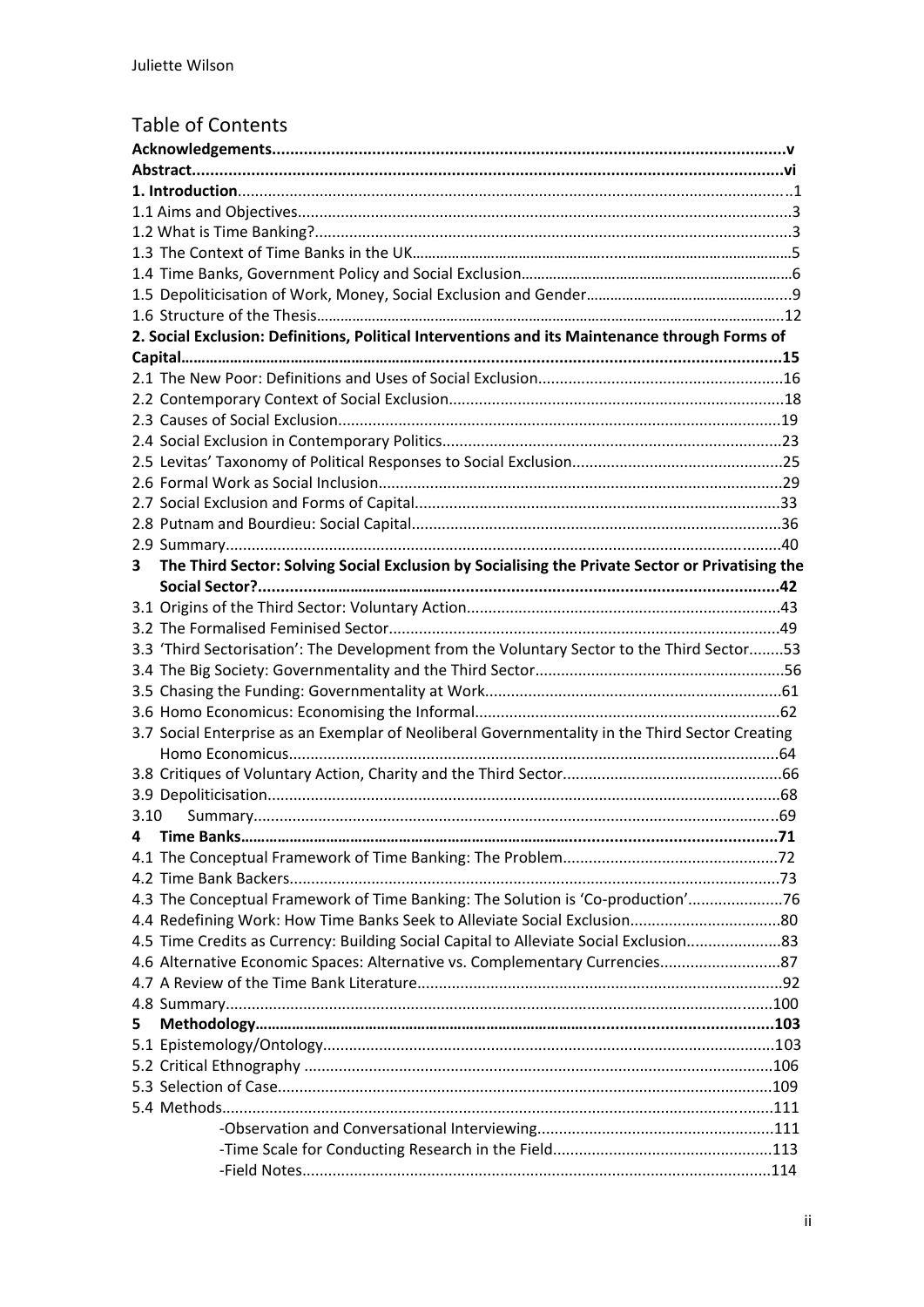|      | 5.5 Data Analysis                                                                            |  |
|------|----------------------------------------------------------------------------------------------|--|
|      |                                                                                              |  |
|      |                                                                                              |  |
|      |                                                                                              |  |
|      |                                                                                              |  |
|      |                                                                                              |  |
|      |                                                                                              |  |
|      |                                                                                              |  |
|      | 5.8 Limitations to Design                                                                    |  |
|      |                                                                                              |  |
|      |                                                                                              |  |
|      |                                                                                              |  |
| 6    |                                                                                              |  |
|      |                                                                                              |  |
|      | Organisation of the Time Bank: Neoliberalism in the Third Sector                             |  |
|      |                                                                                              |  |
|      |                                                                                              |  |
|      |                                                                                              |  |
|      |                                                                                              |  |
|      | <b>Social Exclusion</b>                                                                      |  |
|      |                                                                                              |  |
|      |                                                                                              |  |
|      |                                                                                              |  |
|      |                                                                                              |  |
| 6.10 | The Demonstration of Value in People Defined as Socially Excluded166                         |  |
| 6.11 |                                                                                              |  |
| 6.12 |                                                                                              |  |
|      | <b>Exchange Practices: Earning, Spending, Work and Gender</b>                                |  |
| 6.13 |                                                                                              |  |
| 6.14 |                                                                                              |  |
| 6.15 |                                                                                              |  |
| 6.16 | Homo Economicus: Spending Time Credits and Neoliberal Rationales 191                         |  |
| 6.17 | 'No Something for Nothing'; A Cultural Capital Hierarchy Maintained by Neoliberalism in      |  |
|      |                                                                                              |  |
|      | <b>Deradicalising Time Banks</b>                                                             |  |
| 6.18 |                                                                                              |  |
| 6.19 |                                                                                              |  |
| 6.20 |                                                                                              |  |
| 6.21 |                                                                                              |  |
| 6.22 | Time Bank Organisational Response to Counter-Hegemonic Action210                             |  |
| 6.23 |                                                                                              |  |
| 7    |                                                                                              |  |
|      |                                                                                              |  |
|      | 7.2 Social Exclusion Maintained by Confirming a Class-Based Hierarchy through a Conservative |  |
|      |                                                                                              |  |
|      | 7.3 Voluntary Action Recast as "work like" Activity: An End Rather than a Means222           |  |
|      |                                                                                              |  |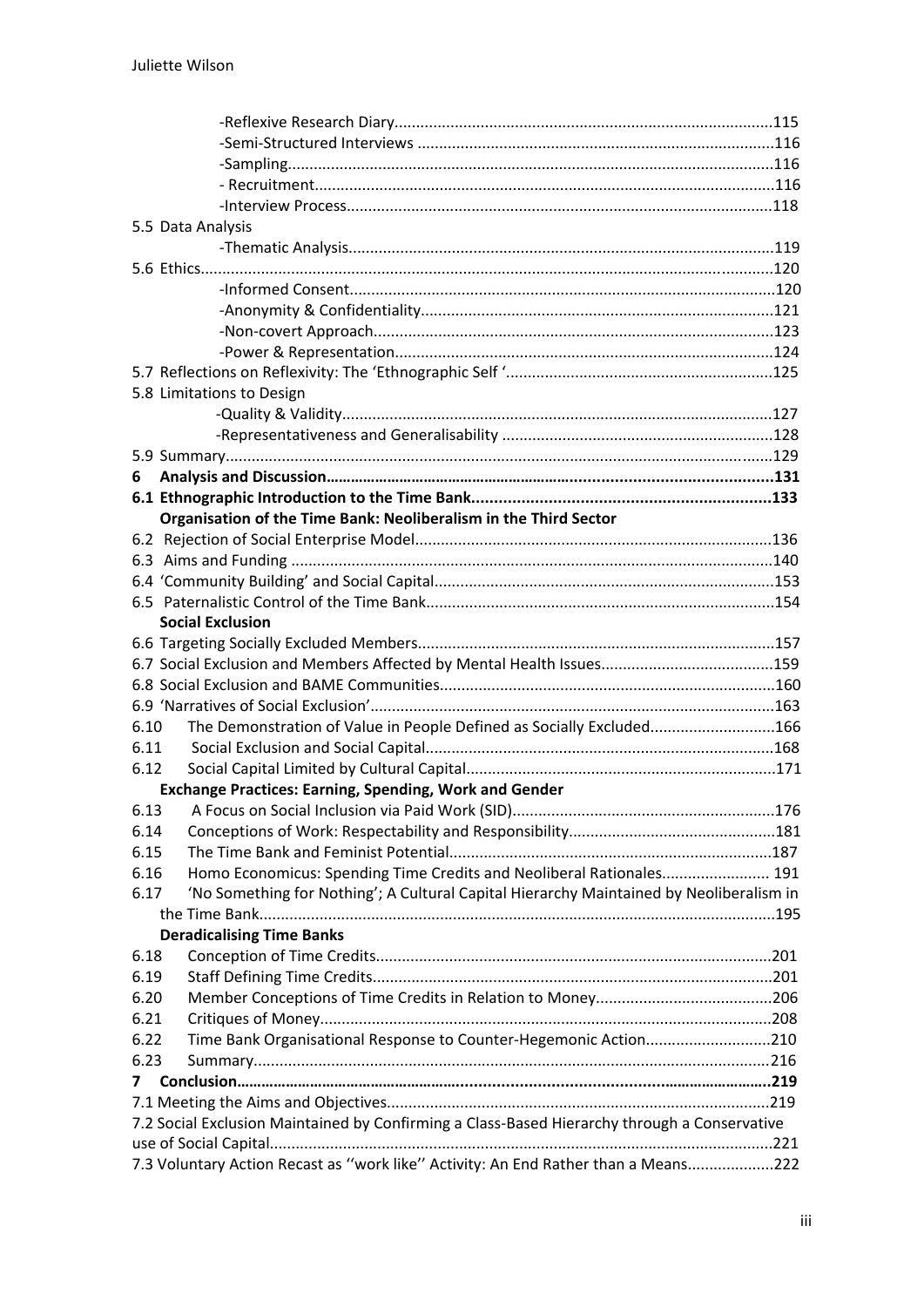| 8 |    |                   |  |
|---|----|-------------------|--|
| 9 |    | <b>Appendices</b> |  |
|   |    |                   |  |
|   |    |                   |  |
|   |    |                   |  |
|   |    |                   |  |
|   | Е. |                   |  |
|   | F. |                   |  |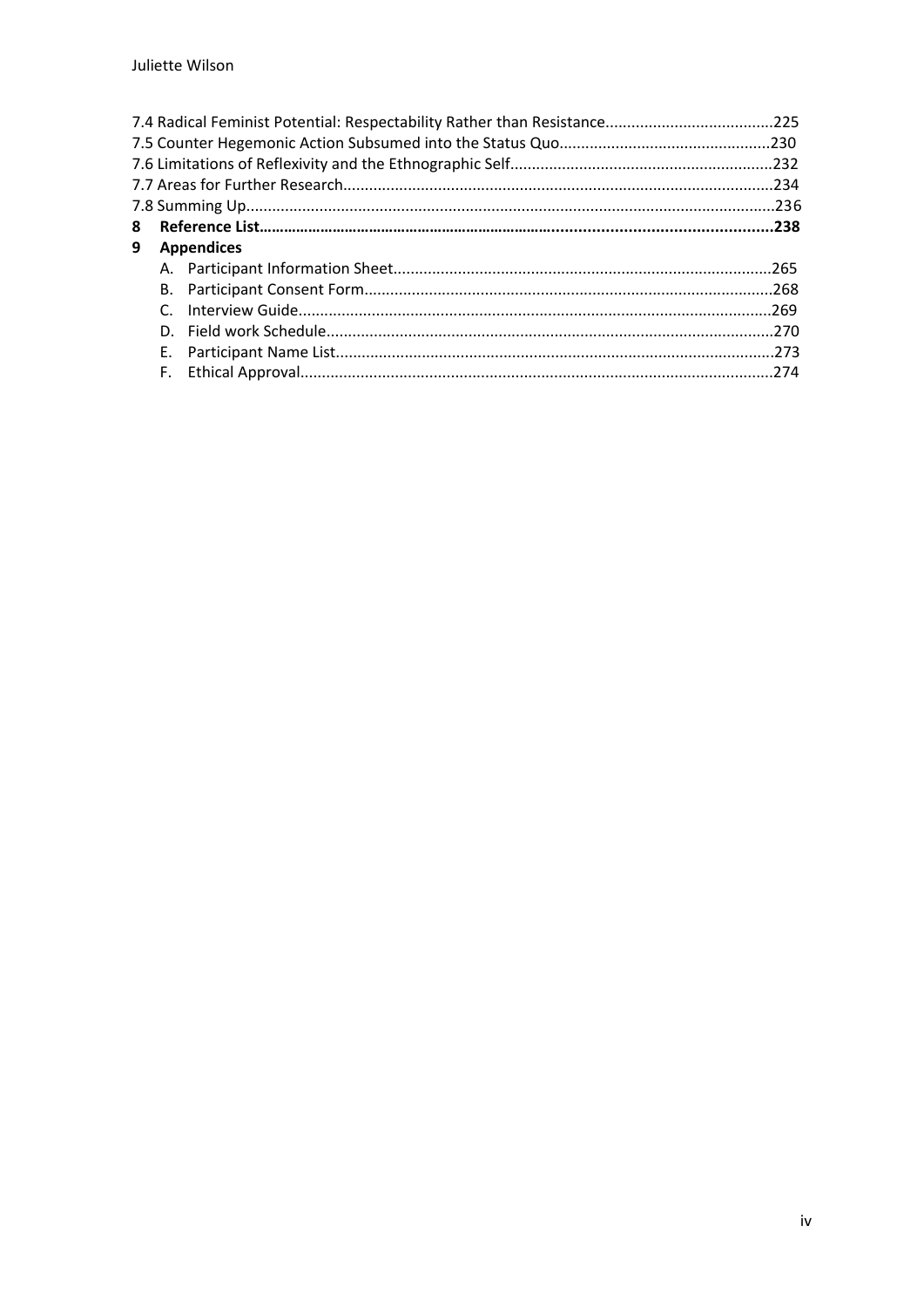## **Acknowledgements**

Whilst the work herein is my own, and I take full responsibility for it, I would like to thank Professor Karl Dayson and Dr Victoria Gosling for their support as supervisors to this thesis. Over the last three years I have appreciated their kind words and encouragement, through a process which was utterly alien and frightening to me. I am grateful to Karl for the opportunity he gave me in supporting the research from start to finish. I would also like to extend my appreciation to the time bank members and staff, without whom the research could not have happened. Their hard work and openness was invaluable to my thesis, and I hope to do them the service of critically addressing issues of pertinence to their lives. Lastly, I am indebted to my family, Aziza, Jai and Prez, who have foregone some of the valuable activities which sustain and enrich our lives, but are not really valued by the structure of our society. I am grateful to my parents for supporting my education, and my Mum (and on occasion, Dad) who provided some excellent and undervalued caring work in my absence.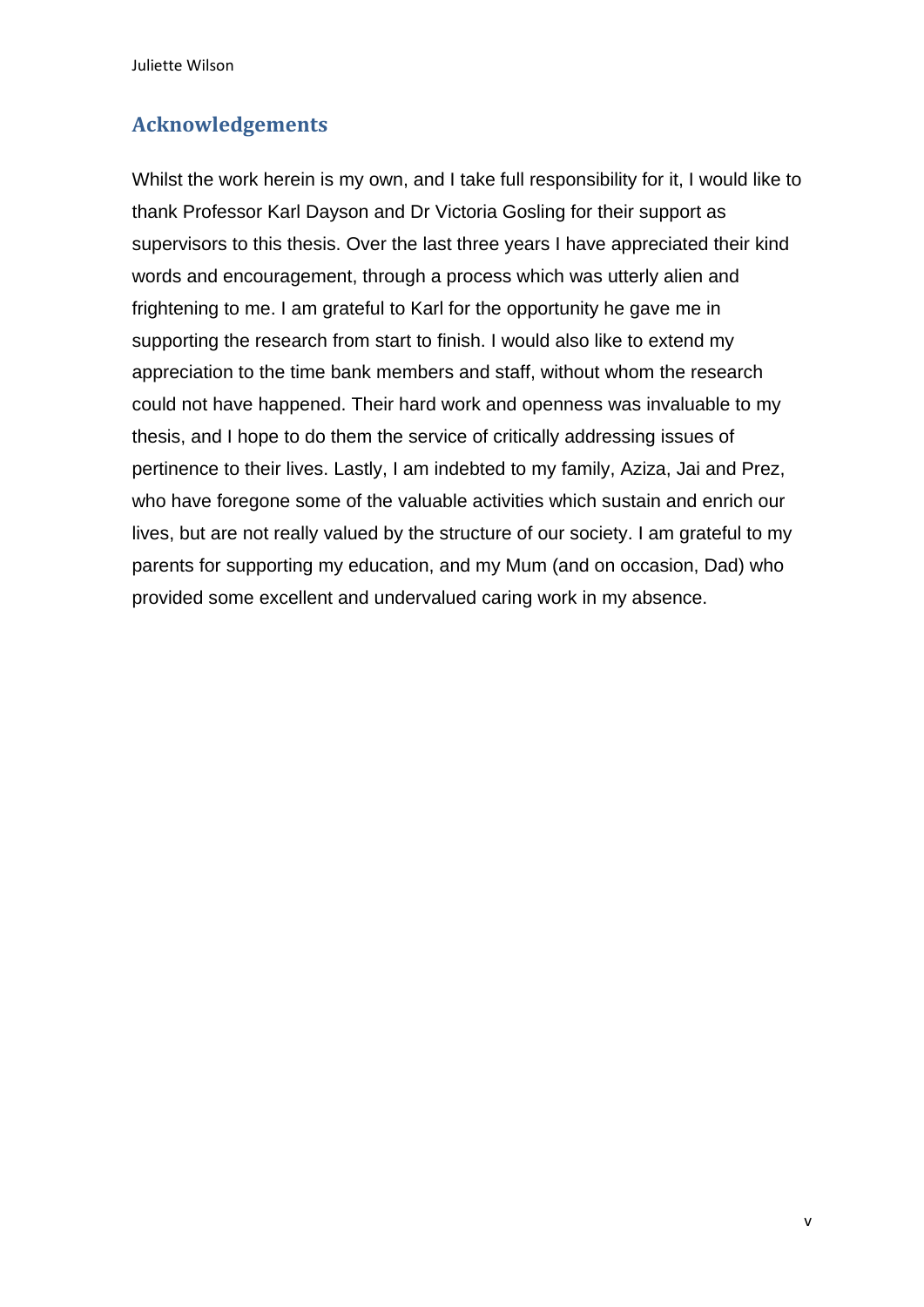#### **Abstract**

This thesis explores the tension between the radical aims of time banks and their position within the State-led third sector. It does this by theorising the concepts and manifestations of social exclusion and the third sector, and the existing time bank literature. Firstly a critical realist stance is taken to define social exclusion as a structural problem, by utilising a Marxist Feminist position and Levitas' analysis of government responses to social exclusion. Time banks intend to address social exclusion through social capital however, in scrutinising Putnam and Bourdieu's theories it is argued that interventions which focus on non-monetary forms of capital maintain the status-quo of social exclusion. Secondly, it is argued that a process of 'third sectorisation' has occurred which neutralises what Gramsci proposed as the counter-hegemonic activity of civil society, by bringing it within the neoliberal structure of government. It is contended that this evidences Foucault's theory of governmentality, whereby values are superseded by economic rationales. The existing literature fails to explore the tension between the radical potential of time banks to challenge structural inequalities by aiming to alter conceptions of work through a communistic time-based currency, and their potential to maintain social exclusion via their focus on social capital. By analysing observational and interview data from 12 months within a time bank, this thesis presents an in-depth examination of how a time bank works to depoliticise counter-hegemonic activity and maintain social exclusion. It is argued that time banks' position within the third sector moulds them into an extension of the neoliberal state in which the activities of civil society are exploited to build resilience rather than resistance to the current structure in which social exclusion exists. The conclusion demonstrates the need to critically examine radical interventions aimed at alleviating social exclusion when they work within the third sector.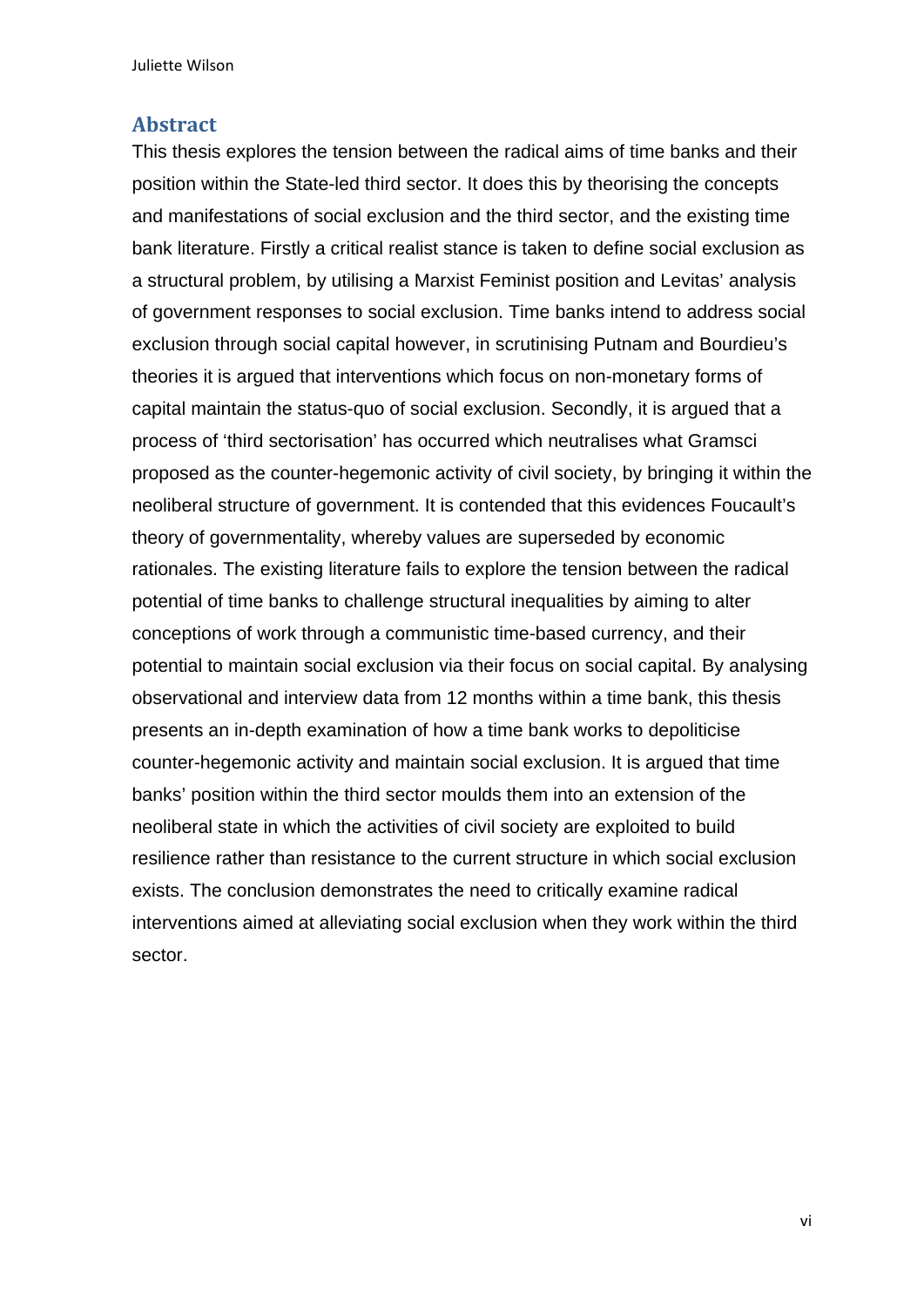### **1. Introduction**

Following years of neoliberal government policies which privilege free market capitalist exchange, and the 2008 financial crisis, the UK is a site of growing inequality and social exclusion (Pantazis, Gordon, & Levitas, 2006; University of York, 2014). Using Levitas's (2005) taxonomy of government policy responses to these issues, it is clear that whilst some may present as more egalitarian than others there is little evidence of successive governments tackling the structural causes of social exclusion created by the economic system. This has particularly gendered repercussions for society because women, more than men, are restricted culturally from participating fully in the valued formal work of capitalist exchange. Further, women still bear unequal responsibility for informal and unpaid caring work, and the correspondingly devalued paid work roles they disproportionately undertake. Whilst it has been argued academically and politically that building social capital may provide a solution to social exclusion, this stance is based upon the false assumption that social capital is lacking in socially excluded groups (see Gosling, 2008). Or more cynically, that it diverts attention from addressing the material basis of inequality. Despite being hard to define and measure, social capital is often found to increase resilience to conditions of social exclusion, but this does not address the structural causes of such exclusion. Further, if social capital does have value, this value is limited by the nature of the group you inhabit, and the wider economic and social organisation. Approaches such as time banks, focussed on building social capital, have sought to encompass informal activity, and voluntary action within the third sector as part of a government defined sector. The third sector now constitutes a part of the economic hierarchy of sectors under the governance of the state, thus including some informal and voluntary work however, unlike the public sector there is no obligation on the state to support it. Time banks however, are an intervention which have the potential to disrupt this hierarchy of economic exchange, and to decentre valued formal work, through utilising a time-based currency to reward informal work, in order to redefine work and value. Time banks aim to value the work that goes into, 'raising children, keeping families together, taking care of elderly people, and making the planet sustainable' (Cahn quoted In Kelly, 2007). This is significant because it goes beyond conservative conceptions of social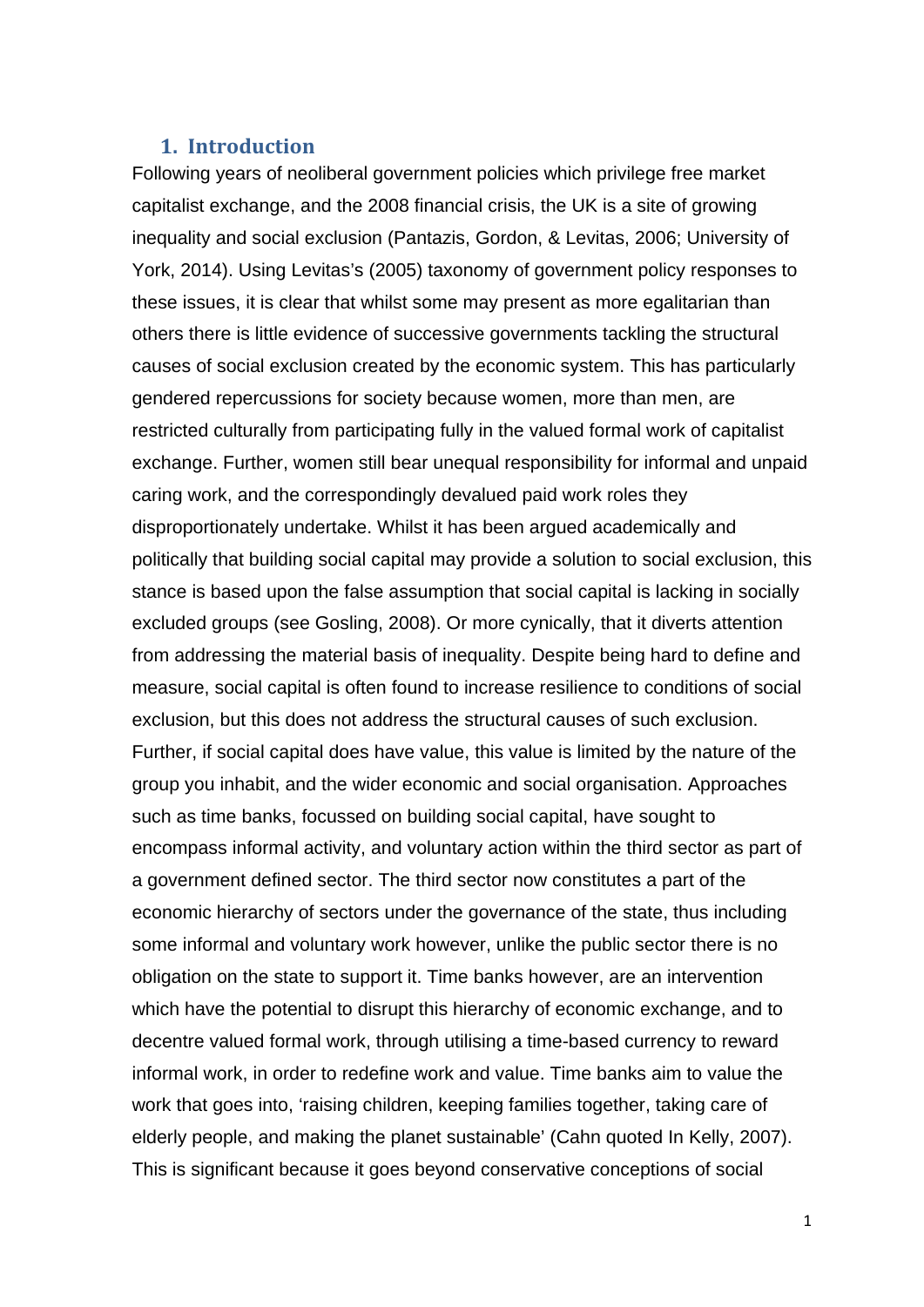capital to recognise that it *is* present in socially excluded groups, but that it is undervalued and thus contributes to causing social exclusion. This research therefore considers the radical feminist potential of utilising the idea of social capital as a conceptual means for revaluing unpaid informal work, rather than whether or not social capital exists and/or can be stimulated. As Jacobsohn (2013, p21) states, (although not wholly correctly as LETS was a similar system):

'All the above values are familiar in social and philosophical research with the exception of the second—honoring the work the market fails to value. Never before has a practical measure of social capital been employed to intentionally build community in an economic fashion.'

Time banks therefore, challenge the privileged notion of formal work which is exclusionary, through their aim to use the concept of social capital to redefine work, and thus value. Further, in seeking to do this, time banks offer potential for addressing social exclusion in resistant rather than merely resilient ways. However, in light of austerity measures, and Big Society and Communitarian government initiatives which support the expansion of time banks, there is a danger that time banks could facilitate a 'responsiblisation' of socially excluded communities for social problems. Thus there is a need to critically address the role of time banks from the perspective of those involved, in order to theorise their radical or conservative potential to alleviate social exclusion. As Collom (2011, p164) argues:

'Ultimately, additional alternative social movement cases should be investigated as we will learn more about the people who counter the status quo by making history directly through their everyday lives.'

This thesis therefore, explores time banks through experiences and perspectives of those involved in order to reconceptualise the role of time banks and understand social exclusion from within a political context of the third sector.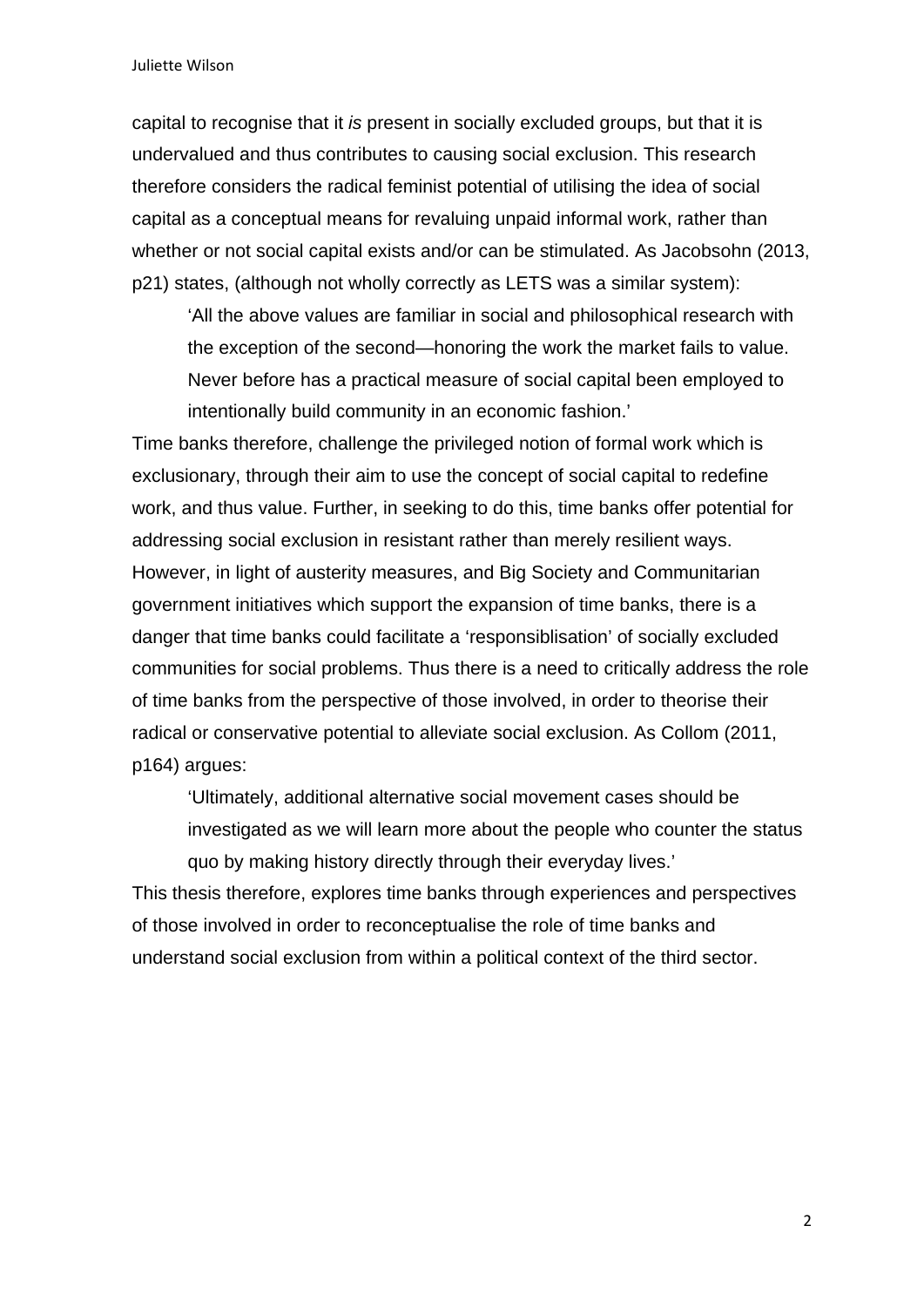### **1.1 Aims and Objectives**

The overall aim of this research is to critically explore the role of time banks in the UK, in order to analyse the role they play in initiatives aimed at tackling social exclusion. In meeting this aim, the objectives are:

- To define time banks
- To understand how time banks work in relation to social exclusion
- To assess the relevance of social capital to time banks
- To explore the third sector as context for addressing social exclusion
- To analyse a time bank through the perspectives and experiences of those involved
- To reconceptualise the role of time banks

### **1.2 What is Time Banking?**

*Why aren't you calling it work? Why aren't you regarding the producers of that work as co-workers and co-producers? (Cahn, 2000, p10)* 

### *If we can't have more of the old kind of money, can we create a different kind of money to address these problems? (Cahn, 2000, p9)*

Time banks are an innovative community programme first devised in the 1980's by American Civil Rights Lawyer, and political activist, Edgar Cahn (2000) as a way to address social issues and alleviate social exclusion. Social exclusion is a contested theoretical area which, as an important facet of time banks, will be addressed in more depth in the second chapter, but for now this thesis will define social exclusion as a process which actively excludes rather than simply marginalises the poor (Winlow & Hall, 2013). Time banks are innovative in that they seek to address social exclusion by engaging groups of people in exchanging skills and services via the implementation of a form of time-based currency (time credits), which is used to stimulate activity that Cahn (2000) argues is undervalued and unrecognised by the dominant understanding of 'work'. As highlighted in the opening quotes, time banks aim to reduce social exclusion by actively challenging the prevailing conceptions of work and money, and they seek to do this by implementing a time-based currency to redefine work and value. The first UK time bank opened in 1997 (Oppenheimer, 2011), and in the UK they form part of government policies targeting social exclusion through a position within the third sector. This example demonstrates how a time bank works: Freda provides an hour's gardening for Gayle and receives a time credit from Gayle, Freda then uses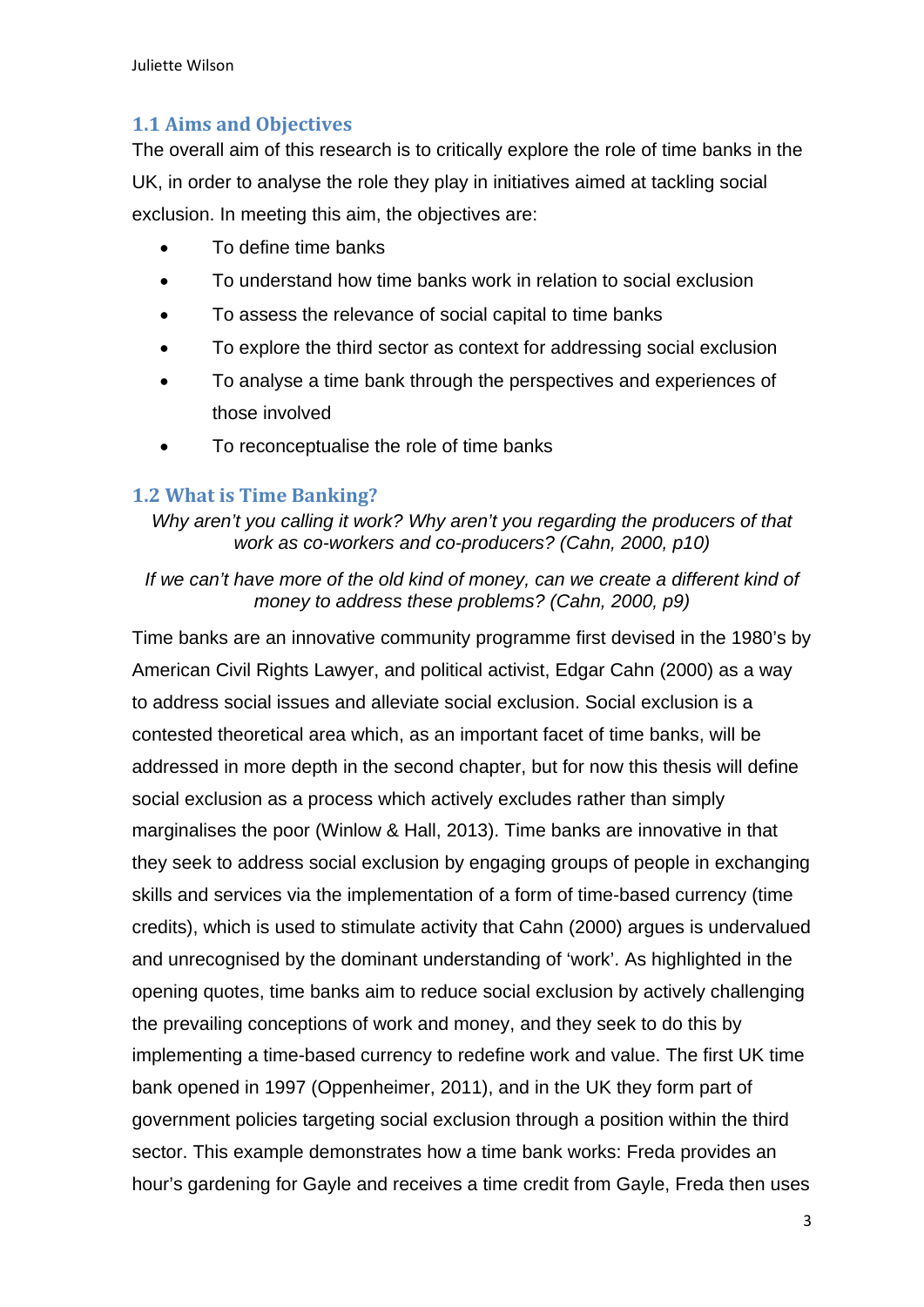her time credit to have one hour's computer tuition from Gary, Gary uses his time credit to get a guitar lesson, and so on. Essentially a time bank provides a means to motivate and record exchanges of services between a group of people who do not necessarily know each other, or would not normally engage in a relationship of exchange without the use of money. As will be addressed in detail in chapter four, Cahn (2000) argues that a deficit of this informal exchange activity contributes to the problems of social exclusion because it is undervalued and therefore under stimulated. Time banks then, were created as a tool to alleviate social exclusion by motivating exchange activity between people via the introduction of a timebased currency, in a way which aimed to disrupt discriminatory conceptions of work and value in society.

The concept of time banking is communistic because one hour of each member's time is valued equally across the group regardless of service or skill; each member receives one time credit for one hour of 'work'. They are 'communistic', based upon Marx's (2010) theory of communism, meaning that time banks value people equally, resulting in a classless society. All time banks are facilitated by a time broker who, amongst other things, records transactions, puts time credits into circulation, arranges and stimulates exchanges, and administrates the group (memberships, insurance etc.). When a member performs an hour's 'work', they receive a time credit (Time Dollar in the USA) which acts in a similar fashion to money; it can be 'banked' as a store of value, exchanged for a good or service, and each transaction is recorded by the time broker, thus time credits function as a unit of account. Time banks can potentially run with only one member of paid staff, the time broker, and can engage a large number of people in exchanging services. For example, the time bank that is the subject of this thesis intends to work with at least 900 people from the local community over 5 years (preliminary research findings). The time bank model has developed into two distinct forms, the latter example describes Cahn's original person to person time bank model (P2P), but in the UK some time banks, such as the one studied, now work on a person to agency model (P2A), whereby members gain credits by exchanging with a third sector organisation. For example, in a P2A model when a time bank member conducts the 'work' of litter picking in the local area, they receive a time credit which they can exchange with a third sector organisation for a meal in their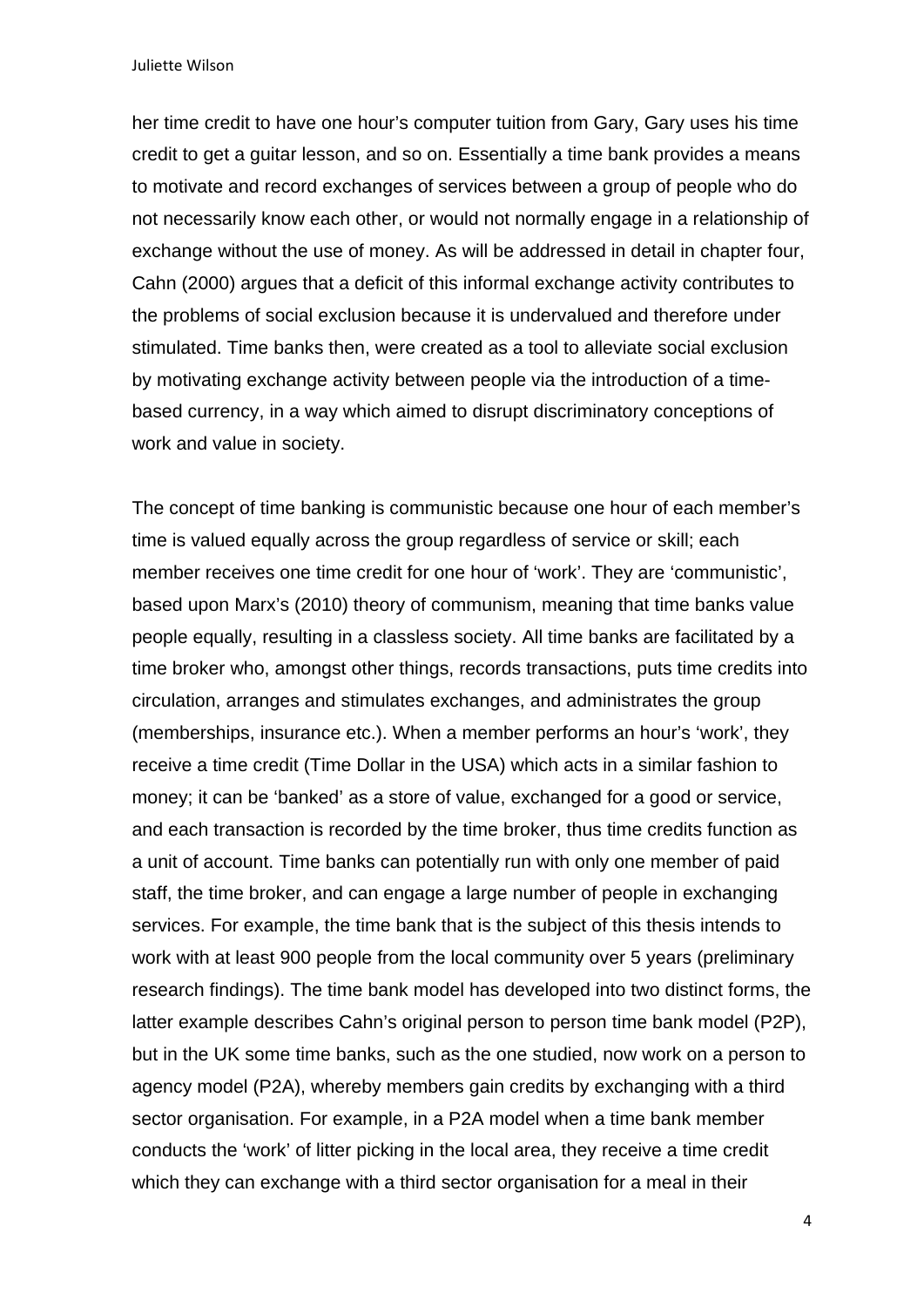community café (known as a 'reward'). Time banks therefore, have devised a mechanism for addressing social exclusion by organising groups of people to redefine work and value, through a communistic time-based currency which facilitates exchange without the need for money. As explored in the first four chapters, time banks are significant because their aim to address social exclusion by redefining work and value through the implementation of time credits, radically challenges the dominant ideology of the state, but as organisations working within the third sector they form part of the state's hegemonic status quo. There is thus a tension between time banks' radical and politically challenging aims and methods, and their position within the structure of the state.

#### **1.3 The Context of Time Banks in the UK**

Time banks have been operating in the UK since 1997 (Oppenheimer, 2011) and there are currently 307 active and registered time banks (Timebanking UK, 2013). Time banking is a growing activity and in the UK time banks have almost tripled in number over the last 4 years from 109 in 2008, to 307 in 2013 (New Economics Foundation, 2008, p13; Timebanking UK, 2013). In 2014, UK Time banks registered with Time Banking UK, the main organisation representing time banks, had 29,926 members who had exchanged 228,3989 hours (Timebanking UK, 2014). Further, time banking is an international movement and time banks operate in countries across the world including America, Canada, Greece, Holland, Italy, Japan, Tasmania, Finland, Australia, New Zealand and Spain.

Time banks have been implemented in a number of ways; as stated there are already two distinct models P2P and P2A, and they are also developing a business to business time exchange model (Department of Health & Timebanking UK, n.d). Time banks are often organised as a community group open to all, but they are also used as a specific intervention targeted at particular social issues. For example, preliminary contacts with time banks within a 30 mile radius of the researcher found three time banks operating under a general context with open membership, although one was directed towards immigrant communities, one aimed at people with a mental health diagnosis, and one working with people housed by a housing association. Across the UK the time bank model has been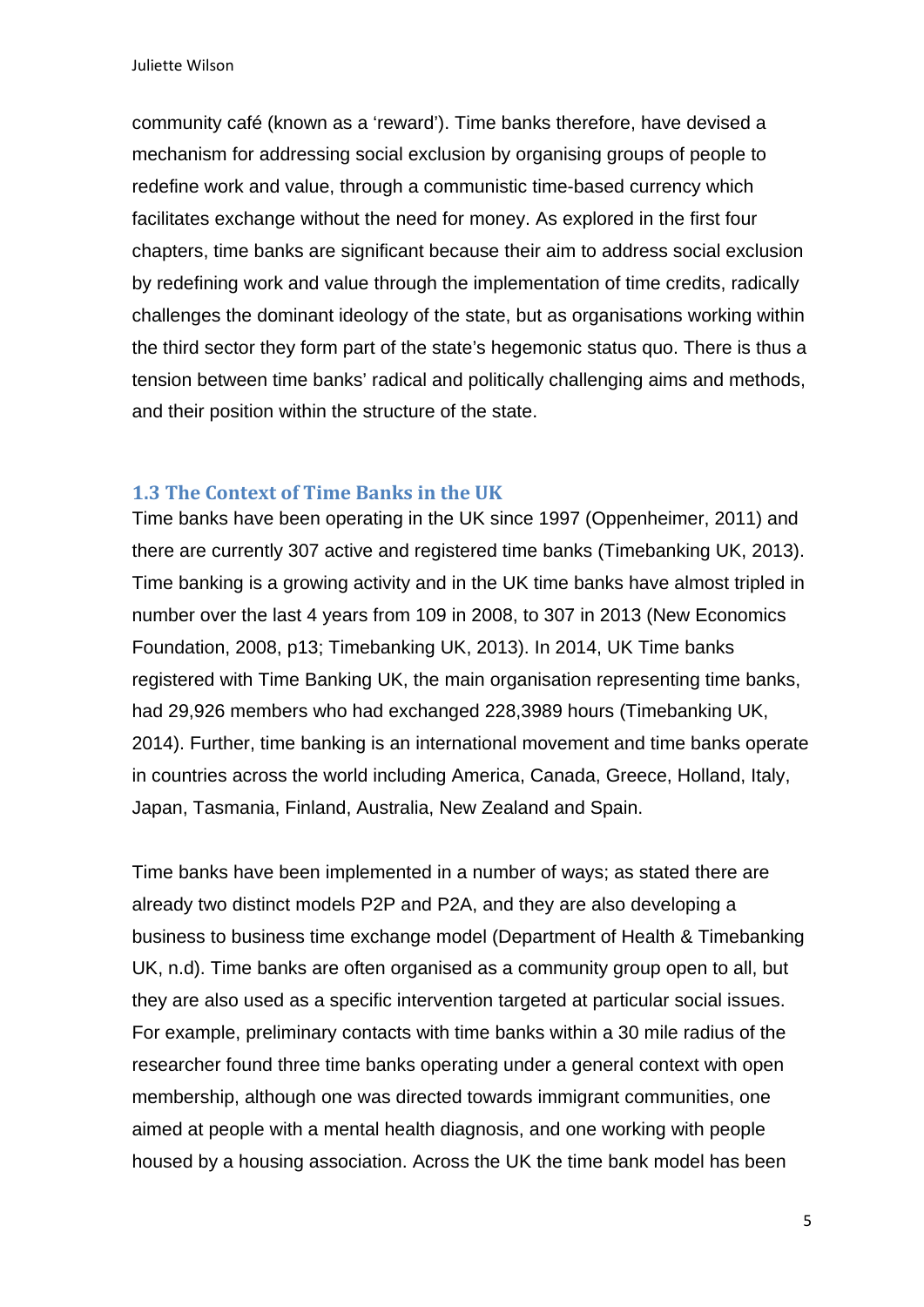used within Youth Justice (Gregory, 2012a), prisons (Oppenheimer, 2011), families with a child with a disability (Oppenheimer, 2011), health (Oppenheimer, 2011), young people from Black, Asian and Minority Ethnic (BAME) communities (Oppenheimer, 2011), probation, young carers, unemployment, young care leavers and with the elderly. Naylor, Mundle, Weaks & Buck (2013) found that more than 50 time banks have a particular focus on health, mental or social care. However, what is common to all time banks, is that in whatever context they are always targeted at socially excluded groups. In line with this, the time bank which is the subject of this research, had open membership from within an open-access community setting, but was specifically funded and aimed at working with socially excluded groups. Due to the fact that a majority of socially excluded people are women, this means that time banks in the main, aim to work with women, and thus there is a gendered aspect to time banks which is examined throughout the thesis. Specifically, because the central purpose of time banks is to alleviate social exclusion, chapter two considers the contested concept of social exclusion, theoretically exploring the causes and definitions in order to conceptually position time banks in relation to social exclusion.

#### **1.4 Time Banks, Government Policy and Social Exclusion**

Whilst time banks, in proposing a redefinition of work and value through a communistic time-based currency could be perceived as a counter-hegemonic intervention into social exclusion, they have received broad support from both the previous Labour government through the Social Exclusion Unit (SEU) (Seyfang, 2006; ESRC, n.d.), and the Conservative Liberal Democrat Coalition Government, for whom time banks fit within their flagship Big Society and Localism policies. The current Conservative Government continues to support the expansion of time banks through the Office of Civil Society (Timebanking UK, 2012). This Office absorbed the now disbanded Social Exclusion Taskforce (Barrett, 2010), and has responsibility for delivering Big Society policies through the Big Society Cooperative (Big Society Cooperative, 2013), the Big Society Capital 'bank' (Cabinet Office, 2010) and the Department for Communities and Local Government (Time Banking UK, 2013); 'Volunteering and time banking is for everyone' (HM Government, 2012). Time banks are therefore perceived to be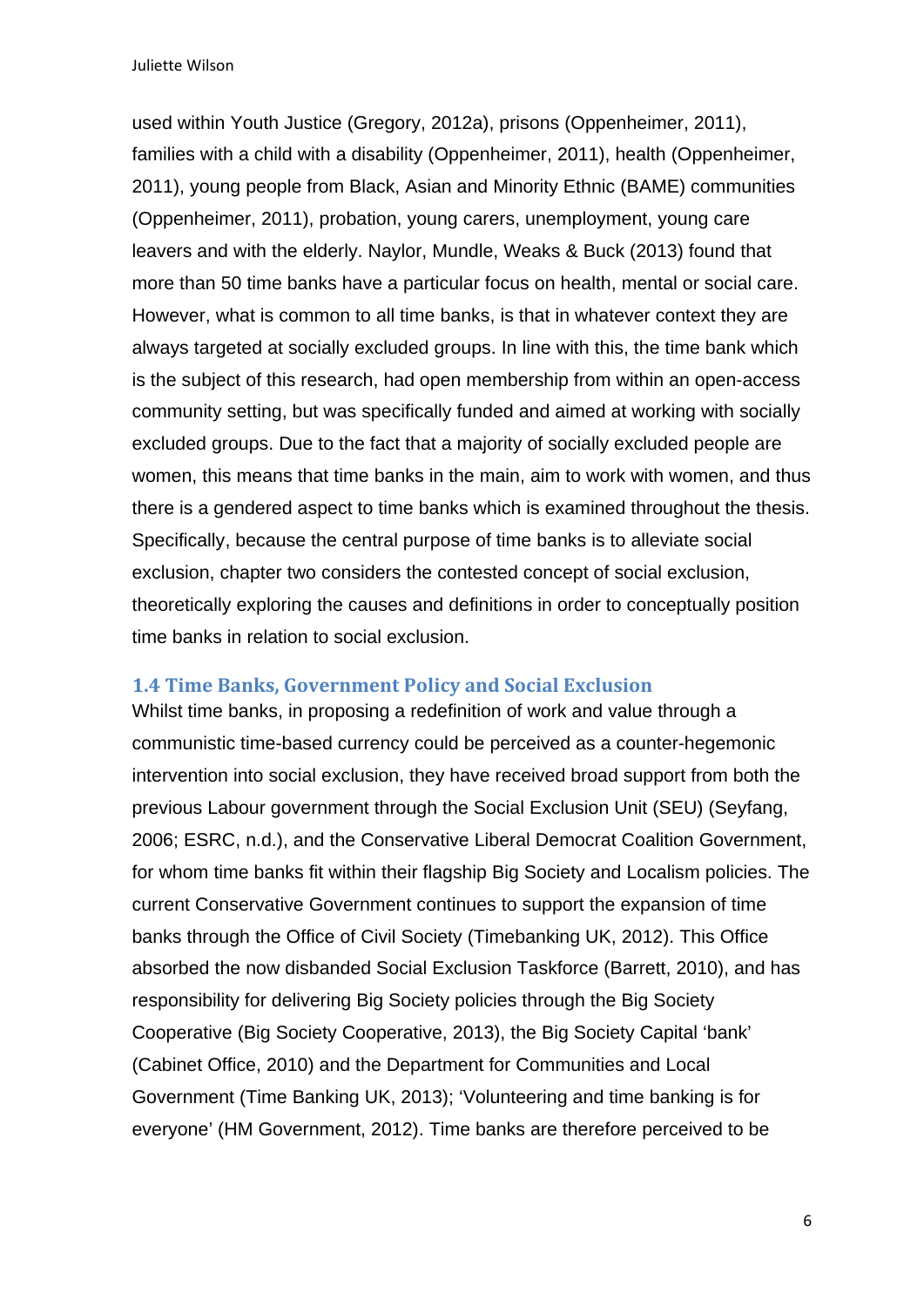aligned with the aims of Big Society policies, and here the Coalition Government defined the Big Society (HM Government, n.d.):

We want to give citizens, communities and local government the power and information they need to come together, solve the problems they face and build the Britain they want. We want society – the families, networks, neighbourhoods and communities that form the fabric of so much of our everyday lives – to be bigger and stronger than ever before. Only when people and communities are given more power and take more responsibility can we achieve fairness and opportunity for all.

Big Society policies then, concern the informal unpaid work of communities, and how power and responsibility over this activity can help to create fairness and opportunity. Dowling and Harvie (2014, p870) argue that 'Big Society' as a phrase has flopped, but they recognise its continuation in an ideology which they term 'the political economy of the Big Society', which is also referred to as Localism. Thus, Big Society ideas continue to permeate the political landscape, and as the flagship policy of the Coalition Government, Big Society is still readily understood and used to describe government aims and activities in this area. Therefore, this thesis will continue to refer to the Big Society because time banks are utilised to realise this as a set of political ideas and policies concerned with stimulating informal work to reduce social exclusion. Time banks work within the third sector and provide a means to enact Big Society policies aimed at motivating 'families, networks, neighbourhoods and communities' to 'solve the problems they face.' The mechanism of time banks enables the enactment of Big Society policies, because it incentivises informal community activity via rewards created by the community, or paid for by third sector grants and funding. Time banks provide a means to motivate 'work' which is viewed as of benefit to society, and due to their minimal staffing costs they provide a way to do this in the absence of paid work or substantial and sustained funding for public services or charities. I argue here that Big Society policies are based on a Communitarian agenda (Etzioni, 1995) which poses that there has been a detrimental focus on the rights of citizens, resulting in a lack of responsibilities. Consequently, this agenda argues that there must be renewed focus on the responsibilities of communities to work to create equality and opportunity in order to address social exclusion. There is however, a danger within the Communitarian and Big Society agendas that the responsibilities of socially excluded people may be emphasised over the rights of said people to an equal society, whilst at the same time ignoring the responsibilities of the socially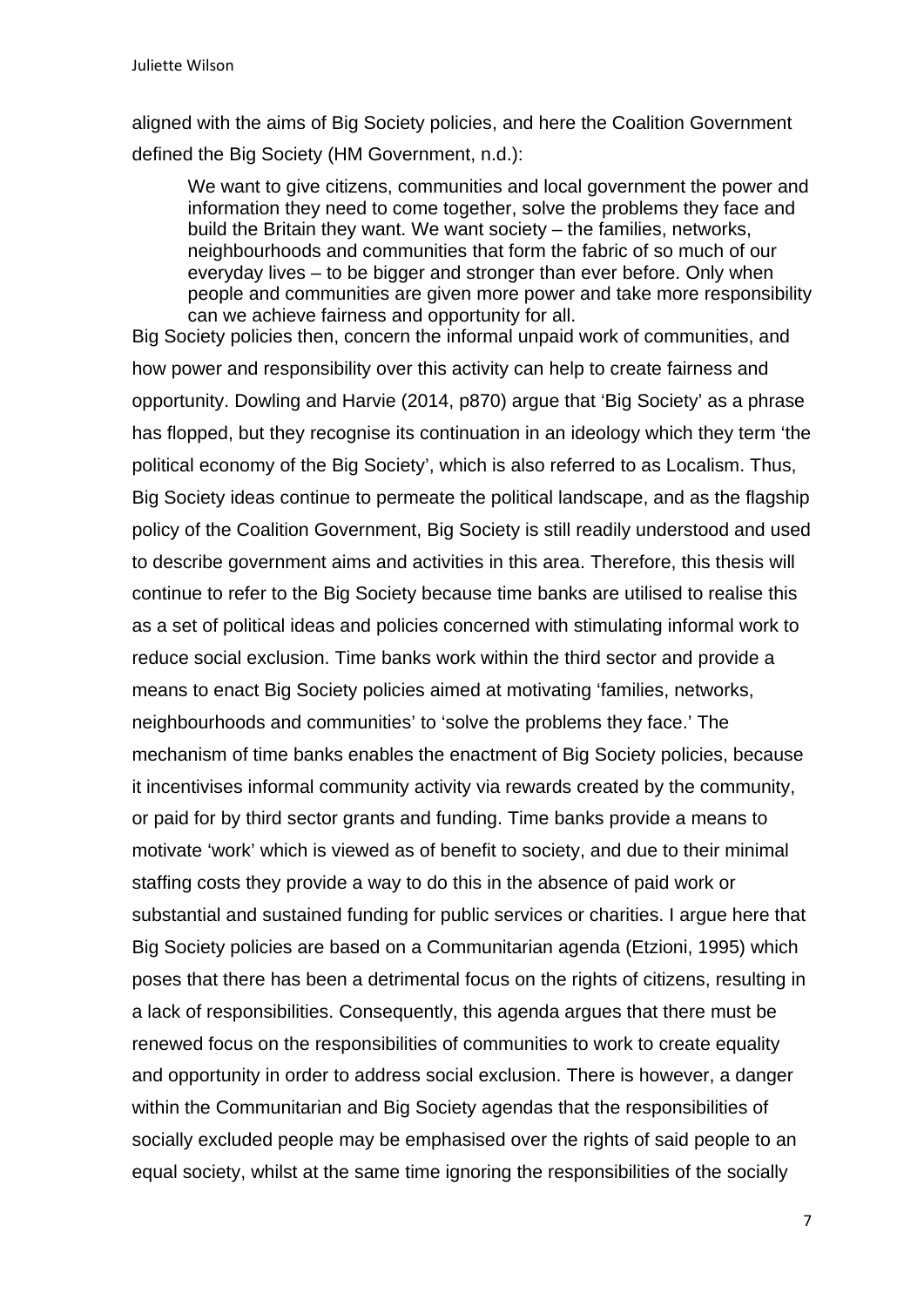included to work informally within the community in giving their contribution to equality and opportunity. Time banks then, from within the context of Big Society policies inhabit a fragile space which may perpetuate the unequal distribution of responsibilities and thus work to the detriment of alleviating social exclusion.

Communitarian and Big Society ideas have now informed the Localism Act (2011), which enables communities to bid to own community assets, and to run local authority services, as funded, in part, by the Department of Health and Social Care and the Department for Work and Pensions. The Localism Act (Local Government Association, 2013) enshrined into law the rights of communities to challenge, to bid, and to build. Despite using the language of rights, it is clear from the example of the closure of local libraries and post offices, services which create opportunities of equality for communities, that the *right* to run an important local service may become a *responsibility* when government funding for such services is cut (see BBC, 2014). Dowling and Harvie (2014) published a theoretical paper demonstrating a need for current research into the effects of government policies, such as Big Society and Localism policies, on society and social exclusion in the context of post-financial crash Britain. Crucially, Dowling and Harvie make the observation that the question is not *if* the government are devolving responsibility onto communities, but *how*, on *whose* terms, and to what effects. As part of the policy mix in implementing Big Society Policies and the Localism Act, the government supports the use of time banks within the third sector, and the question is how and to what effect, this manifests devolved central responsibility for society. Given the duality of time banks, which means that they could be interpreted as redefining and asserting the rights of excluded communities, but could also be used to create and stimulate unequal responsibilities, and their support from the state as part of Big Society policies focussed on addressing social exclusion through an expansion of the third sector, the first four chapters address the concepts of social exclusion, the third sector and the time bank literature.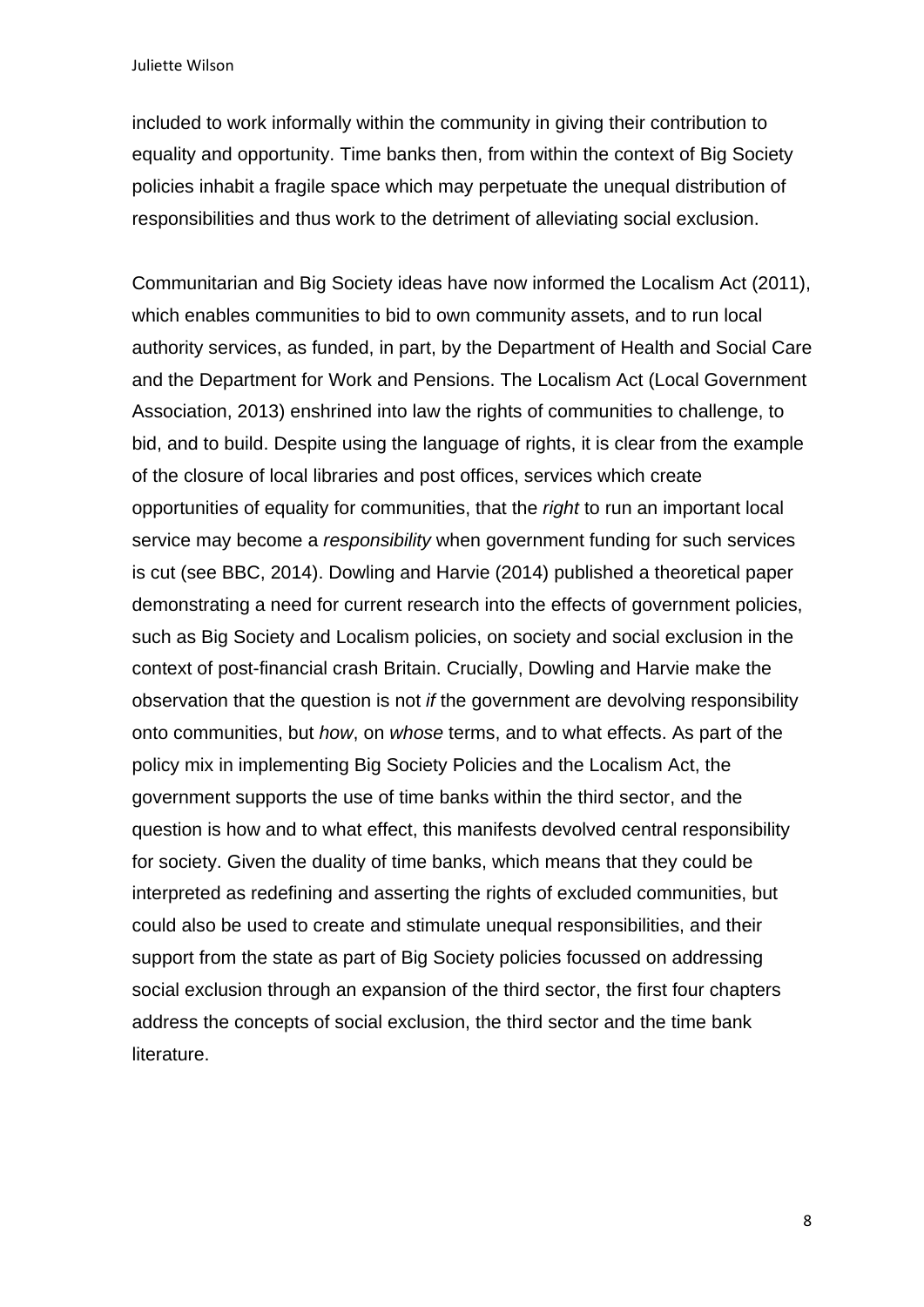## **1.5 Depoliticisation of Work, Money, Social Exclusion and Gender**

A significant observation of this thesis, is that time banks utilise an hour for an hour exchange mechanism, and seek to redefine work and money in order to address social exclusion, and that this makes them a communistic, and feminist tool with which to address women's collective and equal rights. Oakley (1984, p186) defines feminism as follows:

When I say I'm a feminist what do I mean? I mean that I believe that women are an oppressed social group, a group of people sharing a common exclusion from full participation in certain key social institutions (and being over-represented in others).

Oakley here identifies the social exclusion which disproportionately affects women, and that feminist action concerns this fact. Further, Sweetman (2001, p65) identifies time banks' feminist potential, and calls for research evidence:

[...] time currencies have the potential to make a positive impact on gender relations. They reaffirm the importance of unpaid social reproductive work, and redefine the rules around its provision […]

There is thus a radical feminist political challenge inherent in time banks through redefining informal reproductive work, yet from within the third sector they conversely appear to align with hegemonic objectives. Although it is clear that paid work is recognised as work, and this is the target of the time banks' redefinition, it is not clear what unpaid informal work is. Williams (2007, p14) argues that in order to define work from leisure, without narrowly defining it as paid formal employment, it is useful to use a 'third person criterion'; that is, if the activity could be conducted by a third person, then it can be considered work. However, if a person is conducting the activity for leisure then a third person could not conduct it. For example, if a person is cooking for leisure then a third person could not do it for them, but if they are doing it to feed their family a third person could be brought in to do this. Thus there is a multitude of work which goes on in society, often at the hands of women, which is informal and unpaid. Collom (2011, p164) also calls for research into time banks with a gender perspective, but ignores the feminist potential in construing it as an issue for the inclusion of men:

An unanswered empirical question is whether the strength of women's numbers in these systems and the strength of their commitment may deter men from joining. […] Therefore, future researchers as well as local currency practitioners should pay close attention to these gender dynamics. Work is therefore a central concept mediating the inclusion and exclusion of

women in society, denying them full participation, and time banks, in redefining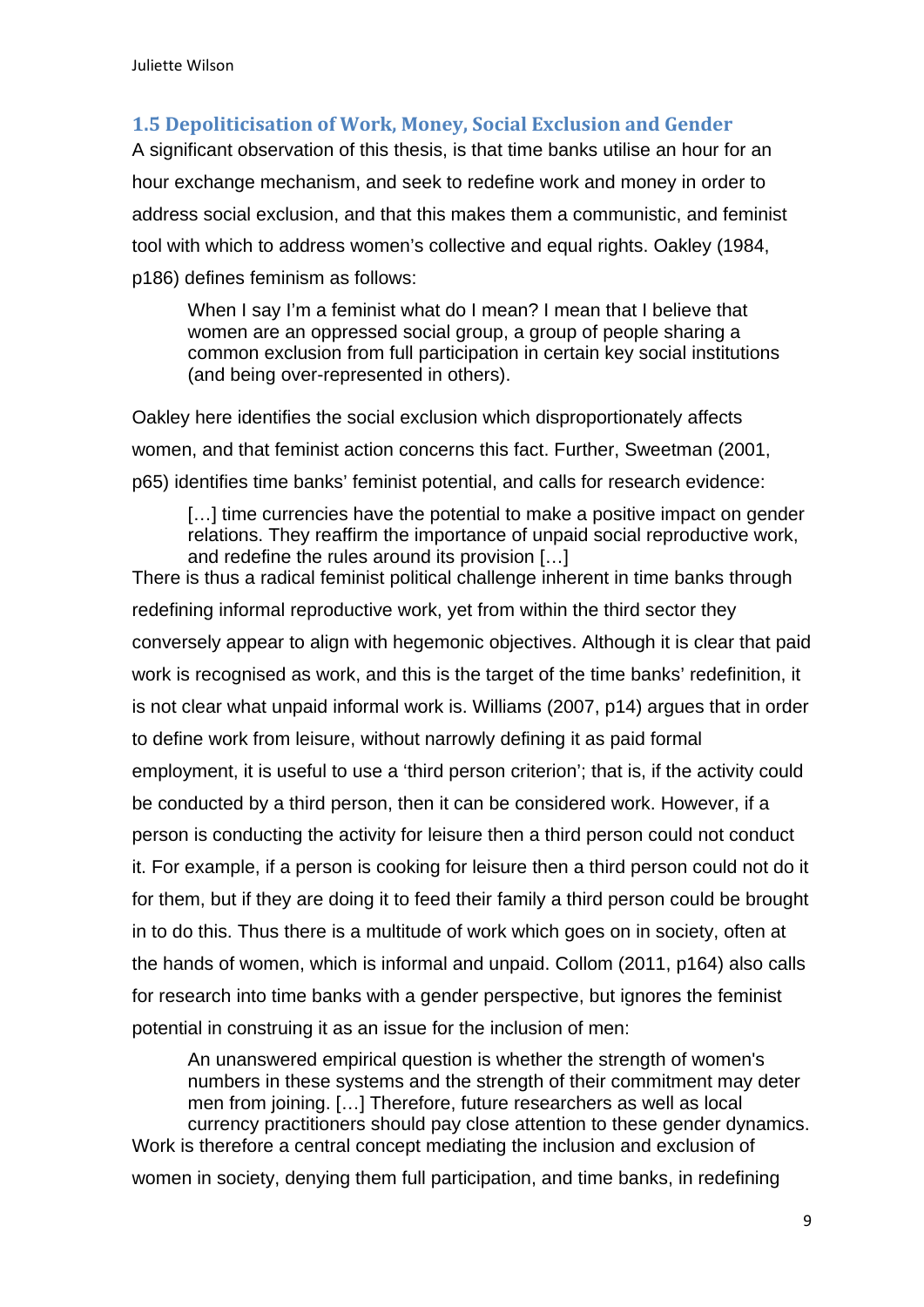informal work, and revaluing it through a communistic currency, have a radical feminist potential to address social exclusion which is not fully explored in the current time bank literature. This potential in relation to social exclusion is examined in the following chapter, and the third chapter places it within a context of the development of the third sector which frames the implementation of time banks in the UK.

The fourth chapter discusses time banks as a tool which challenge state power through exposing the constructed nature of money. In creating a new time-based currency with which to redefine work and value, time banks represent a critique of the UK government's dominant ideology with its basis in a neoliberal capitalist logic. This thesis uses Harvey's (2005, p2) definition of neoliberalism as an ideology which proposes that social advance can be achieved through the expansion of free market capitalism:

Neoliberalism is in the first instance a theory of political and economic practices that proposes that human well-being can best be advanced by liberating individual entrepreneurial freedoms and skills within an institutional framework characterized by strong private property rights, free markets and free trade.

Further, Tormey (2004, p14) argues that neoliberalism requires, 'the submission of public life to the logic of the market.' Thus the neoliberal ideology followed by successive UK Governments bases all activity upon its relation to free market capitalism; what something is worth in relation to the market. Time banks then, in seeking to disrupt the high value ascribed to formal market labour, offer a challenge to the neoliberal hegemony. As discussed in chapter two, the time bank critique has a structural focus which could effectively address the basis of social inequality, and thus social exclusion. However, time banks do not aim to overtly critique the structure of society. Rather, they seek to complement the system in order to remedy some of the effects of social exclusion (Cahn, 2000). There is no acknowledgement that in questioning the concepts of work and money, and addressing social exclusion from a feminist perspective, time banks are politically challenging. As Brown argues (In Lemke, 2002, p25):

The model neoliberal citizen is one who strategizes for her or himself among various social, political, and economic options, not one who strives with others to alter or organize these options.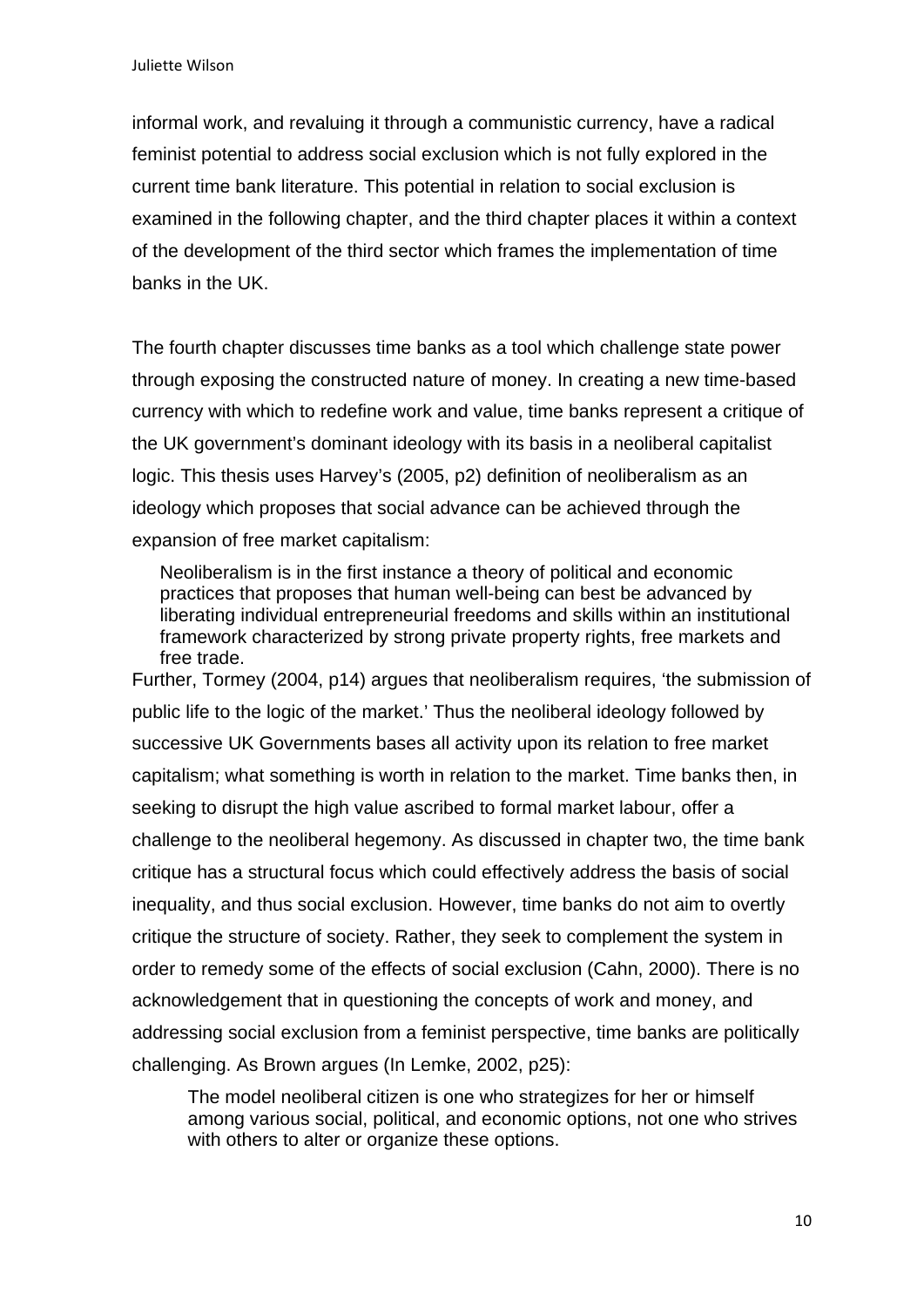Thus a neoliberal context may frame time banks as depoliticised yet the original aims of addressing work and money, and thus gender, are highly political. Further, as demonstrated in chapters three and four, time banks are supported as part of the government's third sector, and time bank research tends to focus on how best to implement time banks in addressing social exclusion, rather than asking those pertinent questions of how and why, which this thesis addresses as part of its unique contribution to the literature.

This is not to say that the state does not recognise the critical nature of time banks. Indeed the Bank of England (Navqi & Southgate, 2013) produced a document examining the threat to the mainstream economy of such currencies. They concluded that the threat is minimal and that business should support their growth. However, they also expressed that such currencies would be limited if they grew enough to become competitive. Further, in America a time bank network was denied non-profit status because:

The IRS determined that this organization does not engage in charitable activities but rather administrative ones, and serves the private interests of its members (Hopkins, 2015).

These examples demonstrate how neoliberal ideology is concerned with a form of capitalist economic freedom which protects the status quo, but freedom of equal opportunity. Rather, the state supports forms of currency such as time credits as long as they address the effects rather than causes of social exclusion. Winlow & Hall (2013, p10) also argue that a multitude of academic research pays inordinate attention to the effects of social exclusion as opposed to the major political questions of the structural causes. As the former Civil Society Minister (Newmark quoted in The Guardian, 2014) suggested, the government wishes third sector organisations to alleviate social exclusion, but not to question the structures which cause it:

The important thing charities should be doing is sticking to their knitting and doing the best they can to promote their agenda, which should be about helping others.

Whilst focussing on how such interventions marginally improve social exclusion, this leaves the political question, of why a communistic non-monetary exchange system such as time banks could begin to address social exclusion, ignored. This, as examined in chapter three, is a position aligned to Zizek's (2009)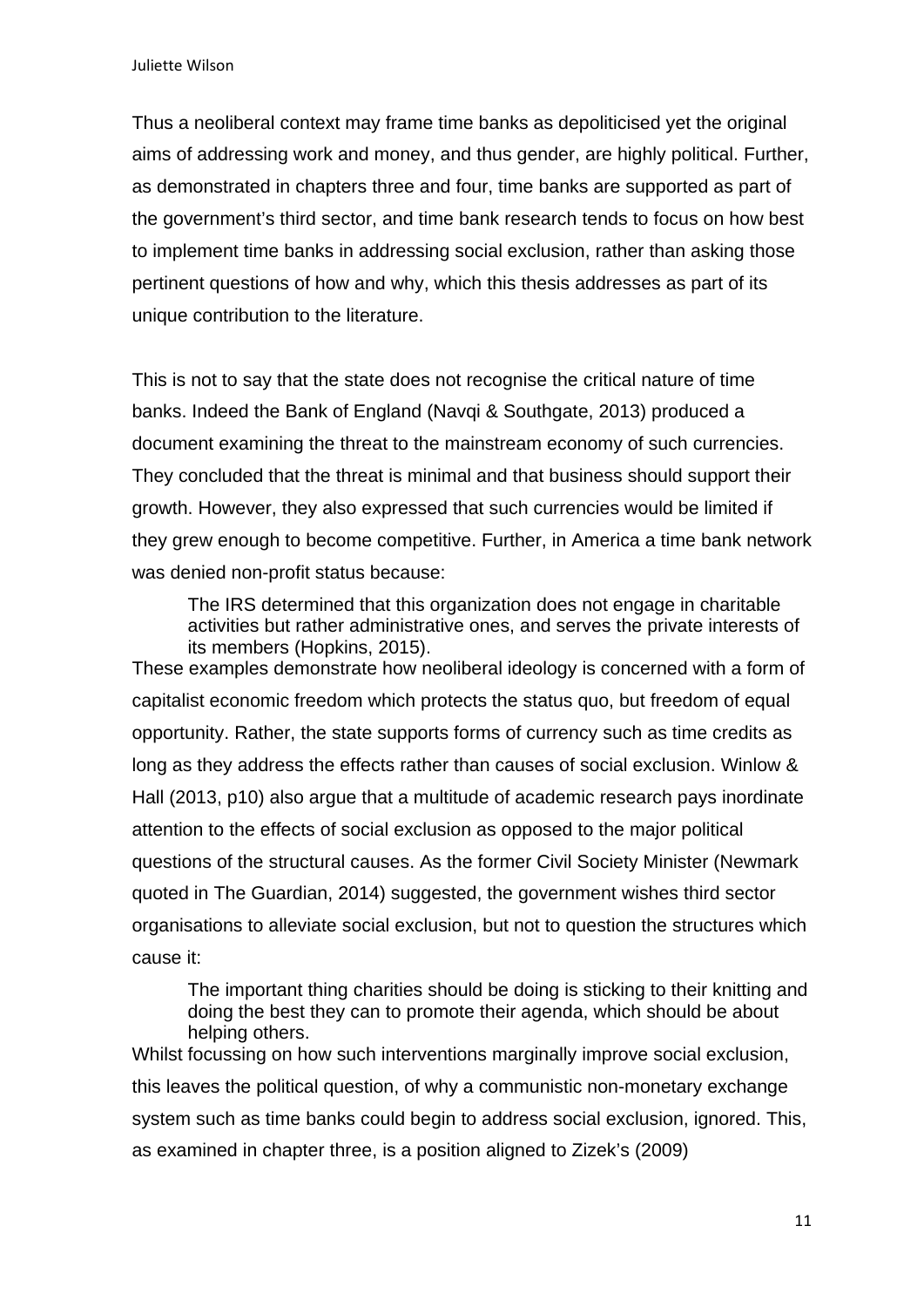understanding of charity as a way of perpetuating inequality by obfuscating the problems with our core societal structure. Winlow & Hall (2013, p17) argue:

The inability of the current political and economic conjuncture to encourage individuals to see their interests in relation to others of a similar socioeconomic position suggests that we now occupy an era of postpolitical biopolitics.

This argument, that we now occupy a post-political era remains to be proven, but in light of the discussion herein, this can be explored through an understanding of how the government seeks to address the political issue of social exclusion via the third sector, and how people conceptualise their involvement in such activities; political or not political. For example, the analysis chapter evidences the ways in which members and staff do not feel that the time bank is a context in which political concerns can voiced and enacted. The fact that time banks address such central political issues, social exclusion, work, money and gender, and yet are not presented as politically critical, is a neglected aspect of the literature to which this research will contribute.

#### **1.6 Structure of the Thesis**

This thesis seeks to generate empirical evidence of time bank usage through a critical understanding of how time banks utilise time-based currency to address social exclusion. Time banks are significant because their aim to alleviate social exclusion through redefining work and value via a communistic time-based currency, is a radical challenge to the current neoliberal political hegemony. However, as part of the third sector, time banks are supported, and to some extent, work within the structure of government. The tension between these positions will be explored herein to meet the aims of exploring the third sector as a context for addressing social exclusion, and to define time banks. Exploring the third sector is important within a neoliberal context because time banks exist within this sector in a way that they would not have as voluntary action. The second chapter meets the aim of understanding how time banks define social exclusion and explores the concept of social exclusion because time banks are supported under this context and promote this as their central raison d'etre. Levitas's (2005) taxonomy of policy responses to social exclusion are utilised in order to define the ways in which time banks represent an understanding of social exclusion as individually caused, moral underclass discourse (MUD), caused by exclusion from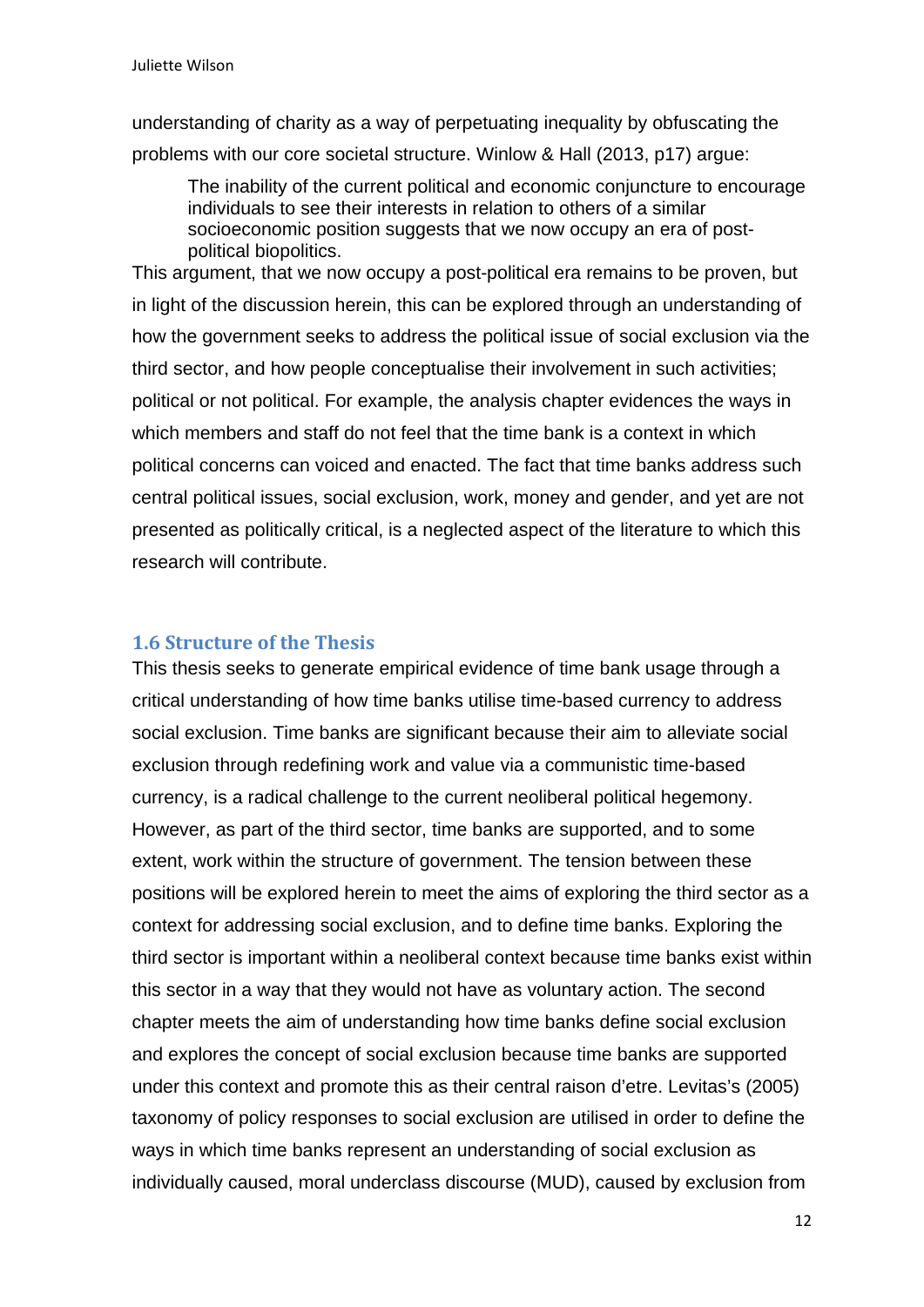paid work, social inclusion discourse (SID), or caused by a lack of equitable distribution of wealth, redistributive discourse (RED). What is observed is that governments retain a focus on SID through utilising social capital to make people work-ready, it is argued through an analysis of Putnam (2001) and Bourdieu's (1984) theories of social capital, that whilst this may be individually beneficial, overall it serves to maintain rather than address social exclusion. The third chapter specifically concerns the development of the third sector, and how from Beveridge (1948) to the third sector, voluntary action has been perceived as a space of civil society in which competing needs can be heard and addressed, which Gramsci (1971) theorised as the basis of democracy. However, the way in which the third sector now utilises voluntary action as part of state economic sectors represents Foucault's (2010) theory of governmentality whereby the values of civil society are overtaken by economic rationalities which people internalise to govern themselves as citizens of a neoliberal state. The extent to which time banks, as part of the third sector function to colonise voluntary action is explored and is termed 'third sectorisation.' This is specifically considered in relation to the gendered dimension, due to the fact that women make up the majority of third sector workers and volunteers. Further, the critiques of Zizek (2009), and Marx and Engels (2010) which theorises that activities such as time banks serve to perpetuate inequality by making the system bearable, which denies people a collective perspective as a group actively excluded by the societal structure, are considered in exploring the role of the third sector. The fourth chapter, then analyses the literature relating to time banks and how they have developed from more critical forms of created currency, such as Local Exchange Trading Schemes (LETS), into a more politically accepted organisation as a third sector 'complementary currency.' This chapter argues that time banks are predominantly researched in terms of how best to implement them, rather than why and on whose terms they are being implemented, and thus this research uniquely adds to the literature by exploring these positions. The fifth chapter outlines the critical realist feminist methodology utilised in order to gain in-depth data evidencing how and why a time bank are used in practice. This literature situates time banks within a wider debate about how society is structured in relation to inequality, rather than focussing on their potential to build social capital and resilience through stimulated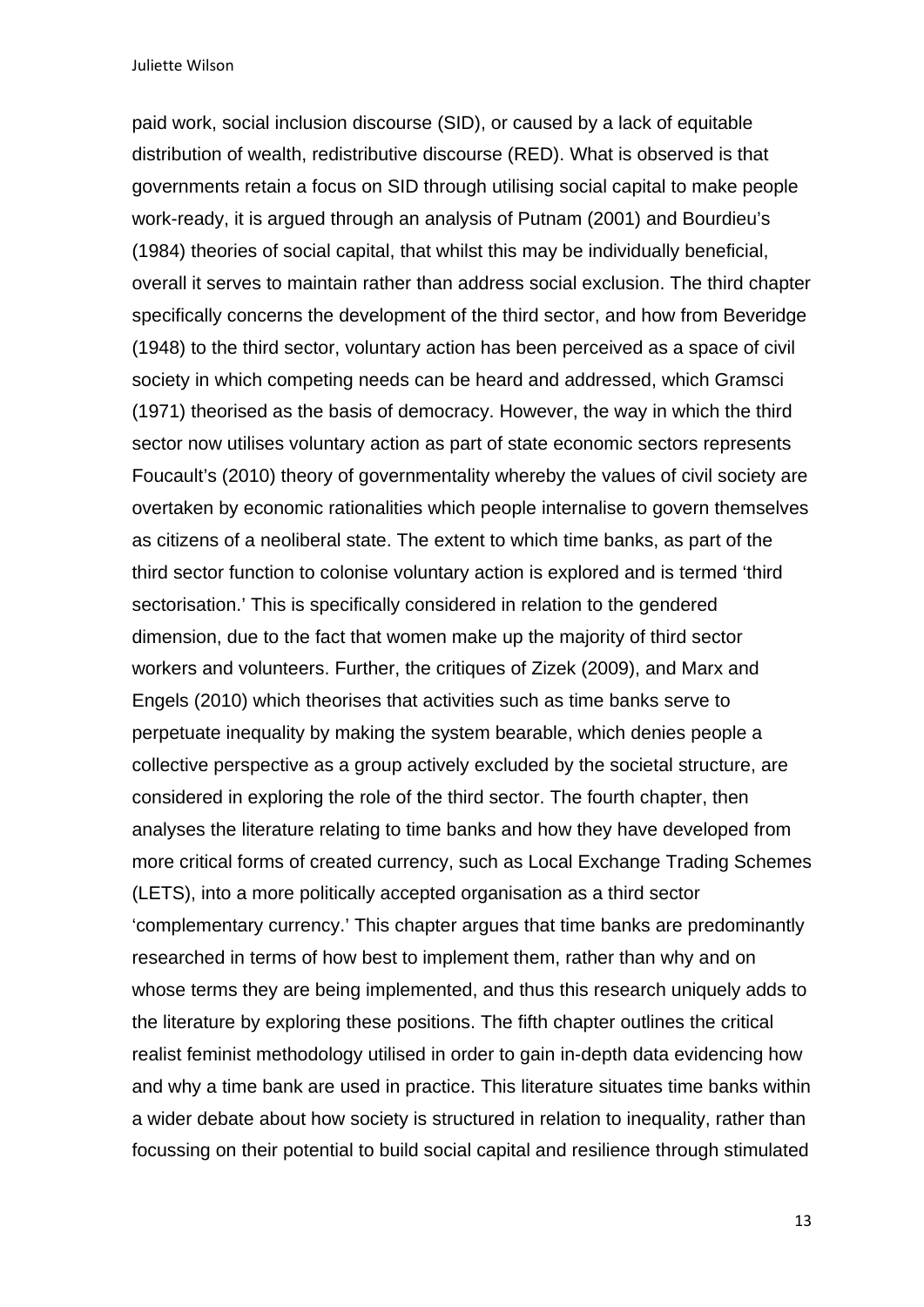reciprocity which does not meet their aim of alleviating social exclusion through redefining work.

Following this, the analysis and discussion present the data from observation and conversation over 12 months as an active participant researcher, excerpts from the reflexive research diary, and 30 semi-structured interviews. This data provides unique and in-depth evidence relating to time banks which informs the final concluding chapter. This chapter argues that time banks focus in a limited manner on social capital building in the bonding rather than bridging form, which serves to maintain the status quo of social exclusion by perpetuating a hierarchy of capitals. This means that time banks are a means to build resilience to the unequal status quo, which accounts for positive research findings, but despite their radical mechanism and political concerns, on a macro level they do not provide resistance that would address the structural causes of social exclusion. The other significant observations of this chapter are that time banks provide a simulated environment in which the excluded are enabled to participate in society in a simulated fashion, and that this actually accounts for a redefining of voluntary action, rather than their original aim to redefine work and value. This section concludes with a summary of the important areas for further investigation based upon the research of this thesis. Whilst other studies have focussed on time banks' propensity to build social capital, social cohesion, this research uniquely takes an in-depth qualitative critical feminist realist approach to theorising why and how they exist.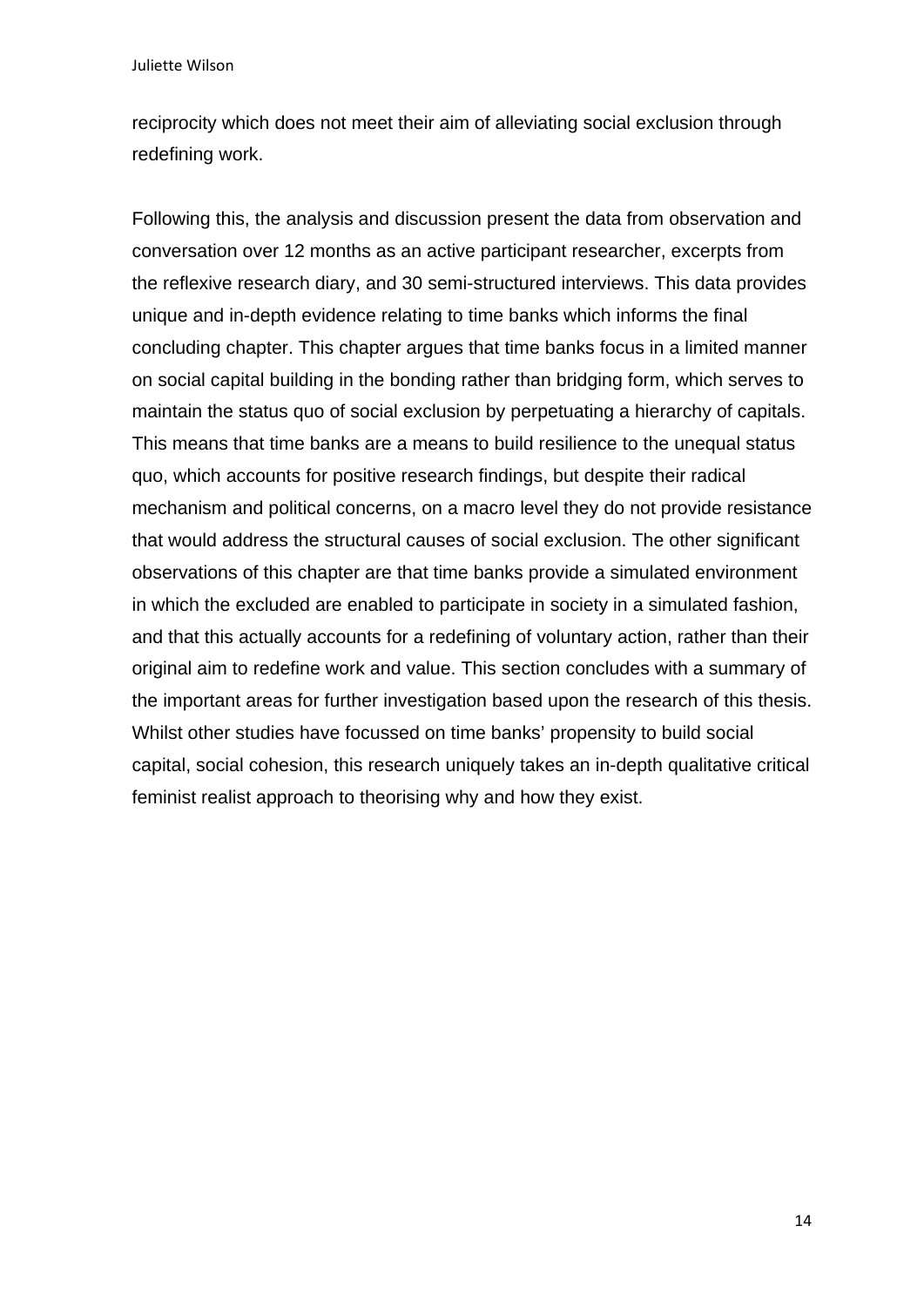# **2. Social Exclusion; Definitions, Political Interventions and its Maintenance through Forms of Capital**

### *'The Ragged Trousered Philanthropists'* (Tressel, 1987)

Tressel narrated a perceptual shift in his book by using a Marxist position to define the poor as the philanthropists in society because it is their work which creates wealth for the owners of capital. Social exclusion is a term which has the potential to do the same; it can provide a means to understand poverty by examining the ways in which the wealthy and powerful create and maintain structures that sustain inequality, rather than attributing it to the individual actions of the poor. As discussed in the introduction, time banks are a contemporary intervention seeking to alleviate social exclusion by redefining work and value through implementing a time-based currency facilitated exchange system. Chapter four will discuss the mechanism of time banks in detail, but first it is necessary to analyse the concept of social exclusion in order to properly define the problem that time banks seek to address. This chapter discusses the complexity of the social exclusion terminology, and how this has been used within political discourse from New Labour to the Conservative and Liberal Democrat Coalition Government. Secondly, this chapter theorises social exclusion in relation to poverty and the ways in which the new terminology can either focus on the structural process of exclusion or obscure the structural causes of inequality within our economic system. The fact that this inequality is disproportionately applied to women means that social exclusion, and the interventions to address it, must be viewed through a feminist lense. Here I use Levitas's (2005) categories of political responses to social exclusion, SID, MUD and RED, to theorise the nature of time banks' use of social exclusion as a concept. Levitas's analysis is useful because her categories demonstrate the discriminatory nature of the social exclusion policies which tend to focus on formal work as a route to inclusion, or an exposition of flawed individual characteristics, and these categories variously apply to time banks in the different ways that they are used. Lastly, the contemporary approach to alleviating social exclusion through social capital, as advocated by time banks, is critiqued in relation to social capital theorists, the most significant of which were, Bourdieu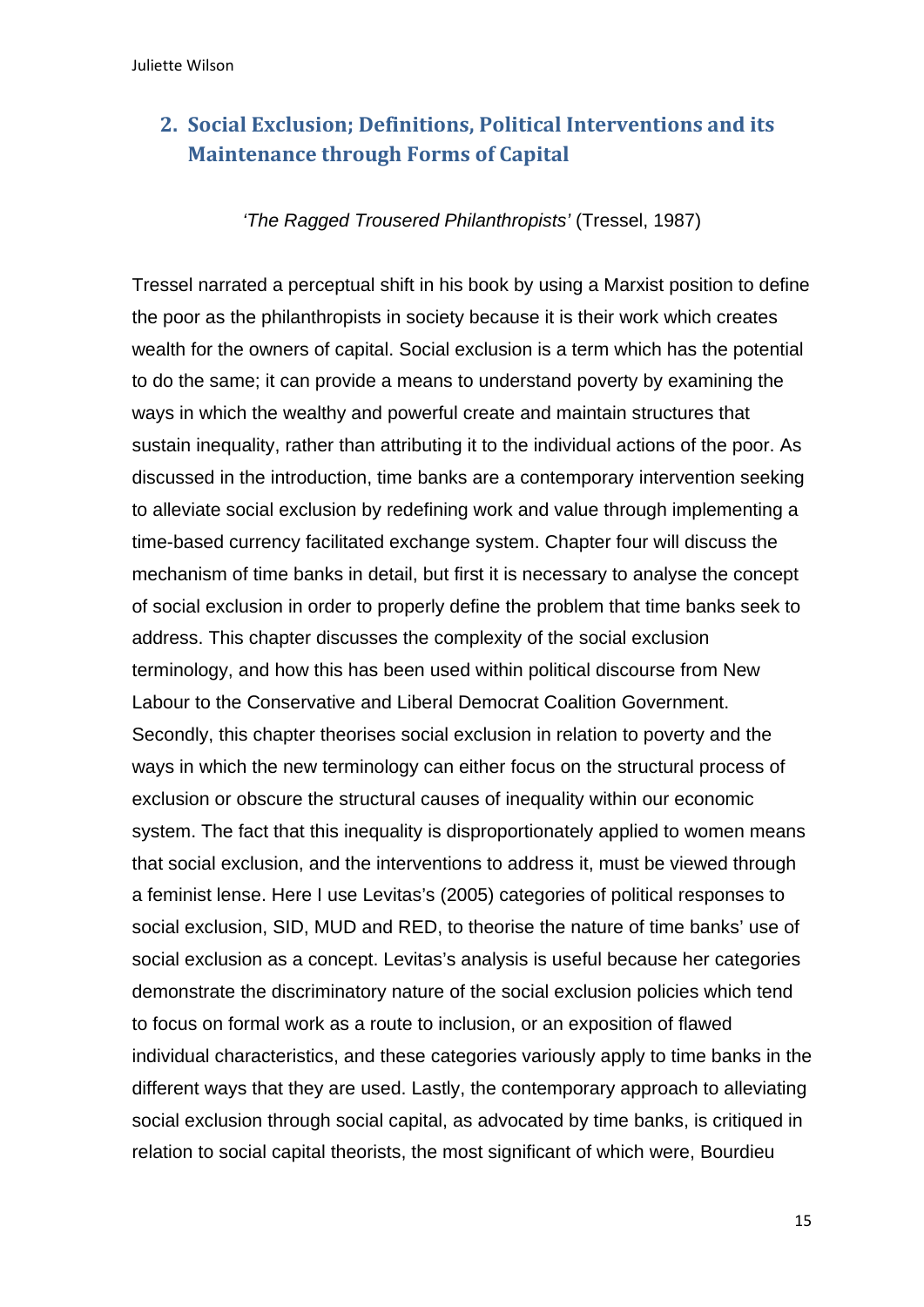(1984) and Putnam (2001). As time banks seek to address social exclusion through redefining work and value, this section meets the aim of understanding how time banks define social exclusion.

### **2.1 The New Poor: Definitions and Uses of Social Exclusion**

Social Exclusion came to the political and social policy forefront during the New Labour era in 1997 when the Social Exclusion Unit (SEU) was formed. In answering a question about the government's definition of social exclusion, then Prime Minister Tony Blair (In Hansard, 1997) stated:

Social exclusion can be broadly defined as covering those people who do not have the means, material and otherwise, to participate in social, economic, political and cultural life.

In contrast to poverty which concerns the lack of material means to participate, social exclusion widened the scope to encompass other barriers to full participation in the facets of life as a citizen, such as socialising with friends and family, exchange relations, exercising democratic rights and participating in the collective acts which make up citizenship of a group. Citizenship here refers to all the aspects of life which contribute to being a full member of British society, the Rawlsian (1971) conception of citizens as free and equal, and reasonable and rational in co-existing with one another within a fair society. Therefore in utilising social exclusion, policy makers should focus not only on alleviating material poverty, but also on other factors which deny a person full citizenship by negatively impacting freedom, equality and fairness. Winlow & Hall (2013, p21) define social exclusion as a multifaceted process which acts against people to define and maintain their position in society:

The phrase 'social exclusion' represents a process that actively *excludes*  rather than simply marginalises the poor [...] Here, not only poverty or unemployment are at stake but the inability of the 'socially excluded' to access ostensibly 'normal' and routine services and aspects of our shared cultural life.

Here it is used as a way to reconceptualise, and linguistically signal the complex process of exclusion which can be a cause of poverty, but also focuses on the active exclusionary practices of the 'included' which work to sustain the exclusion by denying people access to the means by which to change their situation. This emphasis on exclusionary practices, rather than lack of material means, attempts to conceptualise the ways in which society creates and maintains barriers that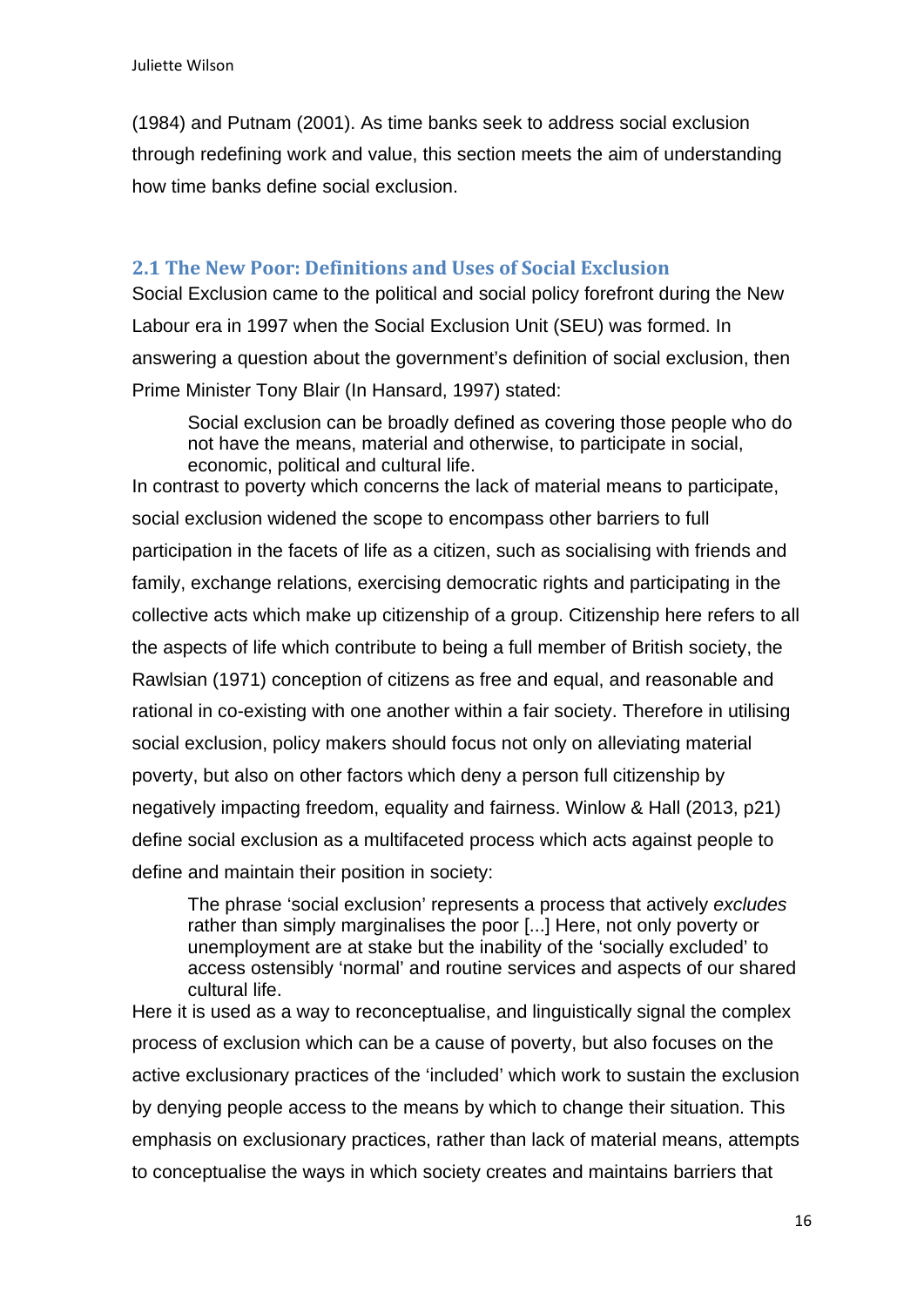deny the socially excluded full access to apparently free routine public services which could improve their situation, such as education (see Bourdieu & Passeron, 1977), and cultural life (see Bagnall, 1999). Whilst the political definition opens up the focus to a multitude of factors negatively affecting people's inclusion, it fails to explicitly take into account the process of exclusion by the excluders which is emphasised in Winlow & Hall's (2013) definition. Thus social exclusion as a definition for the condition of those who cannot fully participate in society, and how this position is maintained by more than just lack of money, has the potential to provide a complex conceptualisation of the social processes which foster inequality however, it could also work to divert attention from the problem of unequal distribution of material means if it does not encompass a focus on how people are socially excluded as an active process.

Despite a consensus amongst Western politicians to tackle social exclusion, 'EU leaders have pledged to bring at least 20 million people out of poverty and social exclusion by 2020' (European Commission, n.d.), the causes of social exclusion, and thus the ideologies upon which social exclusion is addressed, differ. The Right of politics, and the Coalition Government, tended to focus on the individual causes of poverty and social exclusion; 'the nature of the life you lead and the choices that you make have a significant bearing on whether you live in poverty' (Duncan Smith quoted in Lansey, 2011). Whereas the Left has traditionally attempted, to some extent, to address the structural and collective causes of poverty and social exclusion. For example, New Labour's Sure Start programme targeted child poverty via a universal early years public service provision, which was beginning to demonstrate positive effects on child poverty and social exclusion before it was withdrawn by the Coalition Government (Department for Education, 2012). However, the neoliberal era has marked a homogenising of the powerful political elite that has resulted in a framing of social exclusion on some individual and some external levels, but overall a refusal to discuss the fact that the current economic system creates and maintains social exclusion as an integral feature necessary for its continuation. As will be discussed later in this chapter, this is demonstrated by Levitas's (1995) analysis of government responses to poverty and social exclusion which tend to focus on integration into formal work which is discriminatory, and does not address the causes of social exclusion as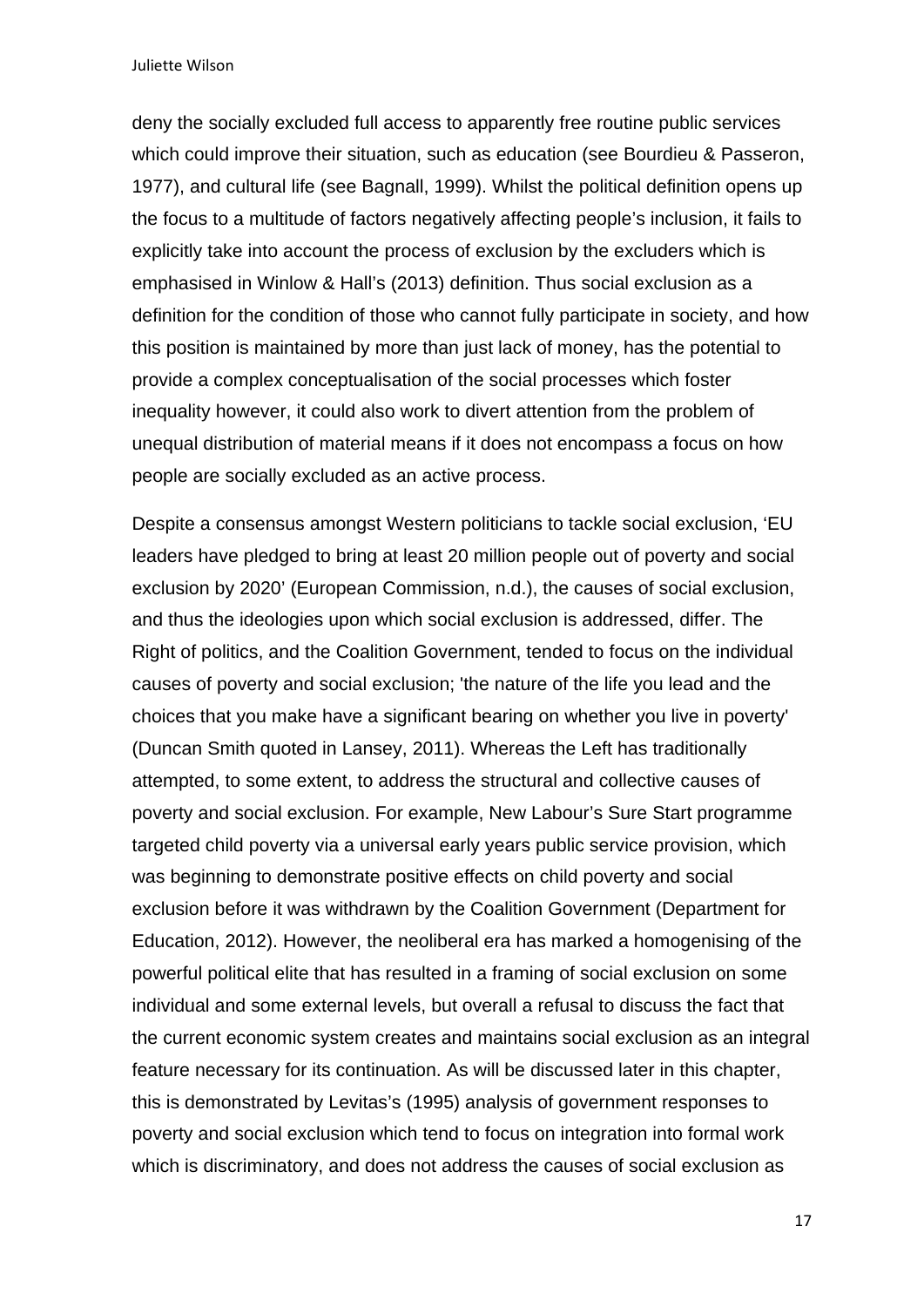many people are denied access to formal employment for example, due to caring responsibilities. As Winlow and Hall (2013, p17) argue:

The inability of the current political and economic conjuncture to encourage individuals to see their interests in relation to others of a similar socioeconomic position suggests that we now occupy an era of postpolitical biopolitics.

Here Winlow and Hall highlight the manner in which social exclusion as a political term could detract from socio-economic classifications which have traditionally, to some extent, enabled people identification with a disenfranchised group through which to pose a political challenge for example, working class movements. Social exclusion, as opposed to 'poverty' or 'working class', defines people as less part of a marginalised group, and more as individuals experiencing barriers to participation in a social structure which does not require change. It is thus important that in understanding social exclusion this thesis provides evidence for how people experience and perceive social exclusion, as the new terminology may contribute to a further depoliticisation, and thus disempowerment, of disenfranchised groups.

### **2.2 Contemporary Context of Social Exclusion**

Significantly, the number of people in society who are unable to fully participate due to lack of monetary means and other factors, is increasing. Pantazis et. al. (2006, p53) state:

[...] All three sets of poverty measurement methods used in PSE Survey produce similar poverty rates. It seems clear that approximately a quarter of the population of Britain was living in poverty at the beginning of the millennium.

Further, in the latest Poverty and Social Exclusion survey it was found that this number has increased to 33% of the UK population living in poverty, despite the fact that the overall size of the economy has doubled (University of York, 2014). A key indicator of future poverty and social exclusion is child poverty, and child poverty under the Coalition Government rose (Child Poverty Action Group, n.d.). As the people bearing the majority of responsibility for children this also represents the trend known as the 'Feminisation of Poverty' in which women are disproportionately affected by poverty and social exclusion due to inadequate welfare provision, unequal wages, lower paid jobs and discrimination (Millar, 2010; Lister, 2004; Lupton, 2003). The devalued status of unpaid informal work, which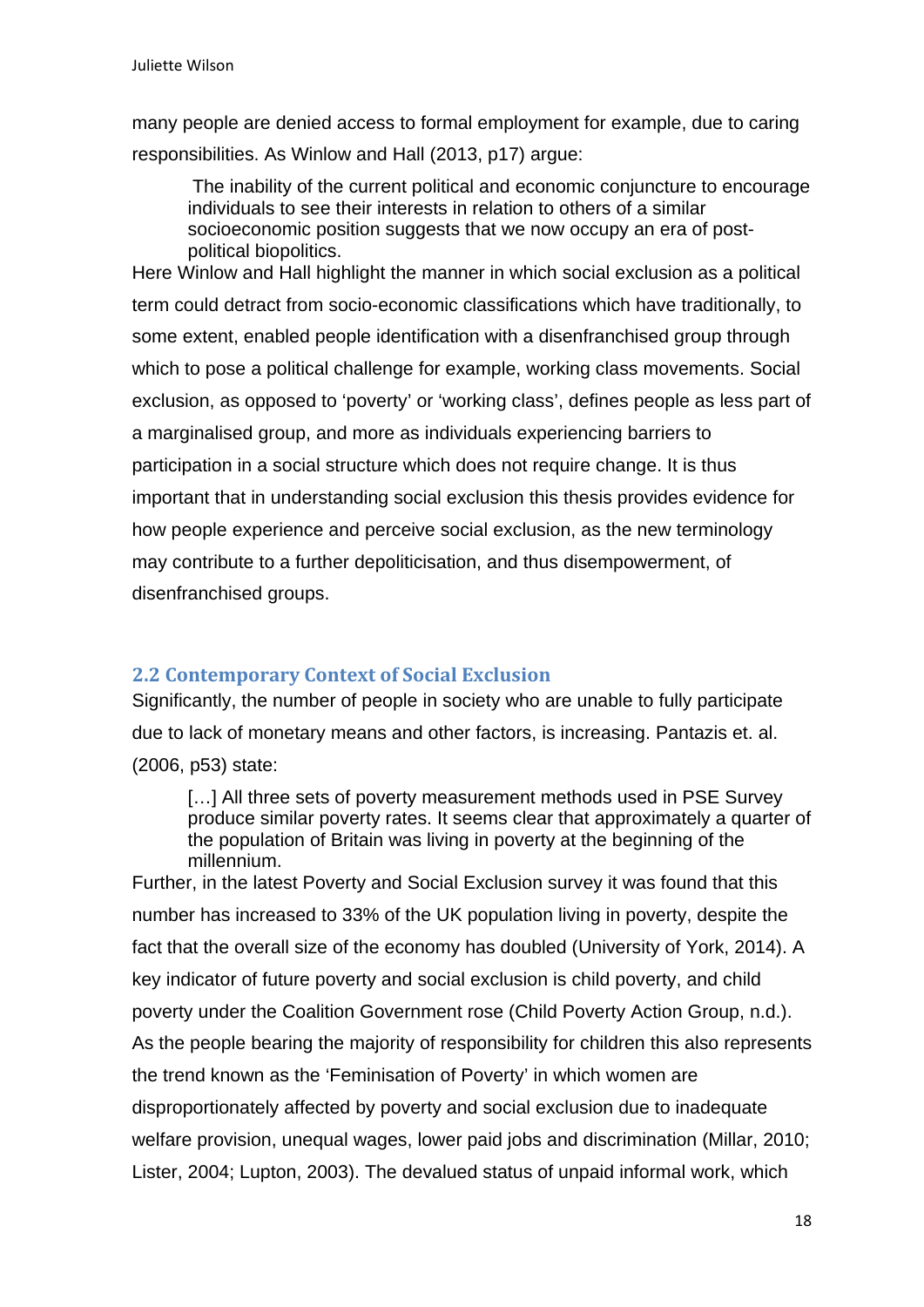time banks aim to address in redefining work and value, is a contributory factor to the feminisation of poverty and will be discussed later in the chapter. Further, research demonstrates that structural, rather than individual, causes are more likely to explain feminised poverty, and this demonstrates the need for social exclusion policies to address structural causes (Barcena-Martin & Moro-Egido, 2013). In the government's own State of the Nation report from 2010 (HM Government, 2010) they show that Income inequality in the UK is now at its highest level since comparable statistics began in 1961, that social mobility in Britain is worse than in the USA, France, Germany, Spain, Sweden, Canada, Finland and Denmark, and that a higher proportion of children grow up in workless households in the UK than in any other EU country. Thus social exclusion is a persistent and increasingly significant facet of our social make-up in Britain which disproportionately affects women. It is therefore important in understanding interventions such as time banks which seek to alleviate social exclusion, to consider how they address it in terms of Feminist and structural perspectives. This research will uniquely add to the literature in examining time banks from a critical feminist perspective which considers their potential to address the social exclusion which disproportionately affects women.

### **2.3 Causes of Social Exclusion**

If social exclusion concerns a multitude of factors which prevent some people from participating as full citizens of the UK, and as this milieu is the new focus of political concern, it is important to clarify the underlying major cause of social exclusion. The argument herein is that social exclusion is caused by poverty which is an integral feature of an unregulated capitalist economic system which requires certain levels of inequality and relative poverty. In *The Communist Manifesto Marx* and Engels (2010, p14) argued:

In proportion as the bourgeoisie, i.e., capital, is developed, in the same proportion is the proletariat, the modern working class, developed — a class of labourers, who live only so long as they find work, and who find work only so long as their labour increases capital. These labourers, who must sell themselves piecemeal, are a commodity, like every other article of commerce, and are consequently exposed to all the vicissitudes of competition, to all the fluctuations of the market.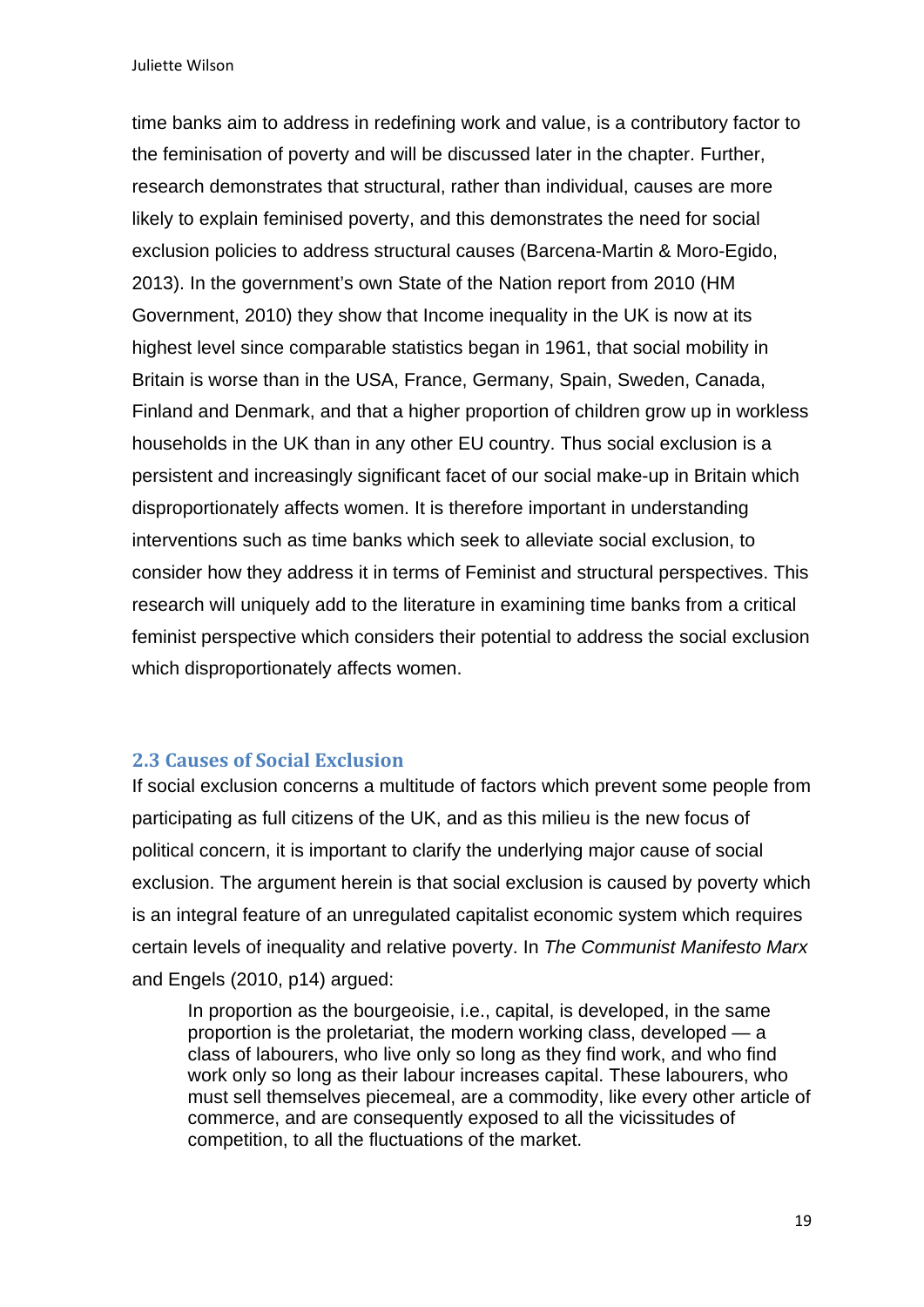This theory poses that people are used by the capitalist economic system in the same way as commodities; that is they are expendable if the economic system no longer requires their efforts. In such a system poverty and social exclusion are necessary because they create competition of labour with which to drive down the costs of creating capital. As Tormey (2004) argues in trying to define capitalism, it is a particular type of market specifically concerned with labour. Thus, in a capitalist society maximising labour value is key to the success of the system, and thus labour costs must be kept low, which is often done by political means through exploiting less powerful classes. Time banks therefore, attack the central tenet of capitalism by trying to establish new value for those devalued by the system in which they are subservient to profit for the powerful. Marx & Engels' theory that people are in a state of constant insecurity created by the capitalist labour system holds true today. Contemporary poverty researchers evidence the permeability of the inclusion/exclusion line arguing that social exclusion is not a permanent state. Rather, it is a space that people move in and out of, and it is a constant threat to those on the borders (Goulden, 2010). Social exclusion is thus a position created by the capitalist system which requires a reserve army of unemployed labour, and perpetuated by a value system which defines inclusion as paid formal work. This economic system needs inequities for the purposes of competition, which build capital surpluses for the owners of capital, and despite other factors resulting from, and contributing to social exclusion, the integral relative poverty of the capitalist economic system is the main driver of social exclusion. Thus any examination of social exclusion, and any interventions directed at addressing social exclusion must be critical in order to take into account the underlying structural factor of the economic system, which unregulated, creates certain levels of poverty and social exclusion.

Politically as well as academically however, social exclusion literature often departs too far from addressing the pertinent issues. In the academic literature there is what Winlow & Hall (2011, p3) call, the '[…] growing assortment of empirical studies that endlessly describe the realities of marginality […]'. Whilst a detailed understanding of the experiences and effects of social exclusion is enlightening, it is also vitally important to retain a focus on the underlying structural causes so that inequality may be addressed. For example, understanding the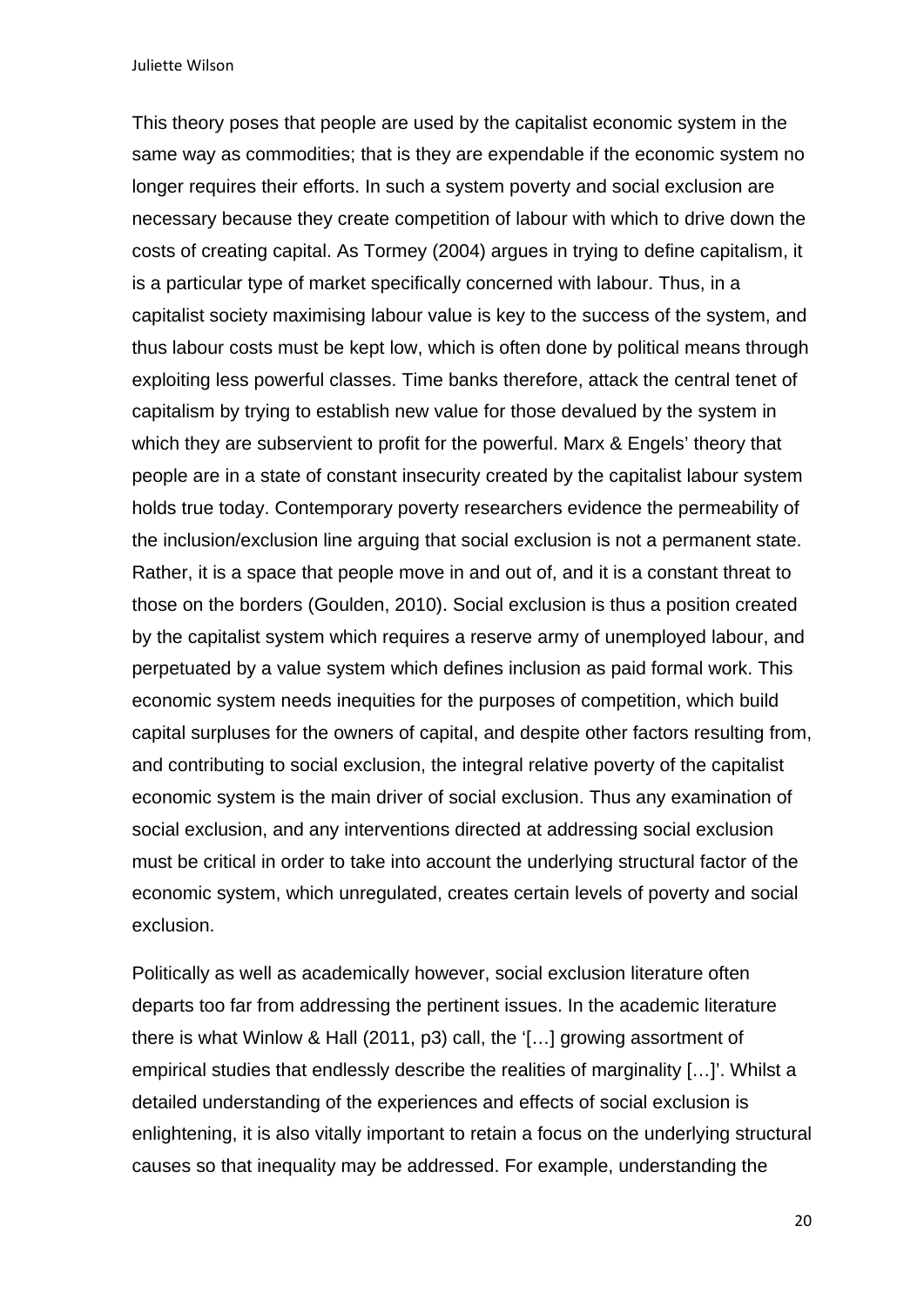ways in which time banks could alleviate social exclusion by increasing a person's wellbeing and health through increased social contact and activity, whilst significant, will not provide a long-term solution to social exclusion without considering the poverty that creates a situation whereby people are isolated and unable to participate in social activity. Further, government policies have also utilised social exclusion discourse to concentrate too heavily on the multitude of social factors which produce social exclusion, without simultaneously tackling income inequality and poverty which cause social exclusion. Tony Blair (2006) for example, sometimes focussed on the characteristics of the excluded leading to their exclusion (a MUD perspective), rather than the material basis of exclusion which can cause people to behave in certain ways (which would be a RED perspective). The problem herein may be demonstrated by returning to Townsend's (1979) older definition of poverty:

Individuals, families and groups in the population can be said to be in poverty when they lack resources to obtain the type of diet, participate in the activities and have the living conditions and amenities which are customary, or at least widely encouraged and approved, in the societies in which they belong.

Townsend's definition, like 'social exclusion', addresses the ability to participate in society however, it only takes into account what the impoverished *lack* to take part. Blair's (1997) definition of social exclusion begins to encompass other factors, presumably structural and societal factors, which act to prevent full participation. However, there remains a focus on what the excluded lack which, in moving away from poverty terminology, may obscure a simultaneous need to focus on a deficiency of material means. As this literature demonstrates, social exclusion is a term that has surpassed poverty discourse. However, without retaining a focus on poverty, social exclusion often leads to examinations of a multitude of exclusionary facets which can facilitate an avoidance of structural analyses. There remains an absence of understanding inequality through collective and relational examination, which could provide a means to alleviate inequality through a construction of a fair and equal societal structure. Byrne (2005) argues that in its most useful sense, social exclusion describes a process which focuses on the actions of the excluders and the complex results. Byrne (2005) describes this as the 'strong definition' of social exclusion, and argues that when talking about social exclusion the gaze needs to look up at the excluders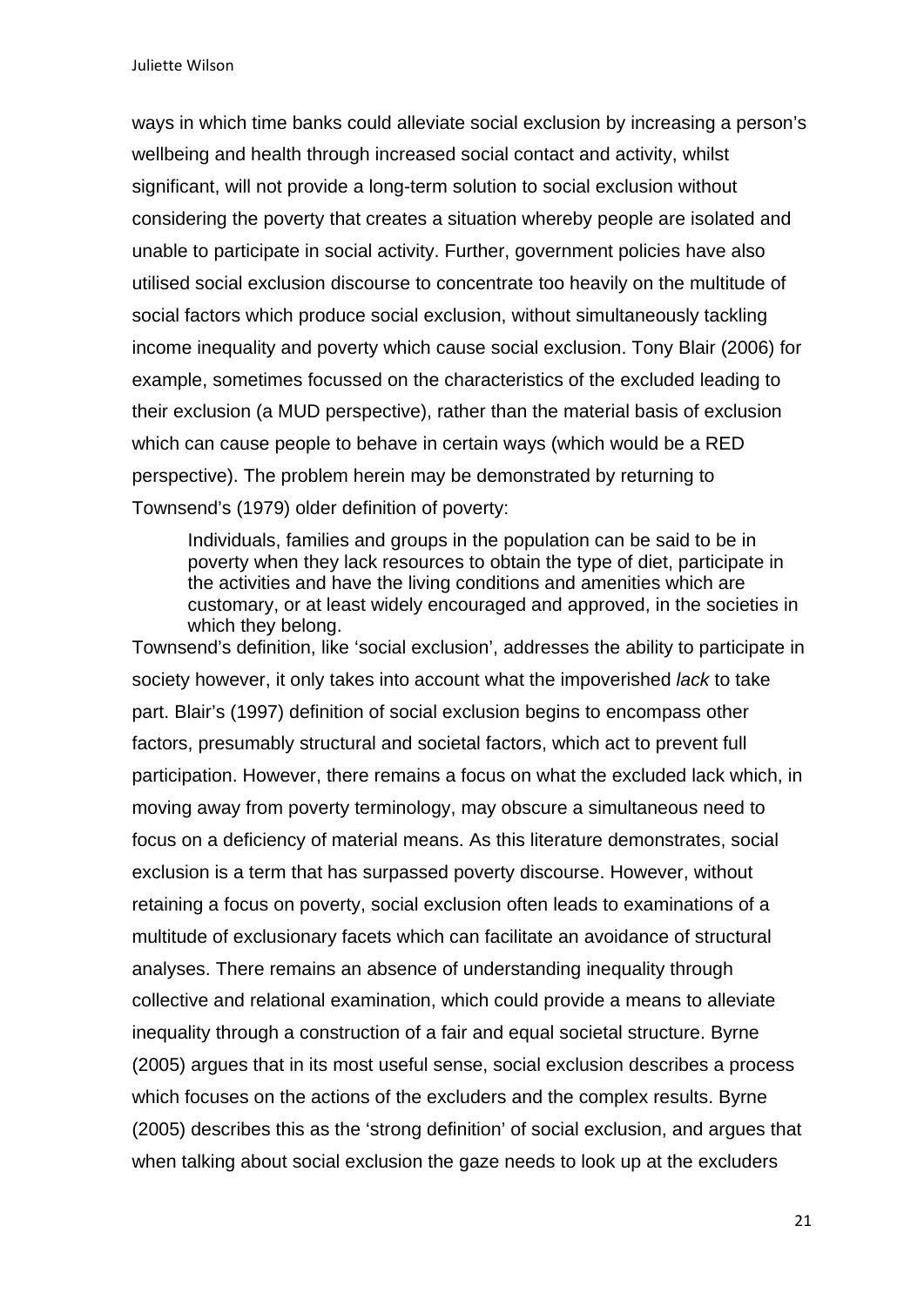rather than down at the excluded. Arguably, social exclusion is a useful concept when it looks both ways but maintains an understanding that inequality and poverty cause social exclusion, and that research concerning the socially excluded should present their experience of *being* excluded as a process done to them by others, rather than being excluded as a self-created position. Social exclusion as a concept therefore has more potential than 'poverty' to signpost the multifaceted process of exclusion that divides our society. However, this is only the case if researchers maintain a structural perspective and a drive to understand the characteristics of *excluding* rather than simply exclusion. An analysis of a time bank then, in relation to its potential to radically address social exclusion must sustain a critical view with the knowledge that social exclusion alleviation must be coupled with a political opposition to the structures and processes of exclusion.

The argument herein is that our neoliberal capitalist economic structure requires a level of poverty in order to serve the needs of capital growth for the owners of capital, and that this inherent structural inequality is the cause of social exclusion. In 2004 however, a report for the Social Exclusion Unit (SEU) found that low pay was the principle cause of social exclusion (Bradshaw et. al., 2004). Whilst the SEU here recognised that the conditions of waged work drive the problem, they do not discuss the fact that this is an inherent part of the current economic system. Further, this finding is based upon Social Inclusion Discourse (SID) which, as will be discussed in regards to Levitas (2005) later in this chapter, focusses on alleviating social exclusion through inclusion in paid work, but in doing so is limited and discriminatory through a continued devaluing of informal unpaid work. However, despite not fully realising the cause of the problem, the low pay evidence clearly demonstrates that measures aimed at tackling social exclusion should, as Byrne (2005) states, 'look up' to the excluders, rather than 'look down' on the excluded; for example by enforcing a living wage onto companies rather than encouraging the socially excluded to look for more work. Based upon extensive research of 'poor areas' Lupton (2003) argues that poverty is produced by macro and structural changes which have driven the increase in income inequality since the 1970s, and that the effect of this poverty is high levels of drug use, mental health issues, stress, family and relationship strain etc. In short, this demonstrates that the factors that contribute to social exclusion are structurally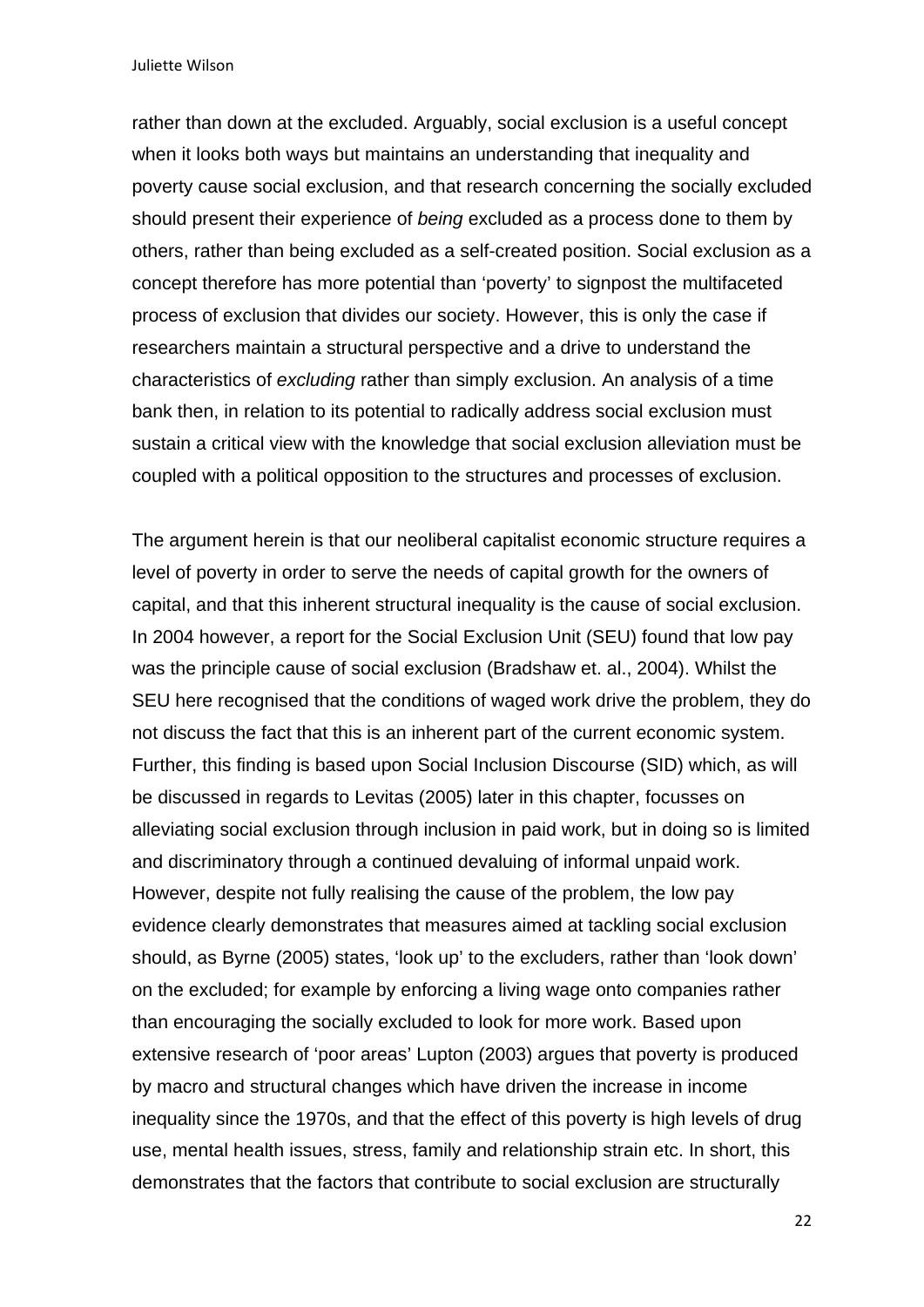created, rather than individual characteristics determining social exclusion. In analysing the features of geographically poor areas, in 'Poverty Street', Lupton (2003, p220) concludes:

Ultimately, we will not bring an end to the problems of 'Poverty Street' either by reducing residential segregation or by improving management and services, unless we are also prepared to challenge seriously the inequalities in our economy and our society that are the real causes of relative poverty and of social exclusion.

Thus whilst social exclusion is a multifaceted issue, at its heart it is driven by an economic system which perpetuates inequality and relative poverty, and in line with the argument herein, Lupton concludes that there is a necessity for any measure aimed at reducing social exclusion to also address the wider structural economic causes. As such, time banks must address these issues if they are to really tackle social exclusion, and as an intervention which concerns itself with concepts of work, money, value, relations of exchange and social capital, they may indeed have this radical potential. This potential is not explored in the existing literature although Gregory (2012b; 2014) does express that there is a 'possibility' of the social capital from time banks to be of value to wider society, and the need for future research on this possibility. Thus the data herein, which addresses how and why people use time banks in relation to this potential, will offer a unique contribution to the literature.

### **2.4 Social Exclusion in Contemporary Politics**

In contrast to the strong definition of social exclusion which 'looks up' at the excluders, Byrne (2005) defines 'weak social exclusion' as the emphasis on the individual characteristics of people in society with the lowest resources, and how these can be remedied by non-monetary measures. The weak focus on individually deficient characteristics is also aligned with Levitas's (2005) definition of Moral Underclass Discourse (MUD), which categorises policy responses to social exclusion. The weak definition serves to divert attention from the structural economic causes of social exclusion, and it is in this sense which politicians often use the term. For example, when the Coalition Government came to power, the Social Exclusion Task Force (which succeeded the SEU) was disbanded, and its functions were taken over by the Office for Civil Society (Barrett, 2010). As will be discussed in the following chapter, the Office for Civil Society incorporated the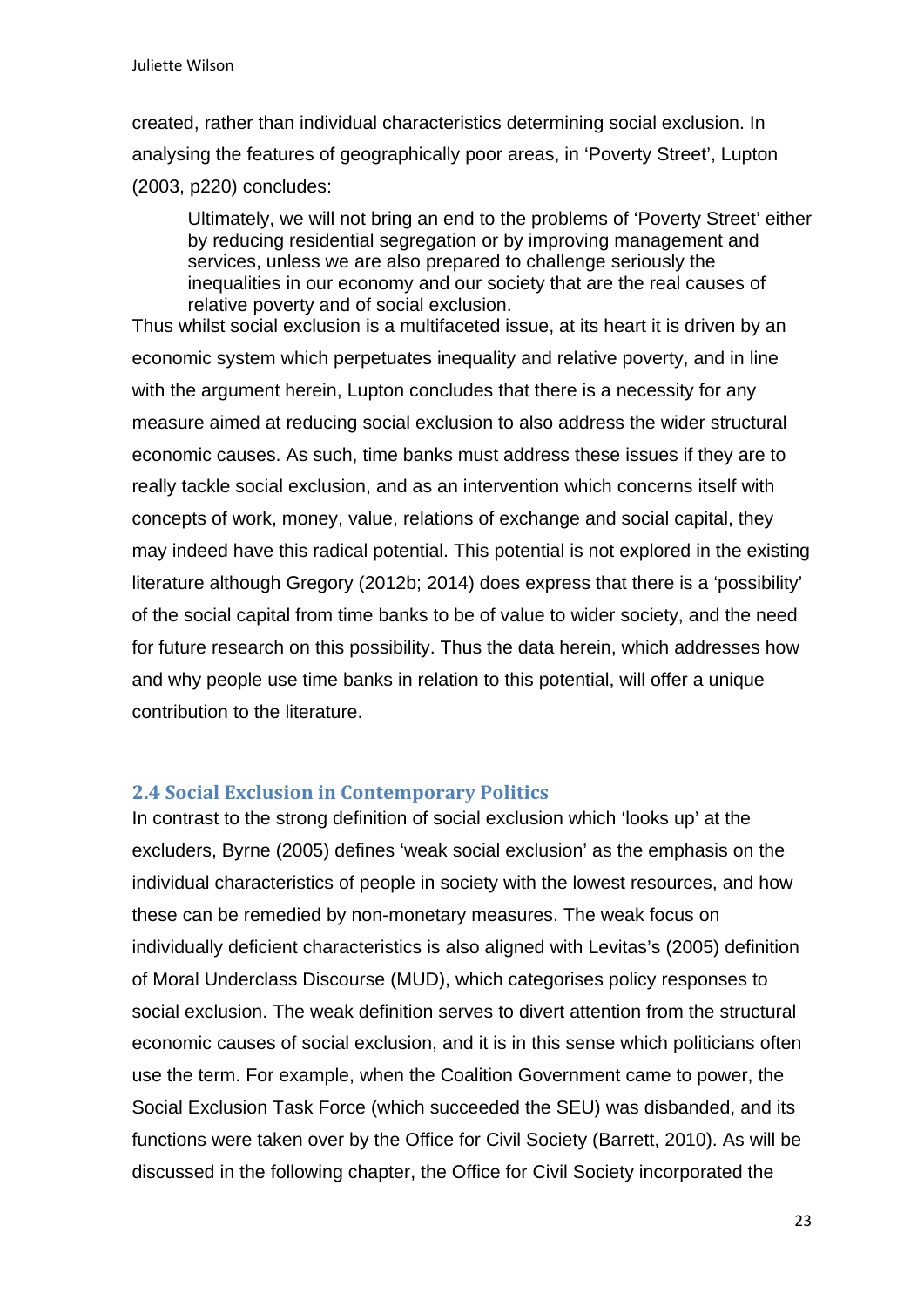Office for the third sector and is now the major government body responsible for addressing social exclusion. For the Coalition Government this meant that the Office for Civil Society was responsible for the Big Society policies which were aimed at social exclusion. These moves appear to have removed social exclusion from the public and state arena, weak or otherwise, and the Coalition Government instead began referring to 'social justice' (McNeil, 2012). For example 'Helping to reduce poverty and improve social justice' (Duncan Smith, 2014). Although, as discussed, social exclusion as a term in the weak sense has the potential to obscure the structural economic causes, in the strong sense it has the potential to address the structural actions of the excluders. 'Social Justice' however, is highly subjective and is in danger of completely disregarding the wider causes of inequality by focussing on how individuals achieve their own social justice, which for the SID-aligned Coalition Government meant inclusion in paid work. As McNeil (2012) argues:

The Coalition government embraced tackling entrenched poverty as part of its reform agenda on coming to power in 2010, distinguishing itself from the previous government on the grounds of its aim to improve life chances and incentives to work, rather than 'increasing a reliance on the state' by compensating for levels of low pay and unemployment.

Thus social justice, as the successor of social exclusion, was for the Coalition Government based on the propensity of those experiencing poverty to be incentivised into paid work, without a questioning of the barriers to paid work, or the discriminatory nature of paid work as a route to inclusion. HM Government (2010, p6) state:

'The Coalition Government is committed to building a fairer society, where opportunity is more equally distributed. In Britain today, too many people are held back because of poverty, family background and other factors. We will dismantle these barriers and take action to ensure that everyone has the best possible chance to fulfil their potential and leave poverty behind.'

The government here speaks of dismantling the barriers to leaving poverty, but in posing more evenly distributed opportunity, as opposed to money, social justice and the big society are oriented to social inclusion via paid work. The danger is that this new terminology obscures even further the structural economic cause of poverty and social exclusion, and absolves the state of collective responsibility to enact macro level redistributive policies which could support improvement. Time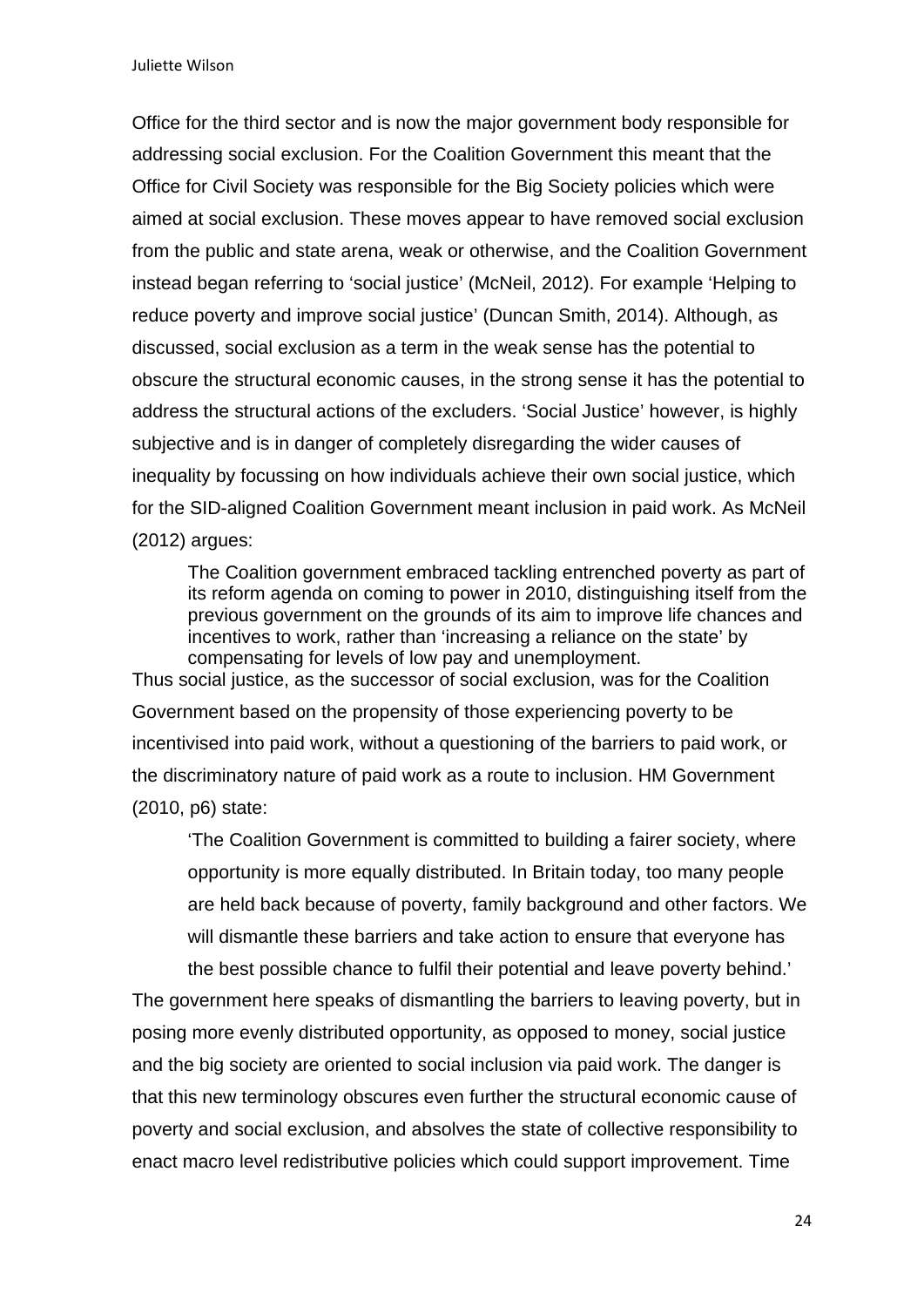banks, as discussed have been supported by successive governments as a means to address social exclusion, and thus their radical and somewhat redistributive aims of redefining work and value would appear to be in conflict with the state's approach to inclusion. What requires examination then, which this case study of a time bank provides, is evidence of how the tensions between definitions of inequality and social exclusion and the approaches to address it play out, through the experiences of those concerned.

### **2.5 Levitas' Taxonomy of Political Responses to Social Exclusion**

The approach taken by Byrne (2005, p3) to analyse social exclusion as a concept is based on a realist assertion that there are three basic and real political positions which form the bases of ideologies;

[...] classical liberalism with its foundation in possessive individualism, democratic socialism with its foundation in solidarity, and conservatism with its foundation in the pre-modern conception of an appropriate status-based social order.

The position of this thesis is aligned with this realist argument that there are real structures within society which work beyond the individual to impact and influence their lived experience and opportunities (see Bhaskar, 1989). It follows that whichever political ideology is most powerful in the present society will influence the levels of, and nature of social exclusion. These political positions also correlate with Levitas's (2005) exposition of the political responses to social exclusion. Here it is informative to use what I will call Levitas' (2005) taxonomy of social inclusion policies, as this gives a framework through which to conceptualise how time banks fit within UK social policy in relation to social exclusion. Levitas is in agreement with other theorists herein that there are so-called weak and strong definitions of social exclusion. In fact, Levitas (2005, p3), without denying the realist position of structural inequalities, bases her argument on discourse analysis, and thus the expressed and interpretive, nature of social exclusion;

At best, the idea of discourse underlines the fact that the matrix of concepts through which we understand the world and act in it profoundly affects those actions and thus the world itself, without denying the material character of social relations.

Further, as well as recognising the structural material realities as the underlying cause of social exclusion, Levitas (2005, p6) also argues for the illusory linguistic nature of social exclusion in political terminology;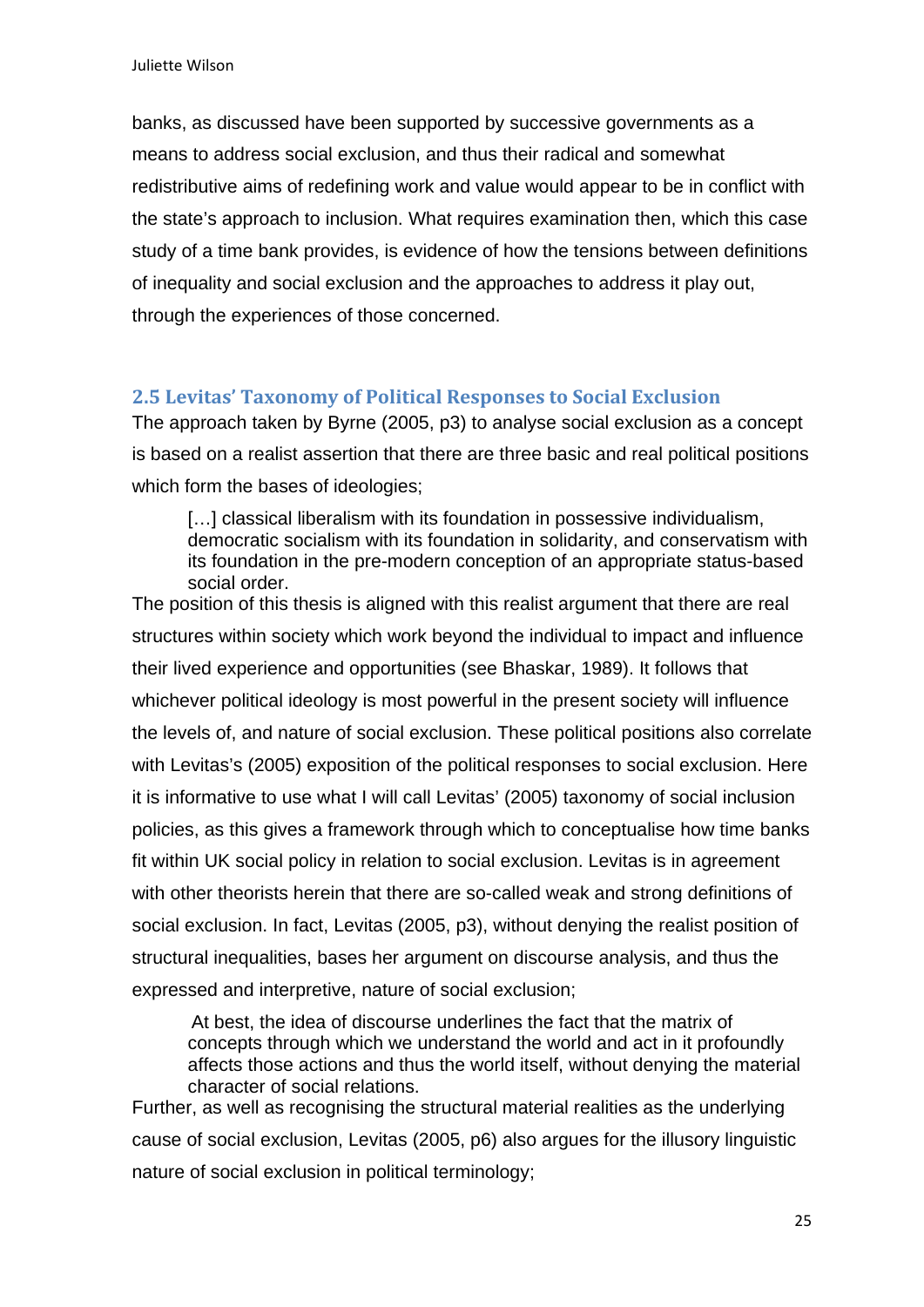I am deeply sceptical of the effects of discourses of exclusion and integration, which so easily obscure rather than illuminate patterns of inequality, and which do not question the nature of the society in which people are to be included.

As previously stated, social exclusion, whilst a useful definition in the strong sense due to the focus on structural excluding and its effects, also has the potential to obscure the material basis of inequality in society which can be conceptualised when one takes a critical realist approach.

Thus Levitas' (2005) view of social exclusion is congruent with the realist argument herein. What is useful then, is to explore her taxonomy of policy responses to social exclusion, what these mean and how they apply to time banks. Levitas proposes three models of social inclusion policy based around discourses that are SID, RED and MUD. MUD is moral underclass discourse, which assumes the cause of social exclusion is due to deficient individual characteristics, which also correlates to Byrne's (2005) definition of conservatism as a belief in a pre-modern status based hierarchy. SID is social integration discourse, which assumes the cause of social exclusion to be through exclusion from formal paid work, and that this is dually the responsibility of individuals and the state to provide adequate means to enter paid employment for example, by providing employment skills programmes. SID is a response which can be categorised as classical liberalism, possessive individualism, and neoliberal, because of its emphasis on the individual creating their own inclusion through the freedom to enter paid work by developing and selling their individual skills. RED is a redistributive discourse, and social democratic approach, which recognises the inherent inequality in the system and the need for redistribution of wealth from the top percentage, to the most excluded percentage of the population. In characterising New Labour's approach to social exclusion, Levitas (2005, p194) states:

In general, during the first Blair government the SEU showed more concern for moral conformity and social order than with ending poverty. The repeated recognition of poverty as a factor in the genesis of social problems (RED) is overridden by concerns with employability (SID), and with solutions that focus on behaviour rather than material circumstances (MUD).

Here Levitas uses the taxonomy to identify the ways in which New Labour used discourses relating to social exclusion which ignored the structural causes, and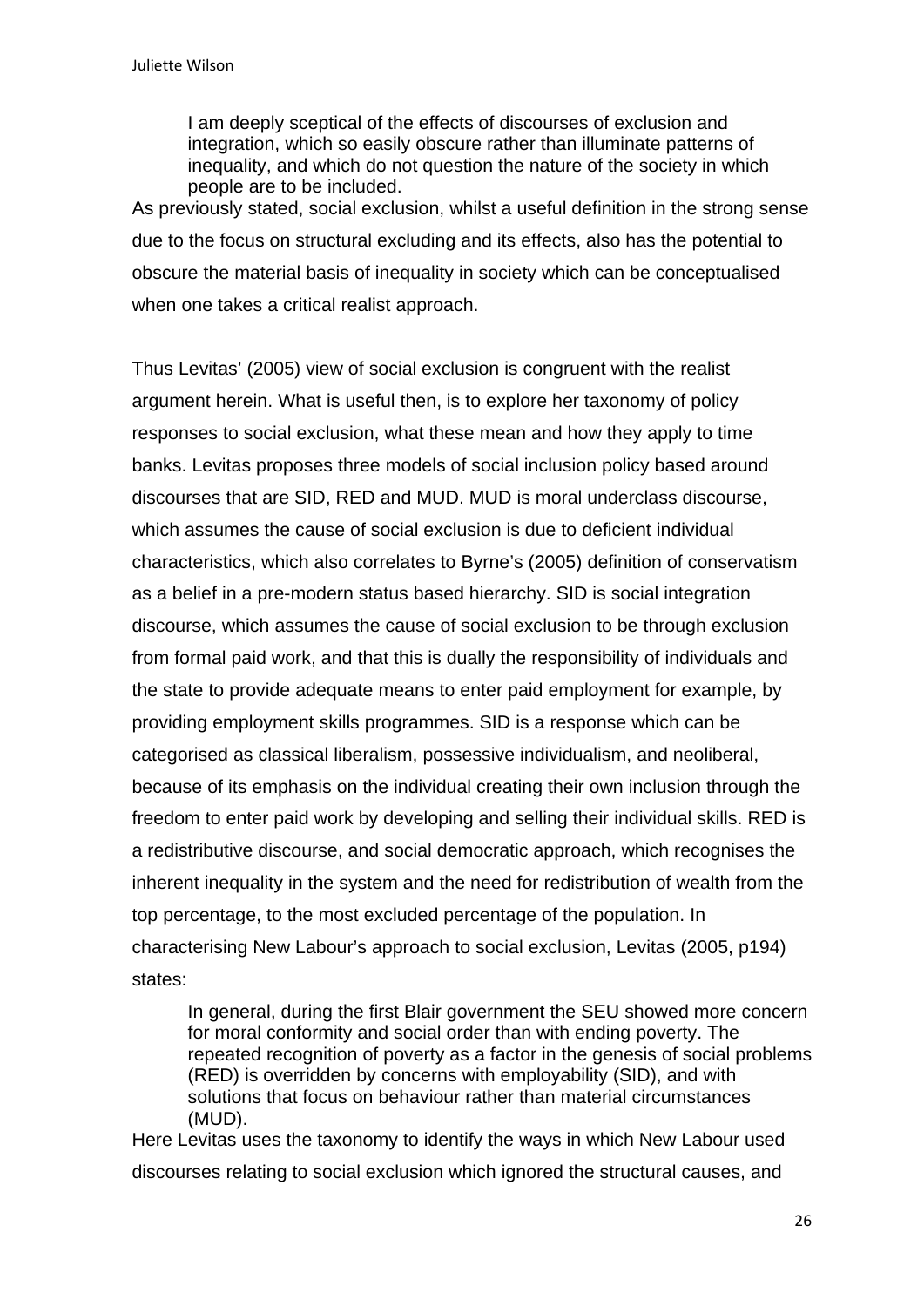focussed instead on individual behaviours, and including socially excluded people in formal work. In doing this New Labour directed attention to changing people's individual characteristics and behaviours in order to make them more employable or 'work-ready', without a corresponding consideration of the economic structure that created their position. Levitas' taxonomy enables the seemingly liberal and progressive activity of targeting social exclusion to be analysed in a more nuanced manner that demonstrates the underlying ideologies behind actions. Further, Seyfang (2004b), argues that time banks may provide a means to encompass informal work within the government's SID focus, thus co-opting the state's focus in order to move it towards more RED practices. However, the extent to which this may occur within the power structures requires empirical evidence which this thesis will provide. Levitas's taxonomy enables an analysis of interventions into social exclusion, such as time banks, in order to demonstrate how an ideologically unfounded response perpetuates social exclusion by treating the symptoms rather than the cause.

Levitas also demonstrates how SID, which is focussed on formal work as a route to inclusion, not only ignores the causes of social exclusion, but performs a gendered discourse of social inclusion that is essentially sexist. As previously discussed, women are disproportionately affected by poverty and social exclusion due to their position in society which attributes to them the major responsibility for dependents (Innes & Scott, 2003). As will be addressed in detail in the next section, perpetuating a narrative of social inclusion based upon paid formal work continues to ignore the structural causes that come from the neoliberal economic system, which continues to devalue the work done by women in the community such as caring. In line with Levitas (2005), Gibson-Graham's (1996) analysis of economic practices poses the need for redistributive wealth activities in order to alleviate the discrimination and social exclusion experienced by women. They argue that this can be done by promoting a more diverse economic landscape. More recently, Amanatidou et. al. (2015) also suggest, specifically in relation to time banks in the Greek context, that a decentring of economic practices may have the potential for radical change. Thus time banks, as a diverse economic practice, have the potential to address social exclusion from a RED basis which may have positive effects. However, the ideologically conservative SID, 'with its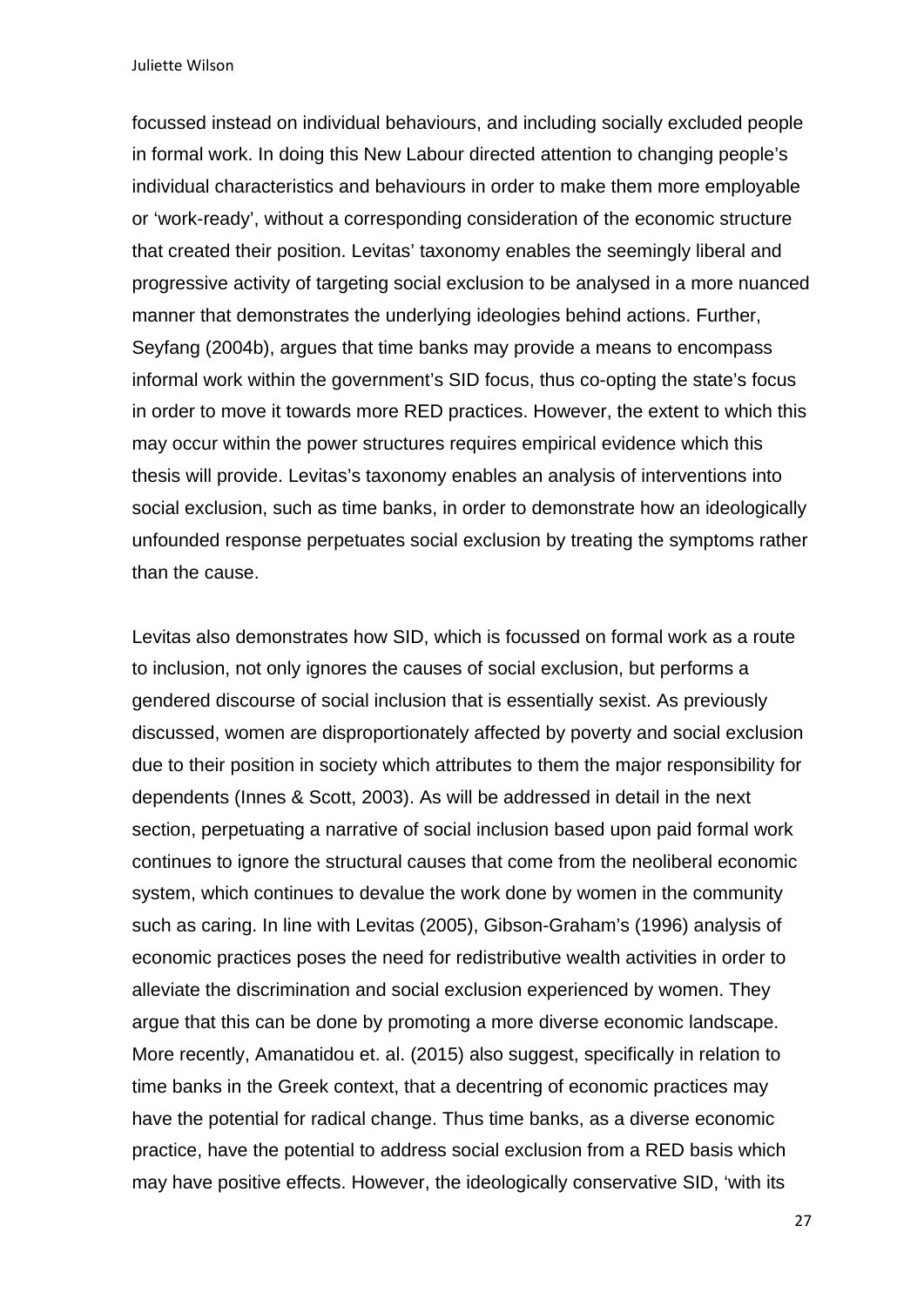foundation in the pre-modern conception of an appropriate status-based social order' (Byrne, 2005), not only fails to address the causes of social exclusion, but perpetuates the problem by applying the solution in a gender-discriminatory fashion. The tension and the potential for time banks, as will be discussed in chapter four, is that they specifically seek to redefine work, and in doing so they could be categorised as RED however, they could also be aligned with SID in their relation to state support, and as such the data from this study enables an analysis of the extent to which time banks could address social exclusion by categorising them as RED or SID.

Whilst government support of time banks may intend to utilise them as a tool for making the socially excluded 'work ready' (SID), the aims of time banks to redefine work and value offer a more RED, and indeed feminist, potential by valuing people for their efforts in society outside of formal work. Gibson-Graham (1996, pp175- 176) define activities such as time banking as 'diverse economic practices', and they argue that decentring economic discourse from capitalist centric discourse to one which raises the value of a multiplicity of economic practices, could indeed lead to a more redistributive political landscape:

Rather than simply working for a reinvigorated but more equitable capitalism, redistributive politics may conceivably contribute to a diverse economic landscape in which noncapitalist class processes are engendered by and coexist with capitalist class processes, and in which "unsustainable" economic developments give rise to sustainable growth as well as non-growth.

Gibson-Graham argue that the occurrence of, and recognition of, a multiplicity of economic practices will produce more equitable and sustainable societies. However, as will be discussed in chapter four, time banks aim to complement the state and the capitalist economic structure, diversifying exchange practices. Therefore, the argument of Gibson-Graham would be that time banks, by providing diverse economic practices stimulate society to become more equitable and redistributive by existing and thus shifting power from capitalist economic practice. This is in line with stance taken by time bank proponents (see Cahn, 2000), that time banks' existence within the current economic structure will motivate change, without the need for active and direct political opposition. However, the social exclusion literature (Byrne, 2005; Winlow & Hall, 2011; Levitas, 2005) substantiates a scepticism towards this possibility, and thus the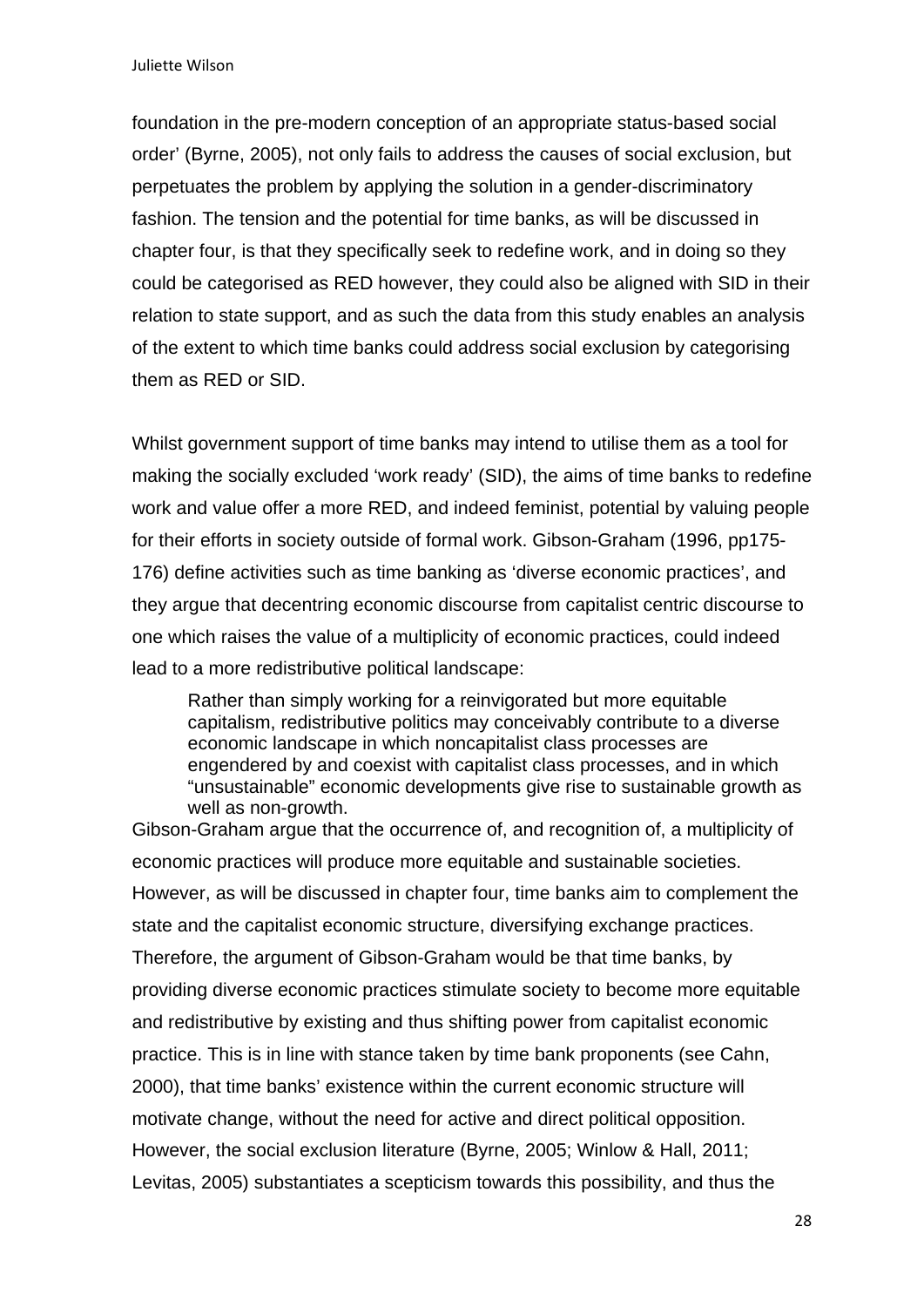evidence herein uniquely contributes to theorising the role of time banks in UK society, and how they may or may not contribute to alleviating social exclusion by stimulating RED. As Winlow & Hall (2013) assert, it would seem that a real political climate of RED would need to be forcefully advocated for through specific political organisation and action. Assuming that time banks will motivate RED policies, without specifically articulating and fighting for this as a policy response to social exclusion, is unlikely given the evidence herein regarding the political manipulation of such terms for the ideologically unchanged aims of governments. In similarity to the ways in which the work of women in the home is exploited, at their expense, to support the economic system, it follows that diverse economic practices could be similarly exploited. It is thus beneficial to utilise Levitas' taxonomy of SID, RED and MUD to analyse empirical evidence from time banks when assessing their potential to alleviate social exclusion.

### **2.6 Formal Work as Social Inclusion**

Despite the fact that inequality inherent in the capitalist economic system is the major structural cause of social exclusion, governments have successively focussed on formal work as a measure to address social exclusion. Entering into formal work is a protective factor for many against social exclusion, although even this is being progressively eroded by our economic system for which in-work poverty has been steadily rising for at least a decade (Aldridge et. al., 2012). Regardless, the defining feature of inclusion in our current society is still formal paid work; upon meeting someone we are not only asked *who we are*, but also *what we do*, and the legitimate answer to this question is always connected to formal employment. In Oakley's (1974) research into the position of women working domestically in the home as housewives taking care of children, she evidences the women's shame associated with answering the question 'what do you do?' with 'I'm just a housewife'. Housework, informal work within the home, is often termed 'reproductive labour' because it serves to reproduce 'productive labour', paid formal work, by doing all the things which sustain a workforce prior to, and during, that work. The fact of reproductive labour, and its devalued status, demonstrates the gender discriminatory nature of SID responses to social exclusion whilst women are still culturally and socially held responsible for the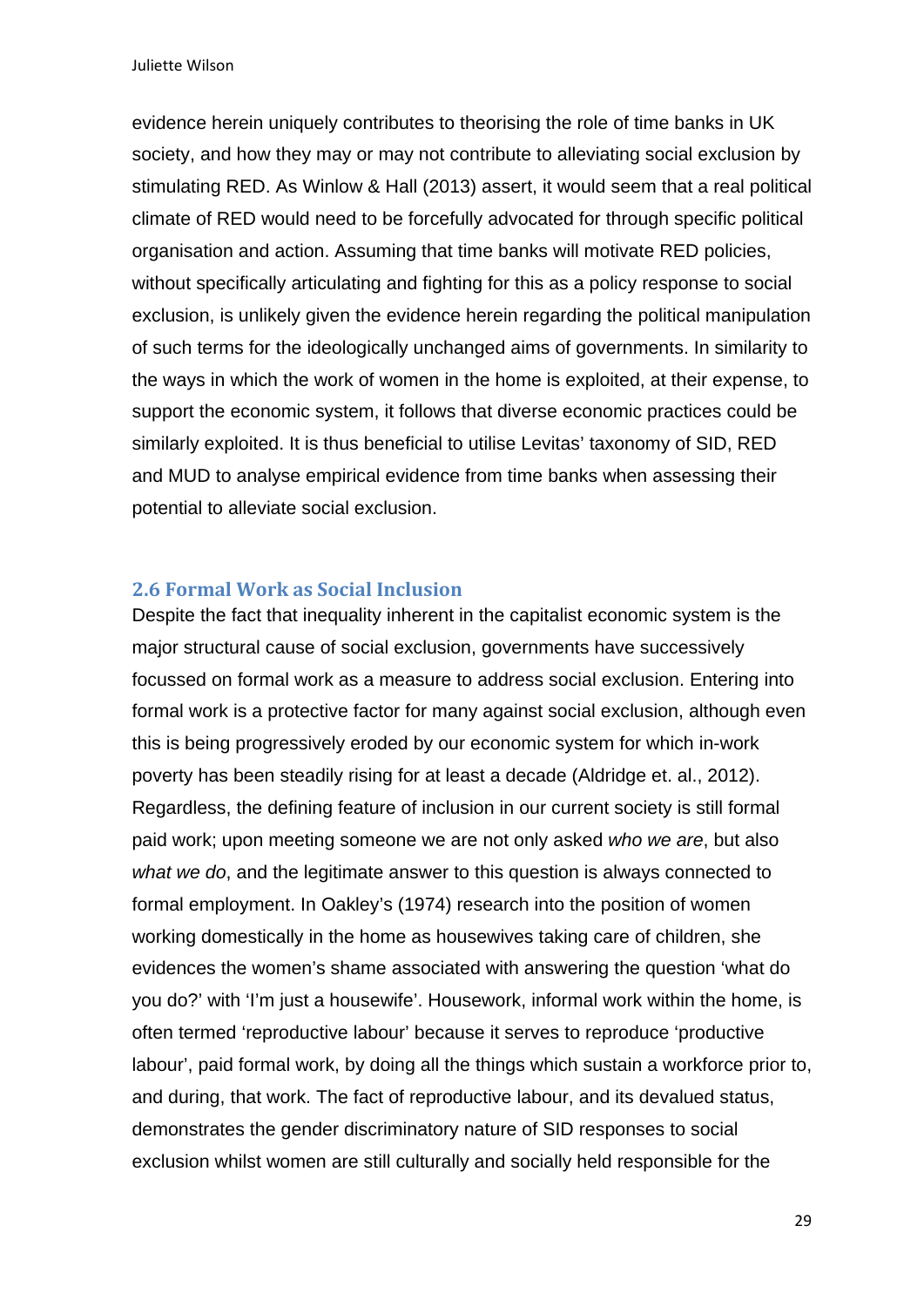majority of such work. Utilising formal work as the key indicator of social inclusion has discriminatory implications. Under the current system, those who are currently worst afflicted by poverty and social exclusion tend to be lone parents, single pensioners, and couples with one child (Townsend et. al., 2006). Again, this is due to barriers to formal work for these groups, and the lack of adequate welfare redistribution of wealth (RED) for those with caring responsibilities. One of the major reasons why women disproportionately experience poverty and social exclusion, is because women are responsible for a majority of informal work in society such as caring work, which prevents them from fully participating in formal work (Innes & Scott, 2003). Levitas (2005, p26) argues:

The essential point is that the emphasis on paid work as the primary means of social integration and the privileging of paid work over unpaid work has significant and gendered repercussions for citizenship status itself. Levitas makes the point that equating formal work with social inclusion, given the gender skew in responsibility for informal work, provides an essentially sexist measure for addressing social exclusion. As Innes and Scott (2003, p3.1) highlight, during New Labour's term in office, 'Waged labour is also seen as being about fulfilling individual potential, being active, and offering self-respect and social inclusion'. Formal work is politically and socially valued as the defining feature of inclusion, citizenship and participation, and thus informal work is, by comparison, devalued. Further, the Coalition Government often used the rhetoric, 'making work pay'; Duncan Smith (quoted in BBC, 2013) said that the government 'is modernising the welfare system so that work always pays', again centralising the value of paid work (SID) but also with the insinuation that people are taking advantage of the welfare system (MUD). The pertinent questions here then, especially in light of the feminisation of poverty, are why is there a system in which work does not pay, how is 'work' defined, and how much will it be paid? Thus, the aim of time banks to redefine work and value, has real potential to alleviate social exclusion when work is the defining feature of inclusion, and therefore the data herein relating to how people understand work, and view their time bank participation will uniquely add to the ligature and provide a means through which to analyse their ability to address social exclusion.

In a report on social exclusion policies for the IPPR (McNeil, 2012, p19), which included data from key policy makers, a participant stated: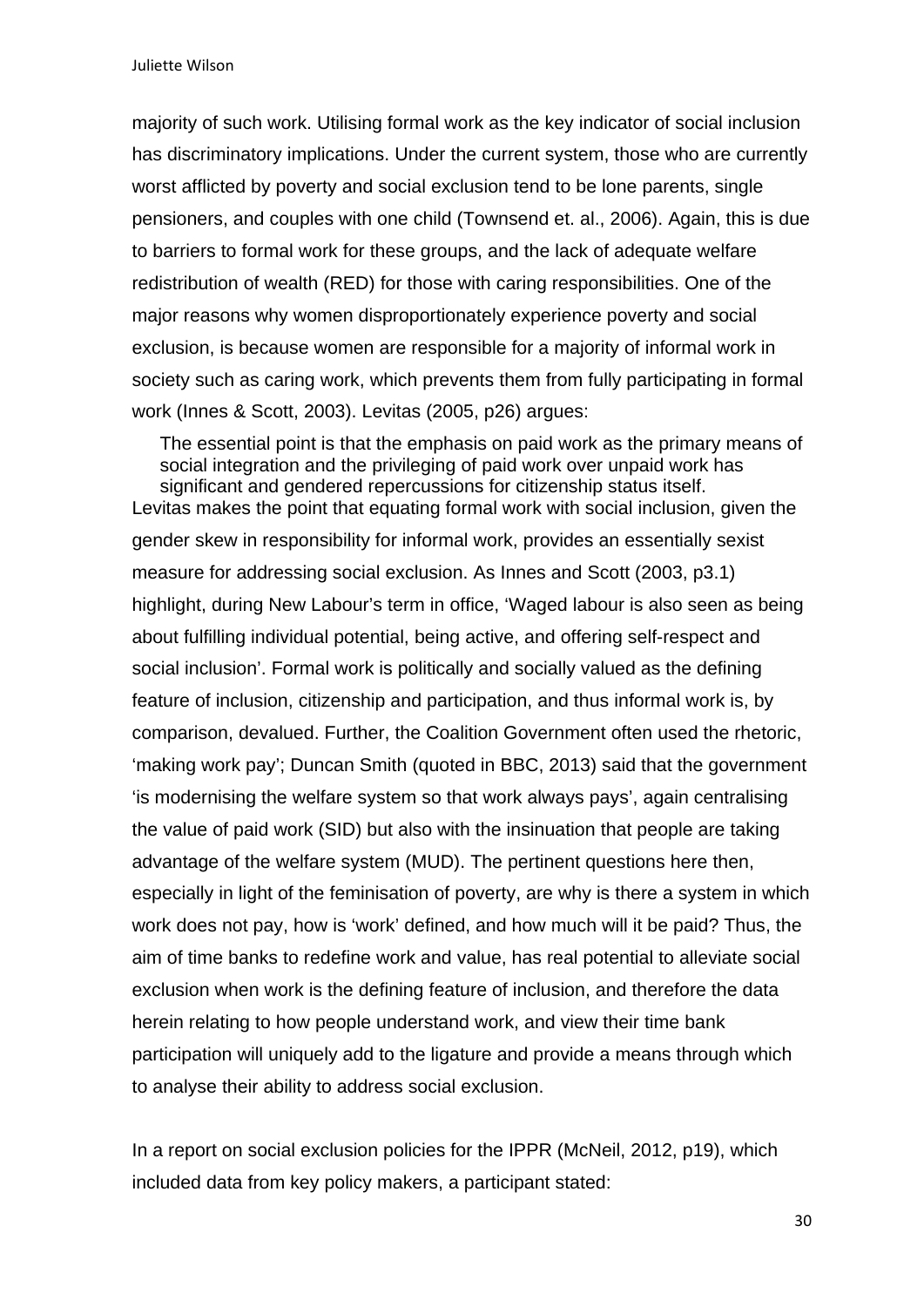The main problem is...that the link between employment and inclusion…has proved not to be a very strong one. We have seen a remarkable increase in employment in Europe and in the UK over the past ten years…yet that hasn't done anything to significantly reduce poverty rates or rates of multiple disadvantage.

Just as with the doubling of the economy (University of York, 2014), an increase in employment shows little progress in addressing social exclusion, and this is because it does not address the relationship between poverty and economic structure. Despite utilising the terminology of social exclusion, government definitions, and hence solutions, are often weak (to use Byrne's term), and focus entirely on temporarily remedying the situation for *some* by moving them into formal employment (SID). As Winlow and Hall (2013, p10) observe, governments believe that social exclusion can be addressed by focussing attention on:

What works in encouraging the poor to be more enthusiastic in their search for work. The tension in the potential of time banks here is that they could represent the manifestation of these SID policies in providing an opportunity to stimulate workreadiness and job searches, but they may also promote a redefinition of work which would mean something entirely different (RED). What requires consideration in relation to time banks, is whether or not they reinforce this weak SID definition of, and response to, social exclusion.

Time banks, as will be discussed in chapter four, aim to redefine work and to attribute value to unpaid work such as the reproductive labour of mostly women. This would be a radical departure from the MUD and SID policies and strategies of current and previous UK governments. Despite a policy focus on paid work as the means for social inclusion, and general view that increasingly work is becoming formalised, Williams (2007) provides evidence that demonstrates this is not the case; informal work is not decreasing. Further, Williams and Windebank (2003a) argued that informal work *is* important (which includes unpaid and reproductive work), not least because it is the most prevalent form of work that people in the UK undertake. Their research also demonstrates that many people conduct this work out of necessity rather than choice, due to the economic conditions they find themselves in. However, this is not to say that only the socially excluded engage in informal unpaid work, rather that they do it more out of necessity and with less choice (see Williams, 2010). Thus informal work is a significant facet of society,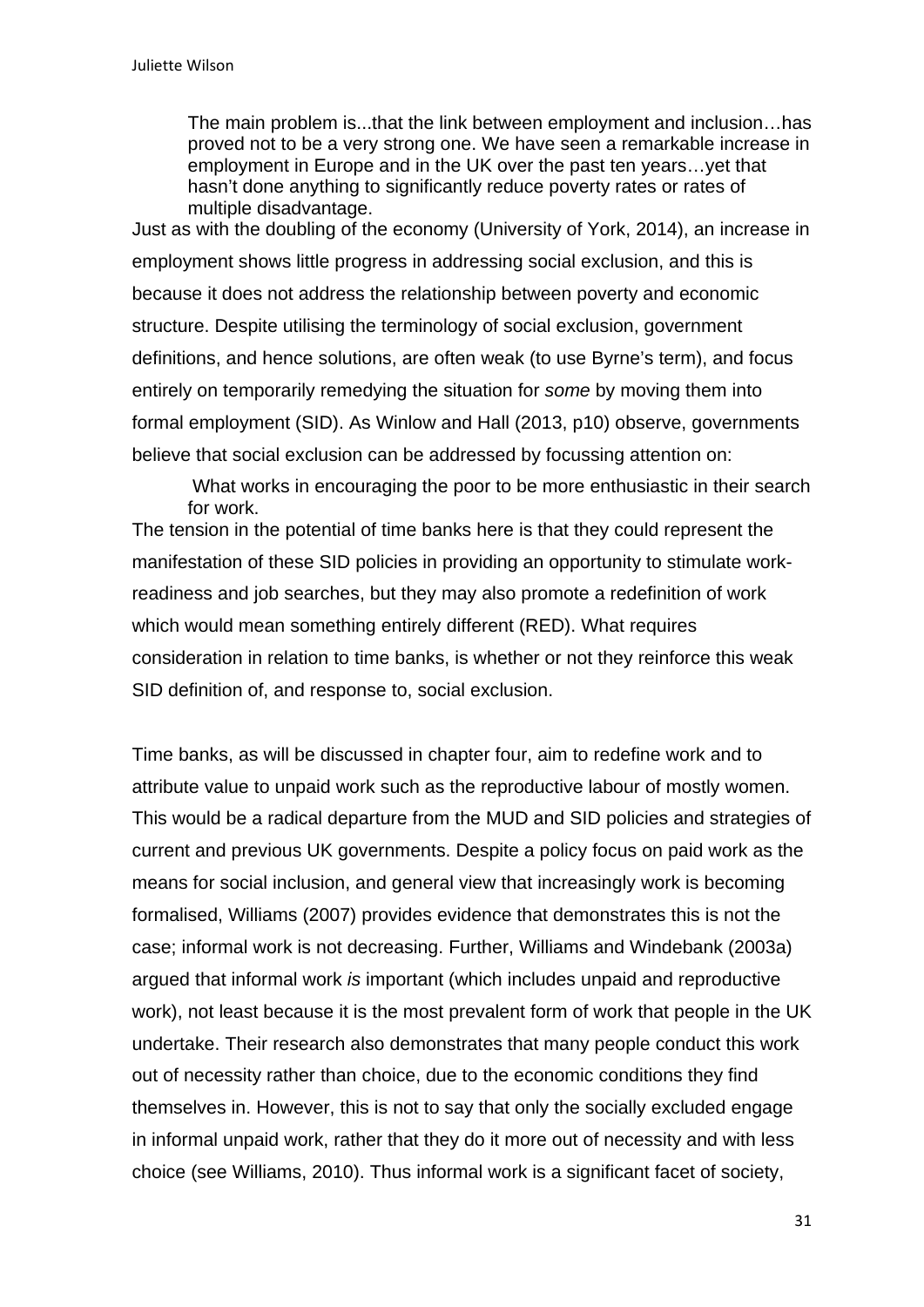and in lieu of paid work, it is the means by which society, especially the socially excluded, sustains itself in a context where paid employment is privileged to the exclusion of all else. As Gallie & Paugam (2000, p257) state:

When a large part of the population shares the same unfavourable conditions, familial solidarity does not arise from a logic of compensation nor from the logic of emancipation – it becomes a collective fight against poverty. Reciprocity in the exchanges is then functional. In order to face adversity, everyone gives and gives back, therefore, everyone gives and receives. This is why we are more likely to find examples of lasting familial solidarity in these regions where unemployment and hardship are higher, because it is based on a reciprocity imposed by the need to resist collectively.

Socially excluded populations then, conduct work which prevents the collapse of the capitalist system, by using their efforts to survive in a system which exploits labour and requires a 'reserve army' of labour in order to keep costs down and profit up. Resistance remains to be proven, but the reciprocity of people doing things for one another which they could not monetarily afford, undoubtedly provides a form of resilience. Resilience is defined by Holling (1973, p14) as:

[a] measure of the persistence of systems and of their ability to absorb change and disturbance and still maintain the same relationships between populations or state variables.

Thus resilience is concerned with sustaining the status quo, inequitable or not, rather than changing it. Further, alternative forms of currency fit within a resilience context, and are often researched positively in relation to their propensity to foster resilience. It is argued that they insulate communities to the external shocks of the economic system (Graugaard, 2009), which the socially excluded are less able to bear given their lack of resources. In contrast to a MUD discourse of the socially excluded as making 'bad choices', evidence suggests that socially excluded people are engaged in conducting undervalued but necessary unpaid work as means to make their situation collectively bearable; working to alleviate their own social exclusion in lieu of policies to address the structural causes. Further, Levitas (2005, p8) evidences the monetary value of such work for example, mothering, stating that in 1997 it was estimated to be worth at least as much as £341 billion, or as much as £738 billion to the UK economy (that is 120 per cent of GDP). This again strengthens the argument herein, that social exclusion is caused by poverty which is an inherent factor of an unregulated capitalist economic system, rather than deficient and lazy individuals, because these individuals are working to sustain society but they are not valued. Further, without examining the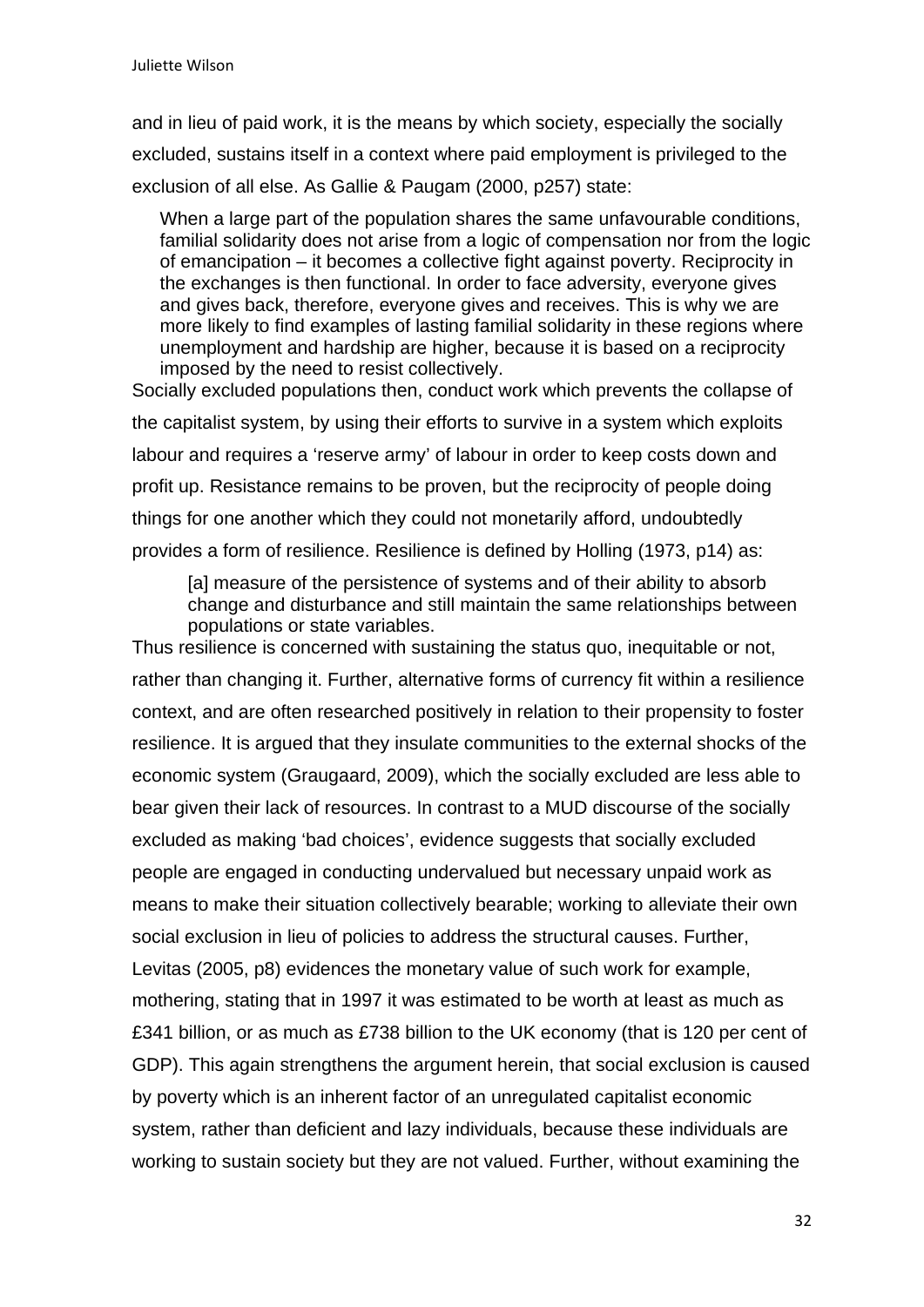definition of work, and through utilising MUD and SID politically based policies, the state perpetuates the exploitation of female-majority unpaid work which is necessary for society as a whole, and the resilience of those experiencing disadvantage. Whilst time banks could support a SID position of the government, they could also provide a feminist RED response to social exclusion by including, and thus valuing, previously excluded forms of socially useful activity as work. It is therefore necessary in theorising the impact of time banks on social exclusion, to examine empirical data concerning how time bank members perceive of, and experience work and their time bank activity.

### **2.7 Social Exclusion and Forms of Capital**

There is thus no political impetus towards RED policies to address social exclusion. The favoured SID policies cannot fully address the problem because the definition of work is not inclusive enough to value and encompass all socially valuable activity. MUD policies do not address the structural causes of social exclusion. Thus, governments wishing to have an impact on social exclusion, need to supplement these strategies in some way. One way that the state seeks do this, is to look to increase other forms of capital such as social capital, as opposed to economic capital. Social exclusion as a term enables this diversification because, as discussed, it attempts to encompass a multitude of factors, not simply poverty. In the explanation and implementation of social exclusion strategies Blair (In Halpern, 2005) identified social capital as the 'magic ingredient' needed to get things done, and argued that it should be invested in like skills and buildings. The current Prime Minister David Cameron (In BBC, 2013) said that his initiatives would help "brilliant social capital entrepreneurs with dreams bigger than their budgets". Consequently, social capital, in political terms is viewed as a way to alleviate social exclusion without the need for redistribution of economic capital. Essentially, in employing social capital, politicians recognise that there is valuable activity in society which is not stimulated by, nor valued by, economic capital, and they wish to utilise this activity to alleviate the problems of social exclusion. There is no consensus on a definition of social capital, and the major theorists concerned, Putnam (2001) and Bourdieu (1984) will be discussed herein, but at this stage it is enough to say that social capital is a non–monetary resource, that

33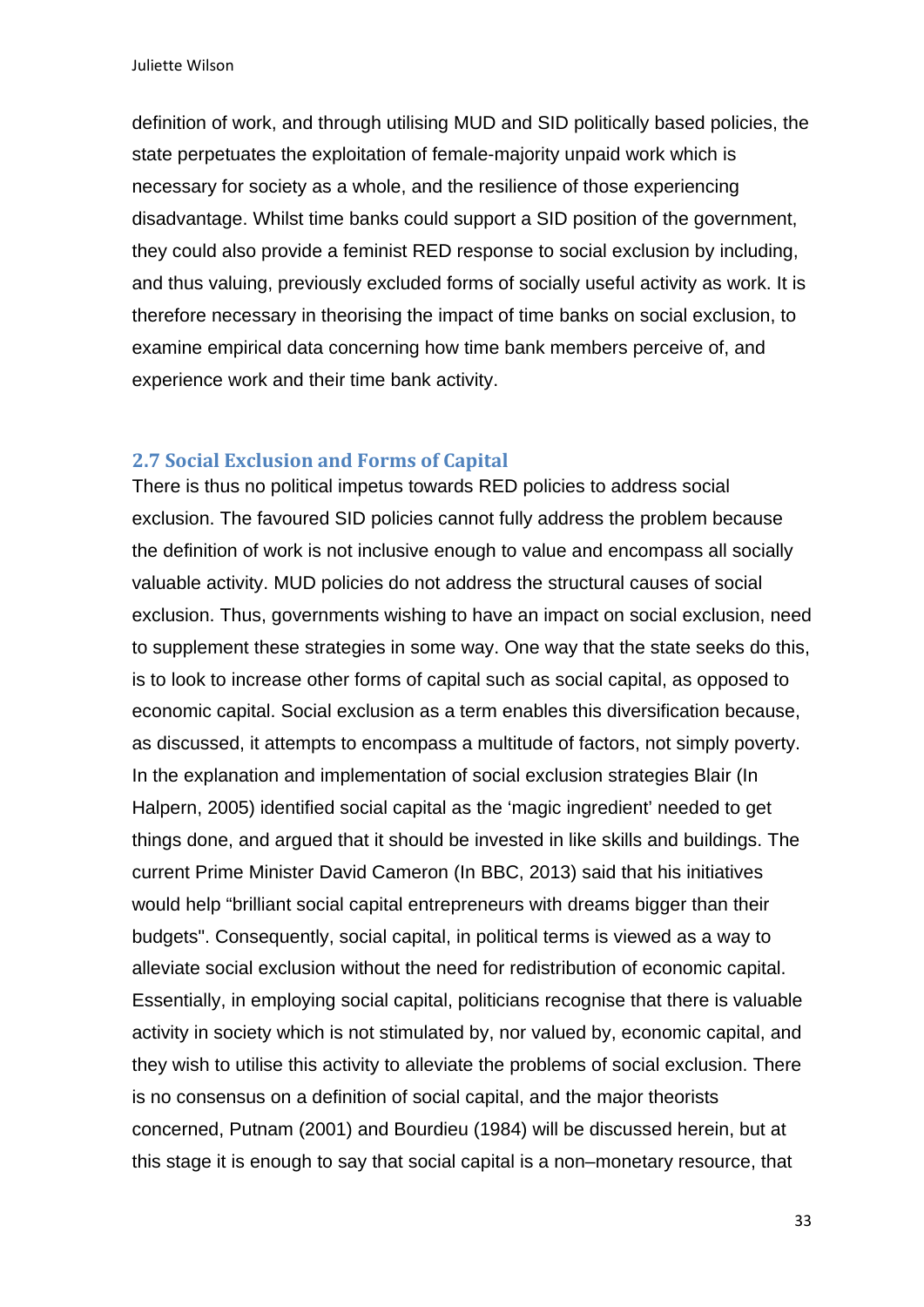people can draw upon via social connections and relationships to provide resilience to unfavourable social conditions. Further, there is not space within the confines of this thesis to consider the history of social capital, which has been done extensively in time banking theses elsewhere (see Gregory, 2012b; Panther, 2012). Rather the theoretical conceptions of social capital which characterise the significant features, that is the material underpinnings (Bourdieu, 1984), and the state's use of Putnam's (2001) conception to reinforce a communitarian agenda (Etzioni, 1995), will be considered. This approach was adopted because it is not the existence and prevalence of capital per se which is of significance to this research, rather the way in which it can be adopted as a conceptual vehicle for redefining work.

The focus on social capital is however, aligned with MUD policies due to the underlying assumption that the socially excluded *lack* something which could improve their situation. It is implied that the socially excluded lack social capital or the ability to use it, and that this causes social exclusion, rather than a process of social *excluding* through structural impediments. As will be discussed in chapter four, one of the four central aims of time banks, in addressing social exclusion, is to stimulate social capital by valuing and investing in the bonds between families, communities and people. Although the literature cannot pinpoint precisely how and in what exact contexts, overall social capital seems to have a positive effect on a number of important societal domains; education, health, wellbeing and crime etc. (see Field, 2008). In regard to social capital and the time bank system, the former Chief Executive of time banking UK (Simon, 2009) stated:

Over time, we have found that people in time banks begin to identify issues of mutual concern and to use the reservoir of social capital they have at their disposal to protect the social environment for themselves and for future generations. Only then, when their confidence has grown and they have learned about their rights and responsibilities as citizens, are they in a position to co-produce with local authorities long term solutions to social problems.

Here, Simon argues that time banks help people to use their social capital to address collective social problems and preserve the status quo; protect the social environment rather than to develop it. In line with this, Coleman (1988) argued that social capital was in effect functional for society; it stimulates the necessary reciprocity by providing a social sheen. In another part of the quoted text, Simon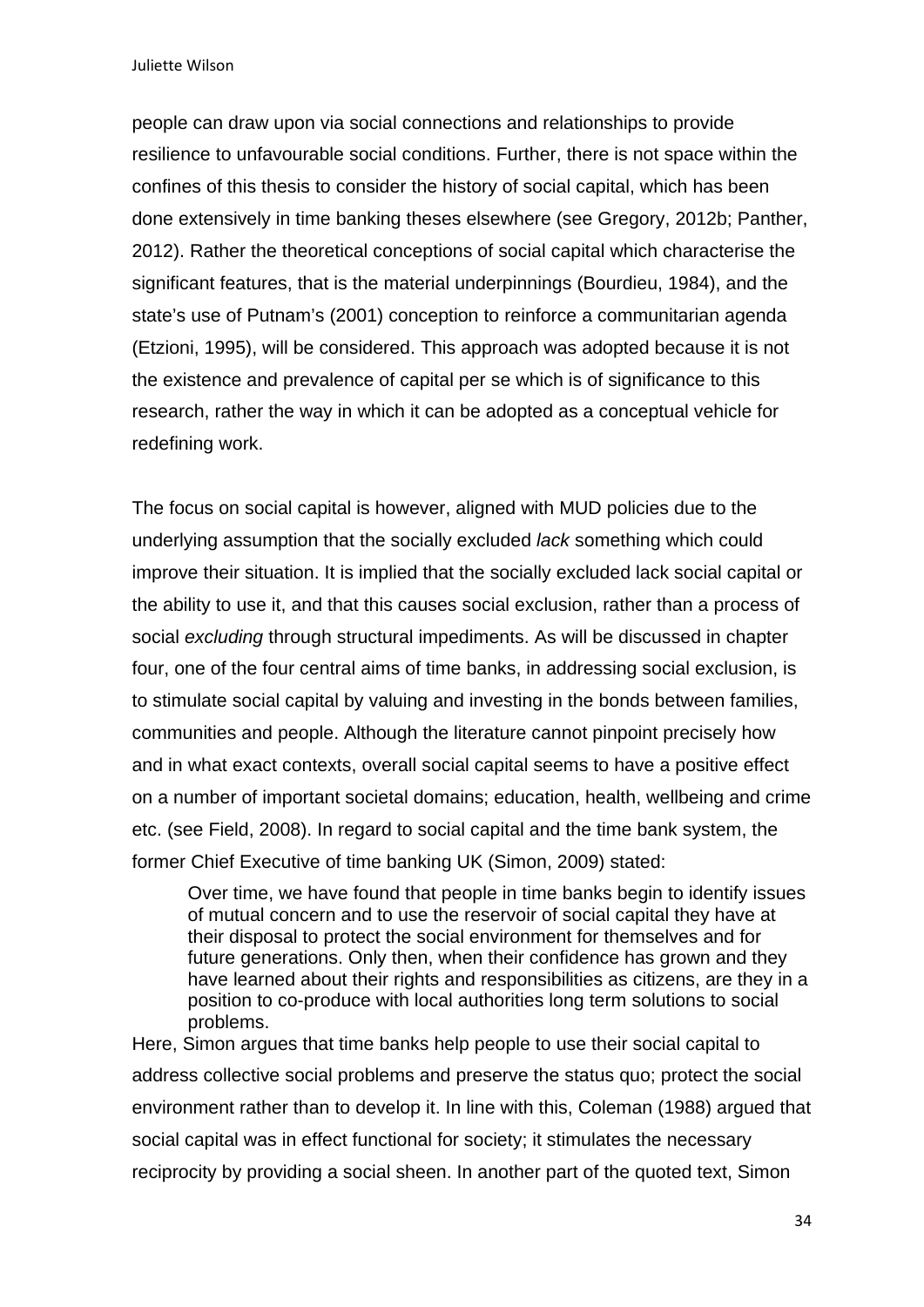refers to Putnam (2001), and indeed social capital in the sense of time banks is aligned to Putnam's definition of social capital. Putnam argues that social groups and networks which meet regularly, build trust and well-being, and that this is a form of capital of value to overall societal health. Therefore, constructing social capital, which is an aim of time banks, is concerned with building social groups and networks in order to reduce social exclusion by valuing the activity which creates and sustains them. In the quote, Simon utilises the Communitarian and New Labour language of rights and responsibilities in a MUD manner to paternalistically suggest that the socially excluded need to learn how to develop social capital to protect their social environment. Again, this focus is one of resilience to a social environment which actively excludes them rather than resistance. Further, Simon states that through time banking people can use this social capital to work with the government to alleviate social problems. However, as will be discussed in chapters three and four, working with the government in this manner provides potential for further exploitation of the activity of the disenfranchised. Thus, 'social capital', like 'social exclusion', is used politically and indeed in time banks, in ways which may obscure the structural cause of social exclusion, and perpetuate a MUD-based solution through co-opting the communal resilience work of the socially excluded.

It is worth noting at this point, the similarity of this use of social capital to Communitarianism, and indeed the similarity of the Coalition Government's Big Society policies to Communitarianism. The Communitarian agenda is a movement devised by Etzioni (1995) who argued that the problems of society, the causes of social exclusion and its effects, are due to individualism which has led to a focus on the rights rather than responsibilities of citizens;

What America needs now is a major social movement dedicated to enhancing social responsibilities, public and private morality, and the public interest. We need you, your friends, your neighbours, and others we can reach to join with one another to forge a communitarian movement. (Etzioni, 1995, p20)

Principally, Etzioni argued for the value of social capital, the value of the nonprimary economic activities and relationships that constitute a resource with which to create a stable society. The language of rights and responsibilities is now integral to how the Labour party defines itself (Labour, n.d.), and the Big Society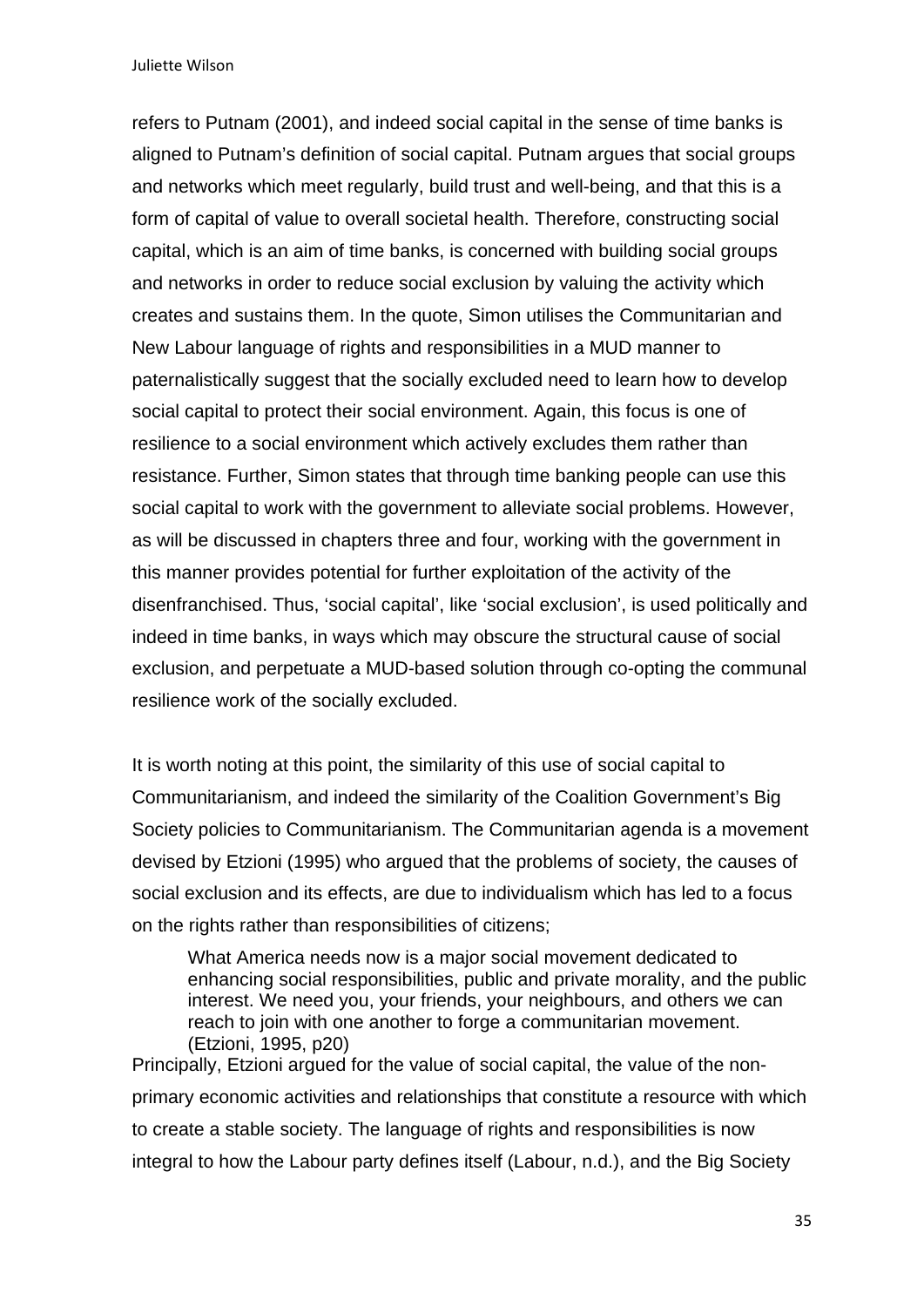policies of the Coalition Government, such as voluntary national service, localised power, 'children first' in divorce proceedings and a reduction in the lobbying power of special interest groups, also follow the Communitarian agenda. It is an agenda however, which by placing emphasis on the responsibilities of citizens, diverts attention from the structural causes of poverty, which have diminished the rights of socially excluded citizens. Consequently, whilst civic responsibilities may be important for alleviating social problems, without RED policies which work to reinstate the rights of those experiencing the worst effects of such social problems, Communitarian policies become MUD policies focussed on the individual deficiencies of certain groups. Etzioni (1995, p247) argues: 'Without stronger moral voices, public authorities are overburdened and markets don't work'. Thus Communitarianism, which influences government policy, takes a very similar stance to that of time banks, which is that social capital needs to be stimulated in some way so that social problems do not inhibit the smooth running of the economy and thus, current structure of society. In this sense social exclusion and social capital become ways of obfuscating the cause of societal problems, by focussing on the responsibilities of communities to undertake unpaid informal work, which provides resilience and ensures the continuation of the current economic system, without the right to be valued equally for that work. What requires consideration then, in conceptualising social exclusion and action to address it, is empirical evidence which establishes how social exclusion interventions such as time banks work in practice, and whether or not responsibilities take precedence over rights in addressing social problems in this way.

### **2.8 Putnam and Bourdieu: Social Capital**

It is important here to dissect the concept of social capital, and how it is applied to time banks. As will be addressed in detail in chapter four, time banks continually promote the significance of social capital in terms of investing in the bonds between, people, families and communities, for the wellbeing of society. There are however, in Putnam's (2001, p23) conception, two forms of social capital, 'bonding' and 'bridging;' 'bonding social capital constitutes a kind of sociological superglue, whereas bridging social capital provides a sociological WD-40.'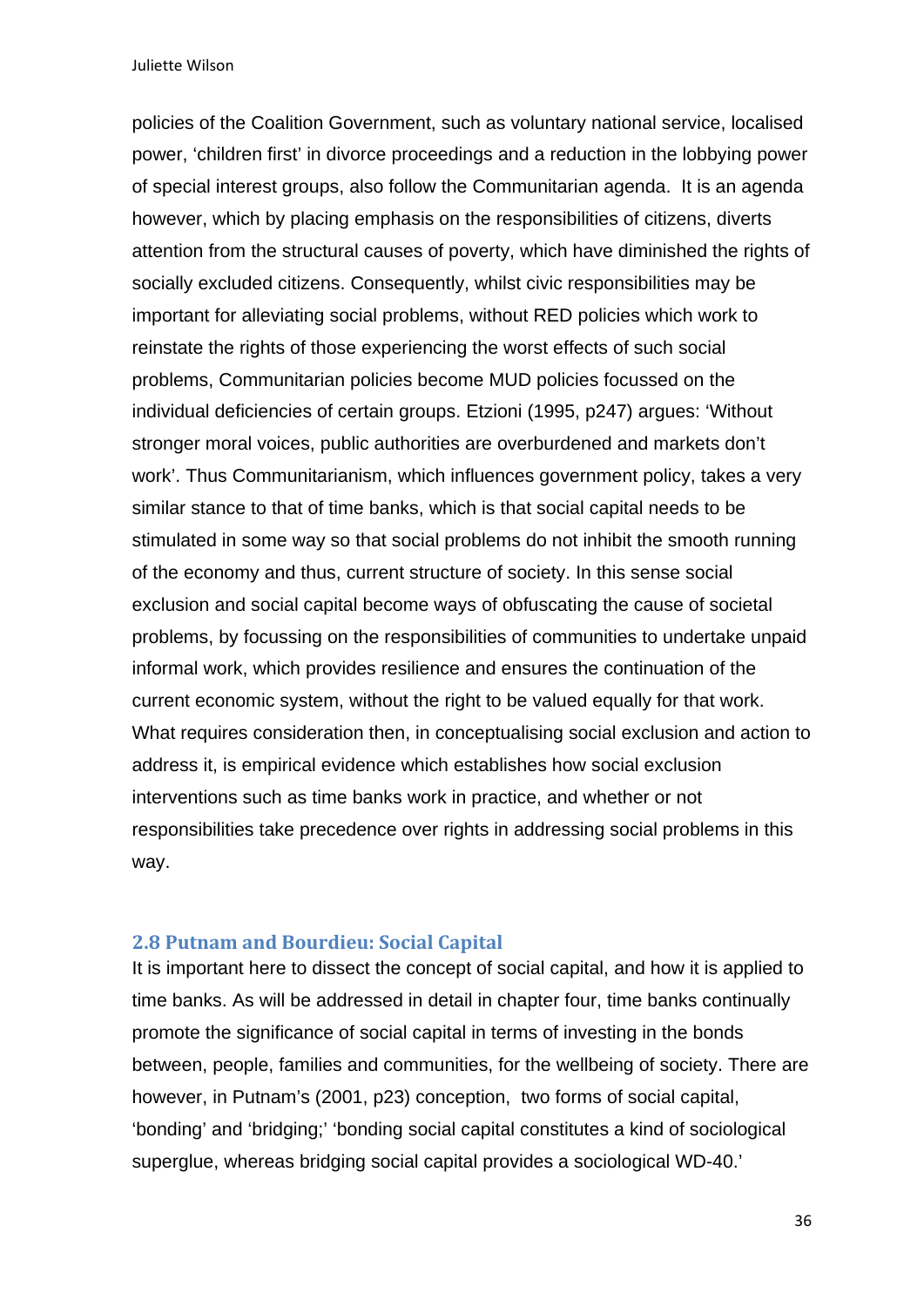Bonding social capital connects people together and fosters resilience to difficult collective and individual life events, often connecting people with others of the same social class. Bridging social capital, identifies the ways that people use diverse social connections to improve their social conditions by for example, gaining better employment. Bonding social capital therefore maintains the social status quo, but can also serve to exclude group outsiders and thus affect negatively their social inclusion. A type of negative bonding social capital could be that of exclusive men's groups, 'old boys clubs', which retain powerful and wellpaying jobs for a small subsection of society. Bridging social capital however, has the potential to improve the conditions for those who can capitalise on the value present in a diverse social network. Bonding social capital then, could alleviate the effects of social exclusion by making the conditions of social exclusion more bearable through shared resources, whereas bridging social capital has the potential to reduce social exclusion for those with access to a diverse social network. It is asserted however, that neither version of social capital addresses the root cause of social exclusion and as such it can do little on its own to improve overall conditions. For example, in research with working class women Gosling (2008) demonstrated the ways in which social capital is in fact a poor proxy for truly alleviating and reducing social exclusion, because socially excluded people have social capital, it is just that social capital's power is limited by their socially excluded position. Gosling (2008) argued that social capital in this context enables people to 'get by' (bonding), rather than 'get on' (bridging). Therefore, social capital has different potentials based upon the material value of the social connections one has. Bonding social capital enables people to 'get by', foster resilience and ameliorate some of the worst effects of social exclusion, and bridging capital may enable people to 'get on', but neither addresses the overall cause of social exclusion. Thus, at best, it is possible that time banks could foster social capital which reduces the worst effects of social exclusion, which is enhanced if they create a diverse mix of people. The extent to which either type of social capital is fostered will be explored in the analysis of this research, in order to theorise how time banks aim to address social exclusion, conservatively or radically.

37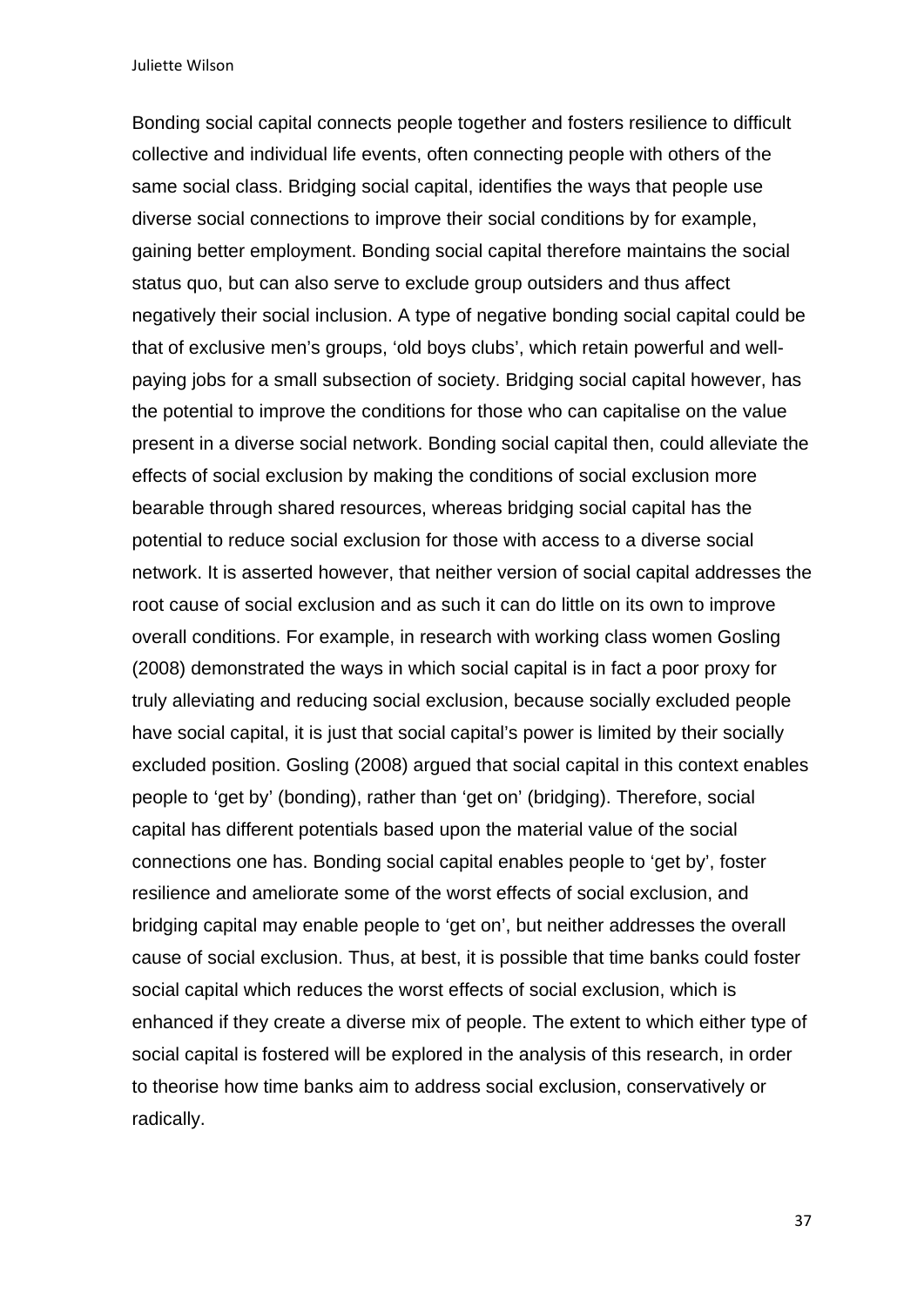Putnam (2001), however does not directly address the economic context of social capital, and in theorising social exclusion it is useful to consider a Bourdieusian conception which does take into account economic factors. Bourdieu & Wacquant (1992, p119) define social capital as:

Social capital is the sum of resources, actual or virtual, that accrue to an individual or a group by virtue of possessing a durable network of more or less institutionalized relationships of mutual acquaintance and recognition. For Bourdieu social capital is also explicitly about the conversion between forms of capital; the ways in which social capital is influenced by, and influences for example, economic capital. Bourdieu defines capital (& Wacquant, 1992, p118) as follows:

Capital is accumulated labour (in its materialized form or its 'incorporated', embodied form) which, when appropriated on a private, i.e. exclusive, basis by agents or groups of agents, enables them to appropriate social energy in the form of reified living labor.

Forms of capital then, are ways of expressing, creating and harnessing the value of social energy, which in the current economic system can be appropriated and accumulated by individuals, social excluders, for their own benefit. Bourdieu argues that forms of capital have different use and exchange values which are culturally determined. For example, Bourdieu's (1984) concept of cultural capital argues that individuals form a habitus, dispositions of taste and choice, which determine aspects of culture as of higher and lower value, in ways which are intricately and symbiotically linked to protecting the status of those with high amounts of economic capital. Essentially wealthy individuals develop cultural tastes which maintain their economic status by creating groups of people 'like them', this then affords them bonding and bridging social capital which can be easily translated into economic value. Habitus demonstrates the way in which social capital is limited by economic positions, which influence cultural practices; influenced and mediated by the objective and subjective:

[...] the slightest "reaction" of an individual to another is pregnant with the whole history of these persons and of their relationship. (Bourdieu & Wacquant, 1992, p124)

The structure affects what is perceived as individual, and forms the basis for advocating RED policies as opposed to MUD or SID, because such actions can never fully redress the balance, even if individuals acquire economic capital. Thus economic material reality influences habitus, which limits the potential of social capital. In order to *get on* one must have the right mix of capitals, but in order for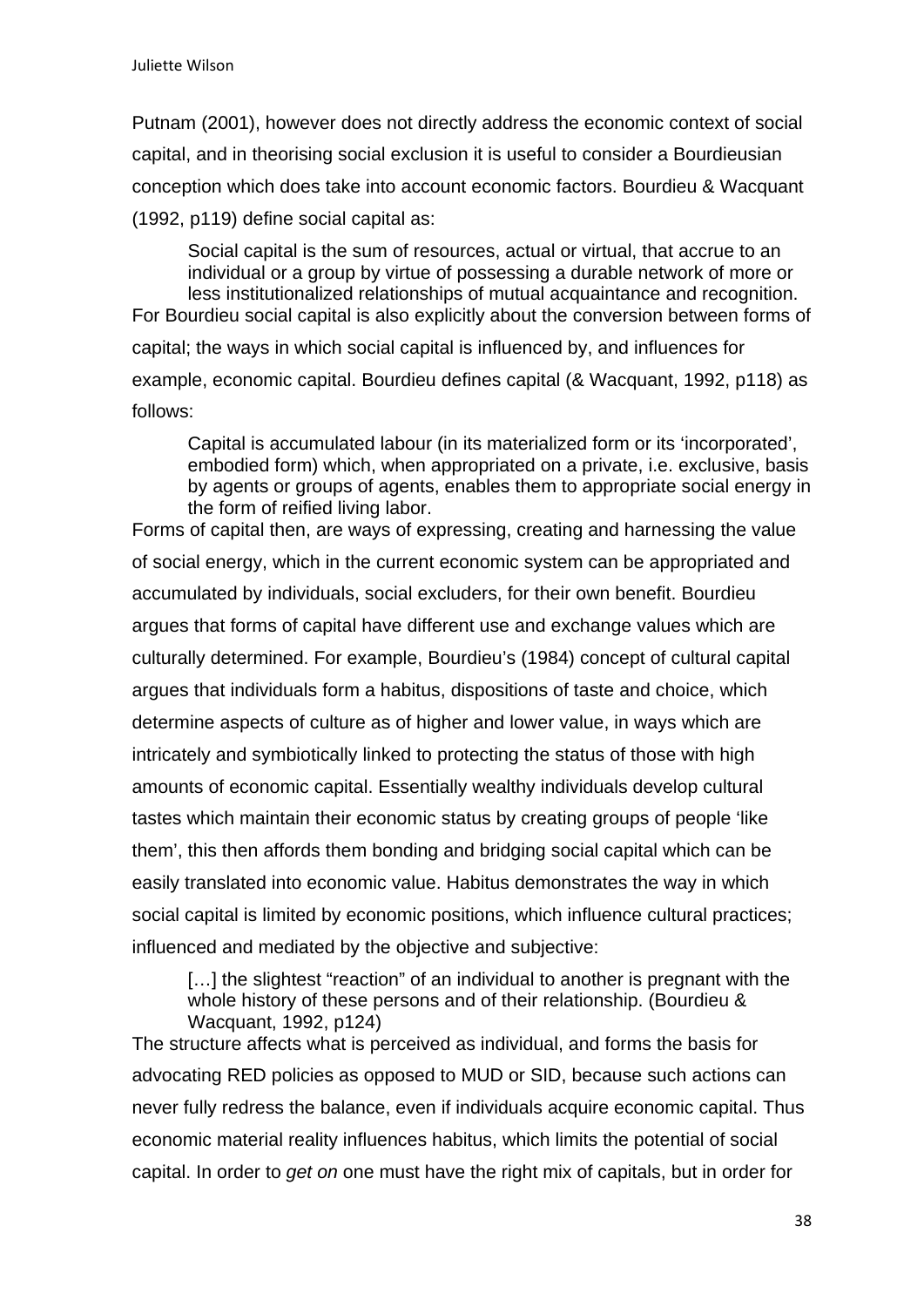social exclusion to diminish overall, we must redistribute value to all forms of activity and capital.

What is also significant about social capital is that it is a more feminised form of capital. Social capital has its basis in relational social connections, and is thus often perpetuated by the unpaid informal work of women providing care and 'neighbourliness'. Social capital was first used by Hanifan (1920, p130) to describe 'those tangible substances [that] count for most in the daily lives of people', and the 'cultivation of goodwill, fellowship, sympathy and social intercourse among those that 'make up a social unit'; the aspects of reproductive labour which have been culturally assigned to women. Field (2008) recognises that the gendered aspect of social capital is missing from all major accounts. It is patently missing from Bourdieu and Putnam's definitions, although Putnam (2001, p95) does describe women as the most 'avid social capitalists'. In fact, it is through recognising the work of creating social capital, and its value for societal wellbeing, that there could be a language and means to revalue the contribution of women to society; to value the estimated 120% of GDP that women contribute to the economy via mothering (Levitas, 1995). Social capital could be a RED way to address social exclusion through redefining work by considering the process of exclusion ideologically. Thus, a focus on social capital has the potential to address the root causes of social exclusion and feminised poverty, if, as time banks state they aim to do, it is a way of attributing real value to the undervalued activities which sustain society. However, if social capital is solely utilised to create bonding or bridging social capitals, then Bourdieu's concept of habitus may explain how the efficacy of this is limited through values unevenly distributed because of the effect of other forms of capital. Further, if governments seek to alleviate social exclusion through supplementing ineffective and discriminatory SID and MUD polices with social capital stimulation, then there is the negative potential to further exploit the efforts of women, by requiring this activity as a social responsibility without valuing it to ensure rights.

Field (2008, p83) states:

So it is possible to see social capital as both an asset in its own right which is unequally distributed, and as a mechanism which can promote further inequality.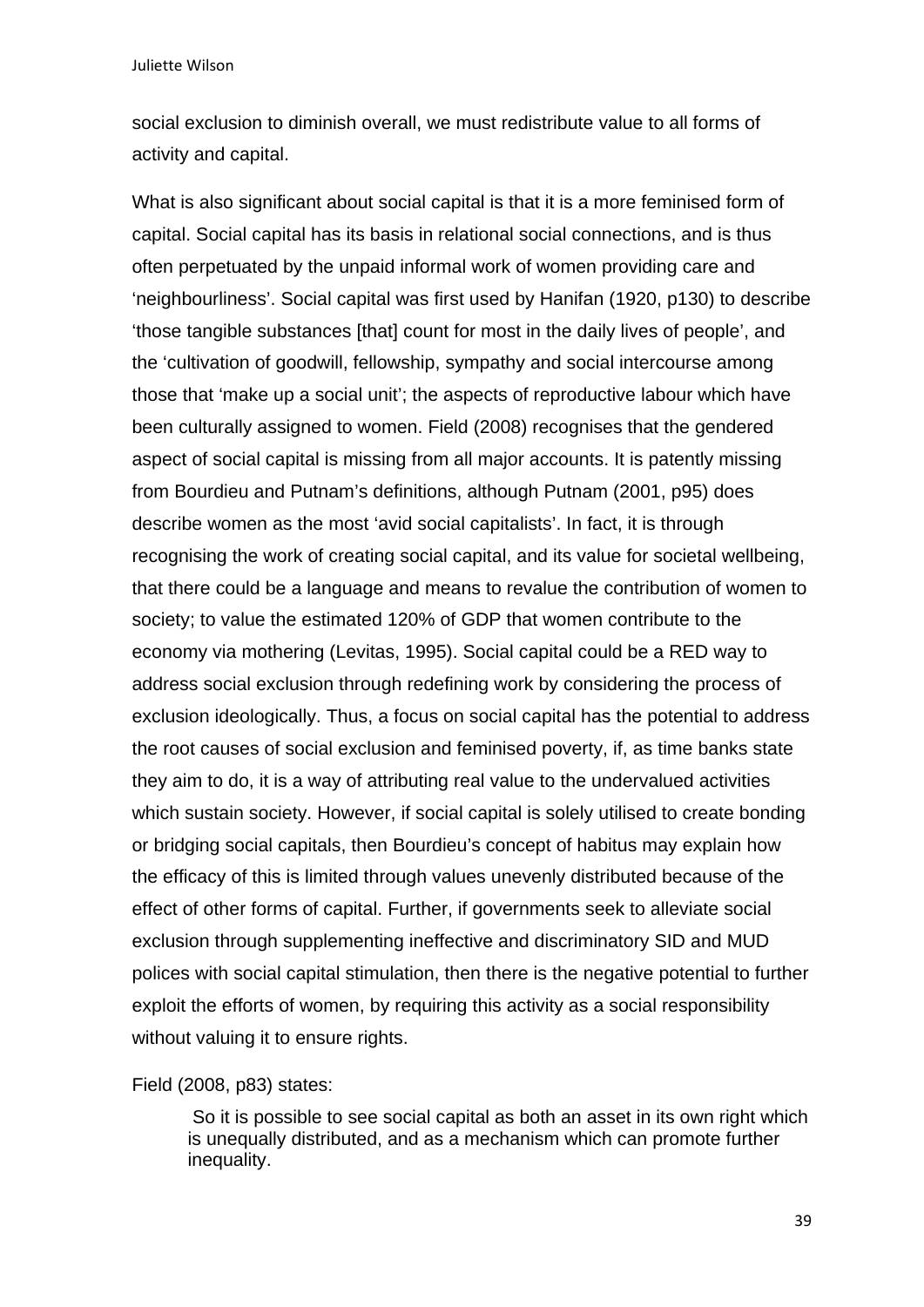Social capital works then like a multiplier; it multiplies the capital you have. If you lack economic capital in a culture which prioritises it above all else for inclusion, an increase in other capitals may only serve to maintain the status quo of social exclusion, rather than to reduce it. It may also be true that economically poorer people accumulate social capital out of necessity, and it acts as a form of bonding capital for resilience. Whereas wealthier people have wider opportunity to invest in bridging social capital which multiplies their existing higher balance of capitals; given their advantaged starting point, they also have more choice of which social capital to invest in**.** The evidence herein provides an argument against MUD policies which characterise the poor as lacking in social capital, and that it is this deficiency which creates their societal position. Time banks then, as a general community collective have the potential to address the causes of social exclusion if they utilise social capital to redefine work; that is making the work of social capital which often falls to women, economically rewarded. What is necessary then, is to examine how social capital is being conceptualised and used in time banks, and how this relates to structural accounts of social exclusion, and the role of habitus which is economically influenced and influencing.

#### **2.9 Summary**

Social exclusion is thus a terminology which has the potential to express the multifaceted process and results of inequality in our society, by focussing on the exclusionary actions of those with the power to change things. Understanding and addressing social exclusion is imperative at present due to its increasing occurrence, and its unequal distribution which is discriminatory to women. The basis of social exclusion however, is poverty caused by unregulated capitalism which requires a certain level of 'reserve labour' and competition for wages, and thus structurally causes social exclusion. Policy makers and academics who focus on the individual characteristics of those experiencing social exclusion may alleviate it in some respects but in the long run it serves to maintain a certain level, rather than eradicating it. Levitas' typology of responses to social exclusion demonstrate that most policies aimed at social exclusion focus on integrating people into paid formal employment (SID), whereas policies to redistribute wealth (RED), which could eliminate social exclusion, are lacking. Time banks however,

40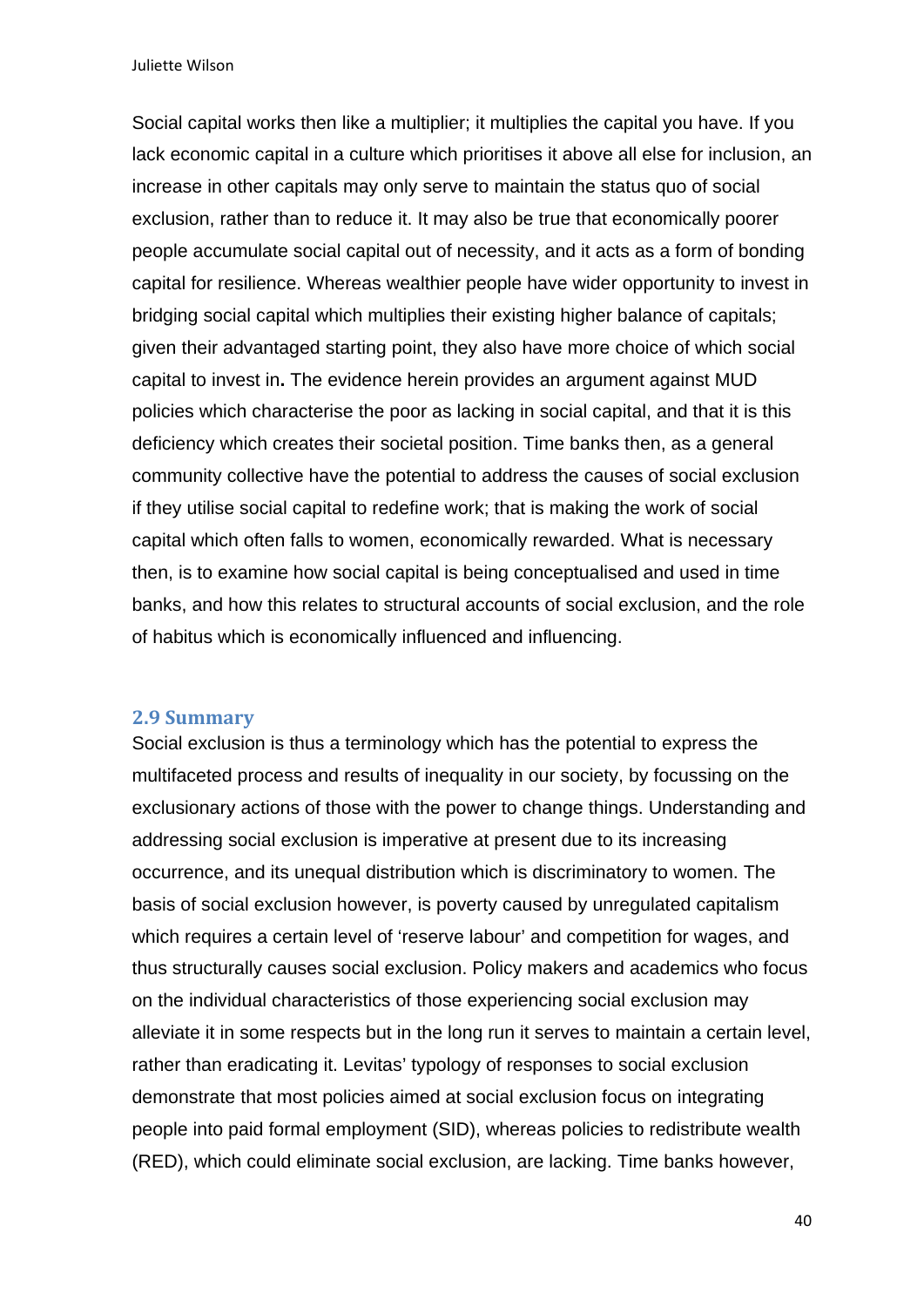in their aim to redefine work, and value social capital, offer a potentially radical solution to social exclusion.

Whilst time banks may conserve levels of social exclusion through fostering bonding social capital (Putnam, 2001), if they foster a diverse social context they may enable bridging social capital through which members could alleviate their social exclusion. Their aim to redefine work through valuing social capital has radical potential to address the root causes of exclusion, which is inherent in the flawed economic value system. It is this aspect which also affords time banks a feminist opportunity to begin to value the informal unpaid work which they, in the majority, undertake. However, if social capital is stimulated, rather than revalued, it is at risk of further exploiting women and the socially excluded. In analysing how time banks approach social capital it is also informative to utilise Bourdieu's (1984) theory of capitals in order to critically assess how an underlying hierarchy of material and cultural capital may serve to inhibit social capital. To understand whether or not social exclusion is being addressed in ways which have this radical beneficial potential, it is necessary to provide empirical evidence relating to current interventions, such as time banks, which seek to address social exclusion, thus this research will uniquely contribute to this literature through the in-depth study herein. The next chapter positions time banks within a context of voluntary action and the third sector, in order to understand the status quo from which they attempt to address social exclusion.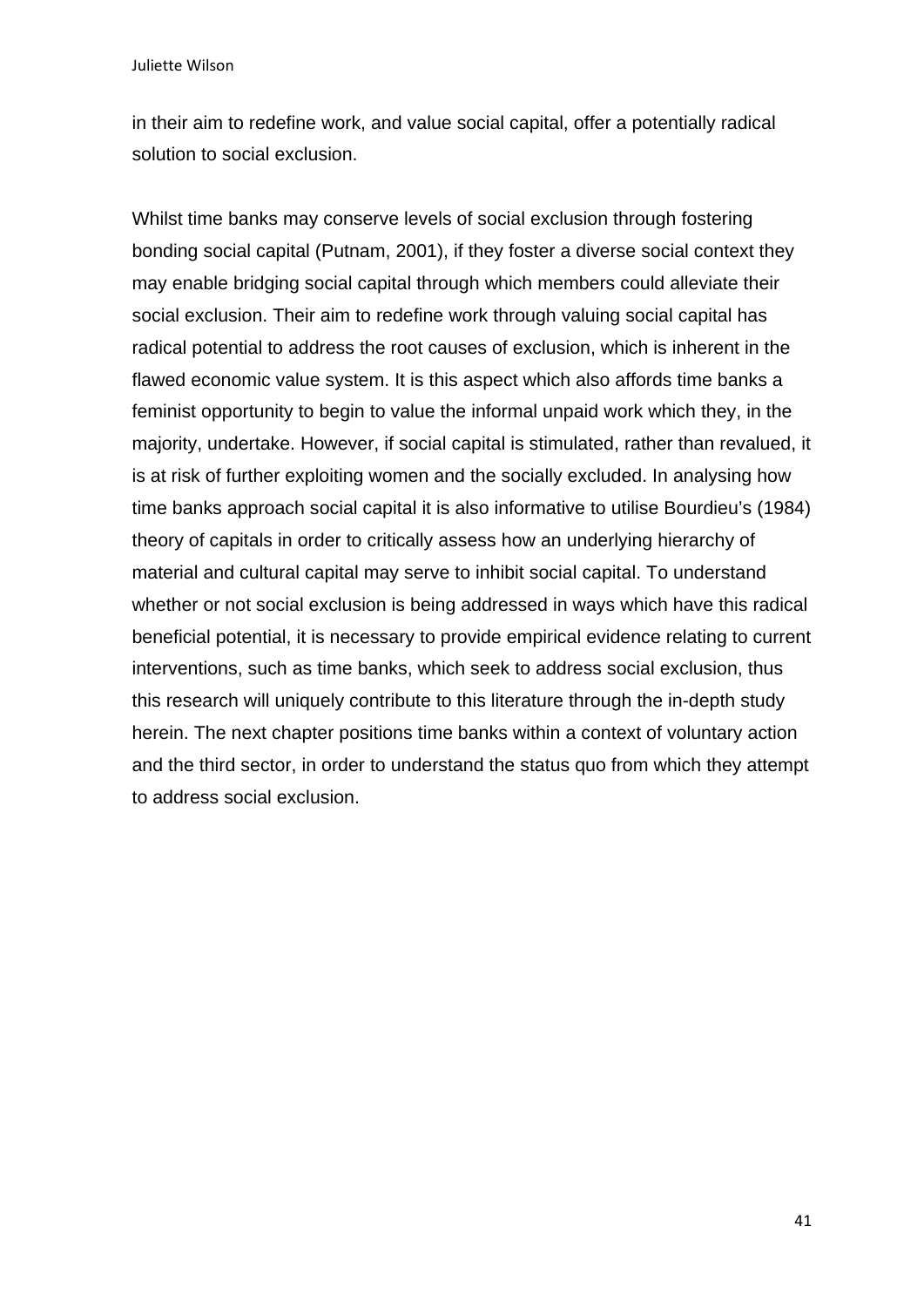# **3. The Third Sector: Solving Social Exclusion by Socialising the Private Sector or Privatising the Social Sector?**

*The goal of 'civil society strengthening' in development policy can thus be pursued either in a neo-liberal sense of building civic institutions to complement (or hold to account) states and markets, or in a Gramscian sense of building civic capacities to think differently, to challenge assumptions and norms, and to articulate new ideas and visions. (Institute of Development Studies, n.d)* 

In the UK, time banks work within the societal and economic structure as part of the third sector. The third sector, as it is presently defined. is the area of society which has developed from voluntary action into a more formalised structure which bears a relationship to the other economic sectors; public and private. Voluntary action is an important sphere of UK society in which the diverse needs of the population are met by the activities of citizens. Gramsci (1971) theorised a space of civil society where citizens conduct this action, as the place in which the counter-hegemonic struggles of the socially excluded could challenge and alter the inequitable hegemonies of the state by changing ideas. As Callinicos (2010) describes, Gramsci theorised 'passive revolution', as a means to alter the hegemony without the need for a more bloody Marxist revolution. Thus civil society, as a sphere in which counter-hegemonic voices can be heard, provides a basis for alleviating social exclusion through democratic action. The first section of this chapter examines the development of the third sector from voluntary action, in order to present an understanding of the context in which time banks work to address social exclusion. In light of the duality expressed in the opening quote, this section examines the extent to which neoliberal rationalities have been applied to this activity in order to strengthen the economic and social status quo, as opposed to the extent to which it challenges an inequality with the opportunity for dissent. The second part of this chapter addresses the feminist nature of the third sector, as a space in which work and interests which concern, in the majority, women, are central to its form and function. Further, as a sector with growing prominence in the UK, the argument herein, is that there is the potential for a feminist counter-hegemonic political critique of the economic and social structure in which social exclusion is increasing. Thus time banks as an organisation that form part of the third sector have the radical potential to fulfil a feminist manifestation of Gibson-Graham's (1996) vision for a multiplicity of exchange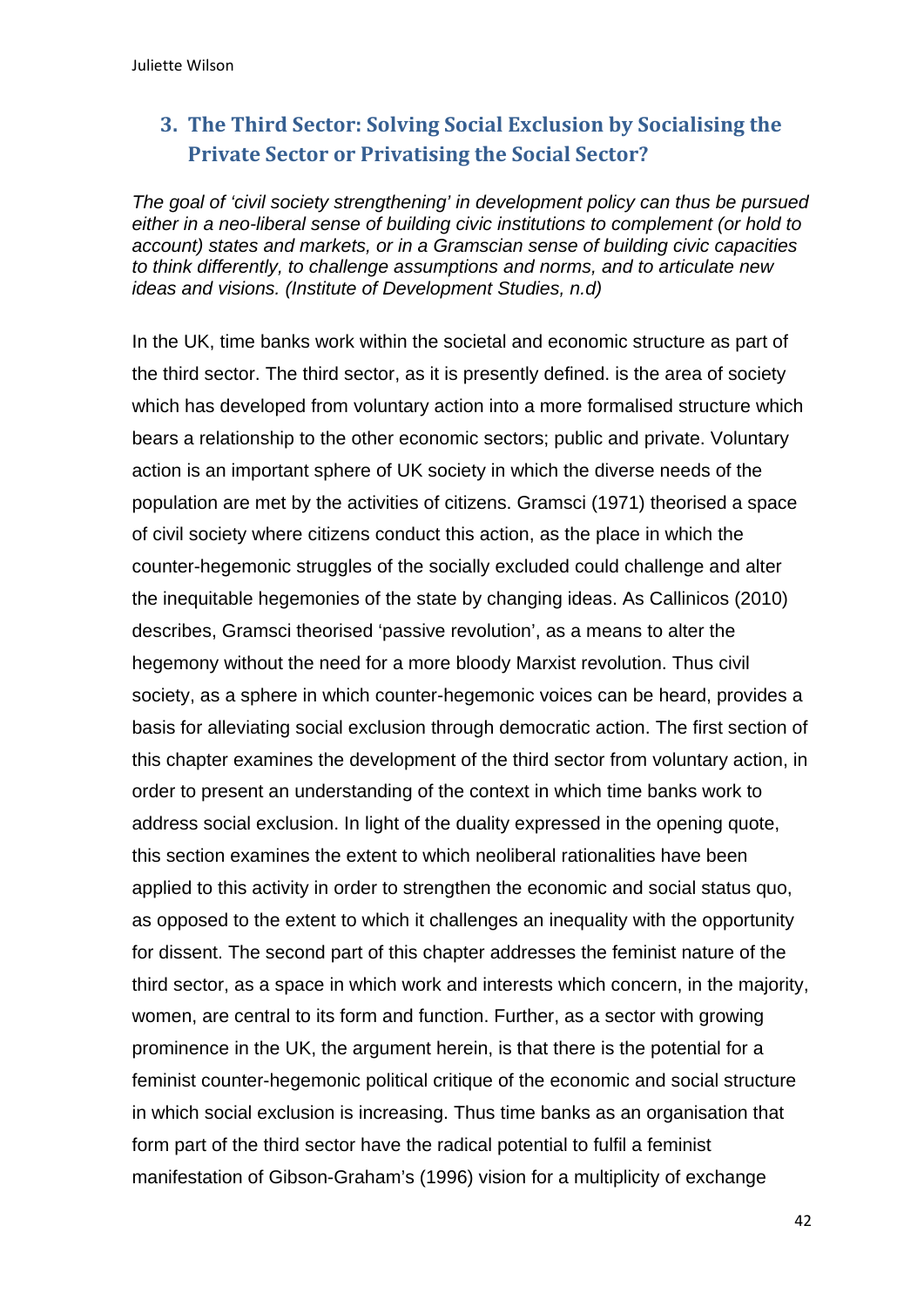practices, which destabilise the inequality promoted by a society in which capitalist exchange practices dominate. The final section of this chapter problematizes this potential on the basis of the contemporary political context of the third sector. I argue that the rise of third sector formations such as social enterprise, appear to represent a more Foucauldian disciplinary state activity associated with neoliberal economic rationality and governmentality, which permeates individual subjectivities with economically internalised controlling rationalities. Importantly, this section explores the paradoxes and tensions inherent within the structure that time banks exist, the duality of radical yet exploitative potential which demonstrate the need for empirical evidence relating to the activities of third sector organisations, which this thesis provides.

### **3.1 Origins of the Third Sector: Voluntary Action**

In the UK, activities and organisations now commonly referred to as the third sector, were formerly defined as voluntary action, and in theorising the third sector it is necessary to examine these origins. In 1948 voluntary action was deemed significant enough for the government to commission a report into the means, methods and breadth of such activity in the UK. *Voluntary Action: A Report on Methods of Social Advance* (Beveridge, 1948) was Lord Beveridge's third report, the first being the famous Beveridge report which argued for, and secured, extensive welfare reforms in the UK so that all citizens could access healthcare, amongst other services, regardless of income. This third report sought to document voluntary action in the UK, and to understand its contribution to 'social advance' alongside the new responsibilities of the state. Whilst this is aligned to the Communitarian argument for rights and responsibilities, Beveridge's report was more equal in the emphasis on both sides. Beveridge argued that there was a moral duty for state to provide equitable social services, *and* for individuals to act independently of the state in order to create a good society. The aim of the report was to deliver evidence for how the government could best support voluntary action to ensure the future of what Beveridge termed 'social advance.' Beveridge (1948, p8) defines voluntary action thusly:

The term 'Voluntary Action' as used here, means private action, that is to say action not under the directions of any authority wielding the power of the state. A study of Voluntary Action, without further limitation, would be as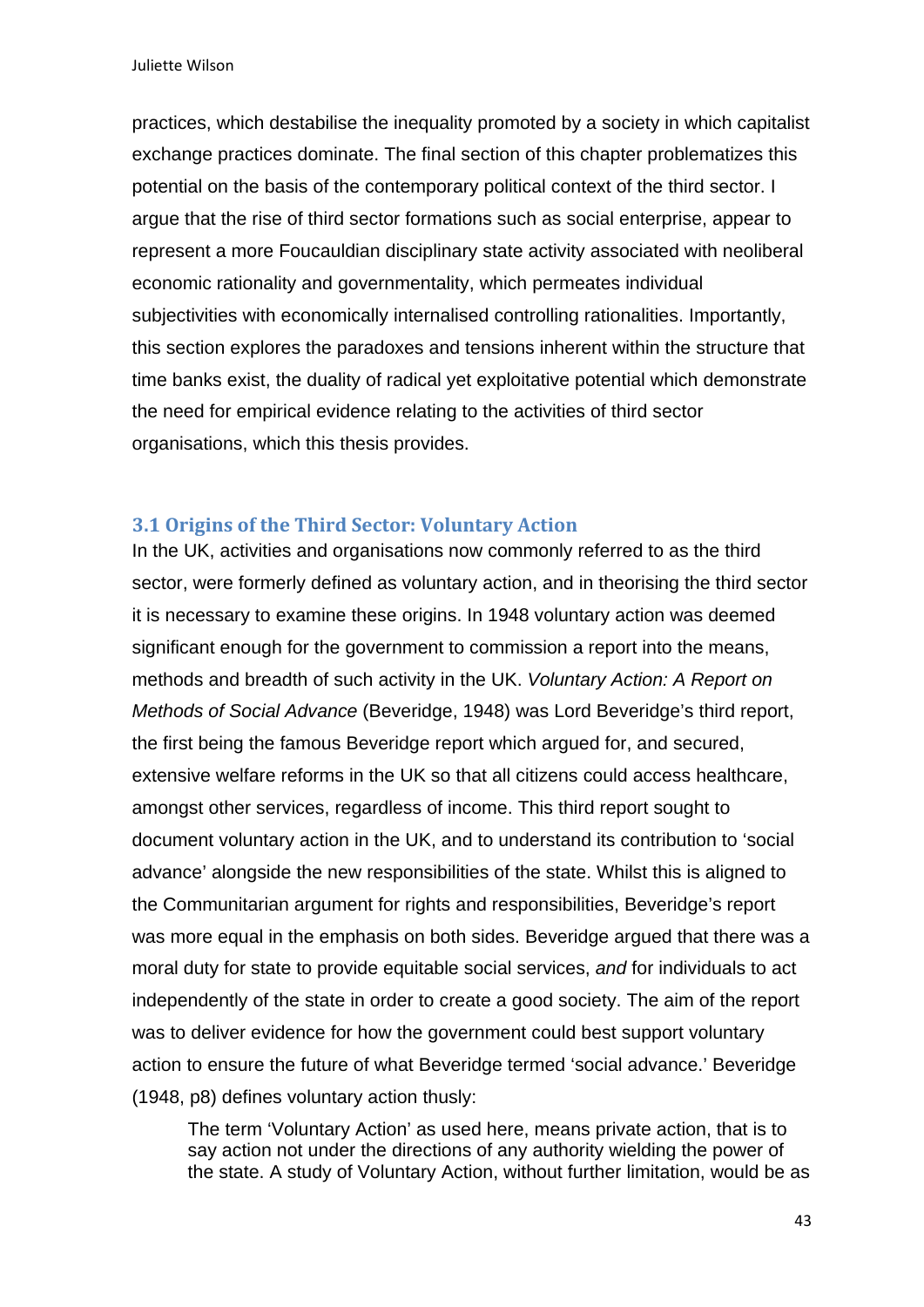wide as life itself, covering all the undirected activities of individual citizens in their homes as well as outside their homes. This study is confined to Voluntary Action for a public purpose- for social advance. Its theme is Voluntary Action outside each citizen's home for improving the conditions of life for him and his fellows.

Voluntary action was conceptualised as non-state directed action outside of the home, undertaken for the purpose of public, rather than individual and private, social advance; 'for improving the conditions of life for him and his fellows'. Thus at this time, the government was interested in the autonomous activities of citizens and how this contributed to the state of society. Improving the conditions of life however, is subjective, and when they improve for one group they may, as a result, worsen for another. For example, Beveridge focusses on actions outside of the home, and due to the fact that at this time those with the opportunity to conduct unpaid work outside of the home would be wealthy, and in the majority male, this action was likely to be biased towards the areas of interest to men and wealthy individuals. The majority of mutual aid and philanthropic groups in the report concern, and are constituted of men, and the most established women's organisation in the report clearly concerns wealthy women as it has the purpose to, '[…] emphasize the new character of country women as citizens with interests outside their homes' (Beveridge, 1948, p135). Thus rather than linearly and progressively providing social advance, some action may have impacted negatively on the value of women and the poor who were less able to contribute to society in this recognised way; to live up to their responsibilities. Indeed, defining the mode of social advance as voluntary action outside of the home, at this time had both sexist and classist repercussions; social advance may be the aim, but is not necessarily always the outcome if the means for social advance reflects structural inequalities which shape peoples' lives. Further, the report makes a distinction in voluntary action between mutual aid and philanthropy; mutual aid is described as the way in which people help one another to guard against misfortune, whereas philanthropy is defined as motivated by a feeling that makes the materially comfortable feel uncomfortable if their 'fellow men are suffering'. Not only is the ability to engage in voluntary action for social advance already constrained by gender and class, but there is a distinction between those who are motivated by a collective position of risk, and those who are motivated by a feeling of benevolence to those who are suffering. In these terms working class voluntary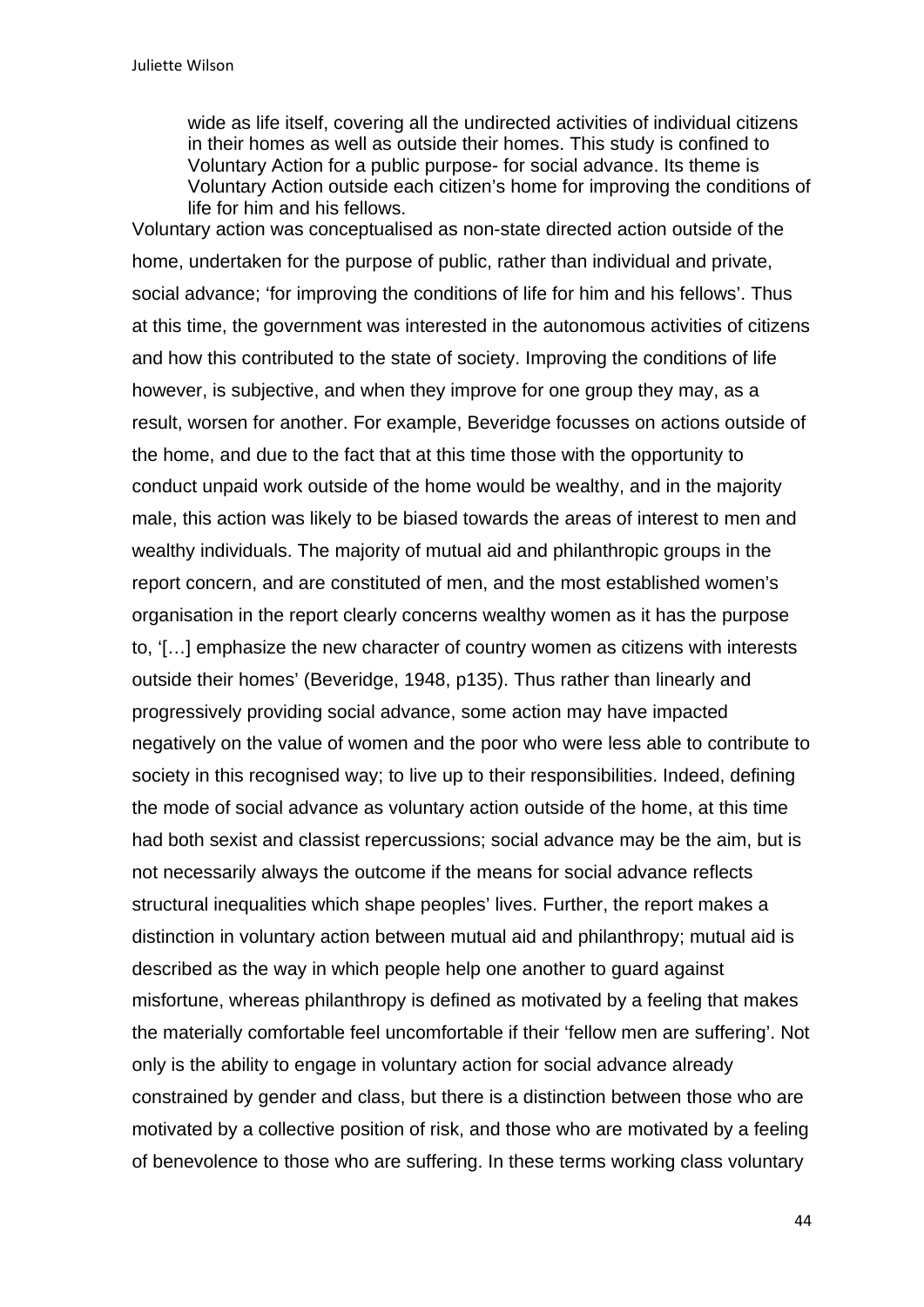action is rational self-interest, whereas middle/upper class voluntary action is benevolent selflessness. This hierarchical distinction between the modes of voluntary action is also clear from the section of the report dedicated to philanthropists of note, without a corresponding chapter on those engaged in mutual aid. The report therefore takes a somewhat uncritical approach to voluntary action, which, as with the conception of work discussed in the previous chapter, can be discriminatory. However, in valuing voluntary action as a citizen led means for social advance, as well as asserting the need for the state to provide equally for all people, the report demonstrates a drive for an equitable and inclusive society.

Beveridge's (1948) report focussed on the ways in which voluntary action was the space where people worked to improve the conditions of life for all people in society; a space in which social exclusion was addressed. Beveridge argued that this voluntary action drew attention to inequities in society, and provided examples of how these inequities could be alleviated. This activity then stimulated the state to provide for all members of society in a more structured and equitable manner, for example, by providing education for all children, and social security which aimed to meet the basic needs of every family at times of 'earning and not earning alike' (Beveridge, 1948, p225). Voluntary action was thus an important factor in developing an equitable society which actively includes rather than excludes citizens. Gramsci (1971) defined this activity as 'civil society.' Civil society for Gramsci was the space in which a country could be democratic and ruled by consent, because it is the public sphere of political struggle where citizens have the opportunity to challenge the dominant ideology of the powerful. That is, civil society is the space in which citizens can act counter-hegemonically to change ideas and beliefs in order to make society more representative of the interests and needs of the people. Beveridge's characterisation of voluntary action as the autonomous activity of citizens which motivates social change to better address the needs of all people in society, demonstrates Gramsci's theory that civil society is necessary for rule by consent; democracy. The work of Beveridge and Gramsci establishes the importance of voluntary action as a facet of civil society which legitimates a country as democratic, and has the potential to alleviate social exclusion through questioning inequitable structures.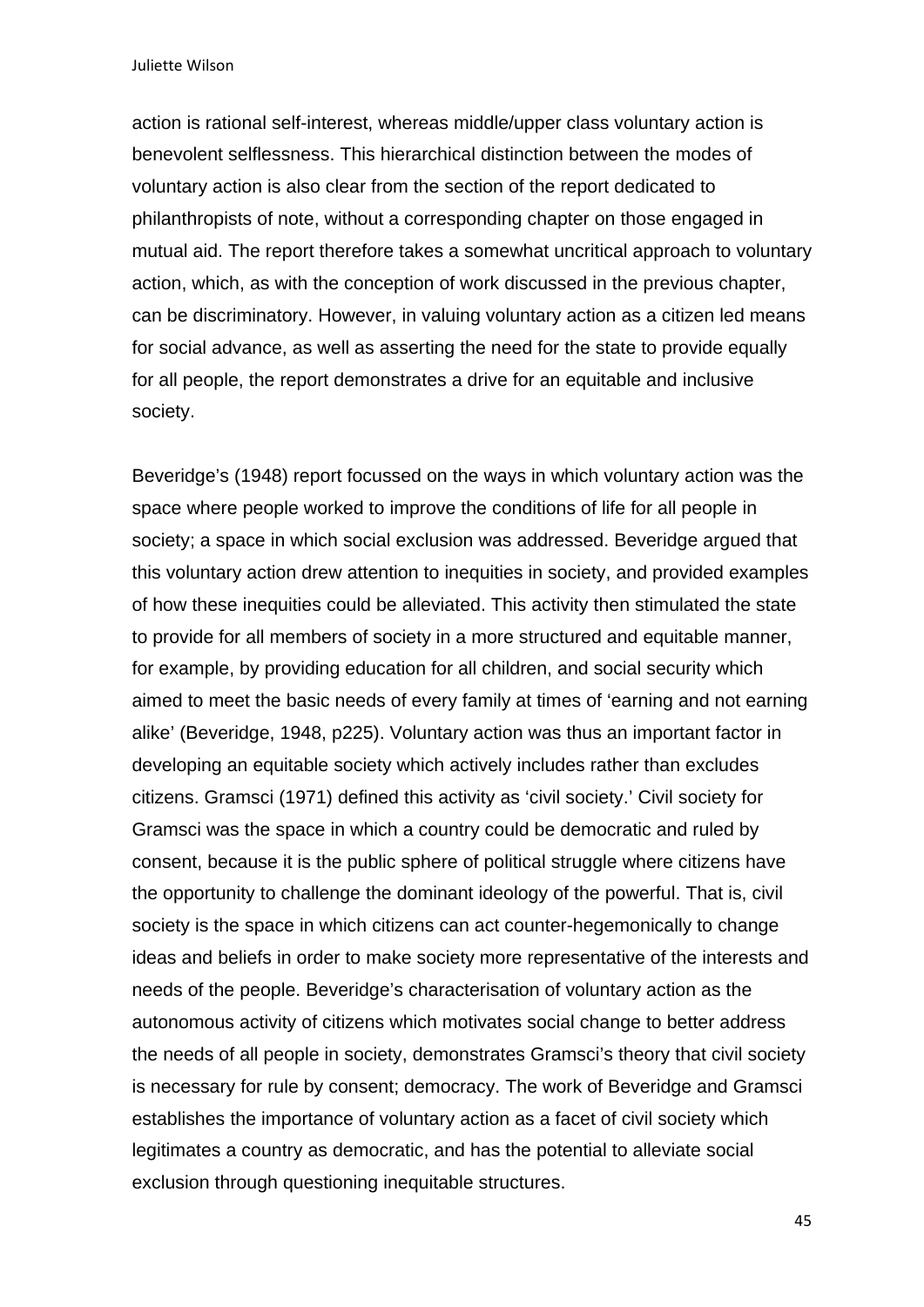Voluntary activity and civil society are necessary for democracy and social advance, but due to their challenging nature there is a tension in the extent and ways in which the state will co-operate. Beveridge (1948) documents that in 1911 the British state aligned itself with voluntary action in a supportive and positive relationship however, in 1946 the state created a divide between state provided public services and voluntary action which left the voluntary sector in financial disarray. Civil society and the state have a co-dependent relationship, in which the state requires civil society's existence for legitimacy, and civil society requires the state for the advance and mainstreaming of counter-hegemonic ideas, thus there is the continual push and pull of a tumultuous but necessary association. As Gramsci (1971) observes, political society rules through force, and civil society rules through consent; there is a dialectical relationship between the two with voluntary action being the praxis through which the two engage. However, Beveridge (1948, pp64-65) noted that voluntary associations often eschewed an overt political nature:

It was not uncommon for the rules of the early friendly societies to prohibit both religious and political discussion at their meetings.'

'Apart from any special provision in their rules, the conditions on which in 1846 the friendly societies were freed from the brand of sedition formally excluded them from politics.

Of the three largest working class movements, trade unions, consumers' co-operation and friendly societies, the last alone retains to-day this character of transcending party differences for a common purpose, and is without any party affiliations.

Thus in spite of the political issues addressed such as health, education, welfare etc., the voluntary activity of friendly societies were upheld as transcendental in their paradoxical position of common purpose but non-political attachment. Whereas trade unions and consumers' co-operation, which politically vie for civil rights in relation to production, were separately categorised. The tension here may be that voluntary action helps to mitigate the flaws of a political system that does not apply resources equitably, but an overt political motive would destabilise hegemonic powers by exposing those flaws as ideologically and politically created. Consequently, political society tolerates voluntary action in order to mitigate failings, whilst voluntary actors use this space to address these failings whilst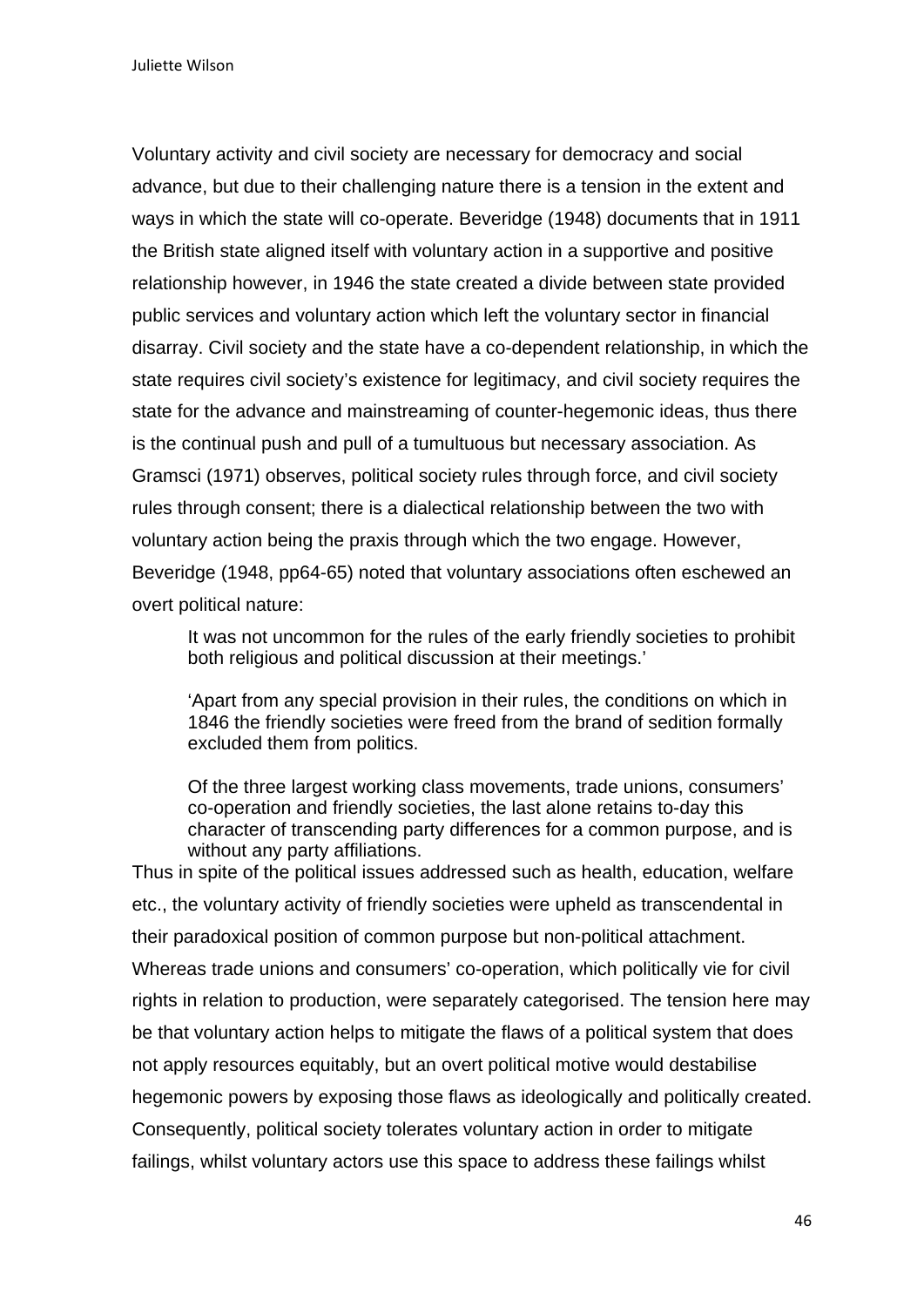eschewing an overt political nature because it would be detrimental to their survival. For example, voluntary action with an overt political nature, such as that of trade union activity, has been repeatedly attacked and diminished by the hegemonic discourse and legislation of the state; trade union membership in the UK is now less than half its peak of 13 million members in 1979 (Department for Innovation & Skills, 2014). Therefore, non-overt political voluntary action enables the survival and ability of some counter-hegemonic activity to shape government policy regardless of the political party, at times when the state wishes to cooperate, yet this also contributes to voluntary action's vulnerability at times of state non-cooperation. As will be discussed in chapter four, this has implications for the complementary, as opposed to alternative, nature of time banks, and how they function in relation to the state to address social exclusion.

Thirty years after Beveridge's (1948) report, the government commissioned the Wolfenden Report (1978, p28) on *The Future of Voluntary Organisations.* This report focussed on the ways in which voluntary action should be a sector for complementing, supplementing and extending other economic sectors, whilst maintaining the public sector as the primary site of service provision;

Ideally, it may be suggested, the voluntary and informal systems should exist in a symbiotic relationship (Wolfenden, 1978, p28). In the years between the reports there had been a consolidation of the position of the public sector as the primary site of social provision, which forms the basis of an equitable society in redistributing wealth for the inclusion of all, yet there was still an awareness of the important role of voluntary, and as included by Wolfenden, informal, action. Here the voluntary sector was positioned as a significant intermediary between the informal, public and private sectors to ensure a functional provision of goods and services. Wolfenden, in recognising the voluntary sector's historical provenance for improving and expanding state services, argued that the voluntary sector's role was to be supported within, but separate from, the structure of the state, so that this activity would continue as the Beveridgian autonomous action of civil society which was beneficial to the overall structure of society. The impact of the voluntary sector that Wolfenden (1978) foresaw was the reinforcement of informal systems of social support, which like Beveridge (1948) he argued for the importance of, and the bridging of gaps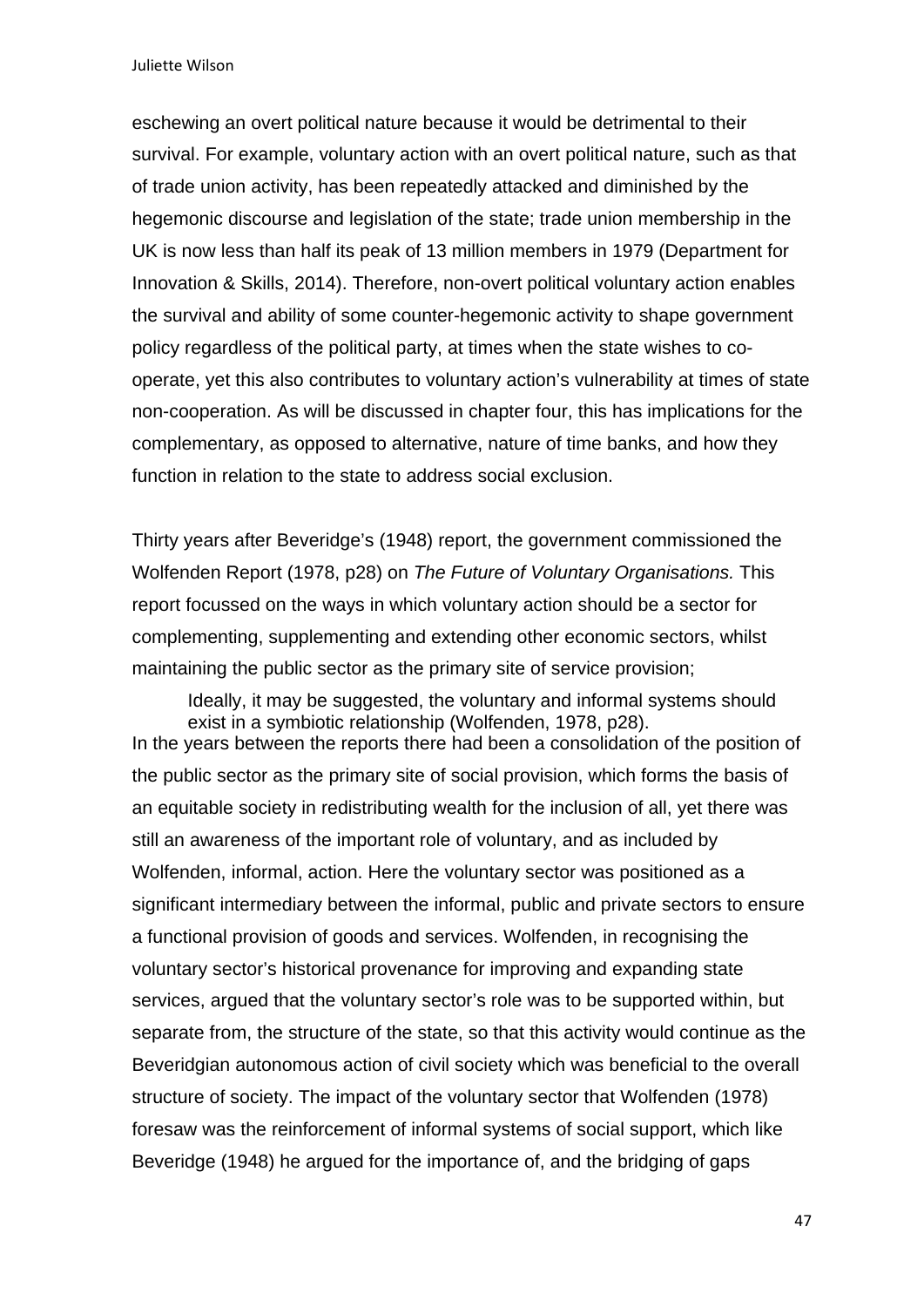between informal and statutory services. However, as previously argued, the nonovert political status of the voluntary sector as part of a relationship with the state, is a weakness which enables its structure and size to be governed. For example, following the Wolfenden report Margaret Thatcher became the Conservative Prime Minister of the UK, and she utilised the sector as a way to relieve the state from direct responsibility for some public service provision. As Harris et. al. (2001, p3) observe:

The idea of a mixed economy of welfare was a key plank in the Thatcherite project of rolling back the frontiers of the state: an attempt to reduce the scale of government activity and to change its role from the direct provision of services to the planning, monitoring and regulating of services provided by other 'sectors.'

Essentially Thatcher's ideology of free market capitalism with restrained government spending as the means to govern society, led her to reposition public service provision within other sectors, such as the informal and voluntary sectors, where they could be managed, but not provided, by the state. Therefore, within this new political ideology, voluntary activity became a means to distance the state from redistributive public service provision which had been developed through the counter-hegemonic action of civil society as a method to reduce social exclusion and inequality. Further, as a neoliberal politician Thatcher introduced market principles to the voluntary sector by requiring them to compete with private sector businesses to bid for service provision contracts, which were brokered and managed by the government. This thesis uses Harvey's (2005, p2) definition of neoliberalism as an ideology which proposes that social advance can be achieved through free market capitalism:

Neoliberalism is in the first instance a theory of political and economic practices that proposes that human well-being can best be advanced by liberating individual entrepreneurial freedoms and skills within an institutional framework characterized by strong private property rights, free markets and free trade.

Thus under the neoliberal governance of Thatcher, the non-overt political nature, voluntary action was able to be ideologically altered over time, from a space in which competing interests could vie for dominance, to action which could be managed in order to support free market capitalism by providing unprofitable but necessary services. In contrast to Beveridge (1948) and Gramsci's (1971) view of voluntary *action* as a means and opportunity to advance society in the interests of the people, rule through consent, the voluntary *sector*, following Wolfenden, was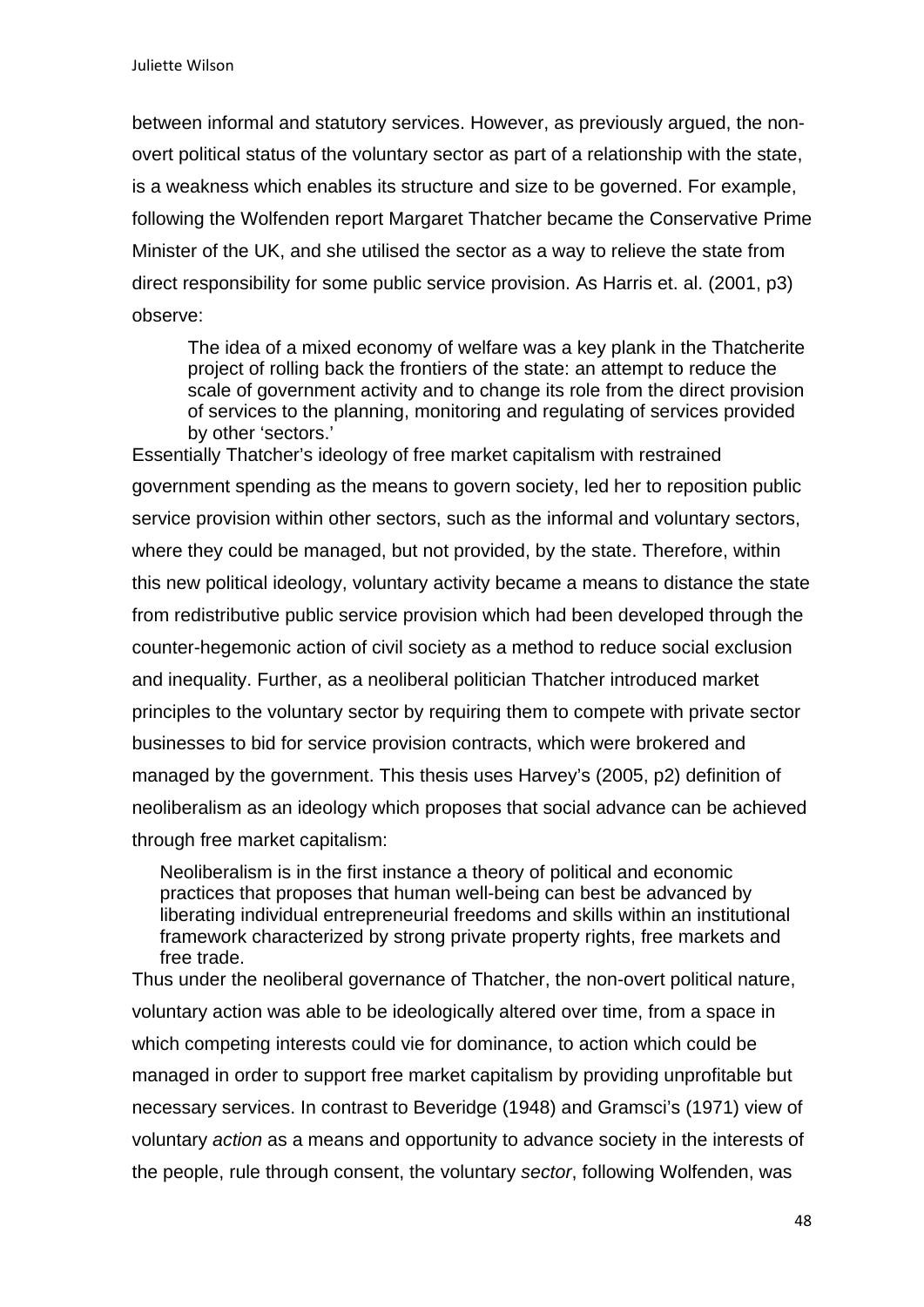repositioned as part of the rule through force defined by Gramsci's as 'political society'. It is clear here, with the rolling back of state provision, that the autonomous actions of citizens, which were once a right as part of a democratic state, became more of a responsibility of citizens in order to maintain a nondisruptive level of inequality.

### **3.2 The Formalised Feminised Sector**

Before addressing the development of the voluntary sector into the third sector it is necessary to address the gendered aspect of this activity and sector. Despite the gender bias in the original configuration of voluntary action as activity outside of the home, Beveridge (1948, p264) did recognise the value of the unpaid informal work of women in the home:

The housewife's job, with a large family, is frankly impossible, and will remain so, unless some of what has now to be done separately in every home washing all clothes, cooking every meal, being in charge of every child for every moment when it is not in school—can be done communally outside the home. This is part of the general change in the direction of reforming effort which is long overdue, from improving conditions and giving more leisure to the paid worker in the factory or home, to improving conditions and giving more leisure to the unpaid worker in the home. This was one of the ideas underlying the proposal of my Report on Social Insurance to recognise housewives as a special class of unpaid workers, members of a team rather than dependents on their husbands.

Beveridge's articulation of the equal nature of what is still predominantly women's work, as part of a team rather than unproductive dependents, and his argument that the state should work to rectify this imbalance, is radical even by today's standards. Further, in proposing the undervalued status of the work of women as the basis for his Report on Social Insurance which motivated the formation of the welfare state, Beveridge also understood the inequitable definition of 'work' to be the cause of social exclusion and poverty which, as demonstrated in chapter two, disproportionately affects women. Thus as with time banks, investigations into voluntary action found definitions and values attributed to work to be a significant factor in the inequitable distribution of wealth in society, and its consequent negative effects.

Folbre and Nelson (2000) show that the percentages of all women in America in 1870 who were homemakers was 70.2% with 29.8% in paid employment, yet in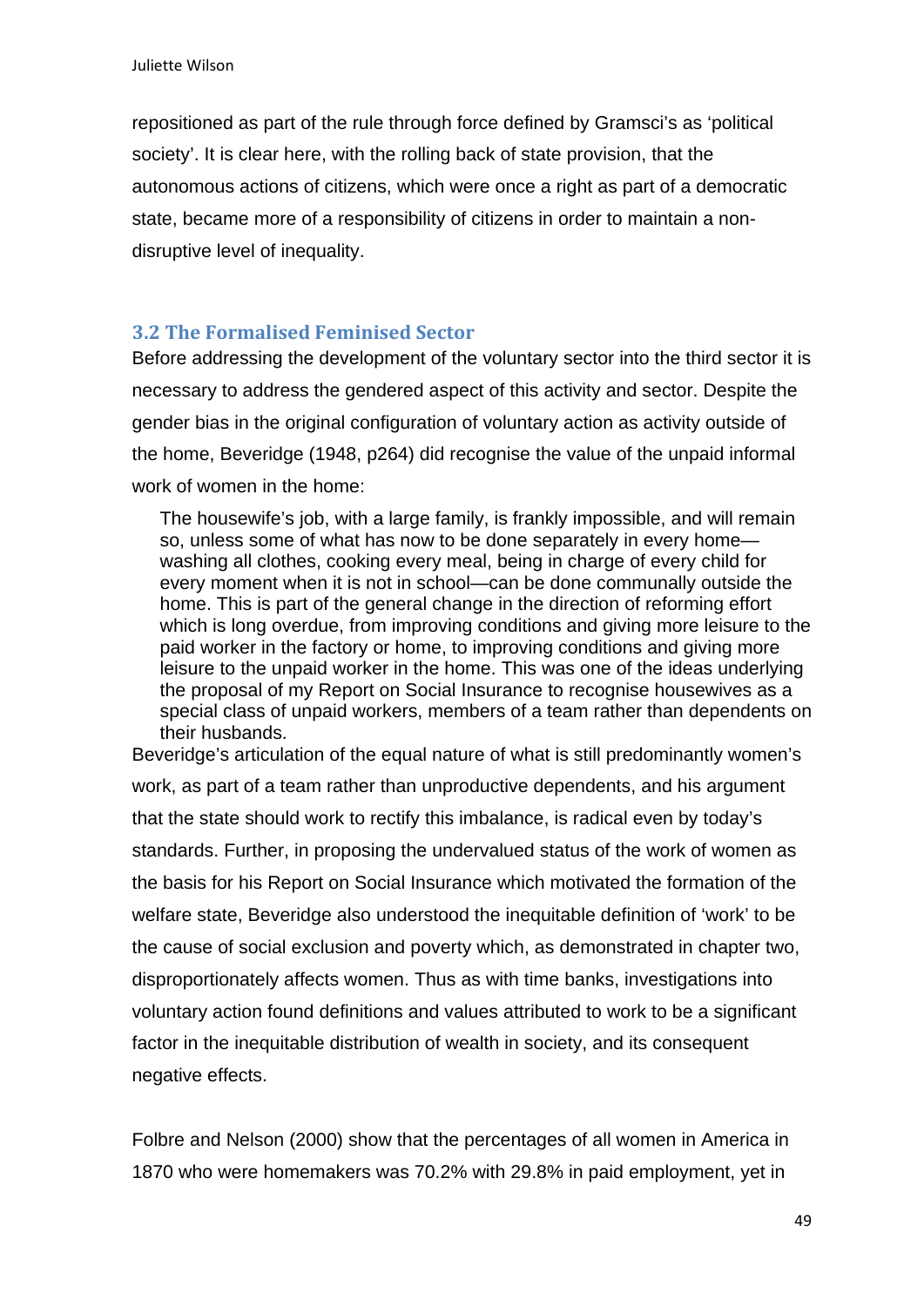2000 these figures were reversed, meaning 70.5% of women were in paid employment, and 29.5 were homemakers. If we assume, based on a substantial body of research, that the 70.5% women in paid formal work are still responsible for the majority of unpaid informal work, then this work must be impacted by their participation in formal work. Correspondingly, during a similar period of time Folbre & Nelson (2000) show that the professional care industries more than quadrupled from 4%-19.2%. This indicates that the informal work of 'homemaking' is necessary work for society, and when women no longer accept unpaid responsibility for it, it still requires somebody to do it. Some of this culturally feminised work, as a result of the welfare reforms in the UK, is now undertaken in the public sector. However, even within the public sector this work is still done in the majority by women (Skills Third Sector, 2013), and whilst this work has become somewhat formalised and paid it is still a sector of low economic value with salaries below average and the majority of management roles, thus well paying positions, conducted by men (EY, 2014). Further, since the Wolfenden (1978) report, and Thatcher's positioning of voluntary action as a state managed subordinate for providing public services, the voluntary sector has also expanded to become a more formalised, and still feminised sector (two thirds of voluntary sector employees were female, compared to just over one third of private sector employees (Skills Third Sector, 2013)), of unpaid and sometimes paid work. In 2011 there were 732,000 paid employees in the voluntary sector, and, in contrast to the public and private sectors, this was the only sector in which paid employment was growing in 2011(Skills Third Sector, 2013). The majority of voluntary sector workers however, are unpaid volunteers; an estimated 19.8 million volunteering at least once a year in the UK (Skills Third Sector, 2013), and as with the paid employees, unpaid volunteers were in the majority female. Thus, the lesser valued public and voluntary sectors represent a paid and unpaid majority female workforce, which is in contrast to the highly valued male dominated private sector. Therefore, as a result of Gramscian civil society counterhegemonic struggles, which have at times exposed the need and worth of unpaid work, the prevailing hegemony continues to exploit women's labour. Therefore, in the UK, the public and voluntary sectors have become the arenas in which women's contributions to society are recognised and attributed *some* value within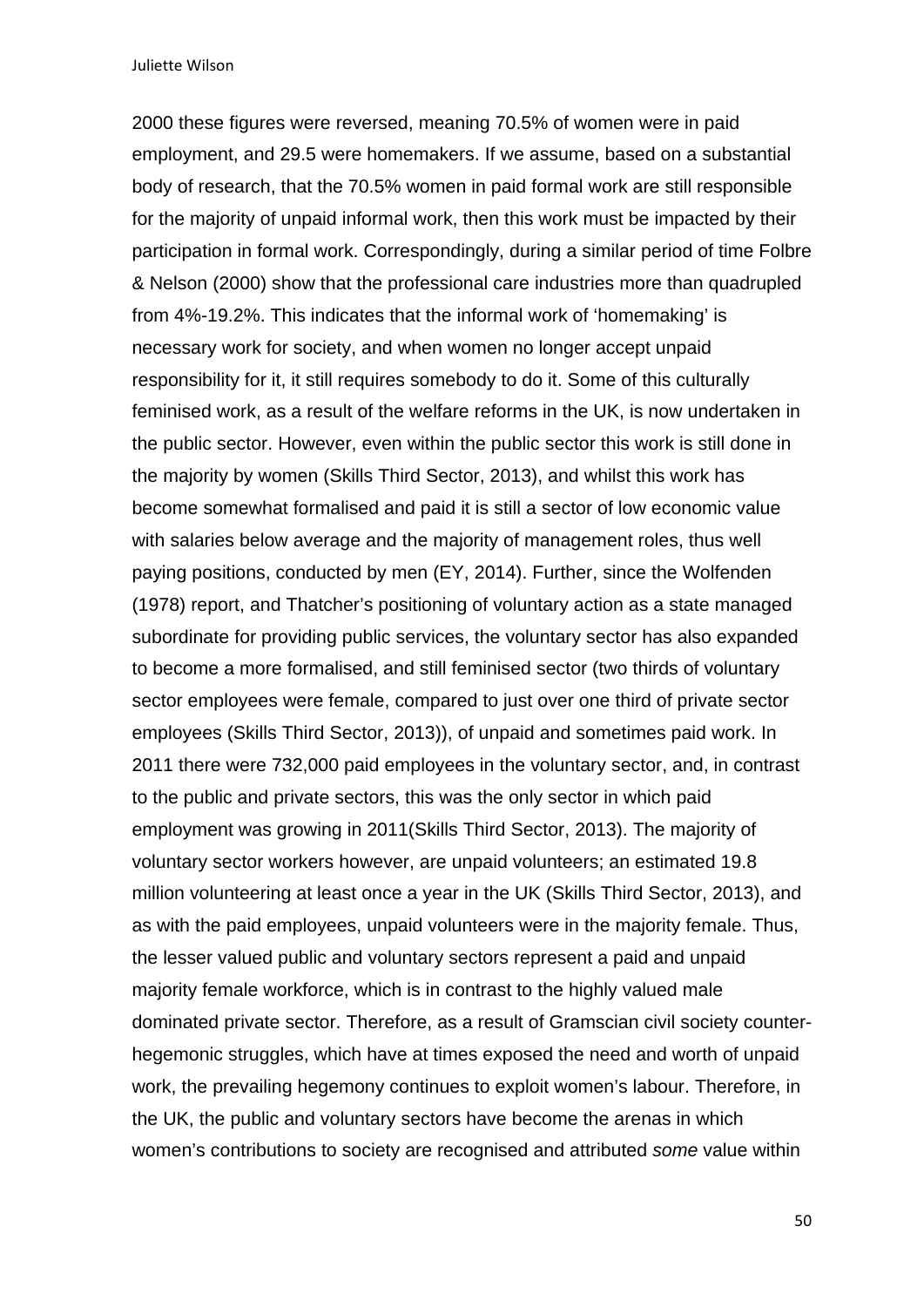the current configuration of work and value; a formalised feminised sector based upon the addressing of social exclusion through social integration discourse (SID).

The voluntary sector is hence the space in which the value of women's work and their position in society is negotiated. It is a Gramscian civil society space in which women can advance their political struggle for equality, and thus work against social exclusion. Accordingly, the radical potential of time banks to address social exclusion is strengthened by their position within this sphere. However, as previously discussed, the non-overt political nature of this may at times enable, and at times inhibit the progress of this feminist struggle. For example, at the time of the Beveridge (1948) report into voluntary action, the unpaid voluntary sector was originally the primary site of public service provision, but by the time of the Wolfenden (1978) report this provision had been made predominantly public sector paid work. Despite the way that the voluntary sector may represent a feminist sphere for redressing the gender imbalance in work and value, its nonovert political stance still exposes it to the hegemonic rule of political society. For instance, the Coalition Government's Big Society policies ideologically attempted to reinstate this work as the unpaid responsibility of society by creating a 'norm of giving' (Cabinet Office, 2011), which, without challenging the gendered construction of work is in danger of perpetuating or worsening social exclusion. As Beck (2000, p142) argues:

Women will be the first, women fear. The inclination to go out to work has been rising among West German women, and it has at least not been declining among East German women (90 percent of whom had a job in the days of GDR). So for women, is 'forwards civil labour' just Orwellian Newspeak for 'back to charitable works', the latest way of pushing women out of an increasingly competitive labour market into activity from which no one can really make a living? Are they to be fobbed off with 'shadow wages' for odd jobs more in keeping with their biology: childcare, floor-sweeping or community welfare?

Here Beck recognises that in strained economic times the state call for civil labour, Communitarian responsibilities and Big Society activity, is a discriminatory discourse utilising culturally gendered definitions of work to protect the power and patriarchal configuration of capitalist societies. Thus in inhabiting a non-overt political position, the voluntary activity in society which provides a counterhegemonic challenge and is the space in which the position of the socially excluded, and thus women, can be demonstrated, is vulnerable to the same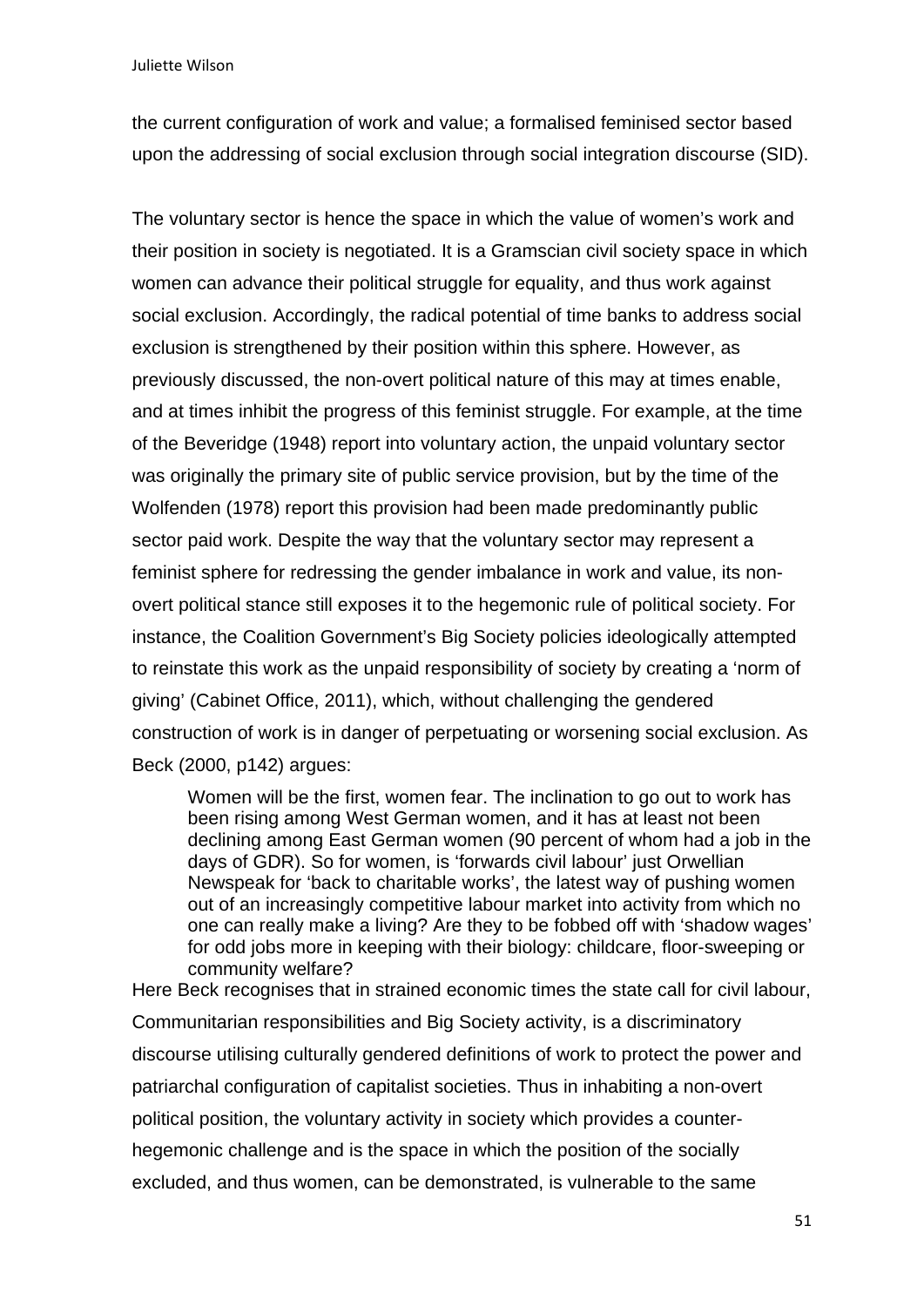exploitative economic ideology as women's informal work in the home; it can be co-opted and devalued by culturally positioning it as a responsibility which is in a separate sphere from paid work.

The danger in the Thatcherite, and Big Society, move to use voluntary action to deliver, or make-up for, a lack of public service provision, is that it creates a paradox of requiring more from those worst affected by inequality in society, whilst simultaneously disadvantaging them further in exploiting their labour. Voluntary activity in this manner is constrained, and the opportunity for civil society as space where people can vie for dominance, advance counter-hegemonic causes, is diminished. For example, if voluntary activity demonstrates the need for, and benefit of, free access to education for all children, and the state accepts this but requires it to be run by volunteers, its value is diminished, as is the propensity of the unpaid volunteers to continue to advance the needs of the disenfranchised. If the state believes in the value of voluntary activity for creating a just and equal society, evidence would suggest that a 'giving norm' can be created by raising living standards for all. An analysis of volunteer levels (Skills Third Sector, 2013) shows that volunteering rises during times of economic stability, and falls during times of economic crash, which demonstrates that when people can afford to give their time they do. In a Joseph Rowntree Foundation investigation (Boyle et. al. 2006, p14) into co-production, a concept which will be addressed in relation to time banks in the following chapter, they conclude:

The official objective of 'full employment' – an overemphasis on paid employment for everyone of working age – threatens to undermine the vital work that people outside paid work are doing in their own neighbourhoods. Some kind of reciprocal relationship between users and organisations seems to be able to broaden the social reach of the projects, and time banks are an effective – though not the only – way of valuing their contribution. The benefits system needs to be able to provide incentives for those outside paid work to get more involved in their neighbourhoods. This new category of 'work' must be rewarded in such a way that participants can earn the basic necessities of life, but this should be done through local intermediary agencies – which may often be properly resourced time banks – which can manage it but defend its informality.

Here the authors recognise the ineffectual nature of SID discourses, which undermine the valuable unpaid and informal work that sustains society. Time banks are conceptualised here as an intermediary into voluntary action through which value can be attributed to these activities so, in line with research evidence,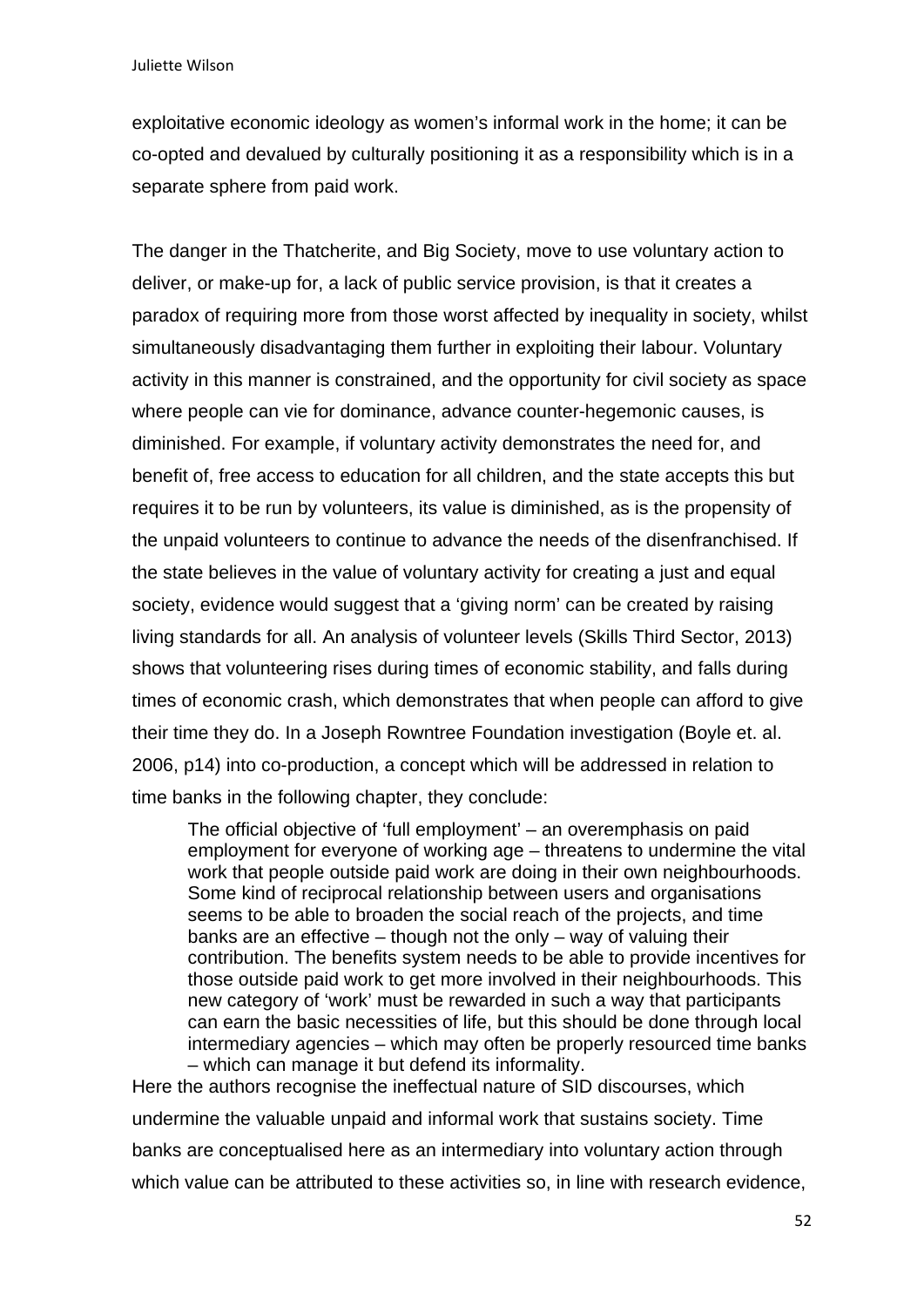as to ensure their existence; a somewhat redistributive (RED) narrative. As argued in the first chapter, time banks provide a radical way to address social exclusion through their aim to redefine work, and reattribute value. Congruently, Boyle et. al. (2006) argue here that time banks can be used to revalue work in society which is undermined by an overemphasis on paid work. This is similar to Beveridge's (1948) assertion that women should be classed as part of a team, and time banks aim, and have the potential, to revalue this unpaid work so that is not only continues to occur, as desired by Communitarian and Big Society policies, but also alleviates social exclusion by materially valuing this work. Thus, the voluntary sector is a feminised sector in which the unpaid work of, in the majority, women, is formalised and has the propensity to be valued, and time banks provide a mechanism for achieving this if they also act counter-hegemonically to pursue their political aim of redefining work and value.

## **3.3 'Third Sectorisation': The Development from the Voluntary Sector to the Third Sector**

*History shows that the most successful societies are those that harness the energies of voluntary action, giving due recognition to the Third Sector of voluntary and community organisations. (Blair 1999 In Lords Hansard 2003).* 

It was during New Labour's government that the terminology of the 'third sector' came to prominence. Here the then Prime Minister Tony Blair, voiced the importance of voluntary action as part of the third sector to the success of society. Ridley-Duff & Bull (2011, p17) define the third sector as follows:

A useful way to define the third sector (and social economy) is that it comprises organisations where 'shares' (of social wealth) are allocated to people in proportion to their needs and activities rather than property (private) or political (public) rights.

Here voluntary action becomes part of an economic structure of society, as another sphere in which goods and services are allocated and exchanged. Alcock & Kendall (2011) assert that the development from diverse voluntary action to a consolidated voluntary sector was strongly influenced by the Wolfenden (1978) report. Thus, despite the fact that the Wolfenden report argued to maintain the centrality of the state in public service provision, the argument for utilising the voluntary sector to extend the informal sector, and support the public sector was the aspect utilised by neoliberal governments wedded to the primacy of the private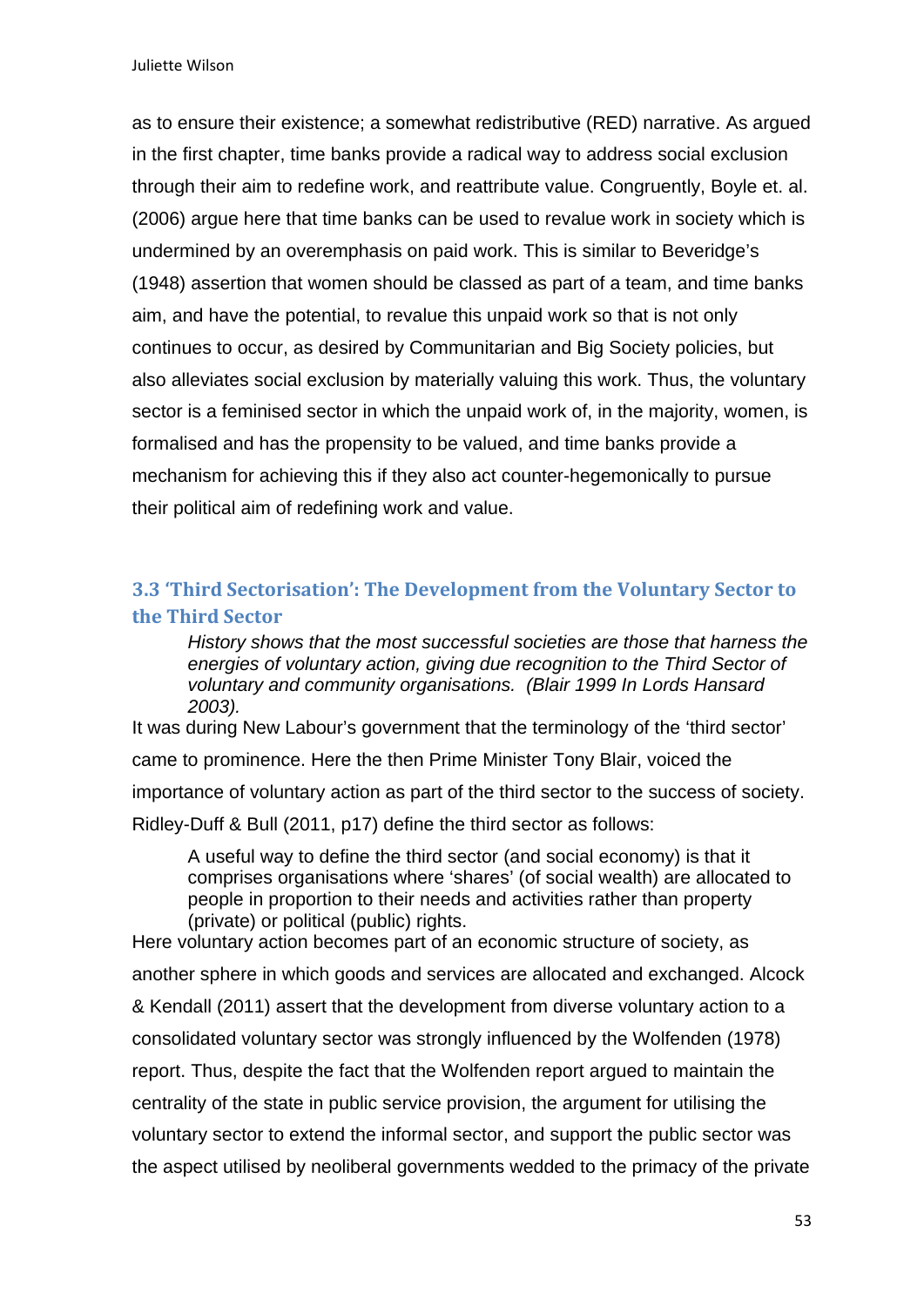sector as a basis for the structure of society. Voluntary action then, was brought within the economic structure as a means to balance the exclusionary effects of unregulated capitalism, and to further a neoliberal ideology by implementing market principles through imposed monetary cost/benefit economic rationales. This position within the economic hierarchy of domains was further consolidated in the 1990s by the New Labour term, 'third sector.' Alcock & Kendall (2011, p456) argue that the New Labour government of 1997 'hyperactively mainstreamed' the political acceptance, and notion of, the third sector. In the above quote Blair advocates for using the energies of voluntary action to create a successful society by giving it 'recognition', and whilst this may represent a mainstreaming of the counter-hegemonic feminist struggle to have this work valued, the language of 'recognition' does not belie a redistributive narrative (RED) in which redefinition could alleviate social exclusion. Thus voluntary action, the sphere of civil society in which counter-hegemonic struggles could be enacted in order to ensure democracy, became a resource of the state in order to manage people's energies in supplementing state public service provision. The 'third sector' became mainstream political terminology for voluntary action, and this activity became at risk of becoming subsumed into a neoliberal conception in which it functions as part of an economic rationality of the ruling elite.

In defining the UK third sector, Pearce (2003) suggests that this 'third system' encompasses social enterprises, voluntary organisations and the family economy. Pearce positions time banks in the third sector between the family economy and social enterprise. Within the third sector time banks inhabit a bridging space between the informal/family economy and the more formalised organisations such as social enterprises. In this capacity, time banks embody the aim of the Wolfenden (1978) report by extending and supplementing public services with the work of the community. Ridley-Duff and Bull (2011) identify the third sector as organisations which mould mutual support and interest into a more formalised shape, beyond friendships and family. Like Beveridge's (1948) definition of voluntary action, the third sector encompasses informal action outside of the home. However, in becoming part of the third sector there is a focus on how this activity can be organised to form part of the neoliberal economically focussed structure of the state, as opposed to autonomous activity for social advance. For

54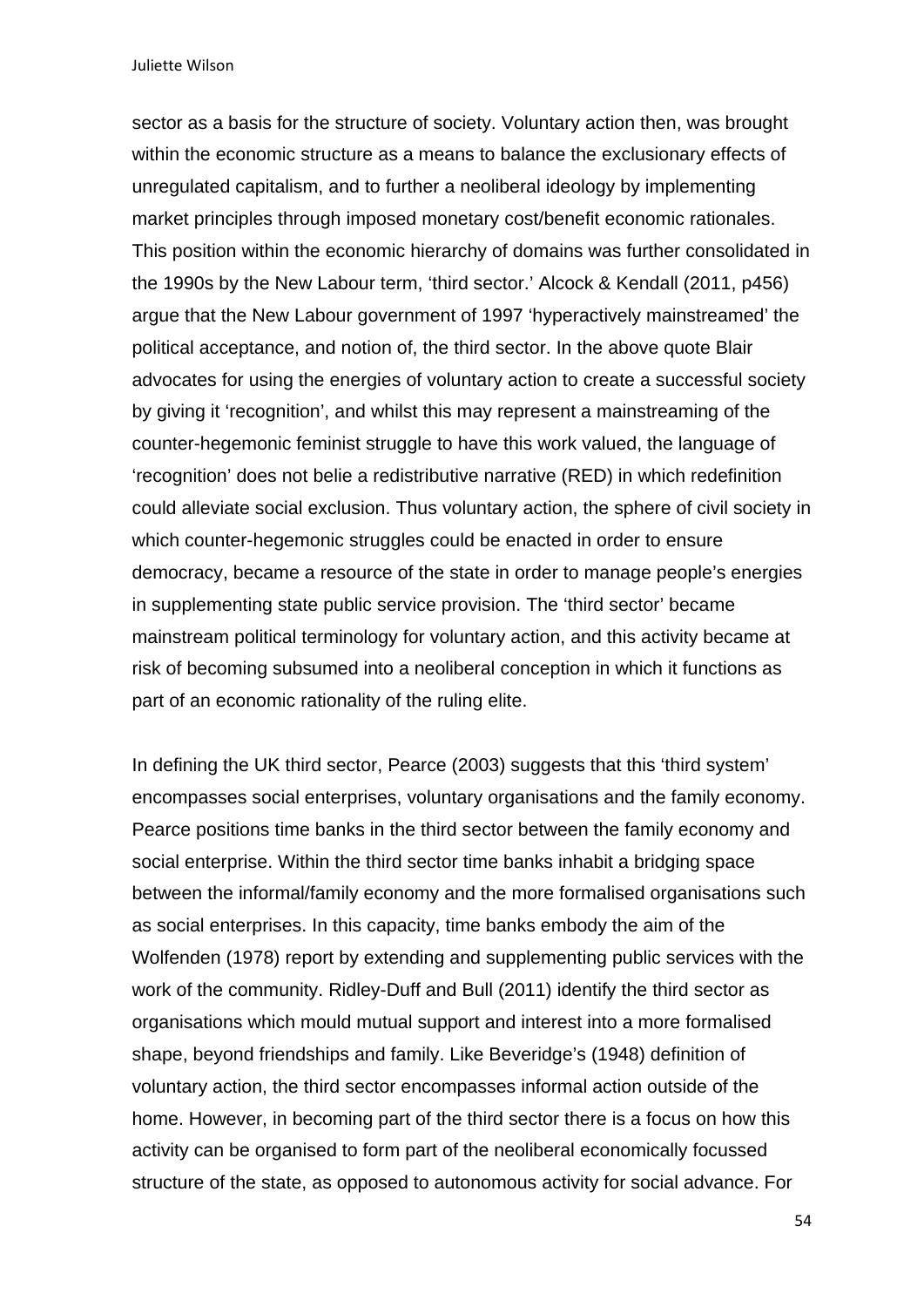example, in Ridley-Duff & Bull's (2011) definition there is an extension of economic terminology in 'social economy', which, along with other economised terms such as 'sharing economy', are used to describe the third sector. What is noteworthy about Ridley-Duff & Bull's definition, is that the third sector is defined as an economic space in which resources are allocated in proportion to needs and activity rather than private or public rights. The third sector is defined as an economic sector in which resources are shared in an egalitarian manner in proportion with needs and efforts, as opposed presumably to the disproportionate nature of other sectors. This arena, which extends the female dominated informal sphere into a formalised and neoliberal economic sector, and is now tasked with ensuring the services of the welfare state under market principles, still has a more distinctly democratic mode of operating in comparison to other economic sectors. The third sector can thus be seen as the space in which a patriarchal system tries to define and include culturally determined female work, due to conceding under pressure to its value, but within this it has to maintain a more egalitarian structure in order to have a positive effect. I argue that a process of 'third sectorisation' has occurred, in which the politically driven counter-hegemonic action of citizens to establish a more equal society, has been harnessed by a neoliberal state in order to ensure a necessary level of reproductive labour for sustaining the capitalist economic structure. Third sectorisation is a process by which the informal activities, even political activities of civil society, are co-opted into the serving the ruling hegemony through becoming part of the structure of government policies to address social problems, and becoming disciplined by the fickle funding cycle. However, there still may be some challenge inherent within this activity, because it demonstrates the need for different ways of doing things; is the social sector being privatised, or is the private sector being socialised? Due to this tension, it is imperative to analyse empirical evidence from third sector organisations, as this thesis will do in chapters 5 and 6, in order to evidence the realities of such practices.

### **3.4 The Big Society; Governmentality and the Third Sector**

In the Coalition Government's flagship Big Society policies, the third sector was promoted as integral to a more equal British society. As discussed, when the Coalition Government came to power, they integrated the Office of the Third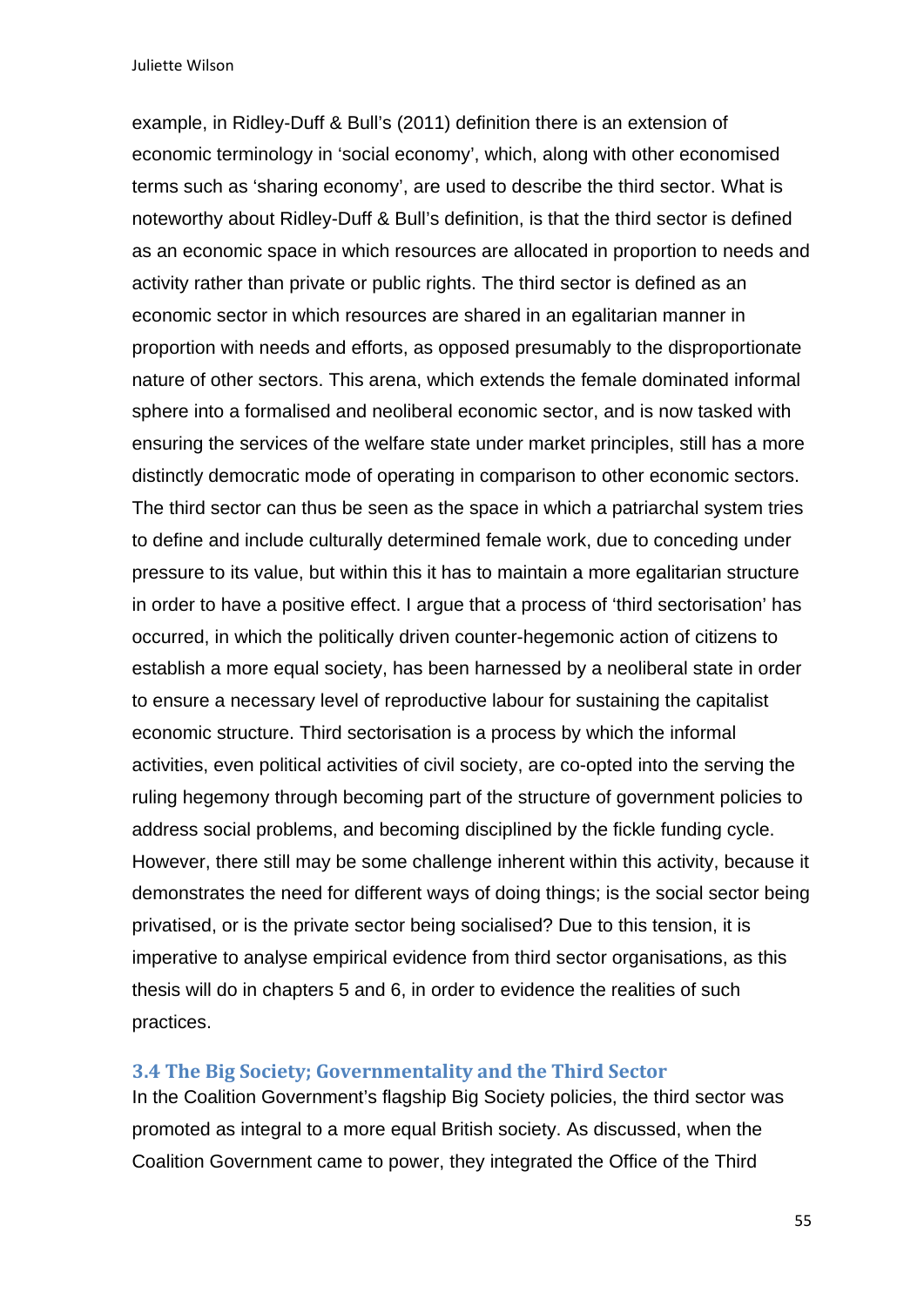Sector into the Office for Civil Society, which signified the centrality of the third sector to the way in which the Coalition Government defined civil society. That is that the third sector became the organisational structure of civil society, the space in the Gramscian sense where citizens are active in maintaining rule by consent; the base of democracy. As Sandel (2012, p203) posits:

Democracy does not require perfect equality, but it does require that citizens share a common life. What matters is that people of different backgrounds and social positions encounter one another, that is how we learn to negotiate and abide our differences, and how we come to care for the common good.

Thus the third sector frames this civil society context in which the potential for democracy exists, and for Gramsci (see Callinicos, 2010) the potential for 'passive revolution'; social advance without revolution. At the beginning of the Coalition Government's term, the Minister for Civil Society (In Mair, 2010) stated that the third sector was 'at the centre of our mission to deliver public services and build the Big Society, and that government policy would focus on:

• Making it easier to run a charity, social enterprise or voluntary organisation

• Getting more resources into the sector: strengthening its independence and resilience

• Making it easier for sector organisations to work with the state As with their New Labour predecessor, the Coalition Government defined the third sector as central to addressing social exclusion, or ensuring social justice. What is significant in these quotes is that, in line with a Thatcherite conception of voluntary action, the third sector is central to Big Society policies in terms of its utility for delivering public services. Further, in the first and third aims, a neoliberal ideology is clear from the anti-regulatory stance. In theorising the third sector, Monzon & Chaves (2008) argue that it is recognised as a way to meet the needs of society where the private and public sectors failed. Thus in recognising the need for the third sector, and emphasising its importance, the failing of neoliberalism to provide a society that is satisfactory even to proponents of neoliberalism is exposed. As Harvey (2005, p16) argues:

Redistributive effects and increasing social inequality have in fact been such a persistent feature of neoliberalization as to be regarded as structural to the whole project.

Redistribution here, refers to the fact that the majority of wealth has been redistributed to a tiny wealthy elite. As evidenced in the previous chapter, social exclusion is a structural problem created by an inequitable economic structure.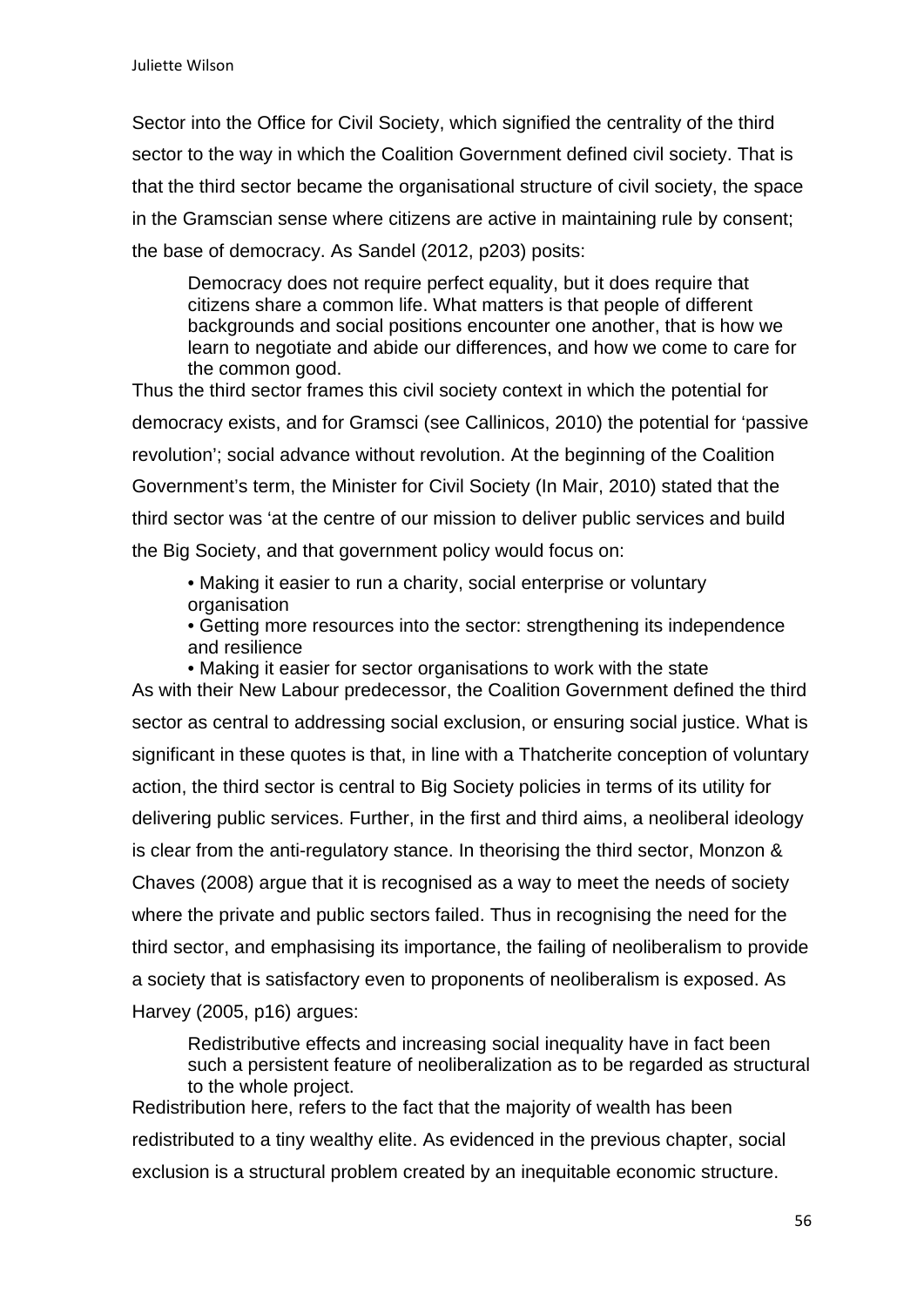However, it is this structure which neoliberals use as the basis for a functioning society. Thus even in recognising the need for the third sector, let alone emphasising its importance, the failing of neoliberalism to provide an system capable of delivering the society even neoliberalists want, is evident. This however, is overlooked in the incongruent second and third aims of the Minister for Civil Society, which simultaneously demonstrate the need for a more nonmarketised sector, but also the desire for this to be marketised as fully as possible and severed from state funding; they speak of getting more resources into the sector, but in terms of independence and resilience it is likely that these resources are not monetary, and rather that they are in the form of a responsibility for voluntary action. As Lemke (2002, p10) argues:

Neo-liberalism might not work instead of social exclusion and marginalisation processes or political "deficiencies"; on the contrary, relinguishing social securities and political rights might well prove to be its raison d'étre.

Thus Big Society policies embrace the third sector as part of the neoliberal economic spectrum, in which the activities of civil society can be marketised and brought within a neoliberal ideology. The relevance of time banks to this, as will be discussed in chapter four, is that time banks are a third sector organisation which use economic language and tools with the aim of reducing social exclusion, and thus may represent a neoliberalising process within voluntary activity which is actually detrimental to their stated aim.

Foucault (2010) argued that governmentality produces rationalities in subjects which align internally to the ideology of government. Thus power, does not present as a central force rather, it is enacted within the individual. For example:

Foucault showed that labor power must first be constituted before it can be exploited: that is, that life time must be synthesized into labor time, individuals must be subjugated to the production circle, habits must be formed, and time and space must be organized according to a scheme. (Lemke, 2002, p10-11)

Thus people are socialised into ways of living which constitute the ideology as 'common sense', an internalised rational way of being. As will be discussed in the following chapter time banks may perform part of this function as part of the technology of government through the third sector. Further, Brown (2014) argues that neoliberalism as a consequence of its internal logic depoliticises political action, not by design but as a result of how it functions. Brown argues that under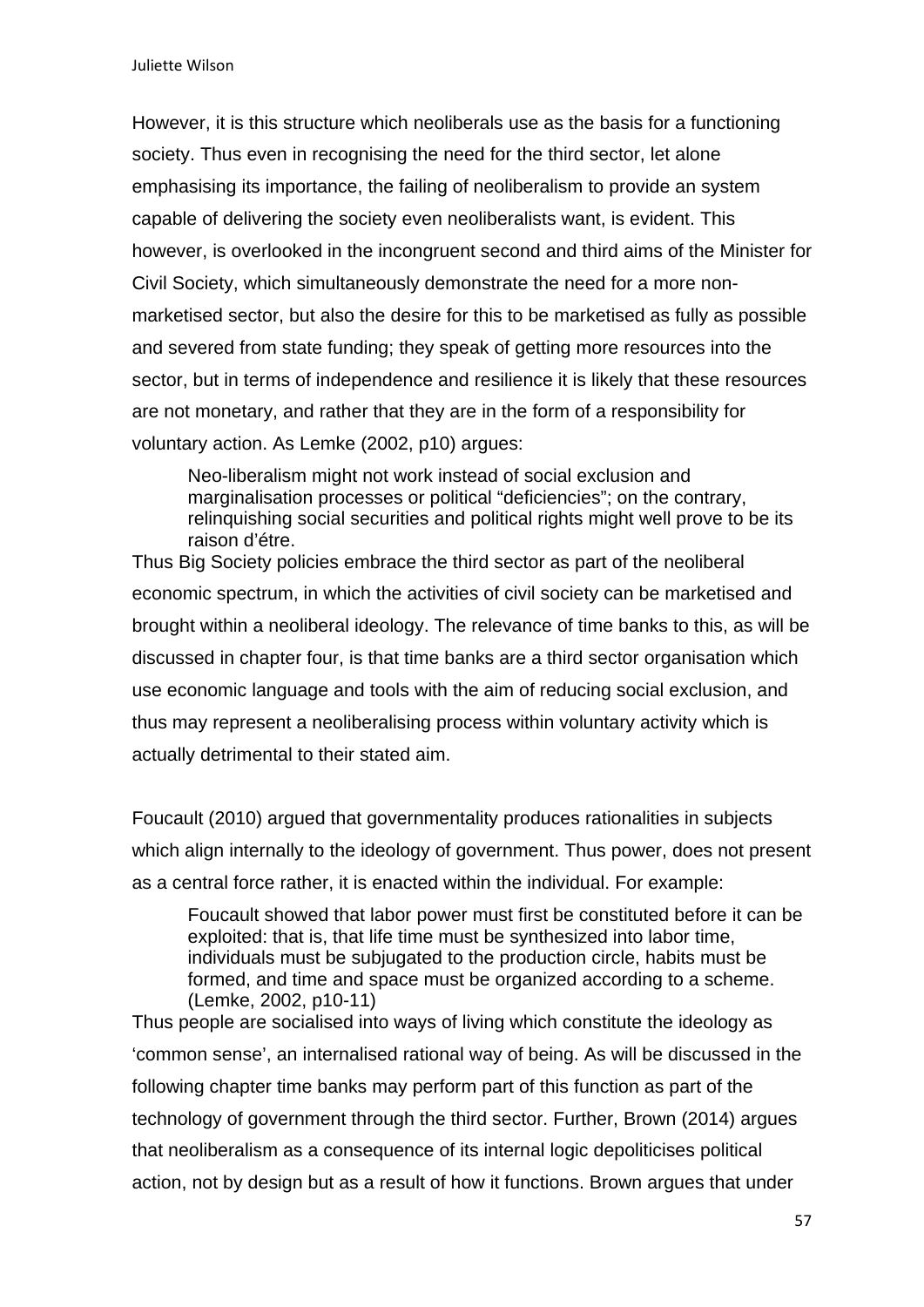neoliberalism a governmentality is enacted, whereby rationales of 'best practice' and 'efficiency', as part of a neoliberal economic rationality, start to supersede notions of justice or equality.

Thus the neoliberalising of voluntary action over the past thirty years represented by third sectorisation, may demonstrate a depoliticising of citizen's action as it is brought within the economic structure. For example, third sector organisations working with the unemployed now form part of the government's payment by results (PbR) process, in which organisations who place the unemployed in work are judged to be efficient if they are cost effective. Within a neoliberal structure, an organisation which continues to place people in unsatisfactory, insecure and low paid jobs is valued more highly than one which challenges discriminatory structures of employment, and has the potential to improve the overall employment structure based upon a value of equality. In conjunction with a position as a managed sector of the state. Neoliberal economic rationalities then depoliticise the potential of the third sector, because economically measurable factors take precedence over value-based activity. Thus 'third sectorisation' is the neoliberalising of the autonomous voluntary action of civil society, to depoliticise it and harness its energies through subordination as economic sphere under state control. This however, has negative implications for those engaged with this activity for really addressing the political and values-based issue of social exclusion. Further, depoliticisation is an overt goal of those in power; for example the then Minister for Civil Society, Brooks Newmark (In Ricketts, 2014), stated:

We really want to try to keep charities and voluntary groups out of the realm of politics. Some 99.9 per cent do exactly that. When they stray into the realm of politics, that is not what they are about and that is not why people give them money […] The important thing charities should be doing is sticking to their knitting and doing the best they can to promote their agenda, which should be about helping others.

Whilst Beveridge (1948) documented the often non-overt nature of voluntary action groups, he also demonstrated their ability to further the struggles of the socially excluded by impacting government policy. Altering the orientation of voluntary action through third sectorisation, towards public service provision reliant on, but not statutorily supported by, government departments, not only makes voluntary action governable but also depoliticised in the sense that the power relationship quashes dissent. Further, third sector organisations such as time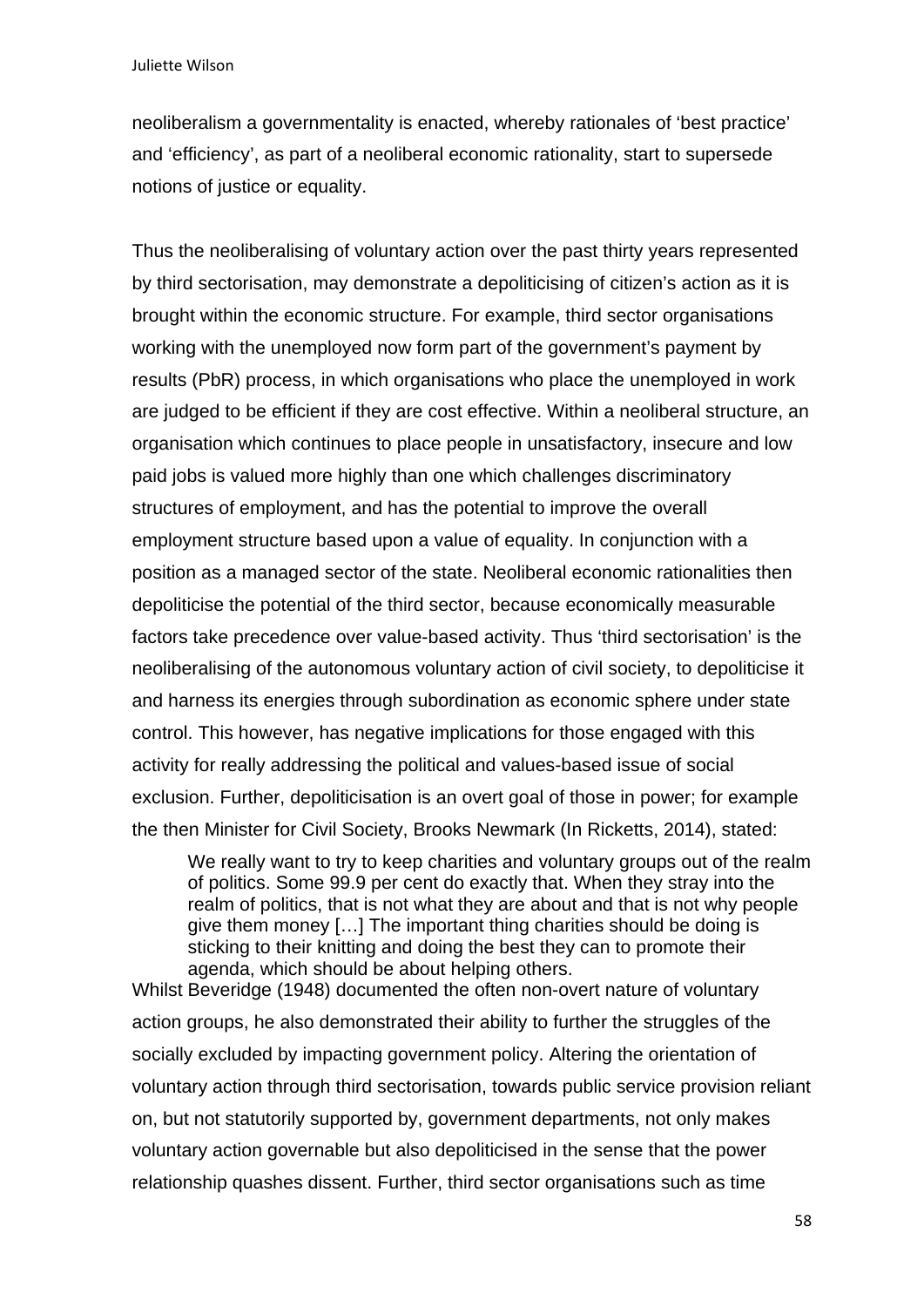banks, which formalise the informal and exploited activity of the socially excluded, are in danger of further exploiting this activity by bringing it within a neoliberal, governed and depoliticised sphere.

In the 1970s the government's Community Development Programme (CDP) was tasked with evidencing the causes of community deprivation. Berthoud, Brown and Cooper (1981, p272) state:

The community development programme (CDP) teams began by operating on the basis of this diagnosis of the problem, but before long were identifying the causes of local poverty as stemming from factors external to the deprived communities, including the structure of the economy and the policies of local and national government and of multi-national companies. As argued in the social exclusion chapter, the causes of deprivation were found to be structural rather than individual. Berthoud et. al. (1981) proposed measures to combat this, such as legal and advice centres, neighbourhood councils, community support groups and projects for children, youth and old people. They argued that these projects were a necessary step for combatting the disadvantages felt locally, but created by inadequacies at a structural level. However, in considering the government response to such findings Berthoud et. al. (1981, p83) state:

The lessons drawn by government from CDP appear to have been largely negative, i.e., a desire to avoid in future programmes which led to confrontation with authority.

Thus there is a tension, as previously discussed, in utilising the energies of voluntary action to positively make society more equal, and the inherent critique of government in the need for that action. The neoliberal state, with its structural inequality, requires the informal activities of people to sustain it, but if those activities openly critique the structure, then the power of the state will be used to quash this activity. From within the third sector, these challenges are inherently diminished. Carmel and Harlock (2008, p156) argue that the definition of the third sector as a sector, and its market orientated relationship to government, neutralised all political drives, meaning that if third sector organisations highlight a social issue or inadequacy of the government they are not seen to critique the government, rather it is viewed as their role in working *with* the government to address these issues under the direction of the state;

We argue that the discursive construction of VCOs as the third sector is embedded in a system of governance that tends to institute them as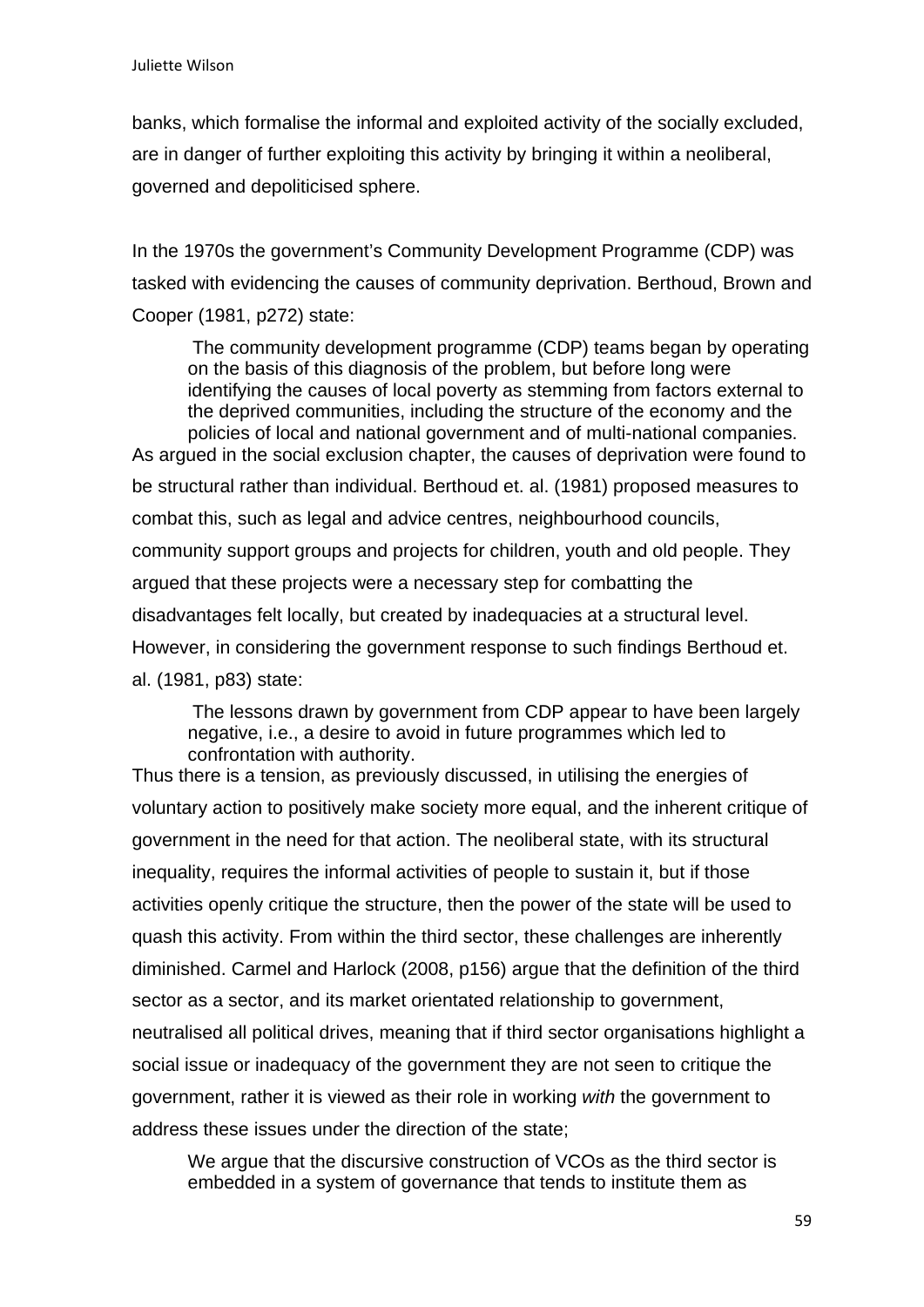technocratic and generic service providers. In doing so, it renders their specific social origins, ethos and goals absent, as if these are politically and socially irrelevant to their activities and role in relation to the state. In line with Brown (2014), Carmel and Harlock argue that the third sectorisation of voluntary action removes the counter-hegemonic civil society space and renders their action part of the hegemony, and governable. Significantly, Carmel & Harlock, argue that this process of third sectorisation brings private action into the realm of governance, no longer a sphere of rule by consent, but more political society of rule by force. Yet the force is obscured by the seeming support of civil society. Essentially third sectorisation redefines civil society as an associational sphere constituting a recognised and inferior part of the neoliberal economic structure, in which the value-led energies of the people can be harnessed to balance the worst effects of free market capitalism on society.

In Foucault's (2010) terms, the activity of the third sector becomes part of the art of contemporary government; a 'governmentality' in which people internalise an economic rationality and start to self-discipline and self-govern through applying neoliberal ideology to all action. It is in this context that individuals may no longer involve themselves in voluntary action to make their needs and values represented, rather they may involve themselves because it makes economic sense; a 'rational choice' in a neoliberal hegemony. To make a comparison with an example from Beveridge (1948), voluntary action, he argued, provided a catalyst for free access to secondary education for all children on the basis this would ensure a happier childhood and a more close-knit society (Barber, 2014). In announcing the new Education Bill in parliament, the President of the Board of Education (UK Parliament, 1944) stated:

An educational system by itself, cannot fashion the whole future structure of a country, but it can make better citizens. Plato said: The principle which our laws have in view is to make the citizens as happy and harmonious as possible. Such is the modest aim of this Bill which provides a new framework for promoting the natural growth and development not only of children, but of national policy itself towards education in the years to come. In 1944 free compulsory secondary education for all UK children was argued for, on the basis of values such as happiness, harmonious society, growth and development of children. If fought for in a contemporary election, under a neoliberal rationale, it is not unlikely that free access to education would be rationalised in terms of its ability to ensure a more productive and higher earning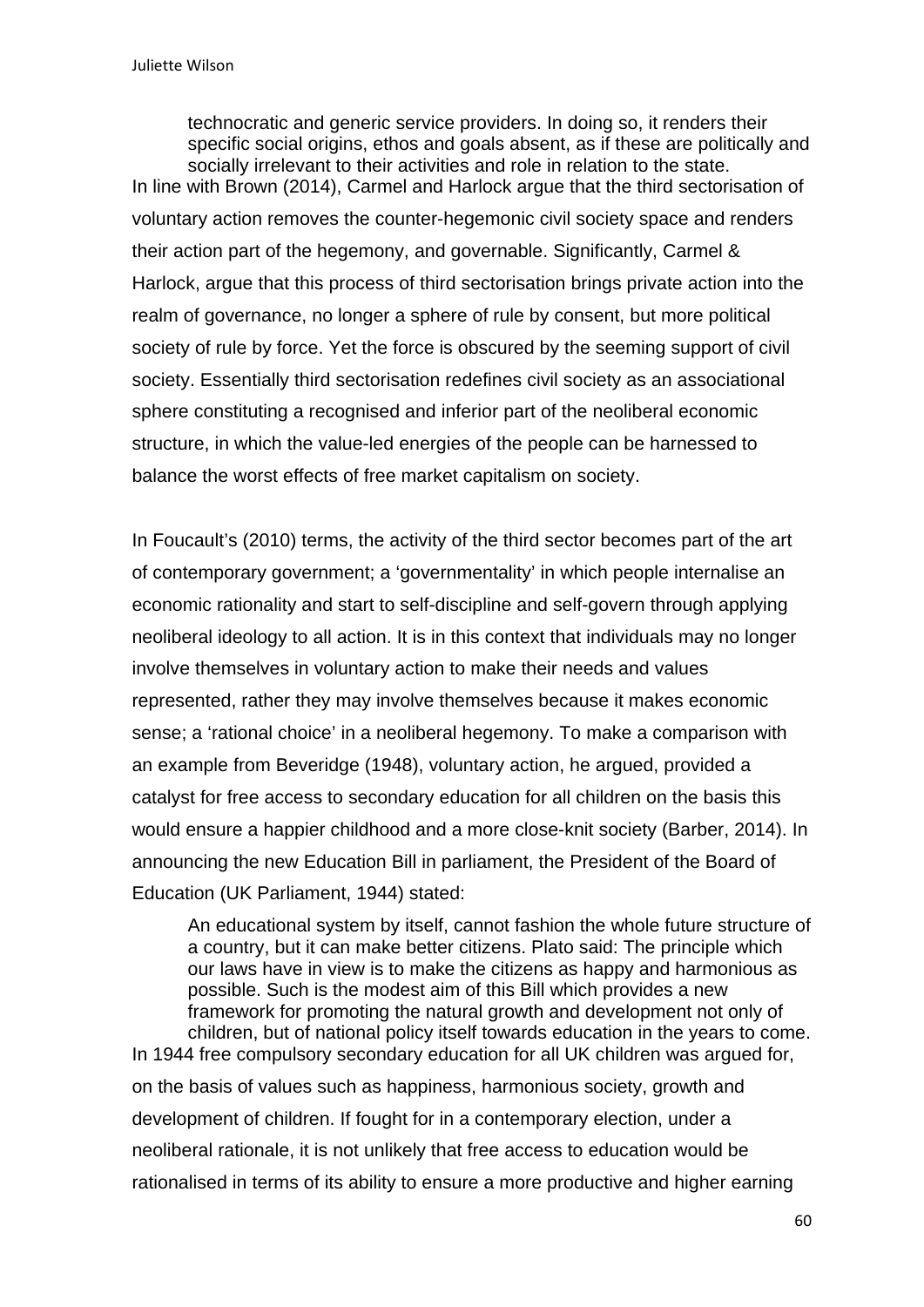workforce. In fact, when the Coalition Government extended compulsory secondary education to age 17, the former Education Secretary Alan Johnson (In Politics, n.d.) argued that today's young people must be equipped to meet the demands of the workforce, and the Deputy Prime Minister announced a scheme in which charities and businesses bid for contracts of up to £2,200 for every young person they help into education and training. Clearly, an economic rationale took precedence over values, at least in ensuring the basis for the argument. This is not to say that third sector organisations work wholly based on neoliberal economic rationales, but that this is the power and cultural structure in which third sector organisations function. Thus empirical data about the motivations and activities of third sector organisations, such as that of time banks, is necessary in order to theorise the ways in which social exclusion is being addressed in this neoliberal era. Time banks, as will be discussed in the following chapter, fit well within the third sector as an initiative which formalises informal activity, and what needs to be explored empirically is how this configuration renders this seemingly counter-hegemonic civil society action governable, and or, depoliticised.

#### **3.5 Chasing the Funding; Governmentality at Work**

Whilst state spending on health and education as a proportion of GDP has marginally risen over the last 20 years, there has been the same reduction in spending on other and general public services (ONS, 2015). It is likely that initially, due to the intense political prominence of health and education, other and general public services are the areas in which the third sector is expected to raise funds and deliver services. In 2001 Harris et. al. argued that in such a system the voluntary sector takes on the shape of the government departments that they are used to provide services for, and that their differences are eroded by reliance on grants. Harris et. al. (2001) also predicted that such homogenising developments would mean that governments would ultimately partner with private organisations rather than third sector organisations, as they would fail to offer anything different. The third sector, whilst linked to direct and indirect state funding, may have extended and recreated government structures in order to spread governance into this sector. This lack of autonomy may have created a disciplinary dependence upon the state through funding, which has superseded counter-hegemonic

61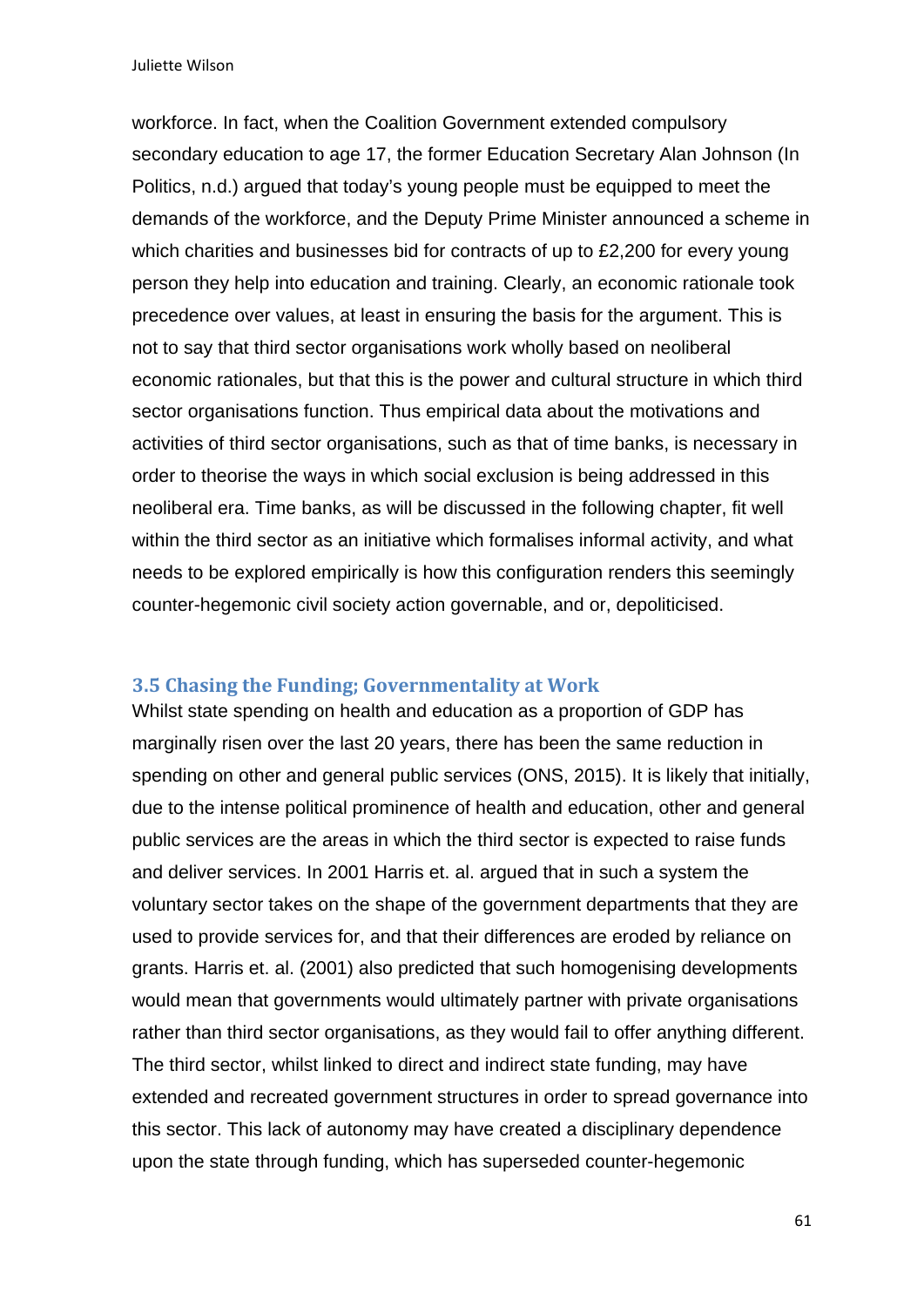struggles, values, with a requirement to evidence efficiency. Governmentality via funding and restructuring, furthers the neoliberal economic rationale into civil society and informal action, through third sectorisation which alters the meaning and form of such action. However, as almost predicted by Harris et. al. (2001) the government is now making moves to partner with an even more business-like sphere of the third sector, that is social enterprise. Indeed, the Localism Act (Local Government Association, 2013) directs charities to engage with technologies for giving, to apply business models and to encourage business links, something which time banks are proactively engaging with. Whilst these policy moves appear to take charities out of their precarious and disciplinary funding relationship with government, what actually may be occurring is a *more* disciplinary, yet power diffuse, intervention of government into the third sector than ever before. The third sector could now become a complete reserve army market for ailing existing markets, motivated by neoliberal rationales as opposed to values. Ultimately these neoliberal moves, and the governmentality in relation to structure and funding, has pushed public service provision away from state responsibility onto third sector organisations, and by creating a context in which the prevailing common sense requires cost-efficiency, there is an imperative on third sector organisations to chase funding and provide value for money. In investigating how such rationalities and funding systems impact upon third sector organisations, this thesis explores the activities of time banks in relation to how and why they are motivated to do certain things.

### **3.6 Homo Economicus: Economising the Informal**

Through third sectorisation, consumerist orientations are increasingly brought into the informal sector and demonstrate Foucault's (2010) theory of homo economicus. Foucault's homo economicus describes the way in which neoliberal ideology, through governmentality, creates citizens who manage their own actions through economic rationality. Foucault (2010, p296) argues:

So, homo economicus and civil society belong to the same ensemble of the technology of liberal governmentality. Here Foucault poses that individualised economic rationalities work within the space of civil society where citizens are perceived to freely associate, in order to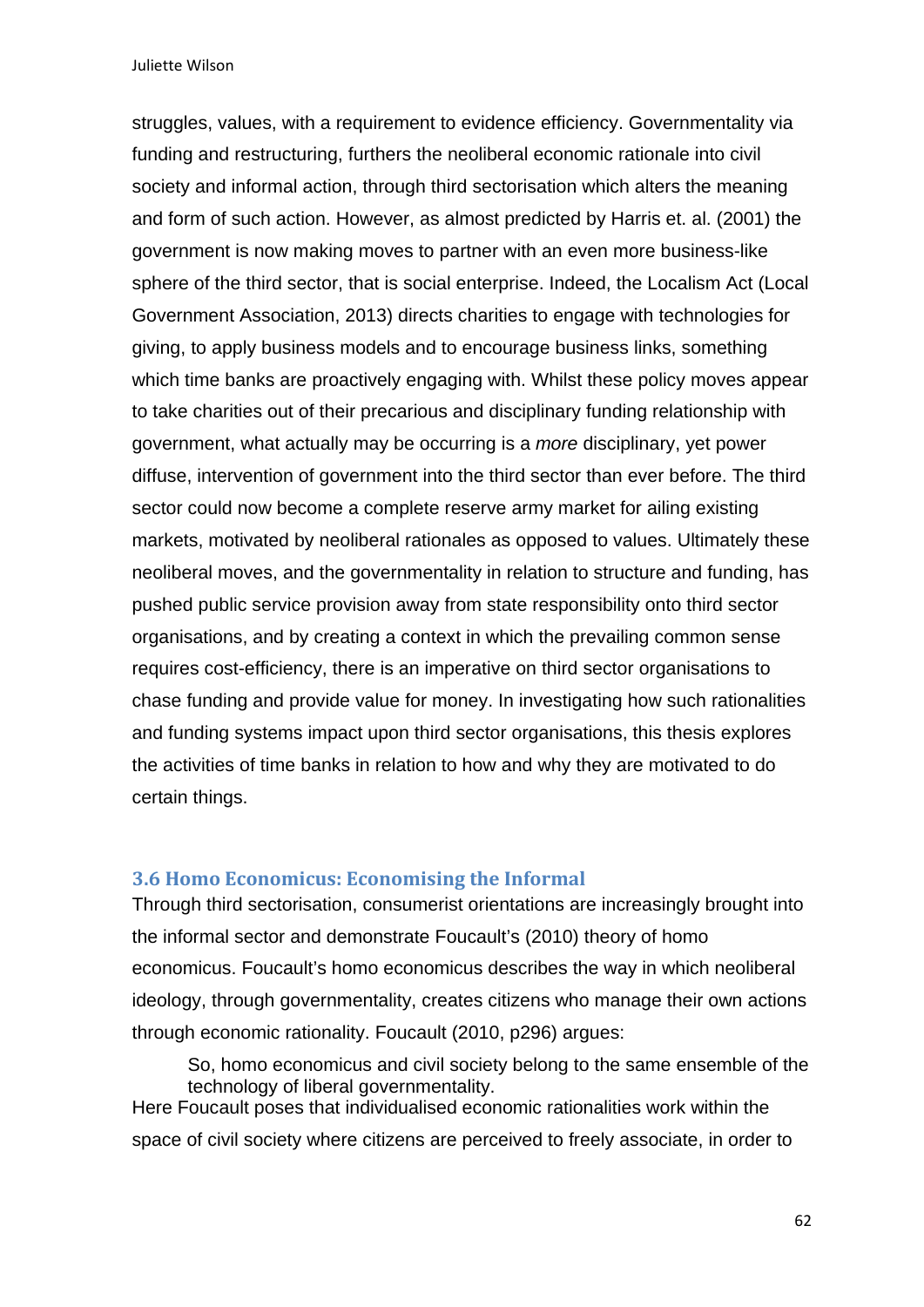extend the reach of government ideology in ways which are obscure and viewed as autonomous. Further, Lemke (2002, p4) explains:

Governmentality is introduced by Foucault to study the "autonomous" individual's capacity for self-control and how this is linked to forms of political rule and economic exploitation.

Thus whilst neoliberalism renders all state activity as economic, as in the example of education, homo economicus extends the neoliberal application of economic rationality as common sense, to individual bodies. For example, in relation to education, individuals will invest in their 'human capital' so that the input of education has a likelihood of generating further capital in the future via a job or business that is as a result of the economic investment in education. Whilst many people have engaged with education to improve their conditions of life, there is a subtle difference between this and a specifically economic calculation of capital in, for capital out. This homo economicus common sense means that a rational education choice is that which leads more directly to higher paying jobs, and those which do not make such 'rational choices' for example, by pursuing a lows odds high capital return education in art, are viewed as responsible for their own difficult conditions of life. As with Brown's (2014) argument that neoliberalism indirectly leads to a pursuit of 'best practice' and efficiency over values, homo economicus leads to an individual pursuit of bio-economic efficiency and profitability, the individual as a site of enterprise, as opposed to living up to certain values or ideals. Where in voluntary action there was the potential for collective values and democracy to contribute to civil society rule by consent, in third sector action there are individualised opportunities/responsibilities to invest in your own human capital for a return on investment. Alcock & Kendall (2011) explain this when they argue that the ideologies underpinning the third sector are consumerist orientations with quasi-market solutions to public service provision, as well as a hierarchical civil order approach towards citizenship stewarded by third sector action. As voluntary action changes in this way, and is drawn within the economic sectors under diffuse government power, it is difficult to see how the autonomous action that Beveridge (1948) described, or the bridging action which Wolfenden (1978) characterised as vitally important to the uniqueness and value of the sector, can be retained. What needs to be evidenced now is the extent to which this rationality is pervading third sector activity and how it is manifest, because, as previously discussed, the third sector still has radical potential in a feminist sense to alter the private sector and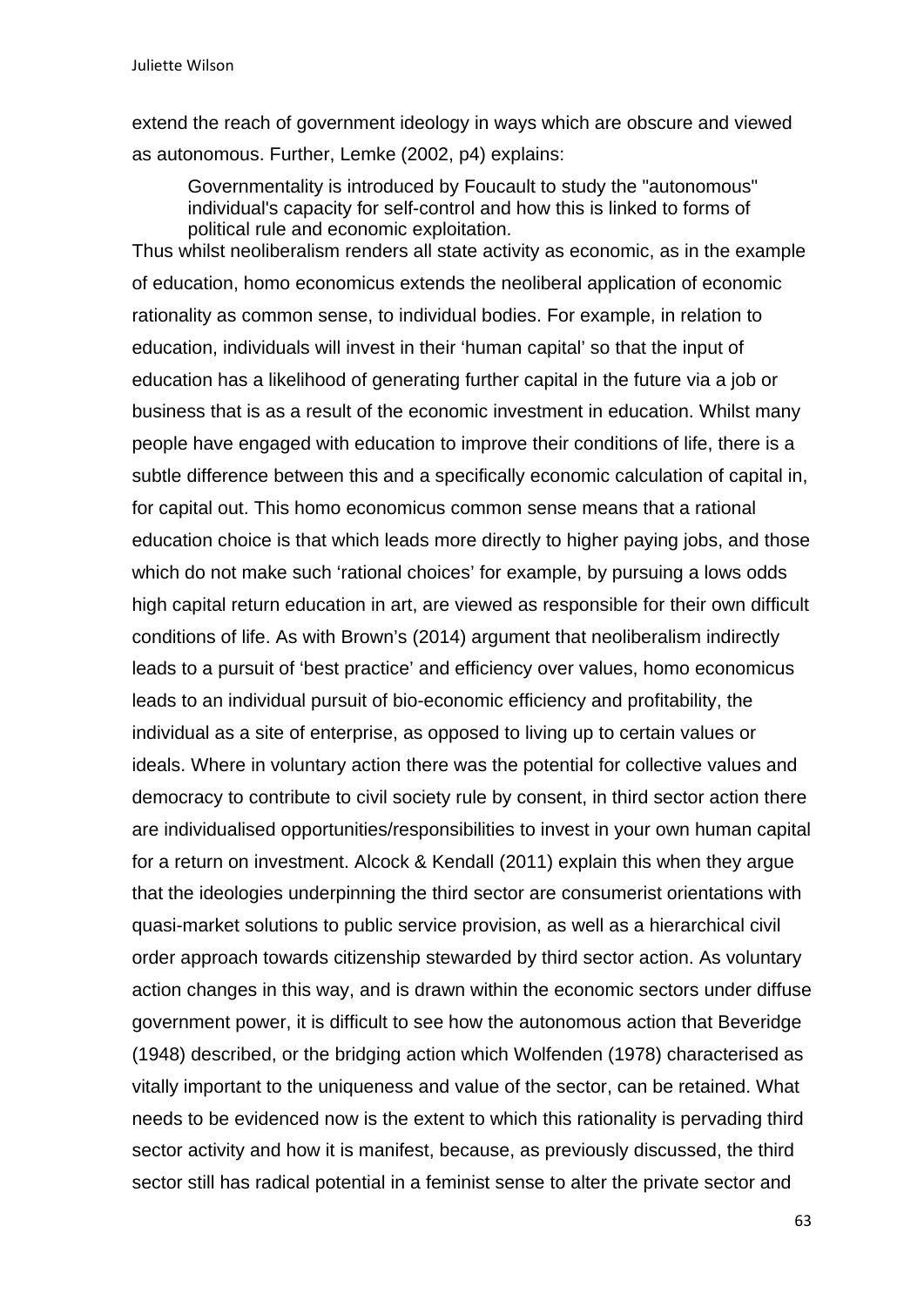the state. Thus this research examines the ways in which time bank members conceptualise their third sector activity in terms of values and economic rationalities.

### **3.7 Social Enterprise as an Exemplar of Governmentality in the Third Sector Creating Homo Economicus**

*Not only does the definition of the third sector specifically extend to include social enterprises, but social enterprise has explicitly been adopted as a generic name for third sector organisations working in partnerships. (Carmel & Harlock, 2008)* 

A clear example of the neoliberal and homo economicus rationality pervading the

Third Sector is that of social enterprise, and as recognised in the above quote,

social enterprise is increasingly being used to define third sector activity. Doherty

et. al. (2009, p54) define social enterprise as follows:

While academics continue to debate the meaning of 'social enterprise' (SE), there is an emerging consensus that it is broadly along the lines of a double bottom-line focus on social mission and money (revenue), an entrepreneurial culture and a greater utilization of for-profit approaches to management and markets.

Thus social enterprise is the ultimate manifestation of third sectorisation. Social enterprises have an explicit economic rationale and private sector form, a focus on the monetary bottom line, which is equal to or supersedes a 'social mission'. Therefore, 'social mission', or social advance in Beveridge's (1948) terms, must now be rationalised by economic utility. Social enterprise not only forms a growing part of the third sector, but is also one of the fastest growing areas of the economy (Ridely-Duff & Bull, 2011), and it is the configuration of voluntary activity that the government promotes under Big Society policies. Upon the creation of Big Society Capital the Prime Minister David Cameron (in Social Enterprise UK, n.d.) stated:

The setting up of the world's first social investment bank is to be wholly applauded, and will provide much needed finance to social enterprises and charitable organisations. The capital is likely to be in high demand as traditional pots of funding become more difficult to secure as a result of the economic downturn.

In line with a neoliberal ideology, Cameron places capital at the centre of the issue and argues that due to the economic downturn, traditional funding will decrease (i.e. state funding and philanthropy). However, money will be made available for social *investment*. The government previously stated that they wanted to create a 'giving norm' (Cabinet Office, 2011), but the ideology driving current policy means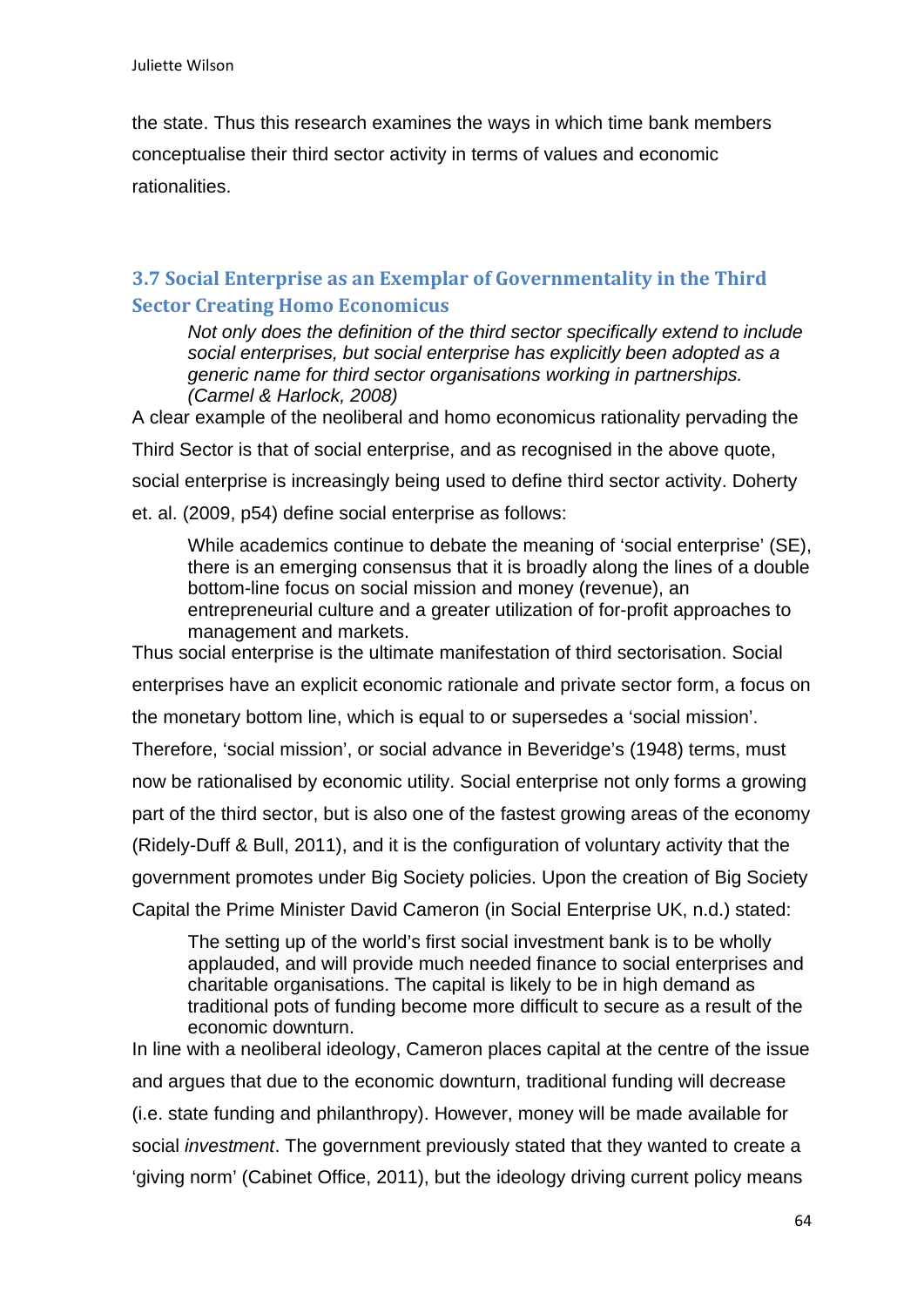that this is manifest as an 'investment norm.' A homo economicus rationality means that giving would not make sense. However, investing for future capital return is acceptable. Further, governing the actions of civil society through third sectorisation, in terms of economic rationality and capital investment for return, as embodied in social enterprise, provides a rationale for additionally reducing public service provision and even charitable donations, and individualising the causes of social exclusion as bad investment (MUD).

There is however, the continuing tension in social enterprise that it could represent a socialising of the private sector, as opposed to this privatising of the social sector. Indeed, Read (2009) critiques Foucault in arguing that his conceptions of governmentality and homo economicus where never fully developed into a study with which to provide empirical evidence for the concepts. Ridley-Duff & Bull (2011, p73) theorise: 'In short, social enterprise creates bridging *social capital*  between economic sectors' and they reference Etzioni's (1995) Communitarian Agenda as defining a space for social entrepreneurship which has the power to reform society (Ridley-Duff & Bull, 2011, p57). Social enterprise in this capacity could be an intermediary economic area in which values are brought into the private economic sector. In line with the argument herein of the feminist potential of the third sector, social enterprise may be the way in which businesses are modified to address the needs of the socially excluded. However, Ridely-Duff & Bull (2011, p45) argue that the social side of such enterprise is subordinate to the rational legal side:

 Contracts typically embed new forms of management control and governance that are considerably less 'empowering' than the rhetoric accompanying them. The increased formalisation (visioning, mission statements, audit), and the outcome-driven character of measurement (targets, service-level agreements and competition), represent a cultural shift in the direction of a legal-rational society based on knowledge derived from a positivist philosophical outlook.

Thus, as with the tension between the radical potential of time banks to address social exclusion, and their propensity to be co-opted, through social enterprise a rhetoric of value may be attributed to social activities and social advance, whilst a third sectorisation process of neoliberal and disciplinary exploitation harnesses their energy in a governable and economic context. The analysis of empirical data herein, provides evidence through which to theorise how neoliberal and homo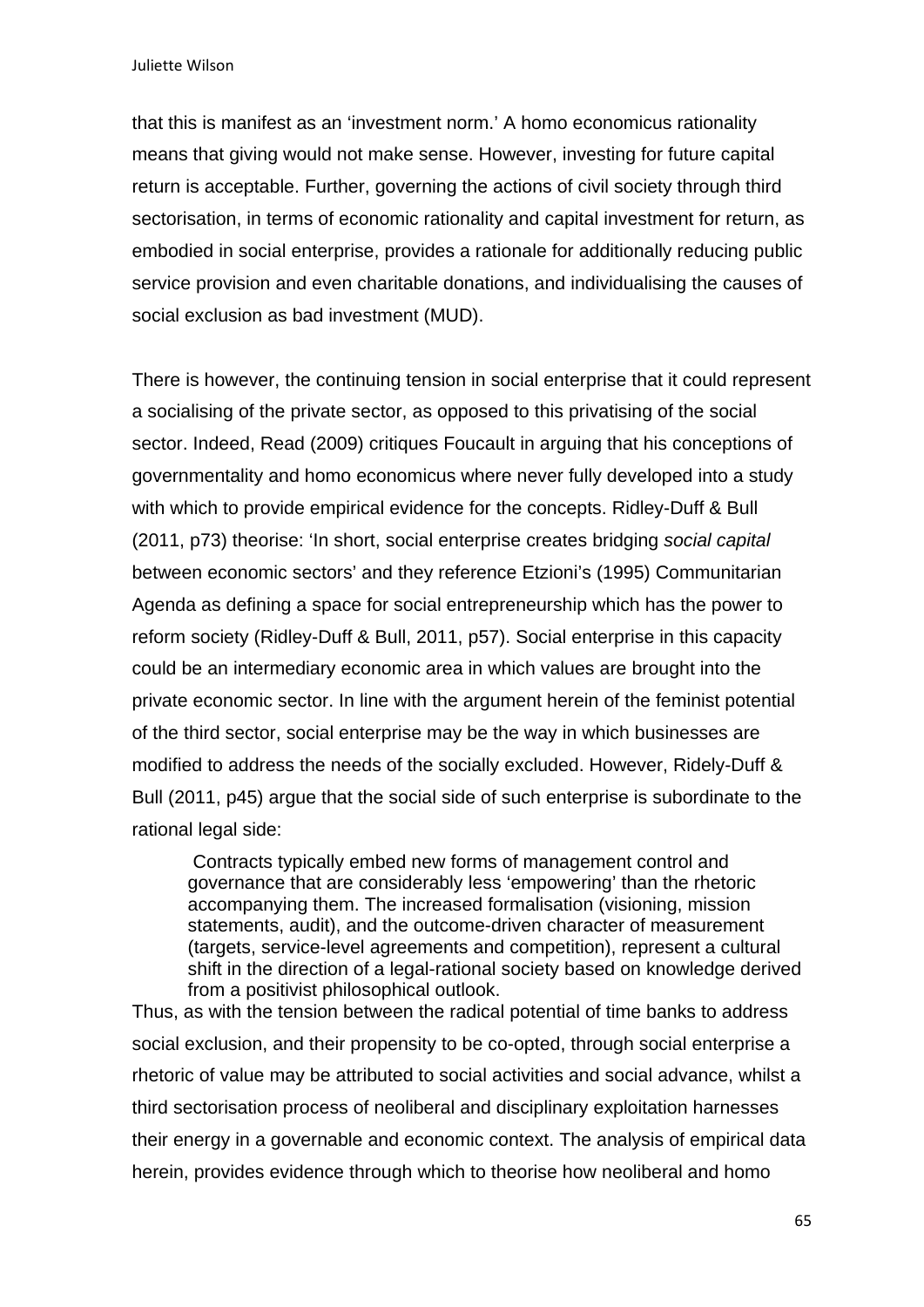economicus rationales occur within third sector organisations, such as time banks, and may serve to depoliticise radical action

### **3.8 Critiques of Voluntary Action, Charity and the Third Sector**

At the Randian core of neoliberalism is the perverse ethos that in reality it is the poor who exploit the rich and not the other way round; therefore it cannot be fair to expect the wealth-producing elite to pay for the poor. (Winlow & Hall, 2013, p94)

This neoliberal extension of the idea that the rich should not pay for the poor appears to have extended so that social enterprise is supported over traditional philanthropy or giving. Prime Minister David Cameron (Cameron, 2013) thus argues that social enterprise uses the 'power of finance' to address persistent social problems:

We've got a great idea here that can transform our societies, by using the power of finance to tackle the most difficult social problems. Problems that have frustrated government after government, country after country, generation after generation. Issues like drug abuse, youth unemployment, homelessness and even global poverty. The potential for social investment is that big. So I want to make it a success in Britain and I want to sell it all over the world.

Social issues in this context are ideologically constructed to be a problem of a lack of access to free market capitalism, rather than a consequence of its structural inequalities. In proposing a social investment market, this response to social problems is consistent with neoliberal ideology that free economic markets will ensure the best functioning society, as is the assertion that, if successful, the model will be *sold* all over the world. The philosophy underpinning this ideology is that in redistributing wealth through monetary giving, you perpetuate the situation of social exclusion. This sentiment that even charitable giving may be detrimental is currently widely expressed. For example, in Duneier's (Photograph in Duneier, 2001, p130) ethnography of street vendors he observed this public sign: *'*When You Give Money to the Homeless, You Help to Keep Them Homeless.' Charity and voluntary action have now become so intertwined with neoliberal capitalist economic rationales that *just* giving to charity is now positioned as irrational. As 'social entrepreneur' Wahhab (Meade, 2014) states in the article *Philanthropy is Dead*: 'I want to know I am spending my money wisely and with the right person.' Thus under neoliberalism it is increasingly unacceptable for the rich to merely give to the poor, and the third sector provides an economic sector through which to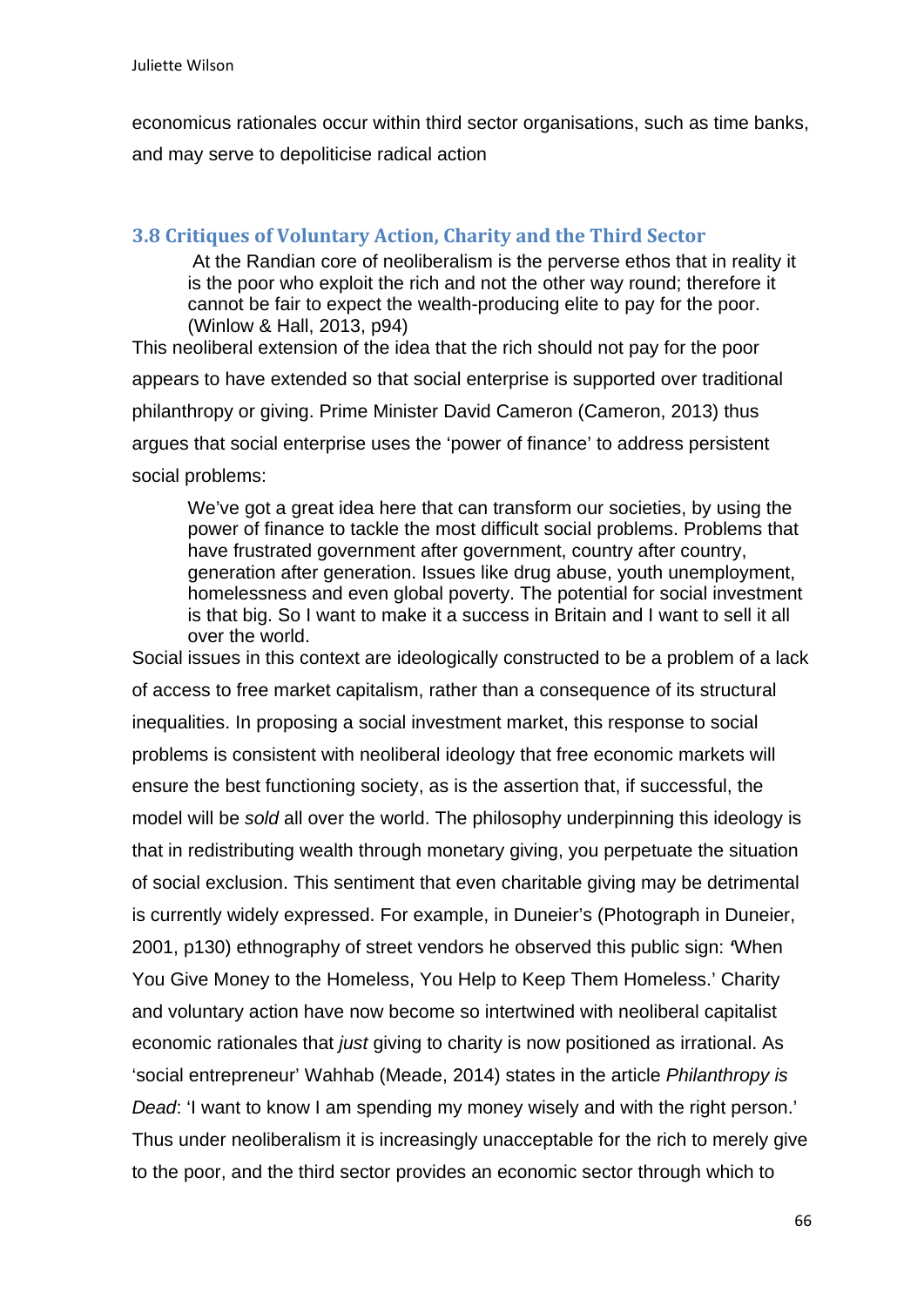alleviate the inadequacies of neoliberalism, whilst simultaneously confirming its existence through the perpetuation of economic rationality. The neoliberal third sector upturns the philanthropic motive of voluntary action, and promotes individual responsibilisation of the poor which is clearly articulated by the homo economicus understanding that there should be no money for nothing. Time banks, as a system which monetises informal activity, fits within this logic and thus requires further investigation.

Slavoj Zizek (2009, p3) agrees, charity is bad and sustains poverty:

The worst slave owners were those who were kind to their slaves and so prevented the core of the system being realised by those who suffered from it, and understood by those who contemplated it. Charity degrades and demoralises. It is immoral to use private property in order to alleviate the horrible evils that result from the institution of private property.

For Zizek, in a Marxist vein, charity enables the capitalist system to continue because it ameliorates its worst effects, and is immoral because it perpetuates the exploitative system which creates the problem. Zizek (2009) argues that the most radical aim of today's third sector is 'global capitalism with a human face'. Certainly social enterprise could fit this definition with its double-bottom line of social mission and profitability; capitalism tempered a little by humanity. Taken to the nth degree, Zizek's argument is that we should let the catastrophic social effects of free market capitalism play out undisturbed by mutual aid or philanthropic motive so that we can be rid of such an inequitable system. Zizek then, is at odds which Gramsci's (1971) notion of passive revolution, theorising that only total system change will address the issues. Sharpe & Boucher (2010, p225) state:

Perhaps our deepest criticism of Zizek's work is that, from the true premise that what is needed is a set of alternatives to the present neoliberal order and its accelerating crises, Zizek infers that what is needed is an absolute break with everything that exists. For Zizek, and despite his professed Marxism, there are no dialiectical contradictions at the very heart of capitalism, as Marx thought. Instead, there are marginalised groups who belong only liminally to the world order, as the alleged *sinthomes* of global capital: the disenfranchised people of the favelas, the long term unemployed and so on.

Here they recognise the problem, apart from the uncomfortable human conditions of such an apocalyptic revolution, is that as argued, the rise of the third sector, however neoliberal and disciplinary, may represent a socialising of the private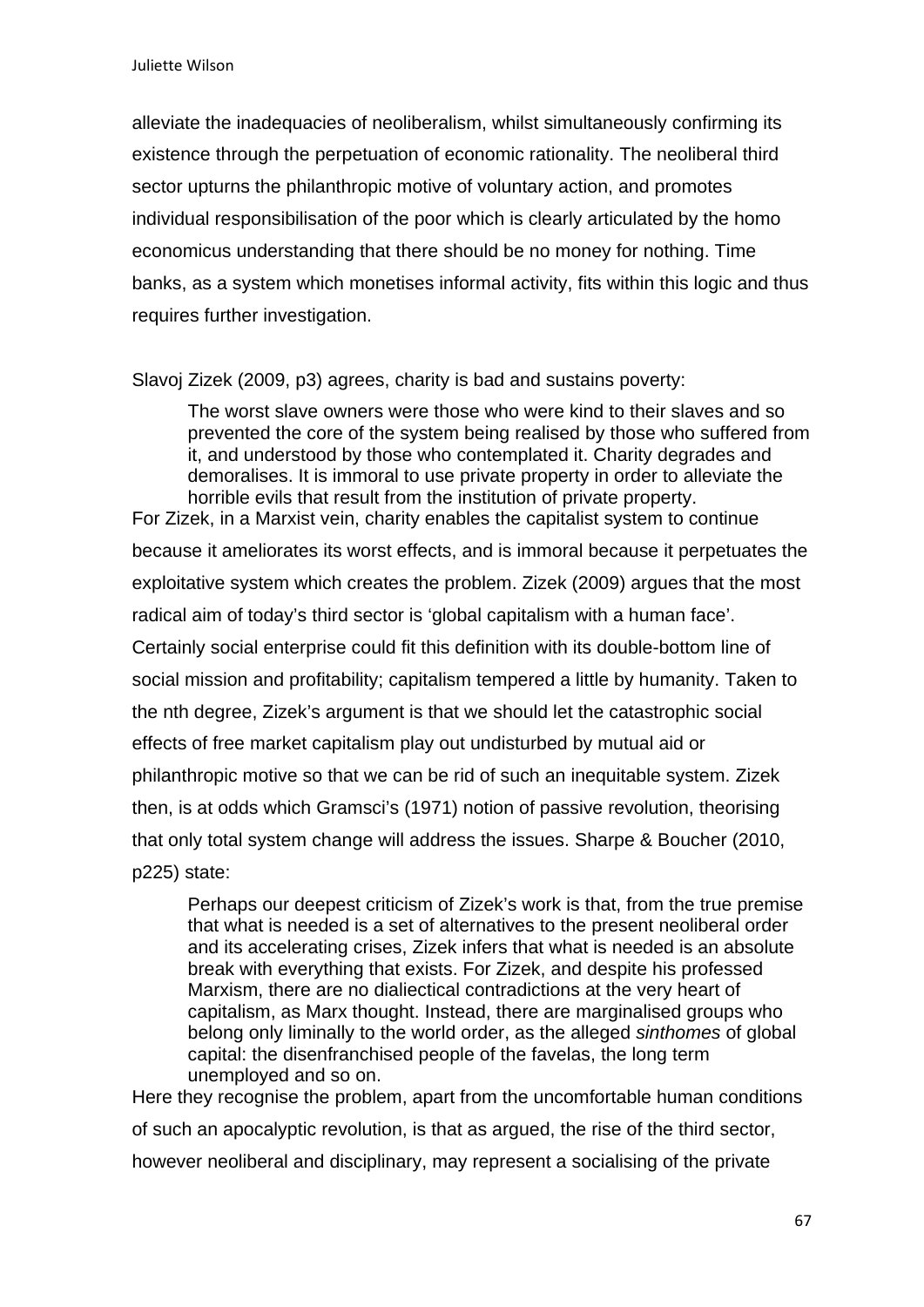sector. What if the human face could grow into a human body, and eradicate the inadequacies of capitalism through a feminist revolution of care-based and cooperative egalitarian exchange relations? In documenting the historical development of state welfare, Lund (2002) writes that the development of the charitable and voluntary sector has religious roots and is founded upon notions of reciprocity; what is given will be returned at another time when the receiver is more fortunate. Despite their economic configuration, and position within the third sector, time banks also operate on this premise, that reciprocity is necessary for inclusion in society. Thus time banks, as opposed to charity, or the more neoliberal social enterprise, may represent a way to alter exchange relations that moves them away from inequitable capitalist exchange without perpetuating it as Zizek suggests. However, for this to be the case, time banks would need to maintain activity in line with their original aims of redefining work and value in society, so that the inequitable structures of social exclusion are overtly challenged and addressed. This thesis investigates the ways in which a time bank practically applies these aims, and thus evidences the ways in which they embody radical action and the potential to 'humanise', and feminise the capitalist economic structure.

#### **3.9 Depoliticization**

*The protesters should beware not only of enemies, but also of false friends who pretend to support them, but are already working hard to dilute the protest. In the same way we get coffee without caffeine, beer without alcohol, ice-cream without fat, they will try to make the protests into a harmless moralistic gesture. (Zizek, 2012)* 

Here Zizek theorises the nature of the anti-capitalist Occupy protest and how an ever all-encompassing capitalism can subsume protest into its machine; in demonstrating its diversity it depoliticises its opposite. Radical values become absorbed into capitalism as a cultural form of expression, and allowing the dissent confirms the democratic nature of capitalism without requiring action to address the counter-hegemonic protests. Thus whilst third sector enterprises such as time banks may represent radical feminist action, its enactment within the third sector, as a neoliberal economic sector, could foreclose this potential whilst harnessing it for its ability to temper capitalism caused social problems, and utilising it as a narrative of progressive and egalitarian politics. It is important therefore, to provide evidence for how third sector organisations such as time banks are utilised and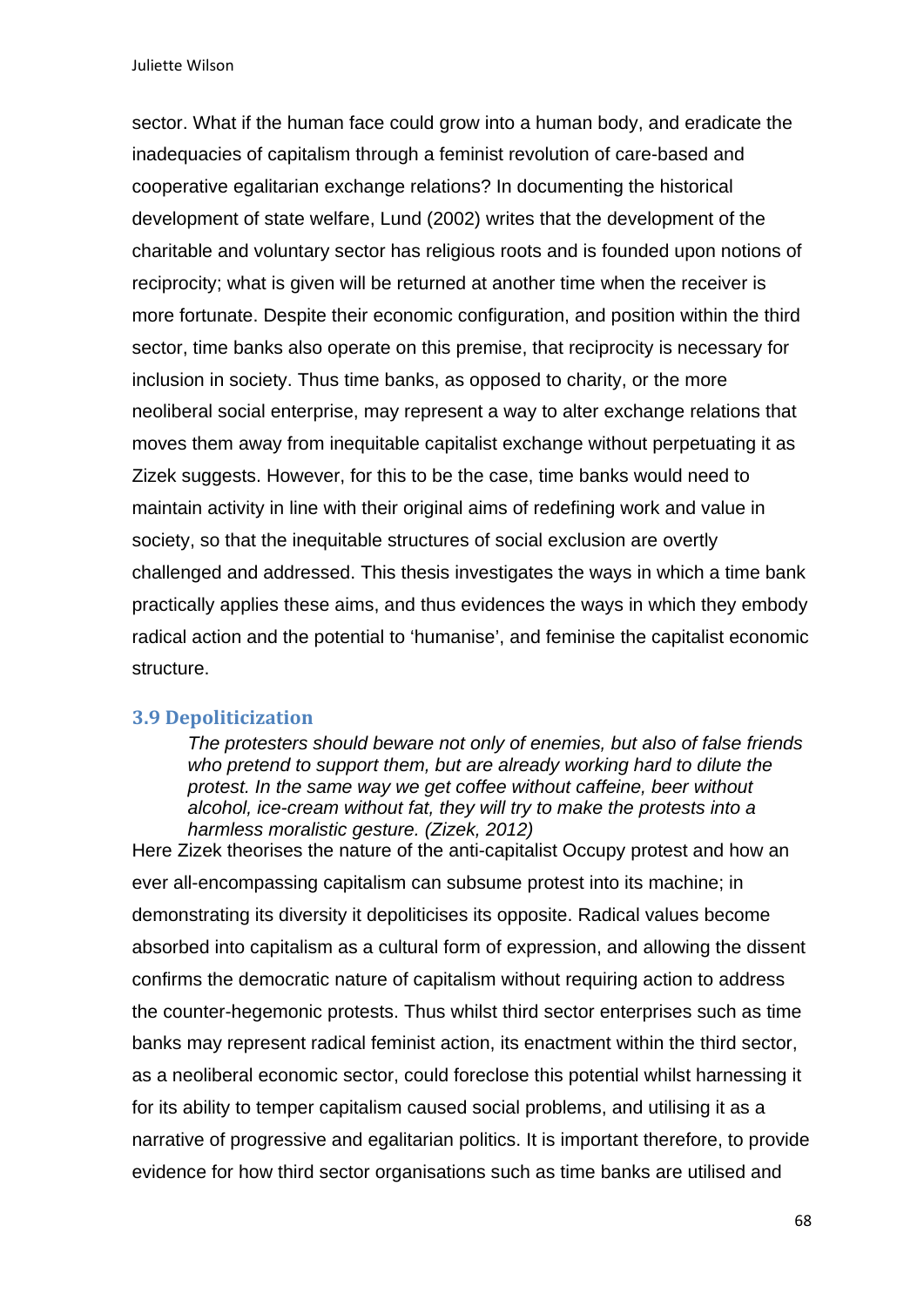conceived of, because this will provide further insight, and evidence into the paradoxical reality of their existence as counter-hegemonic action working within the structure of the state.

### **3.10 Summary**

The third sector, in which time banks are situated, developed from the autonomous voluntary action of individuals trying to improve the conditions of society by creating a Gramscian civil society space in which counter-hegemonic struggles could be enacted; the potential for 'passive revolution.' Beveridge (1948) recognised the importance and value of this sphere of social life for creating an equitable society, and provided evidence to government of the ways in which they could structurally facilitate this activity without interfering in it. Regressively, following the Wolfenden report (1978), Prime Minister Margaret Thatcher utilised a neoliberal rationale to bring voluntary action within the economic structure of the state, as a voluntary sector with an imperative to provide public services through contractual and managed arrangements with the state. However, it is within this sector that a majority of women, who disproportionately experience social exclusion, work in paid and unpaid capacities, and it is a sphere which has the potential to raise the value of culturally constrained 'women's work' in society. The potential is that as the third sector becomes valued and formalised it could represent a feminist revolution in exchange relations and redistribution of wealth. However, the literature suggests that a process of third sectorisation may inhibit the potential benefits and co-opt the energies of what once was value-led counterhegemonic action, by imbuing it with economic rationalities, in line with Foucault's (2010) theories of governmentality and homo economicus. There is thus a tension and a lack of empirical evidence concerning how much the private sector is being socialised, or the social sector is being privatised through this process of third sectorisation. The critique of Zizek (2009) is that third sector is actually counterproductive to solving social exclusion because it perpetuates the exclusionary system of capitalism. Indeed, theorists argue that this may be the raison d'etre of neoliberalism. However, this denies the original and radical potential of such action as counter-hegemonic 'passive revolution', posed in the aims of time banks to redefine work and value. Whilst third sector activity and social enterprise may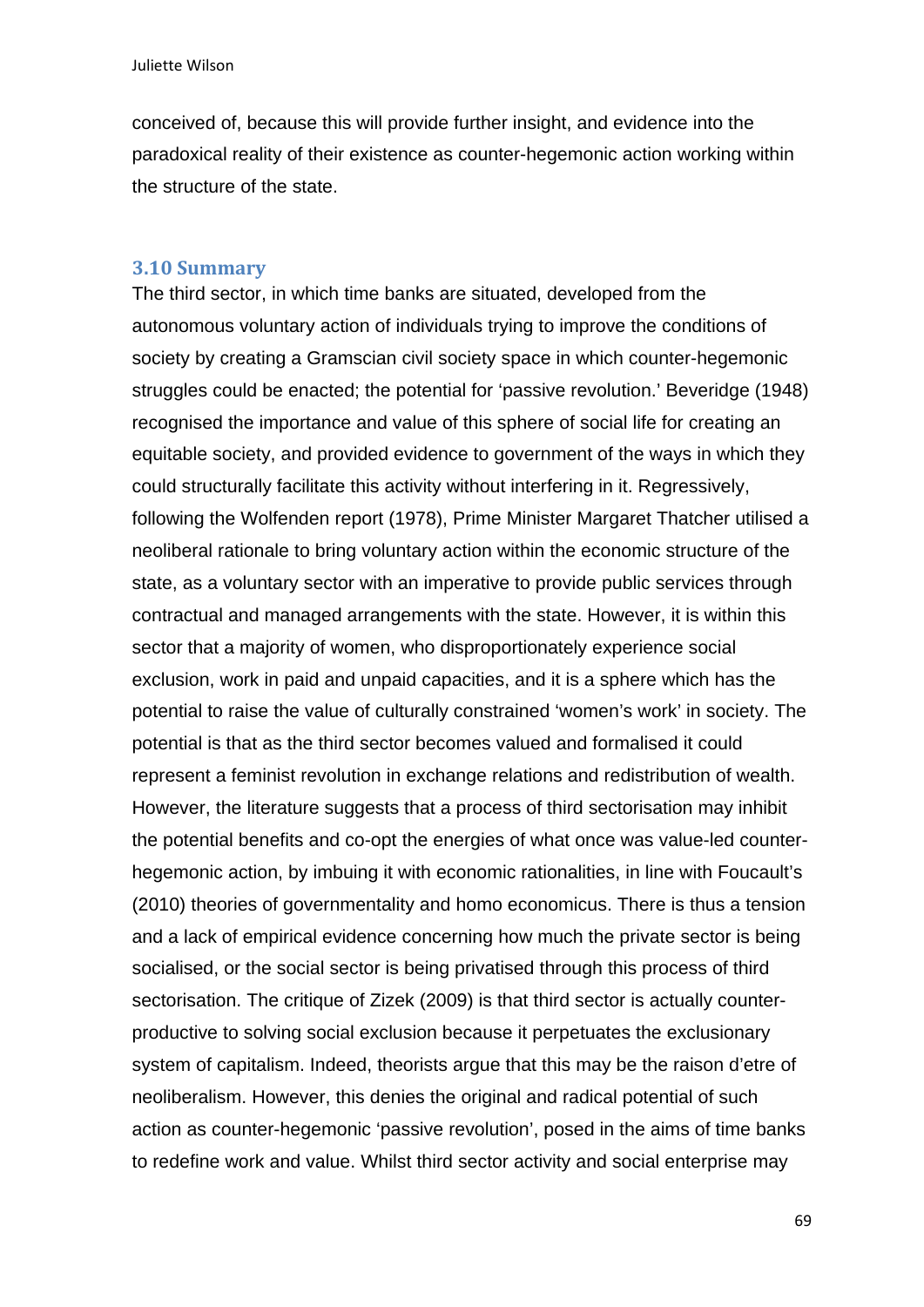extend exploitative rationalities in order to require more from those with the least, it may also provide that civil society sphere of rule by consent which could alter the neoliberal state. In order to theorise how these tensions occur this thesis provides empirical evidence of how a third sector enterprise, a time bank, works in practice. The following chapter addresses the time banking literature and currency context, and their radical potential as a communistic time-based exchange system.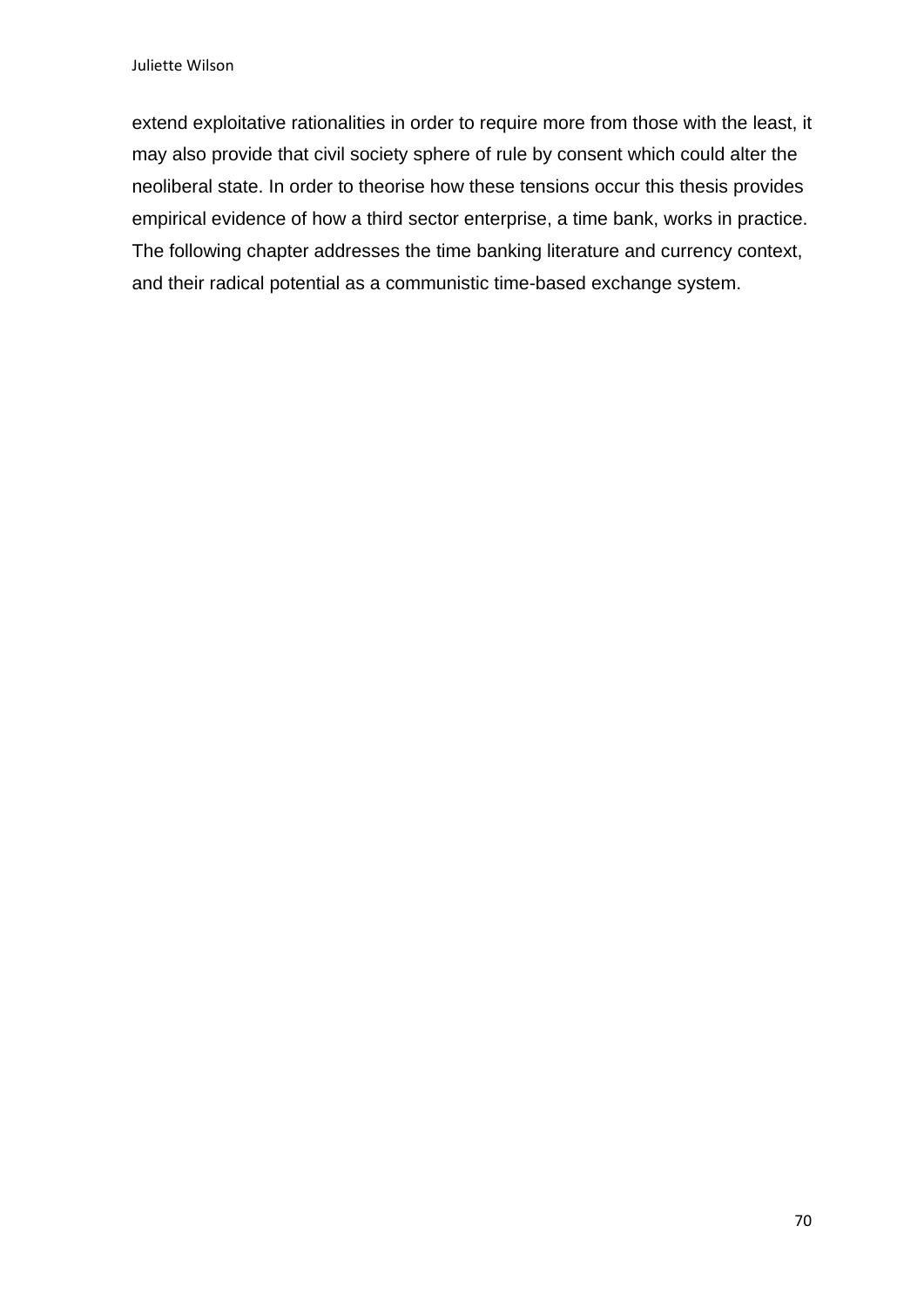## **4. Time Banks**

# '*What is the robbing of a bank* compared to the *founding of a bank*?' (Brecht, 1928)

In a similarly critical vein to Zizek (2009), Brecht here challenges common sense assumptions to draw attention to the fundamental inequality in our economic system. This is particularly pertinent in an era where financial institutions are believed to have caused the biggest financial crash in history (Cabral, 2013). As discussed in chapter one, inequality and social exclusion are rising, and as a consequence, people, and indeed governments via the third ector, are increasingly turning to 'alternative economic practices' for resilience and resistance (Cha, 2012; Pfafjar, Sgro & Wagner, 2012; Lietaer, 2001; Theret 2013). As argued in the previous chapter, a process of third sectorisation to has led to a tension between the rise to prominence of the comparably egalitarian and feminised but formalised work of alternative economic practices, and the ways in which the state controls this activity under a neoliberal ideology. This control works in the Foucauldian sense of governmentality and homo economicus, whereby institutions and individuals follow neoliberal rationales which present as 'common sense', and supersede values with economic efficiencies. This has implications for the potential of such activities because whilst they may represent a free domain of counter-hegemonic struggles which have the possibility of addressing the structural cause of social exclusion through redistributive practices (RED), third sectorisation appears to threaten this by individualising the causes (MUD) as irrational economic behaviour. An example of alternative economic practice is that of community currencies, such as time banks, which are:

An agreement to use something else than legal tender (i.e. national money) as a medium of exchange, with the purpose to link unmet needs with otherwise unused resources. (Lietaer & Hallsmith, 2006, p2) Due to increasingly constrained mainstream economic opportunities, it is reasonable that people are creating and using other ways of exchanging goods, services and meeting needs. What is perplexing is that, as with the critique of neoliberal ideology inherent in third sector activities, time banks are also inherently structurally critical in the way that they challenge constructions of work and money, yet the mainstream political system is advocating for and supporting such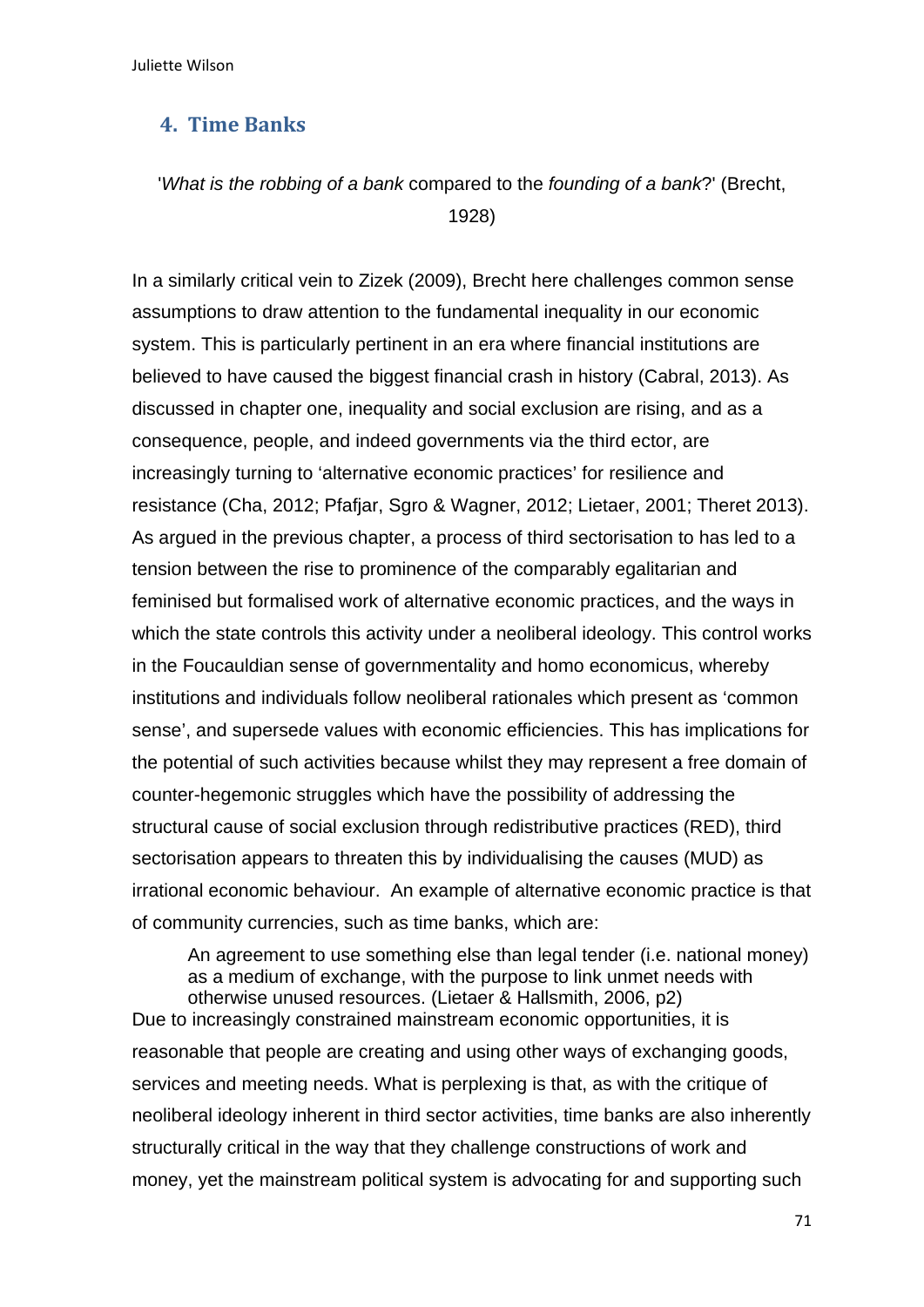practices. Arguably, in line with Zizek's (2009) assertion, the state is further harnessing the energies of the socially excluded, as in Big Society rhetoric, to sustain the current system. Something further borne out by the analysis of social capital whereby Bourdieu's (1984) theory holds in demonstrating that the interplay of capitals serves to maintain the position of the powerful. However, the inherent critique remains, and the prospect for counter-hegemonic, particularly feminist, struggles, are present in the potential for time banks to be used to address social exclusion through structural challenge. This chapter then, scrutinizes the current time banking literature to explore these tensions. As will be discussed, this is necessary because whilst some of the literature recognises the radical potential of time banks this is not explored empirically (see Gregory, 2014), and there is a focus on social capital which, as argued, does not address the causes of social exclusion.

#### **4.1 The Conceptual Framework of Time Banking: The Problem**

The founder of time banking Edgar Cahn (2000) stated that the time bank model was created in response to social problems, i.e. family breakdown & juvenile delinquency, that he viewed as caused by deficiencies in the markets, money and the economic system in general. He argued that the current solutions to these issues, i.e. welfare programmes, were exacerbating problems by perpetuating a conception of welfare recipients solely in terms of what they lack. Consistent with the argument herein concerning the causes of social exclusion and the potential for RED policies as opposed to SID and MUD policies, Cahn argued that the current economic system does not value all the activities in society which enable both society and the economy to function, such as the unpaid informal work of women. In this regard, Cahn (in Kelly, 2007) argues:

This (time banking) looks beyond traditional economics to contend that we must develop a new set of values based on families, communities and civil society, and which places value on raising children, keeping families together, taking care of elderly people, and making the planet sustainable all deemed worthless in the market economy, but essential to enable our communities to thrive.

Here Cahn stresses the ignorance of the market economy to, and worth of, what he defines as the 'core economy' (Cahn, 2000). The core economy is also referred to as the non-market economy, unpaid work, and the informal economy, that is the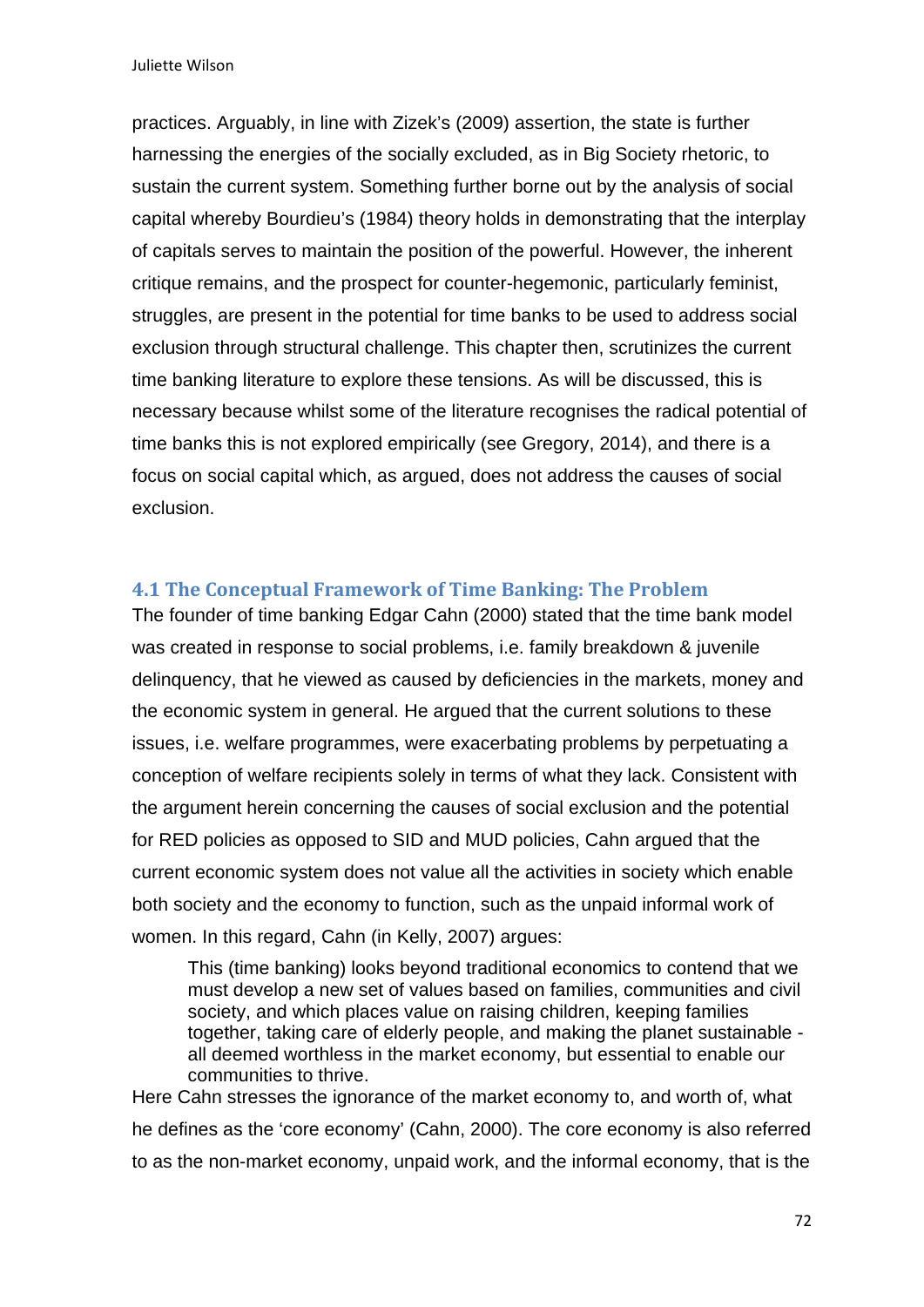work done within society such as raising children, which is unwaged and thus not defined as formal work. This thesis will use the terms 'informal unpaid work' and 'informal economy' to refer to the activities of the 'core economy', as whilst the centrality and importance of it is accepted, 'core' may not accurately describe the relationship between the economic spheres. Further, despite the pejorative associations of 'informal work', it accurately describes the nature and importance of this activity in terming it 'work', as well as clearly defining it in comparison to the more valued 'formal work' which is highly valued and carried out in the mainstream economy. Cahn's argument, in agreement with the sentiments of Beveridge (1948) on women's work in the home, is that the informal economy is neglected by the market economy, but that there is a symbiotic relationship with both being essential to each other, and thus the informal economy should be valued in order for it to function properly in a supportive capacity. Therefore, what is posed by the concept of time banking is actually a critique of the neoliberal logic which exploitatively and discriminately values formal profit-making work over other valuable activities in society such as informal work. Further, as will be addressed in this chapter, the literature shows that time bank membership is majority female, and a feminist critique is present in the demonstration of the ways in which capitalism exploits the 'reproductive labour' of women. As Gibson-Graham (1996, p64) state:

As workers in the domestic economy, women have often been theorized as engaged in a nonclass process of "reproducing" the capitalist workforce – feeding, clothing, nurturing, cleaning – performing a socially necessary (if hugely undervalued) function.

What is significant is that time banks offer a radical feminist critique of capitalism which even goes beyond the critique of Marx, who it is argued overlooked the exploitation of reproductive labour (see Federici, 2008). Thus at the heart of the development of time banks is a critical ethos which attempts to address the structural roots of social exclusion, such as poverty caused by an unequal economic system which exploits the informal work of a predominantly female population.

### **4.2 Time Bank Backers**

Time banks pose a critique of the dominant state structure, and therefore the fact that they receive support from the government, as previously argued, may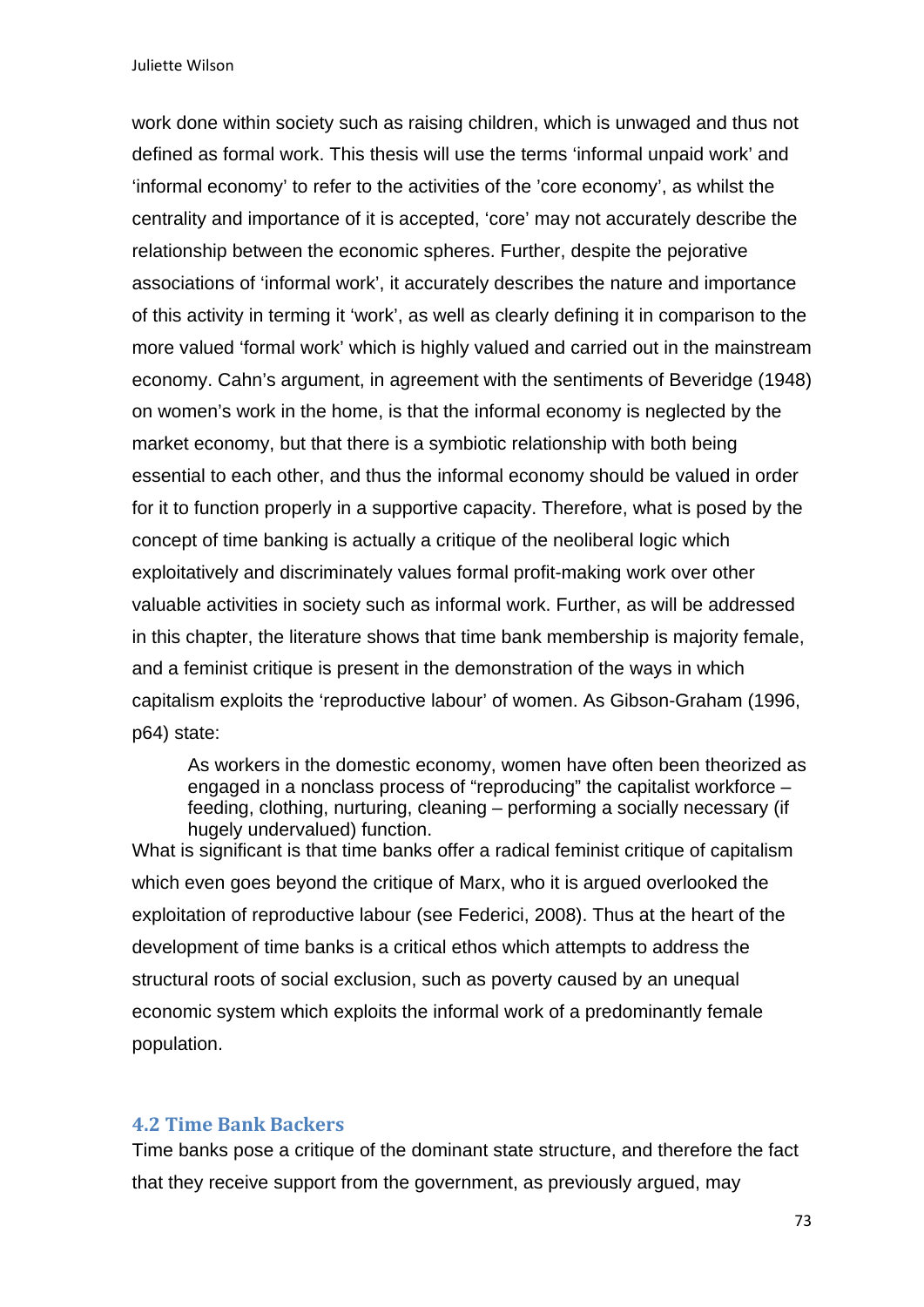represent a shift in policies towards RED through a feminist redefining of work and value. As previously discussed New Labour brought social exclusion to the political fore and it was through the Social Exclusion Unit (SEU) that they initially supported time banks (E.S.R.C, n.d.);

As a nation we're rich in many things, but perhaps our greatest wealth lies in the talent, the character and idealism of the millions of people who make their communities work. Everyone – however rich or poor – has time to give... Let us give generously, in the two currencies of time and money. (Blair In NEF, 2001, p2)

Here, in the language of time banks, Blair defines time as a currency, and asks citizens to give generously. As previously argued, without a parallel redistribution of material wealth, requiring people to give their time may alleviate the symptoms of social exclusion, but it ultimately perpetuates inequality because of the unequal value system which exploits the time of those who give. This support for time banking however, as a means to address social exclusion, was continued by the Coalition Government. In The Giving White paper (Cabinet Office 2011, p28) the government stated their aim to encourage people who have not given time before, to do so, and to stimulate more giving from those who already give, by supporting innovative community action models such as time banking;

We will be using £400,000 of funding from government and NESTA to pump prime the development and testing of the Spice community time credits approach in England; a further £400,000 will be brought in from local authority areas and other partners over the course of the 24-month project. The approach will be tested in three areas of England – King's Lynn and West Norfolk, Lewisham, and Wiltshire – with a view to developing a further three elsewhere in the country. If these are successful, we want to see a range of approaches replicated up and down the country.

Successive governments have therefore supported time banks, and are actively engaged in funding and stimulating time bank growth. The Spice time bank model supported here is one adopted by the time bank studied, and implements the P2A (person to agency) time bank structure where members exchange their time credits with the time bank for rewards, rather than necessarily exchanging with one another (P2P). The danger inherent in this paradox of a potentially radical organisation being supported by the state which enforces the structures it challenges, is that the critics may be confirmed (Zizek, 2009, Brown, 2014), and that third sectorisation serves to depoliticise even critical projects through coopting their activity.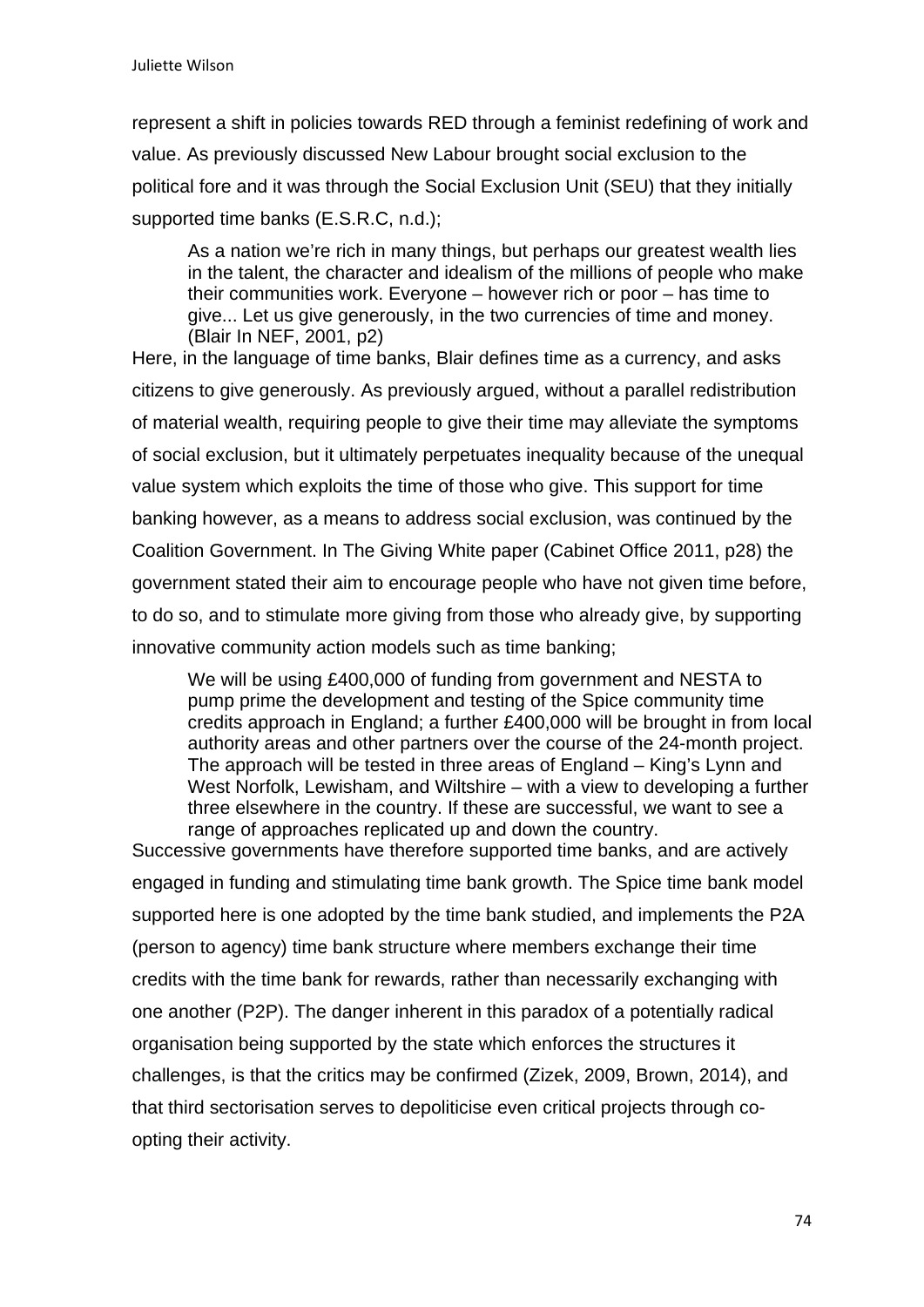The Giving White paper (Cabinet Office, 2011) was part of a major Coalition Government policy proposal and as such, time banks have became part of their flagship Big Society policies. In defining 'The Big Society' the government (HM Government, n.d, p1) stated:

We want to give citizens, communities and local government the power and information they need to come together, solve the problems they face and build the Britain they want. We want society – the families, networks, neighbourhoods and communities that form the fabric of so much of our everyday lives – to be bigger and stronger than ever before. Only when people and communities are given more power and take more responsibility can we achieve fairness and opportunity for all.

Again, the language of communitarianism is utilised via emphasis on the responsibilities of communities, and there is a clear focus on the majority female informal work, social capital work, as the key to addressing social exclusion. The value of this work is there however, only in rhetoric because there is no associated talk of rights and redistributed wealth. This policy informed the Localism Bill which represents a shift from central, to local responsibility for alleviating social problems, within which time banks have a place as a third sector organisation concerned with facilitating those responsibilities in order to tackle social exclusion at a local community level. What is necessary here is to understand what this policy shift means. Pressman & Wildavsky (1984, pxxiii) argue that policies are presented as a broad statement of intention, aims and objectives, however:

 Policies imply theories. Whether stated explicitly or not, policies point to a chain of causation between initial conditions and future consequences. If X then Y.

What is implied then, by Big Society policies and the Localism Bill, is that the chain of causation for social exclusion lies with the socially excluded communities, a clear moral underclass discourse (MUD). For example, in following up the Giving White Paper the government stated (Cabinet Office, 2012, p8):

Giving, whether time or money, is hardest in communities with low levels of financial and social capital, with less tradition of working together to help themselves. It is in these areas where the biggest impact can be felt. The policy is based upon the theory that social exclusion and the concomitant problems, are caused by individual people who lack the means and ability to work together (MUD), as opposed to structural inequality which shapes the behaviour of individuals. As previously addressed in looking at resilience and informal work, it is simply false to state that poorer communities lack social capital, and do not work to help each other get by in the conditions they find themselves in (Williams &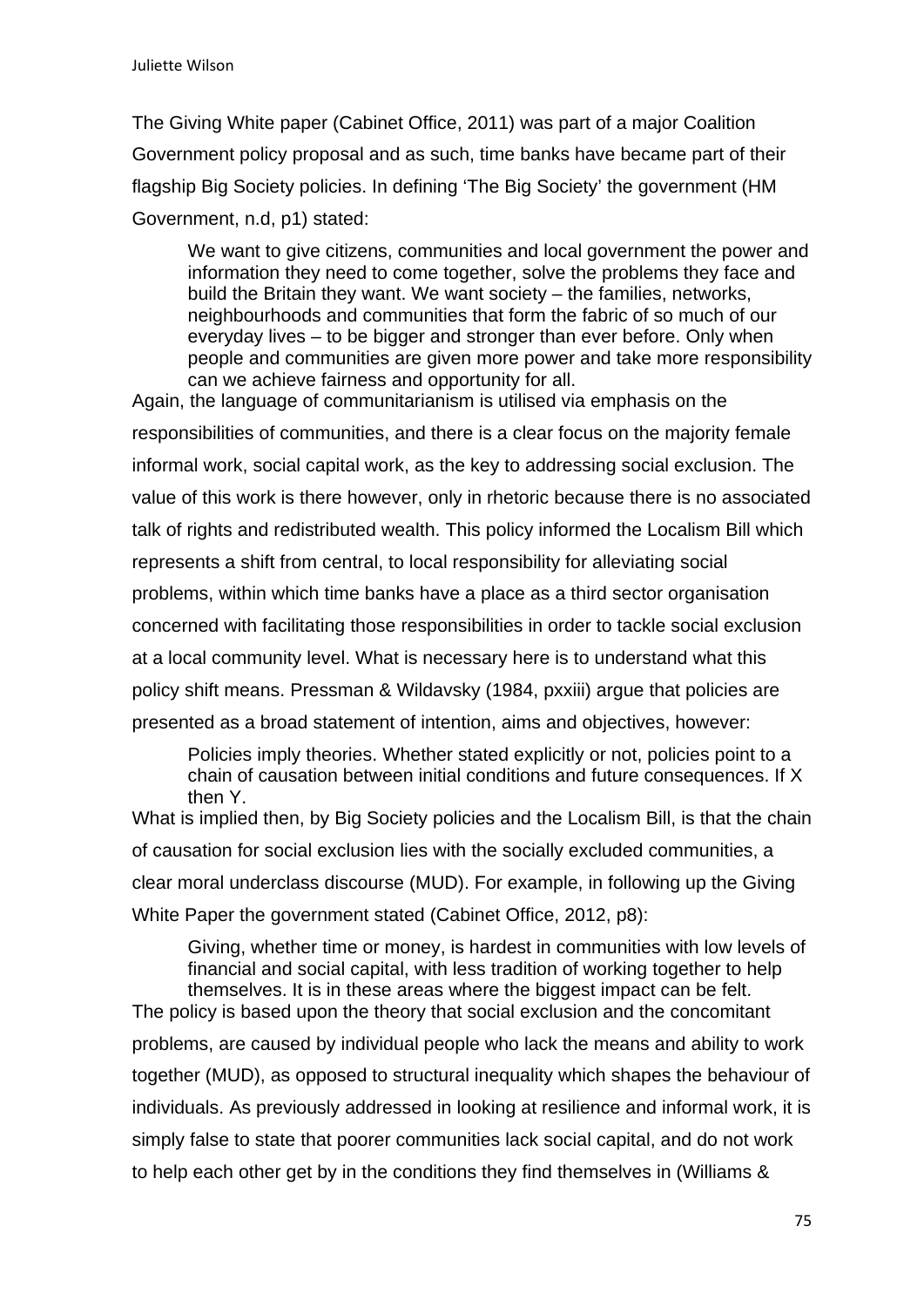Windebank, 2003a; Gosling, 2008). Thus, what is demonstrated, is that the state supports time banks. However, they support them on the ideological basis that social exclusion is caused by individual deficiencies which result in a lack of ability to engage in mainstream economic practices. There is therefore something within the time bank mechanism, that despite their radical aims, enables them to be utilised as part of a moral underclass discourse (MUD) focussed on addressing social exclusion at an individual level, which will be further theorised in chapters six and seven, based upon the data of this research.

# **4.3 The Conceptual Framework of Timebanking: The Solution is 'Co‐ production'**

How then, in practice, might the government co-opt the critical and radical potential of time banks to a neoliberal and conservative support of the status quo, in which social exclusion is perceived as an individual failing? The solution that time banks pose to the problem of social exclusion is to use the concept of 'coproduction' to realise their core aims. In relation to time banking 'co-production' is defined here (Cahn, 2000, p31):

Co-production is a construct: a framework designed to realize four core values. [...] *an asset perspective, redefining work, reciprocity and social capital.* [italics] original<sub>l</sub>.

Co-production in time banking is thus the means by which to redefine people in terms of what they have rather than what they lack (*asset perspective)*. Secondly, it requires that unpaid informal work is valued and important (*redefining work*). Thirdly, it means perceiving that services cannot occur without those they serve, and as such those people should be valued for their contribution (*reciprocity*). Fourthly, it concerns valuing and investing in the bonds between families, communities, people (*social capital*). The centrality of the concept of co-production to time banks is evident in the information time banks present on their promotional material and websites. Time banks then, believe that social exclusion can be alleviated by co-production, which redefines and revalues work, views all people as assets and contributory to the whole, and values social networks and the work that goes into creating them. The potential, and the value in this definition of coproduction, is not in the conservative use of social capital which has previously characterised MUD responses to social exclusion, in assuming socially excluded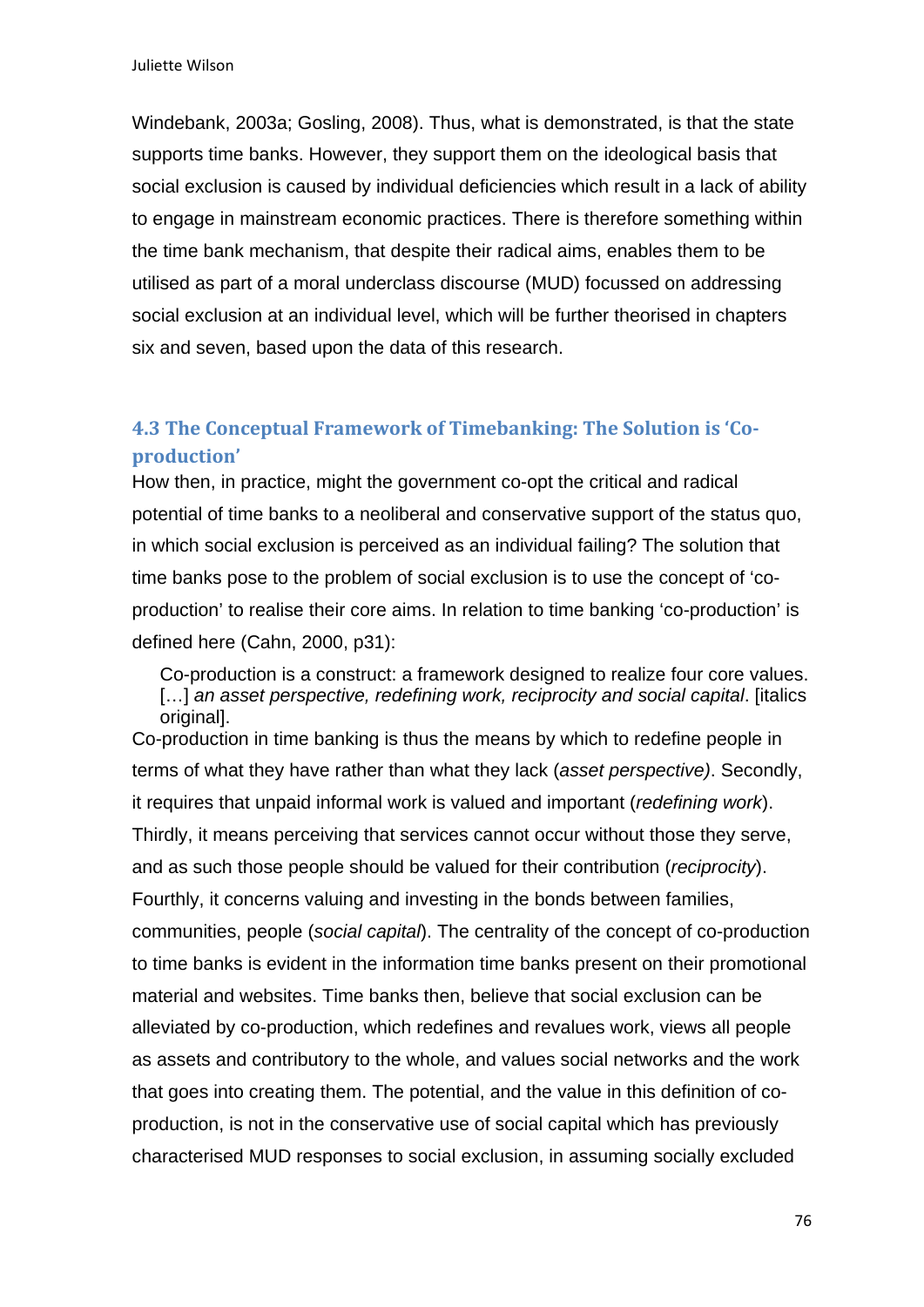groups lack social capital. Nor is it in the stimulation of reciprocity in a resilience context, because again this is based upon a MUD assumption that reciprocity is lacking. Rather, it is in the redefining of work which enables the unpaid informal work of socially excluded groups to be prioritised for recognition and value. As Seyfang (2004b, p21) argues:

The people who use time banks certainly see them as more than simple volunteering projects – for members, there is a clear message that the time bank offers them a space for revaluing their work (perhaps giving it value for the first time) […].

Thus time banks are radical because they argue for a more communistic perception of citizens as equal and interdependent through redefining work and value. Further, it advocates for a redefinition of unpaid informal work, which is feminist, and goes further than the 'wages for housework' counter-hegemonic struggle of the 1970s (Weeks, 2011). Thus the concept of co-production in time banking clearly delineates their feminist capitalist critique; that the current economic system does not value those not engaged in productive labour (asset perspective), that it does not value the reproductive and largely female labour (redefining work), that it does not value people equally for their contribution (reciprocity), and that it is not conducive to functional and valuable social relationships (social capital). As Cahn (In NEF, 2001, p3) states:

Market economics values what is scarce – not the real work of society, which is caring, loving, being a citizen, a neighbour and a human being. That work will, I hope, never be so scarce that the market value goes high, so we have to find a way of rewarding contributions to it.

This is critical, it works against SID and MUD responses to social exclusion, and provides a means to enact a RED response. The problem however, is that time banks wish to be complementary to the mainstream economic system, to supplement and support it (Cahn, 2000), and this is not congruent with their aims. In similarity to the manner in which charity can perpetuate the inequitable system, and third sectorisation could facilitate depoliticisation, and co-opt the counterhegemonic potential of civil society. Time banks recognise the structural cause of the problems, yet seek to stimulate activity to alleviate the unpalatable conditions of exclusion by merely complementing an inequitable system.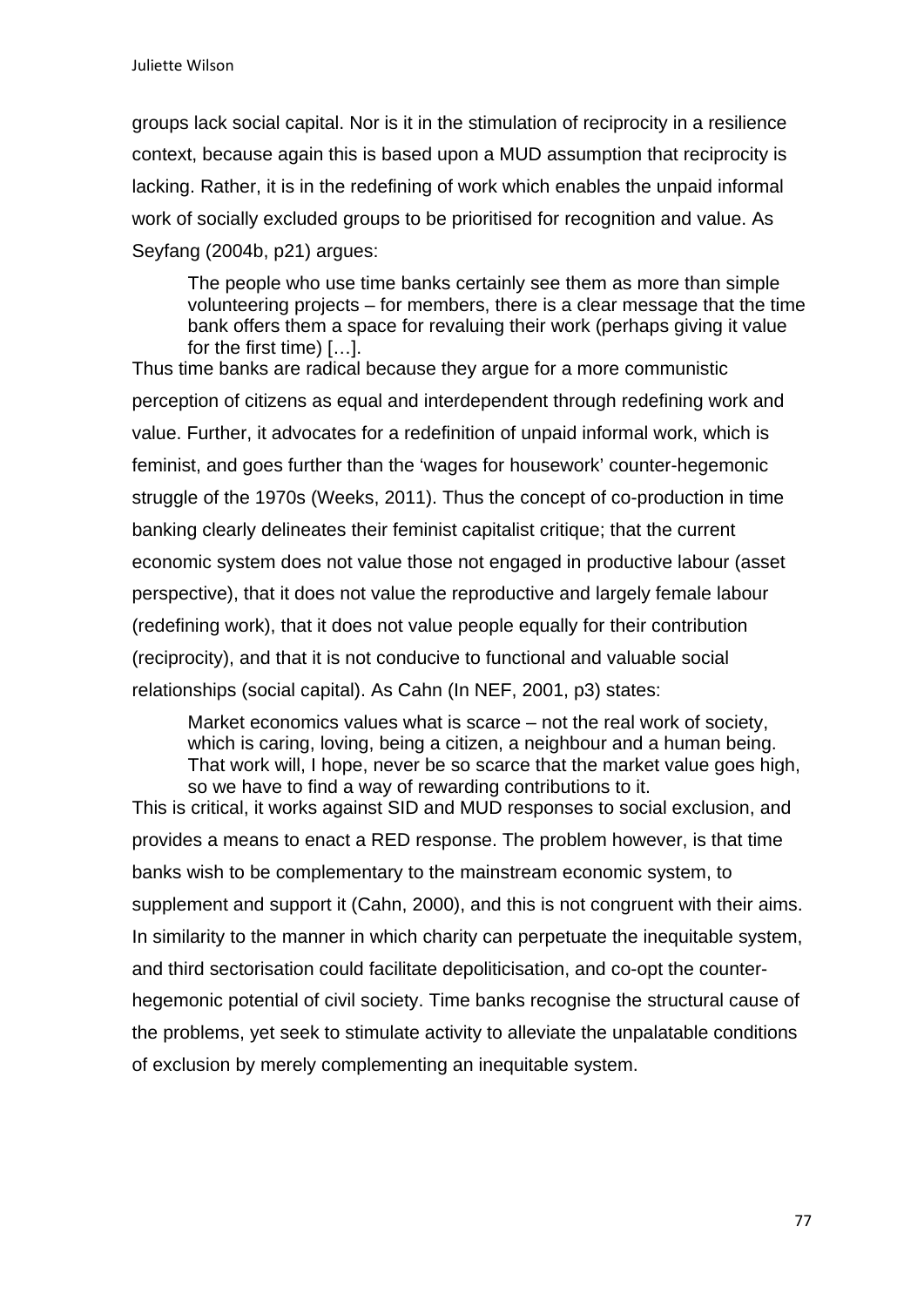Despite this, within co-production there remains redistributive potential. In researching time banks, socially excluded young people and co-production Cahn & Gray (2005, p36) state:

We must send another message to youth: we value you for what you are, who you are, and what you can do right now for others. In aim time banks maintain that they are concerned with valuing people equally; valuing citizens, no matter their status, for their contribution to society. This positive potential of co-production in time banking is the aspect which Coote (2011) argues may enable the best motives of Big Society policy to be realised, and Gregory (2010) argues could improve public service provision. However, these endorsements are tentative, and this is due to the way in which coproduction can be co-opted by the public sector and third sectorisation. For example, in a report for the Local Authorities and Research Councils' Initiative (LARCI) Barker (2010, p2) states:

Co-production is essentially about the delivery of public services being shared between the service provider and the recipient. Therefore, co-production is nothing new – essentially all services involve some involvement of service users. What makes this issue topical in the current financial crisis is the expectation that effective user and community involvement may help to improve outputs, service quality and outcomes and reduce costs for local government.

Here, Barker defines co-production as something which already occurs, 'naturally' as it were, in the process of service provision between provider and recipient, and as something which can reduce costs. Further, Phil Hope MP, a previous Minister of State for Care Services, stated (Hope, 2009):

Co-production changes all this. It makes the system more efficient, more effective and more responsive to community needs. More importantly, it makes social care altogether more humane, more trustworthy, more valued – and altogether more transforming for those who use it.

Again, co-production is promoted in terms of efficiency and cost effectiveness as a means to realise values such as humane and trustworthy treatment. This neoliberal governmentality, as argued, is based upon a flawed rationale that free markets and business processes will deliver social justice, and as such this narrative reduces the radical and progressive potential of co-production and time banks to achieve their aims.

However, what is also present in these government narratives is the value of people's contribution. Barker, (2010) believes user involvement will improve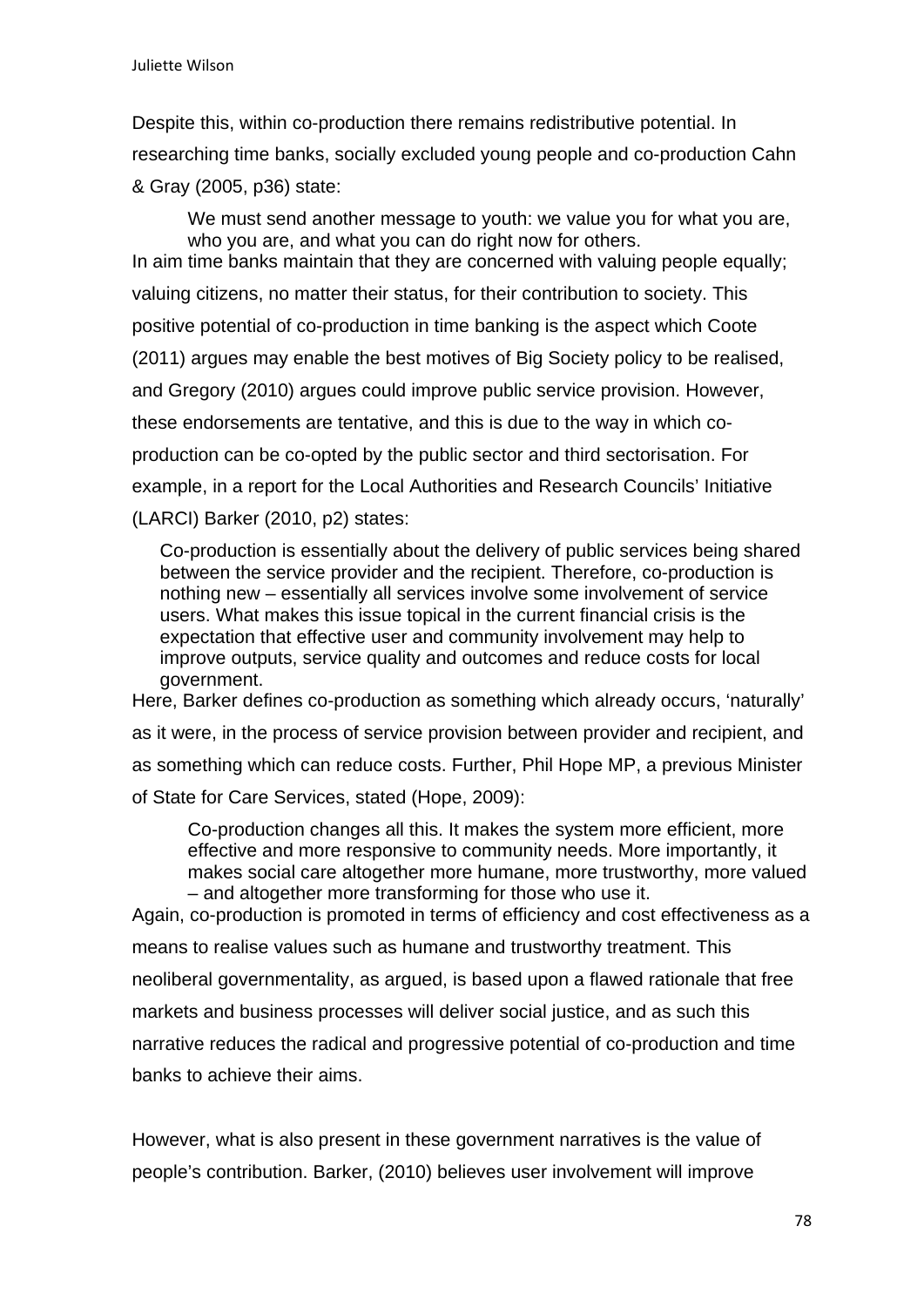services, and Hope (2009) argues that co-production would transform services for those who use them. In actuality, if co-production does improve services, this demonstrates the value of service recipients, and may provide argument and evidence for more RED-based policies. If participation in time banking demonstrates the value of people, social capital, informal work etc. then it can provide a critical opposition to social exclusion policies narrowly based on MUD and SID. In a report funded by NESTA, Boyle and Harris (2010, p11) argue that co-production provides a critique of existing approaches to public service reform. In defining co-production, they state:

Co-production means delivering public services in an equal and reciprocal relationship between professionals, people using services, their families and their neighbours. Where activities are co-produced in this way, both services and neighbourhoods become far more effective agents of change. Boyle and Harris also argue that 'giving something back', co-production, is

essential otherwise the talents of the community waste away, and their argument is, paternalistically, that people should give for their own good. However, this argument is not used within other sections of our society. Take for example, the disproportionally large salaries of CEOs, lawyers, or bankers. The common argument is that these people must be paid these salaries or they will take their talents elsewhere, not that they should give their talents for the good of society and their own good, so that their skills do not go to waste. In the same vein, Boyle and Harris (2010) argue, as do time banks, that since the 'bank bail-out' which followed the financial crisis, we need 'more for less', but more for less is required from those with the least in society in focussing on socially excluded groups. Further, proportionately less is required from those with the most who are simply obligated to continuing working for pay. What is not articulated, is that when time banks and co-production are used in terms of public service provision, and people are valued in time credits, then people are not valued equally; rather *some* value is given, but this value is diminished by existing within an unchallenged neoliberal capitalist context. Arguing that young people are valued equally because they are 'recognised' when they contribute to the public services that they disproportionately need due to their socially excluded position, is like proposing that slaves were valued equally because the value and importance of their efforts was 'recognised' and they benefitted from the opportunity to work. Herein lies the tension between the radical and conservative potentials of time banks. The

79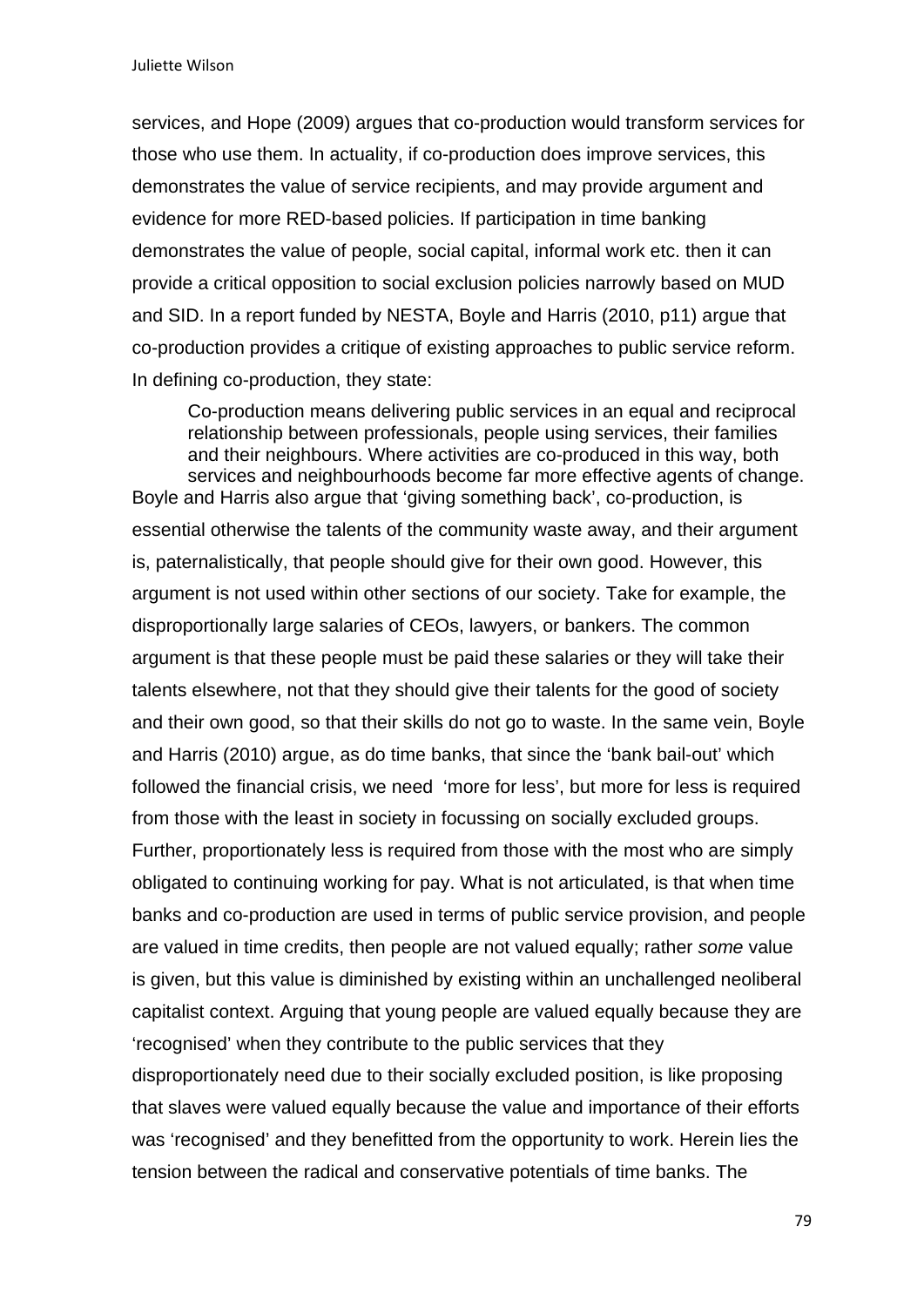critique and mechanism that they present can be utilised and perceived in conflicting ways, and as such, it is necessary to conduct critical research with participants of time banks, as this thesis does, in order to provide evidence for how they function in practice.

### **4.4 Redefining Work: How Time Banks Seek to Alleviate Social Exclusion**

One of the core aims of time banks is to redefine work, and as argued, it is this aspect which affords time banks real potential to redress social exclusion, as it is the area in which discriminatory social structures enact social exclusion and inclusion. As Gregory (2012b) found in his time bank research, in exploring the potential of time banks there is a need to theorise time banks in relation to redefining work. In demonstrating that work is obscured as a social construct, which is actually open to redefinition, Gorz (2010, p147-8) states:

Work, as we understand it, isn't an anthropological category. It's a concept invented at the end of the eighteenth century. Hannah Arendt reminds us that in ancient Greece, labour referred to those activities needed to support life. There was neither dignity nor nobility to such activities: they were necessities […] Work was reserved for slaves and women. It was regarded as the opposite of freedom. It was confined to the private, domestic sphere. The concept of work is historically fluid, and socially constructed. It is only in

recent history that work has come to be narrowly defined as regular paid employment outside of the home (see Edgell, 2012). Previous conceptions, such as those from England in the pre-industrial era, defined work as activities done in and around the home which sustained a family and its immediate community (see Oakley, 1974). In this conception the activities which sustained life, reproductive labour, were at least classified as constructive work rather than, as is the case today, devalued as an economic burden which denies women full social inclusion (see large families as a financial burden BBC, 2010). Marx (1881) argued that in pre-industrial societies people were organized more co-operatively and equitably because land was communal, and produce was shared between the communities; essentially all work done to sustain the community, raising children, growing food, making shelter etc. was visible as important work. Oakley (1974) suggests that in the modern era the capitalist system required more mobile labour outside of the home and thus family structures altered and labour was divided along gendered lines. Women became solely responsible for less-visible labour inside the home,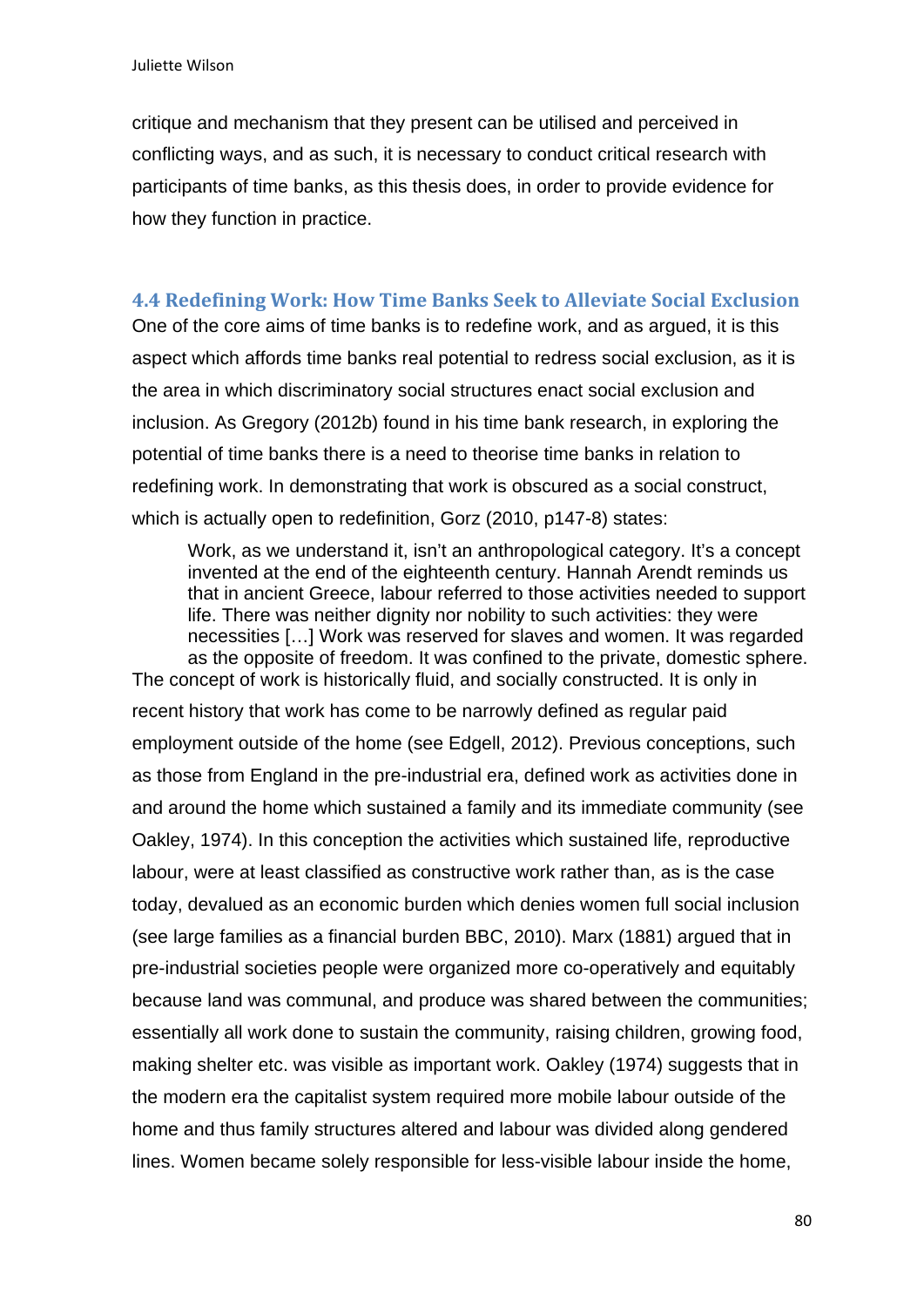and labour outside of the home became defined as work. The non-profit making work of reproductive labour was consigned to women in a society subsequently structured around productive labour as highly valued; the activities of women inside the home became devalued and less defined as work. In a Marxist Feminist exposition of work, Weeks (2011, p9) argues:

To say that work is organized by gender is to observe that it is a site where, at a minimum, we can find gender enforced, performed, and recreated.

The capitalist system therefore, utilises an ideology which pervades identity in order to exploit people on the basis of gender, via work, to maximise capital. To this end Weeks (2011) argues that this serves to create functionalist subjects for capitalism alone; the division of labour by gender serves a capitalist function of making individuals into subjects of capitalism. Oakley (1974, p157) describes this coercion and exploitation of women as follows:

The myth of the division of labour by sex describes the relegation of women to a domestic role in the family group as natural, universal and necessary. It states that women are naturally housewives in all societies, and that women need to assume the role for society to survive.

This oppression of women into powerless roles, which support and benefit the unequal accumulation of power and wealth for men is evident from the feminisation of poverty literature (Millar, 2010; Lister, 2004; Lupton, 2003), and offers an explanation as to why some socially valuable work is not valued; the need for exploitation. This ideologically created role not only limits women by making them responsible for informal work without pay, but it also results in the compounding powerlessness created by limiting their access to becoming, or practicing equally, as educators, lawmakers, politicians, money earners etc. Therefore, the capitalist economic system not only ideologically defines valuable work as paid formal work, but also creates gendered identities exploitatively linked to this definition.

In defining work in the contemporary era Wright Mills (1951, p229) refers to the effect of the capitalist economic system:

One type of work, or one particular job, is contrasted with another type, experienced or imagined, within the present world of work; judgements are rarely made about the world of work as presently organized as against some other way of organizing it.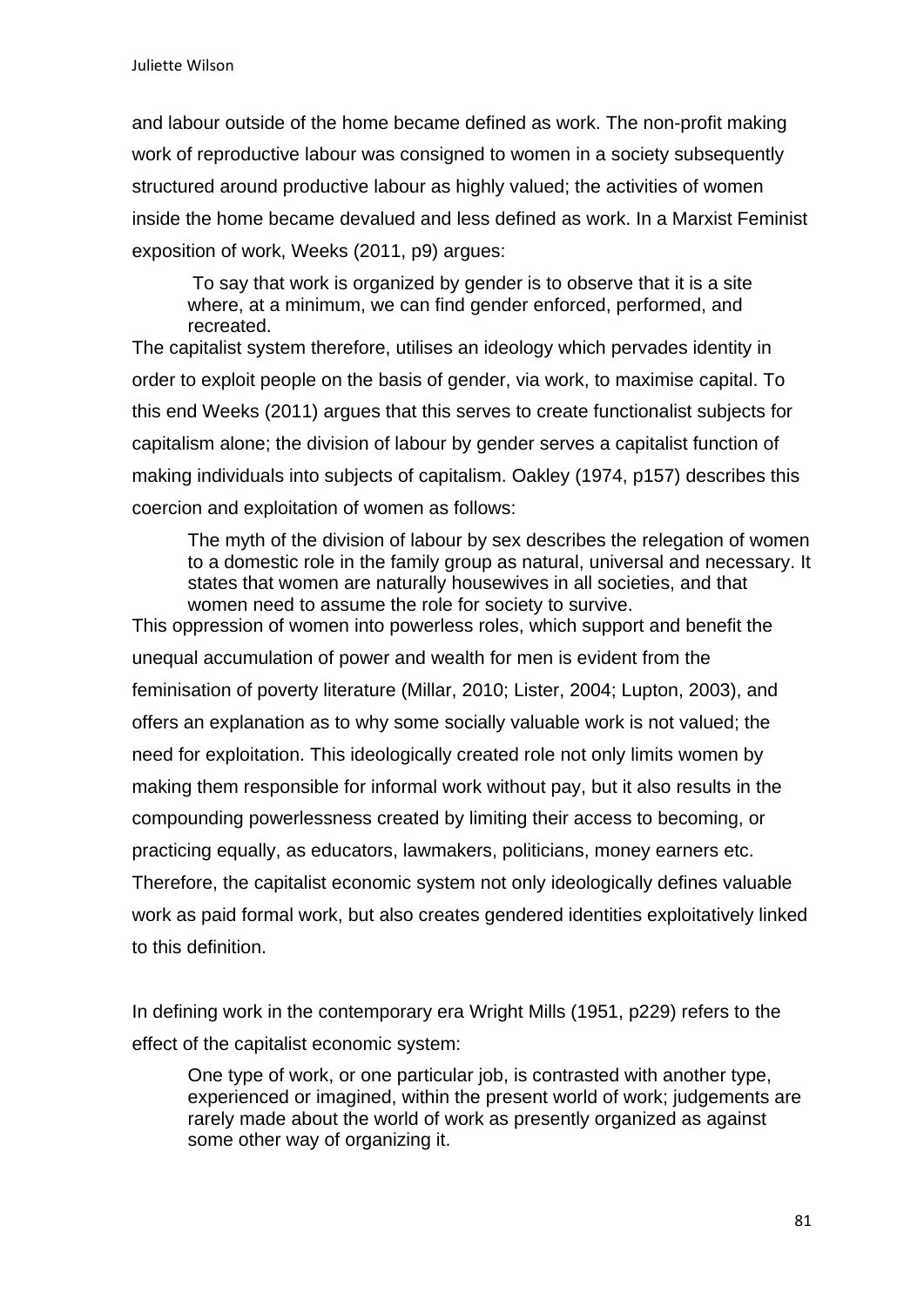Wright Mills argues that capitalism obscures the social construction of the concept of work, and maintains a superiority of work as productive labour for profit. He highlights the focus in society on types of work as opposed to the ability to conceive of structuring work differently. This inability to think of work as a social construct is present in the ineffective methods to address social exclusion via social inclusion discourse (SID). Work could in fact be maintained as the defining feature of inclusion if it were an egalitarian concept which encompassed all socially useful contributions, as time banks in fact, state they aim to promote. To give a broader definition of what 'work' might be, and how it may be categorised, Williams (2007, p13), drawing upon the work of Polanyi and Giddens (1997) amongst others, defines 'work' as the production and delivery of goods and services via the market (private sector), state (public sector), and/or the community (informal or third sector). Thus there are three sectors in which work is conducted, but goods and services, depending on the sector that they are produced and delivered in, are conceived of differently; for example the service of caring for a child is defined as a service if conducted in the private sector via nurseries and schools, less so in the public sector via foster care, and is not conceived of as a service when conducted in the informal sector via parenting. Therefore, the sector in which work activity is conducted impacts upon its conception as work, and as such, impacts upon its value status within society. Thus time banks, in aiming to redefine work, have the potential to have a progressive effect on the political landscape and social exclusion, by advancing a structural solution to social exclusion. However, the third sector would need to be valued equally in relation to the public and private sectors. Further, as argued in the analysis of the third sector, the way in which time banks operate as part of a more egalitarian and feminised sector, could represent a radical shift in perceptions. This aspect requires research evidence from the perspectives of those involved, to understand how work is being defined and undertaken within the context of time banks, which this thesis will uniquely provide.

82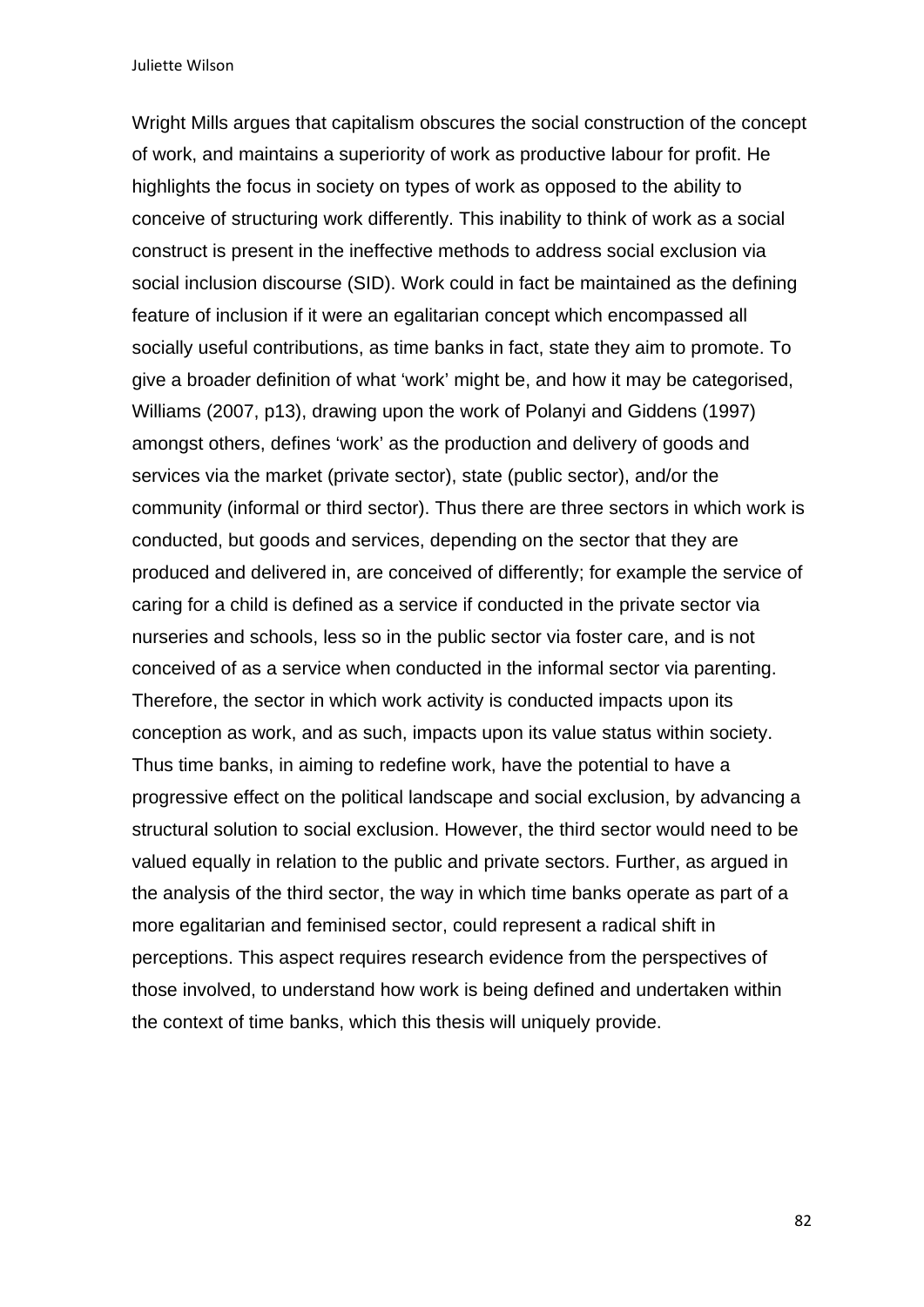# **4.5 Time Credits as Currency: Building Social Capital to Alleviate Social Exclusion**

Money is defined as something which facilitates exchange, acts as a unit of account and stores value. In economic science, and neoliberalism, money is presented as a neutral rational tool through which markets function. Further, as a consequence of the development of money from commodity form, people tend to believe in an inherent value to money based upon a physical reality. Hutchinson et. al. (2002, p55) argue that commodity money (i.e gold), which had use *and*  exchange value, still pervades modern thoughts about money:

From this historical fact derives the enduring notion that money is a tangible commodity, and the common illusion that the sophistication of modern banking practice remains based upon the sure foundations of a metallist theory of money.

The common perception is that money has a tangible value based upon a physical reality, and the state and financial institutions do nothing to dispel this fiction as it maintains their control over society. In fact, the modern form of money, which is created by banks issuing loans whereby the interest repaid becomes new money, makes money a commonly agreed fiction and tool of power, controlled by financial institutions and the state. Riegel (1944) argues that creating money in this way, through bank credit, makes money a privilege rather than a right, and as such only the privileged will benefit. Thus the modern form of money, which is created and controlled by capitalist businesses and the state is presented as an objective rational economic tool however, it is an ideological tool, which has a central function in shaping our society; determining inclusion and exclusion. As with work, money is a social construction, and the ways in which money is defined serves the inequitable capitalist economic system.

Time credits work as a form of money, and play a pivotal role in the time bank mechanism for addressing social exclusion. Time credits are used to facilitate exchanges between members, store the value of members' activities between exchanges, and by the time broker to account for member activity. Time credits are a currency through which to redefine work, as work is paid, to define people as assets, assets are valued monetarily, to encourage reciprocity, as economically rational neoliberal subjects do not do something for nothing, and to build social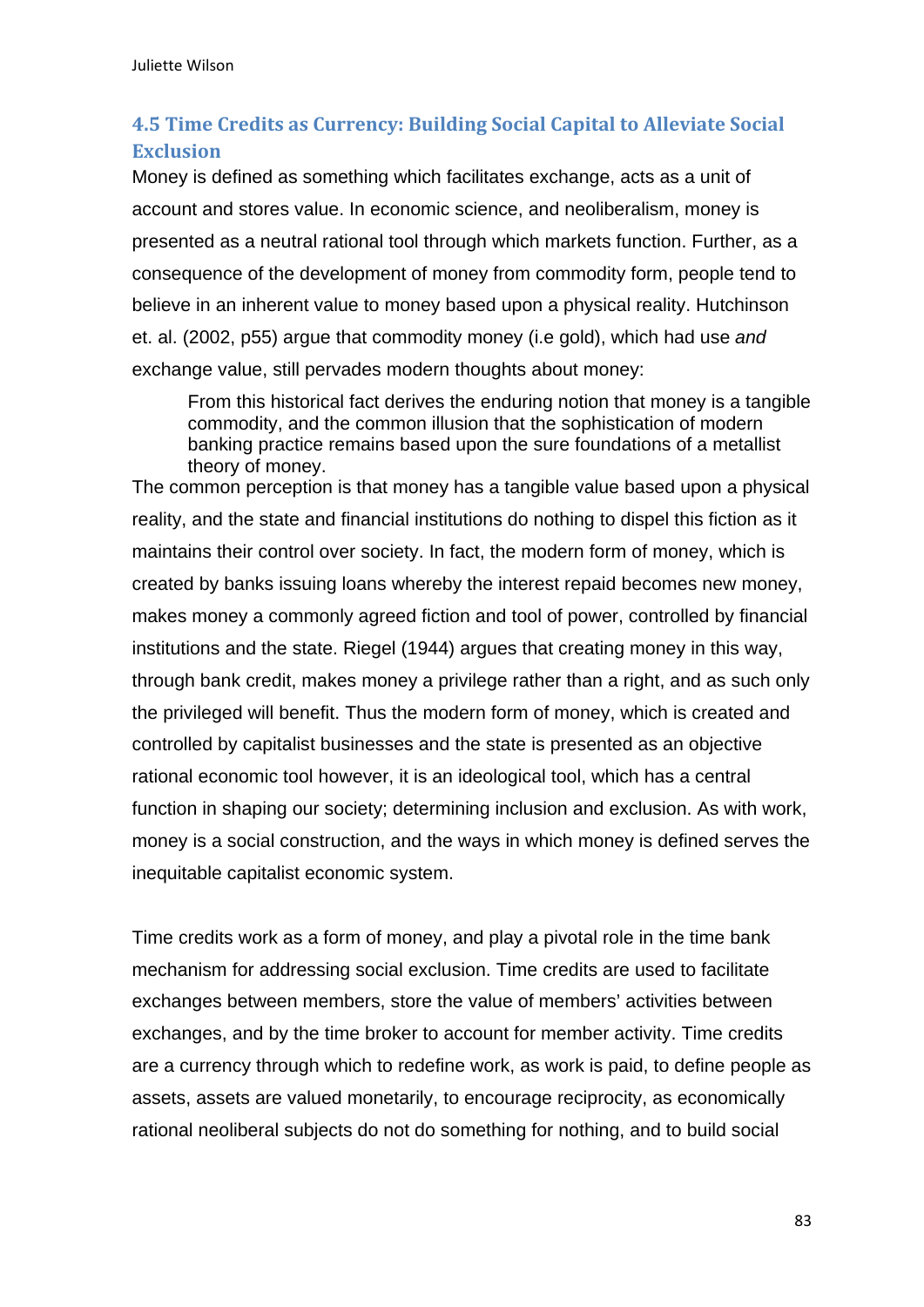capital, because it enables the valuing of social capital building activity. Cahn (2000, p9) states:

Money had certain characteristics. Each characteristic produced certain results. If you changed those characteristics, you would change the results. Therefore a new kind of money, if it was to be different from the old kind, could do different things. The new money might not replace the old kind. But I wasn't trying to get rid of money or replace it. I was trying to find a way to complement it.

Cahn here recognises that the way we attribute value through the current economic system is central to producing the undesirable results of social exclusion, and he argues that money, like work, is a social construct through which to organise society. In creating a new form of egalitarian money, communistic even, for valuing peoples' contribution, and appreciating the unpaid and informal work, time banks again pose a radical critique and solution to the current economic system. However, Cahn is clear that time banks seek to complement the current system rather than to provide opposition to it. This is a more conservative aim than that of Gramsci's (See Callinicos, 2010) 'passive revolution.' Thus despite exposing the ideological nature of money and how it is constructed, enabling a discussion of the social properties of money, which is so often obscured by the way money is generally understood, time banks appear to employ a radical solution whilst simultaneously wishing to support and maintain an inequitable system.

In considering how money structures society, Zelizer (1989, p342) argues that money is distinctly social, and that this aspect of it is widely ignored in popular and academic thought;

Culture and social structure mark the quality of money by institutionalizing controls, restrictions, and distinctions in the sources, uses, modes of allocation, and even the quantity of money.

In parallel to the ways in which work is ideologically constructed to serve capital by exploiting the work of women and the socially excluded, Zelizer finds the same true of money. As argued in the second chapter, forms of capital are based upon an economic hierarchy which defines other forms of capital. Consequently, Zelizer argues that culture and structure shape the ways in which money is perceived of and used. In opposition to the neoliberal conception that free markets and capital are a system of rationality which will serve society, the theories of Bourdieu (1984) and Zelizer establish the ways in which social structures restrict experience. For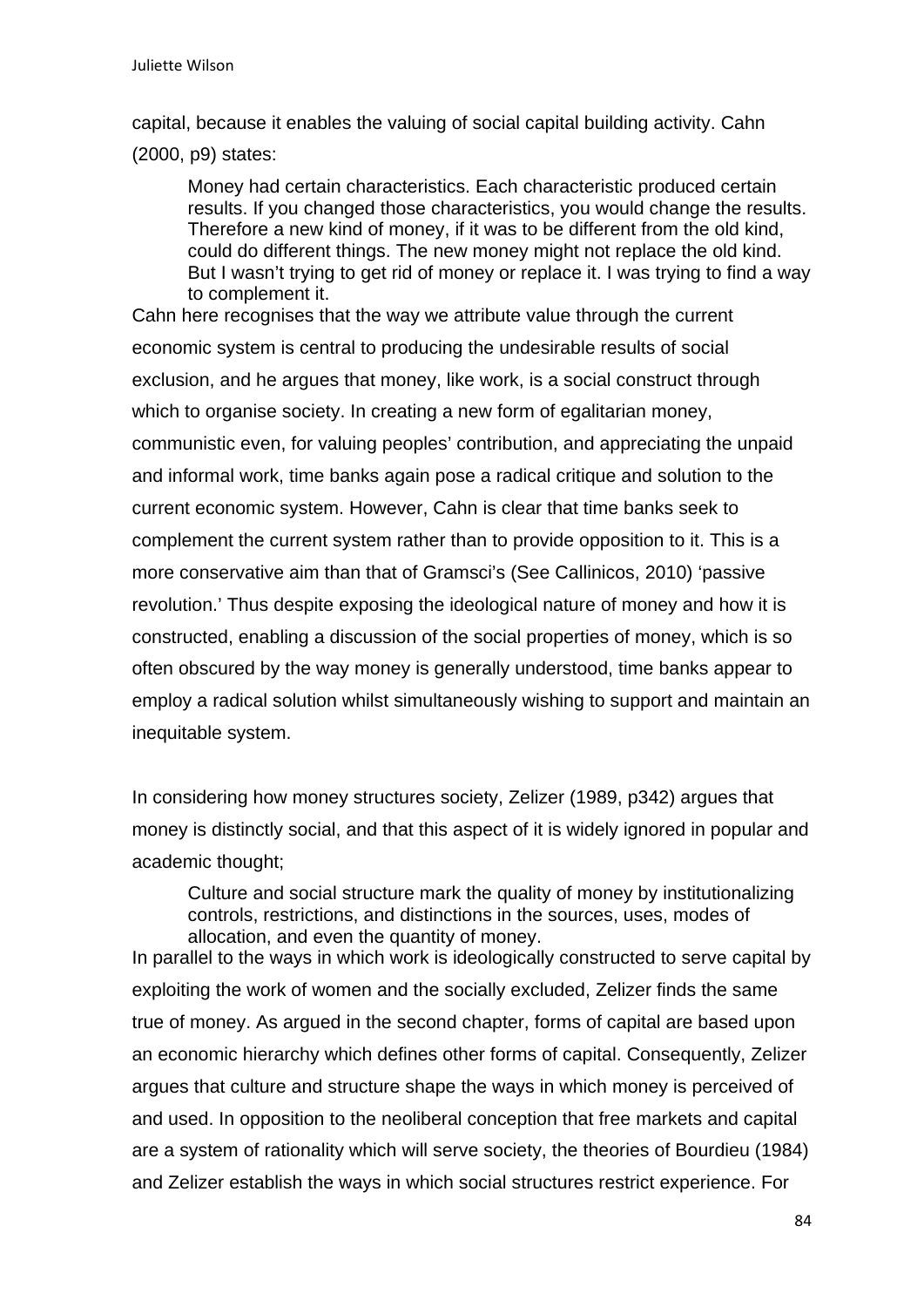example, Zelizer's (1989, p369) research clearly demonstrates that money, as a socially constructed tool, controls the lives of women;

Gender marked women's money even when their income was earned. Women's wages were still earmarked as separate and treated differently. A wife's pin money, regardless of its quantity, and even when it brought the family a needed income, remained a less fundamental kind of money than her husband's wages. It was either collectivized or trivialized, merged into the housekeeping fund and thus undifferentiated from collective income or else treated as a supplementary earning designated either for family expenses (a -child's education or a vacation) or for frivolous purposes (clothing or jewellery).

As Weeks (2011) establishes in relation to work, Zelizer shows money as a site where gender is enforced and controlled as a discriminatory structure. The same can also be said about the hierarchy of capitals. If social capital is the domain of women, women as avid social capitalists (Putnam, 2001), social capital is viewed as a lesser form of capital. The resources that predominantly women are able to draw upon through developing social capital are of lower value, illegitimate even, because it is 'unearned income', by which I mean not earned through the valued domain of formal paid work. Thus again, the seemingly objective 'rational economic' tools of neoliberalism are demonstrated to be socially constructed, structured and constrained in ways which are gendered, discriminatory and create social exclusion. What is significant about time banks then, is that they explicitly offer a solution to this process of structural social exclusion by seeking to redefine and alter these constructs, and how this is manifest is investigated in chapters six and seven.

The centrality of money to state power is recognised by Weber (1964, p280):

The modern state has universally assumed the monopoly of regulation of the monetary system by legislation; it has, almost without exception, assumed the monopoly of creating money, at least of the issue of coinage. Indeed, Weber (1964) argues that a monetary system is a precondition for the development of democracy, and thus the structure of the modern state. That is, money enables, potentially, a more democratic system of exchange relations than that of indentured serfs to local lords. Money may represent a widening of possibility for civil society to exist, but the state retains control over exchange relations through money, and money also provides a visual symbol of power. Lietaer (2001, p333) writes: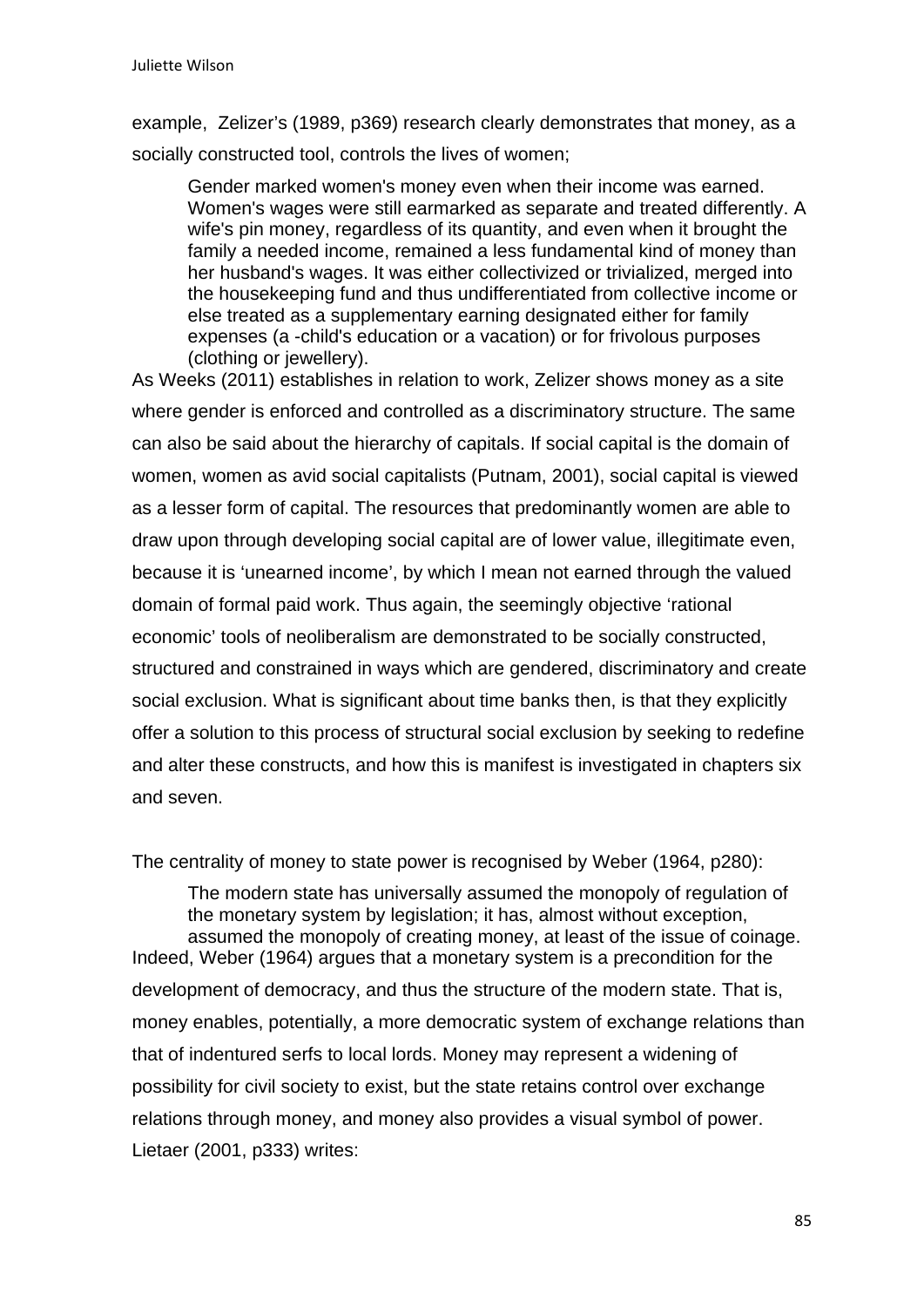During a period when nation states were trying to establish their legitimacy, national currencies became an important symbolic tool (with the national flag, the national anthem, etc.). Aristotle considered the power to impose one's currency as a prerogative of empire.

Money is not only a functional tool of exchange, but symbolically it represents the identity of a nation and affirms state power through legal control of exchange. Money thus works in line with governmentality and the diffuse power exerted through economic rationality in the modern neoliberal state. The symbolic value of money in relation to state power and identity is still opaquely evident today. For example, in the debates concerning Scottish independence The Chancellor of the Exchequer, George Osborne, stated that if Scotland became independent it would not be allowed to use British currency (Johnson, 2014). Here, as with the Euro, the British state fiercely guards the national currency, which undoubtedly has a basis in maintaining British state identity and power. Thus, money is not only a discriminatory tool, but also a symbol of state power, and the creation of money in the form of time credits represents a challenge to that power which will be explored by the data herein.

### As North (2010, pp78-79) argues:

The political challenge implicit in alternative currencies is that the 'money' we use is simply a social construction, a collective agreement to accept a certain form of measurement, store of value and unit of exchange. Once we accept that money is not a thing 'out there', external to us, but a social construction, it follows that we can change it: we can make collective agreements to use other forms of money. State-created money is used to discipline working people into selling their labour in what is an unequal exchange relationship. Money created from below, it is claimed, enables needs to be met.

This manipulation of money for different social outcomes is exactly what Cahn (2000) sought to do, and thus time credits, and other forms of created money, pose a challenge and critique to the current neoliberal economic system, and may represent, through their increasing usage, a move to destabilise the structures which create social exclusion. The state however, as previously discussed, is supportive of time banks, and indeed other new forms of currency such as local currencies i.e The Bristol Pound. Through the third sector, the state positively encourages new forms of currency and capital as a means to address social exclusion. This support however, is tentative and only extended whilst they complement, rather than critique or secede, the current economic and social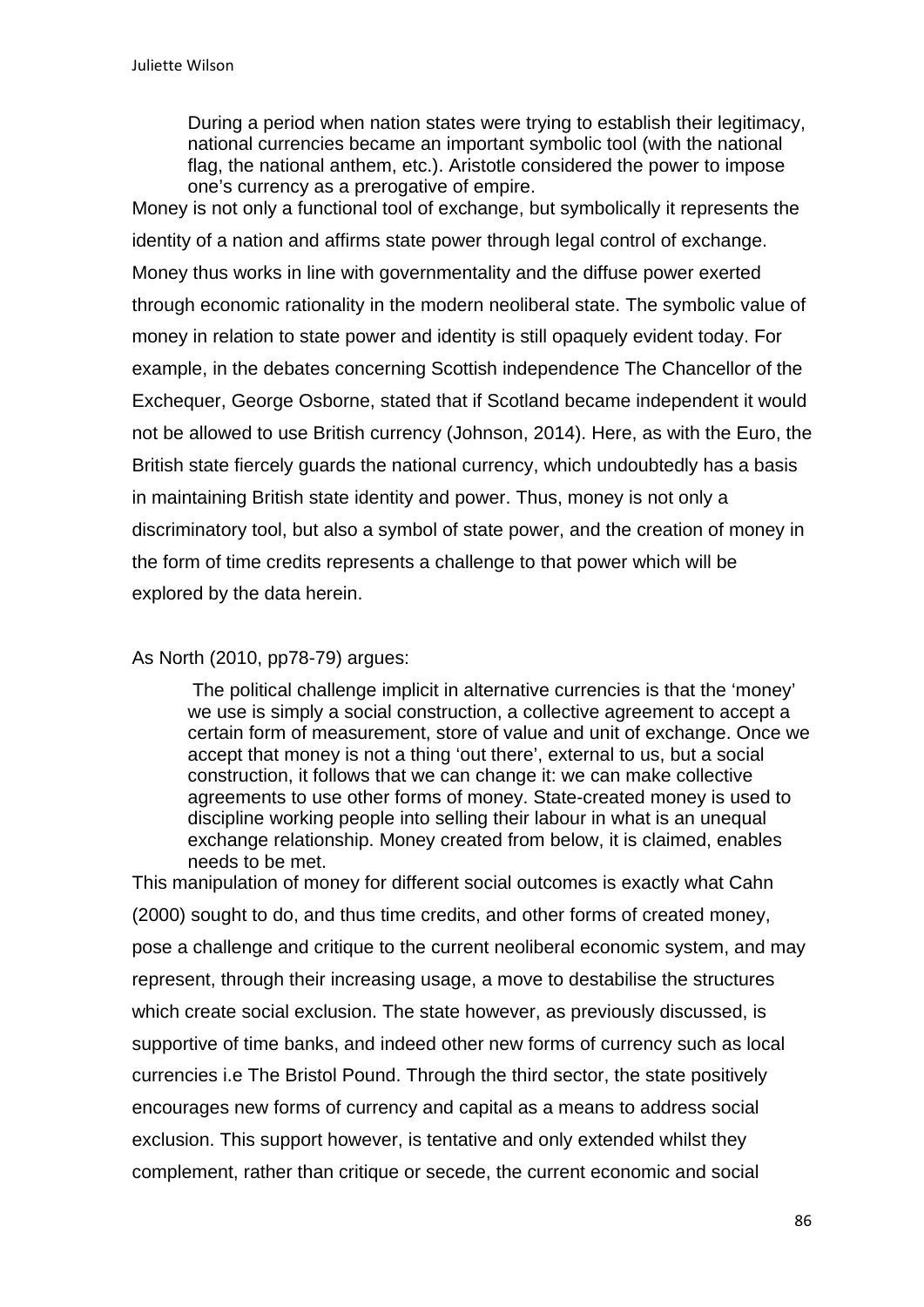system. For example, the Bank of England (Navqi & Southgate, 2013) produced an advisory document on local/complementary currencies, which described their benefits to the current system, but also outlined the fact that the Bank of England would limit their expansion if they began to threaten the system. This said, there are currency systems which have received long term state support, such as the Swiss WIR (or wirtshaftsring, 'economic circle'). The WIR is a credit system, or complementary currency, started in 1934 to facilitate the exchange of goods between businesses within Switzerland, and it has been promoted as an example of how to sustain and stabilize an economy (Stodder, 2009). The WIR is completely complementary of the mainstream economic system, and works within a neoliberal economic rationale to support the capitalist work and monetary constructs, rather than seeking to challenge them in any way. One of the other key differences between the WIR and other new currencies, such as time credits, is that there is no tangible monetary form, and therefore a lack of symbolic challenge to state authority. Thus money is socially constructed in a way which serves the inequitable status quo based upon neoliberal ideology, and whilst time credits represent a challenge to that power structure, they currently do so in ways which may serve state interests by sustaining the current economic system, and as such, to an extent, they are tolerated. It may however, also be these factors which force time banks to define themselves as complementary, as with voluntary action, any overt critique of the system may serve to diminish their support and toleration. Despite this, the radical potential of time banks in creating new money is not necessarily foreclosed, and as such this requires empirical evidence which this case study of a time bank will provide.

## **4.6 Alternative Economic Spaces: Alternative vs. Complementary Currencies**

*Thus one might represent economic practice as comprising a rich diversity of capitalist and noncapitalist activities and argue that the noncapitalist ones had until now been relatively "invisible" because the concepts and discourses that could make them "visible" have themselves been marginalized and suppressed. (Gibson-Graham, 1996, pxi)* 

*It opens the question of the origins of economic monism and pushes us to consider what it might mean to call an economy "capitalist" when more*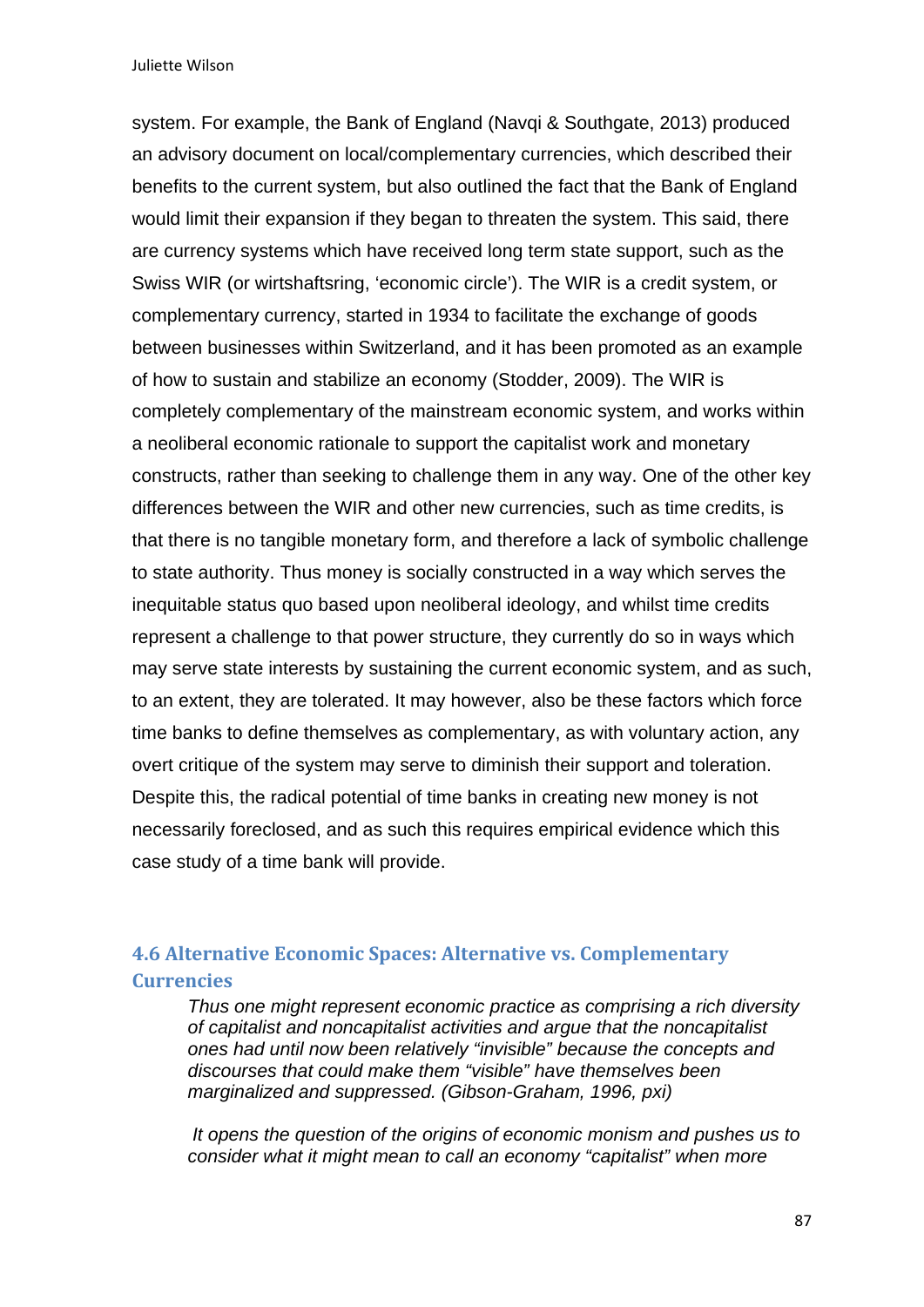#### *hours of labor (over the life course of individuals) are spent in noncapitalist activity. Gibson-Graham, 1996, p131)*

As previously indicated, Gibson-Graham argue that the problem of capitalism is in part the way in which we centre capitalist practices in economic and societal discourse. For Gibson-Graham, a recognition of alternative economic spaces opens up the visibility and value of a multiplicity of economic practices, which has the potential to alleviate the discriminatory problems of capitalism. However, in agreement with Zizek (2009), this section argues that the newly embraced multiplicity of economic spaces through government support and the third sector, may only serve to maintain the dominance of capitalism as a basis for societal structure, through further exploiting the energies of the socially excluded to sustain the status quo. To explore this, it is informative to analyse the similarities and differences between Local Exchange Trading Schemes (LETS) and time banks. LETS was introduced to the UK in 1985, prior to time banks by just over a decade, and it is a trading system which enables members to trade goods and services between one another in a similar fashion to time banks with the emphasis on keeping the economic benefit local (North, 2006). Goods and services are exchanged for payment in an agreed and created local currency such as the Totnes 'acorn', Breacon 'beacon' or Manchester 'bobbin' (Seyfang, 2001, p582). There are currently over 225 LETS worldwide, a number which has steadily grown over the last twenty years but is now declining in the UK (DeMeulenaere & Flode, 2012; Cooper, 2013). Members can value their service or good at a level they deem appropriate for example, two hours of gardening could be worth 4 acorns, and a handmade plant pot worth 2 acorns etc. The differentiated value, or pricing, is seemingly the only difference between the LETS and time bank systems. Although LETS schemes also sometimes adopt the ethos of valuing member time equally (Seyfang, 2001). LETS received government support during their start-up phase, and this was given due to their perceived ability to help unemployed people back into employment (SID). Although the membership demographics are a significant difference, in that LETS membership is predominantly middle class (North, 2006), whereas time bank membership is made up of, in the majority, socially excluded people, people on a low income and women (Lasker et. al., 2011; Seyfang, 2009; Panther, J., 2012; Collom 2011). In supporting LETS, the government introduced a benefits disregard for people working in this type of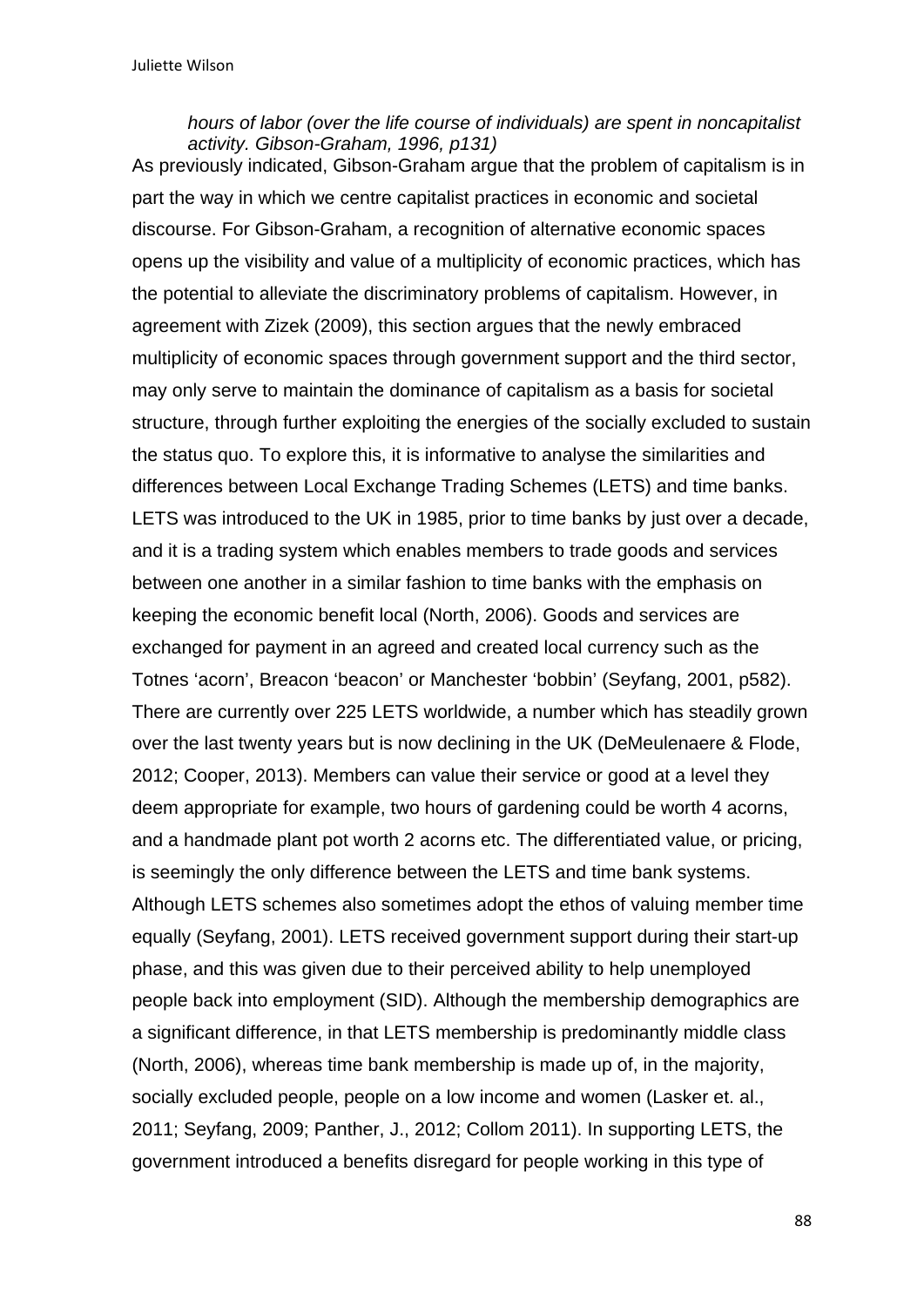credit system, which Seyfang (2004b) argued should apply to time banks alongside other regulatory support for their activities. However, the state maintained control over the amount of work people could do in this manner by only applying the benefits and tax disregard for people not using their employment skills (i.e. skills which they use in employment or self-employment). This legislation now also applies to time banks. Further, LETS at their height, were predicted to have had 303 networks and 21,800 members with a value of exchanges at 1.4 million (Williams et. al., 2001), numbers which are very similar to the current membership configuration of time banks. Thus LETS represent a comparative system to time banks in offering an alternative economic space in which to undertake and value work not valued by the capitalist economy. Time banking is referred to in the literature under different terminology, including: 'complementary currency', 'alternative currency', 'alternative economic space' (Leyshon, et. al., 2003; Seyfang, 2009). Time banks inhabit a conceptual space as an economic Other to capitalist practice, yet depending upon who you ask they are either complementary Other, or alternative Other. LETS however, are more commonly described as an alternative currency and not as a complementary currency. LETS tended to originate from middle class communities (North, 2006) who overtly wanted to provide alternative exchange relations in order to oppose and change the current economic organisation. Much of the academic research into LETS has a similar focus to that of time banking research, social capital, social exclusion, unemployment etc. (Hepworth, n.d; Williams et al. 2001a; WiIliams et. al. 2001b; Smets & Kate, 2008; Seyfang, 2006) however, what is also clear is that the relationship between LETS and the latter factors had a grounding in environmental values and anti-globalisation (North, 2006; Caldwell, 2000). As Caldwell (2000, p14) states:

[...] to dismiss LETS as simply an expression of an alternative lifestyle may ignore the fact that a significant proportion of members are aware of, and wish to promote, the radical potential of these schemes. Thus LETS, in an entirely comparable system to time banks, offered a forceful critique of the current economic system and its role in creating social exclusion.

The early state support of LETS however, was withdrawn, and North (2006) argues that this support shifted to time banks because they were perceived as less politically threatening. Time banks, as discussed, may present as radical and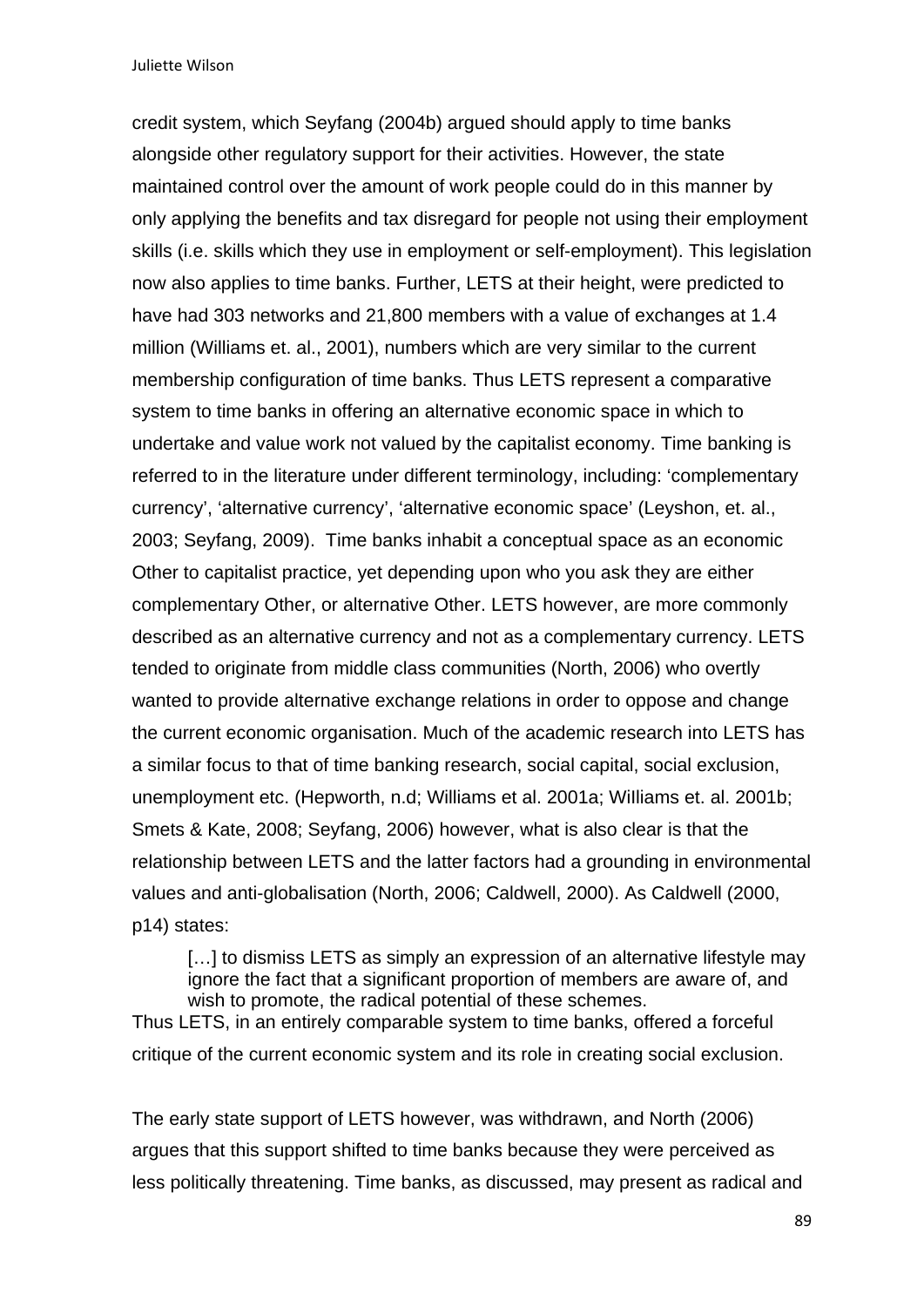alternative to the mainstream economic system, but they promote themselves as complementary; not oppositional in any way (Cahn, 2000). An explanation of this difference, may be that time banks operate as a 'top-down' intervention targeted at socially excluded communities via third sector agencies, thus through third sectorisation, the aspects of LETS which could be utilised for a neoliberally based society have been harnessed, whilst the political critique has been diminished. Whereas LETS groups tend to be 'bottom up', emerging from a community rather than as part of the official third sector. Further, they consciously implemented the system with their political critique at the fore. There is parallel here between the ways in which, as discussed in the preceding chapter, voluntary action was previously a space for counter-hegemonic struggle, but under third sectorisation this energy is brought within state power to maintain the status quo. The potential challenge inherent in LETS then, through promoting individual control over economic relationships, 'green values' and sustainability, aspects which directly impact upon profitability of market economy businesses, is foreclosed by the way in which the government, through the third sector supports the advent of time banks over LETS. Rather than representing a decentralising of capitalist economic practices as Gibson-Graham (1996) suggest, the governmentality present in third sectorisation appears to diminish the radical and oppositional potential of such practices by bringing them within the neoliberal fabric of the state.

In presenting their system as complementary, time banks may survive within the current system, but it is difficult to see how they can achieve their aims of alleviating social exclusion without trying to change such a system through active critique. As Leyshon and Lee (2003, p20) state:

[...] the idea of the social economy as a kind of radical economic alternative is deeply suspect. Indeed, one of the reasons that the state is so interested in the social economy is that it is a vehicle by which social and economic risk can be moved away from the state and on to local communities, which are expected to assume responsibility for the operation of social economy initiatives, often resulting in the self-exploitation of those involved through the allocation of considerable amounts of time and effort and the foregoing of other potential forms of income.

Whilst it can be argued that these alternative economic spaces provide inclusion for those on the margins of a mainstream from which they are actively excluded, it would also seem that their inclusion is only supported in terms of diminishing their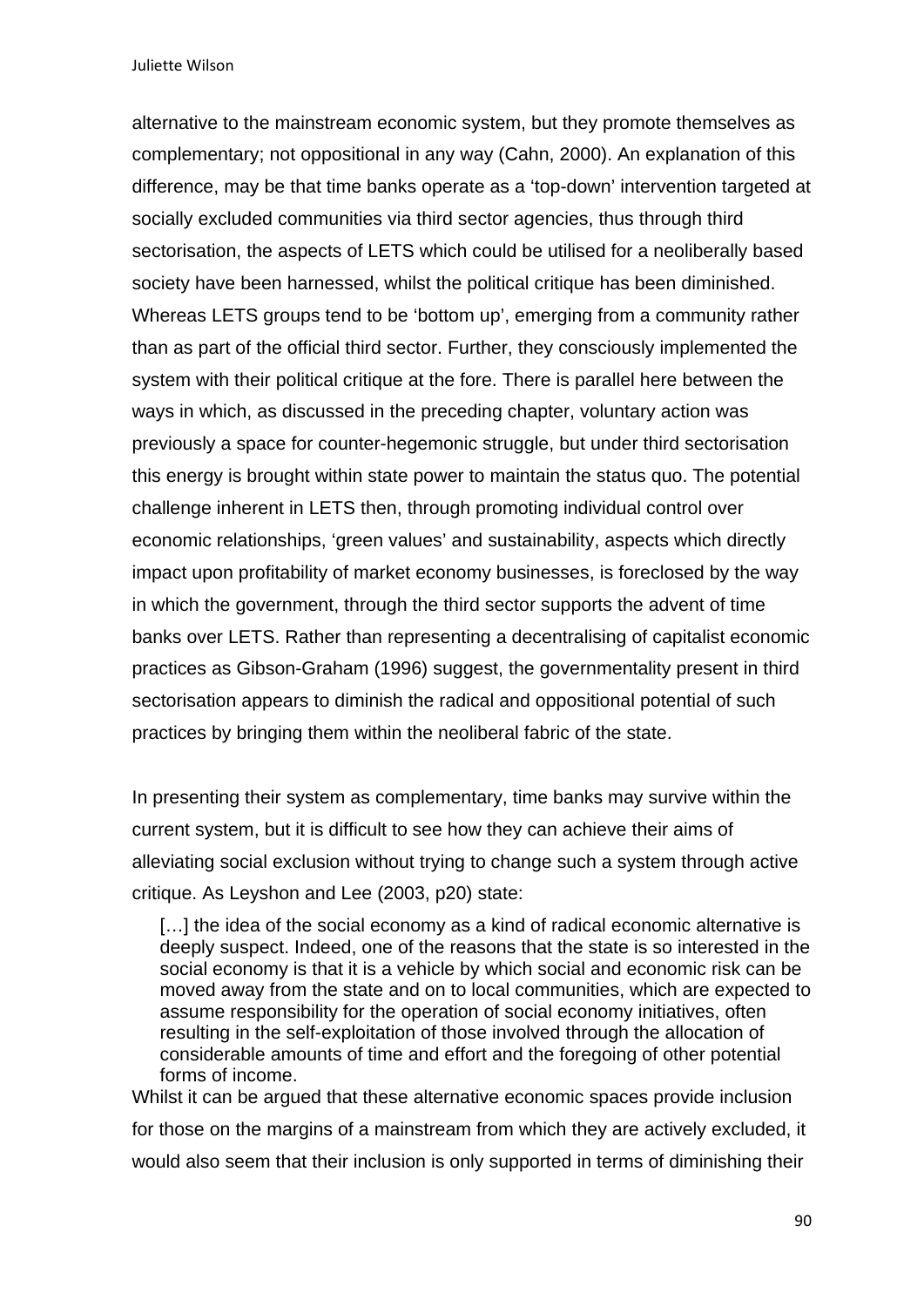radical potential for critiquing the system, and as such time banks thrive over LETS. Further, as time banks work within the third sector in an era of reducing state provision of public services, this energy, this work of the socially excluded, and predominantly women, without overt political critique has the potential to be exploited. Amin, Cameron & Hudson (2003) argue that government interest in such initiatives is a cost cutting exercise in relation to welfare provision. Indeed, in considering the state focus on building social capital, Field (2008, p136) states: 'So the idea that social capital is a fig leaf for welfare cuts is not entirely groundless.' Despite these dangers, there still remains, even without overt political critique, the potential for time banks, in focussing on redefining work, valuing people as assets and valuing social capital, to affect change through promoting and embodying a counter-hegemonic narrative. In considering the position of initiatives such as time banks, or 'alterity' as they term it, Fuller and Jonas (2003, p57) propose an explanatory model of economic practices which are, 'alternativeoppositional' (representing opposition), 'alternative-additional' (representing another choice) and 'alternative-substitute' (needed when there is no mainstream option). At present it would seem that LETS inhabit an 'alternative oppositional' position, whilst time banks fulfil the 'alternative-additional' category, yet given that alternative economic spaces rise during economic crises they may also simultaneously represent 'alternative-substitute' for those without access to money or work. Time banks, as Cahn (2000) states, aim to support the market-economy by valuing the undervalued informal economy. The danger with this alternativeadditional position, as opposed to an alternative oppositional position, is that in supporting an economic system, which increasingly excludes large numbers of the population, time banks may become an alternative-substitute system which maintains the inequity of neoliberalism through providing an economic space for people who have no other choice. An example of an alternative-substitute is credit unions. Credit unions provide banking services for those financially excluded from mainstream financial services. In researching outcomes for credit union clients Byrne et. al. (2010) found that credit unions provided some improved financial outcomes for clients through financial education, however they also state:

It should also be remembered that financial capability is only one strategy, albeit an important one, to tackle the broader problem of financial exclusion. Other approaches must include regulation of the banking sector, the whole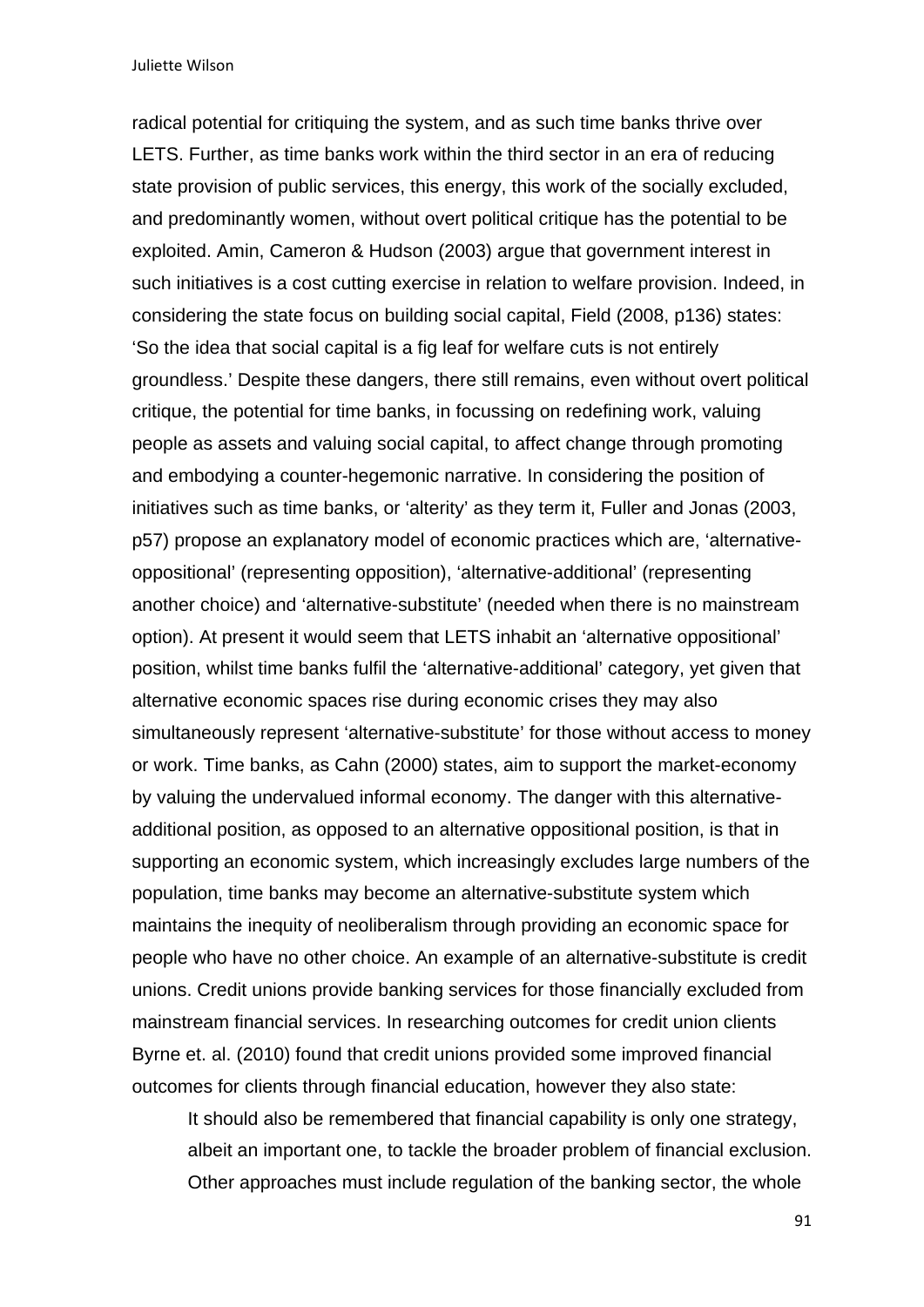issue of income adequacy, and the removal of barriers to access for true participation in financial services starting with the development of basic bank accounts.

They situate the use of credit unions within a much broader picture of structural inequality which may be overlooked if it is believed that credit unions solve the issue of financial exclusion. The risk is that alternative-additional economic spaces such as time banks can support an inequitable system without working to change it, and as such, serve to maintain social exclusion rather than alleviate it. The alternative currencies of LETS actively articulated their political critique through an almost identical mechanism to time banks but their movement has diminished. Time banks however, use the same critical mechanism but are growing as a complementary currency within the third sector, the tension is that at some point they must represent a critique, if the energies of those involved are not to be exploited, and it requires research evidence, which will be provided herein, to demonstrate whether or not time bank members hold critical views and see their participation as part of a movement for actually addressing the root causes of social exclusion.

### **4.7 A Review of the Time Bank Literature**

*It's very rare that we come across somebody who doesn't think it's a good idea. Occasionally somebody will say, well why would a lawyer who can earn £500 a day time bank? Well they probably wouldn't, but there's probably more to it than meets the eye.* (Hopley, 2012)

It is now imperative to examine the current academic literature pertaining to time banks. Something which is immediately significant about the time bank literature is that, in parallel to the above anecdotal observation by the former CEO of time banks UK, the vast majority of said research is positive in relation to advocating for time banks. In searching the three major academic sociological databases, attending related conferences and monitoring the field for three years, I have found approximately 32 pieces of academic research which focus on the benefits of time banks and thus how best to implement them, or the challenges to implementation, 3 which present as cautious or undecided, and only 5 which take a more critical approach in relation to time banks. Those that are supportive focus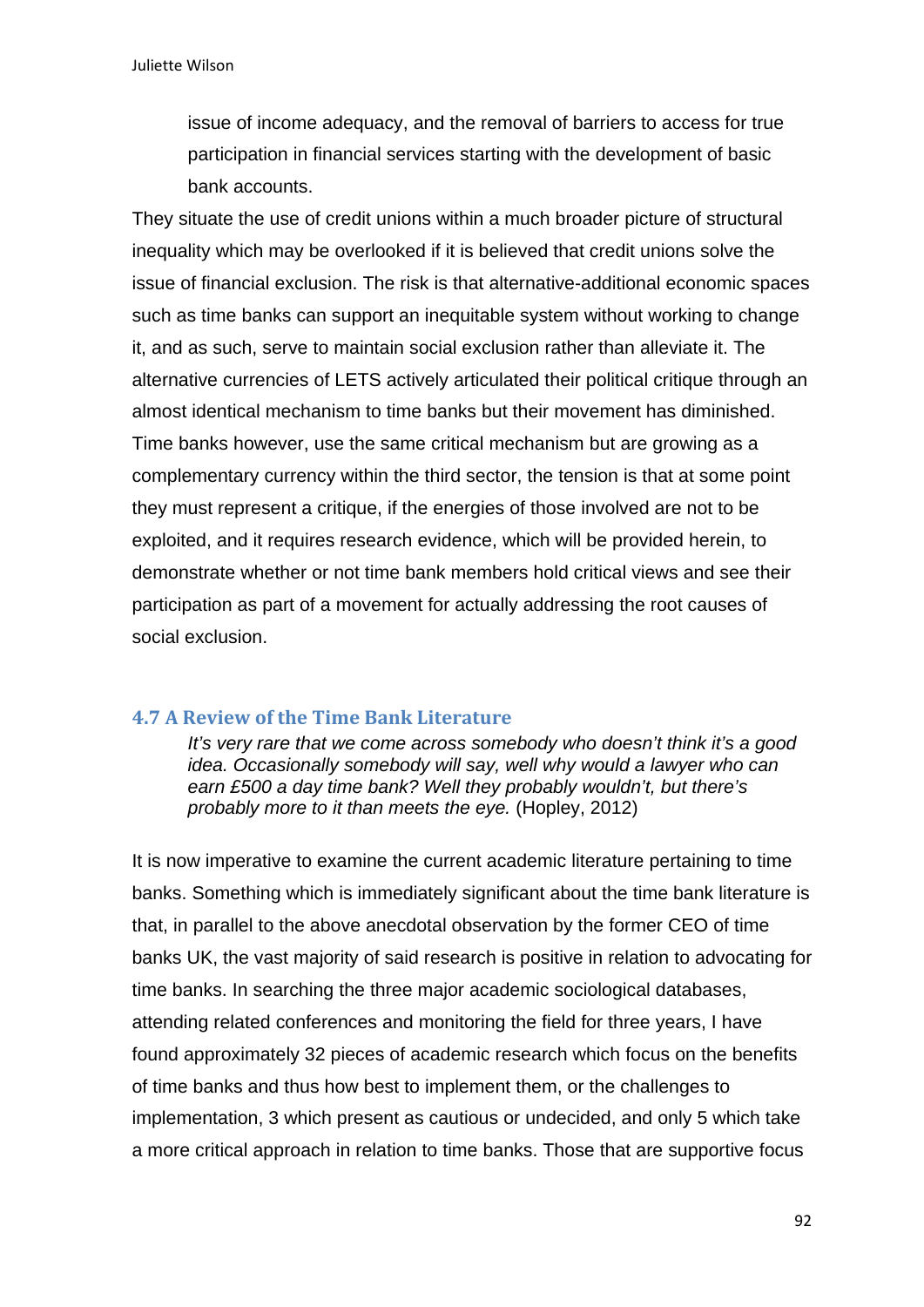on the beneficial effects of social capital built by time banks for example, Lasker et. al. (2011, p112) concluded:

The results lend support to previous research on community currencies that documents increased social capital and health benefits. This represents the dominant approach of time bank research, which tends to focus on demonstrating the benefits and challenges of time banks in terms of social policy. As well as being funded by governments wishing to reduce public service costs, this may be due to that fact that some of researchers are engaged in running time banks (Molnar, 2011; Panther, 2012; Reilly & Cassidy, 2008). Thus, these researchers may focus on the barriers to implementation, as opposed to critically addressing why social capital may lead to these benefits, and how it may exploit the energies of socially excluded group. For example, Lasker et. Al (2011, p112) also conclude:

Documenting health benefits of time banking will be valuable in seeking financial and organizational support, particularly from medical care organizations, as well as providing an additional motivation for community members to participate.

The motivation is to demonstrated the need for organisational support, as opposed to how and why the beneficial effects are being achieved. Additionally, in line with the argument herein regarding the co-option of the concept of coproduction (see Barker, 2010), a significant focus was the potential financial savings for public services as a goal of time banks, as demonstrated here by the conclusions of the Cambridgeshire time bank evaluation (Burgess, 2014, p38):

Looking at the stated aims of the project, the timebanks have been successful in investing in community capacity and in supporting the development of local social capital. […]One aim of the timebanks is to move people away from a reliance on more costly statutory services. The timebanks are still quite new and this is a long term goal. There is some evidence that the timebanks may achieve this aim over the longer term […]

Clearly, the focus is on public service savings, as with Thatcher's interest in the third sector, as opposed again, to how and why the beneficial effects are being achieved. A further reason for these supportive findings may be explained by the lack of in-depth member data in the literature, and that research tends to concentrate on data from time bank staff, or questionnaires. However, Gregory (2012b), and Panther (2012) did generate qualitative data from members but this is in relation to a health context for Gregory, and social cohesion analysis for Panther (2012). Further, as they also held roles within time banks, which potentially positioned them in a space of power and authority thus may have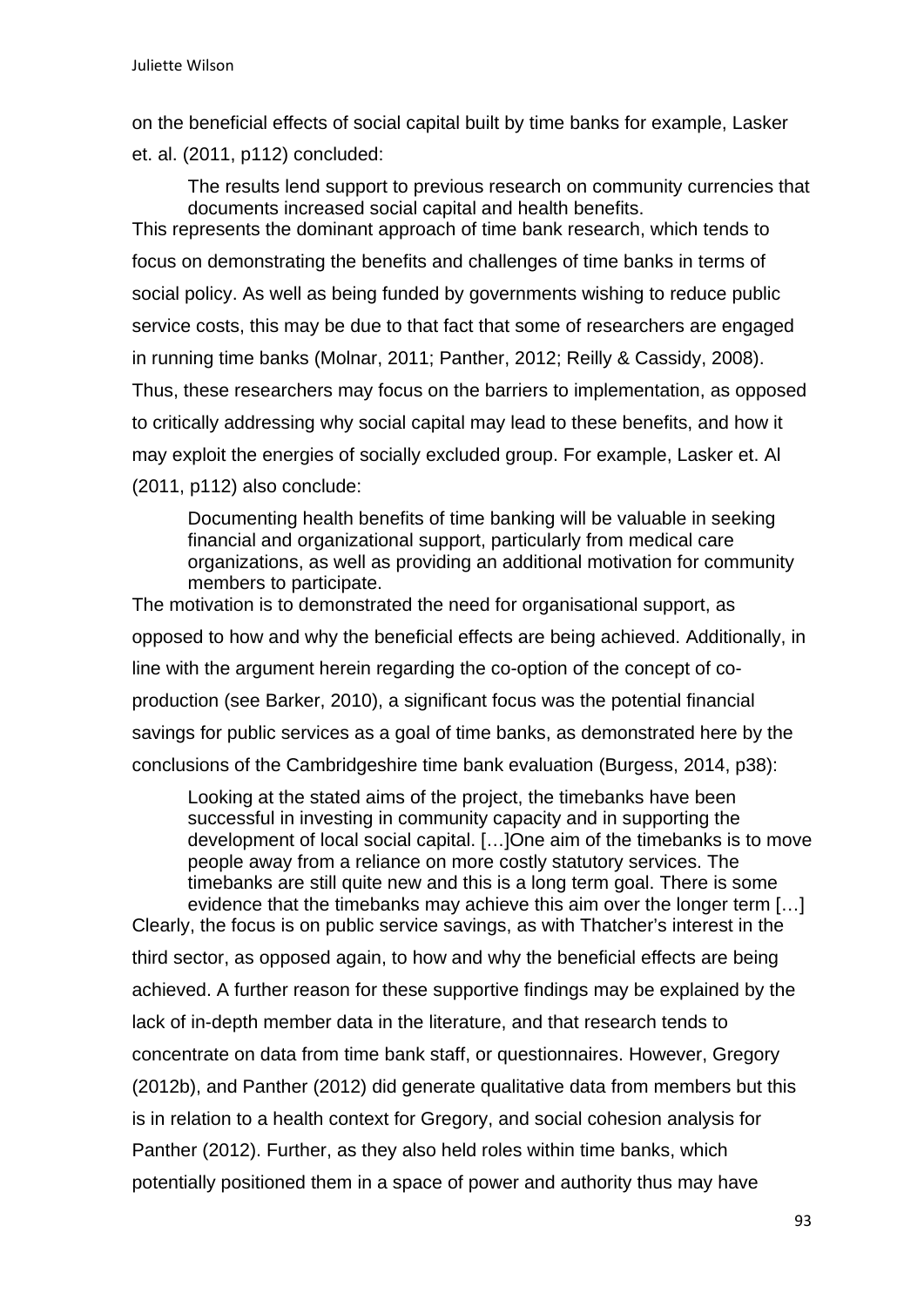impacted what members did, and said to them. Thus, this research will fill an important research gap in taking a more critical stance in understanding how and why time banks function from a sociological perspective, engaging an in-depth understanding of how people perceive of, and use them, with a focus on time bank member data.

Despite the state support of time banks as part of the third sector strategy to address social exclusion, and the continuing rise in membership, there is currently a paucity of research evidence regarding time banks (Collom, 2011; Reilly & Cassidy, 2008; Boyle & Steward, 2014; see Naughton-Doe, 2014; Glynos & Speed, 2012), specifically in a UK context. Indeed Naughton-Doe (2014) found that she could not conduct a review of time bank research as there was not enough good quality data. Naughton Doe (2014) also concluded that the best way to research time banks was to conduct in-depth studies because questionnaire data had a low response rate and was unreliable. Although, Panther (2012, p112) had a 41% response rate to her questionnaires, she commented on the flaws of this method:

A vivid example of the unreliability of taking the questionnaire data at face value was presented to me by an asylum seeker who was to become one of my key informants. In the questionnaire, she ticked a box saying that she had made many friends through the time bank. Many weeks later, she commented to me that she felt the Steelwear Time Bank staff were her friends, and she really valued their support, but that she did not feel she had really got to know the other members, and had made no friends among them. In fact, when she came to visit me one weekend, she said how much it meant to her because it was the first time a white British person had invited her into their house.

This provides evidence for the need to use in-depth qualitative methods when researching the experiences of time bank members, especially given the large number, in the time bank studied, who have English as a second language.

As part of the literature which addresses time banks in terms of how best they may be implemented, there are a number of think tank papers which consider the strengths and challenges of time banks, but which ultimately advocate for their use (Boyle & Harris, 2010; Boyle et. al., 2008; NEF, 2002). Indeed, Boyle & Harris (2010, p2) in a NESTA funded paper, argue rather uncritically, that co-production via, for example time banks, can represent '[…] the most important revolution in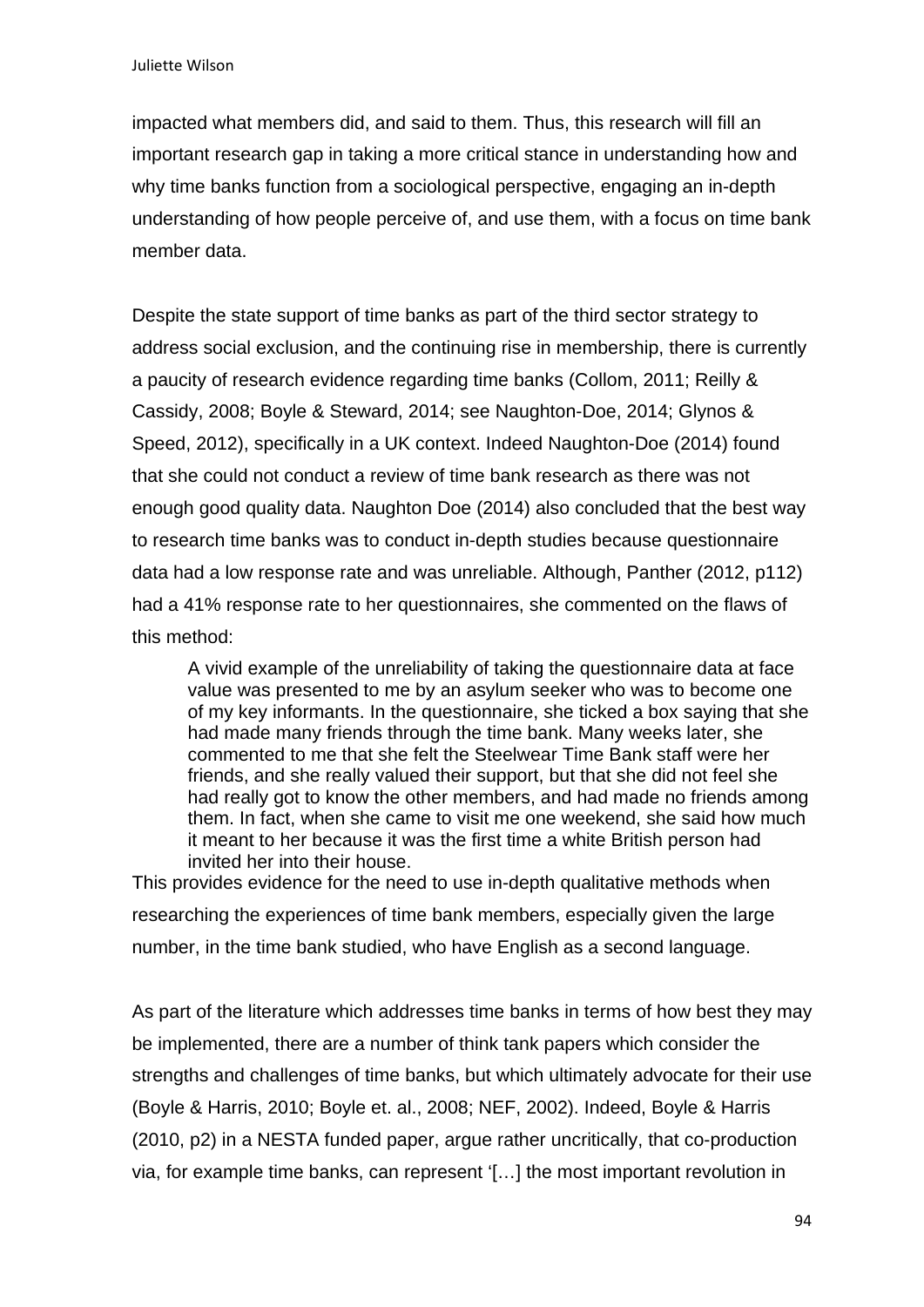public services since the Beveridge report.' Prime Minister Cameron (2006) also spoke of revolution:

I believe that this generation could see a revolution in our social economy comparable to the revolution in the commercial economy in the 1980s. That is the revolution that I want to lead... Don't we need the same transformation in the social sphere that we have seen in the economic sphere?

Thus because the transformation in the economic sphere has been neoliberalism, time banks may represent a more explicit widening of neoliberalism into the informal spaces of society; a colonising of civil society through third sectorisation for a superseding of efficiency over values, which ultimately does nothing to diminish social exclusion. Similarly, government funded projects address the strengths and challenges of implementing time banks, rather than questioning why time banks are necessary. For example, research funded by the Department for Health, Help The Aged (Schamer & Simon, 2005), and the Partnership Council (2007) which is funded in part by Nottingham City Council, examined the best ways to initiate time banks with elderly people, without questioning the wider implications. Further, the Countryside Council for Wales (Green, 2011), The European Union (Boyle & Steward, 2014), and the Scottish government (Reilly & Cassidy, 2008) all funded research into how time banks could be implemented to address social exclusion, unemployment and poverty, and this research advocated for their use, even in the face of insecure evidence on their effect. For example, Jacobsohn (2013, p36) argued that a critical methodology was not appropriate because the aim was to find practical ways to implement the time bank:

Therefore, methods of critical analysis are not adequate research tools for this thesis. The objective of time bank leaders and coordinators is to find practical ways to build social networks and community. Unsurprisingly, given the potential for cost savings, the largest segment of UK government funded time bank research relates to the ways in which time banks can be used to realise savings in the public services budgets (Burgess, 2014; Department of Health 2011; Public Service Management Wales, 2008; Cabinet Office 2011; Joint Improvement Partnership South East, 2010; Councillor Chris Penberthy quoted in The Zebra Collective, 2012). The latest and largest example of this is the Evaluation of the Cambridgeshire Time banks (Burgess, 2014) which was funded by the council. This evaluation used time bank staff data, because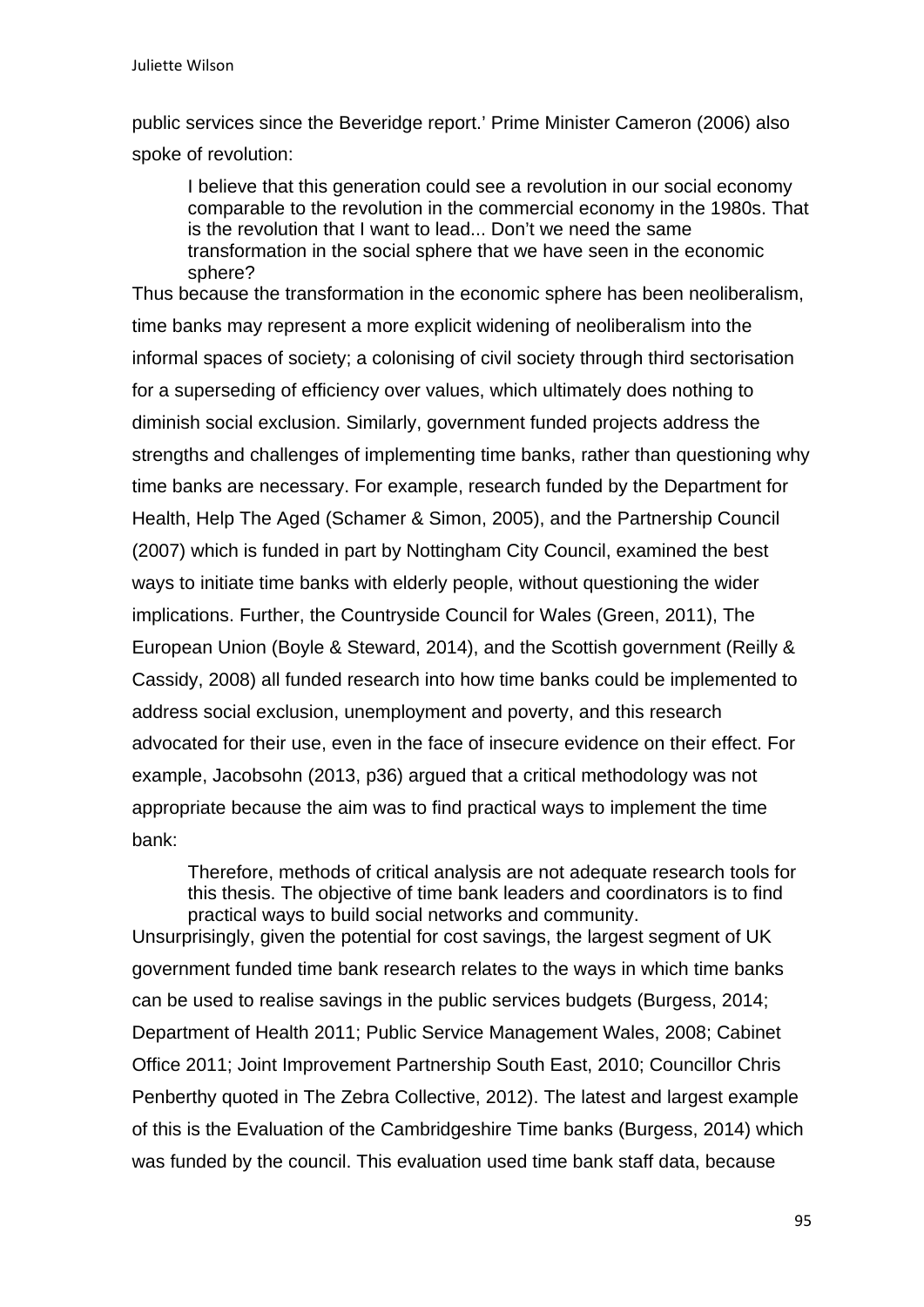they had difficulty obtaining member data, to conclude that the time bank work of low-income women (half earning under £12,000 and 70% female) could generate public cost savings. They also state the aim for time banks to eventually run for free on these efforts, which at the time was costing £21 per hour of time exchanged for staff and resources. Thus they actively sought for women in the community to work to generate this value, so that public money could be saved. Time banks originally aimed to revalue and redefine people's contribution, but from the focus and results of the state funded research it appears to have become a method for public service savings to be made on the efforts of low income individuals; economic efficiency over values. In order to provide evidence for how time banks work in practice, whether or not they work to provide public services for less monetary cost, or whether there is an oppositional motive in time bank participation, this research will provide data from time bank members and staff about how and why they are involved.

Whilst there are only a small number of academic research papers which address time banks, and much of this research is based upon tentative evidence, they still make recommendations for how time banks should be used (Warne & Lawrence, 2009; Gregory, 2012a; Ozanne, 2010; Valek & Jasikova, 2013; Shah & Samb, 2011; Marks, 2012; Dakin, 2007; Molnar, 2011; Amanatidou et. al., 2015; Bretherton & Pleace, 2014). For example Warne & Lawrence (2009, p1) state 'We have been able to obtain a limited amount of data in relation to the Salford time bank', yet still make recommendations for their use in relation to recruiting socially excluded groups. In line with government sponsored research, another section of academic time bank research focusses on their potential to reduce social exclusion by increasing social capital for the purposes of, or with the coincidence of, public service cost savings (Powell & Dalton 2003; Lashko, 2012; Bretherton & Pleace, 2014; Naughton-Doe, 2012). For example, Bretherton & Pleace (2014, p70) who state the following before continuing to outline how they can be replicated:

While not universally successful nor always operating entirely flawlessly, much of what the Time Bank sought to achieve had been delivered for some of the Broadway clients who engaged with it.

The recommendations of how to implement time banks in the literature are done without examining the ideological structures upon which these cost savings are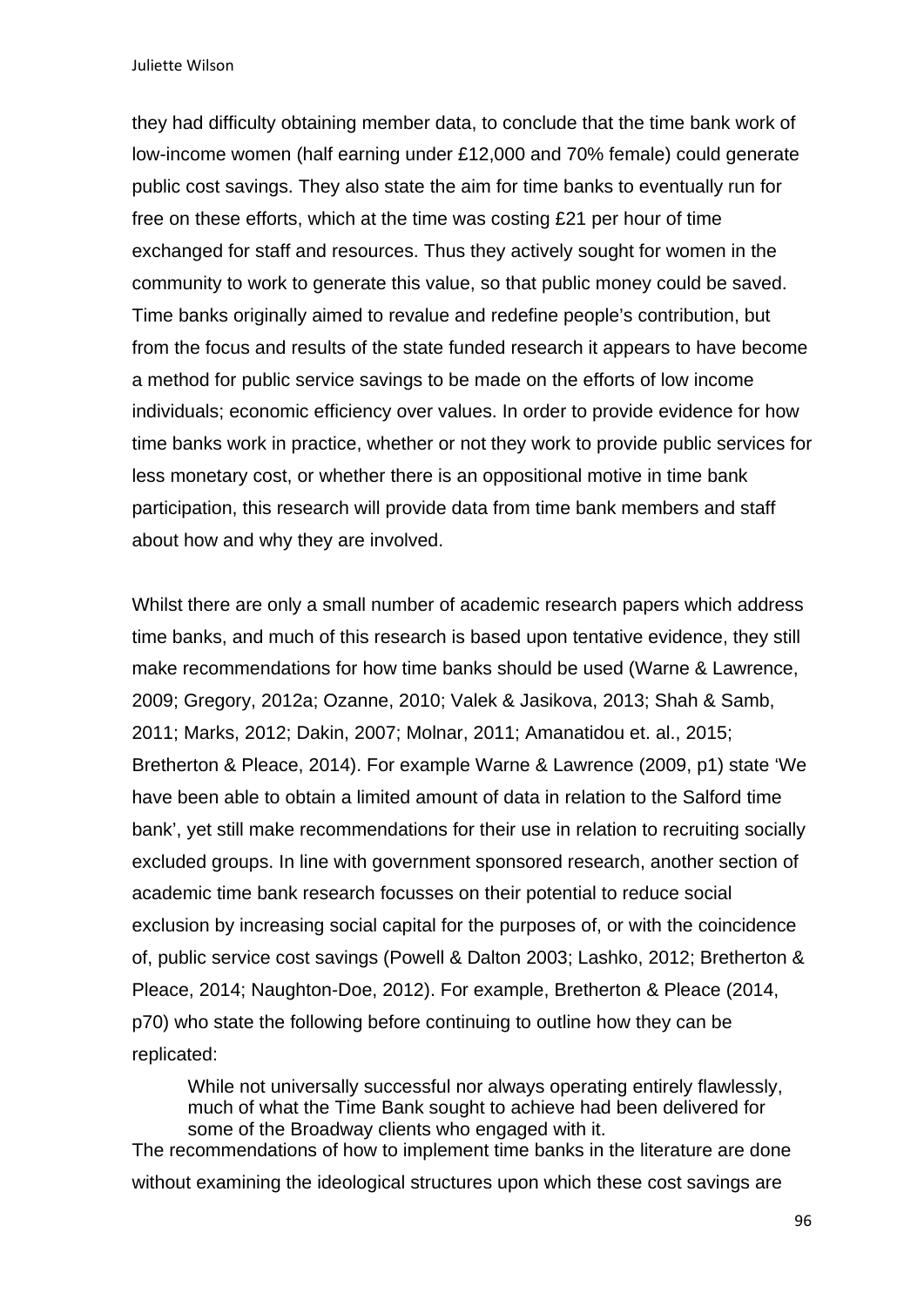made, and with seemingly complete disregard for the original time banking aims and radical potential. The largest portion of UK-based time bank research has been conducted by Seyfang (often with Longhurst). In initial work Seyfang (2002; 2003; 2004) studied the occurrence of time banks and argued for their potential in addressing areas of social exclusion, and sustainability. As with the feminisation of poverty and social exclusion, much of the time bank literature demonstrates that the membership of time banks is made up in the majority of women, and women on a low income (Panther, 2012; Seyfang Smith, 2002; Collom, 2011). Seyfang and Smith (2002) found that 67% of time bank users were women and 58% were from low-income households. They also found that time banking was effective in recruiting people who would not normally be involved in volunteering;

 Only 16 per cent of traditional volunteers have an income of under £10,000, whereas nearly four times as many time bank participants do (58%) (Seyfang & Smith, 2002).

Further, Seyfang (2004b, p49) describes the radical potential of time banks:

 They represent a response to a radical social democratic understanding of social exclusion and hence exert a collective effort to redefine what is considered 'valuable work', and thus present an alternative to hegemonic paradigms of work and welfare; their greatest potential is as a radical tool for collective social capital building, resulting in more effective social, economic and political citizenship, and hence social inclusion.

This description fits with the initial discussion herein of the time bank aims and their radical potential however, further research from Seyfang (2006a; 2006b) continues to advocate for, and advise policy responses to time banks without consideration of how this may in fact diminish their oppositional potential. More recent papers from Seyfang & Longhurst (2012; 2014, p1) describe time banks thusly:

These are parallel systems of exchange, designed to operate alongside mainstream money, meeting additional sustainability needs. A description which aligns with the conservative definition of time banks as complementary, which, as argued, may diminish their radical potential. Thus time bank research, demonstrates that they operate on the informal work of women, and reduce their radical aims to the ways in which the model can be best used within the current configuration of the government, and thus research is needed

which takes a more critical sociological stance.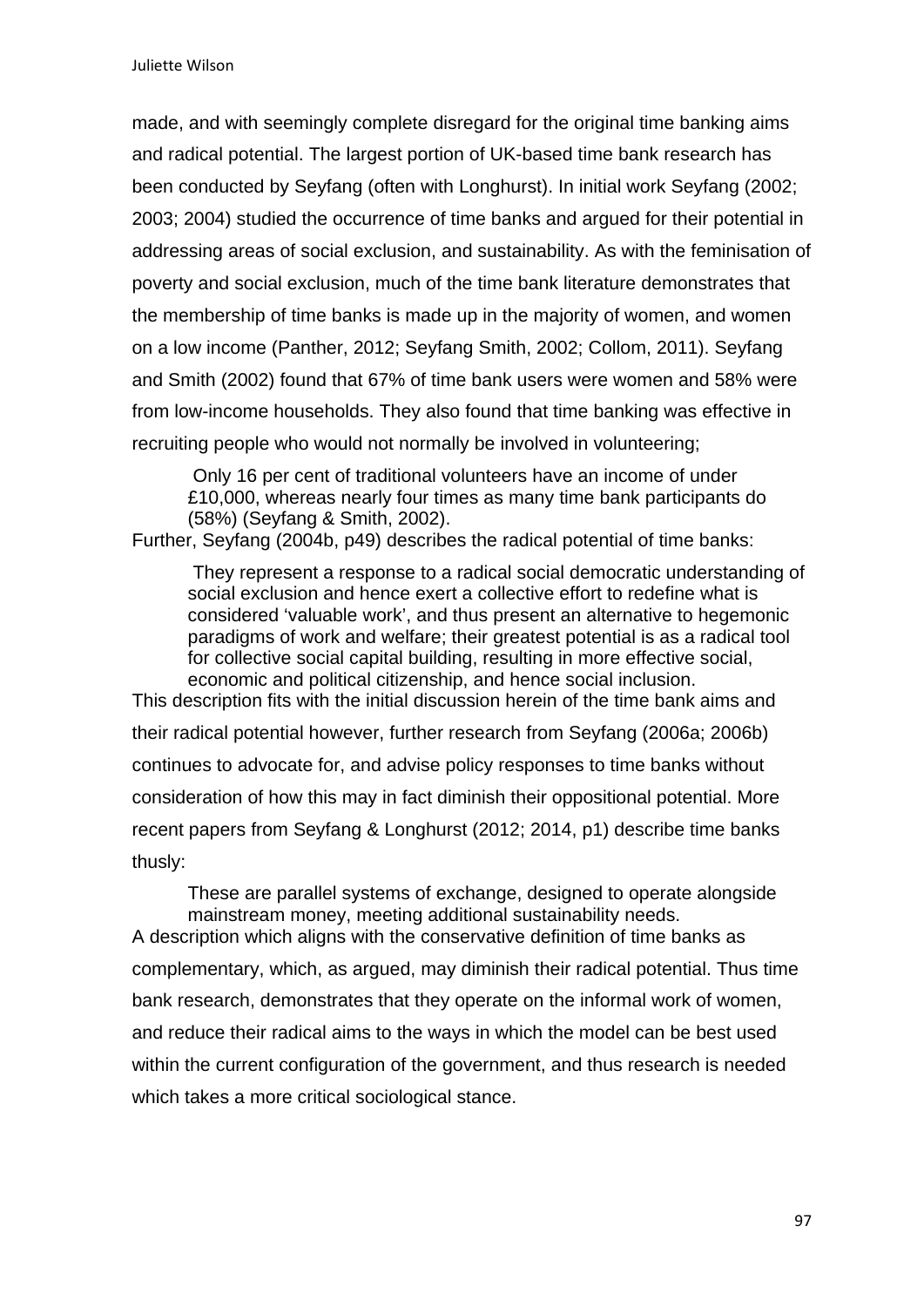Another significant researcher in the time bank field is the USA-based Collom. Collom's (2011; 2008) research focuses on the motivations and demographics of time bank participants, with his initial research, as with Seyfang, detailing how time banks may best work to engage vulnerable populations such as the elderly. Later research however, unlike that of the UK, argues for research into the radical potential of time banks, and the presentation of this in membership make-up. For example, Collom (2011, p1) argues in relation to time banks:

 Ultimately, additional alternative social movement cases should be investigated as we will learn more about the people who counter the status quo by making history directly through their everyday lives. This marks a change in direction for time bank research and may point to the counter-hegemonic potential even from within the third sector and complementarity. Some of Collom's (2011) later findings show that members tend to be highly educated and liberal. These findings are at odds with the UK-based research which finds the majority of time bank members to be socially excluded people on low incomes. Whilst this may reflect differences between UK and American time banks, as the latter are not usually top-down enterprises initiated by government funded programmes, it may also represent the progression of time banks as they realign themselves with their initial aims and politically motivated members get involved. Thus, it is important to conduct UK-based time bank research in order to consider time bank members conceptualisation of their participation.

There is a small section of the literature which takes a more critical stance. USAbased Rice (2014) uses discourse analysis to argue that time banks are counterhegemonic and resistant to capitalism. This research focuses on the language employed by time banks, and as such would seem to confirm the argument herein that the stated aims of time banks are anti-capitalist, but further research is needed to demonstrate how these aims are evident in time bank participation. In contrast, a less critical study by Jacobsohn (2013, p64), uses an analysis of the 'stories' of time bank coordinators to demonstrate the worth of time brokers to society, without a more critical examination of the context within which they work; 'but no study has found fault with the core principles that are used to form the time bank model.' This is incorrect as Gregory (2012b) considered the weaknesses of Cahn's conception of co-production. Gregory (2012a), although somewhat

98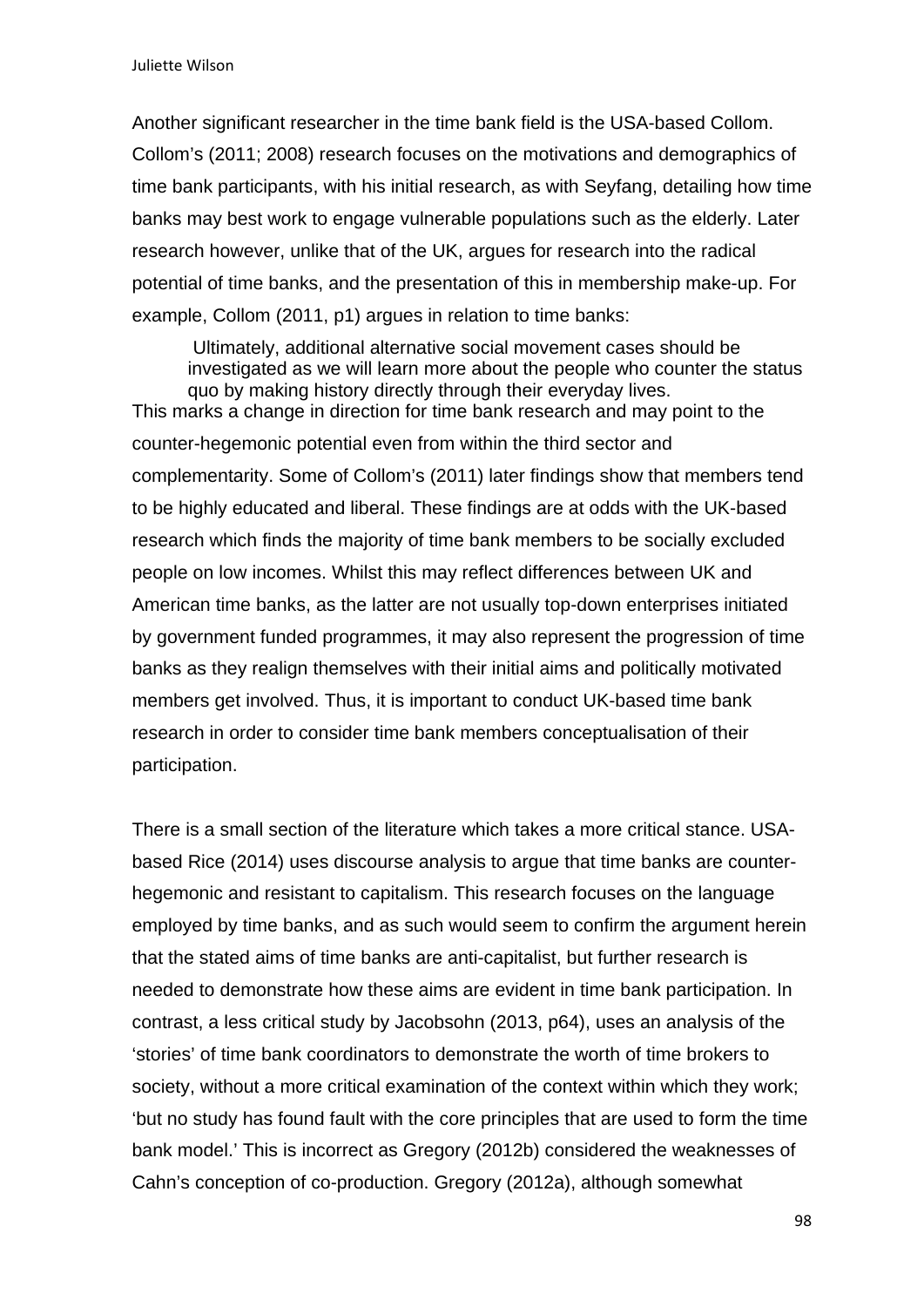promoting the uses of time banks in earlier research, in later research argues more forcefully for how Big Society policies may be co-opting the efforts of time banks in what he terms 'responsibilisation' (Gregory, 2013; Gregory, 2012b). 'Responsibilisation' is aligned with the Communitarian agenda which, as discussed, focuses on the responsibilities of the community on the basis that we have disproportionately focussed on rights. As Lemke (2002, p12) argues:

The strategy of rendering individual subjects "responsible" (and also collectives, such as families, associations, etc.) entails shifting the responsibility for social risks such as illness, unemployment, poverty, etc. and for life in society into the domain for which the individual is responsible and transforming it into a problem of "self-care". One key feature of the neo-liberal rationality is the congruence it endeavours to achieve between a responsible and moral individual and an economic-rational individual.

Governmentality under neoliberalism thus serves to align values with economic rationalities and to impose this upon citizens through 'responsibilisation.' Gregory (2014) thus, begins to debate the concept of time banks and where they may be placed in terms of radical potential, or co-opted to support the status quo. Glynos & Speed (2012), who like Gregory research time banks in a healthcare context, found co-production to be a concept which may not align with that of public services and to have a potentially radical nature. However, their research, as with many others in this field, was limited by a reliance upon data from time bank coordinators and staff rather than members. Panther (2012), a time bank 'insider' as someone who started a time bank, considered the implementation of time banks by paying attention to factors for management however, also placed time banks in a critical context in relation to social capital. Thus, the literature relating to time banks which is more critical, without actively searching out radical potential, found that this was a factor in their findings, and as such provides a basis for more in-depth research with time bank members, actively considering their potential to alleviate some social exclusion.

Finally, it is a short research paper by Williams & Windebank (2000) which begins to place time banks within a workable yet critical context, whereby they could achieve their aims and have real impact upon the structural causes of social exclusion. In analysing interviews with 400 low income participants on the subject of mutual aid, they conclude that time banks have actual potential to address social problems if they enable a redefinition of informal work, and this is attributed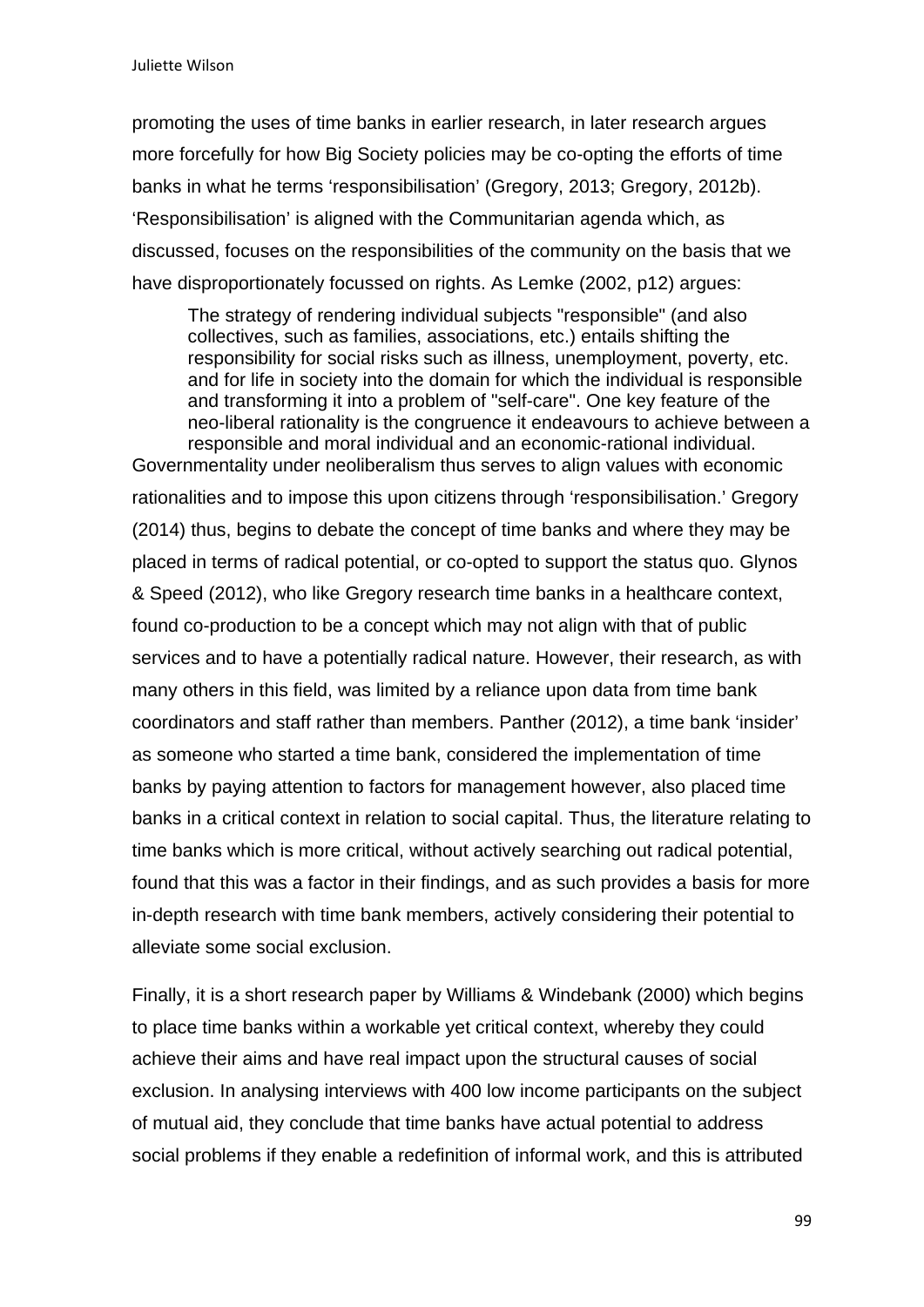'real value' (financial capital) through 'active citizen credits.' What is absent from other research in this area, but which Williams & Windebank address, is the way in which time banks might really seek to meet their stated aims of revalue, and how *this* could be applied to policy whilst maintaining a critical and productive stance. What occurs in this limited critical literature relating to time banks, which begins to theorise the position and use of time banks, is a conceptualising of time banks, and the ethos of time banks, in relation to more structural societal contexts affecting social exclusion. However, this research tends to focus on data from time bank staff, or is conducted by researchers who run or work with time bank coordinators and staff, thus there is a lack of critical research in relation to time banks from a member perspective, especially one conducted without a researcher linked to the power structure of the organisation. Further, despite time banks concerning the feminised problem of social exclusion, no research takes a specifically critical feminist approach to understanding time banks. There is thus a need for more UK-based research, with a critical feminist focus on the perceptions and understanding of members, in order to theorise the position of time banks as either a conservative maintainer of the unequal status quo, or a radical motivator for change.

#### **4.8 Summary**

This literature positions time banks as a potentially radical feminist tool with which to address social exclusion. This is argued on the basis that time banks propose a challenge to dominant and sexist definitions of work and money, through their aims to utilise the conceptual area of social capital to redefine work and value via the implementation of a community created, and communistic, time-based currency. Demonstrating that the concept of work is central to any analysis of social exclusion, and as such, an analysis of time banks has wider significance. In considering the literature which presents a picture of time banks as an effective tool to alleviate social exclusion I determined that the pertinent questions, in line with Dowling and Harvie's (2014) analysis of the Big Society, are not if time banks alleviate social exclusion, but how, on whose terms and to what effects? Social exclusion is situated as a malleable concept with the transformative potential to focus the gaze on the actions of the excluders, as well as the conservative and discriminative propensity to 'look down' on the actions of the excluded. Therefore,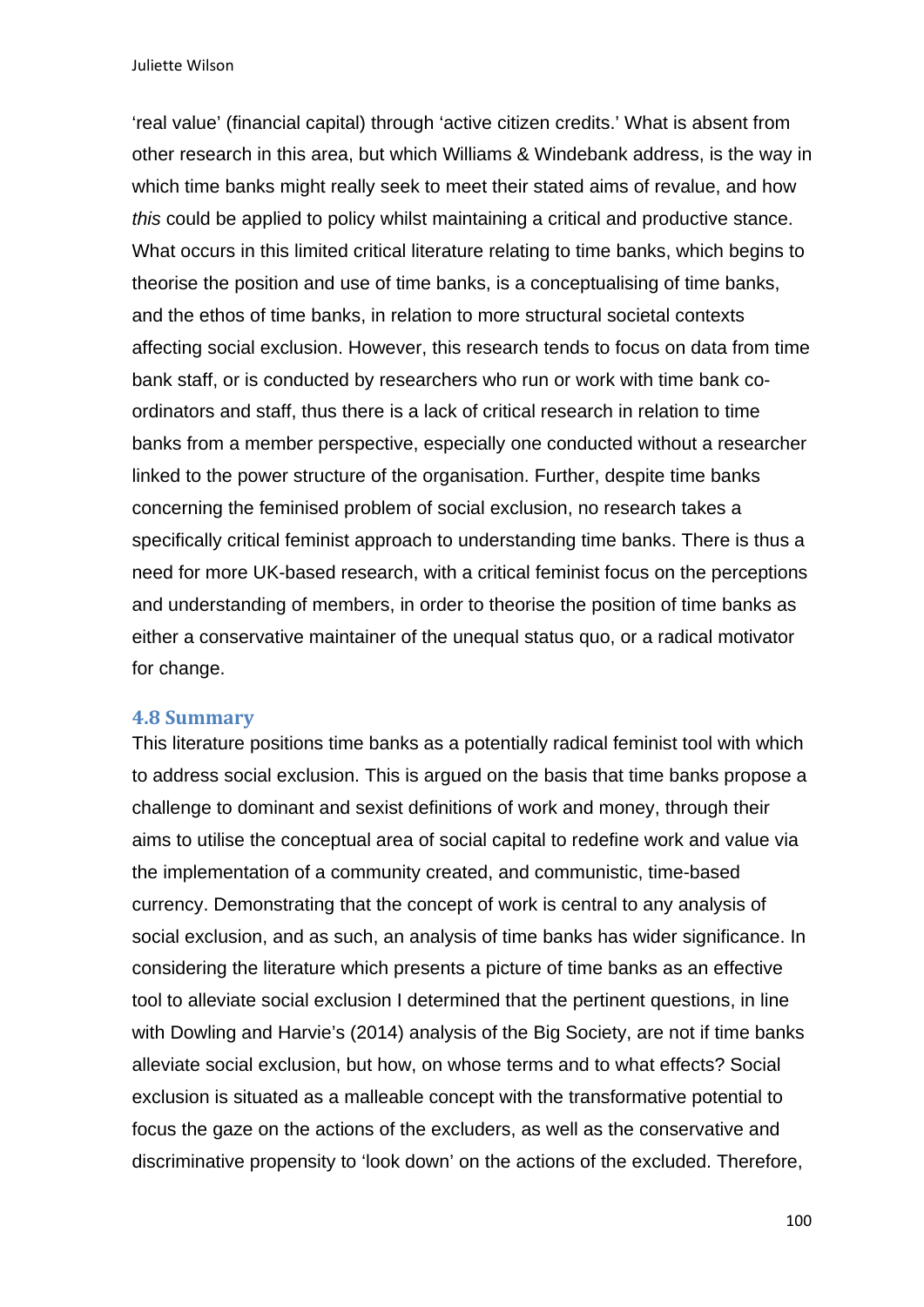Levitas' (2005) taxonomy of political responses to social exclusion is applied in order to identify moral underclass discourse (MUD), social inclusion discourse (SID) and/or redistributive discourse (RED). It is contended, that the social capital literature has been thoroughly explored elsewhere in relation to time banks (See Panther, 2012; Gregory 2012b), but that Putnam's (2001) work characterises time bank's approach to social exclusion, by arguing that it has value in creating a cohesive and functioning civil society, and that Bourdieu's (1984) economically based understanding may demonstrate the limits of social capital. Thus this work moves on from trying to demonstrate that time banks stimulate social capital, in order to focus on their progressive feminist potential in attempting to redefine work and value; to consider their ability to generate resistance, rather than resilience which does not tackle social exclusion. Further, as time banks sit within the government defined third sector which is concerned with civil society, and is responsible for addressing social exclusion, it is essential to analyse the data with an understanding of that conceptual position. As argued, the third sector represents a 'formalised feminised' sector in which women in the majority work, in paid and unpaid roles. This sector however, has developed from a site of autonomous action (Beveridge, 1948), to a subordinate economic sector of government, responsible for supplementing the public sector; a process of third sectorisation, it is argued, has harnessed and depoliticised the activity of civil society in order to sustain the capitalist economic structure by ensuring a necessary level of unpaid work. This is best described by Foucault's (2010) theories of governmentality and homo economicus, whereby neoliberal rationales have become a pervasive common sense in which people control themselves in line with neoliberal ideology, through an understanding of the 'self as entrepreneur.' It is through this lens that time banks may represent a facilitation of the dominant values, rather than a challenge, because they enable the inclusion of socially excluded people in a process of exchange identifying the self as a form of capital. Further, it is this which stimulates Zizek's (2009) Marxist thesis that charity sustains inequality, but the extent to which this requires a total break from the present order as Zizek suggests, or that time banks signify a Gramscian 'passive revolution' (see Callinicos, 2010) which can effect change and represent a functioning democracy, requires a consideration of empirical evidence which this thesis will provide. Therefore, given this background and its pertinent nature in

101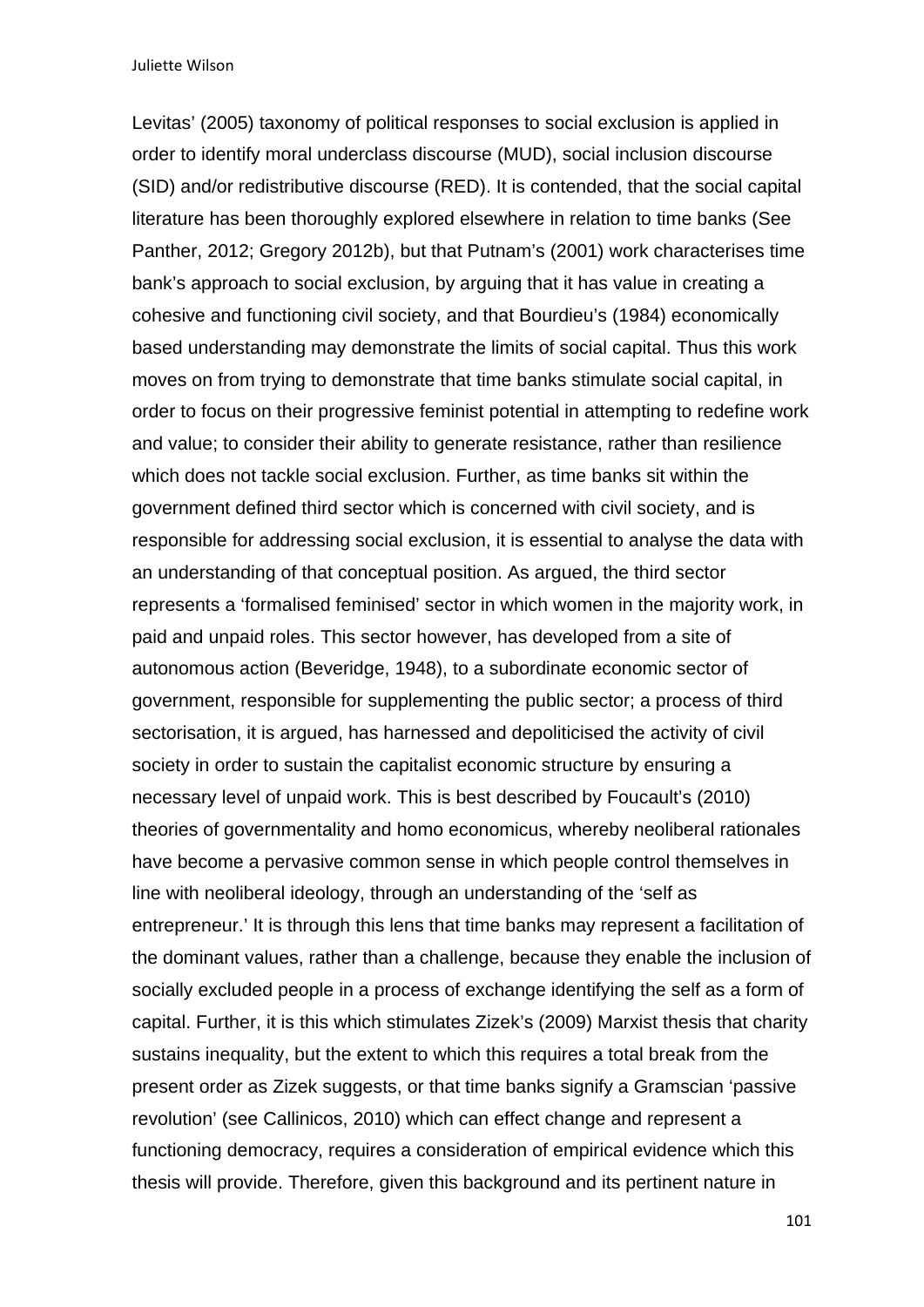relation to Big Society policies and increasing social exclusion, it is necessary to explore these positions through the perspectives and experiences of those involved in time banking. Consequently, the next chapter details the critical feminist realist methodology of the fieldwork, employed in order to meet the aims of defining a time bank, understanding how one works in relation to social exclusion, exploring the third sector as a means to address social exclusion, to assess the relevance of social capital and to analyse a time bank through the perspectives and experiences of those involved, in order to reconceptualise the role of time banks.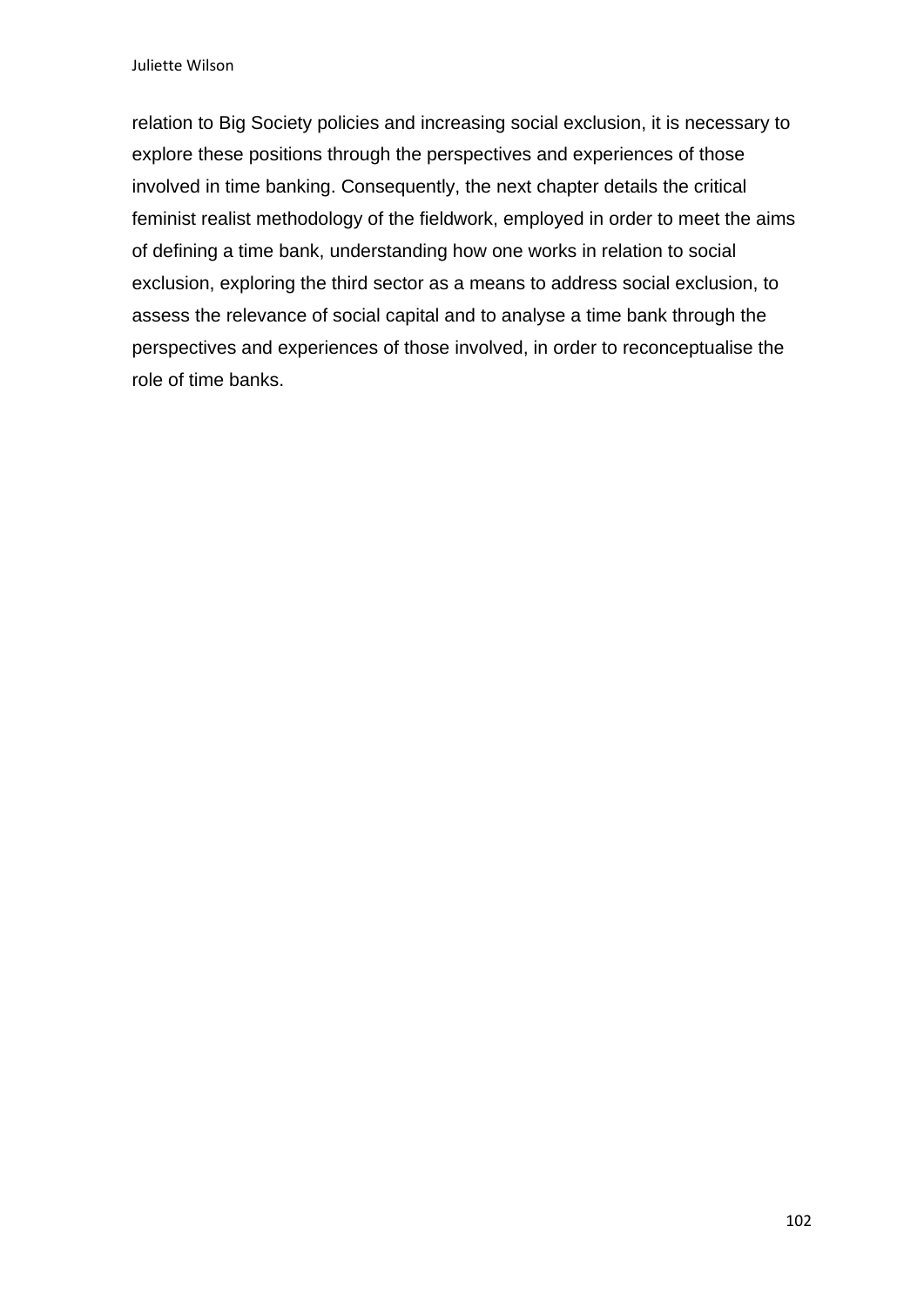# **5.** Methodology

The overall aim of this research is to critically explore the role of time banks in the UK, in order to analyse the role they play in initiatives aimed at tackling social exclusion. In meeting this aim, the objectives are:

- To define time banks
- To understand how time banks work in relation to social exclusion
- To assess the relevance of social capital to time banks
- To explore the third sector as context for addressing social exclusion
- To analyse a time bank through the perspectives and experiences of those involved
- To reconceptualise the role of time banks

As a result of the literature it is framed by a tension between the radical potential of time banks in addressing structural issues pertaining to social exclusion, and the potential for co-option to serve an inequitable status quo within a third sector aligned to neoliberal ideology. In order to do this, a critical feminist realist position is taken, and thus it is recognised that an in-depth qualitative approach is best suited to hearing the perspectives and experiences of time bank members which concern, in the majority, women who may be experiencing social exclusion. Further, it is these perspectives which have been under-researched in the current literature. This chapter presents the methodology of this research, which underpins the methods utilised to meet these aims and objectives. It discusses the underlying philosophy of the research, critical feminist realist, as well as the methods of data collection and analysis. Ethical considerations are explored and there is a discussion of reflexivity in relation to the research process. Potential limitations of the research are considered towards the end of the chapter, and technical information such as interview guides, consent forms and information forms have been included in the appendices.

## **5.1 Epistemology and Ontology**

It is important in any scientific work to state the nature of the beliefs that underpin the research, so that this is explicit to readers and users of any evidence generated. This research is grounded in the philosophy of realism, that is based upon the ontological position that, '[...] things do exist independently of ideas about them, independently of how they are perceived [...]' (O'Reilly, 2009, p166).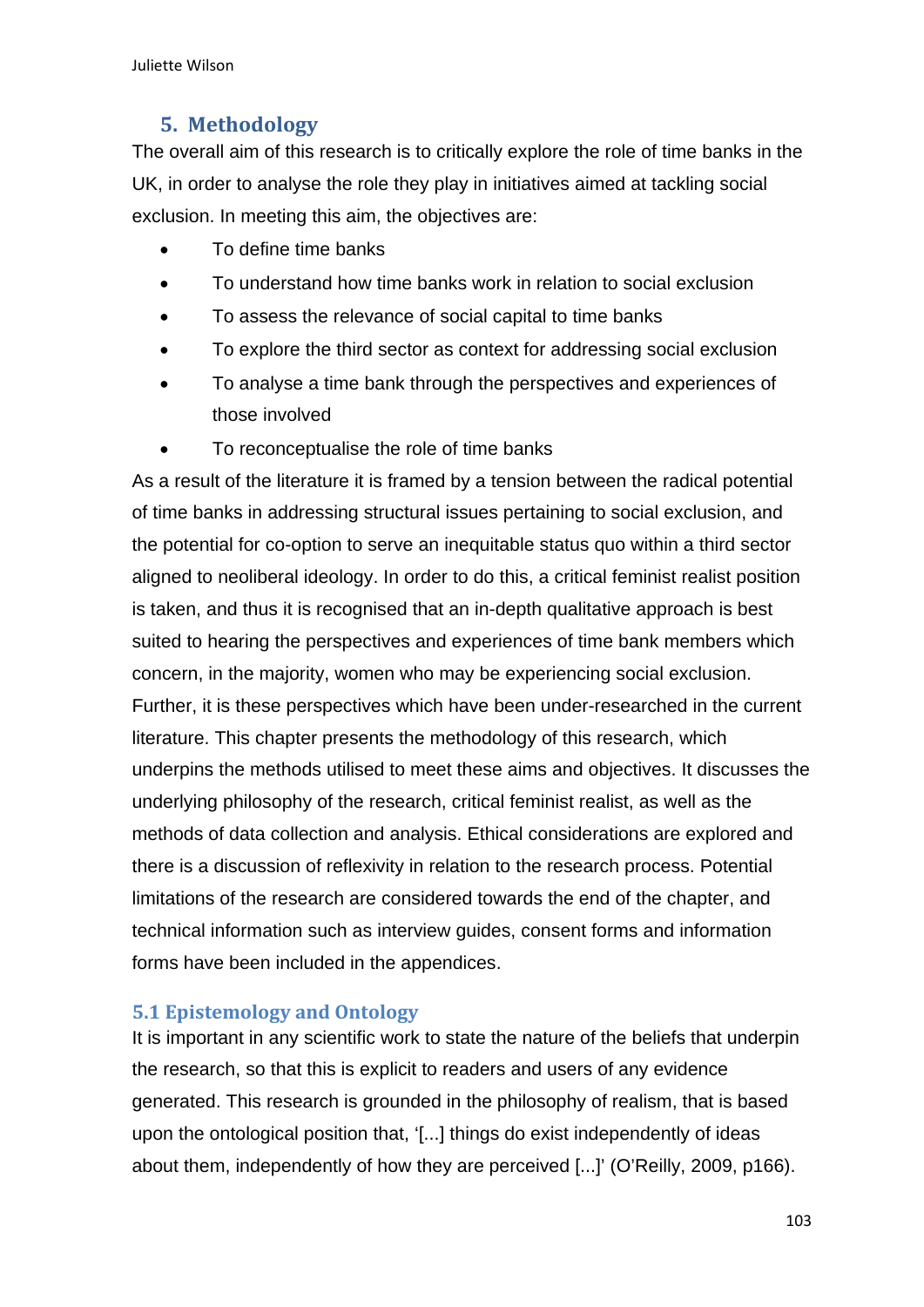The literature review provides evidence for the perspective that structures and external forces exist within society, which act upon people *outside* of their individual perspective and action (see Bhaskar, 1989). For example, there are structures within our society such as gender, class and race which act upon individuals to affect their power, influence, affluence, security and opportunity, regardless of how they perceive it (Skeggs; 2004; Willis, 1978; O'Reilly, 2009; Thomas, 1993; Hammersley, 1992; Gosling, 2008; Bagnall, 1999). Social exclusion is a significant example of the ways in which societal structures act upon individuals to shape their lives. This research therefore takes the ontological position that there is a wider 'reality' which can be observed above and beyond the moments of interaction and experience between individuals. Thus it moves past the problems of relativity in postmodern interpretivism which foreclose the potential of collective positions within society to critique such oppressive structures.

A critical realist position is thus important in research that seeks to understand discriminatory and exclusionary structures in society, because it provides a lens through which those structures can be exposed, and therefore opposed. As O'Reilly (2009, p167) argues:

I therefore call for a reflexive-realist position. This I believe is a more ethical position than the defeatism of postmodernism (postmodern ethnographies) and the narcissism of some contemporary ethnography.

The compelling argument being, that a solely post-modern methodology can lead to research which is unable to address the inequality experienced by participants who are socially excluded, and that this is less ethical than a realist approach. Hammersley (1992), argues that ethnography lies on a spectrum between 'naïve realism' (a form of positivism) and relativism, and as such calls for a position of 'subtle realism' which is sensitive to the complexities of 'real life'. Where naïve realism takes the position that there is an objective reality 'out there' to be discovered, subtle realism acknowledges that we are subjective beings, and that this influences research, but does not neutralise the ability to generate generally useful data about the social world. Thus, a position of subtle realism is similar to that of reflexive realism, in that the subjective position of the researcher must be recognised in the research process in order to acknowledge their inescapable influence on the research process. Further, a critical realist position explicitly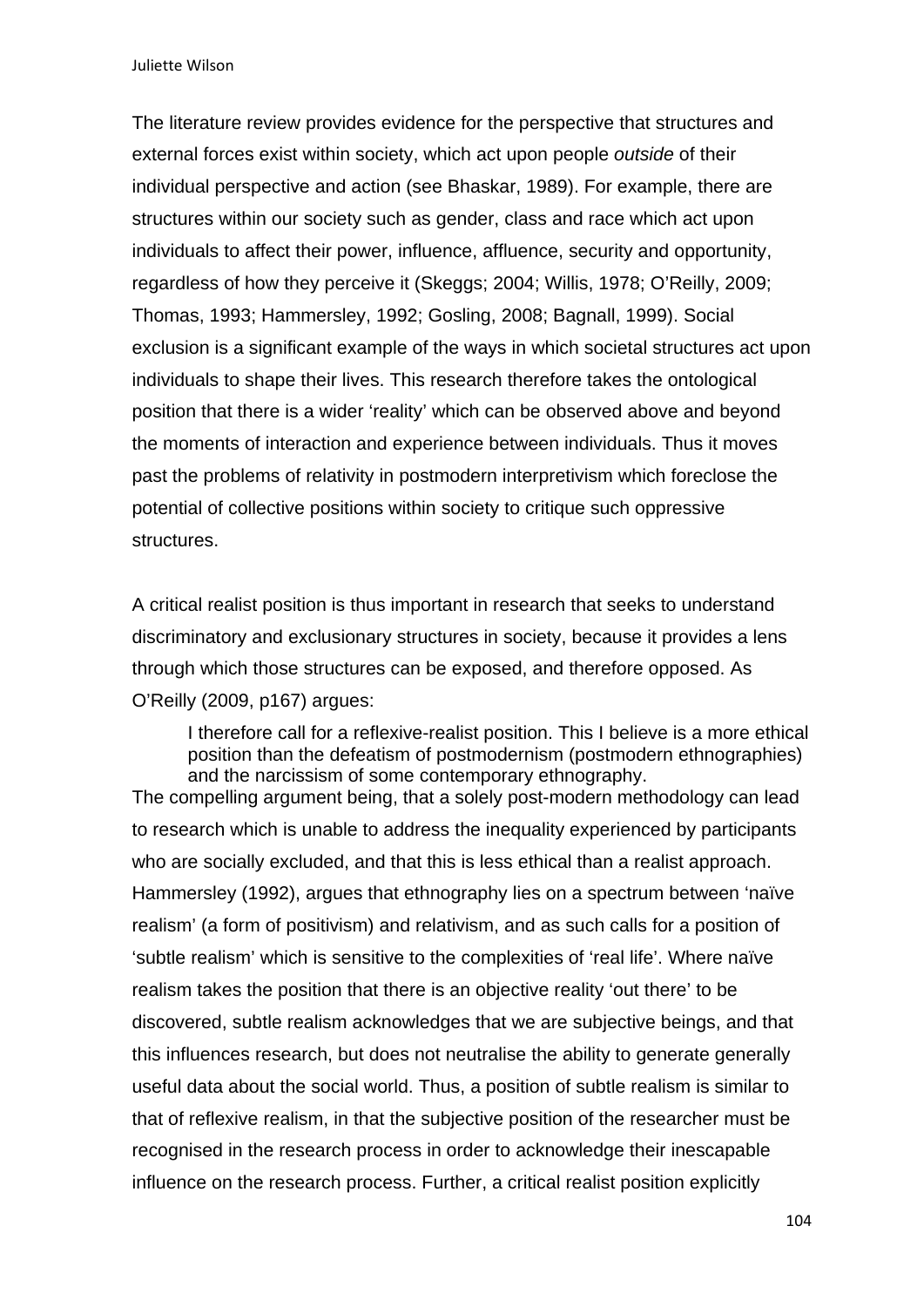recognises the perspective and impact of the researcher in the field, and takes into account a wider constructed reality. Critical realism also prioritises a focus on the unequal socially constructed structures in the social order, and how changes may be implemented to transform the status quo. Critical realism then, recognises the subjectivity of the researcher but maintains social scientific enquiry with a purpose to address inequality. Consequently, due to the evidence of inequitable social structures which act upon individuals to mediate their opportunity to be socially included, there is an ethical imperative for social scientific research with ethical purpose (O'Reilly, 2009; Mason, 2002; Hammersley, 1998), this research thus adopts a critical realist position, with sensitivity to the complexities of that 'reality' and a reflexive eye on the researcher's position.

In theorising time bank participation and the tension between their radical potential and conservative possibility to maintain the status quo, the social 'reality' that this research seeks to investigate is that of a time bank. In order to attempt to understand the complexity of this experience, and thus generate evidence pertaining to questions not addressed by the current literature, requires knowledge of how people use and conceive of time bank participation on a day-to-day basis. An in-depth qualitative approach is best suited to understanding this 'reality' because in this context, where powerful ideologies may influence understandings of the situation, there is a need to generate first-hand data in order to ensure a close analysis of people's lived time bank experience. The need for this approach is confirmed in the literature, for example, where Naughton-Doe (2014) finds survey data unreliable for researching time banks. Specifically, alongside semistructured interviews, an ethnographic approach was selected because this enables research to focus on the everyday experiences of participants and how meaning is ascribed to actions, and is aligned with the research philosophy that the social world, or social 'reality' can be known or understood through experience of it (Mason, 2002).The approach herein is also based upon an 'interpretivist' philosophy (Mason, 2002) which, in line with realism, poses that social reality can be interpreted to identify the underlying social forces not immediately understood by social actors. It was also conducted with a critical realist awareness that data is not objectively and passively 'discovered', especially due to the researcher's integrated position within the field, and as such data was 'generated' rather than

105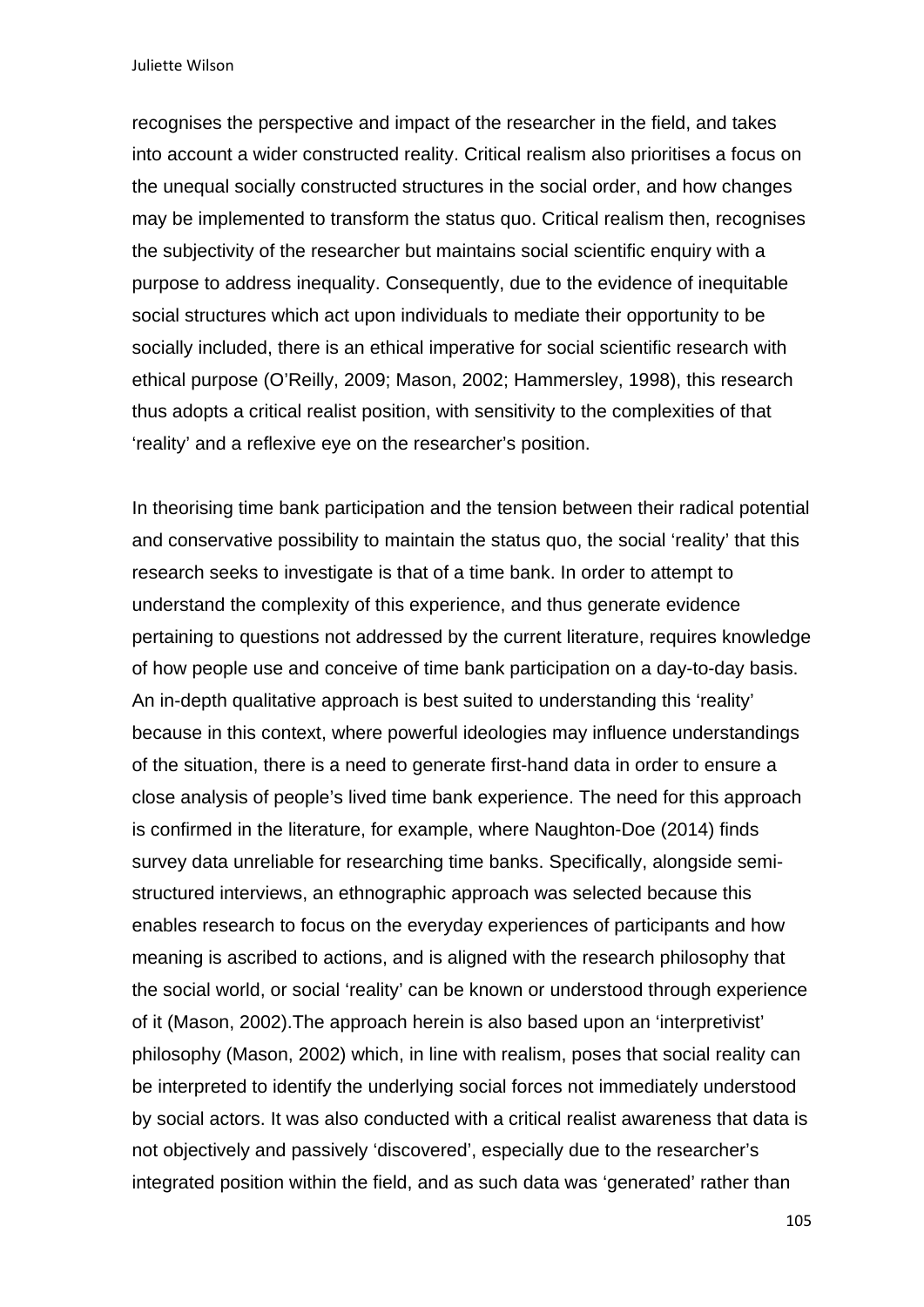uncovered (Mason, 2002; O'Reilly, 2009). This is not to say that the researcher has created the data rather, it is a position which explicitly perceives the researcher's role in the research. Thus, epistemologically, this research follows the idea that the social reality of time banks can be understood through interpretation of the field, founded upon an ontological base of critical realism.

#### **5.2 Critical Ethnography**

Evidence shows the strengths and validity of a qualitative approach for understanding meaning within context. It is also appropriate for providing in-depth, quality research data, which is less discriminatory than more quantitative methods in relation to the less powerful within society (Mason, 2002; O'Reilly, 2009; Hammersley, 1998; Bryman, 2008; Oakley, 1974; Becker, 1971; Van Maanen, 1988). Therefore, because the majority of time bank participants are categorised as 'socially excluded', of low socio-economic background and/or female (Lasker et. al., 2011; Seyfang & Smith 2002), it was important to utilise a qualitative and feminist approach as it has better potential to access and 'hear' the voices of possibly disempowered participants. For example, in this research context the literature demonstrates a lack of responsiveness to less engaged approaches such as postal or email surveys (see Burgess, 2014). Indeed, when a request for participants for this research was sent out via email, to approximately all 150 members, only 4 people responded. However, Panther (2012) had a relatively high response rate to her questionnaire, but admits that this may have been due to the threat of closure at the time bank, therefore it is argued that respondents may have felt less able to be critical. Thus, an in-depth qualitative approach was important for this research in being inclusive to potential participants who could be excluded by more quantitative, or less in-depth, methods, and therefore for meeting the aim and objectives of understanding a time bank through people's perspective and experiences. Ethnography is an approach grounded within the social 'reality' which it seeks to understand, rather than being abstracted from it, and as such has the ability to generate multifaceted and rich data from participants who may not engage with other methodologies. As Vered (2000, p2-3) states:

[Ethnography] makes it difficult, if not impossible, for fieldworkers to regard the people with whom they are conducting research merely as onedimensional research subjects.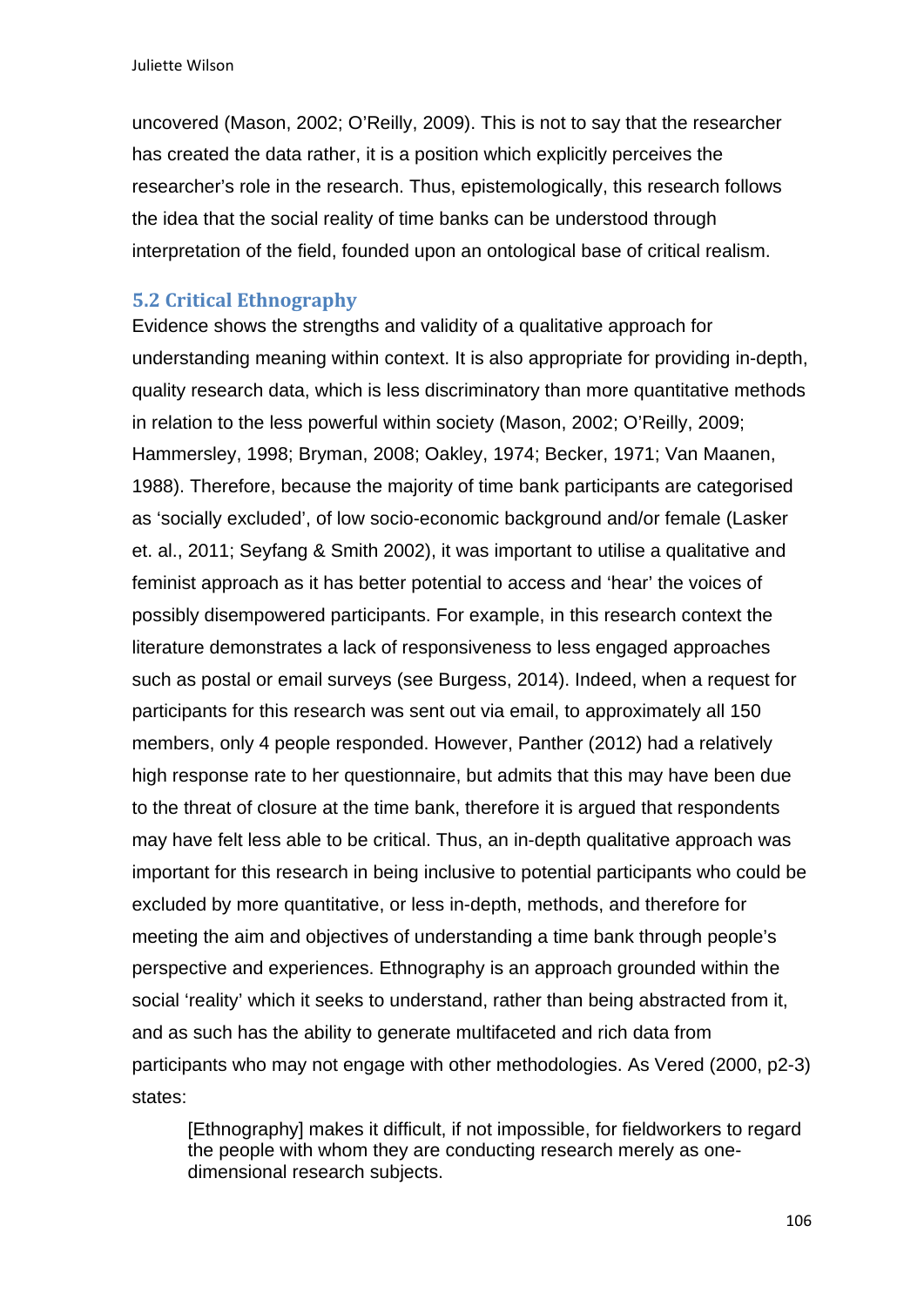The ethnographic approach is one which aims to represent the intricacy of research participants' experience, and this is most appropriate for generating data relating to the multidimensional and possibly ideologically structured experiences of time bank members. In relation to quantitative methods ethnography is critiqued as lacking precision, being subjective and unable to control variables in order to identify causal relationships, yet Hammersley (1998) argues that even quantitative research can be critiqued in this way due to the inevitable subjectivity of researchers, and the lack of objective reality in the social world. Further, the social world is complex and through comparison over time ethnographies can 'trace patterns of relationships among social phenomena in context in a way that neither experiments nor social surveys can do' (Hammersley, 1998, p11). Thus whilst ethnography may lack the extent of objectivity of positivist or quantitative methods, it is more appropriate for generating data in the context of understanding the social reality of time banks.

A further criticism of ethnography, indeed social sciences in general, is that some research lacks relevance (Hammersley, 1998; Hammersley, 1992; O'Reilly, 2009; Mason, 2002; Van Maanen, 1988); 'Relatively less work has been directed at understanding how, why, for whom, where, and with what consequences ethnographies are written' (Van Maanen, 1988, p139). As such, academics often call for ethnography to have significance in society (Hammersley, 1998; O'Reilly, 2009; Mason, 2002; Van Maanen, 1988). In addition to this there are growing public and academic movements advocating for social science with social relevance and application. Critical ethnography is a form of ethnography which actively seeks to address disadvantage present within society, and it aims to conduct research of social relevance and importance. Thomas (1994, pvii) defines critical ethnography thusly:

*Critical ethnography* is a way of applying a subversive worldview to the conventional logic of cultural inquiry. It does not stand in opposition to conventional ethnography. Rather, it offers a more direct style of thinking about the relationships among knowledge, society and political action. The central premise is that one can be both scientific and critical, and that ethnographic description offers a powerful means of critiquing culture and the role of research within it.

Critical ethnography, then, is a method aligned to a critical realist feminist position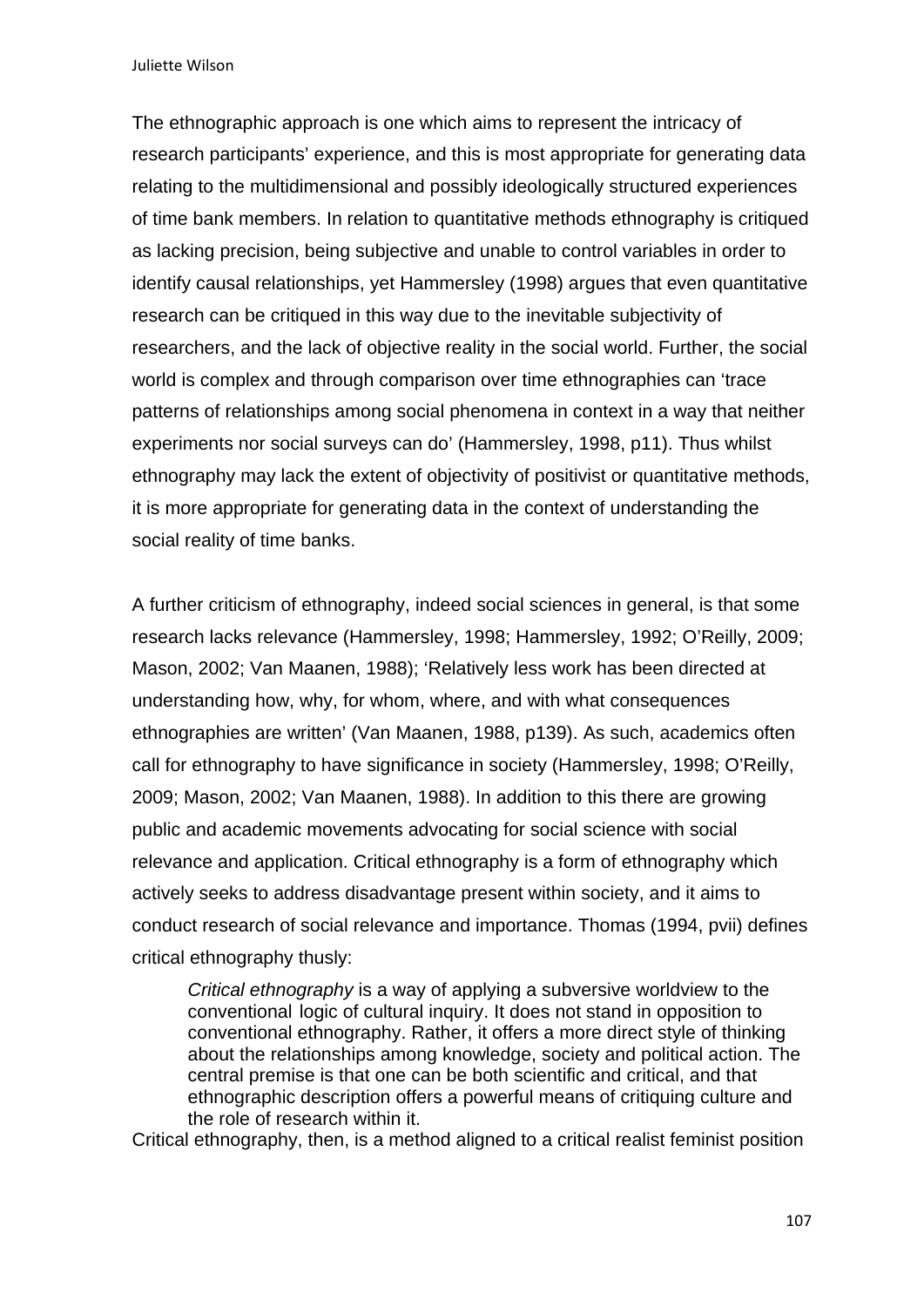by using ethnography to directly engage with political change as a result of social scientific research. On the basis of the literature, review critical ethnography is appropriate for this research due to the structural inequalities felt by those involved, and the potential for their energies to be co-opted and exploited by the state use of time bank participation within the third sector. An example of critical ethnography is Willis's (1978) influential study into why, in the context of a free education system, working class boys seemed destined to get working class jobs. Willis used critical ethnography to study the experiences and understandings of everyday life from the boys' perspective, whilst interpreting this and seeking to improve their situation via political engagement. A key distinction between ethnography and critical ethnography is that 'Conventional ethnography describes what is; critical ethnography asks what it could be (Thomas, 1993, p4).' Thus Critical ethnography aims to constructively address disadvantage in society through researching and analysing people's lived experience.

Hammersley (1992), however, argues that critical ethnography is an unnecessary sub-category of ethnography, and that critical ethnography can become stultified and constrained by the connection with Marxism. In response, critical ethnography need not be directly related to critical theory or Marxism (Thomas, 1993), rather it is ethnography which actively seeks to recognise and act upon political aims. As such, *critical* ethnographic methods address the criticism of *ethnography* made by many, including Hammersley (1992, 1998), that it should be of relevance and use to society. As O'Reilly (2009, p65) states:

Critical ethnography tries to explain why certain people fail to reach their goals, or fail to get their feelings known, have their rights acknowledged, their achievements recognised.

Critical ethnography is therefore an approach concerning how people live their lives from their perspective, with the purpose of understanding structural disadvantages present in society, and providing evidence to address such inequality. Critical ethnography is congruent with the aims of this research in understanding the structurally disadvantaged experiences of socially excluded people, for the purpose of potentially having a positive impact. Whilst other methods, which are outlined in the following sections have been utilised, the research is informed by a critical ethnographic approach in that an in-depth qualitative case-study has been conducted, which generates data pertaining to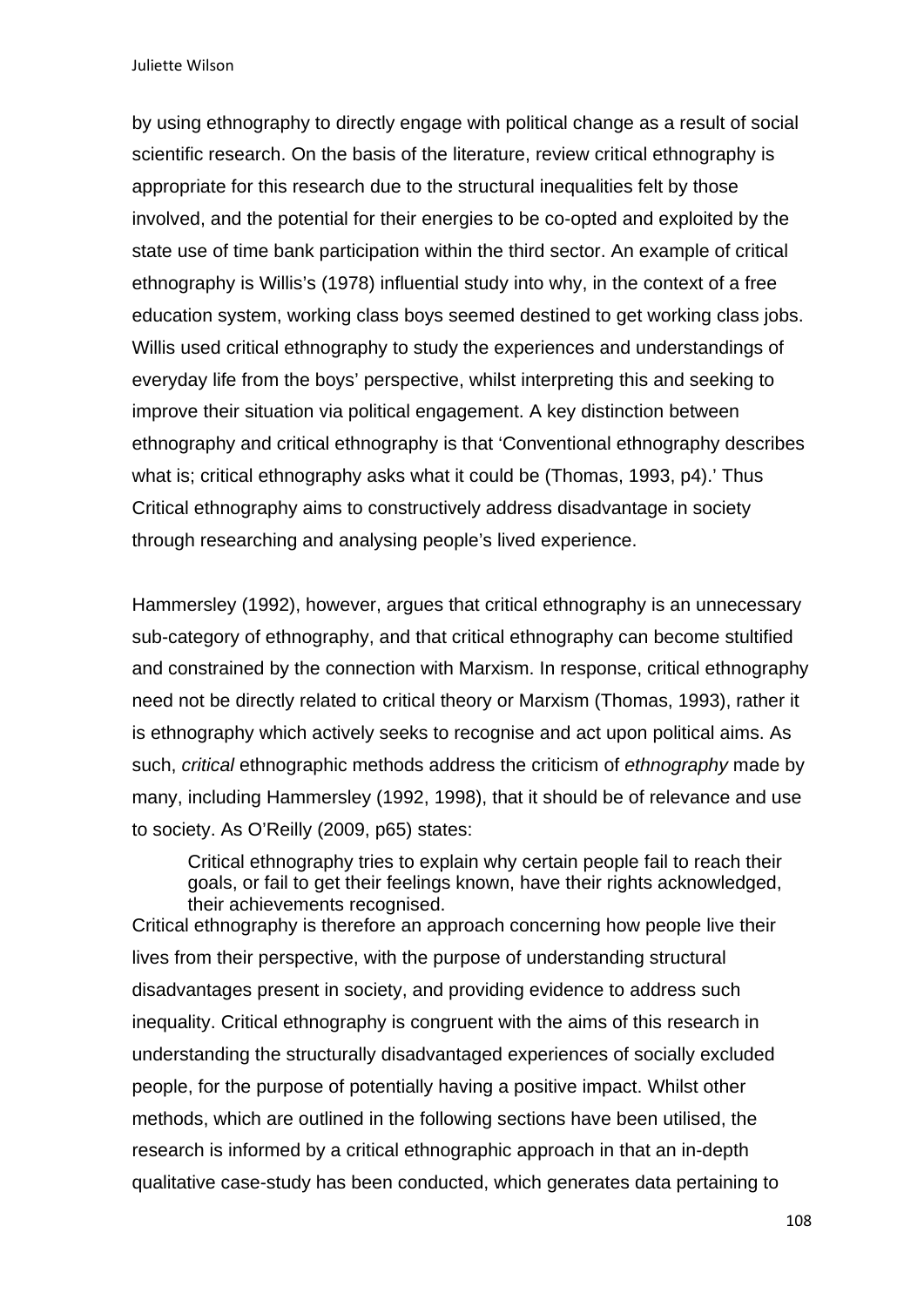how time bank members and staff perceive their involvement, and how this might challenge discriminatory structures in society.

#### **5.3 Selection of Case**

An integral part of ethnography is that people's behaviour is studied in their everyday context (Hammersley, 1998; Mason, 2002; O'Reilly, 2008), rather than under structured experimental settings. Accordingly, this research was conducted in a time bank over 12 months during the day-to-day activities. It is recognised that ethnographies, largely due to time constraints and the ability to process data, focus on a small number of cases, or just one case (Hammersley, 1998). Whilst this may be viewed as limiting, it can also be argued that due to the aims of this research, one in-depth case study is the means by which to generate necessarily detailed data. Thus one time bank was selected in order to provide an in-depth case-study through which to gain thorough insight into the usage, and understanding of time bank participation. In the initial stages of the research, a number of time banks within a reasonable geographic area for travel were contacted, and engaged in an introductory discussion about their time banks and the proposed research. These time banks varied in size, aims, premises, years of establishment etc. The time bank selected had been running for approximately one year at the time of initial contact, had obtained funding for 5 years, and worked within the context of an established community centre premises. The chosen case also had a reasonably large membership of approximately 150 members. This time bank was selected because it was reasonable to expect that it would continue to exist for the duration of the research due to the extended funding. Further, the time bank did not have restrictions on membership, people were not for example, referred by mental health services, which enabled the research to focus on members from various social groups who joined voluntarily. It was also an appropriate case because the multi-purpose premises provided numerous opportunities for non-contrived observation, as well as more private interviews. The time bank is situated in a medium to large UK city close to the city centre, which provides access for residents from many parts of the city. More specific details of the selected time bank are not given in order to protect the anonymity of research participants.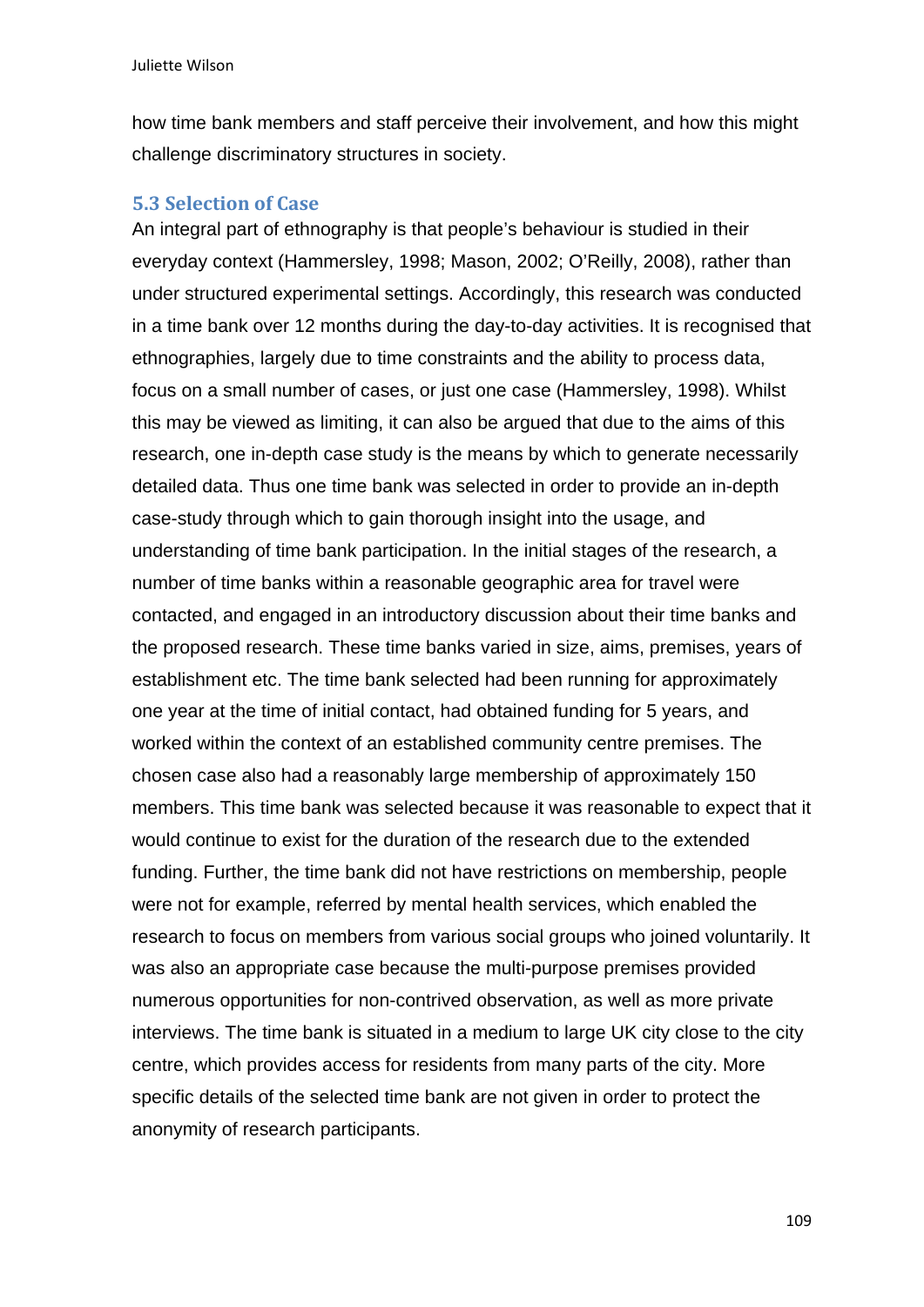As stated, the selected time bank has a current membership (December 2013) of approximately 150. This is larger than most UK time banks and this may have an effect on how the time bank works, further, it may also have an effect on members' views given that the large membership could provide relatively more opportunities for activity, or might foster a less close-knit group. However, this is the nature of this particular time bank, and the large size of the time bank makes it a productive time bank to study because the opportunity to engage with a number of different members is increased. This time bank is based within an active community centre within the premises of a working church. The community activities however, are not linked to religious practice and the centre houses a number of diverse projects including playgroups, OAP lunches, mental health and a community café, as well as renting out rooms to other activities. The fact that this time bank has an active central meeting space may not be typical of all time banks, as some time banks operate from small premises and have a negligible amount of group meetings, thus this would need to be taken into account for comparisons. However, time banks which work within the third sector, and have significant funding, tend to be run in this way from a central community space, or existing organisation. This time bank was initially set up independently by the church in January 2013, but now receives funding from the Big Lottery Fund (since June 2013). This funding has been granted for five years and involves various stipulations which are explored in the following chapter, including evaluation reports, to work with 900 members of the community building skills and integration, and to eventually run without funding. Being in operation for 12 months is not atypical of many time banks as they are a new practice in the UK. Funding for five years however, is fairly atypical as most time banks run on short-term funding and the effects of this would have to be considered in comparative research. However, it is also a reason for selecting this time bank as it enabled a more secure long-term period of fieldwork. Thus, the selected case may not be generalizable to all time banks, but it has a number of features which make it a viable research setting through which to generate a large and detailed amount of data on a wide range of time bank participants, over a medium to long period of time.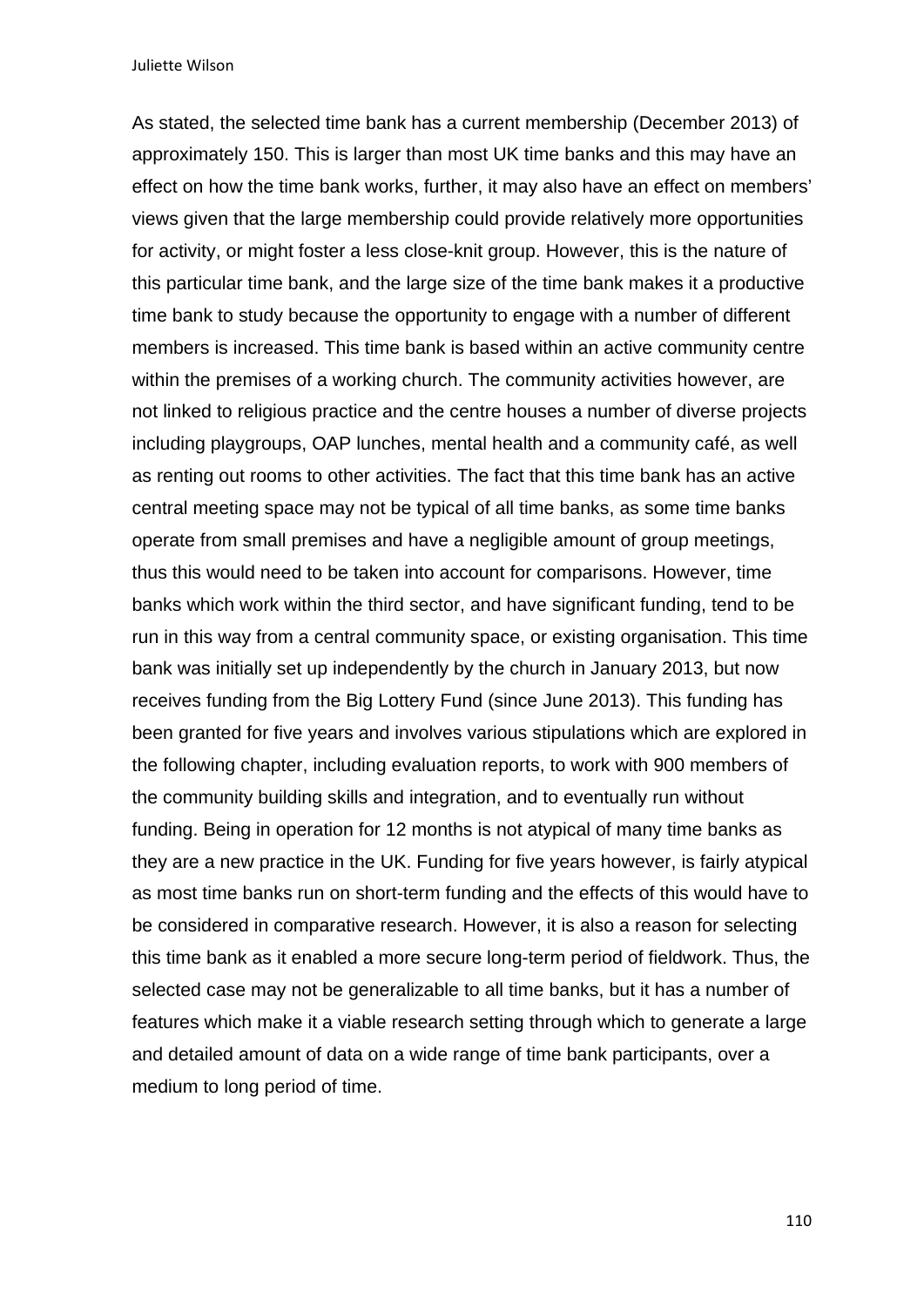#### **5.4 Methods**

### **Observation and Conversational Interviewing**

*'What people say they do is not always the same as what they actually do.'*  (O'Reilly, 2009, P141)

The core focus of the research was to generate data pertaining to the social 'reality' of time banks through an understanding of how members conduct and perceive of their participation. Based on a critical ethnographic approach this research also sought to understand the experience of groups whose interpretation of their experience may be subject to powerfully disadvantaging ideologies. As such, the target participants may not always express the meaning of their actions in a questionnaire or even interview situation; as O'Reilly (2009) states in the latter quote, how people verbalise their activity may not depict the 'reality' of action. Thus, observation and conversational interviewing were employed as methods suitable to generating more reliable data. Further, due to the potential demographics of the participants of the research, it was important to utilise methods which were informal and thus are less biased by power, actual or perceived. Indeed Oakley (1974) has argued that a more informal method is better suited to hearing the opinions of women, because they are more used to giving information in this way. Becker (1971) has argued that 'conversational interviews' give greater depth of information, and values the input of the participant due to the breakdown of power hierarchies. The depth of information generated in this way is something echoed by other researchers in the field (O'Reilly, 2009; Van Maanen, 1988; Oakley, 1974). In practice conversational interviews, and active observation and conversation seemed 'natural' activities to do, and as such fitted into the daily context of the time bank, whilst observing and taking part in many activities with a wide variety of members. It is considered that observing and conducting conversational interviews during time bank activity generates rich and in-depth data unique from that of other methods used within this field, therefore it was most suited to the critical realist feminist position in generating data from which to draw detailed conclusions based upon the experiences and perceptions of participants.

In seeking to observe and converse with members in an informal everyday manner, I chose to adopt an active participant researcher role. As an active participant I became a member of the time bank, which not only gave me access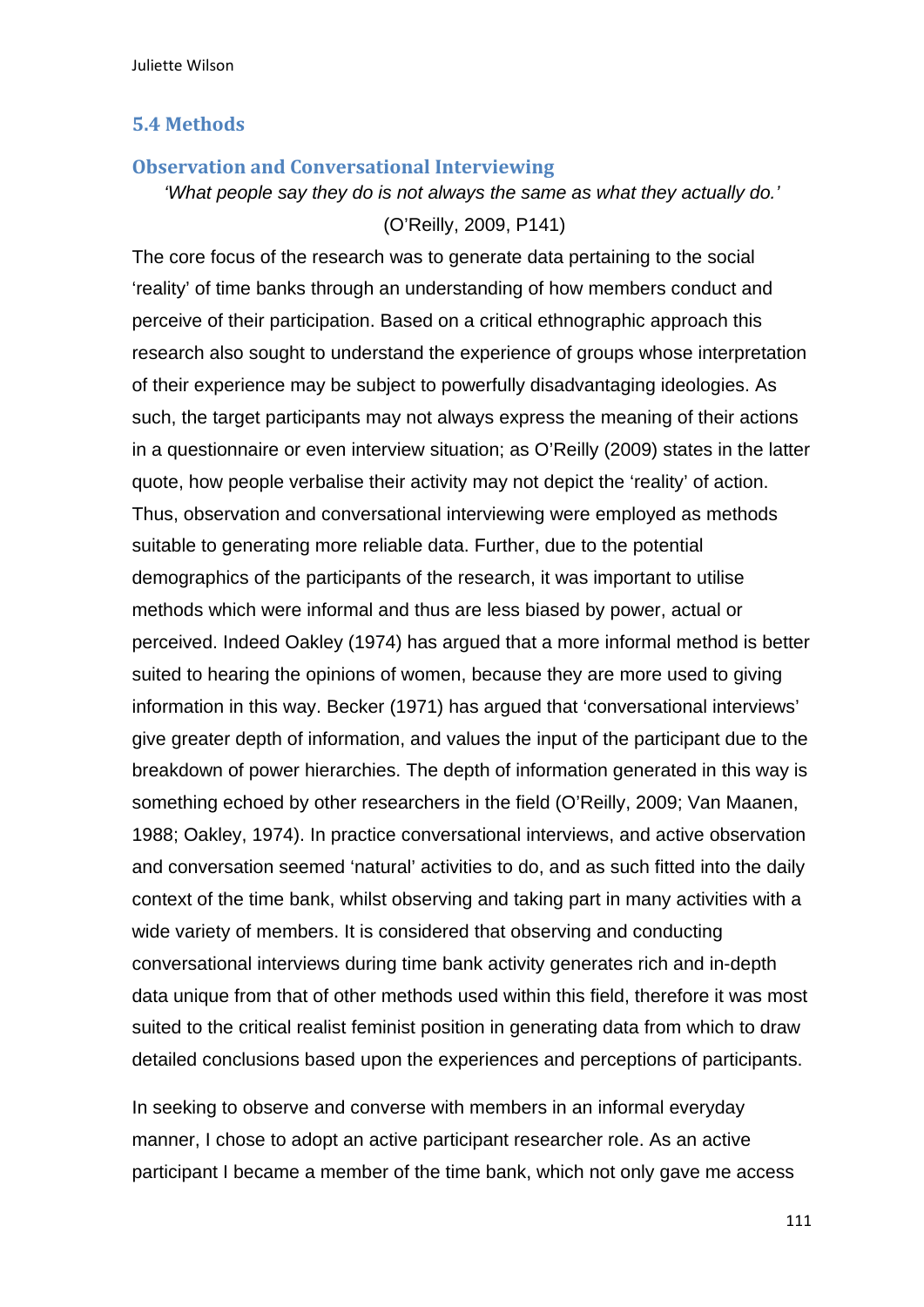to a breadth of activity and information, but also gave me personal insight into the process and experience. Gregory (2012b), in reflecting upon his role as a researcher within a time bank, suggests that time credits could be used to more effectively facilitate research with participants. Consequently, in selecting to be an active participant I was able to earn time credits, which ensured that I respected the mechanism of the group and the equality of our time. I used my experience as an English Language teacher to gain a position within the time bank. This was a skill in demand due to the number of members and users of the community centre for whom English is a second language. Whilst the need for this skill was a fortunate coincidence, it is not assumed that a researcher could not have gained access in other ways, because the centre is open to the public. However, this position did give me a regular and in-demand role within the time bank that facilitated ongoing access. In becoming an active participant the reasoning was to generate in-depth experiential data, but also to reduce power imbalances between researcher and participants however, it could be that a role as a teacher maintained that differential. This was a criticism herein of research from Panther (2012), Reilly and Cassidy (2008), and to a lesser extent, Gregory (2012b) however, despite this role I was in no way affiliated to staff or the organisation of the time bank, and I did not for example, work within their offices. In trying to reduce this differential, I valued my time as equal to participants by giving and receiving time credits, and I participated in other activities as a member not in charge of the group. The reflexive research diary includes considerations of how that position may have affected the participant/researcher relationship, but initially it was thought that rather than being detrimental, it was an advantageous position for engaging participants who would not otherwise be accessed as part of this type of research.

In July, prior to becoming more involved in the time bank, I conducted an initial meeting with the time broker where we discussed the time bank for a couple of hours. I had also had telephone conversations with staff in the initial stages of research. Over 12 months I spent approximately 147 hours actively engaged in observing time banking activities and talking with time bank members and staff. In trying to gain an overview of the time bank I tried to take part in a variety of activities including parties, outings and activities based off-site etc., but due to my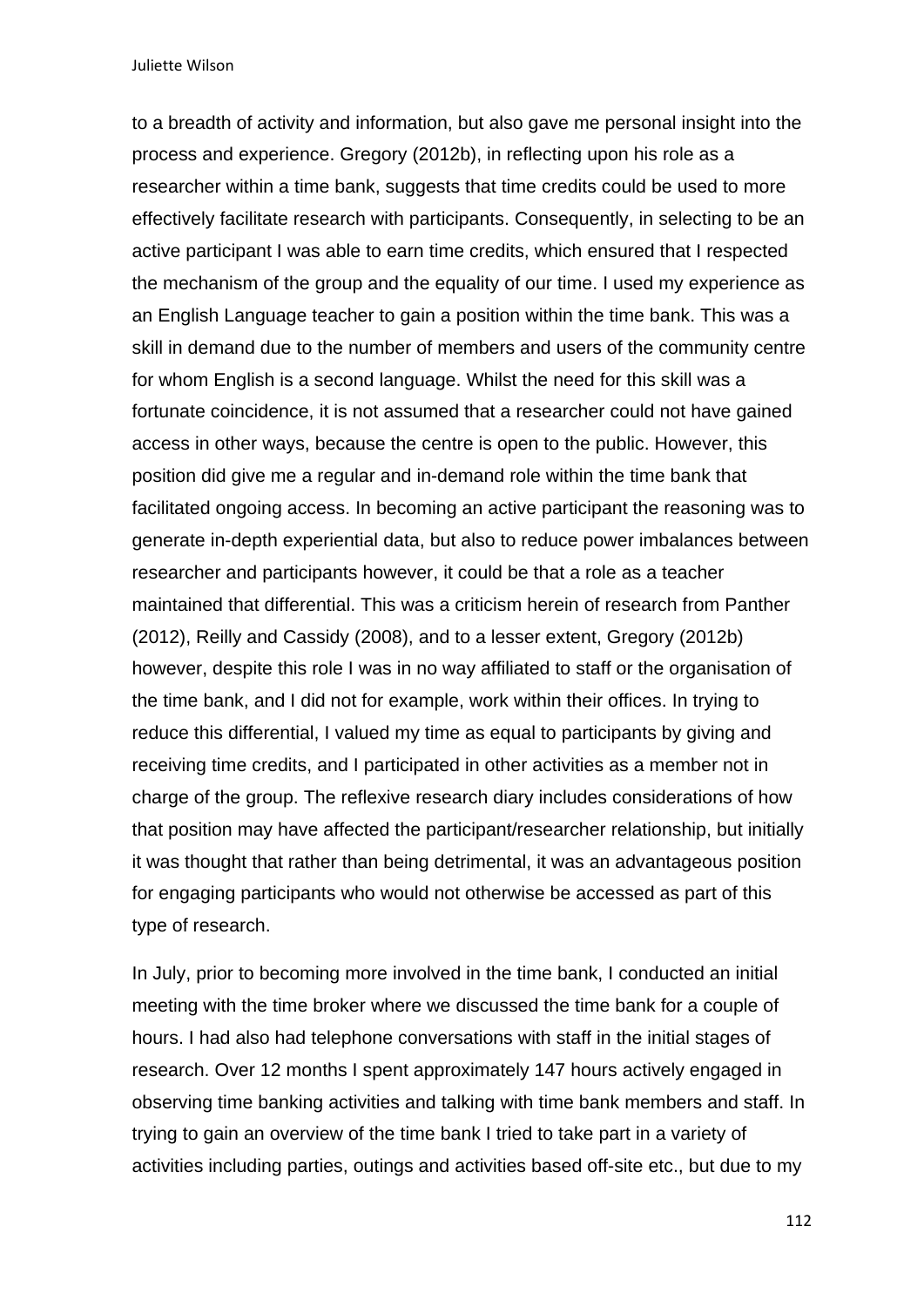assigned role, a significant amount of time was spent in and around the English lessons which occurred four mornings a week. This however, did not confine me to only observing time bank English students, because the lessons took place within the centre and I was able to observe other activities before and after the lessons, and during the break. My role also meant that I had a legitimate reason to be at the time bank on a regular basis and I got to know people by hanging out in the café, and loitering in the lobby without feeling out of place. I actively tried to speak to as many people as possible, just engaging them in informal conversations, or joining conversations with members that I knew. There was no intention for these conversations to be covert research, I almost always introduced myself as a student studying time banks, but some people may not have been aware of my role. However, directly quoted data was not used from any participant without their consent. Whilst the length and amount of time spent in the time bank facilitated contact with a large number of members, it is certain that I did not speak to everyone. I tried to mitigate this issue however, by contacting all members via email to ask for participants. Observations and conversations were recorded in my research diary, and field notes as soon as reasonably possible after observation; I also made short notes discretely on my mobile phone during long periods of observation.

### **Time Scale for Conducting Research in the Field**

An important part of ethnography is the ability to produce in-depth descriptions of cultural phenomena, and this arguably requires a commitment of time to the research setting. Researchers who have produced influential and enlightening data and analysis have spent anywhere from 6 months to 10 years in the field (Willis, 1978; Skeggs, 1997; North, 2006; Oakley, 1974). Van Maanen (1988) argues, based upon seminal ethnographies which have remained relevant over time, that a key part of a good ethnography is being present in the field for a length of time, and that short-lived ethnographies are rather 'thin' in data. Given what was realistic for the scope of PhD research, approximately 12 months was spent actively in the field. Engaging with the time bank over a period of time undoubtedly gave me legitimacy and rapport within the setting, which facilitated insight, access, and recruitment of participants. The length of time spent within the field was also led by the rationale that in becoming a member of the time bank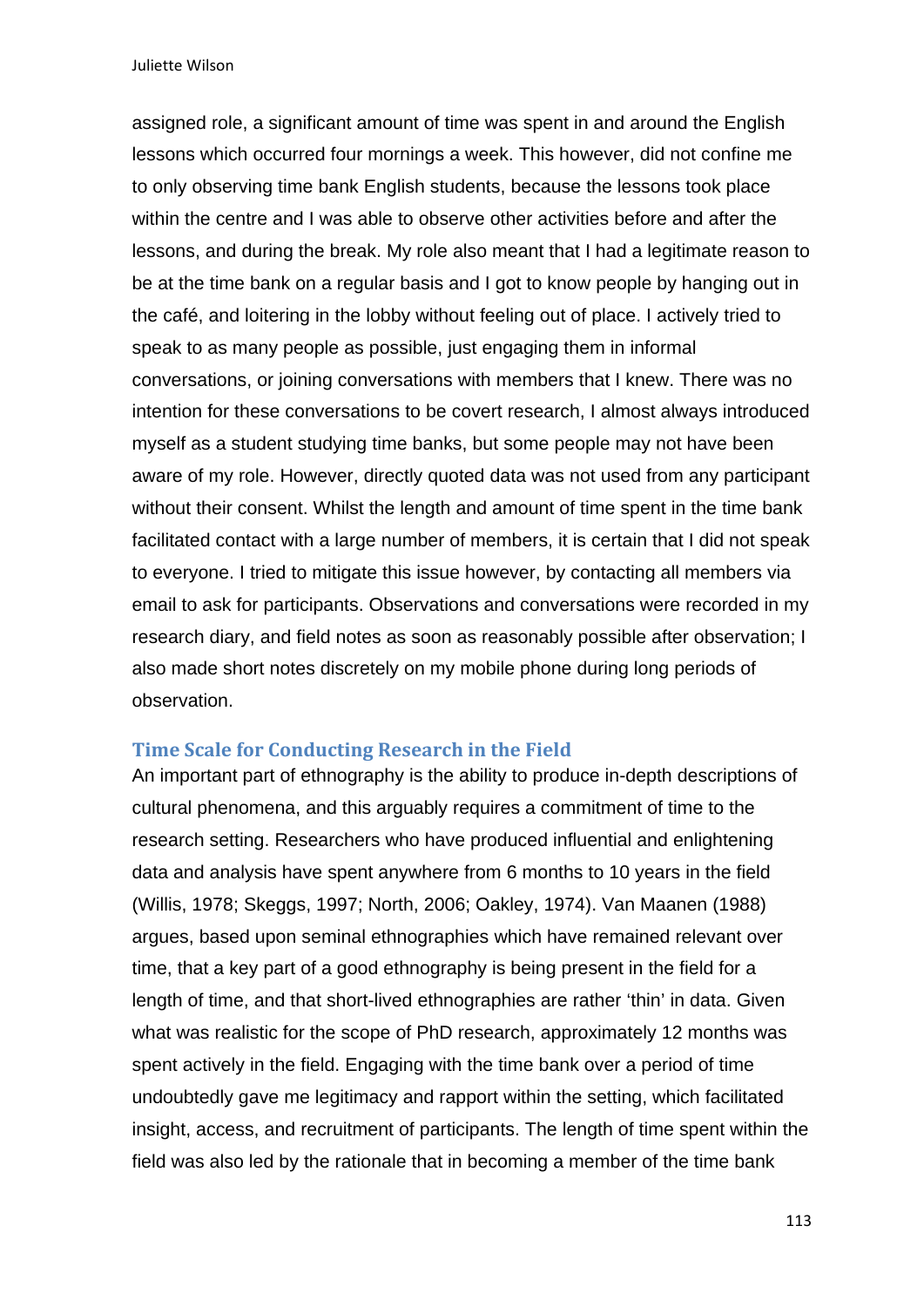community, and respecting their values of co-production, I would create a research environment in which all participants felt as comfortable as possible to freely express their views, and to participate without any more self-censorship than normal. Further, it is understood from conversations with participants, particularly female participants who were recent immigrants to the UK, that they would not have come forward to be part of a research study without 'knowing' the researcher. Thus the time scale was necessary to meet the aims of the research, via gaining access to the experiences of a broad range of time bank members, especially those of excluded or disempowered participants who may not have been included in other research in the field.

#### **Field Notes**

*Fieldwork, at its core, is a long social process of coming to terms with a culture. It is a process that begins before one enters the field and continues long after one leaves it. The working out of understandings may be symbolized by fieldnotes, but the intellectual activities that support such understandings are unlikely to be found in daily records. (Van Maanen, 1988, p117)* 

As argued by Van Maanen, field notes do not represent the totality of the research experience and the significance of the data however, they are a good place to start to understand the data, and from which to begin the process of interpretation and data analysis. As such, and due to the inductive nature of the research, detailed field notes and a reflexive research diary were kept throughout the process. Initial observations, conversations and thoughts were written up during the fieldwork in the research diary. This was always done in a timely fashion, such as at the end of each day. It was not expected that audio recording would always be practical and possible due to active involvement in activities, but notes were sometimes made using a mobile phone, which were always written up within a few hours. This of course means that some data was not recalled however, it gave the opportunity for more 'natural' (As opposed to a constructed research setting) data to be generated, which could then be triangulated against interview data, documents and literature (Mason, 2002). Due to the inductive and critical ethnographic nature of the research, daily notes enabled an ongoing analysis of important aspects and themes which were further explored via semi-structured interviews, or by going back to the literature, using what O'Reilly (2009) terms an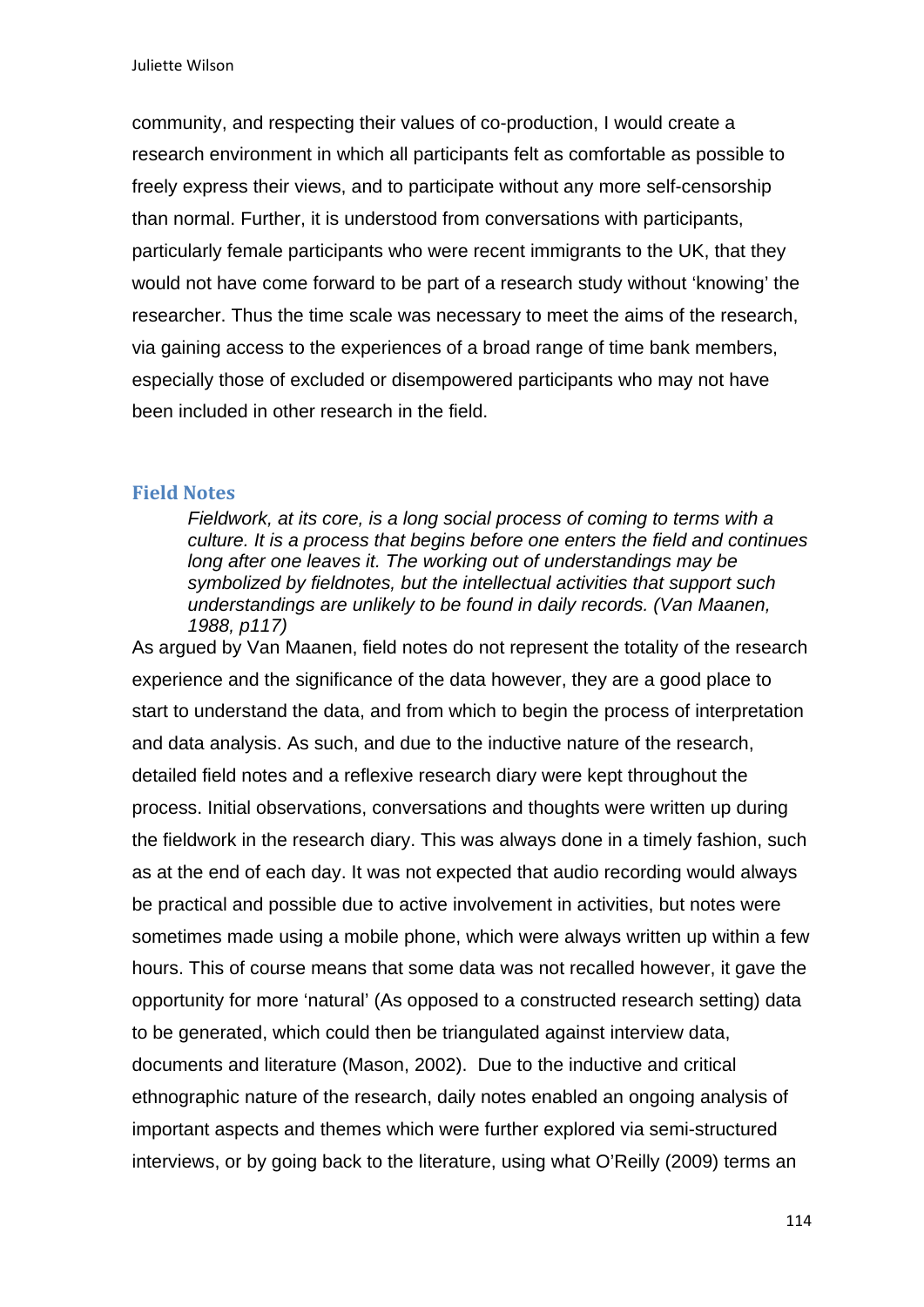'iterative-inductive' approach. 'Iterative-inductive' meaning to build theory via a non-linear research strategy of engaging with the complexity of the social world and reflecting, reading and analysing in an ongoing fashion. Due to practicality the field notes are not comprehensively presented in the data analysis or writing-up, rather they have been selected in accordance with the significant themes of the data analysis, and edited into a more formal and accessible, useful even, format.

#### **Reflexive Research Diary**

A critique of the ethnographic method recognised by Hammersley (1998) is that it is more open to bias than other methods. This criticism has been effectively argued against, with the evidence highlighting that all forms of science are influenced by human bias (Hammersley, 1998; Mason, 2002; O'Reilly, 2009). However, an element of research which can, if not eradicate, at least diminish somewhat and open up such bias for the reader to judge, is reflexivity. Reflexivity engages the researcher in an examination of their own thoughts and opinions about the research throughout the process. The aim of this is to reduce, expose and understand biases and how they may have influenced the research. Sociologists such as Mason (2002), Madison (2004) and O'Reilly (2009) strongly recommend a research approach which is reflexive, because this strengthens the quality of the research and the claims made. Thus throughout the research process I regularly updated a research diary of my actions and thoughts, and tried to consider the implications of things which stood out. This undoubtedly aided the iterative-inductive approach because as an active participant of the group I was also able to analyse my own feelings and experience of time bank participation. The significant aspects of this data are included in the data analysis, and provide a means through which to enrich the data expressed by participants. Van Maanen (1988, pp56-57) however, has critiqued this process by arguing that it is a superficial exercise aimed at presenting the researcher in a better light:

Ironically, the passing mention of a fallibility or two may help to establish the fieldworker's credibility given the enormous pretentions of the realist enterprise.

Here Van Maanen warns against the dangers of engaging in reflexive practice in a superficial manner, but presents no evidence of actual instances. Further, the benefits of such practice outweigh the problems of those using it in a tokenistic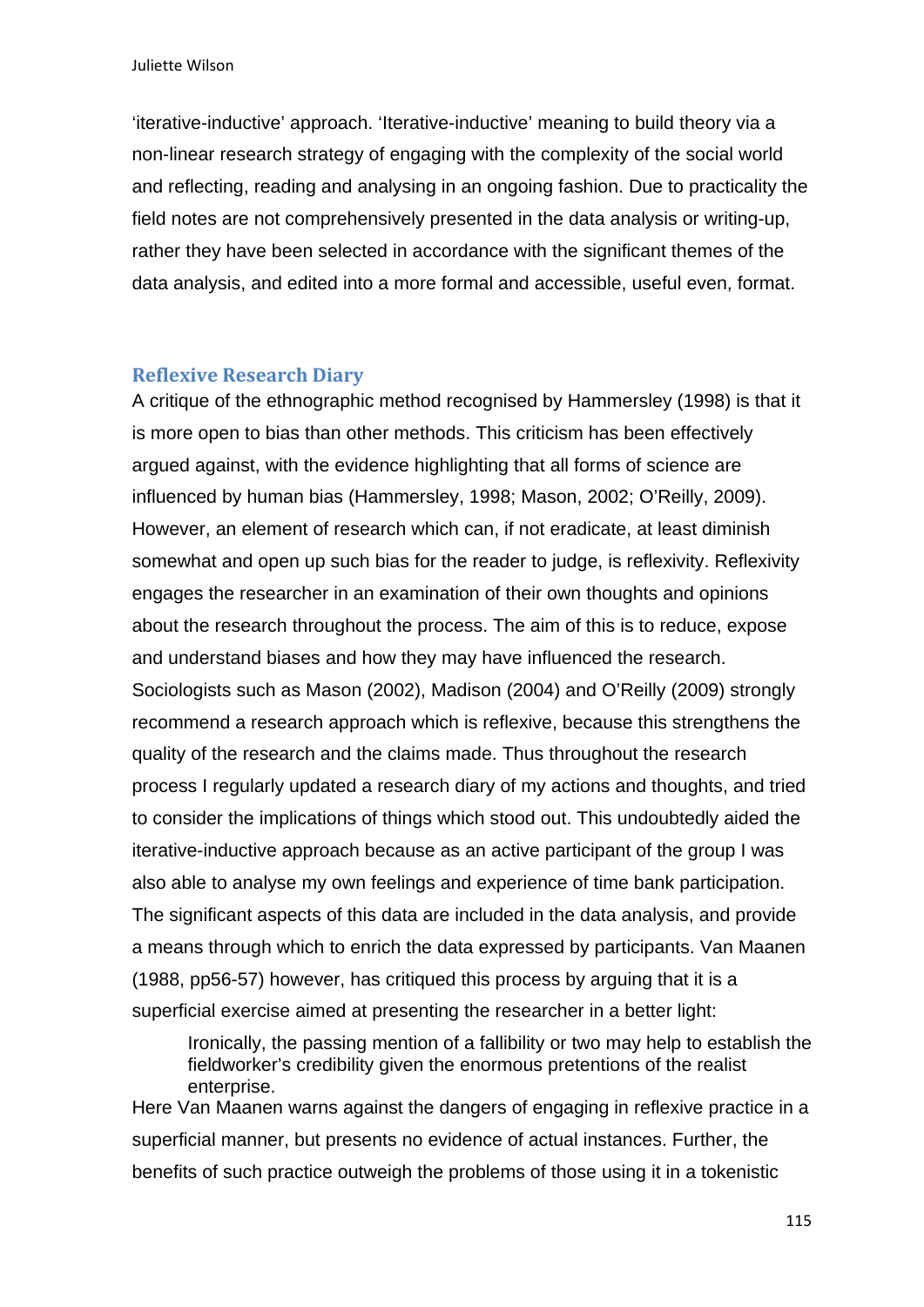legitimising fashion, as this would presumably be obvious. My own research diary and reflexivity was conducted for the reasons herein, but that is not to say that I was always able to understand possible biases and their effects. Rather, what can be said is that the process provides some insurance against bias, and offers further data through which to judge the validity of claims made. As stated, the reflexive research diary conducted was updated each time I went into the field, as soon as practicably possible afterwards, and gave a brief description of things said, things thought and things observed which seemed important to the researcher. The research diary was analysed throughout the research process in an iterative inductive process.

### **Semi‐Structured Interviews, Sampling and Recruitment**

#### **Sampling**

The nature of this research means that the sample was not intended to be representative. Rather it was important to engage a range of members in giving their experiences, views and opinions, and as such a form of purposive maximum variation sampling (see Lofland, Snow, Anderson, & Lofland, 2006) was used. This form of sampling seeks to generate data regarding the range of phenomena pertinent to the research, and thus members of different lengths of membership, levels of earning, gender, age, ethnicity, income level, type of group attended etc. were sought. Lincoln & Guba (1985) argue that this type of sampling is typical to qualitative research. These participants were selected after a 'sensitisation' period in the field. That is, once an understanding of how the time bank was working, and what may be important was identified then participants who were potentially representative of the *scope* of the time bank were selected for participation. Further, all paid staff members associated with the time bank were included in the research, and one non-member was included who conducted voluntary activities within the time bank but was not a member.

#### **Recruitment**

The recruitment of participants was done by attending a wide variety of time bank activities over the period of fieldwork. Participants who were recruited to do semistructured interviews were also the participants who form the main focus of the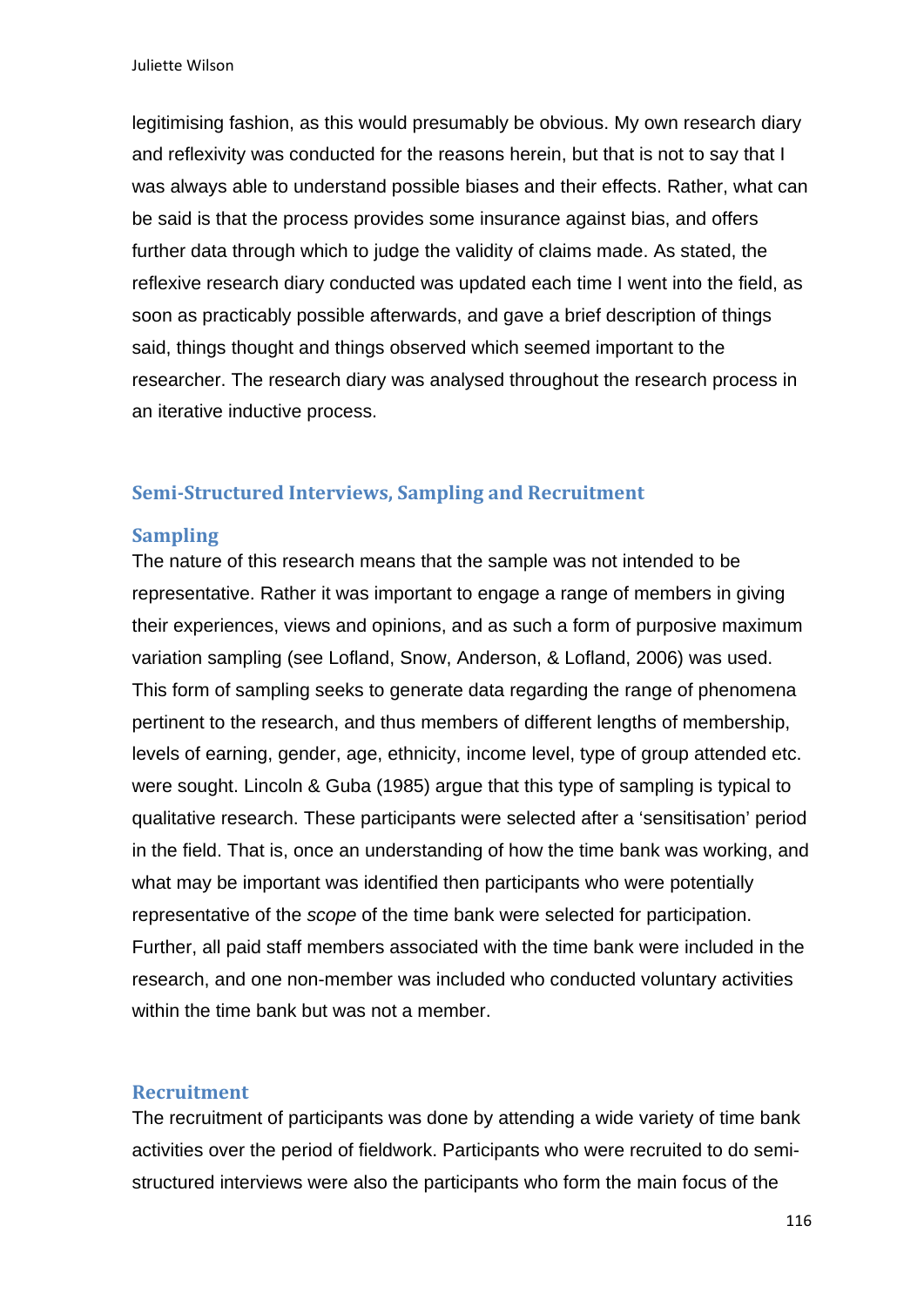observation and conversation, but the semi-structured interview setting gave further opportunity to hear their views in an in-depth and focussed manner. At every opportunity potential participants were told of my position as a researcher and interest in taking part was inquired about. If approached most people initially said that they would take part however, when trying to gain informed consent, or in trying to arrange an interview time these participants would be vague or not attend. This is not atypical of research which seeks to work with socially excluded groups (see Gosling, 2008). In respecting that this was probably a polite form of declining participation these participants were not pursued further. Participants then, were potentially those willing to come forward however, it is expected that my active participant role engaged more members in the research process as opposed to other methods used in the literature, such as surveys which yielded poor participation rates (Burgess, 2014). Participants were recruited mostly in face-to-face situations when they attended time bank activities. A few took part in response to an email sent to all members by the time broker. One participant was recruited via a friend who was interviewed. Mostly people seemed reluctant to take part unless I had spoken to them in person, and as such it is concluded that using a qualitative in-depth ethnographic basis facilitated the inclusion of participants whose opinions and data would probably not otherwise have been included. 30 participants were actively involved in the semi-structured interviews which enhanced the data collected from observations and conversations with these members. From the 30 interviews conducted, similar themes were recurring and thus empirical saturation seemed to have been reached. In regards to PhD research Adler & Adler (n.d., p9) advise a participant number of 30, reasoning:

This medium size subject pool offers the advantage of penetrating beyond a very small number of people without imposing the hardship of endless data gathering, especially when researchers are faced with time constraints. Thus, it was decided that 30 participants would be sufficient from which to draw conclusions in relation to the aims of the research, and was realistic given the restrictions on time and resources. The list of core participants, those interviewed, is included in the appendices.

117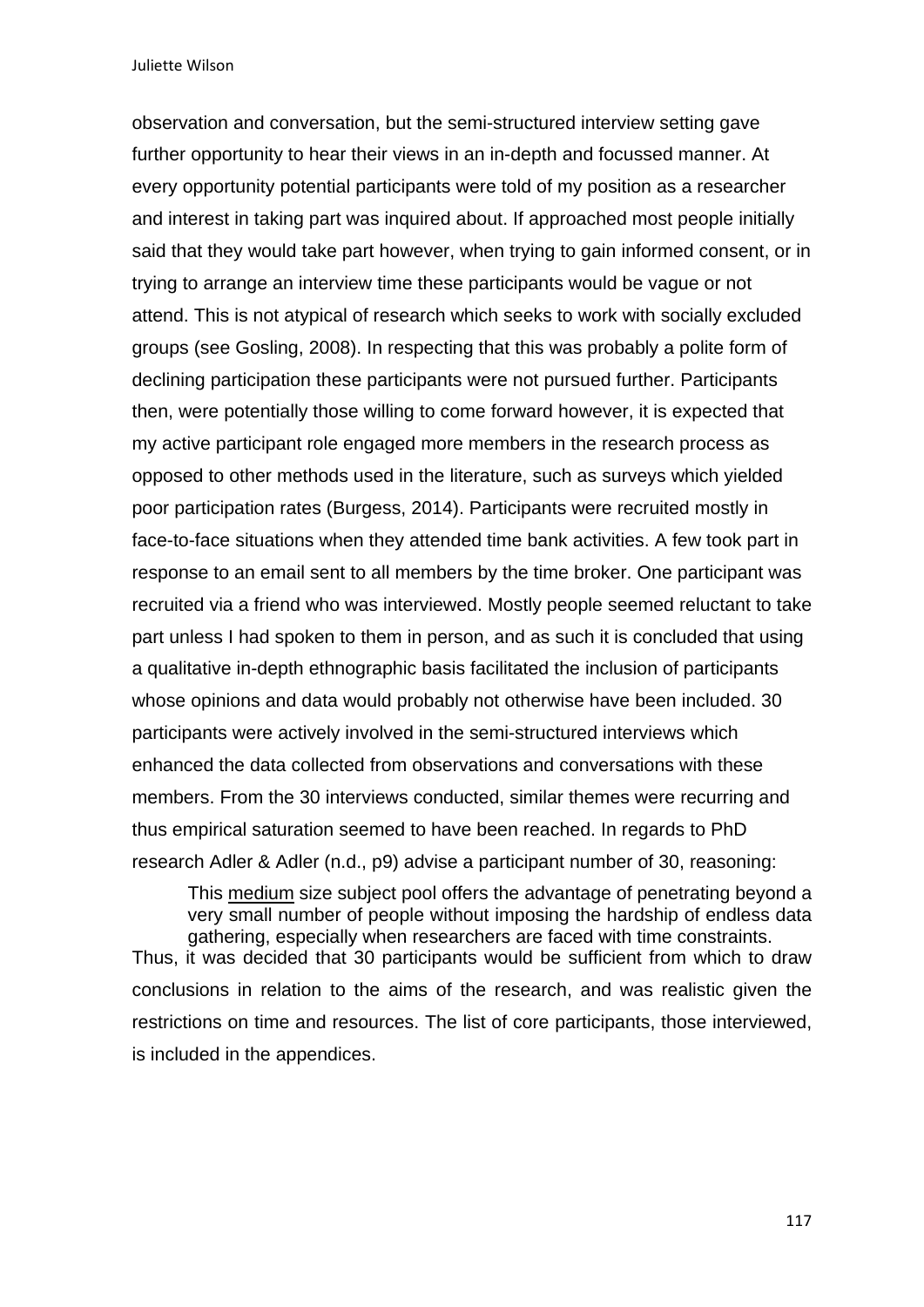#### **Interview Process**

As stated, semi-structured interviews were utilised as part of the iterative-inductive process to gain in-depth and specific data in relation to themes that were emerging from the research process of observation, conversation and literature reviewing. The interviews were engaged in in an ethnographic fashion, opening by asking participants an open-ended question, "So how did you get involved with the time bank?" Interviews took place at a time and place convenient to the participants and were recorded using a digital recorder. The interviews were arranged with participants at a mutually suitable time, and the location of the centre was always suggested as well as the option to conduct the interview in a café more local to the participant; all participants except one chose to be interviewed on the premises of the centre. It was initially thought that this may at times cause problems with staff or other participants overhearing the interviews however, due to the numerous rooms and areas of the centre this rarely happened, and when others did appear they often moved on quickly and did not seem to listen in. Most of the interviews lasted between 45 and 90 minutes, but a few, with either new starters, or people with English as a second language, lasted approximately 30 minutes. Interviews were mostly led by the participants, and further questions were only asked if the participant stopped speaking for a while. Questions were based upon significant factors from the literature, and from the observation and conversation process, but were also guided by what the participant wanted to talk about. Demographic data such as age, employment status, place of residence, family, income level etc. tended to come out naturally during the semi-structured interviews however, in some instances these details were asked at the end to gain an overview of members involved. Over the course of the semi-structured interview amongst other things, I was interested in the activities they undertook and how they perceived of them, did they perceive them as a form of work? Their level of involvement generally with voluntary groups and volunteering. Their perception of time credits and their relationship to money. Their knowledge of, and/or interest in other forms of complementary or alternative currency. How they feel about exchanges which do not use money. What they think about the relationship of the government to activities such as time banks. Why they use the time bank, and where they would go if the time bank no longer existed. As expected from the literature, these topic areas tended to be significant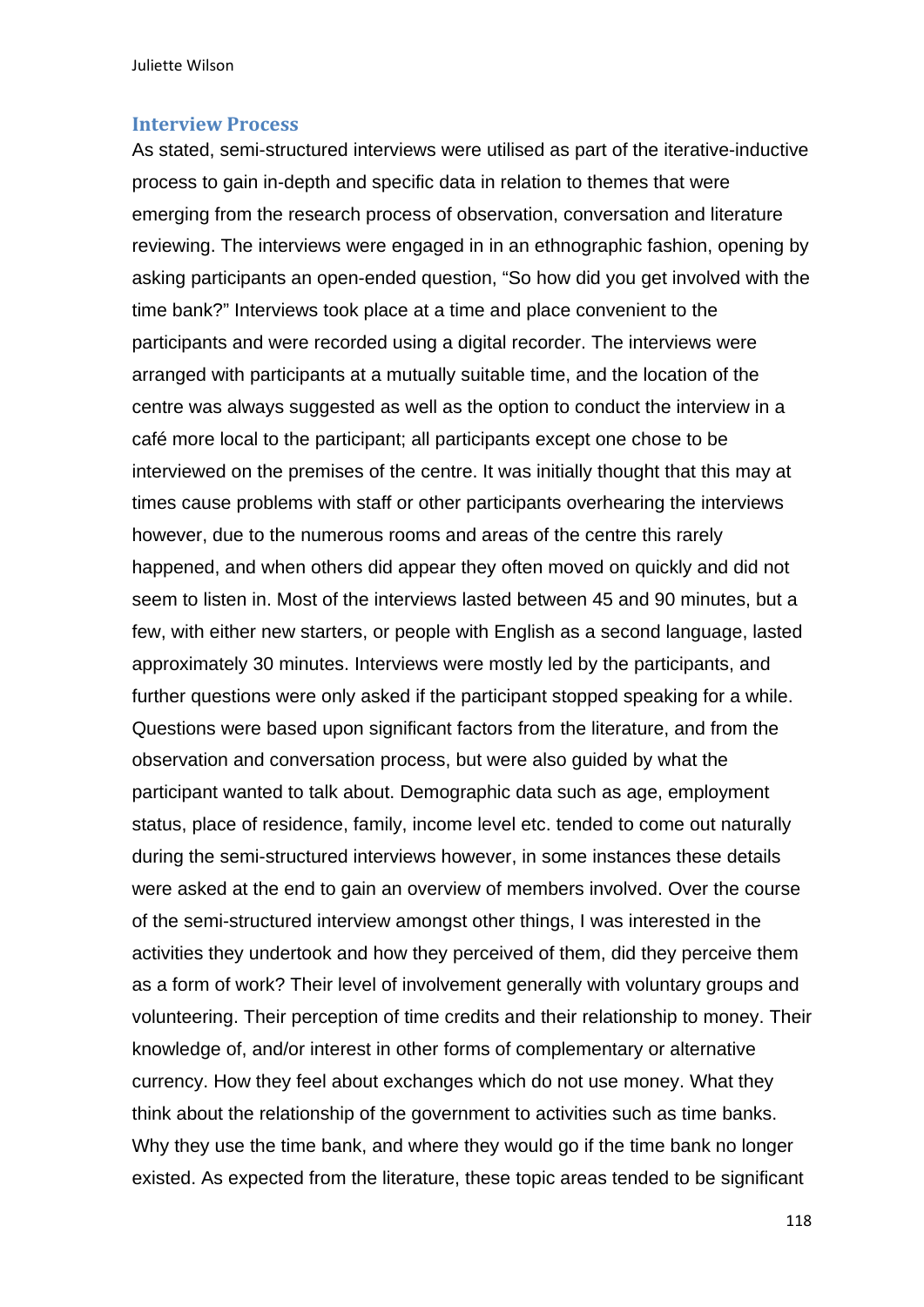and were often raised independently by the participants. The semi-structured interviews were thus used an important method to give participants a more focussed time in which they could express their opinions and experiences. Further, as opposed to *only* conducting interviews, I was able to analyse the observation and conversation data alongside in order to give a more 'thick' description of participants' experiences and understandings of their time bank participation.

## **5.5 Data Analysis**

#### **Thematic Analysis**

*Broadly speaking, ethnography is about exploring, uncovering, and making explicit the detailed interactive and structural fabric of the social settings that social researchers suspect to be sociologically interesting. (O'Reilly, 2009, P14)* 

The critical ethnographic approach of this research guided the analysis to explore, uncover and make explicit the conditions of social exclusion within a time bank, and the ways in which they aim to address it. Due to the lack of research in this area, and the ethnographic approach, it was concerned with theory-building rather than theory-testing, and as such the data analysis followed an inductive process. Data from the field notes, research diary and semi-structured interviews was analysed to determine key themes which the researcher, based upon literature and time in the field, considered to be 'sociologically interesting' and significant in terms of the aim of the thesis. Determining those themes was done via a process of open coding which was inductive and led by the data generated. NVivo was used to transcribe the semi-structured interviews, and alongside the field notes and research diary, themes were identified and coded. This approach was guided by the literature review which indicated areas of importance, but was also guided by the data. For example, from the literature it was important to understand what social exclusion might be and whether or not time bank members were in the majority socially excluded. In terms of third sectorisation it was important to understand how they understood and conceptualised their involvement in the time bank, was it part of a counter hegemonic struggle? Other codes emerged from the literature such as the homo economicus rationality that members appeared to be applying to their time bank participation.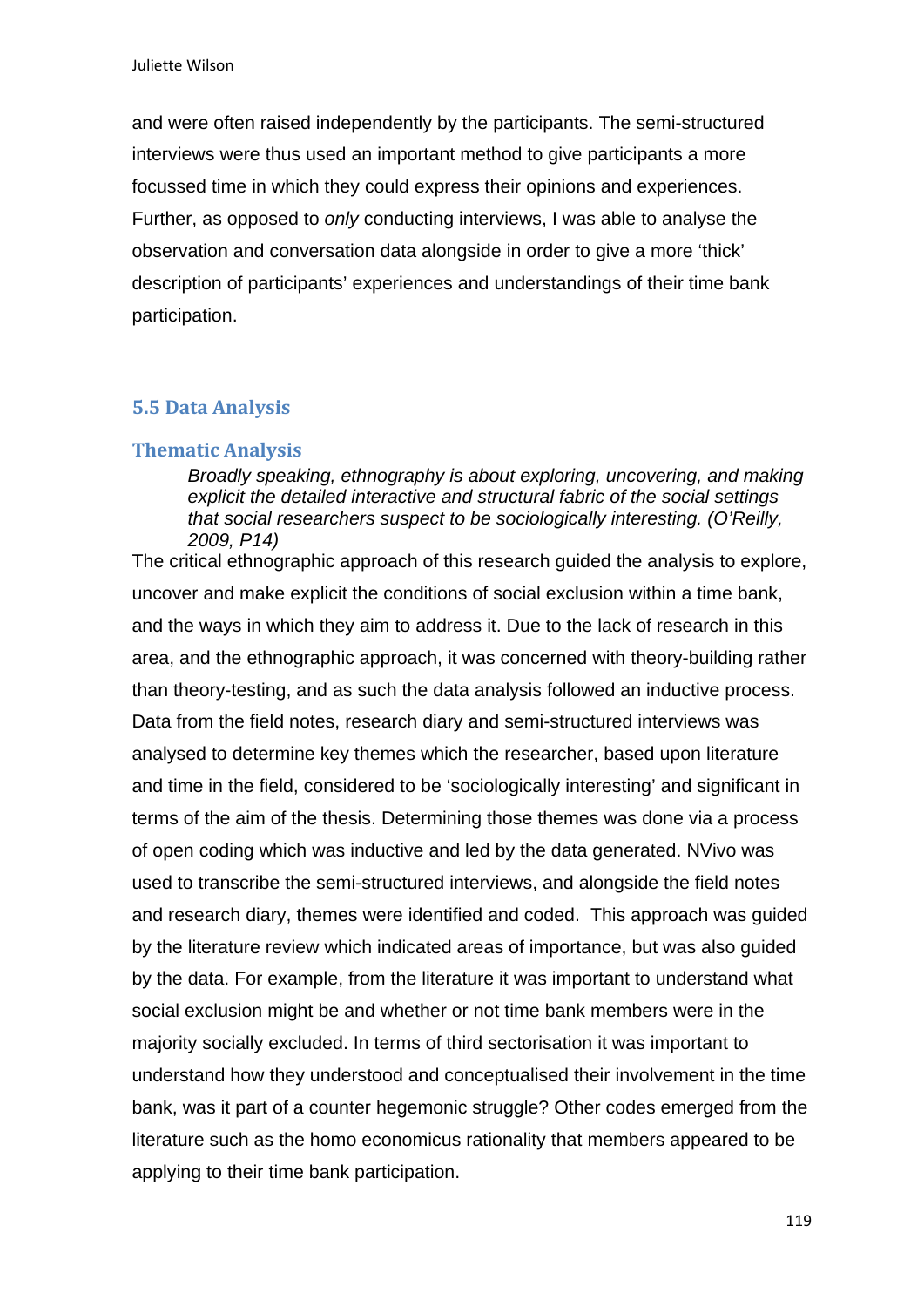Segments of transcripts were then attributed to the different codes via NVivo, and the final step of analysis was to identify dominant themes. For example, under the code considering counter-hegemonic struggles, there was a distinct lack of explicit critical political action in participant's perceptions of their time bank involvement. There were however, two exceptions to this, and it was demonstrated through the data that this action was explicitly inhibited by paid members of staff. The sections of transcripts included in the thesis are implemented to provide evidence for the major themes and topics, as well as providing raw data for readers to judge the validity of claims made.

## **5.6 Ethics**

This research followed the ethical guidelines of the British Sociological Association (BSA). Under these guidelines, documentation has been provided to the ethics panel at the University of Salford, and Ethical Approval has been obtained and approved for this project (See Appendices).

Further, ethics were an ongoing consideration throughout the research and were actively explored using the research diary and a reflexive approach, as well as through dialogue with colleagues. This is an approach advocated for by O'Reilly (2009) and Mason (2002). The critical nature of the research was cause for deliberation because critical ethnography seeks to raise the disadvantages experienced by groups, yet an emancipatory approach to research has been convincingly critiqued as either being naïve, or overstating the potential of such research. Consequently, this research was conducted with an awareness of this, and a respect for the complexity and diversity of research participants. I also tried to make it clear to participants that although the research seeks to understand the usage of time banks, the outcome of the research may not be to effect change, nor to effect change in the manner participants may wish. However, as a critical feminist realist piece of research, the aim is to have some impact and this in itself is viewed as an ethical responsibility

## **Informed Consent**

A potential difficulty of conducting ethnographic research is, as Kvale & Brinkman (2009) argue, that participants may not know what data is being recorded, and as such there is a difficulty in ascertaining fully informed consent at all times. To reduce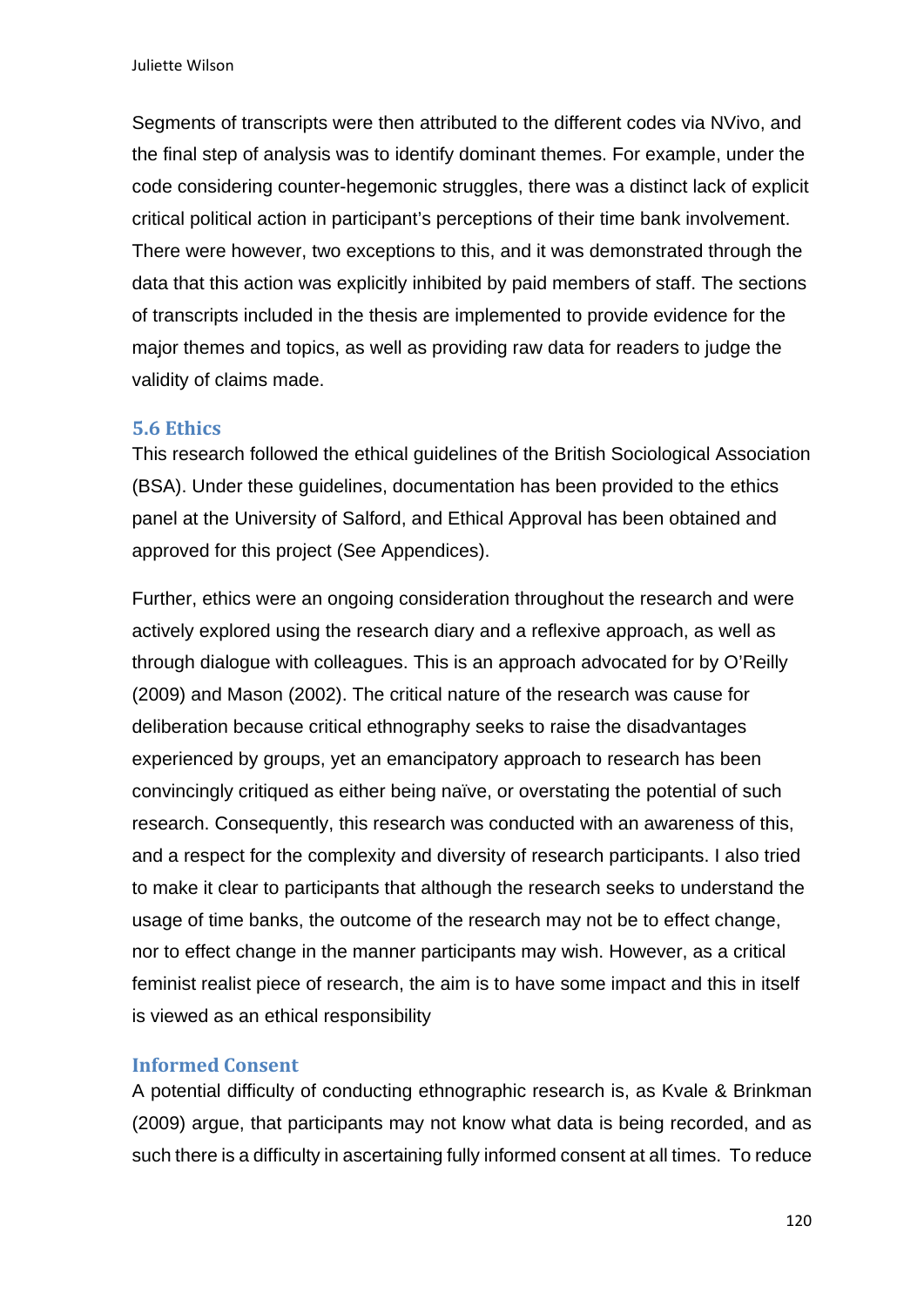this risk, participants were informed at all possible instances of my position as a researcher, without it interrupting the 'natural' flow of conversation too much. Possibly, due to the public setting and perceived lack of controversial or private activity or conversation, throughout the 11 months nobody explicitly expressed that they did not want to speak to me, or be involved in the research. However, those from whom I did not gain written informed consent have only been included in passing and with anonymity for example, when a participant spoke to them about a significant theme. Further, as the research always took place in a public setting it is reasonable to expect that participants did not class these actions as private.

Research participants were given information about the study verbally, and via the participant information sheet **(See Appendices**), which they were encouraged to keep, although most did not. Participants were also asked to give written informed consent and this was explained to them, and they were given a consent form (**See Appendices)**. Wherever possible I tried to reinforce informed consent in an ongoing fashion, in practice this was mostly done by frequently talking about my role as a researcher observing and trying to understand the setting. Some participants asked questions about the research which I endeavoured to answer as fully as I could, but mostly people did not seem too concerned about the process. One aspect of informed consent which became problematic was that during interviews on one or two occasions, people said, 'confidentially', and proceeded to state what they were saying. These participants had been given consent forms, information sheets, and were aware that they were being recorded (the recording device was on the table). It has therefore been assumed that they meant it to be part of the record, but that they meant to give the information anonymously which it has been. Through respect for the participants who enabled the research to occur, I took informed consent seriously throughout the process.

### **Anonymity & Confidentiality**

Anonymity is ethically important because it protects the data of research participants and respects their privacy. Any data which allows an individual to be identified has been stored on a password protected computer in electronic form, and paper-based data such as consent forms are stored in a locked filing box. Data was anonymised after collection by changing names and removing any personal information by which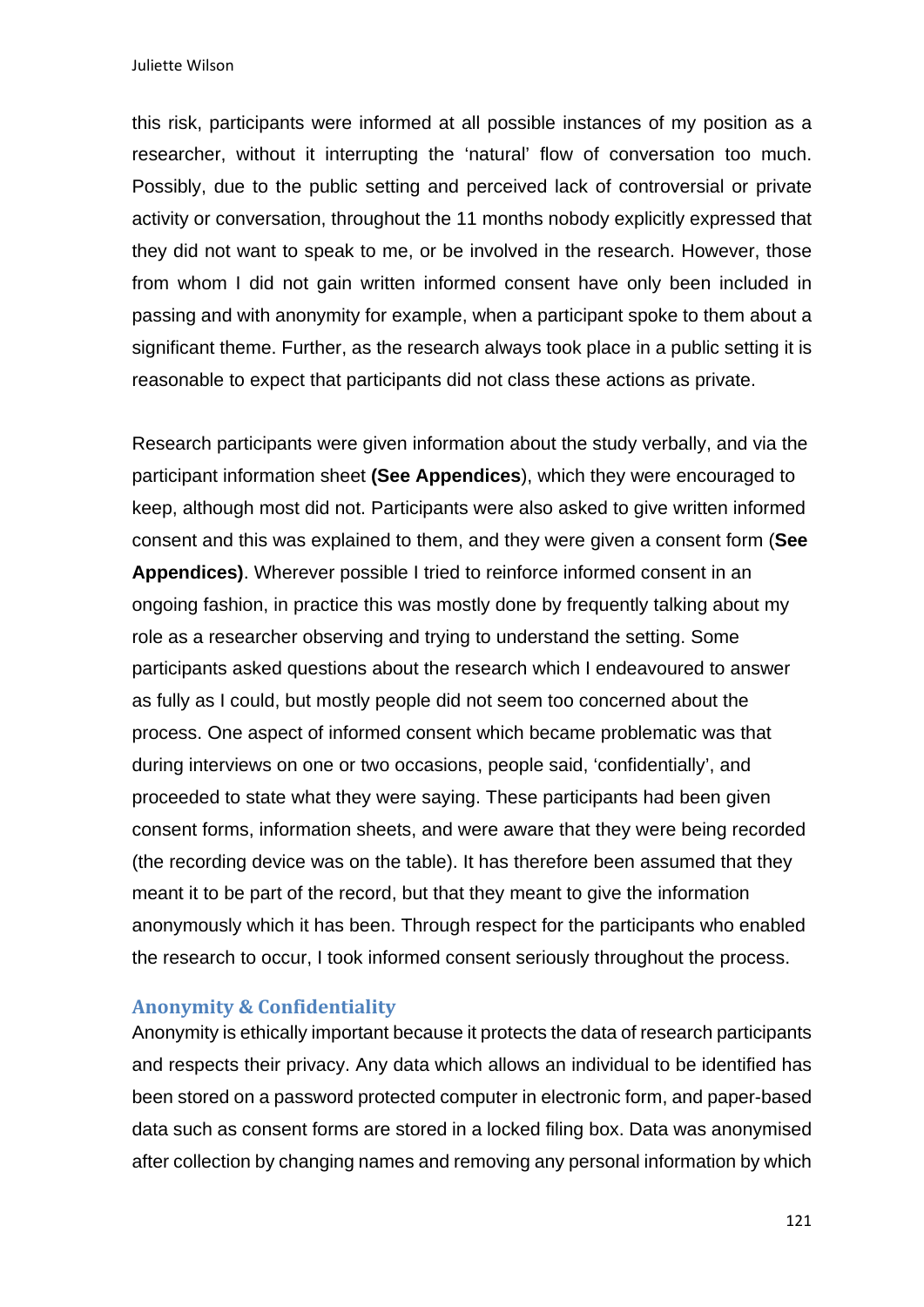a person may be identified. Names of locations have been taken out and exchanged for generic phrases such as 'in this area of town.'

An anonymity issue which arose during data collection is was the use of social media. In order to conduct an ethnographic study of the time bank (be party to activities, events etc.), and to contact, and maintain contact with participants it became necessary to communicate occasionally through social media. In originally conducting a literature review I used my Twitter account to read about time banks, link up with them and follow their activities etc. This Twitter account is a 'professional' one in the sense that it is only used for academic activities, teaching, following research etc., and not particularly for private contacts, but it is made in my real name with my contact details. Further, during the research I set up a Facebook account specifically for communicating with research participants at my research setting. This was necessary because some, but actually very few, participants only communicated via Facebook, and in being an active participant I decided it would be necessary to communicate in this manner however, I did separate this from my personal Facebook account and put in security controls which make it private.

Anonymity also needed to be considered in relation to staff members knowing about participants taking part. On one occasion I was asked to use a record book to log how I spent and earned credits, which could be handed in at some undetermined point for staff to have a look at. I started to complete this book, logging when I had paid participants in credits for their time, but I then realised that this would give staff a record of who had been involved in the research and this was not something that participants had explicitly agreed to. I then stopped completing the book and nobody ever asked to see it. Further, staff members occasionally asked me who I was interviewing, or what people were telling me and I deflected these questions somewhat by answering vaguely. However, I could have probably also answered directly and told them that to protect the anonymity of participants I could not tell them, although this seemed unnecessary and rude in the context. Regardless, most participants did not seem concerned with staff knowing that they were involved, and many told them or emailed them about it. Further, no participant voiced any concerns about conducting the interviews in public spaces in the centre where reasonably a staff member could have walked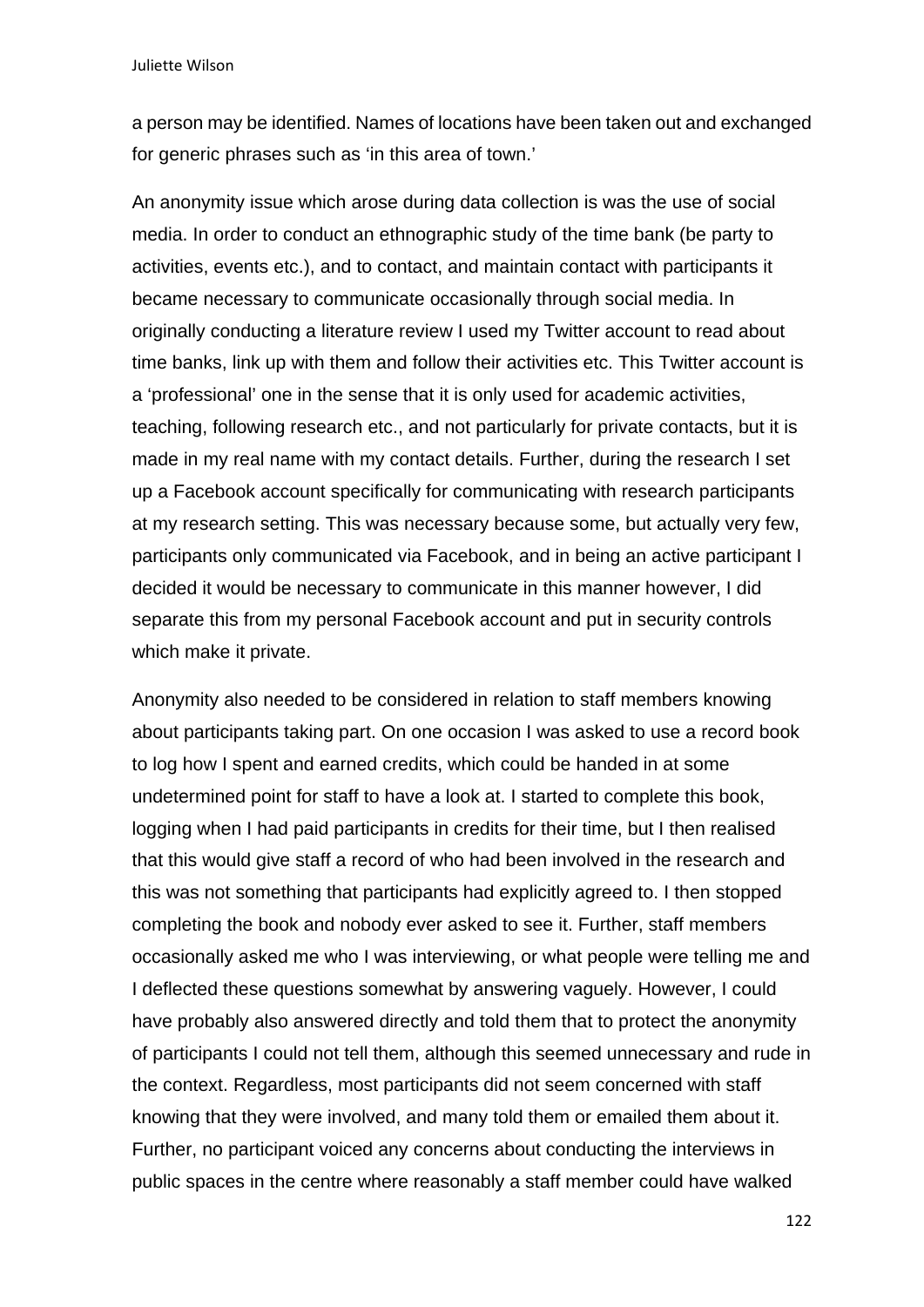by. Thus anonymity was protected as far as possible by the researcher, but it was not seen as hugely important to participants in the field.

## **Non-Covert Approach**

Ethically it is important to state that the nature of this research was non-covert. Not only is covert research often unethical and harmful to participants and the research community in general (O'Reilly, 2009), it was also unnecessary in this context due to the lack of expected sensitivity of this research subject. I negotiated access to the time bank initially through the time broker and time bank members were informed of my position as a researcher. It is noted that although access was negotiated via the time broker, and this turned out to be important in terms of gaining the trust and approval of members, time bank members had the ability decide to participate independently of the time broker as the time bank studied is a community group open to the public. O'Reilly (2009, p9) argues that:

Gaining access, then, will usually involve explaining about the research overtly and then settling in to a semi-overt role, where participants know what we are doing but don't always have it at the forefront of their minds. Thus whilst participants were informed of my position, they may not have be consciously aware of this at all times, especially due to my role was as an active participant. Further, whilst the research was non-covert, in an attempt to reduce any undue influence on participants' opinions, my thoughts on time banks and my understanding of the literature was not expressed. During the research this was a growing concern, because it became apparent from a number of comments by participants, that they thought the research purpose was to prove the worth of the time bank, rather than to research it in a more neutral fashion. At no time did I state to participants that I was there to prove the worth of the time bank, rather, as per my information sheet, I was there to understand how people use and perceive of the time bank. However, participants were aware that I was a member of the time bank, and some knew, through conversations, that I have a history of working within the charitable sector, and as such I believe some made the assumption that my research will develop an endorsement of time banks generally. As I became aware of this I spoke with my supervisor and decided that I would need to make it clearer to participants that my aims for the research may not be the same as theirs, and that my position was to understand time banks from as objective a position as possible. Conversations such as these have now taken place with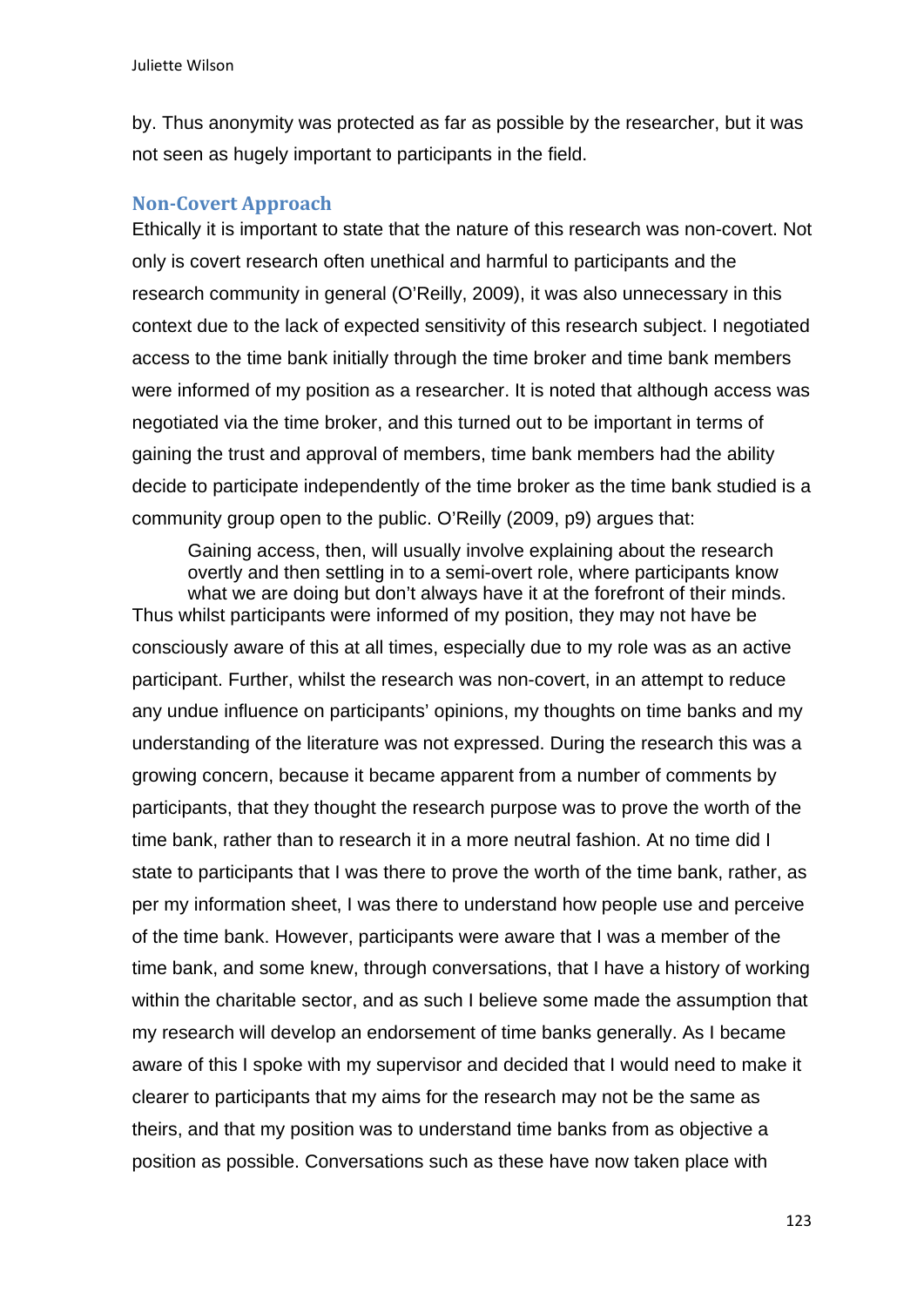some participants, such as the time broker, where I spoke about how my research may not necessarily be useful to their agenda.

## **Power and Representation**

As research concerned with socially excluded groups and/or women who have historically been underrepresented or misrepresented, it is important to consider the implications of power and representation. A critical ethnographic approach, and semi-structured interviews, as opposed to more structured or quantitative approaches have been argued to be more suited to research with such groups (Oakley, 1974); more appropriate for valuing the freedom and input of participants (Mason, 2002). It was also observed during the fieldwork that participants gained something from the research as well the researcher, and as such it potentially respected their needs; for example, a number of participants expressed that they had enjoyed the experience because it had, 'made me think', or had led them to 'learn something about myself.' Given the potential participant demographics, and the exploitation of the energies of such groups it was important that participants did not feel exploited in the process. This was also the reasoning behind exchanging my time for theirs through the earning of, and paying with, time credits.

One issue with semi-structured interviews is that they are heavily dependent on the participants' ability to verbalize their opinions and to recall information and thus it was important to use this method in tandem with the other methods of observation and conversation. This was particularly important in this field as a number of time bank members were learning English, and as such building a relationship with those participants prior to interview served to facilitate communication and data generation, because using other methods would, in all likelihood, have excluded such participants. In regards to conversational interviewing Kvale & Brinkman (2009, p16) state:

The knowledge produced by such research depends on the social relationship of interviewer and interviewee, which rests on the interviewer's ability to create a stage where the subject is free and safe to talk of private events recorded for later public use. This again requires a delicate balance between the interviewer's concern for pursuit of interesting knowledge and ethical respect for the integrity of the interview subject.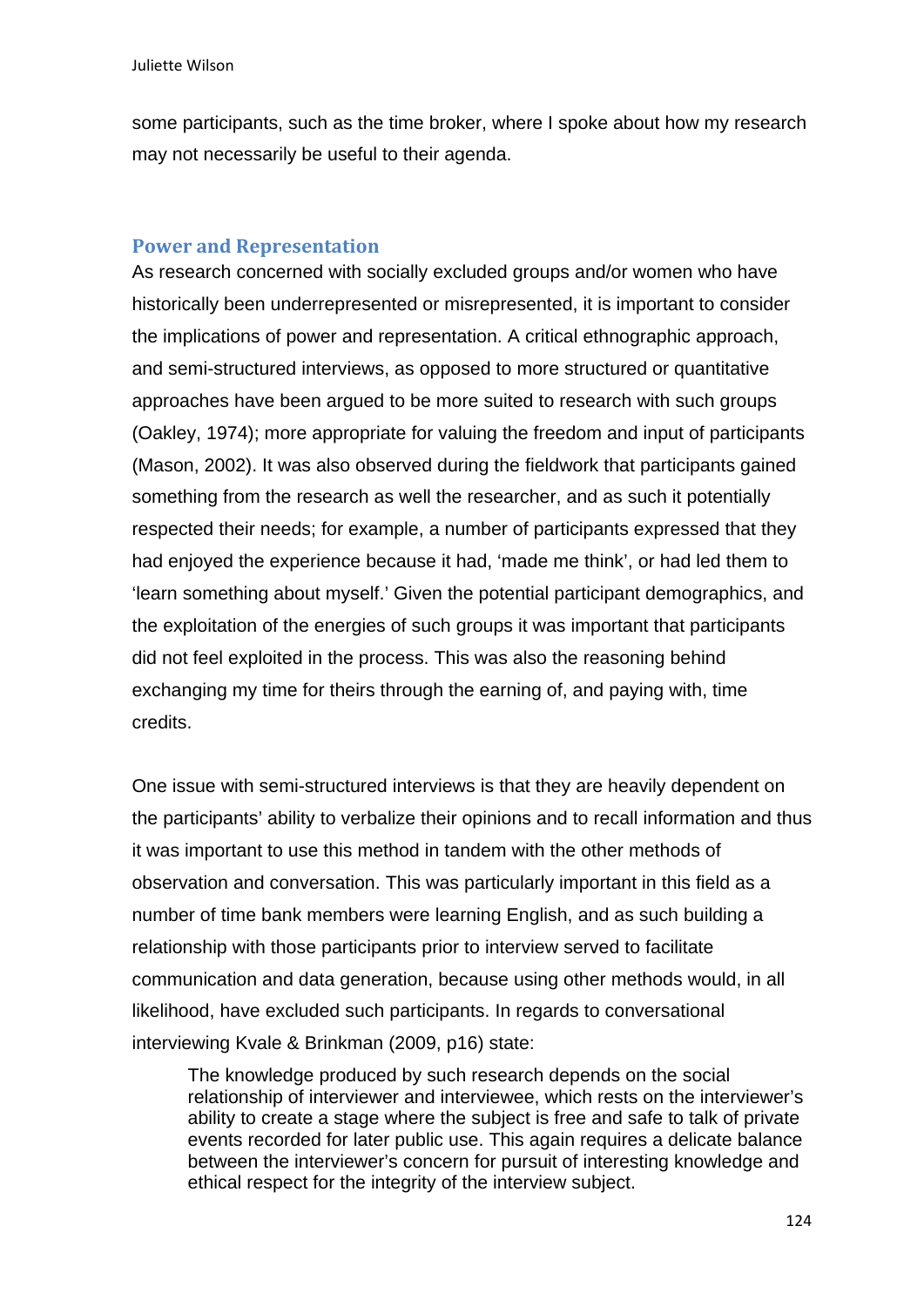The approach taken herein was based upon building relationships with participants prior to the research interview in most instances, and creating a rapport and mutually pleasant exchange throughout the research interview. At times this style may have led participants to disclose more than they would otherwise in a more formal setting however, this was led by the participants, and data not directly relating to the research did not form any major part of this thesis. In this way participants were able to speak to an interested party about what they wanted to talk about, and I was able to gain insight into topics pertinent for the research. Whilst power over representation is still with the researcher, this method hopefully diminished some of this, and attempted to respect the value of participants as well as maintain a concern for addressing inequalities through the critical ethnographic approach.

## **5.7 Reflections on Reflexivity: The 'Ethnographic Self'**

As an active participant researcher I was placed within the field as both a researcher but also in an embodied form within my person, thus it was important to consider the presentation of self, or 'ethnographic self' as Coffey (1999, p10) defines it:

The ethnographer embarks on a progression from ignorant stranger to wise scholar, treading a path through self-alienation to self-enlightenment. The denial of the self has been received as epistemological necessity. At the same time fieldwork has been taken as a context and setting for personal growth. These contrastive aspects of the fieldwork experience have not, as might have been thought, disproven the distance between the self and the field. Instead the dichotomy has been reinforced and maintained.

My experience of the ethnographic self relates to this depiction because in working as an active participant, yet supressing my own knowledge and opinions, my research persona was a version of the self which was in-part contrived, in-part 'real.' I was also aware that I needed to be as objective as possible, but that I was working on something which contributed to the self, and self-fulfilment. This tension sometimes produced uncertain ways of being, sometimes stressful and anxious, sometimes elated.

In the ethnographic self, aspects of the researcher's appearance and character become part of the research; the researcher becomes a research tool. There are aspects of ourselves which we cannot change for example, race, gender etc., but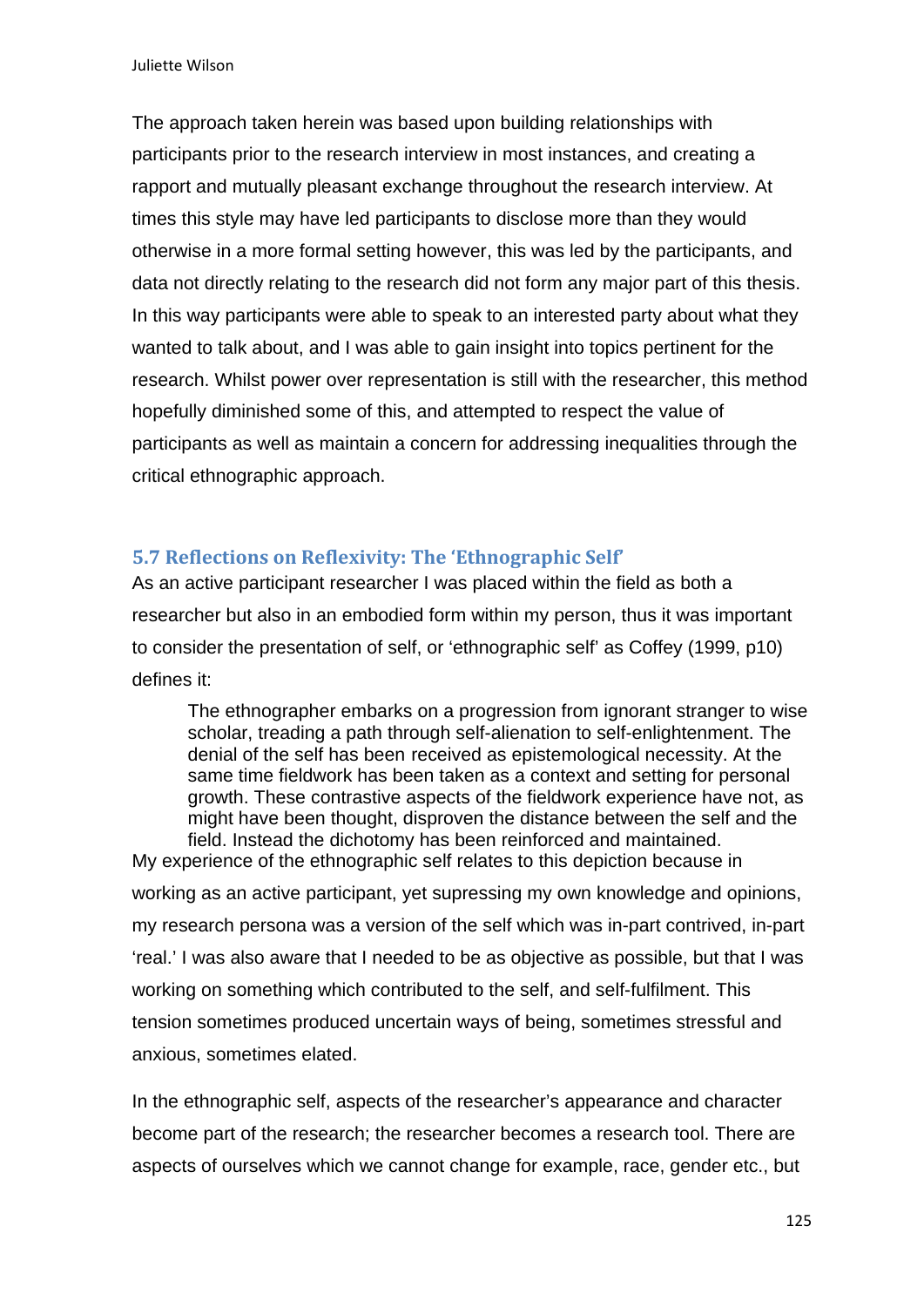there are also aspects which are more fluid and malleable such as opinions or accent. For the unchangeable aspects, O'Reilly (2009) argues that we should, as part of reflexive research, acknowledge possible effects such as how our gender places us perceptually in the eyes of the participants, and if this would affect what they tell us. For example, as a woman from the local community with young children I could be perceived as having, and often did have, things in common with participants. It is likely that these embodied aspects had some effect upon what participants told me, and how they related to me. In this field however, I believe that this was an asset because it may have facilitated better access, and potentially included more female and socially excluded participants in line with the aims of the research. For example, research has argued that epistemologically it may require a female researcher to understand a female perspective (Skeggs, 1997;Oakley, 1974), and as such my embodied female self was advantageous. Given that this research had the potential to, based on the literature review, focus on a majority of female participants of low socio-economic status, a consideration of the ethnographic self and power was important. Feminist researchers have long argued that in a patriarchal society women are adversely affected by power influences in the researcher/participant relationship (Oakley, 1974; Skeggs, 1997; Hammersley, 1998). Further, Skeggs (1997) recognises in detail the adverse impact of class upon research relationships for participants. As a woman of a mixed working and middle class background I potentially did not present as someone of a different status to the participants in terms of affecting responses through power imbalances. However, as an academic researcher there are power imbalances in the relationship (see Hammersley 1998) played out through choosing the topics, guiding the exchanges and withholding some of my own thoughts. Thus my ethnographic self was not neutral in terms of power positionality, but may have been more aligned to, and thus more inclusive of, female participants, which was an asset in this context.

There are also aspects of the 'ethnographic self' which are malleable, and depending on the research one may choose to emphasize or reduce aspects of ourselves. Whilst covert research or severely changing the presentation of self may be unethical, we all perform our 'self' in different ways with different people and in different contexts. Thus the presentation of the 'ethnographic self' is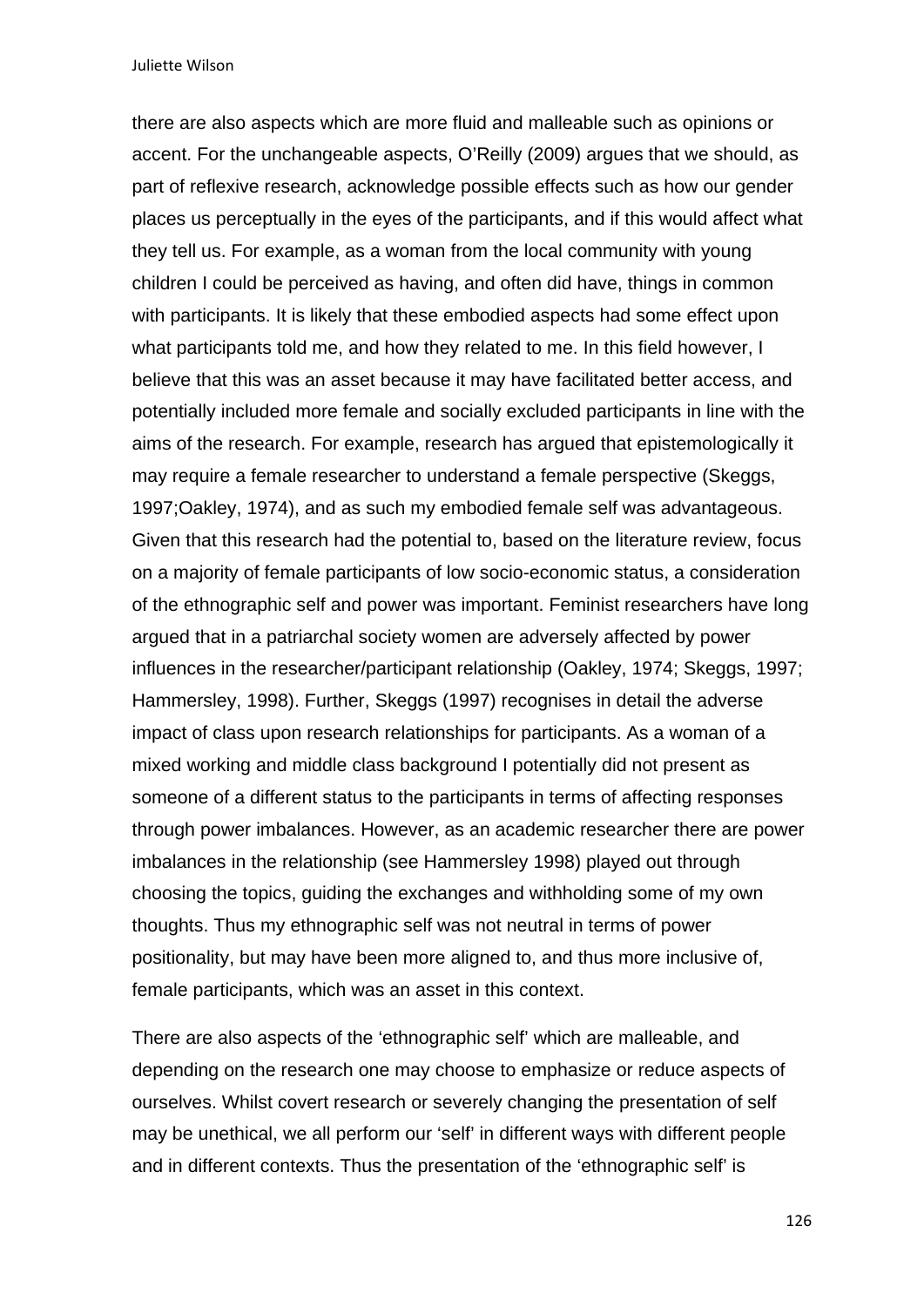important to consider, but it is not necessarily separate from the performances of self in other every day contexts. O'Reilly (2009, p10-11) argues that the best approach is to present as both naïve and knowledgeable at different times because:

Knowing too much can fore-close in-depth conversations; knowing too little can appear rude and disinterested. During this research it was obvious that I had a knowledge of, and an interest in, understanding this type of community activity because I have worked in similar contexts, and I felt it was necessary to communicate this because it gave me a dialogue with staff which I consider to have facilitated access. My experience was not however presented as a personal endorsement of time banks rather, as a reason or motivation for involvement, which was disclosed where appropriate. Whilst this may have affected how people spoke to me, as I was not a person with a position of power in relation to charities or time banks or policy, it is not expected to have had any major impact. Further, due to the lack of sensitivity surrounding the topic, and my distance from paid staff, it is not considered that this would have discouraged participants from expressing negative opinions. Indeed many did express some form of negative opinion or comment. Also, due to long-term engagement, any potential effect of participants trying to please the researcher were reduced. At times, in presenting as naive and suppressing my academic knowledge or opinions, there was an internal conflict regarding whether or not this is misleading participants, and this was considered in the research diary. For example, despite efforts to define myself as neutral, when participants expressed that they thought I was there to prove the worthiness of time banks, there was some anxiety regarding whether or not participants had been misled by my ethnographic self. Thus the ethnographic self is both an important tool in gaining access and generating data, but it is also a multifaceted position which may have effects on the data. For this research, the 'ethnographic self' was considered fully in the reflexive research diary, which was analysed alongside other data.

### **5.8 Limitations to Design**

### **Quality and Validity**

In adhering to high standards of research validity and quality a number of factors were taken into consideration. Firstly, the principle of spending time within the field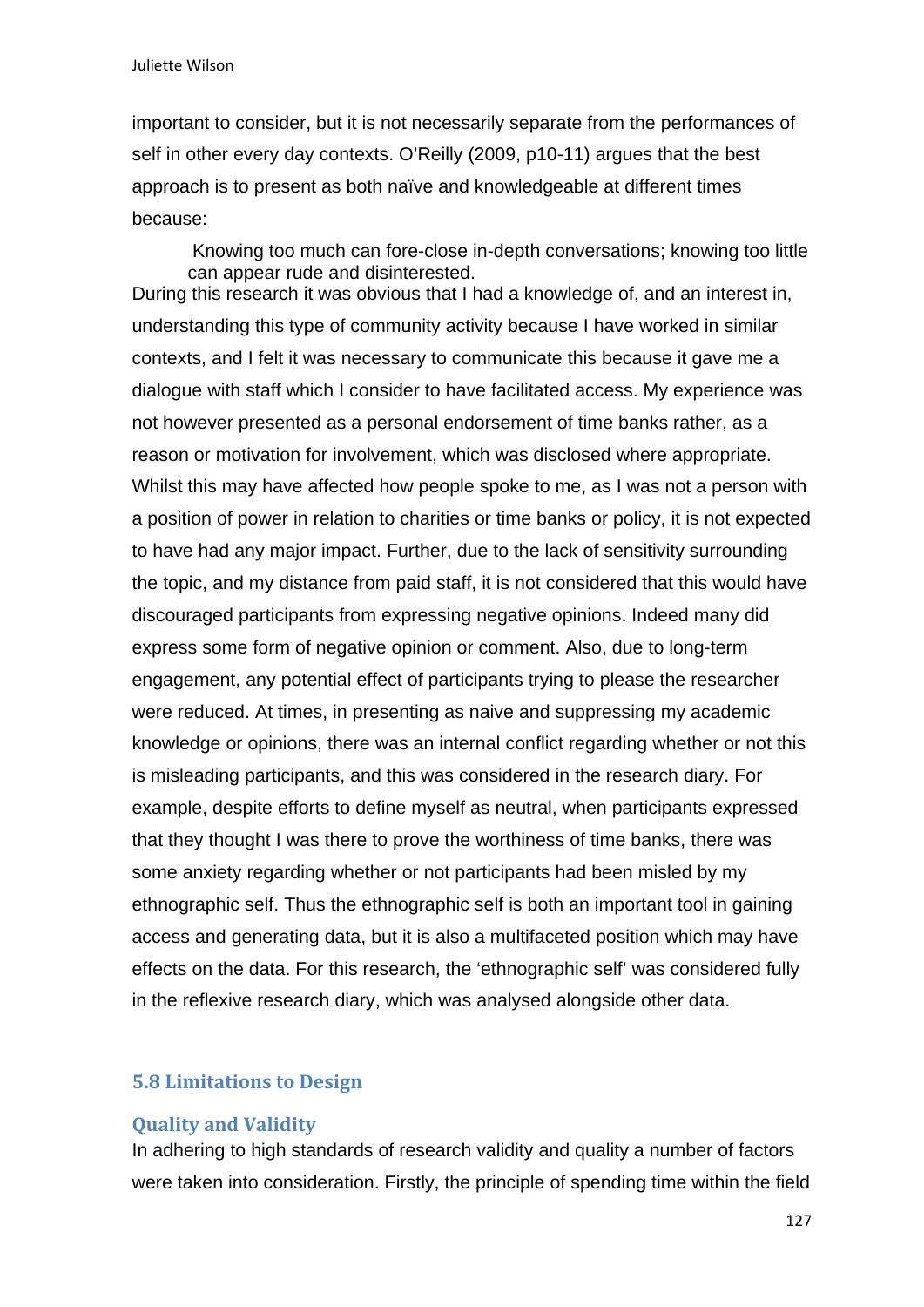(Van Maanen, 1988), integral to an ethnographic approach, was applied in order to guard against misinterpretations of context and meaning, and to attempt to ensure that information given in interviews correlated with observational experience (see O'Reilly, 2009); internal validity. Further, the research diary of observations and thoughts provided another source from which to check internal validity. Data from semi-structured interviews was cross-checked against observations to ensure this validity. Further, this data could have been verified with participant however, due to the critical nature this was not thought to be practical, it could have unnecessarily burdened participants' time, or useful, and other researchers have found participants uninterested in this process (Skeggs, 1997; Gregory, (2012a). The aim of this research is to add to the theoretical debate regarding the research topics herein regarding time banks, and as such it offers a detailed analysis rather than evaluation or hypothesis testing. In considering external validity a reflexive and detailed approach to data generation and analysis were taken, as such it is expected that future users of the research may be able to make comparisons and generalisations based upon the detail of the research therein.

#### **Representativeness and Generalisability**

As one case study involving mainly 30 people from a particular time bank representativeness and generalisability are obviously limited. However, as demonstrated by the literature, more quantitative and detached methods of research have not yielded results concerning the understanding of participation from the perspective of participants. Thus, whilst limited, this research adds uniquely to the literature. In terms of representativeness of the case study, the sampling technique used was implemented in order to try to gain a sample representative of the variety of participants. This again however, may not have been achieved, as even over such a period of time I was unable to meet every one of the 150 participants rather, it is probable that I met ones who were more involved. This said, some participants had only exchanged a small number of hours. Again however, it is the depth and quality of data that this thesis is concerned with as opposed to trying to be a representative sample.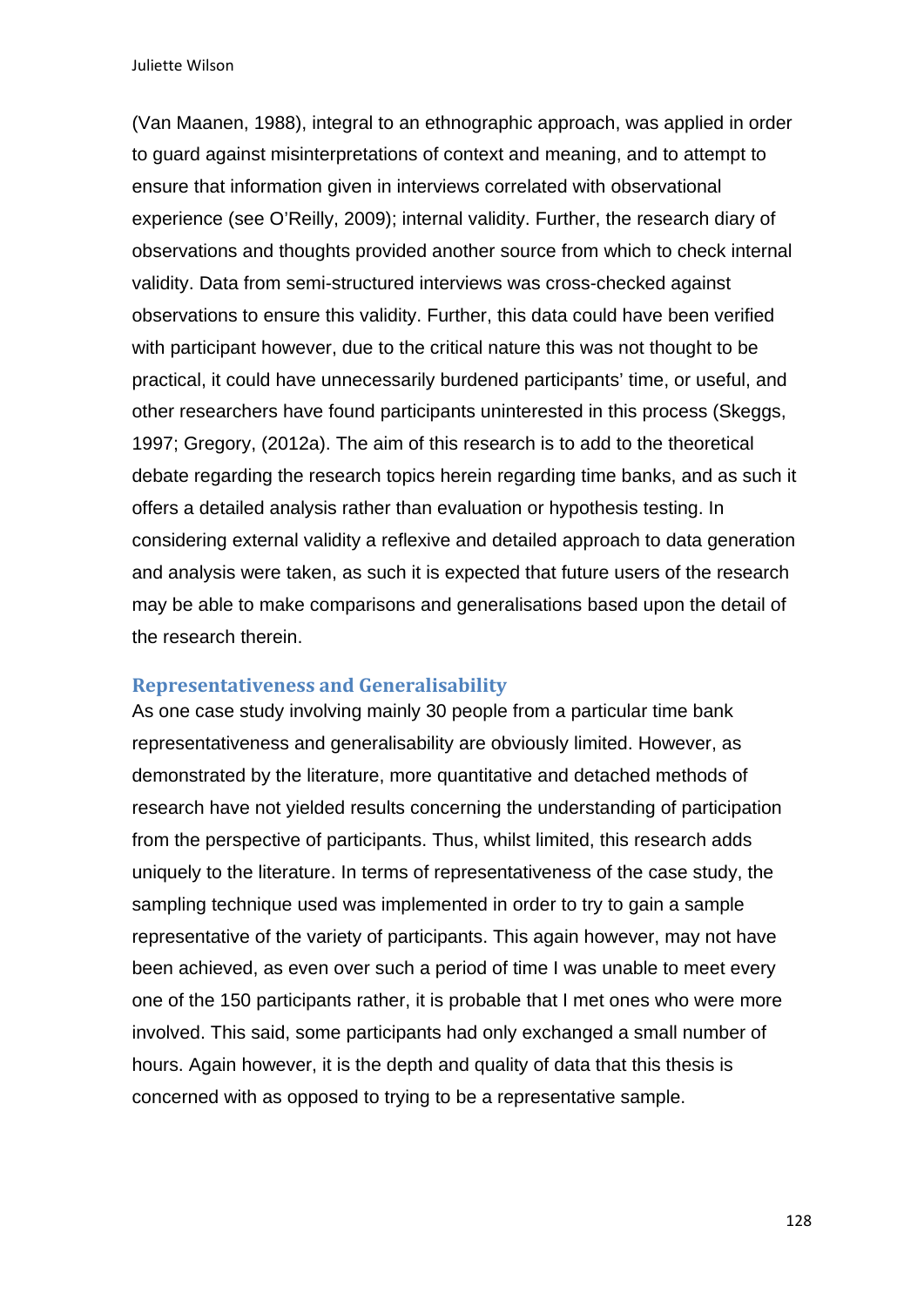Whilst limited by case size, it is expected that generalisations can be made. As Mason (2002, p196) argues generalisation in qualitative research can be:

[...] based on the idea that you can use your detailed and holistic explanation of one setting, or set of processes, to frame relevant questions about others.

There are limits to this generalisation but it is reasonable, given the amount of detail herein, that the data could be compared to other time bank settings in order to build a wider theoretical picture about their occurrence and people's participation in them. Further, as argued by Mason (2002), the contextual and thick descriptions could enable generalisations to be made which favour complexity rather than 'glossing' over difference. This thesis' claim to impact is through the rich and unique data concerning the understandings of time bank members and staff about time bank participation, which has implications for social policy and political critique in terms of third sector organisations and social exclusion. These conclusions can be applied to other settings which share similar conditions and characteristics of existence. The findings of this research are aimed to be of relevance to social policy concerning social exclusion and the third sector, but also to advocates of, and participants in, such activities as time banks, in better understanding their position within UK society. Specifically, the findings of my thesis may offer an explanation of how social exclusion interventions function on a micro level, and the potential effect of this on positions of inequality. Whilst I do not claim that this research is generalizable to a wider population, due to the critical ethnographic and critical realist feminist stance, I do want to present something of significance to social exclusion theory and the use of third sector organisations to address it.

### **5.9 Summary**

This thesis is based upon a critical realist feminist perspective that understands the social world as consisting of individuals interacting with, and being acted upon by socially constructed structures. Further, it is rooted in an interpretivist tradition which believes that the social world can be understood through experience of it. As such, in trying to understand the participation of people in time banks it was important to privilege the lived and expressed experience of people involved with time banks, and to do this effectively required a long-term ethnographic approach.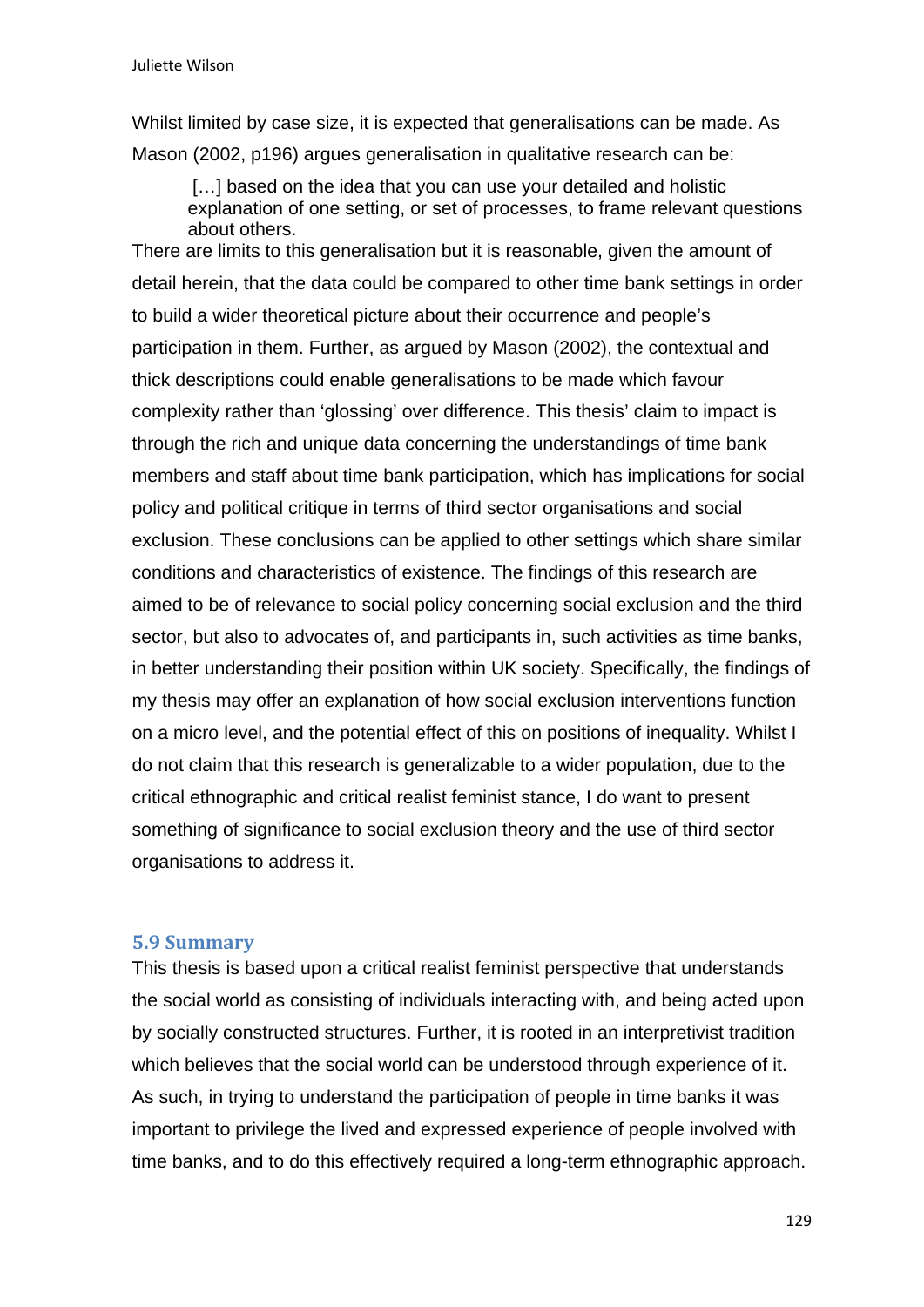These perspectives expose the meanings of events and processes and provide rich contextual data. This thesis aimed to generate in[depth and detailed data concerning the participation of a variety of members and staff in one time bank, in order to draw wider conclusions through engagement with the literature, about social exclusion, the third sector and the role of time banks. This is particularly important in an era of worsening inequality and government support of the third sector as a means to address social exclusion. The following chapters therefore, present the analysis and discussion of the empirical data generated by this methodology and methods. It is arranged according to significant themes which emerged from the data and is structured into four organising sections; significant facets of the organisational structure of the time bank in relation to the third sector, the meaning of social exclusion, exchange practices and political activity within the time bank.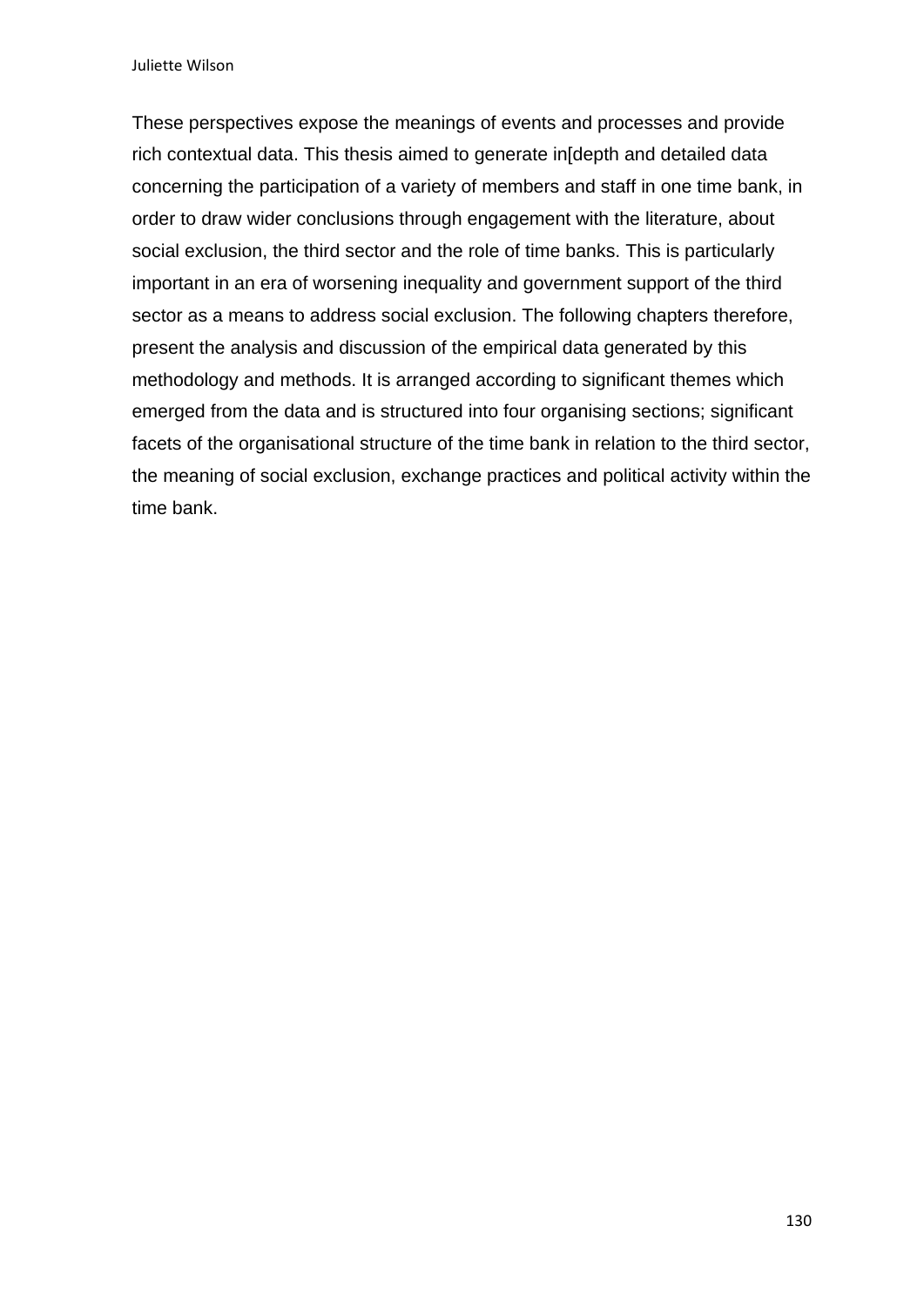## **6. Analysis and Discussion**

Following an ethnographic introduction to the time bank which is utilised to present a rich description of the 'reality' of the time bank, this chapter consists of four sections which emerged from the data through thematic analysis. The data comes from the reflexive research diary used to document ongoing observations and conversations within the 12-month fieldwork period, as well as the semi-structured interviews. To clearly differentiate between discussion of staff and member quotes, staff are defined by an (S) after their name. The first section concerns the organisational structure of the time bank and meets the objective of defining time banks through a comparison with their stated aims and the actuality of the time bank studied, as well as the implications of their third sector position. This section demonstrates that the time bank works to sustain their activities for 'social advance', in Beveridge's (1948) terms, by any means open to them within the current system. This meant first adopting and then rejecting a 'pseudo social enterprise model', and then a time bank P2A model to satisfy their neoliberallybased funding requirements. As with the time bank literature discussed in chapter four, there was a focus on social capital in a conservative and MUD sense of assuming that socially excluded groups do not possess it. This was done via a paternalistic control of the time bank which was not identified in the literature, and it was counter to the feminist potential identified.

The second section meets the aim of understanding time banks in relation to social exclusion. It was found, in line with the literature, that the majority of time bank members could be classified as socially excluded. This social exclusion was impacted upon in different ways by gender, mental illness, ethnicity, unemployment etc. However, members did not define themselves as socially excluded, and staff were surprised by the capabilities of such members. It was also found that social capital as a means to address social exclusion, was limited by other forms of capital, even within the communistic structure of the time bank. This further demonstrated the value of people classified as socially excluded, and provided evidence for the need to utilise RED as opposed to SID or MUD responses to social exclusion. The third section focusses on the exchange practices fostered within the time bank and how staff perpetuated, and members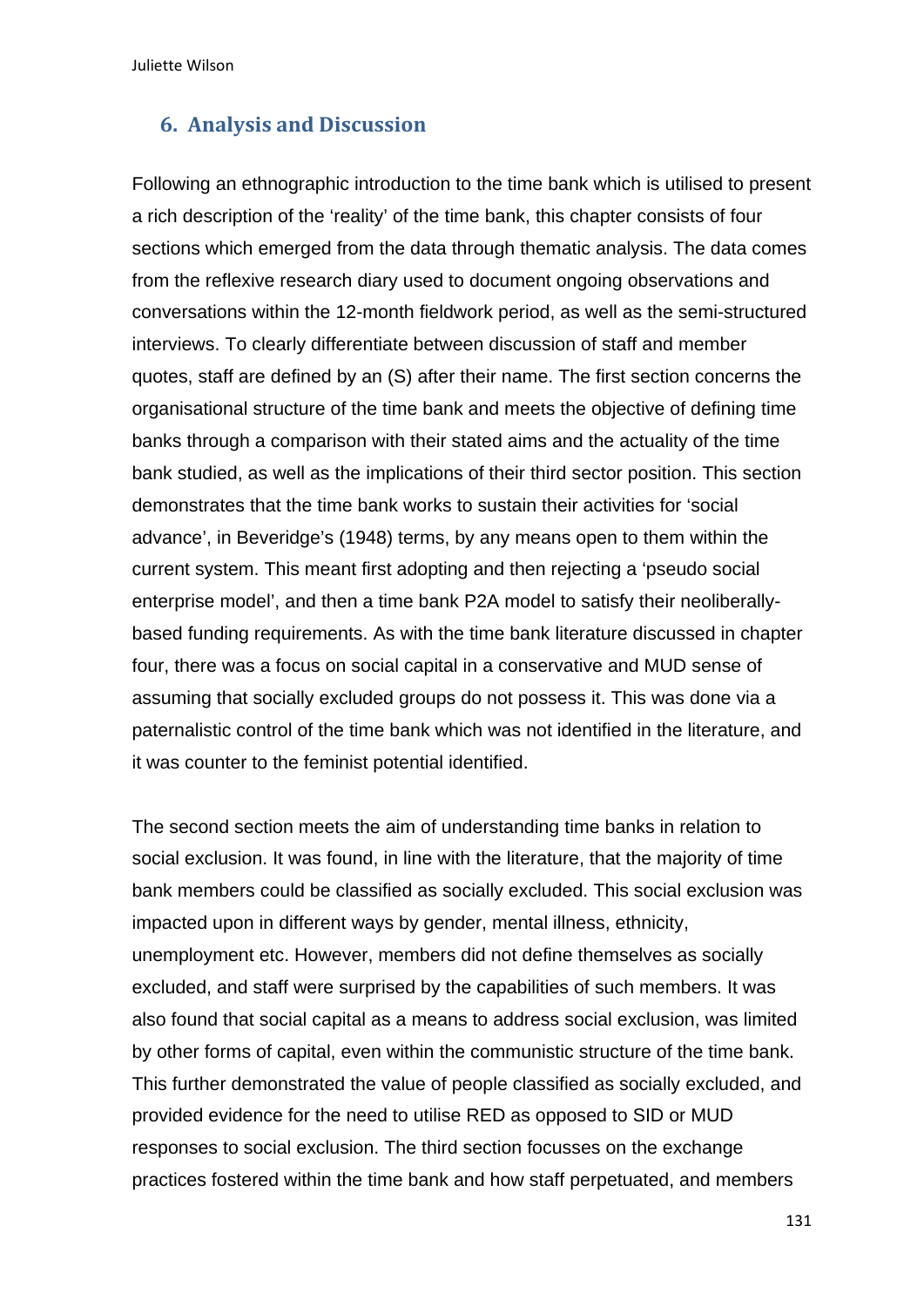found respectability in, an SID-based approach to inclusion. Whilst this runs throughout, here in particular, the research meets the aim of analysing the time bank through the perspectives and experiences of those involved. Through the experiences of women there was evidence of a 'responsibilisation' being engendered through the simulated work environment of the time bank, which held positive associations for the women through respectability in a SID context, but also served to harness the energies of activities which could have been oppositional if used to redefine work. Additionally, in contrast to other time banking literature, even the more critical literature (Panther, 2012; Gregory, 2012b), the focus on the concept of work and the time banks' propensity to redefine it, generated data which demonstrates members internalising neoliberal economic rationales and using the time bank to enact them. Further, the paternalistic way in which staff promoted a 'no something for nothing' ethos served to facilitate this process, and maintain a hierarchy of value mediated by cultural capital.

The final section meets the objective of reconceptualising the role of time banks, and concerns the process by which the radical feminist potential of time banks, their inherently critical mechanism, was deradicalised, and indeed depoliticised. This theme emerged from the conceptions and uses of time credits as an explicitly socially constructed currency; members tried to take control and attribute value, and staff restricted this activity. This meant that members felt constrained within the time bank in relation to expressing and enacting political ideas. Thus the original egalitarian configuration of time banks, and their radical feminist aim to redefine work, was inhibited by a third sector context in which voluntary action is no longer rendered as the autonomous democratic activity of civil society, but rather, became a simulated environment in which to marginally include people, in a paternalistic fashion, in ;''work like''' activity. These themes serve to meet the overall aim of critically exploring the role of time banks in the UK in order to analyse initiatives aimed at tackling social exclusion. The unique contribution being that the critical feminist realist methodology directed an in-depth qualitative account of a time bank, which directs me to theorise that the third sector is altering conceptions of voluntary action by assimilating it into dominant definitions of valued work by offering marginal inclusion which sustains the social hierarchy, and

132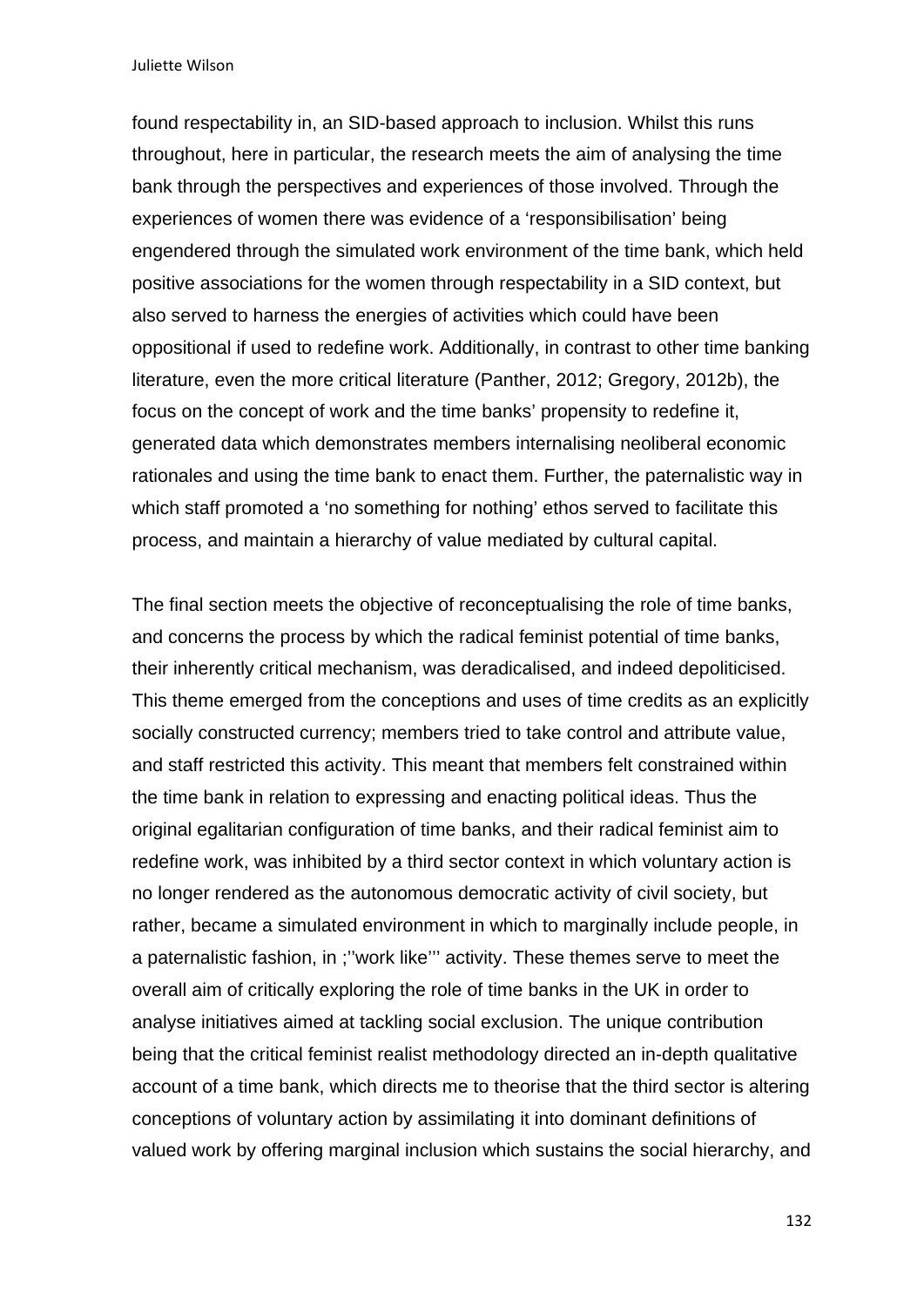a reserve army of labour that sustains neoliberalism and diminishes democracy through co-opting dissent. As Lemke (2002, p11) argues:

Foucault's discussion of neo-liberal governmentality shows that the so-called "retreat of the state" is in fact a prolongation of government, neo-liberalism is not the end but a transformation of politics, that restructures the power relations in society. What we observe today is not a diminishment or a reduction of state sovereignty and planning capacities but a displacement from formal to informal techniques of government and the appearance of new actors on the scene of government (e.g. NGOs), that indicate fundamental transformations in statehood and a new relation between state and civil society actors.

Time banks then, represent new actors on the scene of government, and indicate a new relation between the state and civil society actors which not only obscures social exclusion by shaping it in terms of SID and MUD, but is also a means by which political action and thus radical feminist potential are controlled in power diffuse ways.

# **6.1 Ethnographic Introduction to the Time Bank**

The time bank is a welcoming place. Despite its inner city location, it is set within moderately sized gardens complete with basketball courts, climbing facilities, vegetable gardens and seated areas. As you approach the building there are usually groups of people using the grounds in various ways, gardening, chatting, eating food, and as you enter the building it is almost always bustling with activity in its multitude of small and large rooms. At the heart of the building is a café serving donated food made into appetizing meals for £2.50 or one time credit. As Martin, a time bank member from Slovakia, says, 'One is lunch [sic]. Lunch is good from the cafe.' He eats there 'two or three times a week' because it is 'only one credit for a meal and a cup of tea.' When open, the café is usually busy, and full of people eating and talking.

Once a month the large hall is filled with people attending a mental health social café; they make crafts, eat, listen to music and take things from the clothes swap stall. Here, Razia, who described herself as having a 'developmental condition', explained how she first came to the mental health social café:

[...] it were another girl that were asking me to come to the mental health cafe social and to come to the time bank. C is somebody that I met in an autism asperger group, and they kept saying why don't you come to the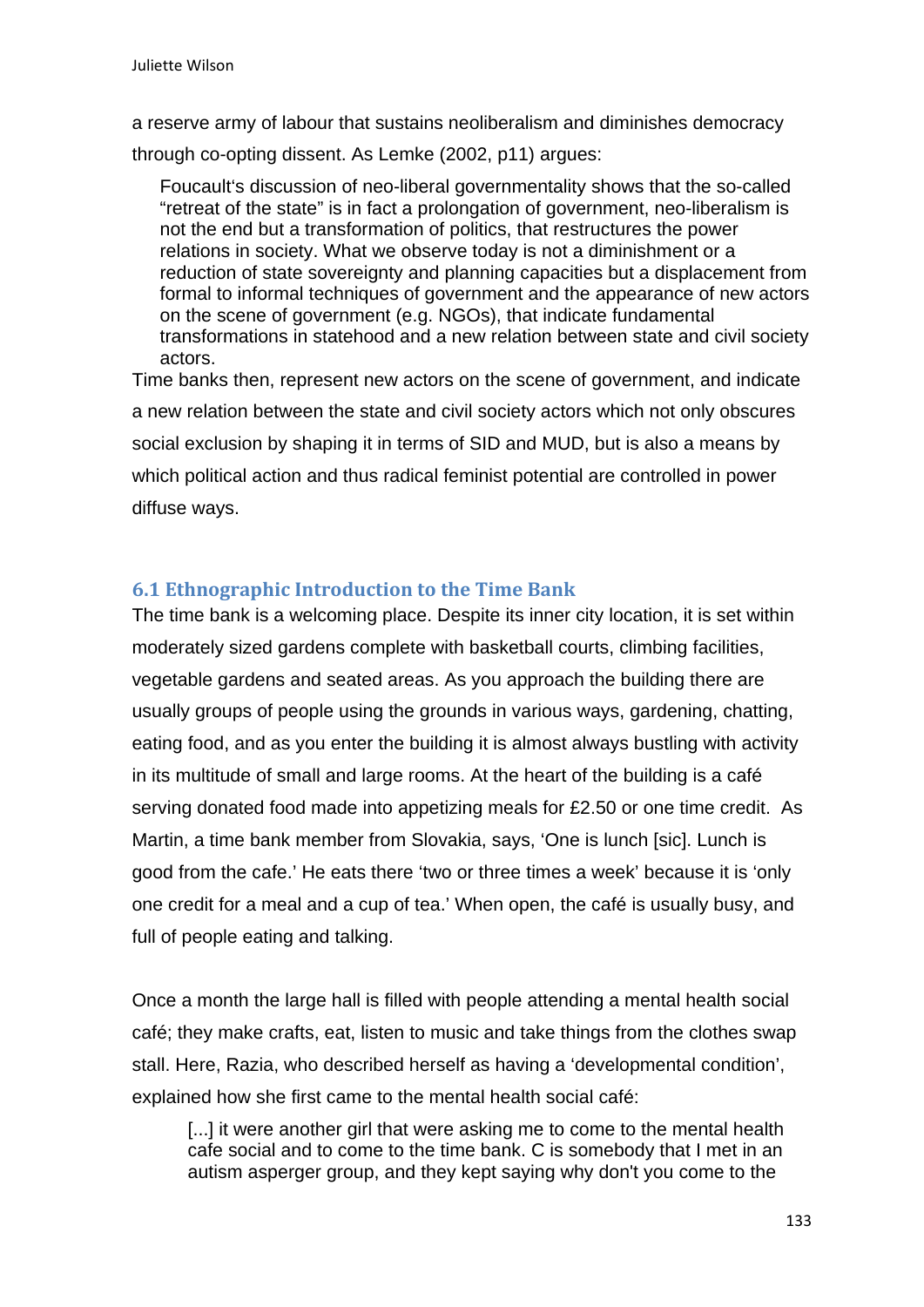mental health social cafe at the time bank. But I think I didn't realise that the cafe was a social event, I didn't realise what it was. I thought that cafe meant cafe, and I came like as a one off to come to a swap shop. Then there were all these activities and nice people so I kept coming back. I didn't realise that it was going to be an activity place. I thought it was just going to be a cafe and somebody serving tea.[sic]

At the same time as the activities in the cafe begin, the students from the English classes are just finishing their lessons. Over 40 students from across the world chat with friends outside the building, hurry home, or stop for lunch in the café. Time bank members such as Chris from Yemen, clear away the refreshments from the classes, tidy the rooms and take the attendance lists to Saira(S) who is the member of paid staff responsible for the classes. They do this four times a week and for Saskia, who earns time credits administrating the lessons, she does it because, 'I want to get the experience and getting more experience and after that maybe, when I apply for the job its going to be a help [sic].'

Friendly staff flit around the building always stopping to greet people that they know. There are five members of paid staff concerned with the time bank, Jenny(S) the time broker, Saira(S) the Asian people's development worker, James(S) who is the monitoring and evaluation officer, Helen(S) a manager at the centre, and Keith(S) the director. Everyone here seems to know someone, as Chris articulated:

Yes, I've made a lot of friends now, because before I didn't have friends, like English friends. Maybe I just had one from my country, but now I have a lot. Now I can, when I go I see somebody and I do with them some time banking and then they know me and I know them [sic].

When the lunchtime activities finish, new members arrive and attend a welcome meeting in one of the smaller upstairs rooms. The time broker, Jenny(S), takes people's details and tells them about the 'earning' and 'spending' opportunities available that week. This meeting is attended by a small group of people, sometimes those present come with a support worker, and they discuss 'entrylevel earning opportunities' such as litter picking. In another, slightly larger upstairs room, time bank members run, and attend a computer drop-in and photo editing workshop variously led by members Steven, Saskia and Nick. As an offshoot from these sessions, Steven expressed his pleasure in being able to develop and use his photography skills: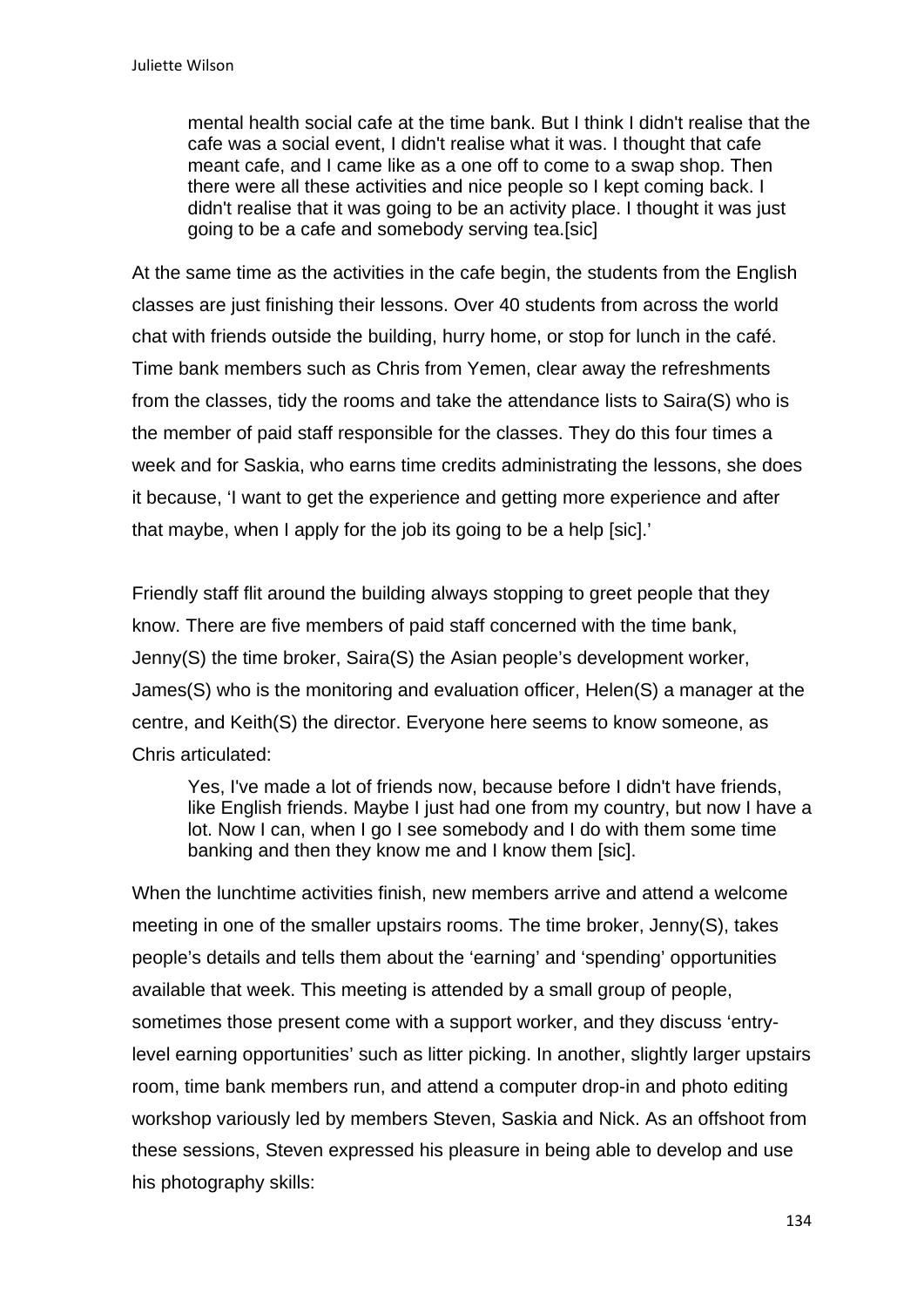And I'm doing, I do photography here which I'm very interested in. You know in the advertising side. It gives me an opportunity to do social photography. In terms of dances and things. It gives me an opportunity to expand my photography as well.

Nick also takes pride in creating promotional material for the time bank:

[...] the video project, they wanted a video showing basically what the time bank is. And it was quite a big challenge, yeah, but they love it. Absolutely love it.

When Nick and Steven's session ends, another group of time bank members begin a business enterprise course where they learn about, and discuss, starting businesses. As attendee, Zak, told me, 'Well I wanted to do consultancy, management consultancy. If I could manage to do that I would be happy.' At the end of the session time bank member Adam, the teacher, collects the time credits as payment.

In the evening Saira(S) guides time bank members from the English classes into the centre to help set up the café for an evening social event where people recovering from drug and alcohol addictions have a meal together, socialise and listen to music. Here she described how she introduces people from BAME communities to the time banking activities:

I introduced two people into the recovery cafe, they came in, they would have never ever come in. I left them once I'd been there in the evening after an hour or so, and I left them there. They wanted to sit and spend time listening to music and doing that, and they're asking me when is the next one. So it's introducing them visually to something, they will not come out and say to me I want to go here, because they do not know what it is. The first time it is more led, you have to show them something. They will not be able to say, yeah I will enjoy it. Because they've not done it and they do not know. But once they physically see it and grasp what it is they find it a bit more easier to get involved.

In the kitchen, time bank member Cleo takes the lead, and organises the preparation and serving of meals:

I'm a hub leader for food cycle while the recovery cafe is on. Because obviously we get food here and cook it and then feed people.

One of her helpers in the kitchen is Nathan, Nathan has been long term unemployed and he has joined the time bank to maintain some form of work during his gap in formal employment: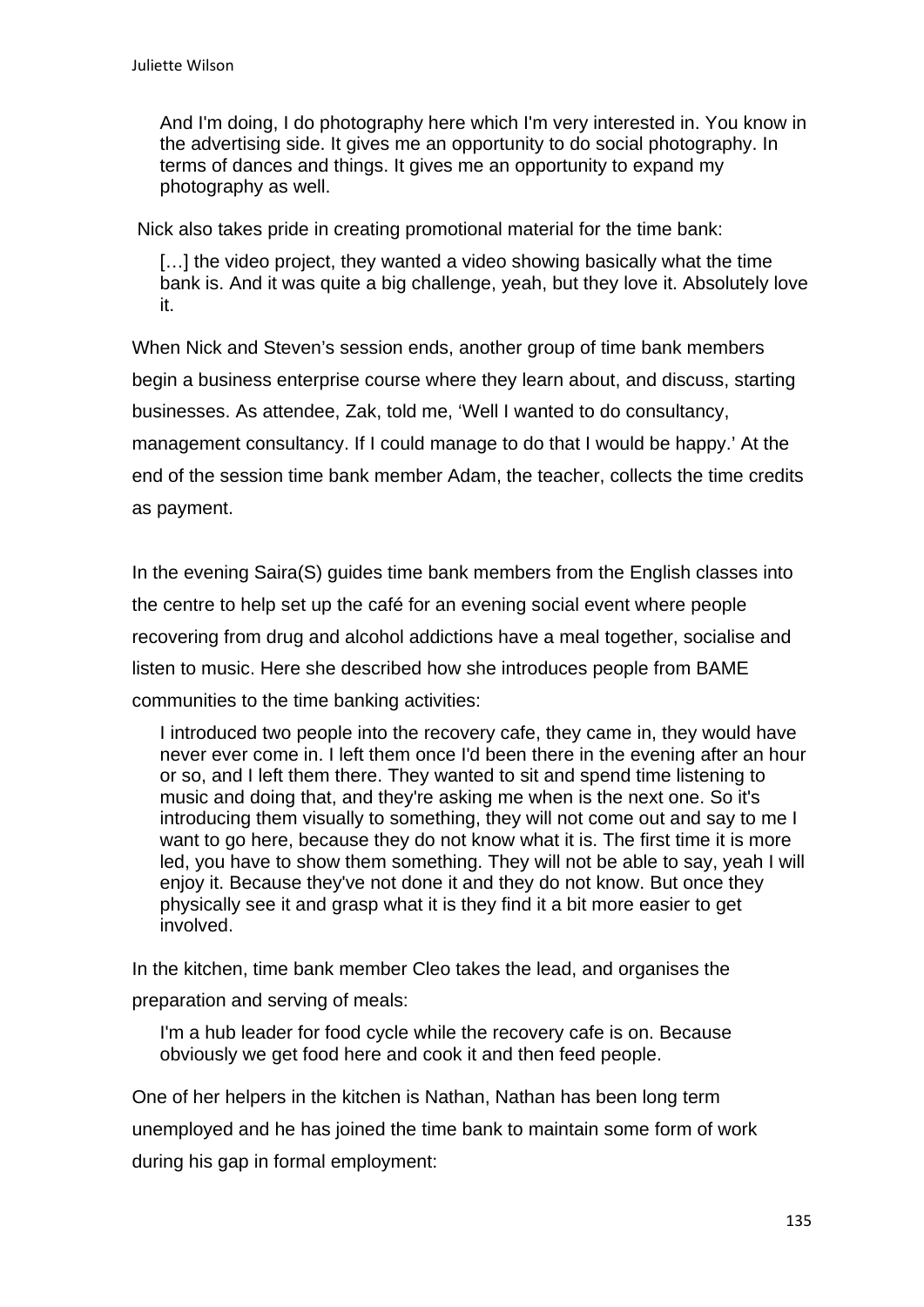Yeah, one of them's at the recovery cafe here, and I did that. So they're both basically making a three-course meal for about I don't, I think there's usually about 30 people here. So whatever needs to be done in terms of cooking and stuff, and I'd done some work in a kitchen before so it wasn't too difficult.

At the end of this 2-3 hour shift, they clean the café and Cleo gives out the time credits.

I'm sort of responsible for what's happening in the kitchen, you know, if the dinner is coming out on time, responsible for any of the time bank members. You know, I'm the leader so I take that role quite seriously. You know, I'm giving out the time credits and I have to get them to sign for it, and I have to sign to say that they have been given the right amount of credits.

All this activity and more can happen in one day at the time bank, and the majority of the people involved earn and spend time credits in order for the activities to occur. This section serves as an introduction to the daily activities of the time bank, and the following sections will present the in-depth and thematic analysis.

# **Organisation of the Time Bank: Neoliberalism in the Third Sector**

## **6.2 Rejection of Social Enterprise Model**

 *In the previous model that I told you about, which was again driven by money, the social enterprise model, I think people respected the centre, but they didn't love us, and I think people probably love us a bit more now. Keith (S)*  In line with Doherty et. al.'s (2009, p54) definition of social enterprise discussed in chapter three, the centre used a social enterprise model in order to sustain their activities along a 'double bottom-line' focus on social mission *and* money. It could be argued that they were forced into this position originally, by reduced public and charitable funding but this would require further historical evidence. Further, the move to a time bank model was again motivated by a desire to sustain the activities of the centre, and a need to make that economically viable. Thus the centre use the organisational structures open to them to perpetuate their activities and livelihoods. However, staff rationalise this as led by an aspiration to serve the needs of the community. For example, in the above quote, Keith (S) expressed his thoughts on what the community think of the centre. Aspirationally they wanted to create the kind of attachment that people may have to a value-led voluntary action group that they have fully invested in emotionally. Keith(S) felt that the time bank model, in highlighting and recognising the contributions of the community, made members more passionately involved with the centre. The centre, then, in utilising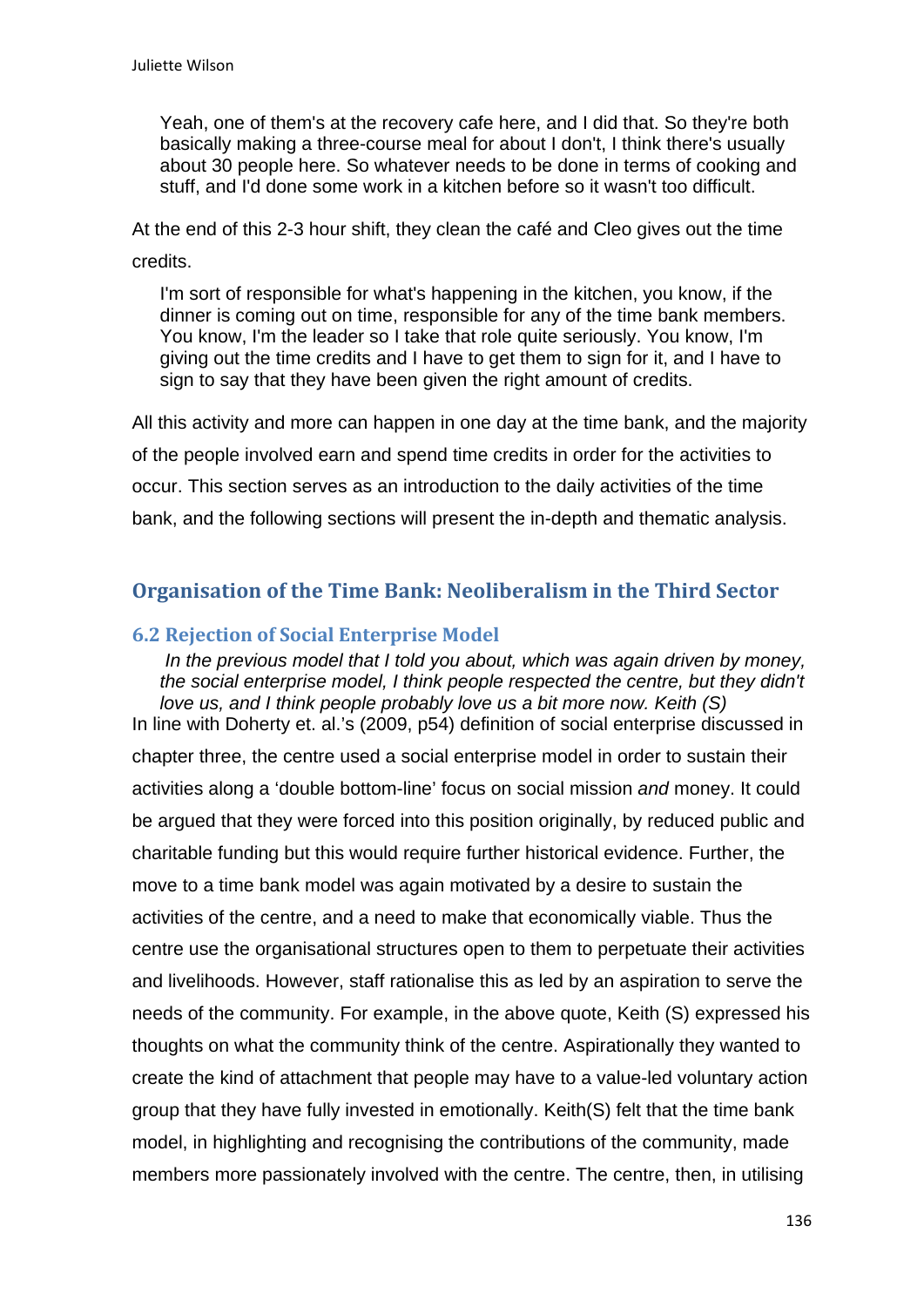a social enterprise model, is organisationally aligned with the third sector, and actively sought to use a socially aware, but seemingly economically sound, system; Doherty's (2009, p54) 'double bottom line'. In moving to a time bank model, the organisation also meets Pearce's (2003) definition of the third sector, in using the exchange system to bridge the gap between informal and formal activity. Additionally, when compared to the capitalist private sector based on surplusvalue and profit but not necessarily 'social mission', the centre also fulfils Ridley-Duff & Bull's (2011) conception of the third sector as a more egalitarian economic space in which resources are shared according to needs and input. Thus the centre is a third sector enterprise because they position themselves as an organisation in line with business models for sustaining activity, but are differentiated by the fact that they try to formalise informal activity, and have a 'social mission' as an integral feature. Further, they work in a way which aspires the mutual aid and philanthropic motives (Beveridge, p148) of voluntary action, a civil society space of competing needs and values, but are motivated by the desire to sustain their existence, and indeed livelihoods of staff.

In conceptualising how the centre functions it is argued that organisationally they attempt to work within the structures and models open to them, but to also, in a minimally subversive way which may demonstrate Gramsci's (1971) theory of 'passive revolution', to socialise the private sector. There is also however, downward pressure from government to assimilate to a business like model, or privatise the social sector, as discussed in chapter three in relation to the Localism Act (Local Government Association, 2013). What this resulted in here, is what I will term a 'pseudo social enterprise model', whereby the state, and their desire to continue the activities of the centre, forced them into a social enterprise model through funding cuts, yet continued to sustain their work through paying for their services via contracts rather than obligation. When I asked the management staff why they brought the time bank into the centre, and they said that it was because the social enterprise model they were using failed.

I've been here for about 14 years, so when the building was refurbished. […] our initial model was a social enterprise model where we ran a conference and catering business, earned as much money as we could, and ploughed that back into, used the profits from that, to fund community projects. And at the

137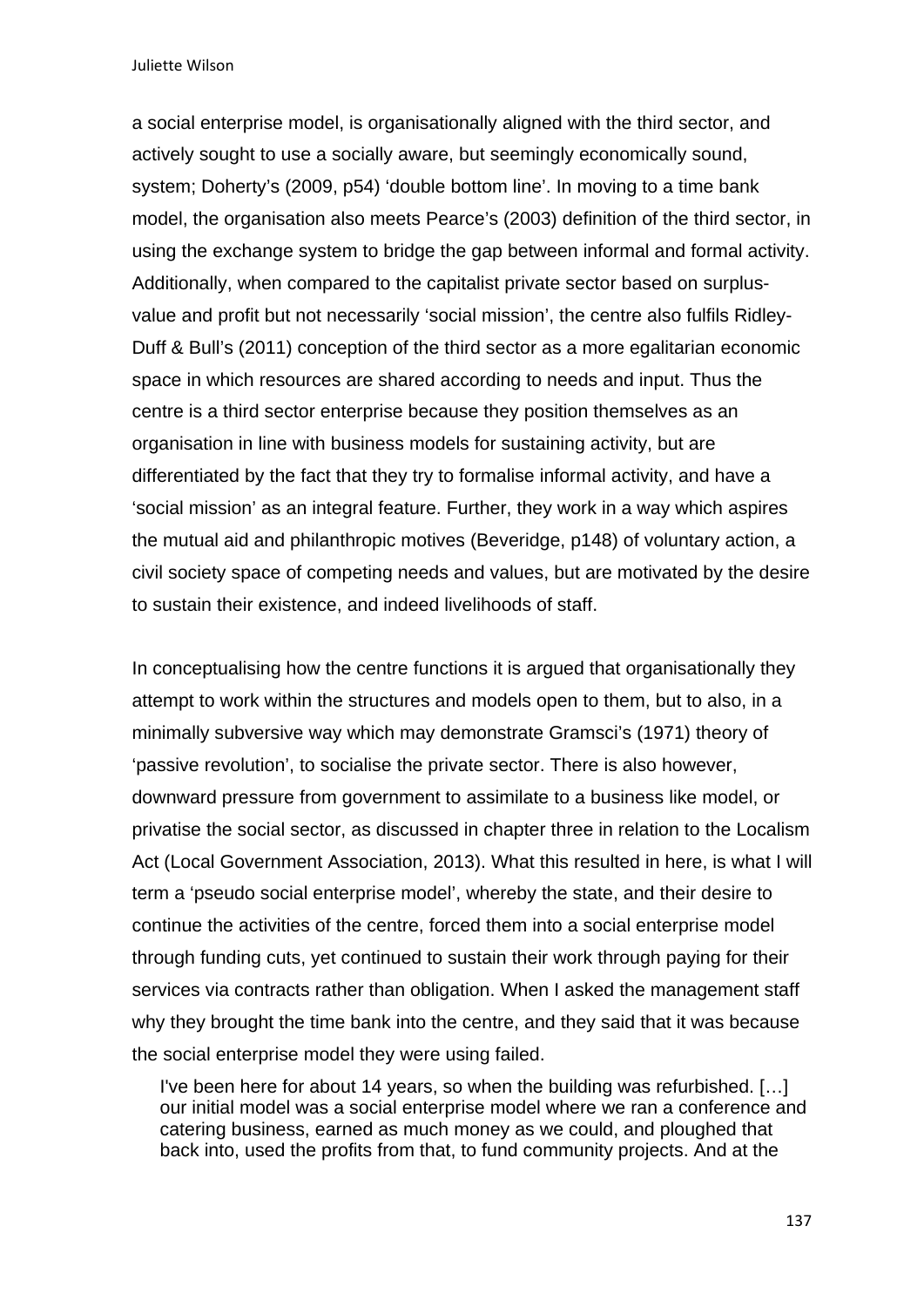peak we were probably turning over about £700,000, we were making about a hundred grand profit.

Whilst working as a social enterprise, the centre used their profit from this contractual public money to fund community projects, but also directly to create paid formal employment for local workers:

Yeah, we used to employ a lot more people, about 30 odd staff, but it's half of that now.

Thus their social enterprise not only indirectly, but also directly, redistributed wealth, through the creation of paid work for socially excluded groups. As will be discussed in section three, these paid roles were developed through previous community work aimed at alleviating the social exclusion of Asian women, and as such, a failure of the social enterprise model has led to this paid employment being lost. Managers explained that the model failed because it was based upon revenue from the public sector, events and room hire, and when the financial crisis occurred and public funding was cut, the revenue to sustain their work almost disappeared;

Just because the current cuts to the public sector have a massive impact on our social enterprise. Eighty per cent of income at one point in time was earned, and that paid for a lot of community work that we did, but as that changed we tried more grants and funding as opposed to earned income.

In this instance, even social enterprise, an 'ideal' third sector organisation, within the neoliberal context failed to live up to its ideology which proposes that societal wellbeing is best advanced by 'liberating individual entrepreneurial skills and freedoms' (Harvey, 2005, p2). The social enterprise model did not work because they maintained a top-down structure with continued reliance upon the public sector. Therefore, in trying to conduct their 'social mission' community work with, for example, asylum seekers, for which there is little public funding (Red Cross, 2014), they created a pseudo social enterprise still reliant on public funding through venue revenue. This evidence goes against Gibson-Graham's (1996) thesis that a multiplicity of economic practices decentres the primacy of capitalism, because here the centre was still subject to the more powerful market forces in performing their work. The centre then opted to use the time bank model as a means to continue their work in lieu of the social enterprise profit, or reliable public or charitable funding. In this way they are not a voluntary action group in the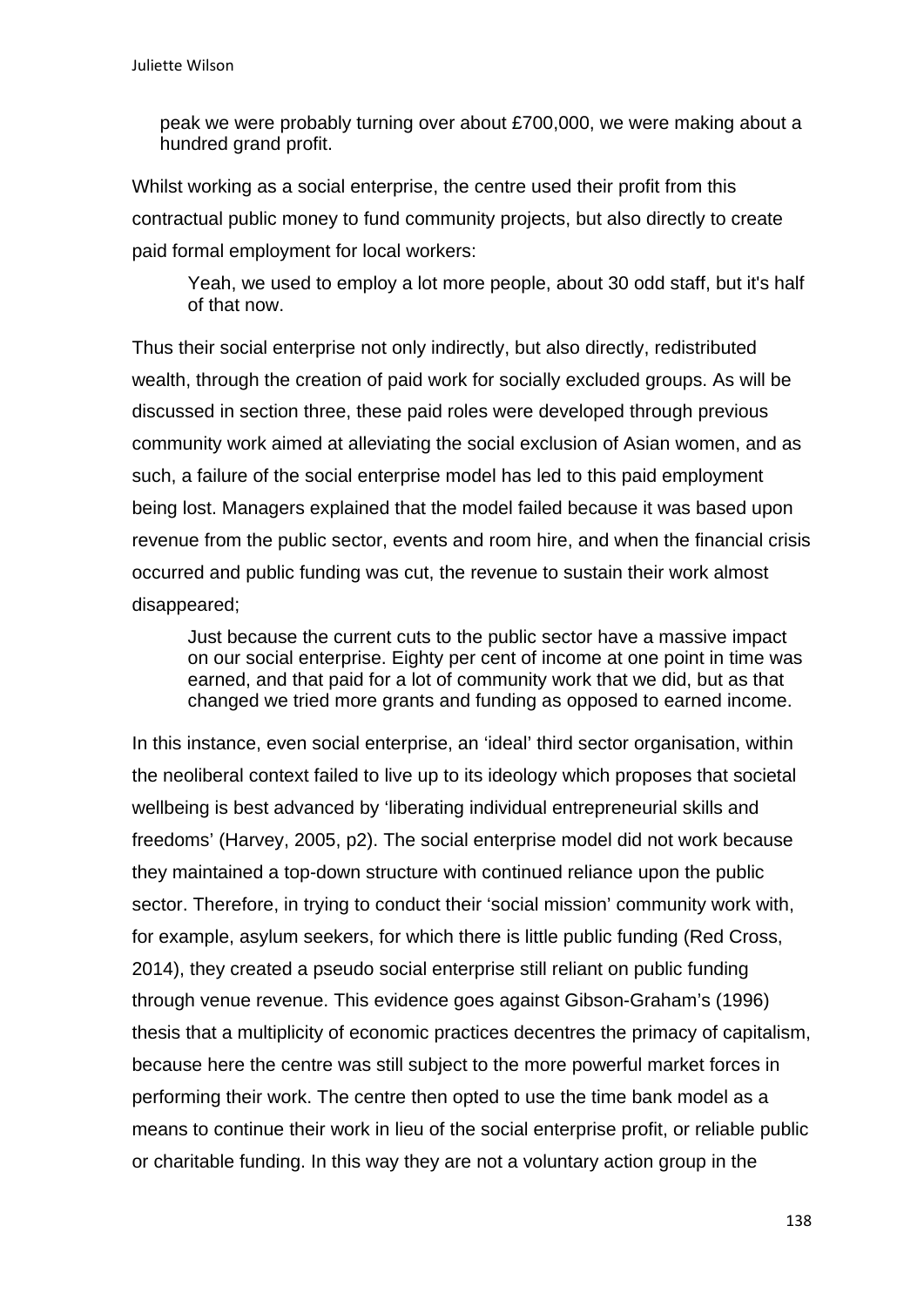traditional sense, because the staff are attempting to sustain the level of activities, and their paid roles, rather than conducting work that is manageable given the circumstances. They sought to sustain their activities no matter what, and thus this evidences the pressure on people seeking to conduct redistributive services to privatise their activities. The pseudo social enterprise which demonstrates a privatising of the social sector rather than an adaptation of the private sector to a more socially egalitarian method of working.

In an attempt to sustain their activities, the centre opted to use the time bank mechanism. It was decided that a P2A model would be best because it enables the centre to remain as the focus point of service delivery, members exchange with the 'agency' rather than each other. It was also a model which had a precedence in public service provision. In this way the time bank mechanism was used to retain the centre's existing relationship to the community by providing services in an era of restricted funding, as well as maintaining their level of activity. In bringing the time bank mechanism in to replace the 'unsustainable' pseudo social enterprise model, staff were critical of existing time banks. For example, in explaining their own style of time bank Keith(S) commented on what he perceived as the failings of other time banks:

Yeah, well he was Chief Exec, and he also ran Holy Cross centre which is one of those places which is sort of held up as a beacon of time banking working, and he said, it doesn't work, time banking doesn't work. So we spent an hour with him (laughs) telling me why it didn't work, and all the reasons why it doesn't work. So that again made us really determined just to not follow that model, but to try and make it work.[…]

They just never managed to get, and this is what I've noticed, they never managed to get enough critical mass. So even places like, there's a medical practice isn't there, Rushey Green, they've, their time bank is on its knees it's not really working. So in his Holy Cross centre he was sceptical of whether that was working, his experience of being Chief Exec of time banking UK, you know, just made him feel, you know, it was one of these things where it's got a good story but actually getting it to work on the ground is much harder. But that's where Spice are different, and we've been quite involved with Spice, and I think there's some areas of Spice where it's working and other parts where it's struggling. So they're really working hard to try and embed it into adult social care […]

In moving from a failed social enterprise model based upon public service funding, they were conscious of finding and using a system which would enable them to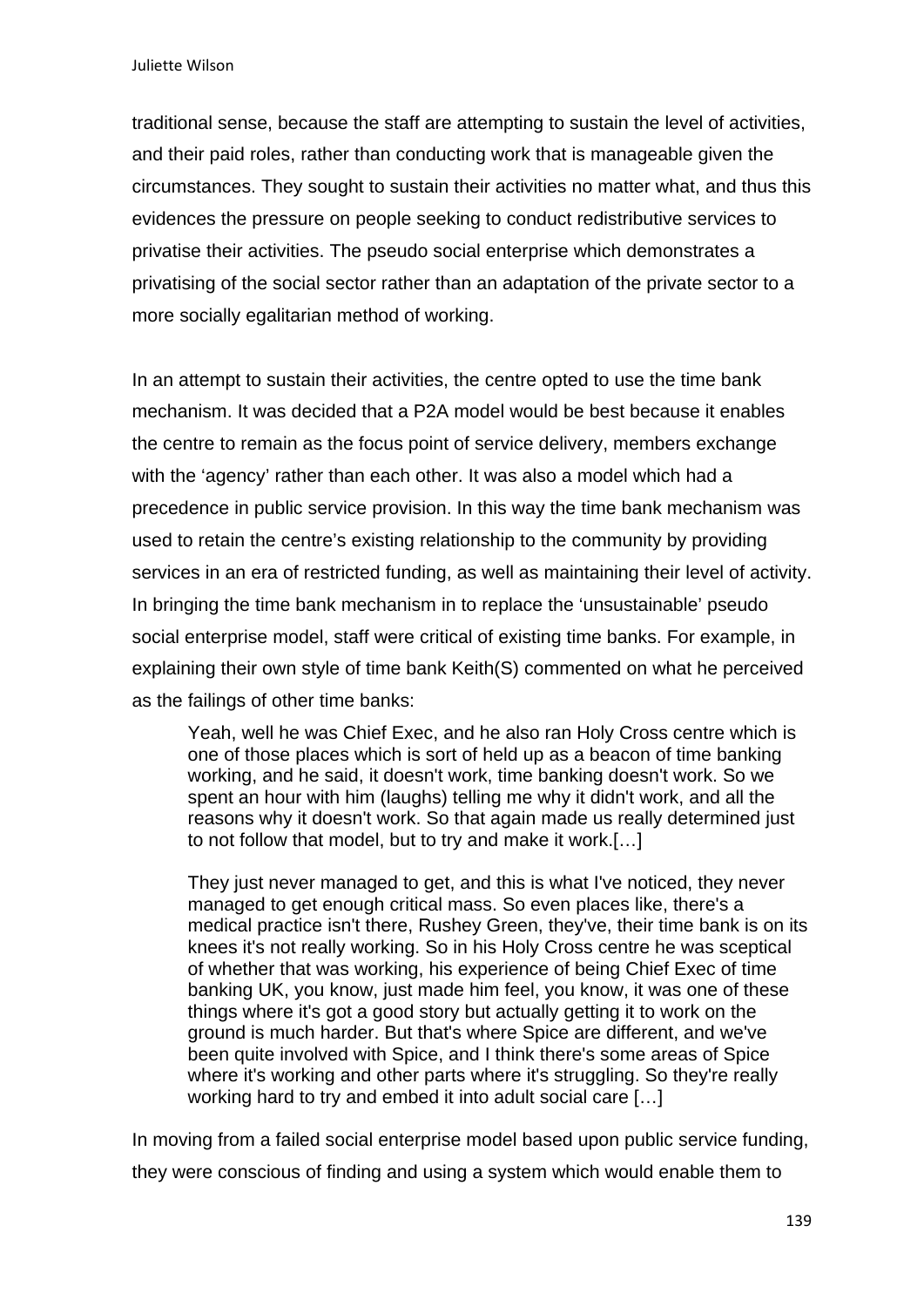continue with the sort, and scale of work that they wanted to do. This meant that rather than using the original P2P time bank model, they wanted to run it in a way that perpetuated the scale of their activities. This, as will be discussed later in this section, is based upon their aim to provide a type of low-level public service provision for the wellbeing of the community, which is increasingly being stretched due to diminishing public services. Consequently, they researched time banks, and decided to follow the 'Spice model.' Spice utilises a Person to Agency (P2A) format to guide people into social activities which are deemed to be good for their health (Slay, 2011), members then gain Spice time credits which can be exchanged with the agency for rewards. Spice also retain a focus on working with public services, for example by trying to 'embed it into adult social care', and thus in following this model, as opposed to the original time bank format of one to one exchanges (P2P) they perform the function of sustaining a form of public service provision with less funding (see Barker, 2010; Amin et. al. 2003). As Helen(S) commented:

 The idea of working with groups and developing projects which we want to, which you know, developing projects rather than individuals helping each other out. So that side of it, and I think also we've taken from Food Cycle because they've got a hub approach to organising volunteers so we've taken from them as well and kind of blended the two. And so that's the approach we're kind of adapting.

They are in fact, using the time bank model to maintain their activities and modus operandi by giving time credits in reward for running a type of public service, this however distorts the radical aim of time banks to redefine work and value by moving away from valuing those informal and autonomous exchanges between individuals. Thus the social enterprise model was rejected, or more accurately rejected them, because they wished to maintain a more traditional public service provision and reliance on state funding, and they have adapted the time bank model so that it also serves this purpose but with even less need for monetary funding. This is demonstrated by their Spice model of operating, P2A, which sustains a need for, and reliance on, staff, as opposed to P2P.

### **6.3 Aims and Funding**

They thus used the time bank model as way to continue their activities in ways which retained the centrality of the staff and centre, but also required less money.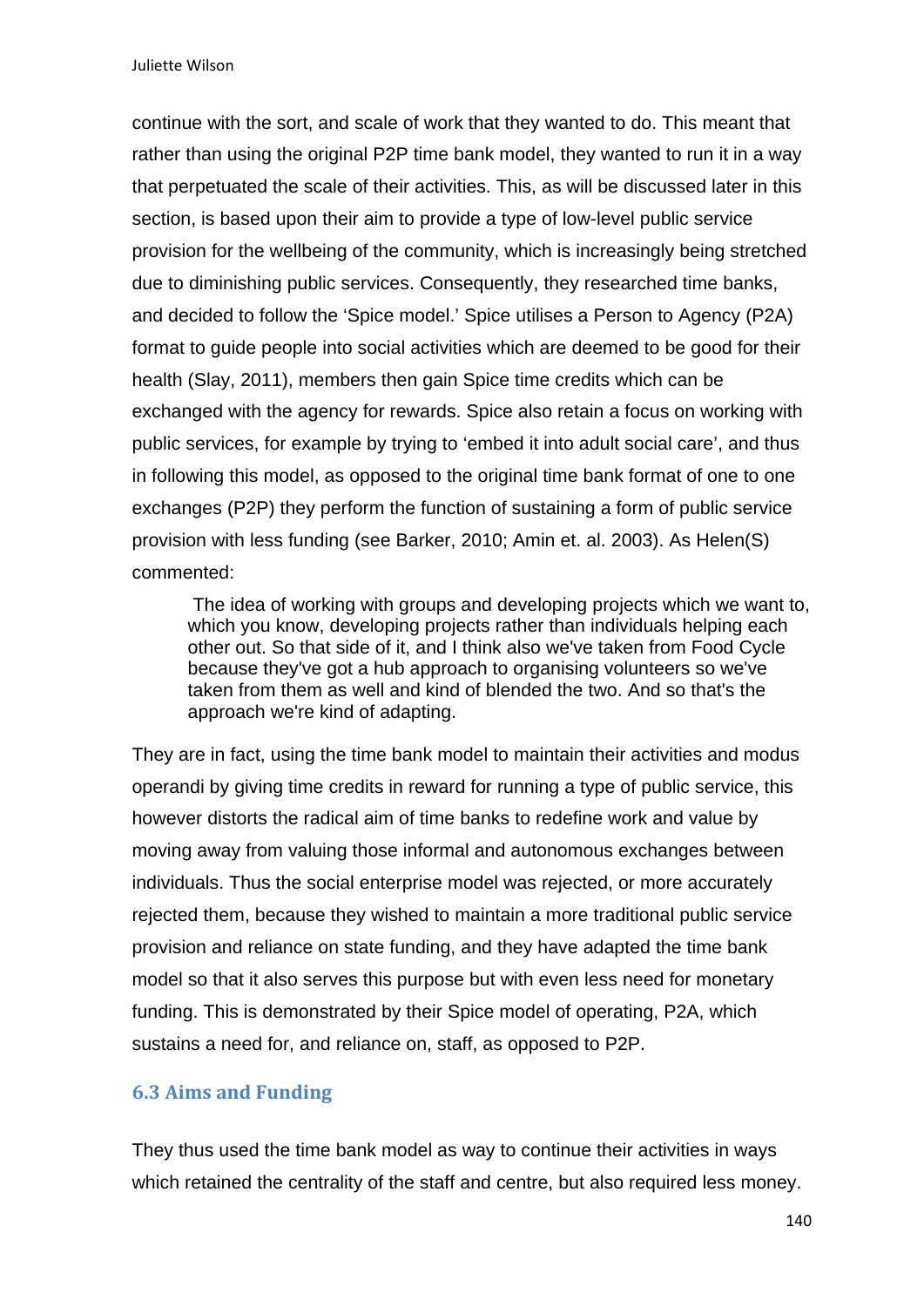Juliette Wilson

However, once up and running in this way, they used the activities generated to demonstrate their worthiness to funders and to apply for charitable funds. In this way they are able to sustain activities without funding, as the time bank can run on their existing resources, members running groups, the building, gardens, sports facilities etc., but also demonstrate their value in order to bid for funding to increase their activities. Whilst Harris et. al. (2001) argued that in this era the voluntary sector would take on the homogenised shape of the government departments they are used to provide services for, and that the government would therefore partner with private businesses offering something different, in this instance the government is relinquishing all partnerships, and only giving minimal funding via indirect means such as the Big Lottery. Services thus attempted to sustain their activities on less money. Further, this occurs in a disciplinary fashion based upon neoliberal rationales of quantitative efficiency. For example, after a few months of opening the time bank, the centre were able to obtain Big Lottery funding to support the staff of the time bank for 5 years, and Awards for All funding which pays for their 'rewards'. The Big Lottery funding finances the salaries of the time broker, Jenny(S), and the part time monitoring and evaluation officer, James(S). Jenny(S) said that the evaluation officer was necessary to prove to The Big Lottery that their aims for the funding were being met. The general aim of the centre was expressed here by Keith(S):

I suppose the purpose of the organisation is to contribute to human thriving, or something like that, that's a bit crap but (laughs), we haven't really got one, you know. It's a broad theme of helping people to improve their lives, I think time banking has helped us massively to do that, because it does provide that broad context where people can come and do, and do all those things which make life better, or make life tolerable, or help give people some hope that there's a kind of journey towards something else.

In similarity to the Beveridge report (1948), the general aim of the time bank is 'social advance'; trying to improve things for people who experience exclusion in society. All staff recognise this general aim of using the time bank to improve, or make tolerable, life for socially excluded groups. However, the Big Lottery funding required them to work with socially excluded people in the following ways explained by Helen(S):

Skills development I think is 150, self-confidence 650, I don't know where I've got these numbers from but anyway, and 600 for psychological wellbeing.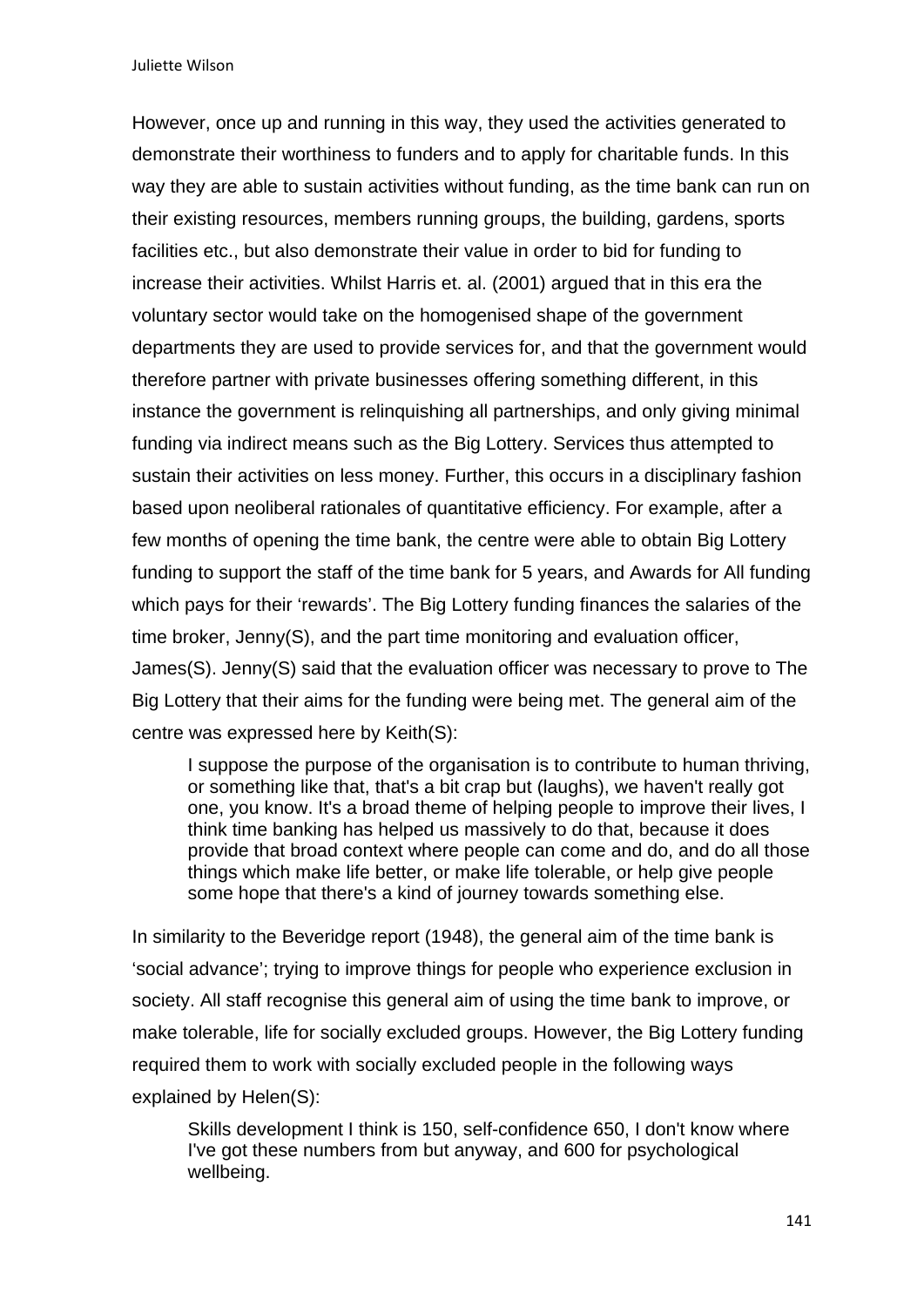Juliette Wilson

The funding remit therefore, gives a quantitative rationale for demonstrating certain amounts of socially excluded people who have been engaged in the time bank work. Further, Gregory (2012b, p220) found that the way in which time banking facilitates a 'counting and recording' of hours makes them useful for such funding bids. Time banks then, facilitate a quantifying of voluntary activity which speaks to the neoliberal basis of the third sector, and third sector funders. These quantitative requirements are evidence of Brown's (2014) characterisation of governmentality, that economic efficiency rationales supersede values. Thus, whilst a traditional voluntary group may have been freer to engage with people on the ethical and democratic basis that they deserve to be included, this third sector organisation, within a neoliberal state, adapted to a process of demonstrating that for x amount of money, x amount of people had been worked with. Despite not fully homogenising themselves into a public sector organisation, they therefore adapted their work to the neoliberal funding requirements in order to sustain their activities, and the time bank model facilitated this process.

This neoliberal funding regime which the time bank had to fit into as a third sector organisation working for survival, stimulated a somewhat heavy-handed and coercive drive to increase membership. Therefore the third sector context stimulated them to recruit socially excluded groups into unpaid community activities, based on the premise that it was for the social good, which demonstrates a Communitarian agenda (Etzioni, 1995) of responsibilising the disenfranchised for their own disenfranchisement (Lemke, 2002). For example, the time bank's most recent funding from Awards for All stated:

The charity will use the funding to deliver leadership training days for the benefit of the local community. This will help build confidence, develop new skills and encourage beneficiaries to participate in community projects as leaders.

There is a paternalistic and MUD understanding here, of the socially excluded as in need of confidence and skills building, as opposed for example, to a structural focus on inadequate access to and provision of education, or equally valued work. There is also an expression of Big Society and Communitarian (Etzioni, 1995; HM Government, n.d.) agendas here in providing funding for socially excluded communities to set up and run their own community projects, which potentially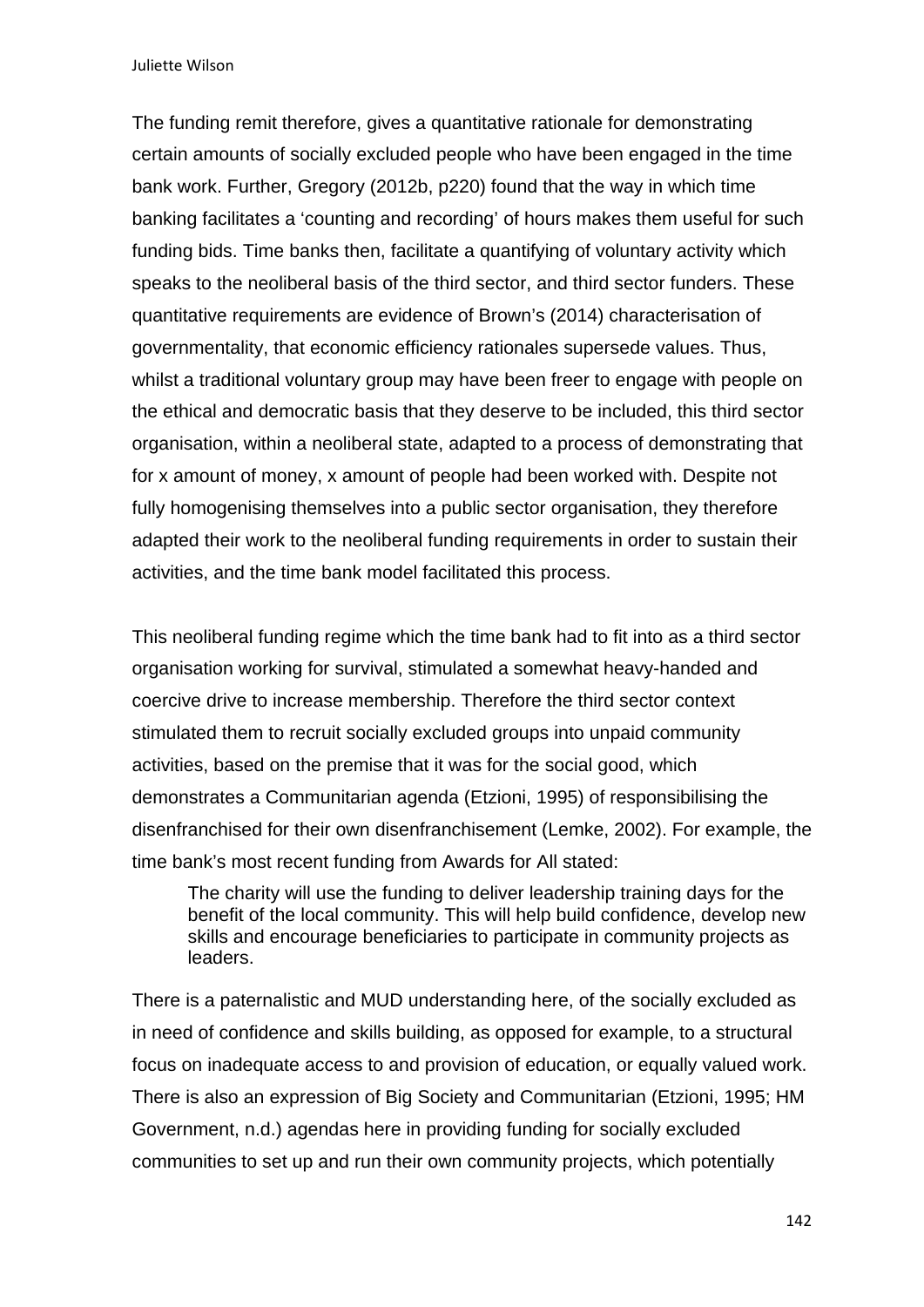makes them more responsible for addressing social problems on a local level. To fulfil these requirements time bank membership was heavily promoted in all areas of the centre, and they tried to sign up as many members as possible. For example, as I noted in my research diary one day when I was teaching English:

Halfway through the lesson Saira(S) came in and asked if anyone wanted football tickets – some people said yes but then she said you have to join the time bank to get them.

Here, the Awards for All funding paid for a so-called 'corporate reward' in order to engage socially excluded people in working within the time bank in a P2A format. 'Corporate rewards', were items purchased from private business by staff using Awards for All funds, which were offered to time bank members in exchange for their credits, as James (S) explained:

So you've got corporate rewards, so we develop relationships with the two football clubs and one or two other organisations so they will make available tickets free to us, as a gesture of goodwill and a recognition of what it is that we're doing, and it's good for their image and it's good for their sort of charters around social responsibility and so on.

However, in practice corporate partners were mostly being paid by the Awards for All fund, or members are being asked to exchange their time with corporate partners in exchange for their spare capacity:

We have gone to them and offered that we can do litter picking so they've come to an agreement. So if we do their little pick they will give us regular free tickets. How cool is that?

Thus, time bank members are not being viewed as assets by corporate partners, because in actuality a charitable fund, or time bank members' menial work, is being used to exchange for private businesses' surplus capacity. Thus people were coerced into the time bank by leisure activities which they almost certainly could not otherwise afford to be included in, in order to engage them in voluntary action in the community. The centre's motivation to continue activities is played out in a paternalistic way of bringing people into the centre with possibly unsustainable rewards (due to limited funding) in order to engage them in working for their own good; sustaining a simulation of civic activity within the governmentality of the state, by housing it within a controlled third sector context.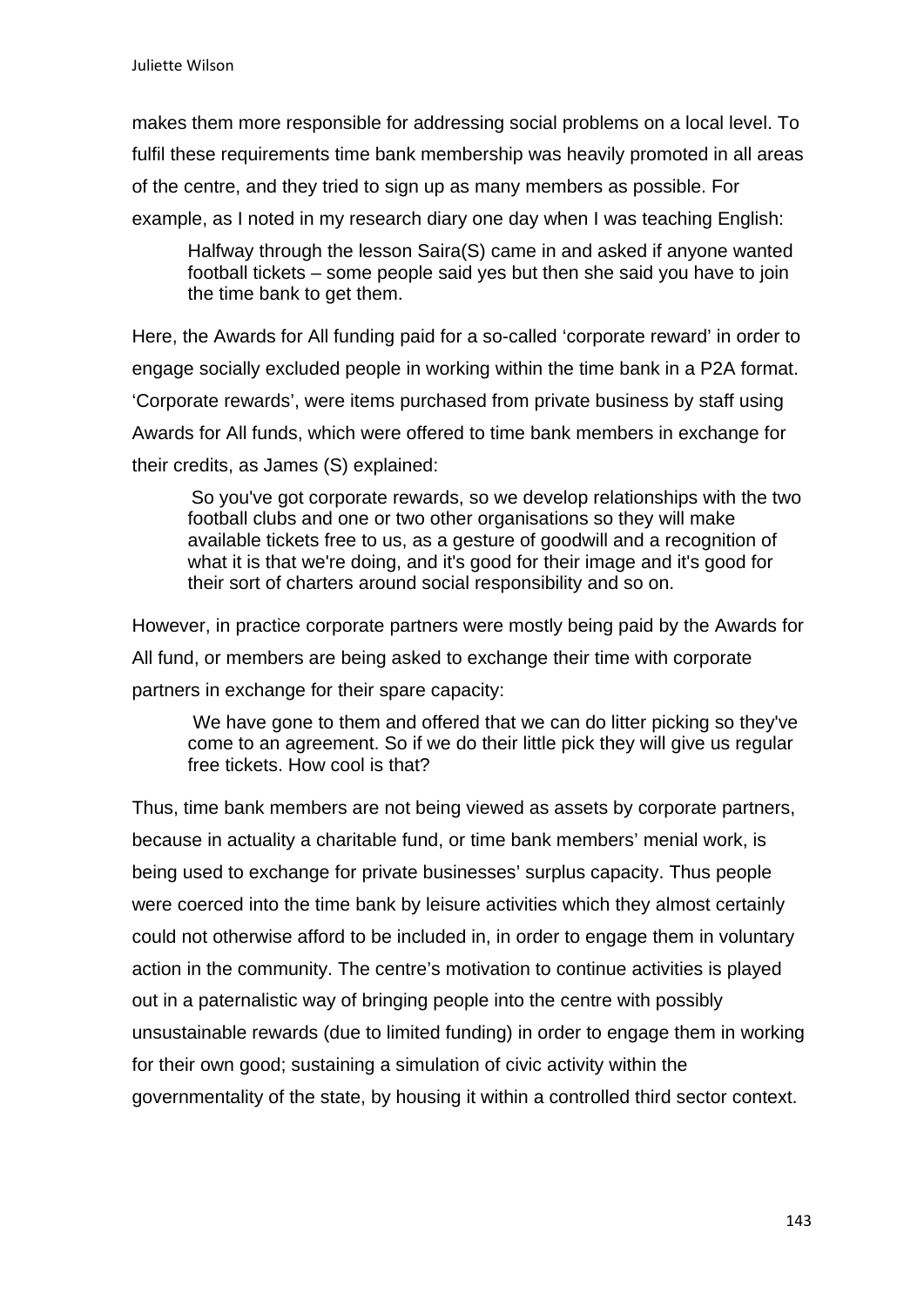Thus the time bank studied used the mechanism to fit within their loose aims for sustaining a more social rather than profit driven mission, and as part of the third sector these aims are also shaped by the neoliberal state which runs on a basis of being able to demonstrate quantitative efficiencies which contribute to free market capitalism. They are not however, completely passive to this process. As discussed in chapter three, academics (Carmel & Harlock, 2008; Harris, et. al., 2001) argue that within this sector, organisations lose the distinctiveness they once had as part of the voluntary sector, and become a depoliticised part of the government structure;

We argue that the discursive construction of VCOs as the third sector is embedded in a system of governance that tends to institute them as technocratic and generic service providers. In doing so, it renders their specific social origins, ethos and goals absent, as if these are politically and socially irrelevant to their activities and role in relation to the state. (Carmel & Harlock, 2008, p156)

The history of this, as discussed in chapter three, regards the way in which Thatcher wished to utilise the voluntary sector to extend and supplement the state (Harris et. al., 2001). This aim was continued and expanded by the Coalition Government's Big Society policies, implemented alongside austerity cuts to public services, such as those which originally negatively affected the social enterprise model. Staff however, were aware of this danger, and were all, apart from James(S) who was interested in public health provision due to his work history, resistant to, and nervous of, the implications for becoming a substitute for government services aimed at socially excluded people. As Jenny(S), the time broker, said:

I think there is a temptation for the time bank to seen as something that replaces primary or secondary care in some way by providing support networks and activities. Social services, either preventing people from needing to go to their doctor or to go into hospital, or kind of even the after support of needing a support worker. I can see as things get increasingly squeezed, and really things aren't great at the moment, that we could be seen as being almost the answer to that. And from a very personal point of view, I think that that would be wrong. I think the government's got a responsibility to have adequate services in place to, to kind of, if we supplemented it great, but if it replaced what they should be doing then that would be a problem, to say we'll put a bit of money into something like this to replace the kind of essential services that people need. […]

I think we just need to be very clear in our roles and responsibilities I suppose. Things like we don't do befriending. Basically it's a kind of longterm support for someone by going to their house and having conversations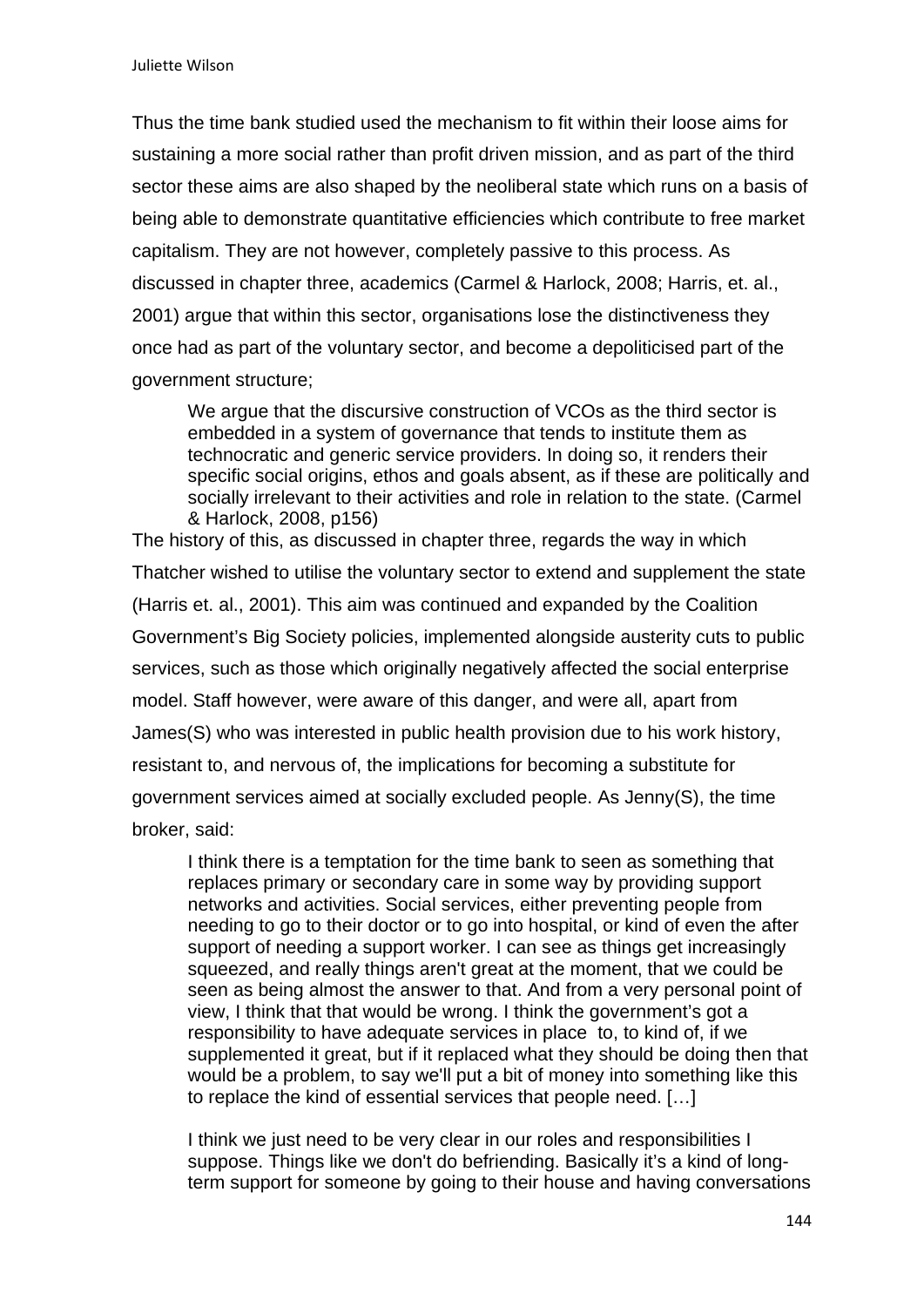with them. Even to that extent, it's so much pressure on one person. Time bank is about being able to develop a network without a huge amount of pressure. You know, there are people who take on more responsibility, but it, the stuff that they do should never be absolutely essential to be done.

Jenny(S) here, recognises the risk of exploitation of the efforts of members if the time bank begins to provide public services. This quote from the research diary characterises the position the time bank occupies between trying to survive with some paid skeleton staffing and running for free on the efforts of the community:

Jenny(S) also brought up the new leadership training, and how they want many time bank members trained up as safe guarders and first aiders so they can do much of her role. Jenny(S) said they need people who can safeguard, who know what to do with disclosures and who can deal with conflict, as you never know who you are getting at the time bank. She said a lot of it is stressful, knowing how responsible you are for people's safety and wellbeing, but that if you thought about it you would never do any good stuff.

Jenny(S), as a paid member of staff in a non-professional capacity, found the position of attempting to help the potentially vulnerable in society stressful. Thus the assumption and pressure from funders to utilise the time bank and the ethos of co-production as a means to coerce socially excluded people into this unpaid position of responsibility for the effects of social exclusion on their community, demonstrates the worst interpretation of Communitarian (Etzioni, 1995) and Big Society agendas. It evidences the way in which this time bank has been co-opted to promote ever increasing responsibilities onto a socially excluded community in which they are afforded lessening rights for example, to public service provision or valued work. Members were wary of this potential, and expressed that services to the community, no matter how worthy, require monetary recompense. Providing this work to alleviate social exclusion for time credits, which do not have the same value as money, without opposing the value of money and the definition of work did nothing to impact the structural causes of social exclusion. There was thus little evidence of co-production and the asset perspective being used in the radical sense to promote the worth and value of their members. There was a tension between the time bank staff who wished to provide a service for socially excluded people, and Big Society policies which perpetuate a Communitarian responsiblisation of the community for the effects of social exclusion. As Lemke (2002) argued, this may well represent the raison d'etre of neoliberalism, to

145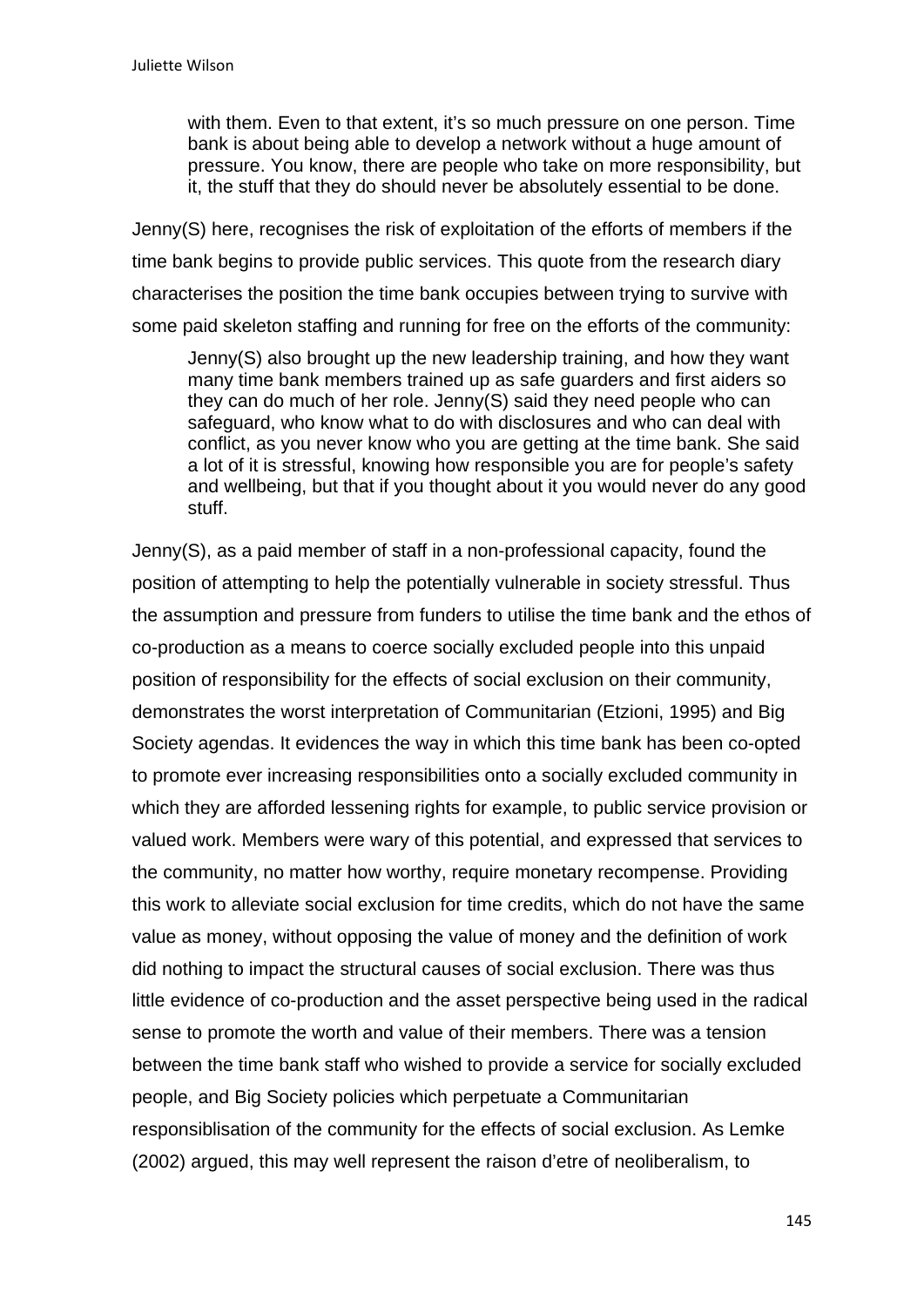provoke a relinquishing of social securities and political rights. The time bank then, works within the neoliberal third sector structure to gain funding by expressing the potential for the time bank to run for free, whilst simultaneously trying to moderate this in line with their own view of what is required. Another manifestation of the tension between the propensity for 'passive revolution', and the neoliberal control diffused through governmentality.

As paid staff working within a neoliberal third sector context and an era of governmentality, their actions are shaped beyond their control. Whilst it is not assumed that those engaging in voluntary action were necessarily autonomous from the control of the state, they were freer to a degree, than staff whose job it is to chase and adhere to a state-led charitable funding sector. Further, those engaged in voluntary action did so under a compulsion which was not inhibited by their livelihood depending on it. Thus the third sector instigates an insecure, underfunded, semi-professional structure of workers mediating between voluntary action and the state. Whilst it was determined from the literature that time banks may motivate an upward change in demonstrating the value of the socially excluded through their unpaid and informal work, the evidence herein shows that as part of the third sector they work in ways which constrain and devalue the activity of civil society. Although, Jacobsohn (2013, p60) argues that:

Many coordinators simply do not have time to focus on funding as they are immersed in pursuit of reciprocity for others, and so have still more levels of reciprocity to understand and find self-worth, sustenance and awareness of their own needs.

This did not correlate with the findings of this research. Here, time bank staff become social managers perpetuating a neoliberal focus on cost-efficiency and growth. In explaining her role Jenny(S) said:

But sometimes there's the cafe going on, activities, people will bob their head in, activities like gardening that are all happening at similarish (sic) times, and because people are used to the idea that there is one person that you can go to they don't realise that there is other stuff going on at the same time. It just feels like in a quite traditional community worker way you could just go to that worker, bob your head in and talk to them, but increasingly its becoming hard to just take those 5 minutes out to say ok, let's sort this out right now, because there would just be a steady stream of people coming in all day saying I want this and ordering it.

 Even just ordering rewards. If we're trying to develop different partners as well as trying to make the project as it stands right now run really well, you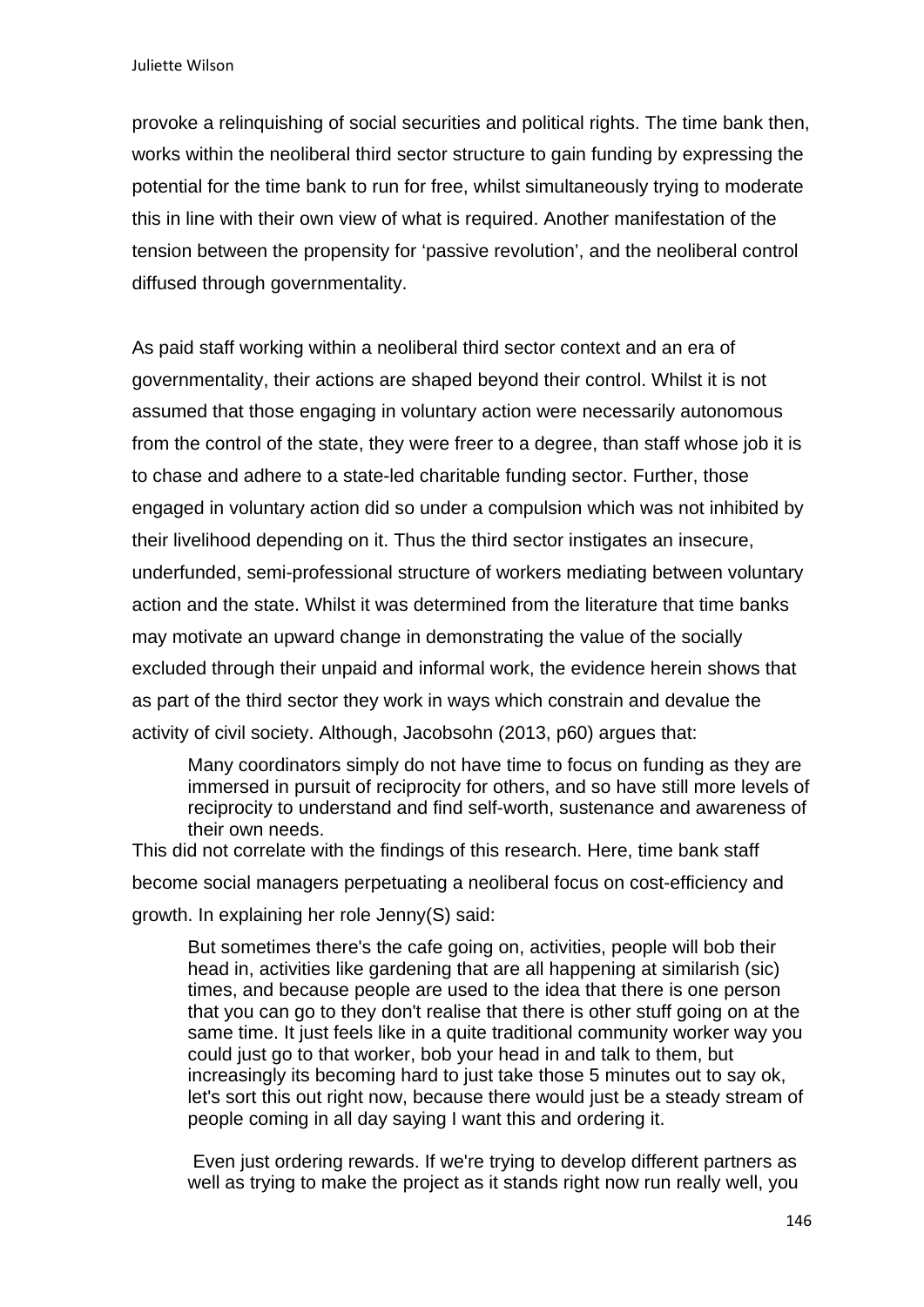kind of need to carve out time for that. And if you're being responsive constantly to the community then that can just not happen.

Thus the administration of the time bank, managing it, and developing corporate partners, efficiency, took over from being responsive to the community. This is evidence of neoliberal governmentality, because despite her own convictions, as will be discussed in the final section of this chapter, Jenny(S) felt it was rational to pursue the funding rather than spend time with the community. In Jacobsohn's (2013) research the focus was only on staff, and this may have led to them expressing that they were value led as opposed to this actually being the case. Further whilst, Gregory (2012b, p178) observed that time bank staff 'shifted between being facilitators and members', he later stated that staff in his fieldwork had to implement 'office hours', which disappointed members. Thus whilst staff may present as amenable and equal to members, in reality they are more constrained by neoliberal governmentality operating via the third sector structure. This economic rationality was also evident from the numerous comments of staff about 'scaling up' and 'growth' which surrounded their discussion of expansion through branch or 'hub' time banks across the city, and even region, with their time bank as the control centre as it were. In answering whether or not the time bank can continue to run without funding Jenny(S) said:

That would be lovely. I don't know. The rate we're going at the moment it feels like we'll become increasingly an umbrella for lots of different organisations to run projects with time credits. Our experience of other projects that work in the same way is that there is somebody who helps develop those hubs to deliver projects that work I suppose […] There is usually a central hub that will put together a rewards catalogue for every single partner and that will get distributed to all the different hubs across the city.

There is an economic rationale to the model they have adopted which is aimed at growth, but it also, in contrast to the original time bank aim and model, retains the need for paid staff. Thus, there is an element of control in adopting this model, which means that this time bank aims to form their own kind of bureaucracy of service provision with a need for paid staff. This system of control is at odds with the originally described aims of time banks (Cahn, 2000) to be a system of equal and mutual exchange through which to redefine work and value. It provides no space for equality and empowerment because it places paid staff in a position of delivering services via the economically rationales which excluded people in the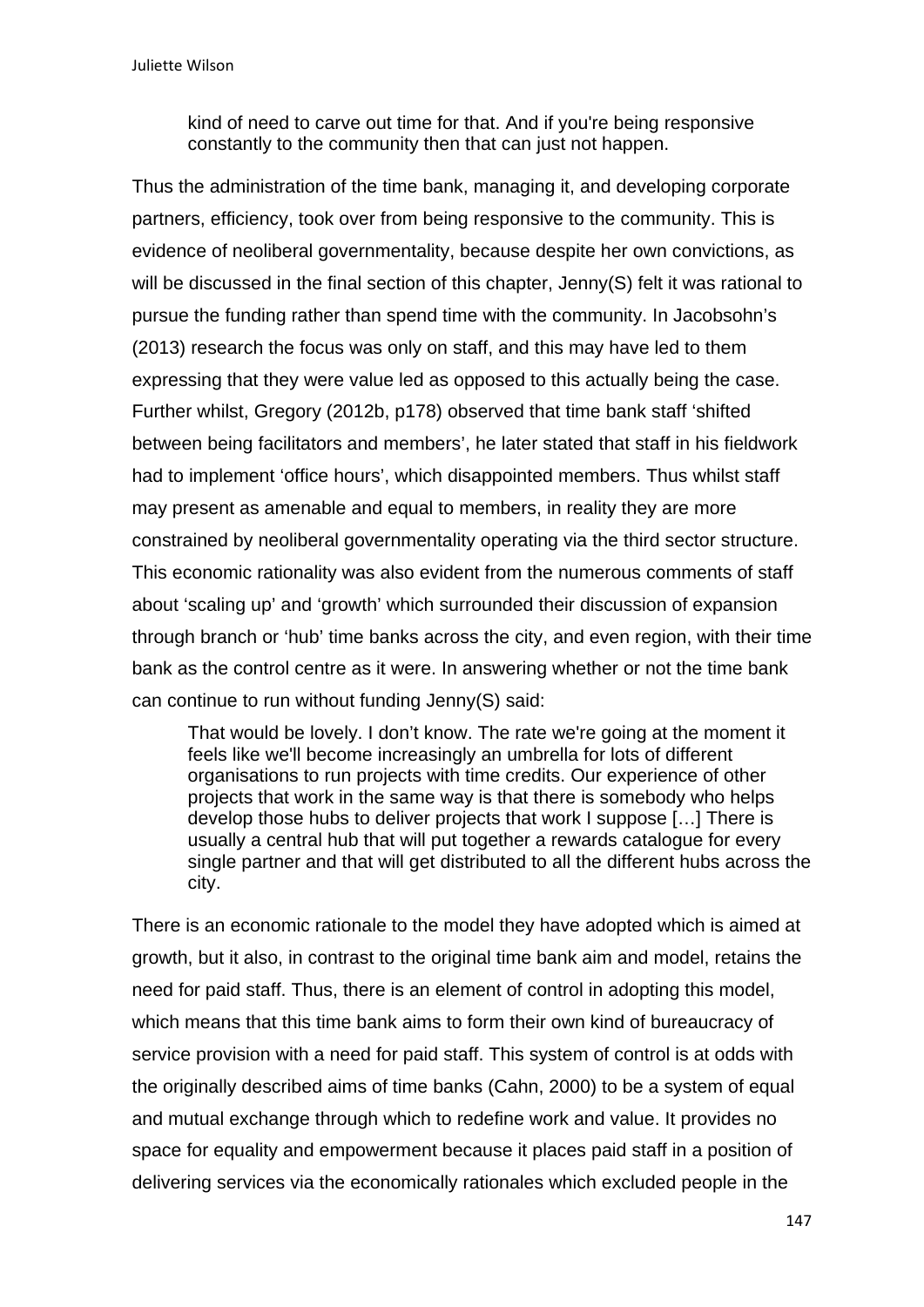Juliette Wilson

first place (see Lemke, 2002). There is nervousness and officiousness present which evidences the fact that the time bank are providing some kind of service to vulnerable or socially excluded people, 'the messy stuff of human life' as Keith(S) said, but are also wary of breaching any legal requirements in terms of funding, or insurance. Thus, it may be this position within the structure of government which permeates the time bank structure with a paternalism, as will be discussed at the end of this section, and evidences Carmel & Harlock's (2008) prediction that voluntary organisations become homogenised and depoliticised.

The time bank, by nature of their position, is supplementing, if not substituting public services in a context of austerity public funding cuts. Further, they are doing this through the power exerted upon them by the neoliberal funding structure, and thus in the most cost-efficient manner they can, and facilitated by the time bank mechanism that is to use the work of the socially excluded. In line with the argument of the third chapter, the time bank in this instance has become an 'alternative-additional' or potentially an 'alternative-substitute' (Fuller & Jonas, 2003, p57) economic practice for those with no option to purchase services privately, or entitlement to have them provided publicly. Keith(S), the centre manager, argued that no matter how much they try to maintain the time bank as a lower level preventative community action, a civil society space, they are always asked to work with more than their remit, more than their skillset. Here he was asked whether members see the time bank as a public service:

Yeah, we try and say that they're not. That what they're here to do is participate, do an activity, get involved in a network, so no they don't. But just because people are you know, we have some people coming in drunk to sessions, some people coming in who really smell, and you know, and just behaviour, you know, the more we get involved the more random, completely unexpected behaviour problems come up. Where the reaction is to tidy it up and say well we have to put rules in, and we have to somehow gate keep to stop this happening but actually that is just part of the messy stuff of human life [sic].

The time bank is thus called upon to work with socially excluded people in a service provision capacity by nature of being available to those who may have nowhere else to go, especially in the context of public service cuts and austerity. The evidence demonstrates that the time bank are providing some kind of service because they work with a cross section of the community who rely upon public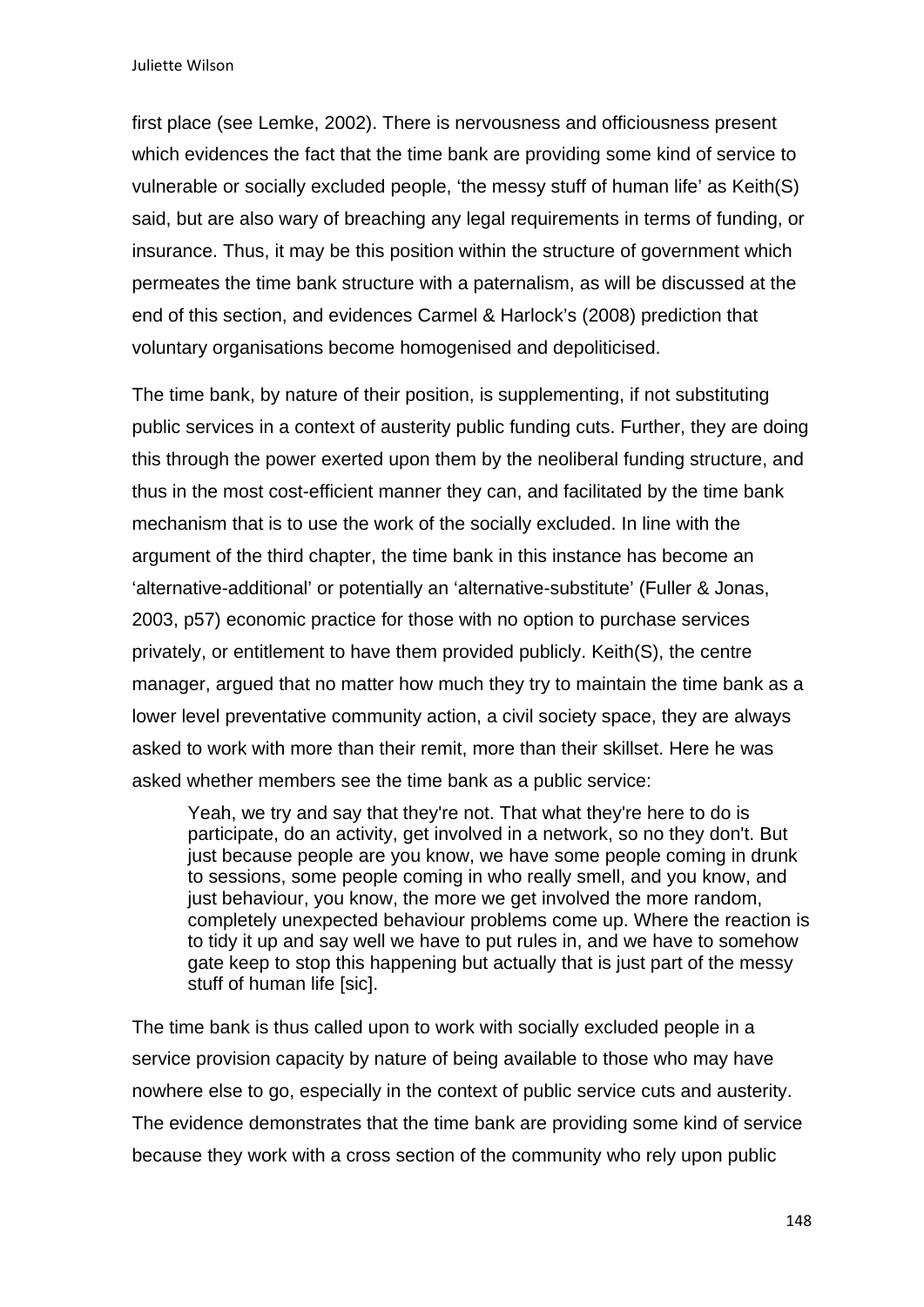services; people with mental health illnesses, the unemployed, immigrants, asylum seekers, the homeless, and people in recovery from drug and alcohol addiction etc. In aiming to work with the socially excluded they are providing a service to those who are excluded from fully taking part in society, and in working to alleviate that they provide a public service. On the ground, Saira(S) reports that she takes referrals for work from a number of public service providers, but that this is not necessarily in an official capacity:

Organisations do, they hear about the speak English and from there I do get regularly from mental health organisations, I've got various from East Glade. I get from other organisations like a health organisation that does health related stuff with mothers and toddlers and children. So yeah there are referrals. And then social workers they do regular home visits and stuff and we get regular referrals through that [sic].

Thus the time bank, by nature of their position, is supplementing, if not substituting public services in a context of austerity public funding cuts. The time bank, as a means to quantify and stimulate the unpaid work of the community serves to support the status quo through a position within the third sector in which autonomous civil society activity is constrained and utilised to support the failings of the mainstream economic system.

The way in which this time bank attempts to resist a position of exploitation and being a poorly funded substitute for public services, is through the 'asset-based model.' The 'asset perspective' (Cahn, 2000) in the original aim of time banks was a central feature of the concept of co-production, and was used to define people in terms of what they *have*, rather than what they *lack*. Co-production, as argued, is the conceptual vehicle by which time banks seek to redefine work and value. As argued in chapter four, this perspective is radical because it advocates for a more communistic perception of citizens as equal and interdependent which of particular value to women who are discriminated against in society. Inherent in the assetperspective is a critique of the way in which the government engages with citizens who require support, that they are treated as individually deficient (MUD) and this worsens social exclusion. Thus under an asset-based ethos socially excluded people are to be valued for what they can give to society, even if that is not in the highly valued capacity of paid work, which contributes to the time bank's aim of redefining work. Thus to achieve their potential for alleviating social exclusion,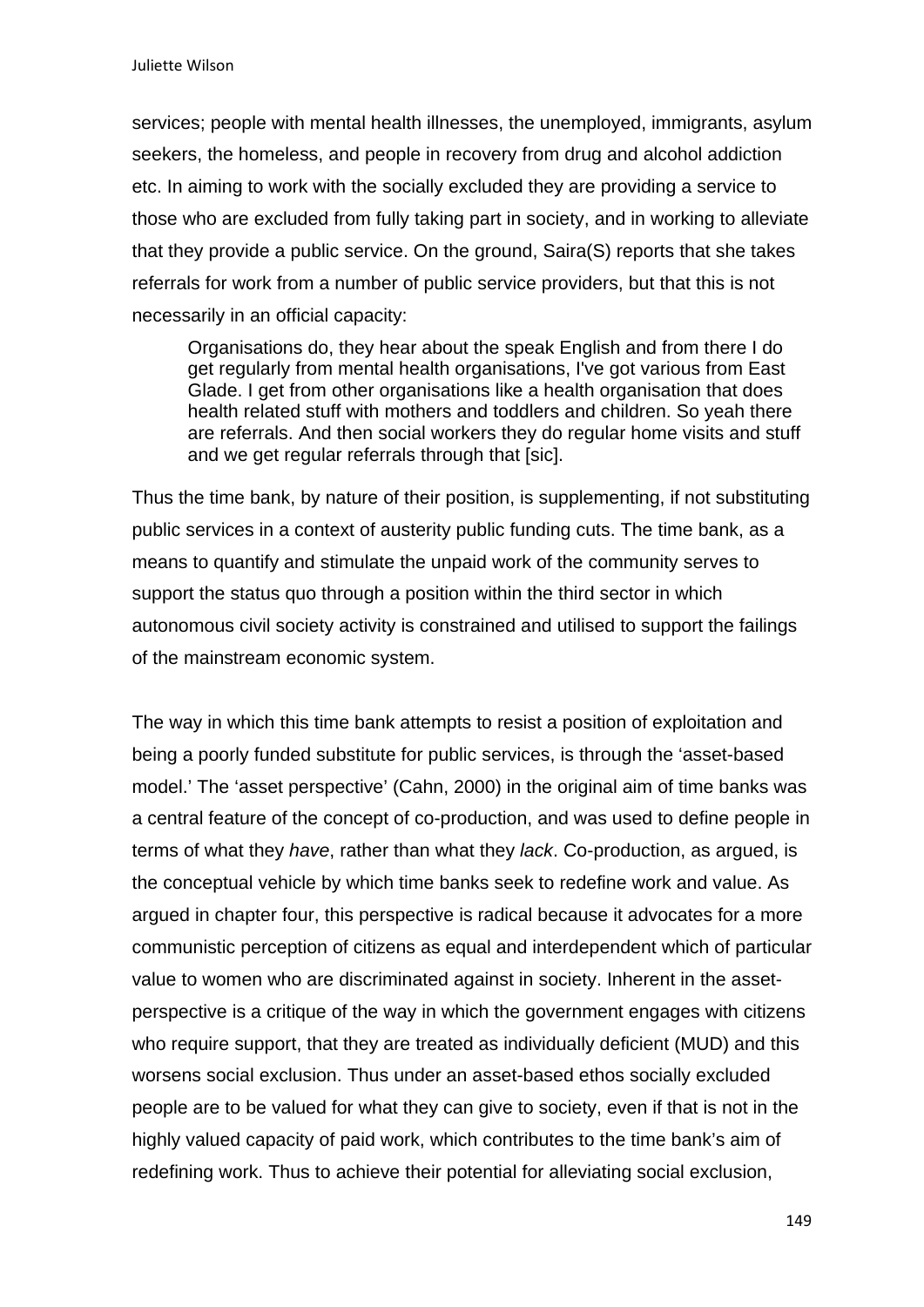time banks would utilise this perspective to advocate for, and attribute value to, the unpaid work of the community, predominantly women. However, the time bank studied implemented it under a neoliberal efficiency rational of sustaining their work on less capital investment. For example, management staff said that services, such as the ones they offered under the rejected social enterprise model, were unsatisfactory because they mirrored the 'deficit model' of statutory services whereby people are defined by what they lack:

And so we had a fair amount of money to spend, and that was ok, but actually the community work wasn't as effective as it could have been because there wasn't enough participation, looking back, it was kind of service delivery model.

So when the recession hit and all our business fell away, the wheels fell off that model and we kind of, we knew that was going to happen so we knew we had to look for another way of doing stuff. The asset-based model for me was a way, meant if we could go down that route, get that culture established, and if all the funding dried up altogether we still had a reason and purpose for the centre. Because there would be an asset-based approach that could work on a minimal minimal staffing level. Or if we managed to get some funding to take it forward, it could grow and it could be something more than that, so, and we've been fortunate, we got the funding [sic].

Here is evidence for the fact that the centre is merely trying to survive no matter what; they want to exist and will appropriate all models to do so, rather than necessarily being led by a counter-hegemonic values present in the traditional voluntary action configuration. Keith (S) rationalises the move to a time bank model as positive because it encourages participation however, the basis is sustaining their activities on minimal funding. Without correspondingly using the evidence of the socially excluded people working to maintain the community centre to advocate for their value in order to redefine work, they do nothing to meet the time banks' original aim of redefining work and value. Rather, they demonstrate their own value in being able to sustain community work, and obtain funding for their own salaries and some controlled distributive welfare.

Co-production however, as argued in chapter four, has the potential to demonstrate the value of socially excluded people, and provide a rationale for redistributive practices (RED) which could address the structural causes of social exclusion. However, the time bank studied was not focussed on this aim, instead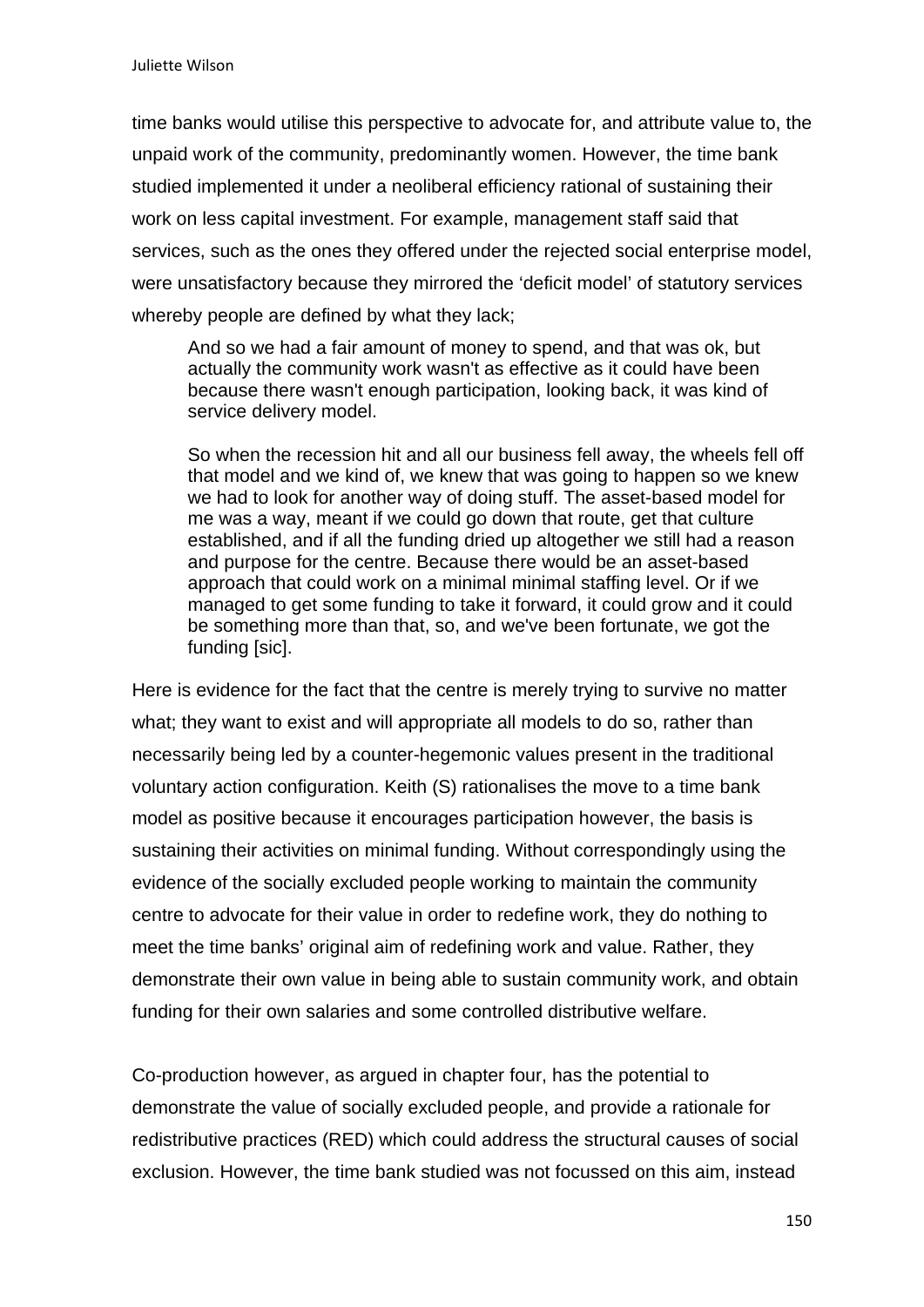they were interested in sustainability of activities, rather than necessarily demonstrating the value of the unpaid work of the socially excluded which sustains those activities. For example, in considering the future of the time bank, beyond Big Lottery funding, the staff spoke about 'sustainability.' The 'key to sustainability' was articulated as the ability of the community of socially excluded people to maintain the time bank exchange system without corporate rewards, or charitable funding. In the literature, time banks were also presented as a potentially self-sustaining enterprise to enable people to alleviate their own social exclusion by generating social capital (Burgess, 2014, p39);

There are questions about the long term sustainability of the timebanks were funding to cease. The research suggests that it is unlikely that the timebanks would continue without funding for the coordinators. It is difficult to encourage members to take on more responsibility in the timebank.

However, no research participant, neither members nor staff, was convinced that the time bank could run without monetary funding. Early in the fieldwork I attended an 'evaluation event' where members and staff came together to discuss the aims and outcomes of the time bank. At this event members were surprised to learn that there was a time limit on the funding, as I observed in my diary:

One person asked a question, when does the funding run out? Keith(S) hesitated and said, you want to know about sustainability? The questioner said, no, when does the funding run out? Keith(S) said, we have funding for 5 years. People seemed surprised.

Thus it was important to members that there was monetary funding for the project, and the idea that the time bank could become a self-sustaining community activity is not something which people believed in. As Carly said:

[...] but you do also need paid staff to keep on top of all the paperwork and that sort of stuff, and a lot of people don't want to do a full time job, which it is a full time job, for no money. Which someone would get paid to do.

Therefore, staff and members recognised the work and responsibility involved in running the services of the time bank and did not want it to be run for free. As Keith(S) commented when asked if he thought the time bank could run without funding:

That remains to be seen, I mean that was what we wrote in the bid as our route to sustainability, in reality it takes, it does take quite a lot of organising.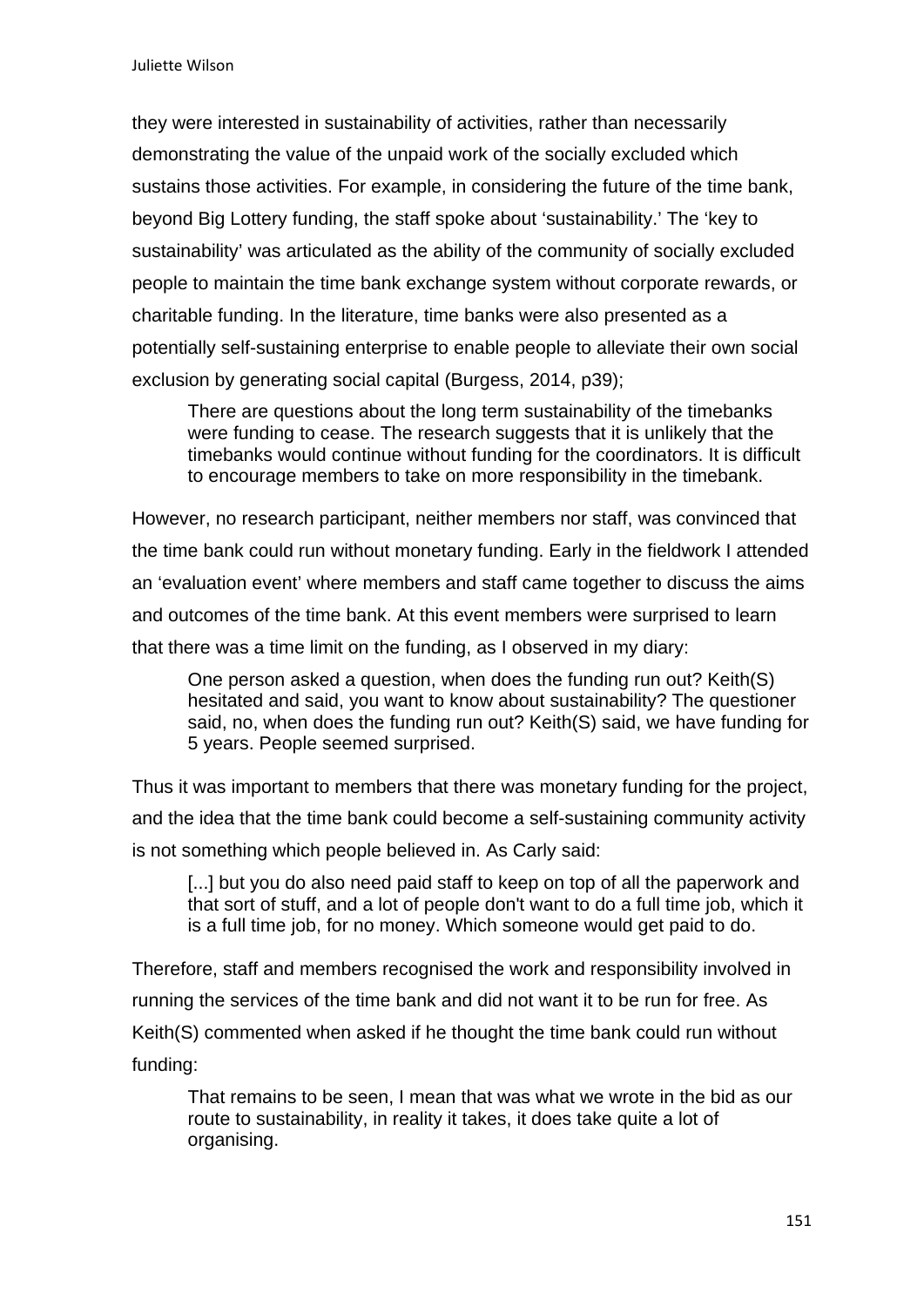The control of staff over the means to running without funding was something also found by Panther (2012, p132), although she did find that members were offering to do so in this instance:

At no point prior to the time bank's (temporary) closure were members given the opportunity to discuss ways in which the time bank might continue in the absence of paid workers. At one point, a member volunteered to act as broker should the office be forced to close, but was told the board would not allow this.

Thus there is game going with funders, stimulating staff to present the time bank as a low cost and potentially no cost option, yet not really believing in this or wishing to give control to members. As Panther (2012) argues:

Every time the time bank approached new potential funders, they had to sell themselves in a different way, and often to change the emphasis of their work.

This was also something I observed in the different funding remits at the time bank studied, and how it shifted from wellbeing, to skills development, to leadership courses depending on the funding. Consequently, the neoliberally based funding structure of the third sector shaped the organisation of the time bank; they wish to provide a service, and in the current funding climate the way to do this was to present a low-cost, and thus 'efficient' solution to alleviate social exclusion. The data evidences that co-production is working here in the conservative sense (see Barker, 2010) of exploiting the informal work of unpaid people to maintain the status quo. Further, staff felt under pressure from this neoliberal ideology, and spoke about the need to continually demonstrate their cost effectiveness to funders. As James(S) said:

I'll qualify what I say, I think it's a good question, if you're actually looking at, well we talked about bang for your buck a little earlier, and social return on investment, for the relatively miniscule amount of money that we get from Awards for All, I think the effect that we achieve is very very considerable.

In attempting to continue their work, staff at the centre hoped that they could provide enough evidence of 'cost-effectiveness' in order to sustain at least minimal funding. The data shows, that from working within the third sector, an economic sector within the economic hierarchy of government, the staff of the time bank are oriented to satisfying the hegemony of the government, rather than the needs of the members which could be better served by using the time bank system in its original form to oppose structural inequality by redefining work and value.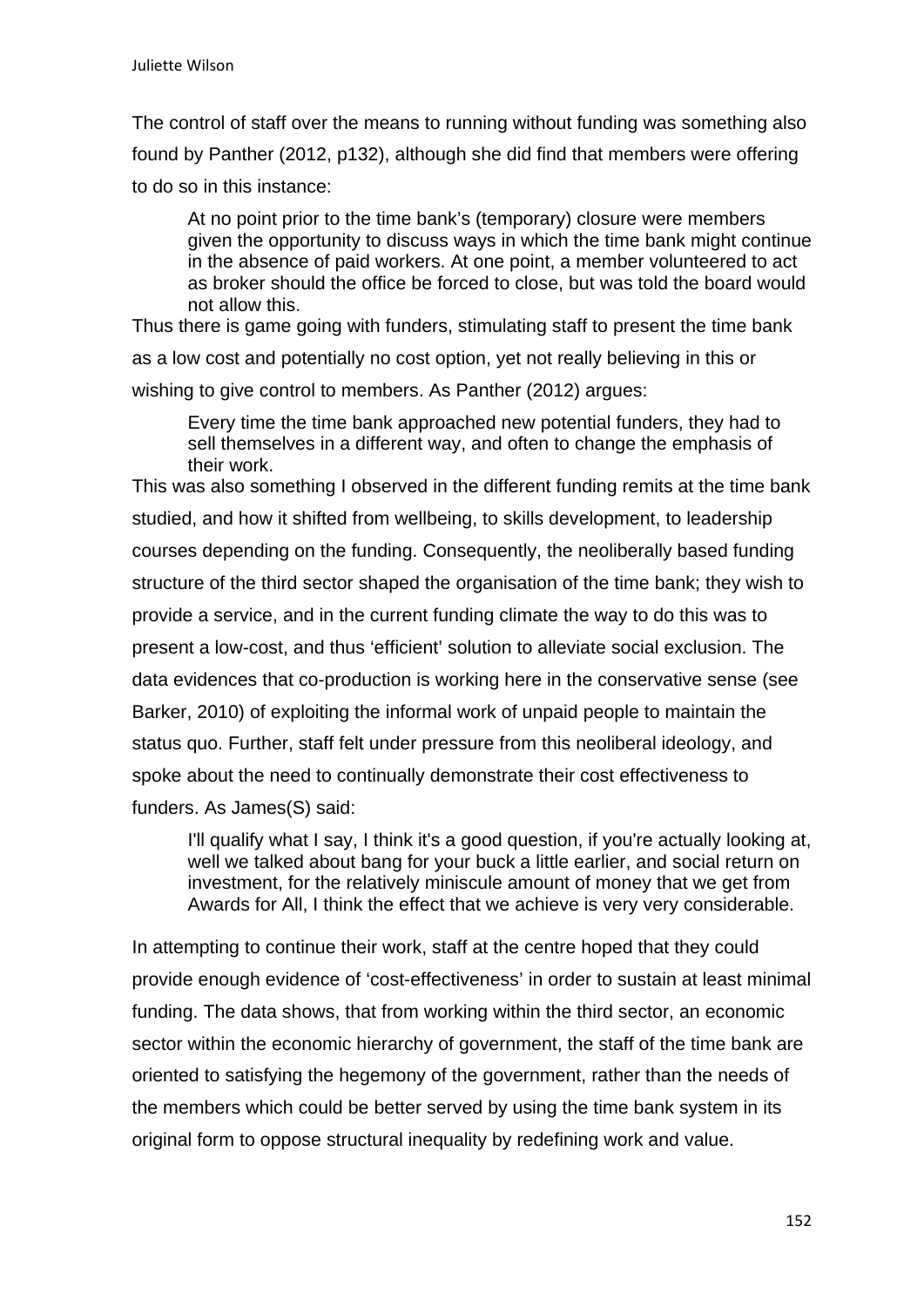## **6.4 'Community Building' and Social Capital**

Despite their neoliberal third sector context, and the restrictions of the time bank and funding aims, all the staff interpreted and enacted time bank activities, to some extent, in line with their own agenda. They all focussed on a commitment to 'community building' in one form or another, or a more general 'social advance' as that of Beveridge's (1948) voluntary action. This was conceptualised by staff as social capital. Thus they aligned social advance to Putnam's (2001) characterisation of social capital as a valuable facet of societal wellbeing which can be stimulated by creating social connections. However, in doing so, time bank staff demonstrated a MUD and/or SID understanding of social exclusion through defining the socially excluding as lacking social capital, and thus being excluded by this individual failing which prohibits them from taking part in paid work. One aim for the time bank which all staff spoke about, was the desire to stimulate 'community building' activity:

I mean it's a great opportunity for communities to build great, strong resilient communities.

Further, in the time bank's code of conduct it states:

The Time bank project is about making friends, socialising, sharing skills, organising events and helping to build local communities.

Here, community building is defined as the propensity to build resilience, as described in chapter two in relation to the bonding social capital categorised by Putnam (2001). Whilst there is no specific definition from staff for what 'building the community' means, James(S) related it to social capital:

And within that overall context, time banks seemed to provide a potential mechanism for being basically one piece in the jigsaw of a community which was intent on building social capital [...]

Thus in aiming to 'build the community', in line with the original aims of time banking (Cahn, 2000), and the time banking literature (Powell & Dalton 2003; Lashko, 2012; Bretherton & Pleace, 2014; Naughton-Doe, 2012), a significant focus of the time bank studied was on encouraging relationships between people in the community so that they increase social capital. As quoted in chapter four, for Seyfang (b2004, p49), 'collective social capital building' is argued to be the basis time banks' potential to alleviate social exclusion: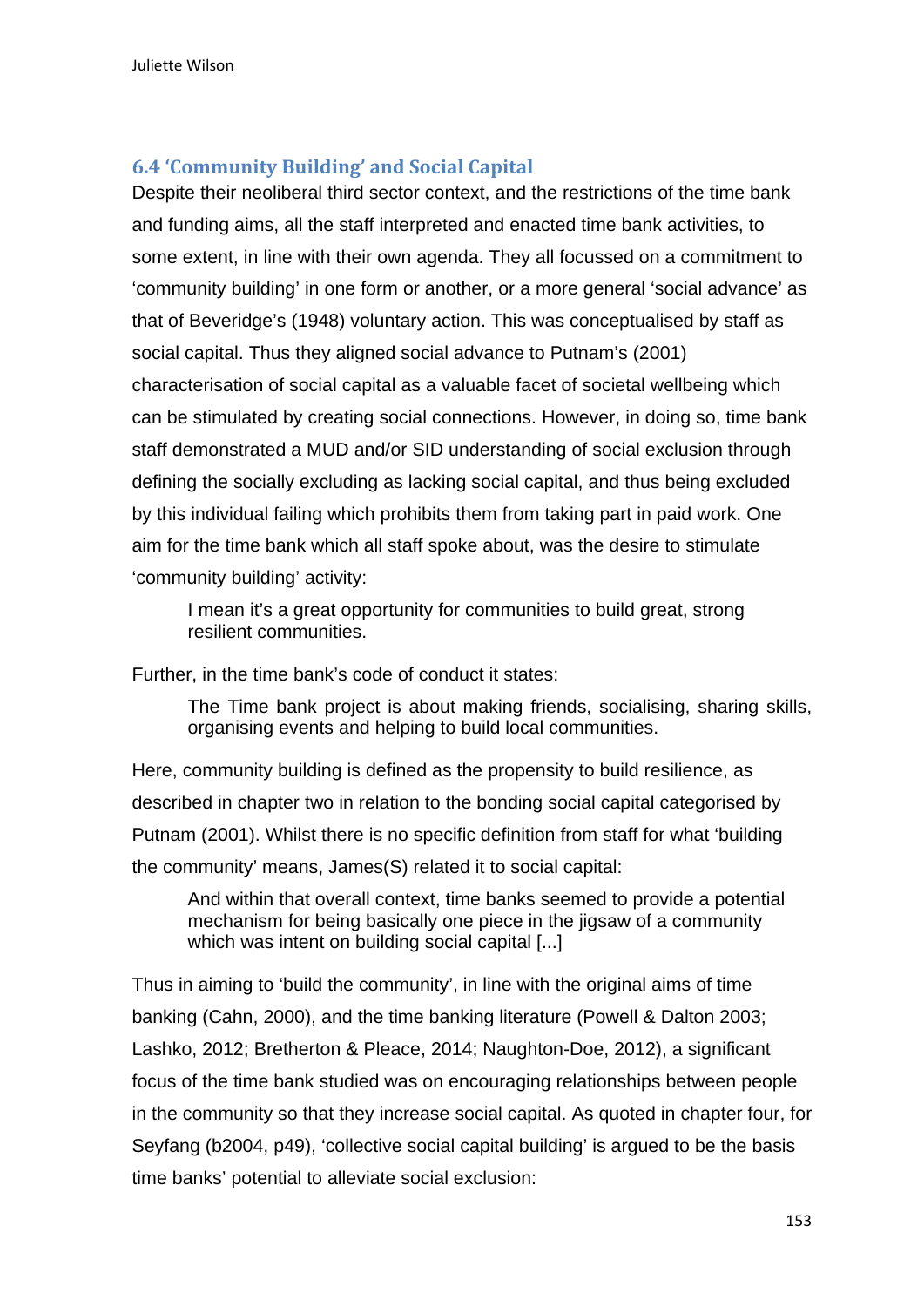They represent a response to a radical social democratic understanding of social exclusion and hence exert a collective effort to redefine what is considered 'valuable work', and thus present an alternative to hegemonic paradigms of work and welfare; their greatest potential is as a radical tool for collective social capital building, resulting in more effective social, economic and political citizenship, and hence social inclusion.

However, as argued in the literature review, the potential of social capital to alleviate social exclusion has been overstated, and ignores the underlying economic capital (see Bourdieu, 1984) which supports the social hierarchy of other capitals, and thus the propensity of social capital to alleviate social exclusion. In utilising a critical realist approach, it became evident that staff understood social exclusion to be caused by deficient individual characteristics (MUD). This is evidenced by their aim to 'build the community' through social capital, which, in contrast to their assertion of an asset-led approach, assumed that the socially excluded lacked social capital and that this was the cause of their exclusion.

### **6.5 Paternalistic Control of the Time Bank**

For Beveridge (1948), voluntary action was non-state directed autonomous action outside of the home for social advance. In contrast, third sector organisations such as the time bank studied, work as indirectly state-funded and state supported groups, imposed upon socially excluded communities in a paternalistic fashion. In an analysis of paternalist responses to poverty, Mead (1997, p3) defines paternalism thusly:

[...] paternalism means social policies aimed at the poor that attempt to reduce poverty and other social problems by directive and supervisory means. Programs based on these policies help the needy but also require that they meet certain behavioral requirements, which the programs enforce through close supervision. These measures assume that the people concerned need assistance but that they also need direction if they are to live constructively

Thus paternalism, like their conception of social capital, is based upon the assumption that the socially excluded are deficient and need guidance (MUD). Further, Gregory (2012b, p216) found that when time banks are organised around a voucher system they resemble, 'a nudge in patient behaviour rather than an effort to engage them in co-production.' This was not pursued in Gregory's research in-depth, but indicated that other time banks in a P2A configuration act in a coercive way towards behaviour, rather than a co-productive manner. Further, Panther (2012) also found members to be in 'awe' of staff, but did not analyse this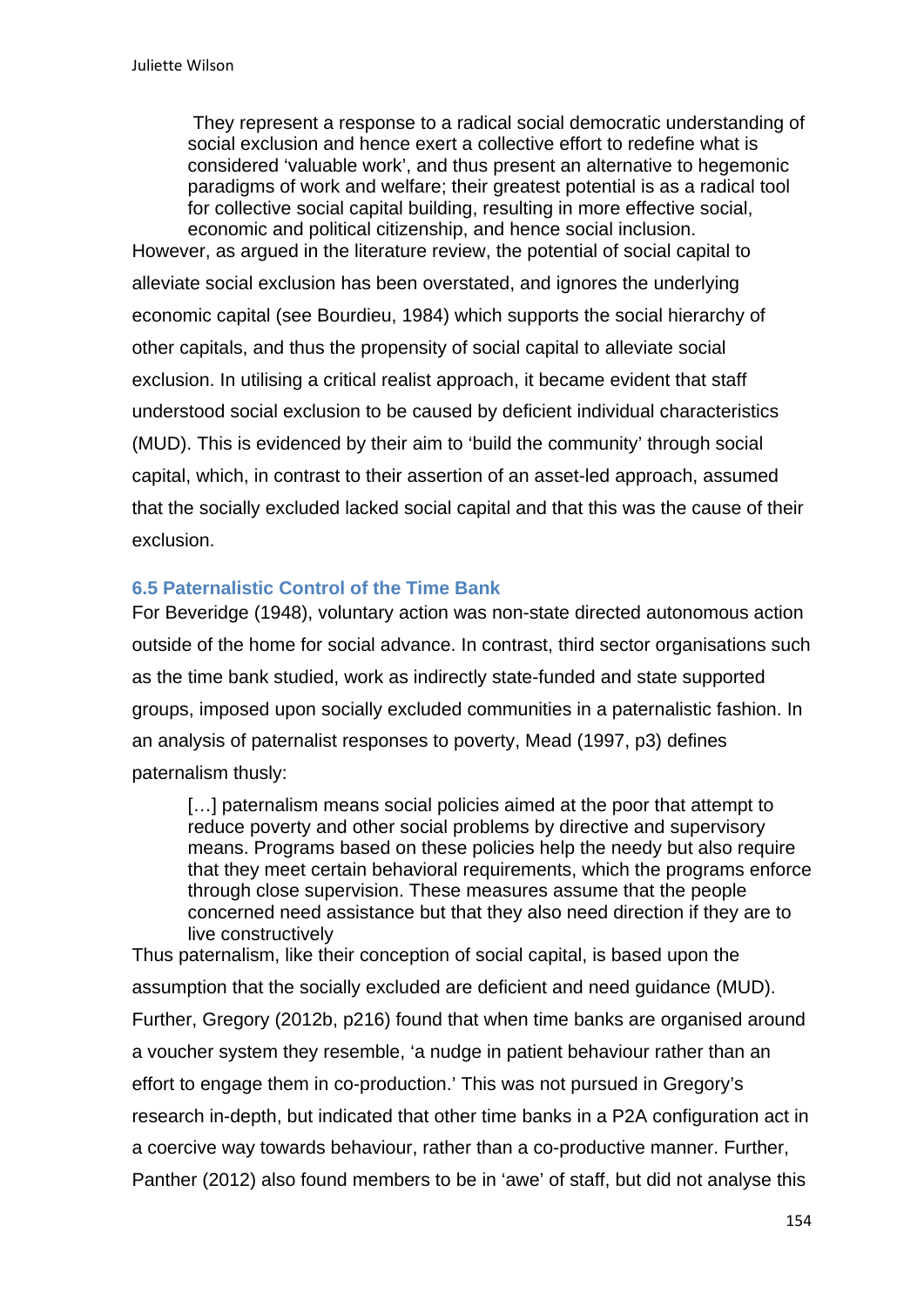relationship despite comparing it unfavourably to her more comfortable and equal research experience in LETS. Thus, in spite of the time bank mechanism which advocates an asset-approach, that members are viewed in terms of what they have rather than what they lack, and analysis of the time banks' code of conduct (sent via personal correspondence) shows a more paternalist ethos. For example:

 Personal Hygiene Please make sure you don't have strong body odour when you come to activities at the Time bank. It can be off putting to other Time bankers if they're sharing spaces where there are unpleasantly strong smells about. Talk to a Time bank member of staff if you need to find services that provide washing facilities.

As an organisation concerned with addressing social exclusion this code evidences assumptions that the socially excluded require formal guidance on even the most basic of social functions. Further, when I became a member of the time bank I had to sign an agreement to the following conditions:

1. Respect another participant's privacy or confidentiality

2. Respect other participant's viewpoints, and to not pressure another participant to accept my religious beliefs or political views.

3. Not involve my friends or relatives in time bank activities by bringing them to a participant's home or venue of time exchange, unless agreed with the Time Bank as being part of a group activity.

4. Not ask for or accept money, gifts or tips from other participants.

- 5. Not eat or drink a participant's food and drink, unless invited to do so.
- 6. A no smoking policy in a participant's home or venue of time exchange.
- 7. Not use any possessions of the participant, including the telephone, unless given clear permission to.

8. Always treat other participants respectfully.

9. Not exchange hours unless the time bank are aware (otherwise forfeit insurance cover).

These codes of conduct and behavioural agreements define members in a certain ways, and determine their relationship to the time bank in a paternalistic fashion. This means that staff are presented as knowing what is best for members in terms of addressing their social exclusion, and this enacts a kind of social control, which arguably weakens the opportunity for time bank to be a community of equals with the ability to challenge their structurally produced position.

A further way the paternalistic control of the time bank by staff was presented, was in their focus on creating socially guided group opportunities for members. Whilst it may have been framed in terms of neoliberal efficiency pervading as common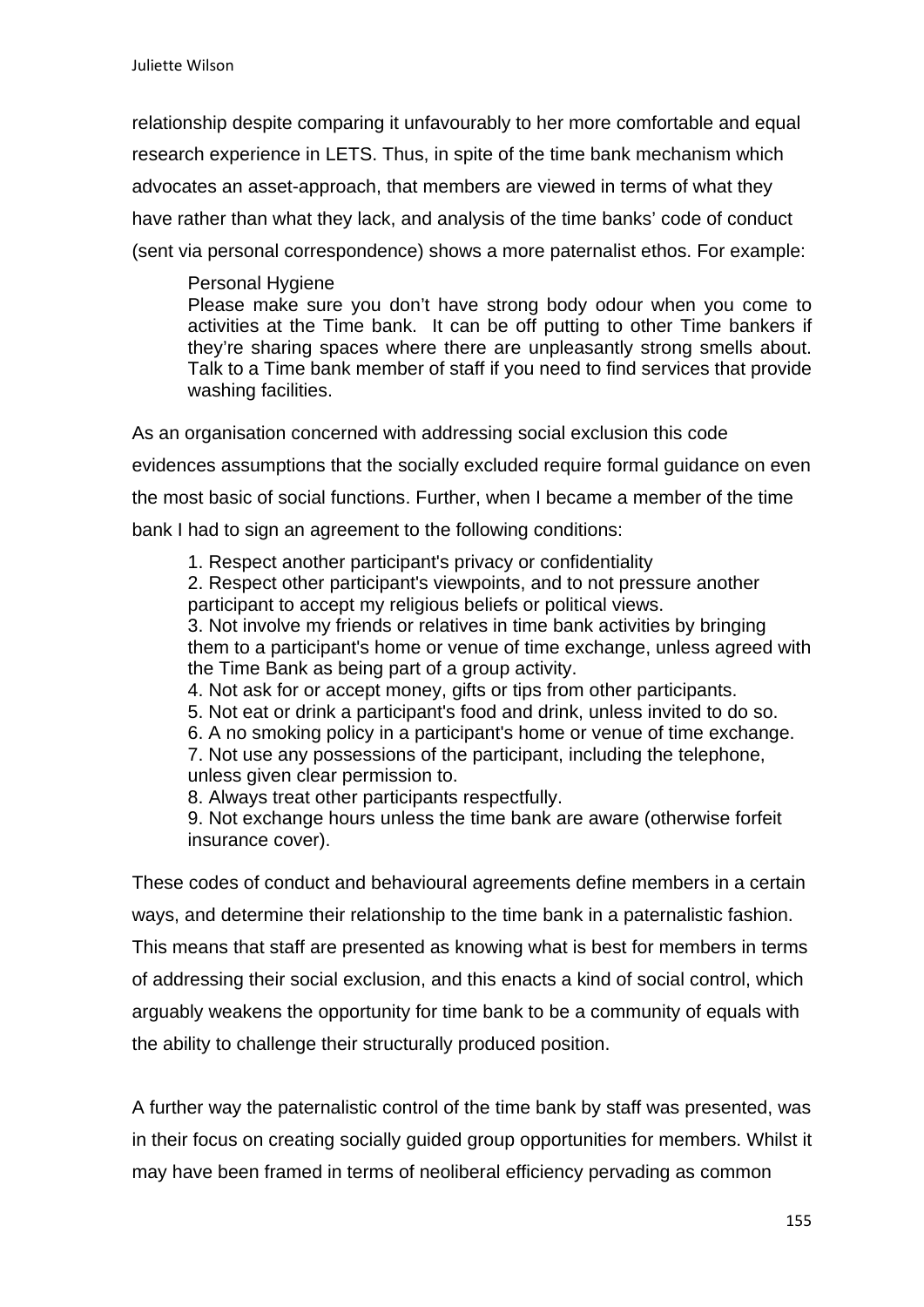sense, facilitated by the P2A model, it also functioned as a hierarchically classbased way to determine member activities in terms of the staff's conception of social exclusion. That is that social exclusion can be overcome by working on individual characteristics, or enabling them to find paid work. In our interview Keith(S) spoke about his view of ideal member engagement:

So one of the things we're not sure about is, maybe it's just me, I'm not sure about it, I'm not sure about someone coming in, if someone wants to come in, silently garden, silently that's it, then get a football ticket and go silently by themselves to the football, I would ask questions about whether that was achieving what we wanted to do. I'd only ask questions, I wouldn't say it's not, because it depends where they are coming from, I mean the fact that they've even come to a big organisation might be a step forward. But I would, I think it's really important for us, in terms of the activities, that it's as much about opportunities for people to network rather than coming in to do solitary things.

There is an assumption here, that sociability is a problem for all socially excluded people (MUD), and that the time bank should guide people into sociable activities in order to alleviate their social exclusion by structuring the earning and spending of credits around group activities. Further, the paternalistic way in which staff create earning and spending opportunities perpetuates a hierarchy of social value via privileging middle class habitus. Habitus, as discussed in chapter two, is Bourdieu's (1984) theory that people form dispositions of taste based upon class positions, which protect a status hierarchy of value and power. The group spending opportunities offered by the time bank are arguably aligned in the majority, to a middle class habitus, theatre tickets, poetry events etc. This is with the possible exception of football tickets, which I argue are used differently; as a tool to coerce people into membership (as previously discussed), and a means to incentivise particular activities. Thus even in the act of spending their earned time credits, the means by which time banks premise a more radical challenge to social exclusion, members are guided into certain activities perceived by staff to be good for them. For example, as James(S) said:

[...] I can think of people just off the top who would probably never have gone near a theatre. But, who have gone near a theatre because they earned some time credits and thought that that in the rewards catalogue might be something which I haven't done before and which is different. And I suppose that encapsulates the essence up to a point, at a community and social level you actually encourage people to step a little bit outside, I suppose their comfort zone is perhaps likely pushing it, but just trying to broaden people's social horizons.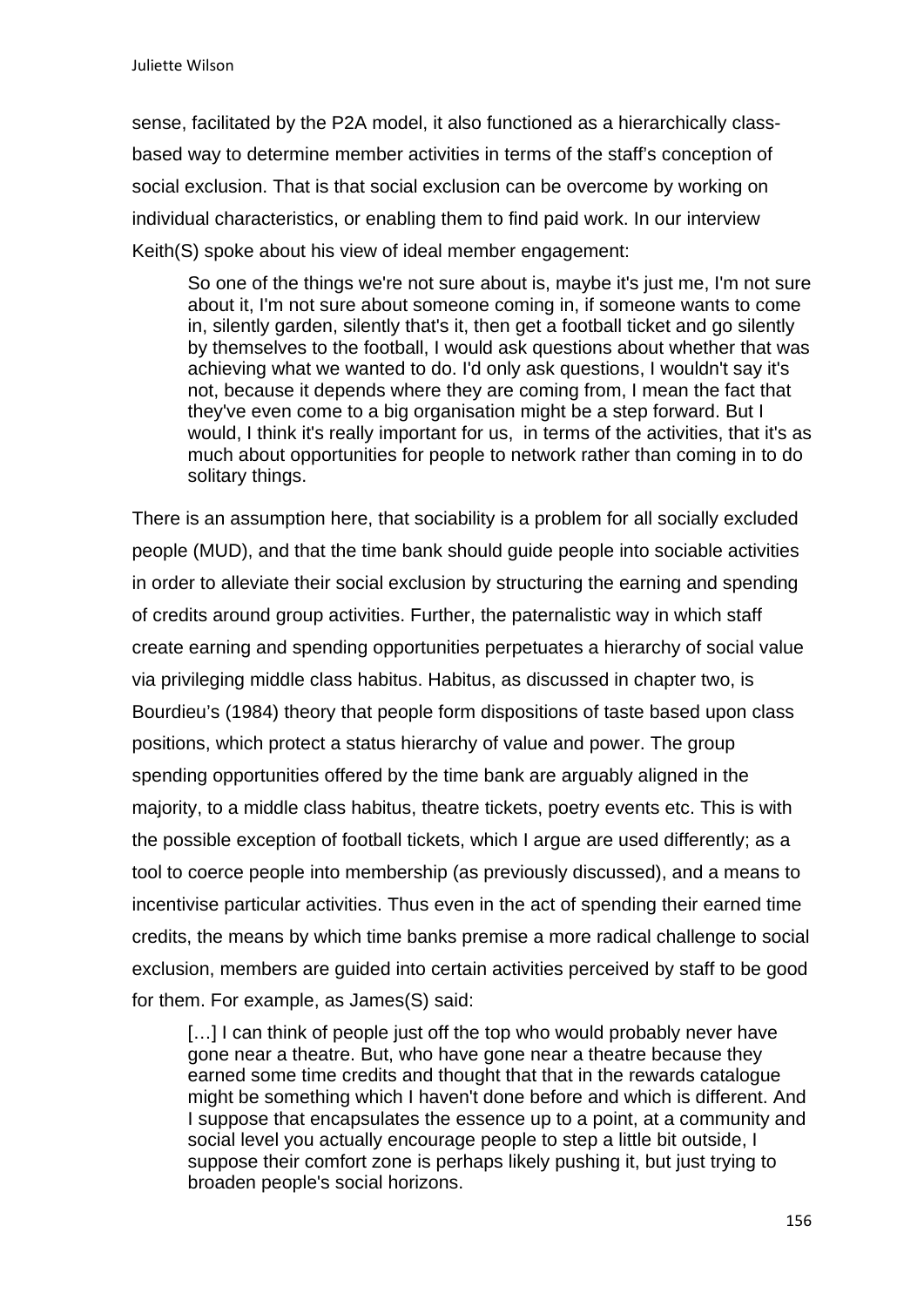This paternalism manifest in how the time bank staff decide what is best for socially excluded groups, even when they are supposedly engaged in the empowering equalising activity of time banking, is detrimental to its radical potential. It is detrimental because it maintains the social hierarchy which perpetuates exclusionary practices, and offers inclusion only through integration into the 'higher ranks' of accepted cultural and social activity. Thus time credits, as with money, become a tool of the powerful used to structure peoples' experience and opportunities in ways which inhibit their autonomy (see Zelizer, 1989).

# **Social Exclusion**

## **6.6 Targeting Socially Excluded Members**

This section meets the aim of understanding time banks in relation to social exclusion. As discussed in chapter four, time banks were originally created to address social exclusion and the literature confirmed that they were successful in recruiting socially excluded members (Panther, 2012; Seyfang Smith, 2002; Collom, 2011). Winlow & Hall (2013, p21) define social exclusion as a multifaceted process which acts against people to define and maintain their position in society:

The phrase 'social exclusion' represents a process that actively excludes rather than simply marginalises the poor [...] Here, not only poverty or unemployment are at stake but the inability of the 'socially excluded' to access ostensibly 'normal' and routine services and aspects of our shared cultural life.

Thus social exclusion describes people who are unable to access routine services and aspects of shared cultural life, but also retains a focus on the process of exclusion enacted by the powerful. The time bank studied correspondingly, targeted socially excluded groups for membership, and were successful in doing so. All staff acknowledged the aim to work with socially excluded groups. For example:

[...] our remit is to make sure that we try and get people in who are a bit socially excluded.

Thus they recognised that their role in the time bank was to recruit socially excluded people to engage them in time banking activity, for their aims of 'building the community', or building the social capital of members, which they saw as lacking. The data demonstrated that the majority of members could have been classified as socially excluded. For example, members like Zak, Xia and Nick who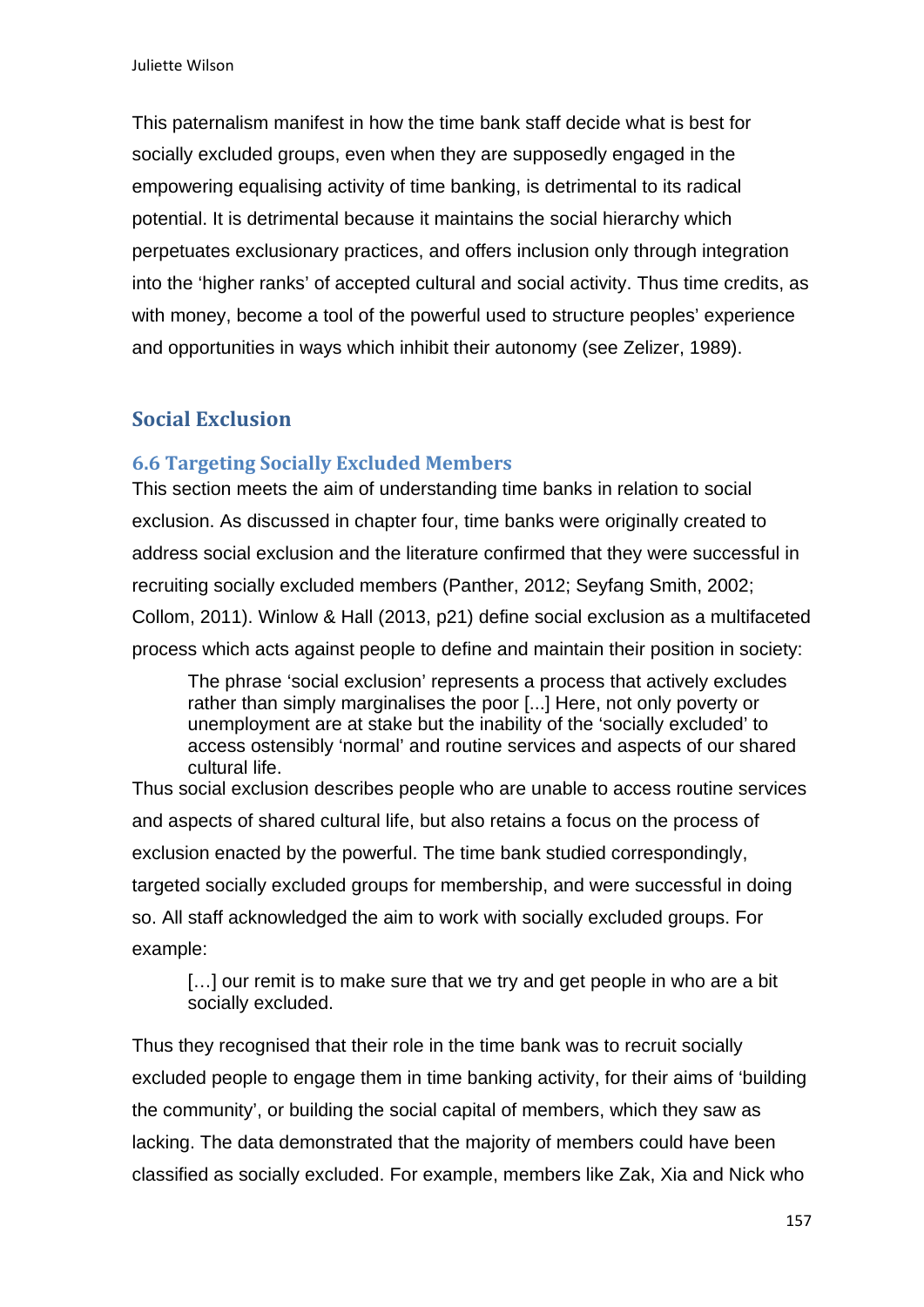Juliette Wilson

identified as homeless, and Kyle who had previously been homeless. As Zak explained:

 I've got no home. At night time I sleep in a shelter. Further, there were members with mental health conditions, or with caring responsibilities for children with mental health conditions, which meant that they were excluded by society in certain ways. Most members were excluded by their unemployment. Others had experienced relationship breakdowns, low income and lone responsibility for children, all factors that contribute to a position of social exclusion. Out of all 24 members interviewed, only 5 (possibly 6 as income from her partner was unspecified) had a household income of above £10,000 per year. Further, of those members on a household income of more than £10,000 two were unemployed and lived on their partner's income, one had previously lived in poverty as a single parent and is now a carer for her child with a mental health condition, and another had previously experienced unemployment and the loss of accommodation. Thus even those on an income which pulled them materially out of social exclusion, had experienced social exclusion in their lives, further demonstrating the permeability of the inclusion exclusion line (Goulden, 2010), and the continual threat. As time bank member Cyril commented about his income level:

Oh, I'm on pension credit which means that I haven't paid enough of my stamps. Way way below £10,000. I get about £130 a week plus housing benefit.

Thus socially excluded people were engaging with the time bank system, and in line with the literature outlined in chapter four (Lasker et. al., 2011; Seyfang, 2009; Panther, 2012), the time bank studied was successful in creating a membership of a majority of socially excluded people. Whilst the time baking literature that the majority of time bank members can be classified as socially excluded is confirmed, this literature does not explore the specific ways in which members experience social exclusion and how this related to their time bank participation which seeks to alleviate it. The following sections thus analyse the socially excluded positions of time bank members, in order to better understand how and why such groups might participate in time banking.

158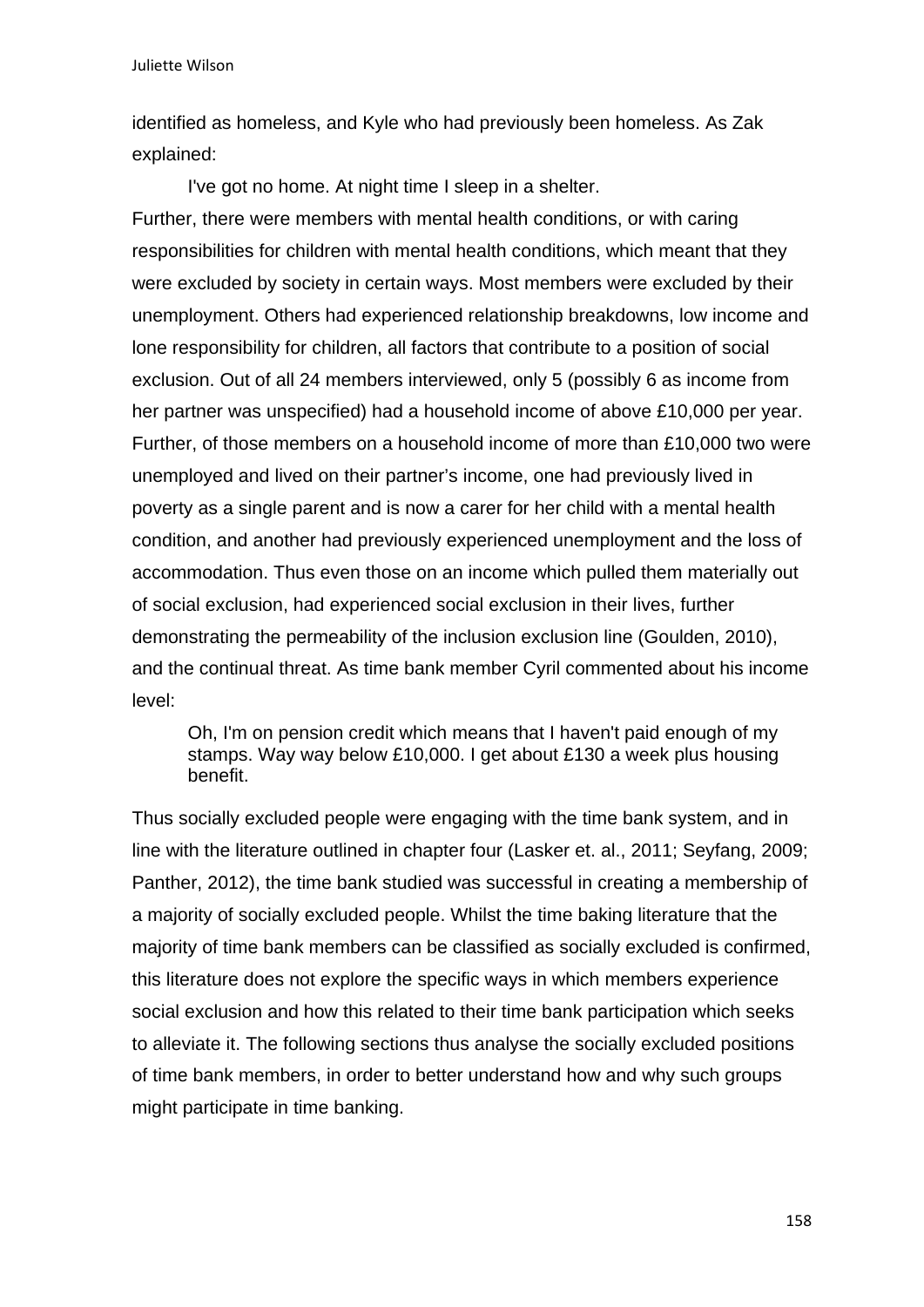# **6.7 Social Exclusion and Members affected by Mental Health Issues**

Despite the fact that the time bank studied was situated within a community centre, without any direct health affiliations or funding it was surprising, and significant, that during the interviews, so many of the participants identified mental health conditions as impacting upon their ability to participate in society. Further, James(S), the monitoring and evaluation officer, thought that due to social and cultural stigma, there was actually an underreporting of members living with mental health conditions:

So when you think about Pakistani women, and there are a fair few who are actually time bank members, all the evidence that you would ever get from you know, from national surveys, would indicate that mental illness in Pakistani women is quite prevalent is quite high, but that's not, looking at our monitoring you wouldn't develop that as a conclusion. Which suggests to me that there's a reluctance to report on that […]

The data shows that the time bank offered some inclusion in the form of access to a shared cultural life, that people affected by mental health were excluded from. However, it did not address the process of exclusion from continuing to affect their lives, due to the continued focus on SID. Of the members who did self-identify mental health conditions as affecting them, some were in recovery from a condition, some were caring for dependents with mental health issues, and others were living with their condition. For example, Razia talked about her 'developmental condition' and explained that the time bank gave her an opportunity to participate in activities which was normally difficult for her because her condition makes her enjoy activities which are socially deemed too young for her age:

I think I'm, I enjoy a lot of children's things, and part of that's to do with me having a developmental condition, but it can be difficult to find the right sort of thing without the sort of responsibility that I'm not really equipped to cope with.

Thus the time bank afforded Razia an opportunity to be included in social activities which she was otherwise excluded from due to her condition. It therefore, provided a mechanism for including people with mental health conditions in some of the facets of an shared social life. Further, because of the government's focus on social inclusion through paid employment it is in fact predictable that groups, such as those excluded from paid work, should turn to the time bank for inclusion. This is because the time bank affords them some form of inclusion in 'work like' activity,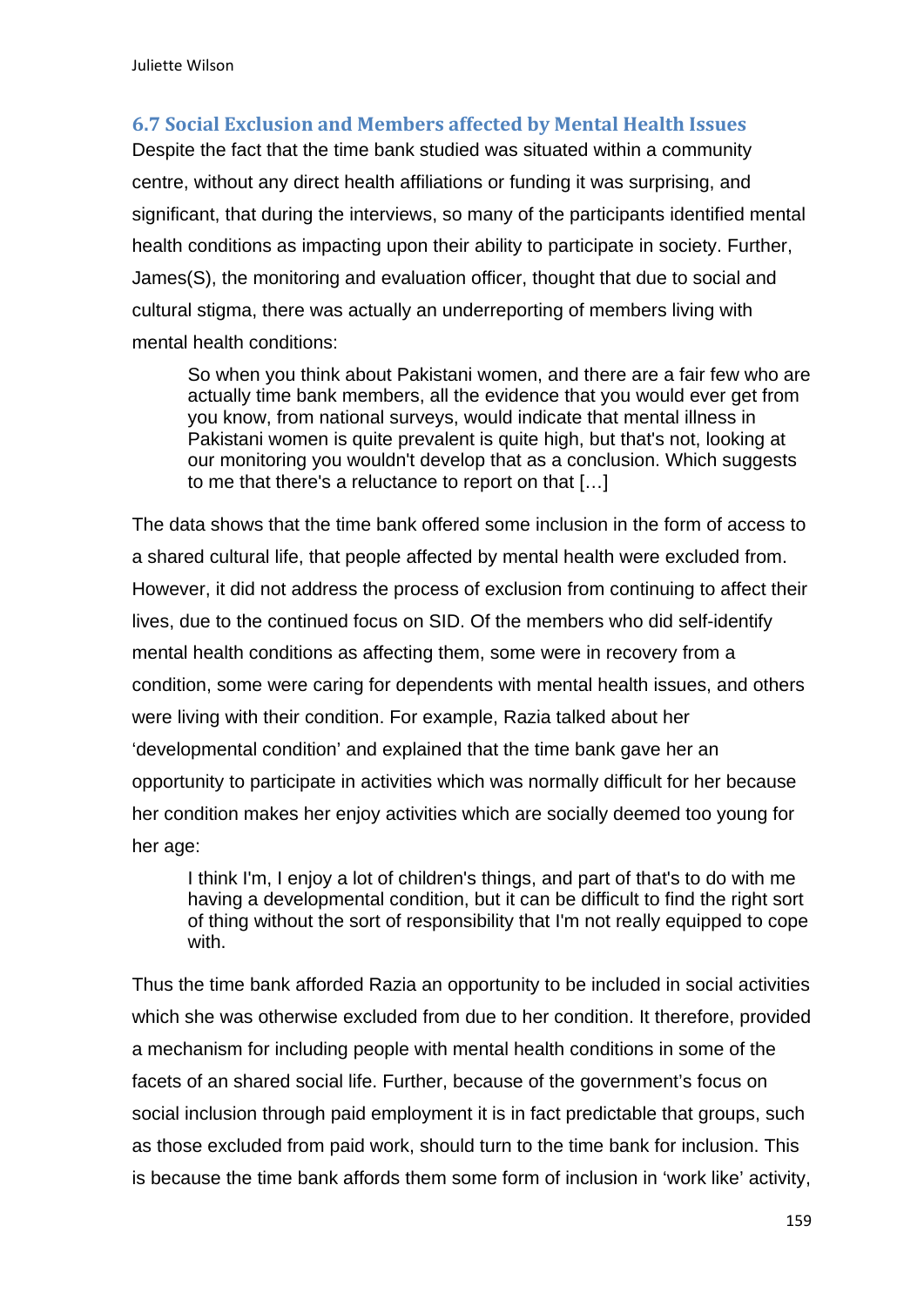which mirrors formal employment because there is the opportunity for payment and exchange. In line with their funding aim for skills development, Jenny(S) expressed that time bank participation can work as a step to formal employment for people with mental health conditions:

Well, for want of a better word they are service users. There are people who I think consider themselves to be in recovery, or recovered or living with mental health issues. Yeah, and there's certainly something about people who are feeling more in that recovery, or living stably with mental illness, that they.. they support other people I suppose. That they are assistants or will help out with other classes. That kind of supports them into being able to do a similar sort of role in the future.

This was significant in terms of enabling people with mental health conditions to participate in exchange practices of contributing and receiving. However, part of the reason why people with mental health conditions are socially excluded is because of the value and privilege afforded to paid formal employment for defining people as included. Including people in the way the time bank does follows a SID discourse of attempting to include them in work in some way, which again, in the time bank studied, did little to challenge the inequitable value structure and definition of work in society. Further, if those with mental health conditions, and others who are excluded, are working to provide inclusion, payment in the form of time credits only serves to maintain this activity as devalued, in relation to the highly valuable economic capital.

## **6.8 Social Exclusion and BAME Communities**

Another significant area of exclusion that this specific time bank aimed to address was that of BAME communities. The use of time banks with BAME communities was not something present in the current time banking literature, although is mentioned by Panther (2012) as a feature of her studied time bank. As a disadvantaged subgroup of UK society, especially in terms of asylum seekers and those with limited English language, it is perhaps unsurprising that this group have been engaged with the time bank. Again however, the time bank focussed on building social capital with an aspiration to providing a route (although not necessarily direct or short-term) to inclusion via SID. Thus they engaged socially excluded members in marginal inclusion provided within the context of the time bank, but did not challenge the process of exclusion nor demonstrate any desire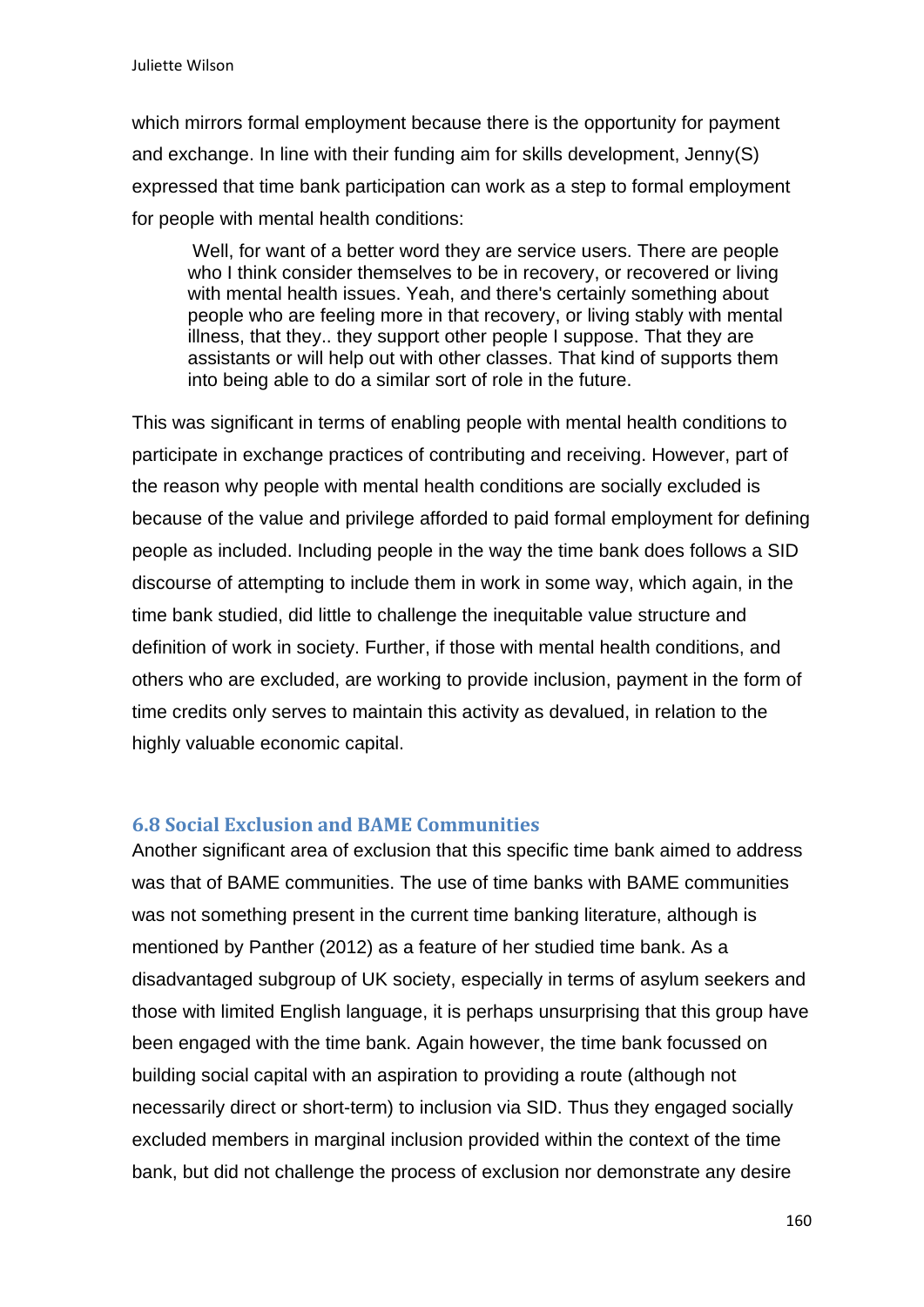Juliette Wilson

to redefine work. What was evident however, from the participants from this group is that they were willing and able to work and learn, and rather it was a lack of appropriate employment, education or material means, which excluded them from participating fully in UK society. A large number of members from the time bank come from BAME communities, and this is the focus of Saira's (S) paid role within the centre. Of my 24 member interviewees, 7 were recent immigrants to the UK who joined the time bank through attending English classes. There were also many other members who I met through my role as an English tutor, but quite often their level of English was prohibitive to inclusion in the research. However, I did observe them in a number of roles such as gardening, being part of the Christmas pantomime, cleaning, administrating English classes and renovating asylum seeker houses etc. Despite the fact that many members of the BAME communities could not speak enough English to understand the time bank project Saira(S) described how she made them members:

Talking to them, repeat conversations, showing, physically taking them. Physically being with them at that first time. It's very much of that kind of support, that level.

Also present here is the paternalism exhibited by staff throughout the time bank. Staff make a decision about who they think would benefit from time bank membership and then make them members without their full understanding. This process of paternalistic recruitment was also something expressed in a scoping interview by a time bank working only with people who had mental health conditions.

An example of a socially excluded BAME member that Saira(S), Keith(S) and time bank member Jean all talked about, was a lady I was unable to interview due to the language barrier. This member was recruited to the time bank by Saira(S) physically showing her what to do in order to gain English lessons through the time bank. Here Saira(S) described her:

[...] I've got a lady, she's Arabic, she's from Yemen, she's come to our English classes but her English is so minimal that I can't communicate with her apart from very basic. But she has asked me to have extra English, she wants more writing and reading, and one of the volunteers was there listening to her saying and she goes, I can give her that ok I'll sign you up.

She's not understanding what the time bank is but I'll sign her up, and then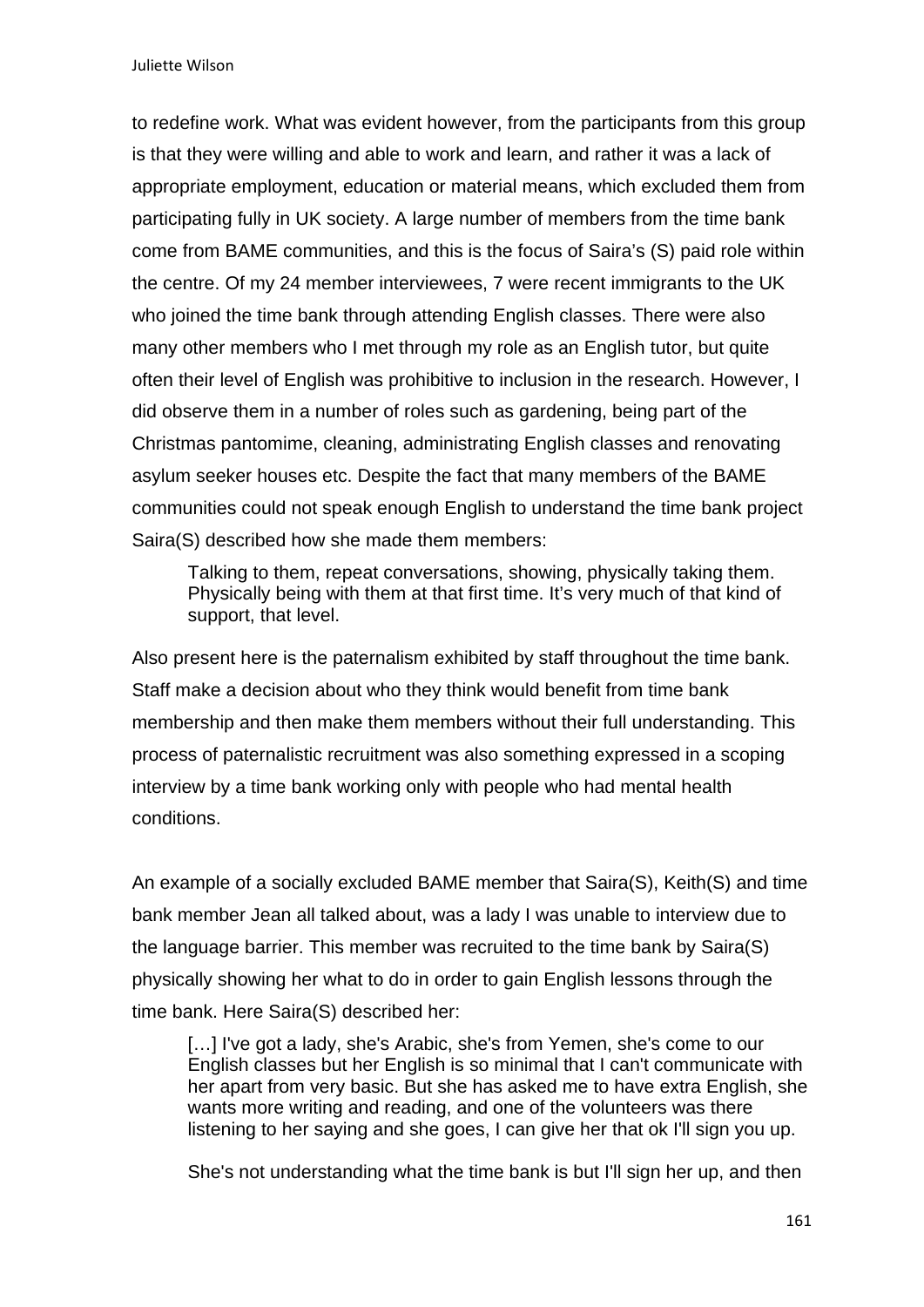I'll physically show her. I goes, every time you have to earn this, so if you do my ironing for every week, she goes and does ironing for the kitchen staff, and she earns a credit, and every week she gives that credit to the English teacher, and the teacher goes and spends that credit in the cafe. So it kind of really nicely goes round, and now she's understanding that she can have the English teacher to teach her English if she's got this (mimes credit). So her responsibility, well now she goes herself, you saw it today, she goes Saira(S), ironing? I goes, go up and check. Yeah, they were standing there and that's what they were talking about. I goes well, it's yours now, you go check upstairs. She goes, OK I go. It's like she needs a bit of permission, she's not ready to take initiative as yet. She needs guidance and allowance. [sic]

This lady came to the centre in need of English lessons in order to become socially included, to access the normal facets of a social life, and although the centre could, and have, and did previously provide, through charitable funds for free, they made her a member of the time bank and asked her to do ironing for the centre. Something which Jean, her English teacher, said she does not like:

One of my English students does the ironing here. She doesn't like ironing, but she does it with a smile because it's something she can give, and she gets something back.

When I asked if the lady could afford to pay for English lessons Saira(S) said: Her circumstances, she's on benefits, she's a mother of six, she's got a disabled child....

This was an example of why it was important to use an in-depth methodology, firstly this woman would have been excluded from participating in the research by questionnaires, and secondly in a questionnaire staff may have been able to present this example in a wholly positive light as a demonstration of the value of social capital. Here the centre aimed to alleviate the social exclusion of BAME people by providing them with the opportunity to be included in exchange practices, to earn and to spend, providing a form of work which is valued in time credits. However, this lady is already working informally and contributing to society by taking care of her children. As argued in chapter two, SID discourses which place value on formal employment for inclusion are sexist in a social context where gender often defines and determines the activities and value of those activities. Thus by paternalistically coercing this lady to undertake further work within the centre, rather than valuing her informal work, there is no evidence of a redefinition of work which would embody the radical aims and potential of time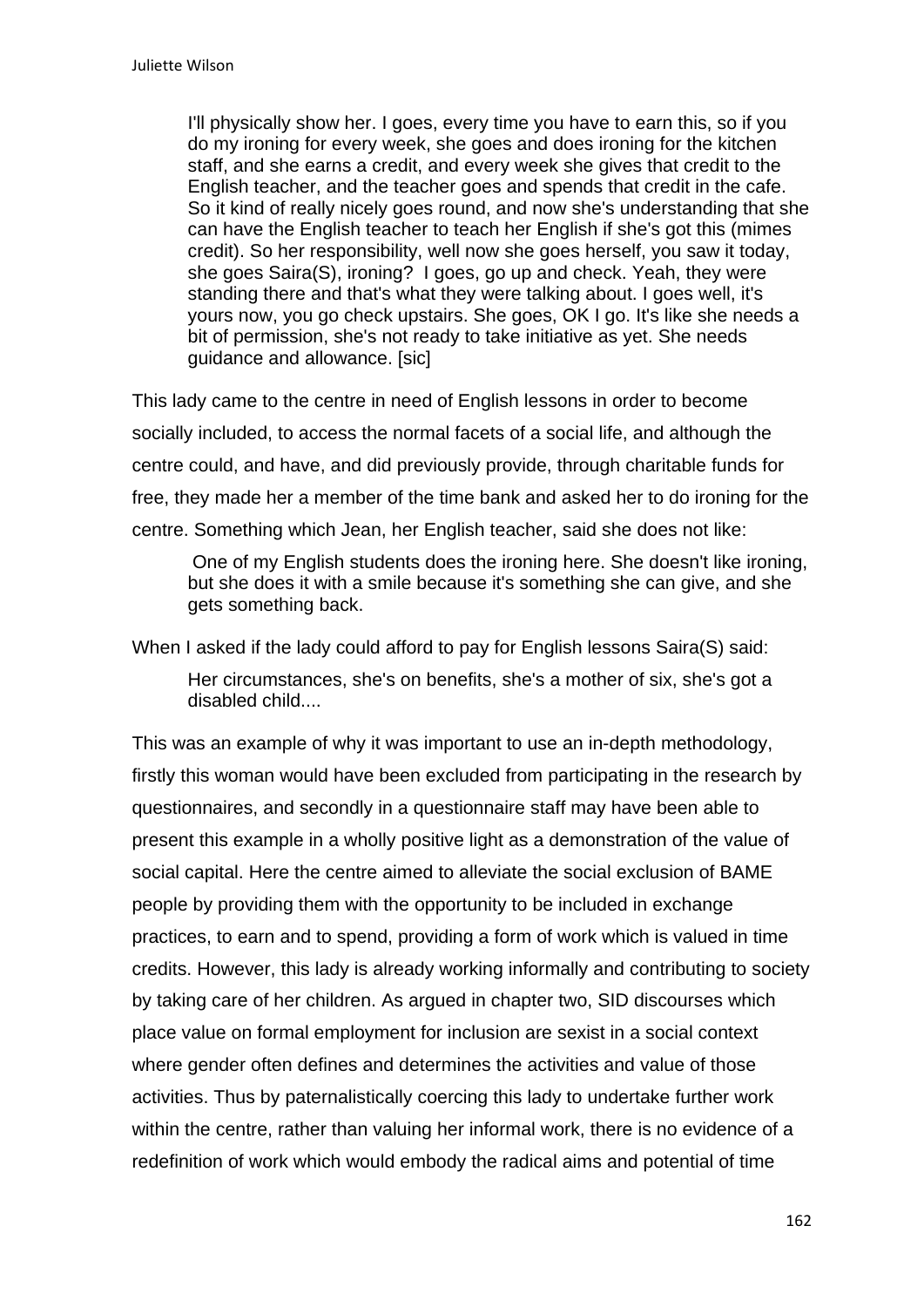banks to alleviate social exclusion. In similarity to the work given to people excluded by mental health conditions, whilst time bank activity may afford the woman a modicum of inclusion in the current system by enabling her to be rewarded for some work which she, as a BAME woman and mother of 6, can do, overall it maintains her position of exclusion by sustaining the low value attributed to the informal and unpaid work she already does. This time bank then, engages with socially excluded groups to distribute charitable funds by quiding them into 'work like' activity which is paternalistically perceived as for their own good.

### **6.9 'Narratives of Social Exclusion'**

During the course of the interviews a number of participants spontaneously talked at length about difficult events in their past, and I came to define these as 'narratives of social exclusion.' The members who shared these experiences, although still usually on low incomes, seemed to be comfortable with their life situation in the present and wished to reflect on more difficult times. However, despite the fact that their histories defined them as socially excluded at some point for example, in being excluded from paid work, housing, living on a very low income, they did not self-identify as excluded. This is something present in the wider social exclusion literature for example in Gosling (2008), whereby people always believe there is somebody worse off than them and thus they lack a consciousness of their collectively excluded position. Further, Savage, Bagnall and Longhurst (2001) found that people would rather portray their 'ordinariness' than identify with class positions, and that this may have been due to a wish define themselves as individuals as opposed to the result of structural influences. Thus whilst the time bank could have enabled a positive collective class consciousness in grouping together socially excluded people and demonstrating their worth, the time bank studied did not, and thus an opportunity to oppose the structural causes of social exclusion was not enacted. For example, Marge, a time bank member on a very low income who viewed her situation as relatively comfortable, when asked about money, said:

(laughs) It's a necessary evil. And I probably think I wish I'd taken it a bit more seriously earlier on in my life. I mean we were talking about it earlier on today, I grew up in an age where nobody ever told me, you can do this, you can be that. Cars, houses, belonged to the rich, I was a serf, and I never expected to own anything. My dad had paid rent for his cottage all his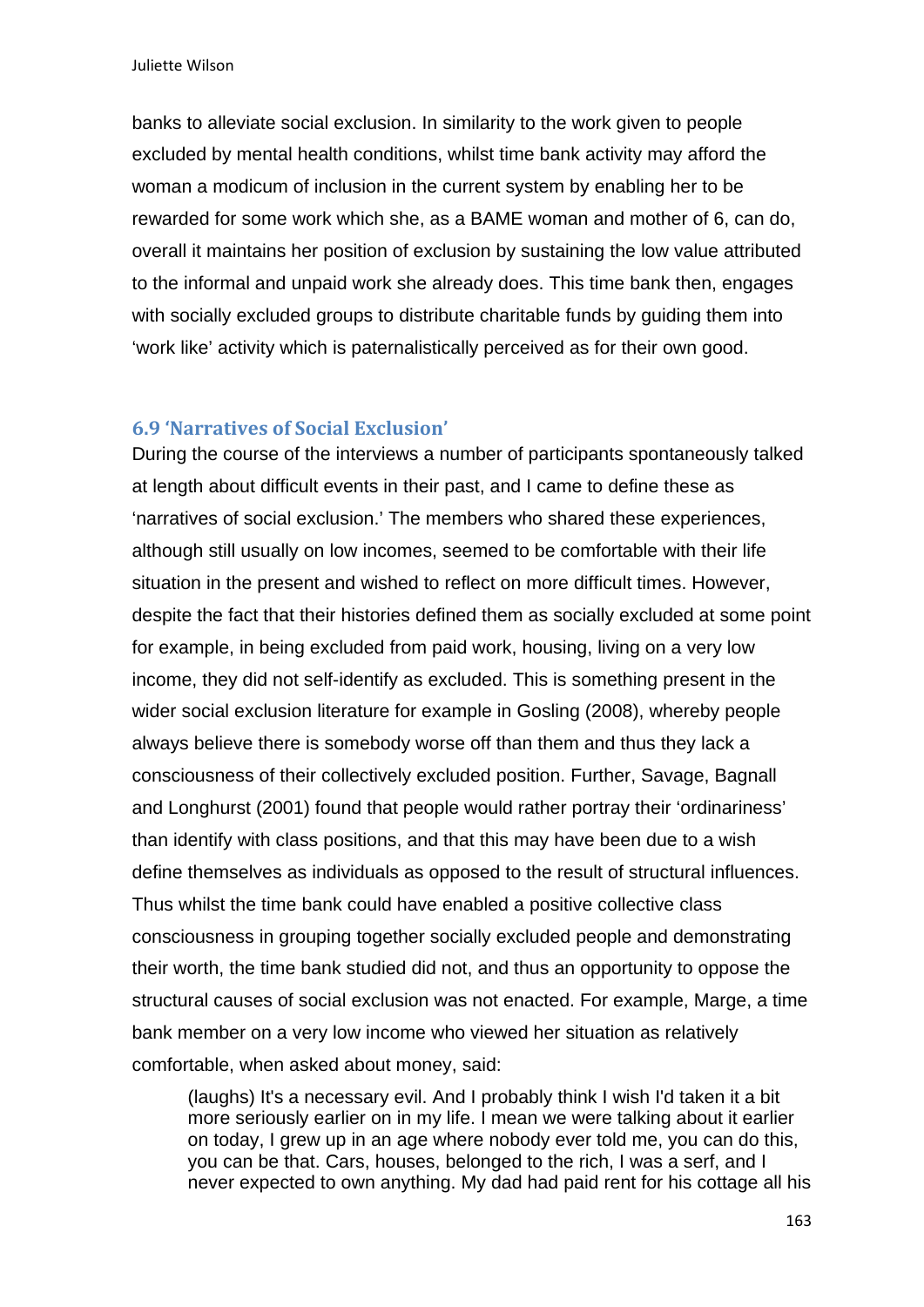life, my mum was a housewife, she didn't go out to work. And I assumed that this would happen to me, that I would do exactly what my mum did. Get a job in a shop or something when I left school and then get married, and I'd stay at home and look after me [sic] kids, and then that was it.

[...] Minute we went into council housing it went up year on year, the first council house we rented was £3.50 I think, and by the time we, it went up from £3.50, then it was £7, then it was £11, and you know it just escalated. And I thought, all this money, you could get a mortgage for less than that, if only we'd got the deposit we could have our own place. But it just wasn't to be because my husband then lost his job so we still couldn't get a mortgage on the council property either, so it's been sort of mixed. I never really wanted loads of money; I never though what I might do with it. But if somebody had, I would have loved to have been a teacher or something, and then maybe I could've got some money, learnt to drive and then I would have been thinking I need, I've got to pay me road tax, and me insurance, and money would've been a lot more important to me because it's things that I need, that I want to keep on the road [sic].

At the moment I've got my pension, and I've never been so well off! Because when I was working my last job I got £80 a week, and out of that I had to pay £15 a week for my bus fare, so I mean things were hard. I haven't had a holiday since god knows when. But I don't really, I've never felt poor.

Marge's life is full of elements which would define her as socially excluded, levels of income, insecure part time employment, low paid employment, social housing, relationship breakdowns, being a single parent, having a son with a mental health condition etc. Conversely, Marge did not self-identify as socially excluded or even poor which could have been influenced by a desire for 'ordinariness' or the ability to see the self as an individual in control. This could demonstrate Savage et al.'s (2001) thesis that she did not one to see herself as a product of structural disadvantage however, Marge did identify herself as a 'serf' who should not expect anything from the collective. It could be that as an older woman, a generational difference means that she has been socialised to expect less equity with others for example, at another point she discussed the irrelevance to her of technology and transport. Alternatively, it may be that social activities such as time banking, and voluntary activities which she had always participated in, have enabled Marge to work to include herself in a social life so that she does not feel the worst effects of poverty. For women, who, as argued in chapter two, disproportionately experience poverty and social exclusion (Millar, 2010; Lister, 2004; Lupton, 2003), the voluntary sector and/or third sector enable a slight

164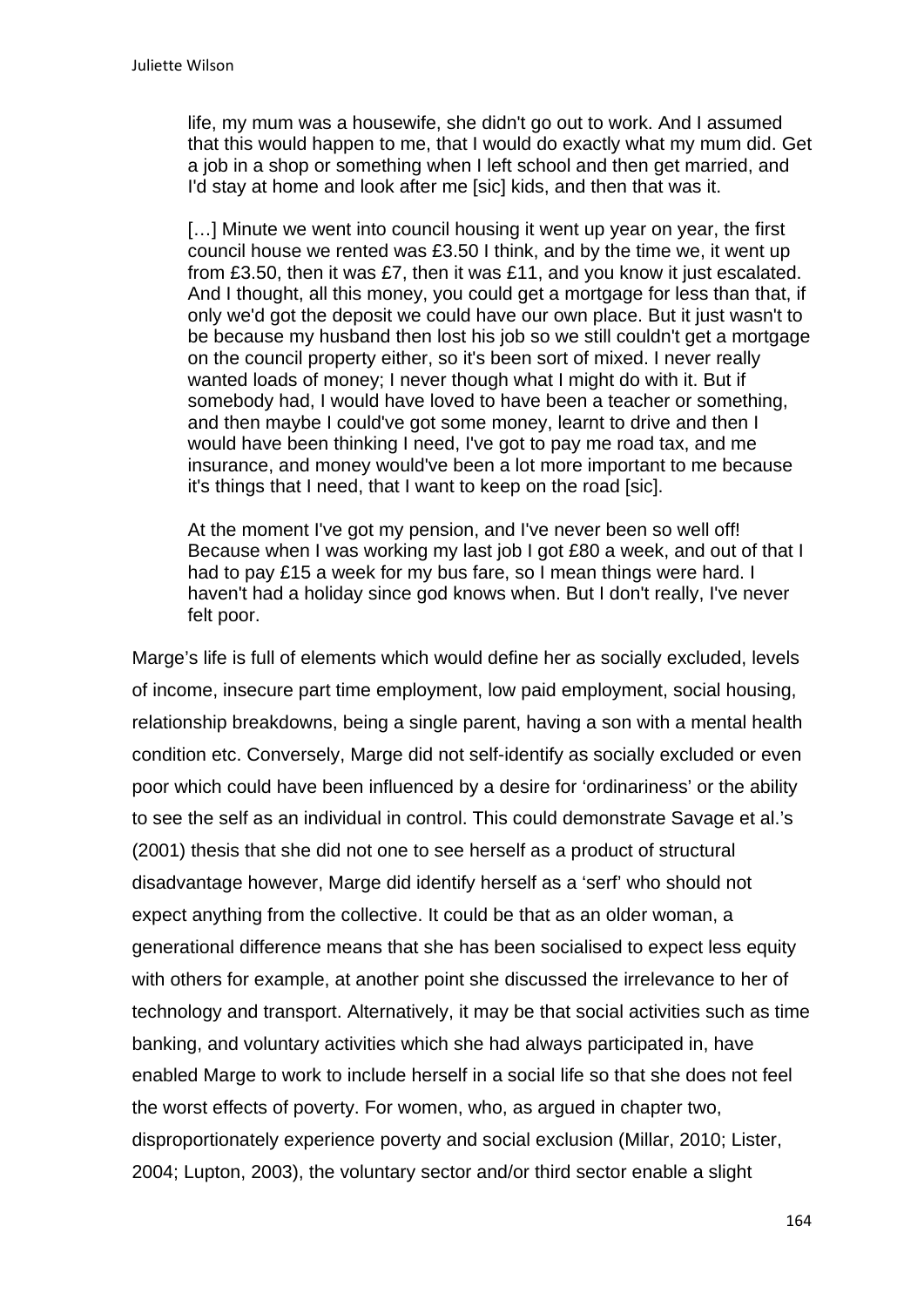extension of their work possibilities, and therefore the value and esteem attributed to this, although marginal, makes them feel included and thus less likely to oppose or perceive structures of exclusion. The time bank then, aided marginal inclusion through 'work like' activity and access to a shared cultural life which ultimately sustains the condition of social exclusion.

When interviewed, Steven also expressed a narrative of social exclusion. However, as someone with more cultural capital, university educated, Steven did view his exclusion as politically constructed, and attributed it to the ideology of Thatcher. He did not however, view the time bank as a place to discuss these views, nor to enact any overt political opposition. When I asked why he was involved with the time bank Steven asked if he could 'go back to the beginning', and explained:

When I used, I used to have a good job as a studio manager in an advertising agency which was based on heavy engineering, they built the channel tunnel machinery. And I did the photography for that, and the leaflets and brochures and things, and the adverts. In weird journals like Plastics weekly, you know, not mainstream stuff at all.

And, I was doing quite well and then within four months I was, I'd lost everything, I'd lost me job, my family, my house, everything. You know, because of being made redundant. It just collapsed you see. And technology has moved on with computers and graphics, but I had the opportunity at that time, because there was a lot of free places to go to, I went to a place where they had a sort of community sort of situation where you could go in and learn how to do computing. […]

It was because of Margaret Thatcher. Yeah, because the political, with Ted Heath, because the miners brought down Ted Heath, she decided to smash the trade unions. So she got rid of industry.[sic]

Steven also spoke about the difficulties of caring for his children and how this impacted the work he could eventually do (night shifts), and the difficulties his children had had in life for example, his daughter went to prison. Steven related his experience of 'losing everything', his experience of social exclusion, to his current involvement in the time bank, as he saw it as a means to help others. Steven felt that at his point of exclusion from paid work, which led to further exclusion from society in losing his home and relationship, there were free educational programmes which enabled him to retrain and be included in society through paid work again. He felt that these services were no longer available and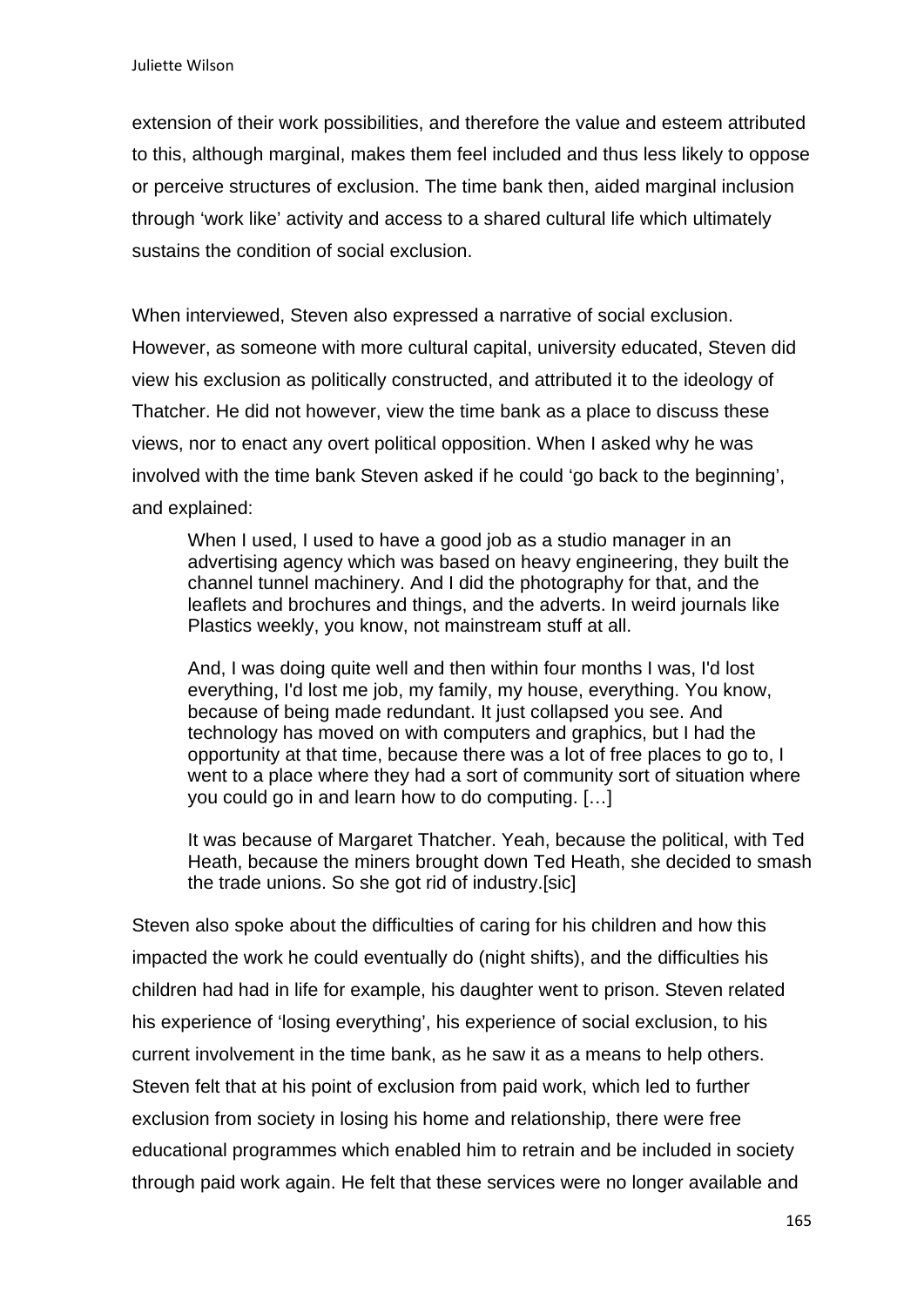Juliette Wilson

wanted to help others in the way he had been helped. Steven thus exhibits the type of mutual aid presented in Beveridge's (1948) conception of voluntary action for social advance, having experienced difficulty he empathises with people in a similar condition, and the time bank enables him to work for the collective. However, within the constraints of the time bank as a third sector agency, this energy, which may otherwise have been used within an autonomous and equal group, is utilised to demonstrate the efficacy of the state in simultaneously encompassing oppositional viewpoints and alleviating the effects of social exclusion. The fact that Marge is content, or resigned to her situation, confirms Zizek's (2009) theory that charity perpetuates an unequal system by making it bearable. In attending activities such as time banking both Steven and Marge have made contexts of social exclusion bearable and thus liveable, as well as using that experience to extend the same opportunity for marginal inclusion to others in need, without challenging, or being forced to challenge the structural causes of exclusion via time bank participation.

### **6.10 The Demonstration of Value in People Defined as Socially Excluded**

Marge's non-identification with social exclusion or poverty is arguably due to the MUD responses to social exclusion which perpetuate a narrative of individually deficient subjects. It is thus normatively identified in the weak sense (Byrne, 2005), and as a term has failed to retain a strong focus on the process of exclusion which places a negative emphasis on the *excluders,* rather than the *excluded.* Further, as time banks aimed to address social exclusion by redefining work and value in defining people by an asset-perspective, it would be expected that they work to demonstrate this value as a basis for redistributive practices however, this was not the case. For example, Jenny(S) explained that they often found that to their surprise, members who could be categorised as socially excluded are in fact very active and capable:

And so we were hitting people in those groups, there were people getting involved and they were really keen, but actually they were people who were almost kinds of ambassadors for those groups, they were people who despite the odds were really kind of strong, confident and skilled. And that was what our first round of interviews came out with, that there were some people who traditionally might be seen as being disempowered, or socially excluded, but in reality they've really carved a way for themselves. And that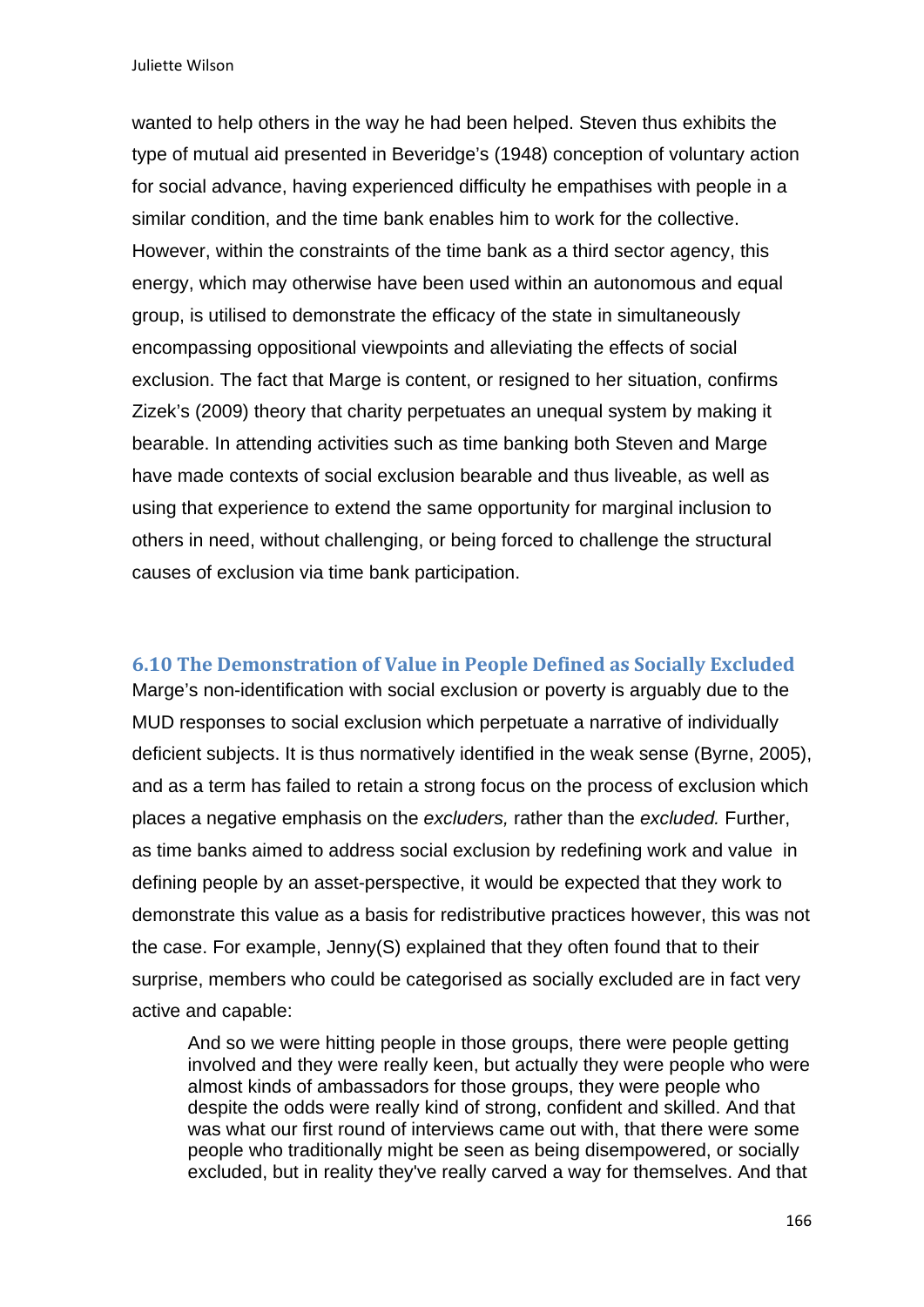Juliette Wilson

is fantastic and they've been really important in the next step.

This was certainly my experience, people that I met in the time bank could easily be categorised as socially excluded as in the examples of mental health or income, but for the most part they were sociable people who had skills, and wanted to contribute. As Jenny(S) identified, these people have acted as ambassadors for getting other socially excluded people participating in activities which may improve their wellbeing and may reduce their need for example, for health services. Amongst many other activities, the time bank members defined as socially excluded were running art classes for people with mental health conditions, working with corporate partners to clean their premises and gain tickets for the time bank, devising and delivering social events for people in recovery from addiction and administrating English classes for asylum seekers and immigrants. What is demonstrated by members' time bank participation, and the potential positive impact it could have on their own, and others' wellbeing, is that they do in fact have valuable skills to contribute to society it is just that these skills, as argued in chapter two, are not appreciated. However, it must also be noted, that as in the case of the lady from Yemen the most socially excluded people are probably not engaged in or valued by the time bank. In reality the time bank has relatively little impact in such a large city, only 150 members in a city of half a million. However, it is clear that time bank members have the propensity to conduct, and are conducting valuable work. This can be identified by Williams' (2007) definition of work as activity which could be done by a third person, they do not for example, administrate the English classes solely for leisure:

I want to get the experience and getting more experience and after that maybe, when I apply for the job its going to be a help [sic].

However, as will be discussed in the next section, this applied more to socially excluded than to middle class members, as they tended to participate for leisure. What is demonstrated by the evidence, is the potential for time banks to prove the value of socially excluded people who are excluded from formal paid work, and thus excluded by society which values only this type of work. What could be embraced by the time bank is a response to social exclusion, as advocated by Williams & Windebank (2003b), which is not based upon full-employment (SID), but 'full-engagement.' However, in order to fully address the structures of social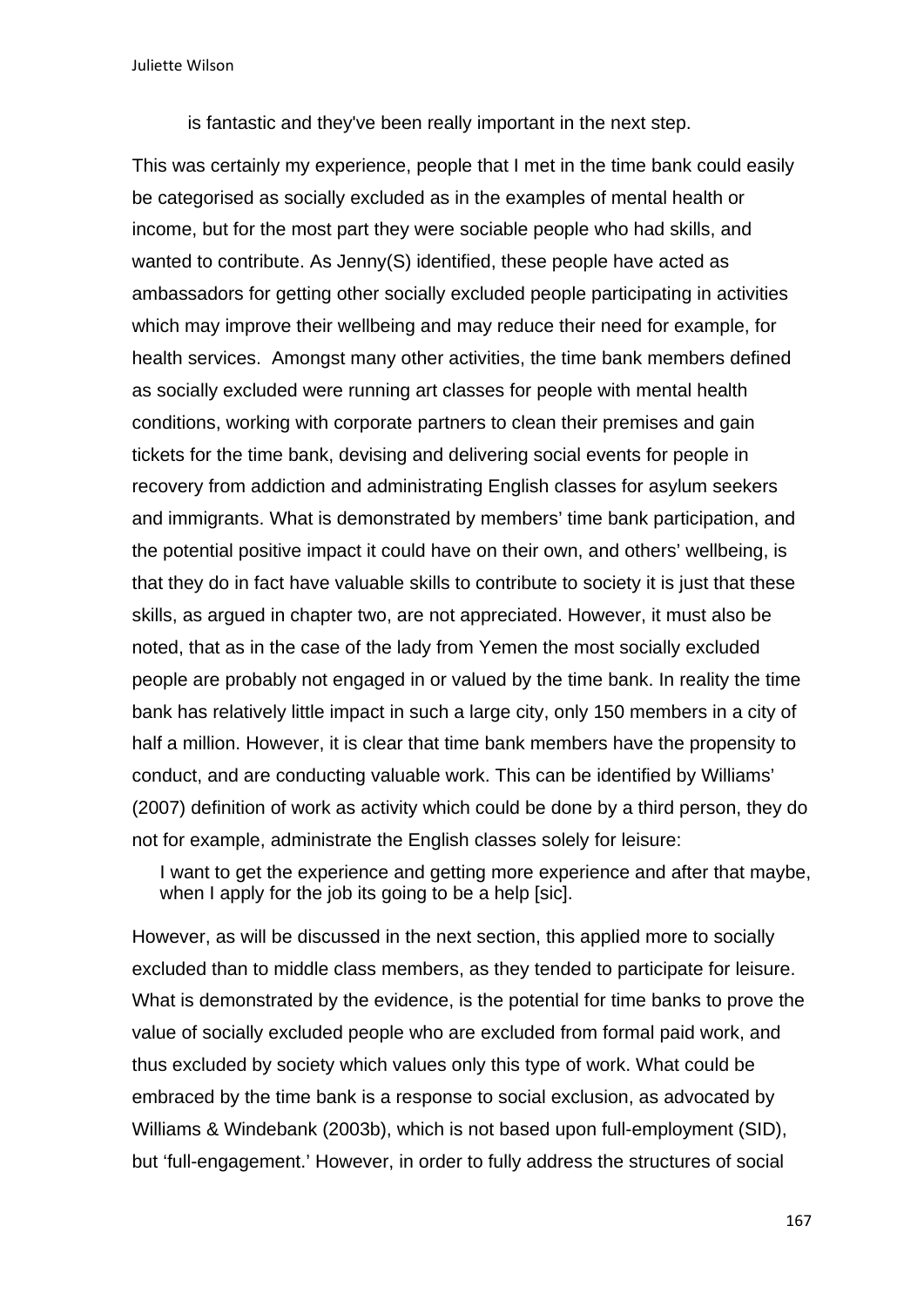exclusion, this would also need to be combined with a redistribution of wealth which could, as Williams & Windebank (2000) posit, be done through the time bank via active citizen credits. Whilst this does not solve the problem of social exclusion, as the informal work done in the home is still excluded, it may provide redistributive potential to alleviate the causes of social exclusion which times banks could facilitate if they return to their original aims of redefining work and value.

## **6.11 Social Exclusion and Social Capital**

Overall there was little evidence in the data of a structural challenge to social exclusion through meeting the aim of redefining work and value. What the time bank did focus on instead, in relation to alleviating social exclusion, was social capital. As addressed in chapter two, social capital is defined as, a non–monetary resource, that people can draw upon via social connections and relationships to provide resilience to unfavourable social conditions. As argued, social capital alone however, cannot alleviate social exclusion, because as Bourdieu (1984) recognises, it maintains a basis in a social hierarchy of power based upon class and wealth. Despite this, the time bank focussed heavily on social capital, 'community building', as a means to improve the situation of members who were socially excluded. This again, reveals an underlying weak definition of social exclusion (Byrne, 2005) in relation to individual characteristics rather than structural processes, and is best demonstrated by the staff's determination to focus on group social activities; the underlying assumption being that the socially excluded lack, and or need, friends in order to improve their situation. For example here, James(S) stated:

[...] At a community and social level you actually encourage people to step a little bit outside, I suppose their comfort zone is perhaps likely pushing it, but just trying to broaden people's social horizons. Which is social capital up to a point in the sense that the more you can expand people's horizons, and the more you can expand their aspirations on what possibilities they perceive to be open to them, then that, for me, does actually touch upon to what, people like Putnam was actually getting at in terms of communities with social capital.

Thus the time bank concentrates on encouraging sociability under the assumption that this will enable socially excluded people to use Putnam's (2001) bridging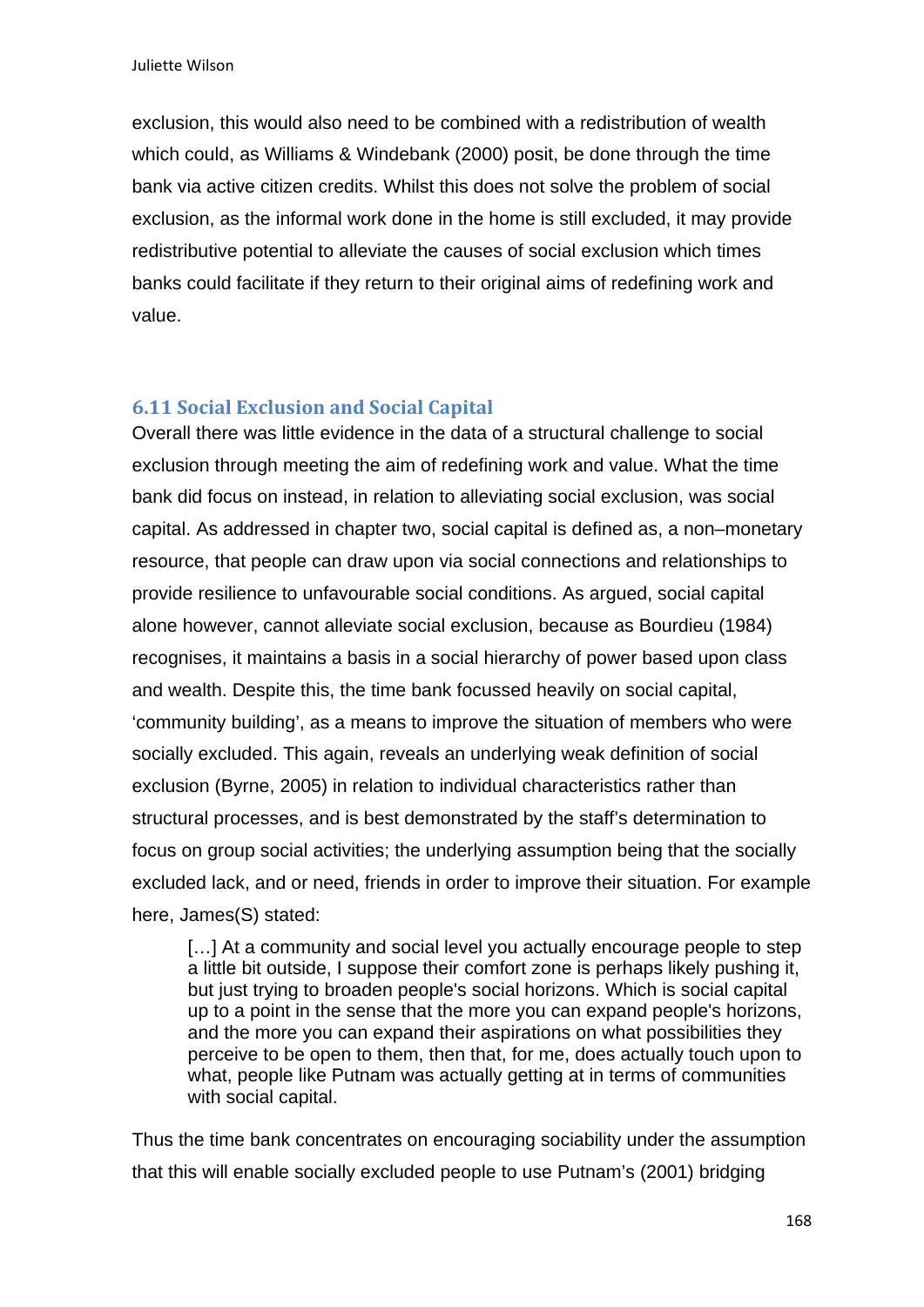social capital to 'get on.' However, it did not focus on the value of social capital outlined by Putnam (2001) as important to societal strength, and therefore follow through the aim to redefine people's contribution to society by really valuing this work.

In considering how social capital may have helped members of the time bank to alleviate their social exclusion it is useful to explore the following example as it demonstrates how different people can perceive the same 'reality' differently. Staff viewed the following as an example of the power of social capital, Renee did not view time bank participation as having helped her to 'get on' via connections made by her husband, and Cyril viewed *her* work within the time bank as valuable, but did not view her family as needing economic help. Jenny(S) gave this example:

Yeah... like just those informal networks can be a really great way of achieving what you want. I think Renee for example, she was meeting up with, so she gets time credits from running basic English, and she was spending them on, she was spending them on guitar lessons for her children, but she also spends them on meeting up with M who is just another time bank member.

So she gets English tuition from M, but M, her daughter is an exercise tutor, a fitness instructor, and she set her up with work experience. I'm not sure if she's followed through on it, but that was an opportunity opened up to her, she was like come along take part in these classes we know you're great we want to help you.

And on the other side there is the guitar instructor, Cyril, her husband was bringing the children to guitar class and her the tutor knew that he was an architect back in Iran from having conversation with him, but that he couldn't do work in the UK, and the tutor used to be an architect and is working on some volunteer stuff so they are going to kind of work together. And it is those informal networks that lead you to other stuff I suppose....

Here Jenny(S), as with other staff, is convinced that developing social capital through social time banking activities has helped members to improve their situation. However, when asked about making friends Renee said that she had not been helped with work she was still struggling even to find gain work experience using her Iranian qualification, but that a time bank member's husband had helped her husband with advice for starting his business. Renee's husband is a qualified civil engineer, and in a later interview with Cyril, who knew the family, he commented that they must be wealthy because of the conditions of the type of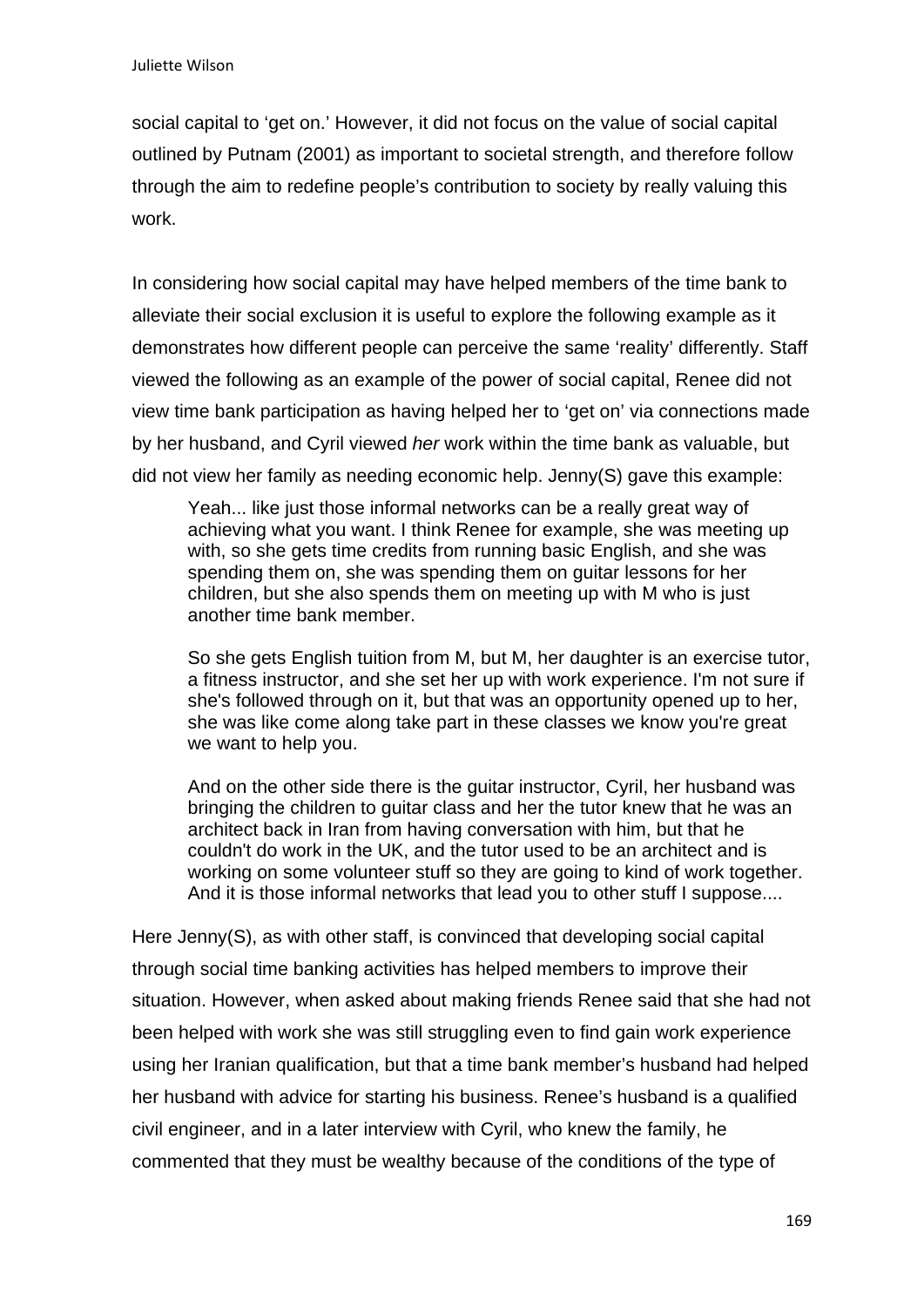Visa they had for entering the UK. Thus whilst staff are under the impression that social capital can and is helping people in the time bank, this was only example I heard of a member using the social network of the time bank to 'get on' materially, and despite being an immigrant woman, Renee is a middle class member of wealth, with professional qualifications. Further, the extent of 'getting on' by using this social capital is limited, and yet three members of staff gave this as an example of how building social capital can have positive effects on social exclusion.

Despite the lack of evidence for social capital alleviating social exclusion overall, the data demonstrated a desire by members to participate for social reasons. However, rather than being a means for tackling structural inequality through building social capital, it was more out of a desire to alleviate the negative effects of social exclusion, 'getting by' (Gosling, 2008). Further, there was little evidence of members making social connections which existed outside of the time bank, and as such, as with the 'work like' activity stimulated, social friendship environment was occasionally fostered, but only within the paternalistic confines of the time bank. When asked about making friends, Nick said:

That's totally what I wanted, and you know, I was sick of just, you know, not having many friends around so I really, that was probably one of the top goals, was to make friends.

Marge was less hopeful, but as a retired pensioner living alone she thought it would be nice if the time bank could help her make friends:

Well yes, I mean it would be lovely if I could meet somebody who had got similar interests to me. Who would like to go walking with me and you know. That would be fantastic. This has actually how I sort of started doing these things. I thought if I can make a good friend you know, that, if she wants anything then she can come to me, and if I want anything.

There is a clear narrative of social capital here, meeting someone with whom she could share resources and rely upon reciprocally. Marge did however say that she had not yet made any friends and commented:

Well I've met people that I suppose I would call them friends. But they're not the sort of friends that have made a difference to my life.

I mean they're not the sort of people that I would ring up and say, are we going on the town tonight, or are you coming round for a coffee? I haven't got that out of it. There is still nobody to go home to at the end of the day.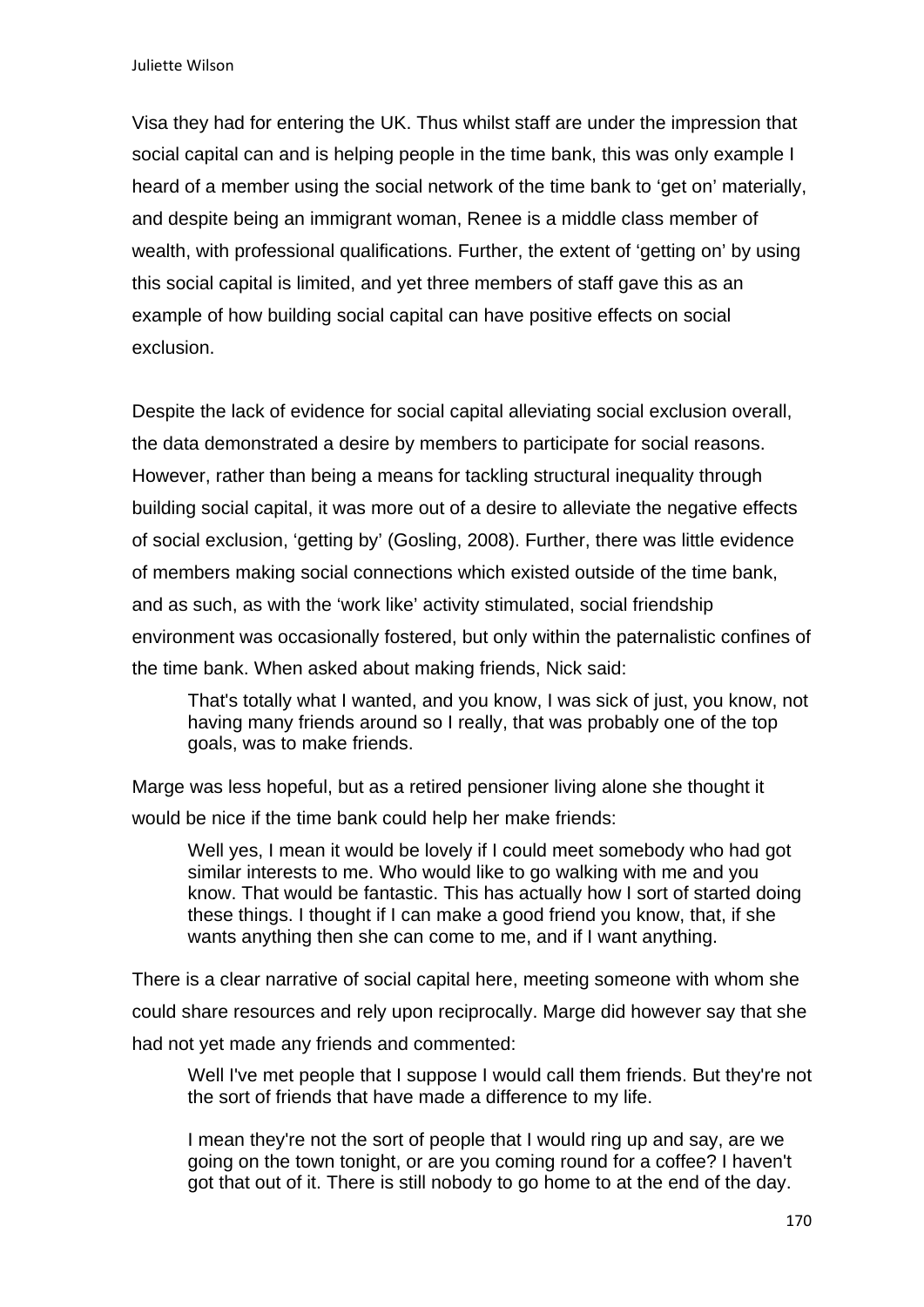There is still nobody there to look after my dogs and cats so I can have a holiday. So nothing, I wouldn't say that I've found any really good friends. But I mean there's people here that I now, that I talk to, that I would call my friend from the centre like B and J who's just gone. People who I know, and yeah if they want to think of me as their friend then I'm their friend. And if they wanted to invite me somewhere then I would probably go.

Marge articulated here the desire to make 'real friends', friends who she could rely upon to get by, to make life enjoyable, but like many other members she did not feel that she had made 'real friends' within the time bank. Any friends that she had made, remained contacts within the time banking environment and were not ones which she had drawn upon in other aspects of her life. This was also found by Panther (2012) who stated that in her original questionnaire members said they had made friends, but in other conversations they admitted they had not. This further demonstrates the need for the in-depth methods selected, and may account for earlier more positive literature in regards to time banks and social capital. Further, the original, and radical feminist aim of time banks, was to value social capital (Cahn, 2000), not merely to develop it. This would mean recognising the work that goes in to developing and maintaining, families, friendships and networks as a valuable aspect of society (Putnam, 2001), work done in the majority by women, rather than trying to manufacture it. Thus whilst members may experience some form of social capital within the time bank, this is limited even for performing resilience to social exclusion, because it is held beyond their control.

## **6.12 Social Capital Limited by Cultural Capital**

Consistent with the critical time bank literature, the evidence shows no evidence of bridging social capital, and little evidence of bonding social capital as defined by Putnam (2001). The potential for social capital however, was mediated by cultural capital in the ways described by Bourdieu & Wacquant (1992). This functioned so that cultural capital inhibited the potential benefits of social capital, and may explain why its development is limited. This is not something presented in the current literature, indeed Gregory (2012b, p256) found:

In carrying out these activities everyone has their time treated in the same way: it has the same value, thus no one is perceived to be more valued that another.

However, this was not true in the time bank studied, and this may be because time banks have been researched in a limited fashion, not considering all the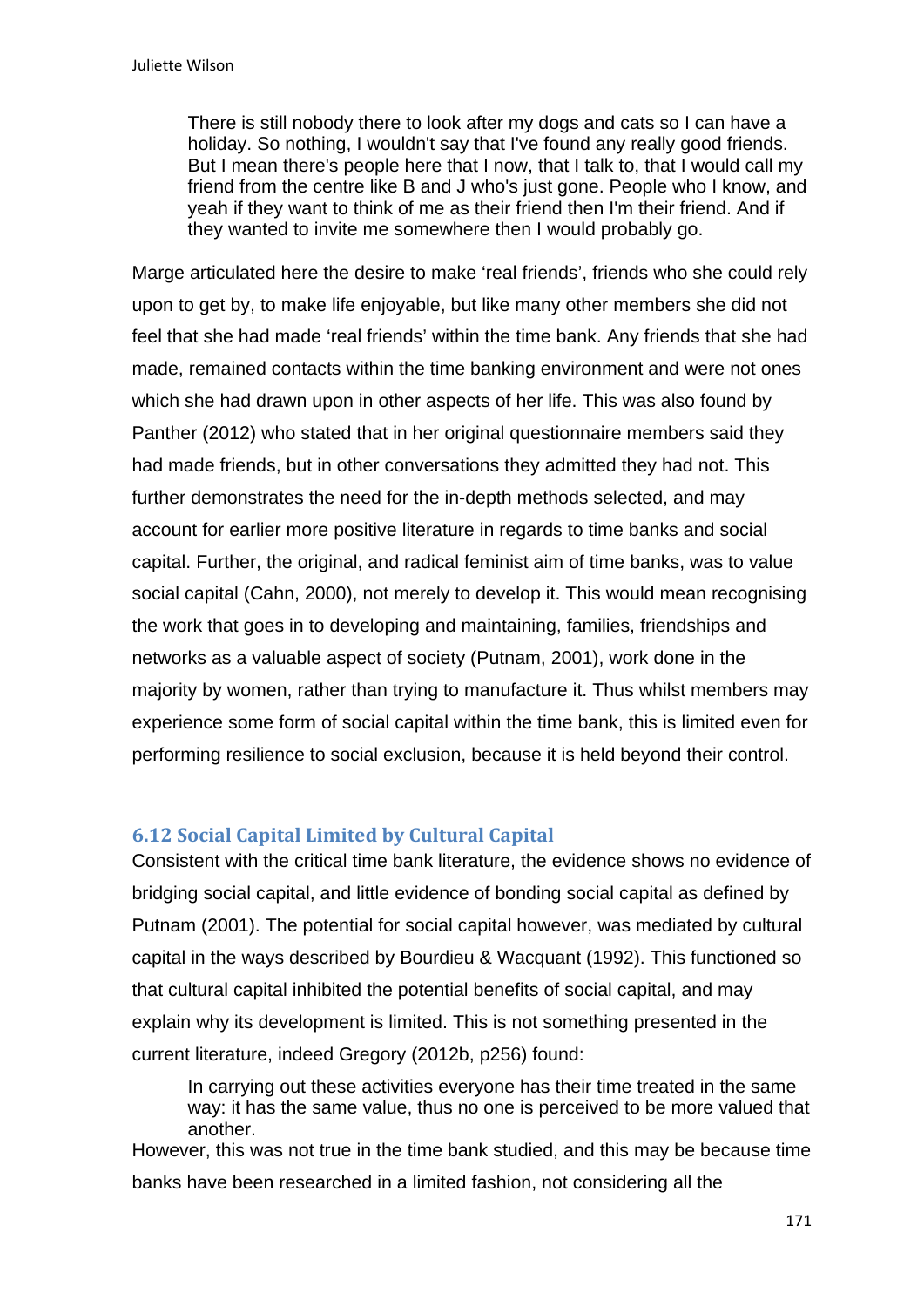sociological implications. For example, a theme which recurred during the fieldwork was that many members saw Jenny(S), the time broker, as a friend. This was something observed in the time bank literature, where time bank members saw the time broker as their social focal point (Panther, 2012; Molnar, 2011), and Molnar argued that this inhibited empowerment of members but does not elaborate further. How this may have occurred relates to cultural capital. As a paid member of staff the time broker may be viewed as a person with high cultural capital, and thus a safe and reasonable investment for social capital. For example, Zane said, 'Jenny(S) and I are quite pally', and Cyril stated:

I think Jenny(S)'s a good friend, I mean not that I see her out of the time bank but I feel a very kind of strong connection and empathy with Jenny(S), I wouldn't let any harm come to her so to speak.

Again, as discussed in the previous section, this was a social connection mediated and managed by a relationship to the time bank. Further, in line with Keith's assertion that members love the centre more as a time bank than a social enterprise, members felt a more personal, rather than simply professional, connection with Jenny(S). Thus the person that most people felt they were making a social connection with, was a person who was paid to be there. Jenny(S) seemed aware of the tension of this position and in my research diary, I noted:

Jenny(S) talked about the importance of not making the project a personality project, essentially hinging on the leaders' personality.

Potentially, from within a group targeted at socially excluded people, Jenny(S), an educated semi-professional in a paid role, was seen as respectable and reliable, and thus safe to describe as a friend. It is true that for members with higher cultural capital, for example those who had been to university or held professional positions, Jenny(S) was the only person they described as a friend. As Kyle, commented:

But that's me being harsh again, because I still want to, because I have been a worker, and I have done lots of stuff, I want to make friends with the people that I feel like I have a lot in common with, which is the people behind, having been in the office today seeing what people are doing, behind the scenes […]

In Bourdieu's (1984) theory cultural capital develops a habitus of tastes and ways of being that enables people to identify others as 'like them' without necessarily knowing their economic status. In this example Kyle, a former social worker,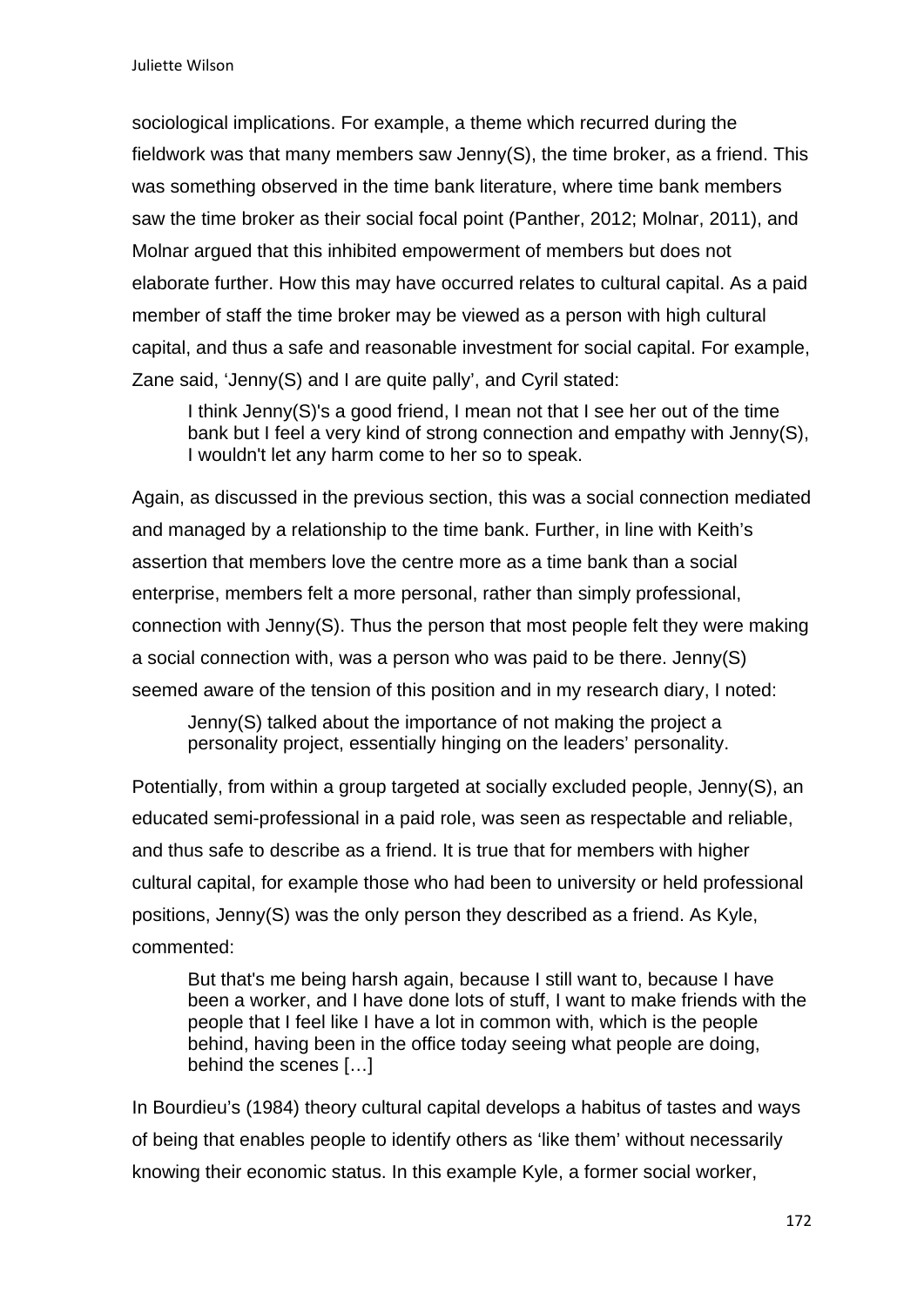adhered to his cultural capital position in trying to connect with the people 'behind the scenes', the paid workers. Further, the one time bank member who had an income substantially higher than £10,000 per annum, Adam, on making friends said:

Oh yeah, the conversations I have with people. I've been developing relationships. You know, there are good professional people here.

Adam felt the need to assert 'good professional people' as the types of people he would potentially be friends with, thus demonstrating how cultural capital mediates the potential interactions between members, and thus the limited potential for bridging social capital to develop as members attempt to maintain their social positions by associating with people 'like them.' As argued in chapter two, for social capital to have potential value within time banks, there must be a mix of people with a mix of capitals freely exchanging, and this was not the case.

Even if social capital was developed by the time bank, for it to have value, in the sense of alleviating social exclusion, it would need to have material value in order to enable people to access the facets of an accepted social life; an autonomous one that functions outside of the time bank. Further, it would need to challenge the structures of social exclusion by enabling political dissent though a free civil society space, which, as discussed in the first part of this analysis is inhibited by the neoliberal third sector context. The potential for the time bank, as argued is in their aim to redefine work and value, but in focussing on social capital in Putnam's (2001) sense, they fall foul of the economic basis of capitals which constrains the value of social capital (see Bourdieu, 1984). In demonstrating this point, staff were clear that the time bank was not for middle class people, and that they only wanted to involve a few middle class members to provide 'energy.' This not only confirmed the paternalist approach of the time bank staff, but also foreclosed the potential of social capital, as discussed in chapter two, by limiting the social reach of members;

We don't want to become a sort of middle class hobby thing, and I think we've done OK at that, you need some middle class people just to provide the energy and ability to do stuff […]

This quote also further evidences the MUD perspectives relating to the socially excluded, held by time bank staff, in considering middle class people to have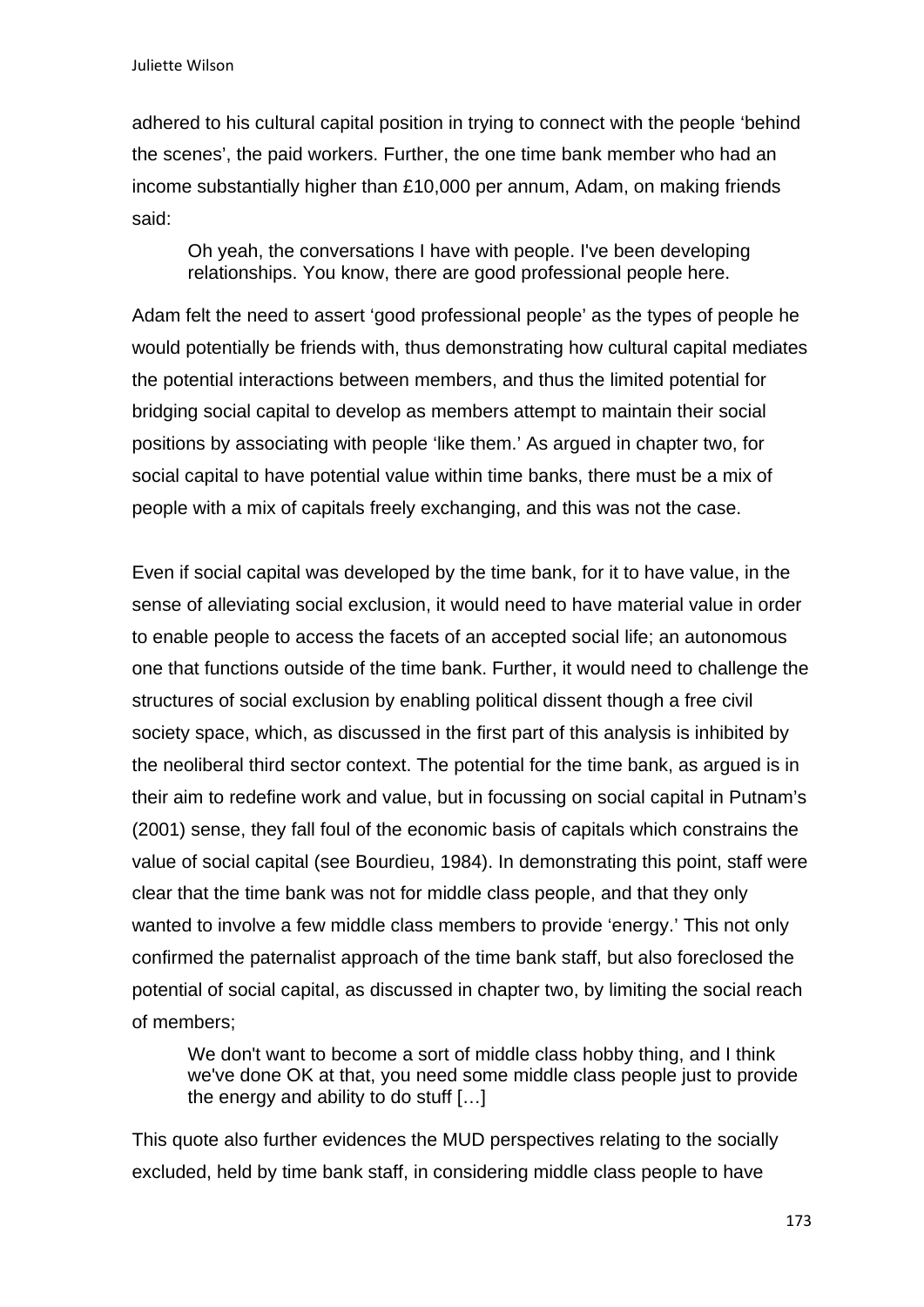energy, and therefore socially excluded to not have energy. This in fact, diminishes their stated 'asset-perspective' by making assumptions about what it is the socially excluded may have to offer, and its relative value in relation to what the middle class have to offer. Thus staff actively restricted the number of middle class members, arguably because the paternalistic and MUD stance did not view middle class people as requiring the socialising inherent in the time bank activities. Further, middle class members were more able to control the parameters of their participation as opposed to socially excluded members who were often coerced into joining by English lessons and football tickets. For example, Henry was a volunteer in the centre who taught English, whilst others earned time credits for this activity, Henry refused to become a time bank member:

I think it's a fine idea, but like a lot of fine ideas, not really for me. I don't really join things, and it's the same with this. I think it's great, and I do like to see people cooperating and working together and helping people out, and I'm not averse to helping people out myself. But I don't want to become part of a sort of system or an organisation, it's like I'm not on Facebook if you see what I mean. I just don't sign up for things.

Henry is a retired teacher on a comfortable pension, the difference between him and the majority of time bank members are his levels of monetary and cultural capital. For Henry the time bank is not 'really for him', which aligns with Bourdieu's (1984) theory of a cultural capital habitus developed around ideas of 'people like us.' Henry found time bank members, the majority of whom are socially excluded, not 'like him' and thus did not engage in that mechanism, and it was not imposed upon him by staff. Thus there is a social hierarchy which is maintained within the time bank which limits the potential of social capital.

Despite the aim of time banks to equalise the value of people by utilising coproduction to redefine work, there is further evidence from the data that a cultural hierarchy is maintained by a distinction between the way in which members with higher cultural, and financial capital, and those with lower capitals, the socially excluded, engage with the time bank. Those with higher levels of capital all expressed that they took part in the time bank to 'give back.' The idea of giving back is presented as necessarily altruistic and not for their own benefit. Panther (2012) also found that some members preferred just to give, but did not consider the impact of cultural capital on time bank membership. As Cyril, a member with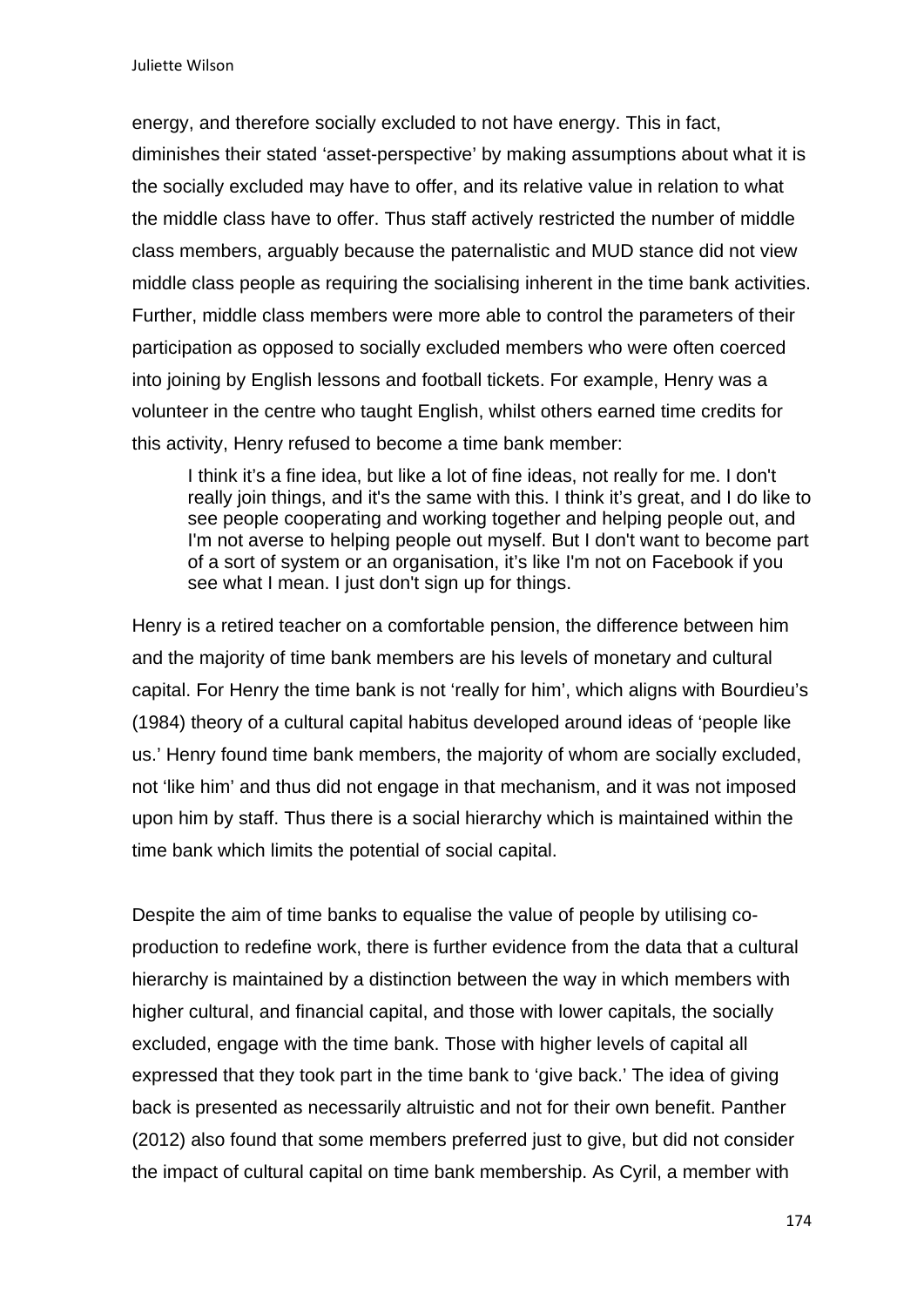high cultural capital commented:

[...] I believe there's a Native American form of the giveaway, a giveaway is a giveaway and you give with emotion, you give with love or care or whatever and you've no expectation of getting anything back, and it's a healthy way to do things.

This altruistic narrative of giving without expectation of return however, is something which maintains a hierarchy between those who can continually give, and those who could benefit from being valued by having something in return. As Helen(S) commented:

I remember being frustrated though because there did seem to be, our kind of typical altruistic volunteers who were helping out in the English classes, who were like, I don't mind giving I don't want anything back. Which almost reinforces that imbalance.

That was an ongoing frustration with English that there was you know, this kind of approach to teaching which was very much like I'll stand at the front of the class and have a flipchart, and very much reinforced what we were trying to alleviate. I think volunteers were very good. We've got some very good and skilled volunteers, but I've got some deep questions about the kind of, power relationships.

In spite of the potential of the time bank system, members who, due to material or cultural capitals, do not *need* the reciprocity of time bank members, undermine the equality and maintain the social hierarchy in which social exclusion exists. Social capital alone then, cannot alleviate social exclusion, because, as Bourdieu (1992) theorised, those with economic capital have built cultural and social capital structures which serve to maintain their position, and in not questioning the overall structure, the time banks' focus on social capital is a flawed attempt to alleviate social exclusion.

# **Exchanges Practices: Earning, Spending, Work and Gender**

The mechanism of the time bank, enables an exchange system which provides 'work like' earning and spending. As argued in the literature review herein lies radical potential for time banks to challenge discriminatory conceptions of value in society, through redefining the work which in its current definition negatively and disproportionately excludes women.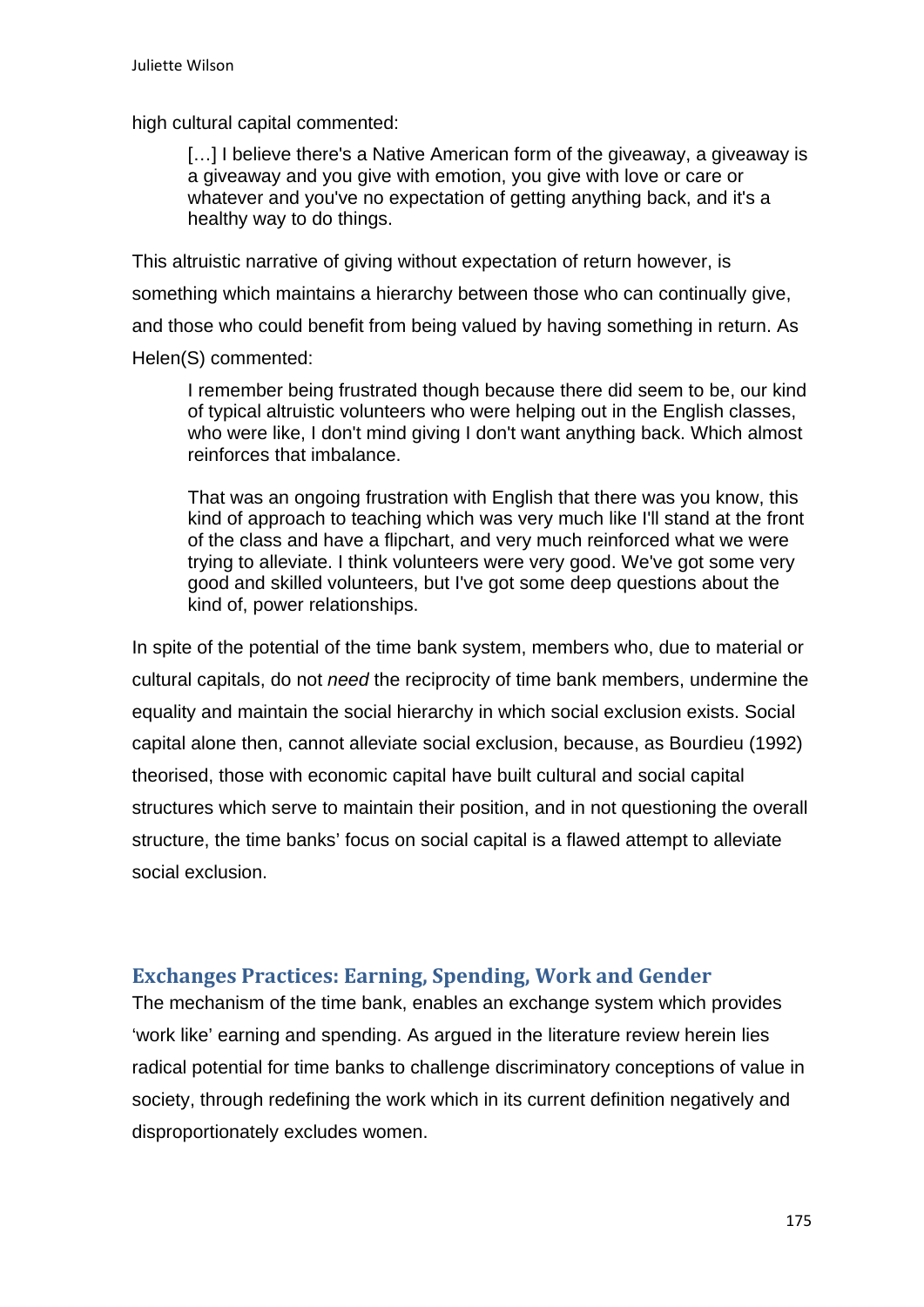# **6.13 A Focus on Social Inclusion via Paid Work (SID)**

As discussed, time bank staff were focused on using the time bank to 'build the community' through social capital. Their view was that the people they worked with could not be included in paid work because of their level of skills, social and otherwise however, there was also the ultimate intention to include them in paid work and that time bank participation was a step towards that. Further, the literature discussed in chapter four also depicts time banks positively in relation to SID, despite the fact there is little or no evidence of helping people into work. Panther (2012) for example, argues that if the time bank she studied had more social events, people would get to know about local opportunities and would get jobs. Further, the funders and government's interest in time banks also has an SID basis demonstrated by the requirements for 'skills development' exemplified by this note in my research diary:

Today I noticed on the notice board some of the time bank activities available: English classes, skills champion (gain work related skills) Time bank (skills exchange programme) food hub (increase employability in kitchen work), community enterprise dress agency (set up an enterprise company for mending clothing.)

 Thus the time bank staff used Levitas's responses to social exclusion, starting by paternalistically guiding people's behaviour (MUD) to encourage social capital building, then, once a certain social level was perceived to have been achieved, they aspired to integrate them into paid work (SID). This also demonstrates that although SID is a focus on supporting means to integrate people into paid work, it can also have a basis in MUD assumptions about an individual's propensity to involve themselves in that process. Thus whilst at a value level some staff, namely the time broker (discussed in the final section), may have held more anti-capitalist, and thus RED aspirations, within the time bank they followed MUD and SID narratives as a means to addressing social exclusion. Here James(S) explained his aspiration for member involvement in the time bank:

[...] What would be particularly powerful would be that if you could actually demonstrate that through time banking somebody had made, maybe somebody with a history of mental health problems came to the time bank and started to do things that they had not done for a long while, and through that process gradually sort of reached a position where they're organising things. That would be absolutely a great outcome to articulate so, that has to be part of the ambition I would have said.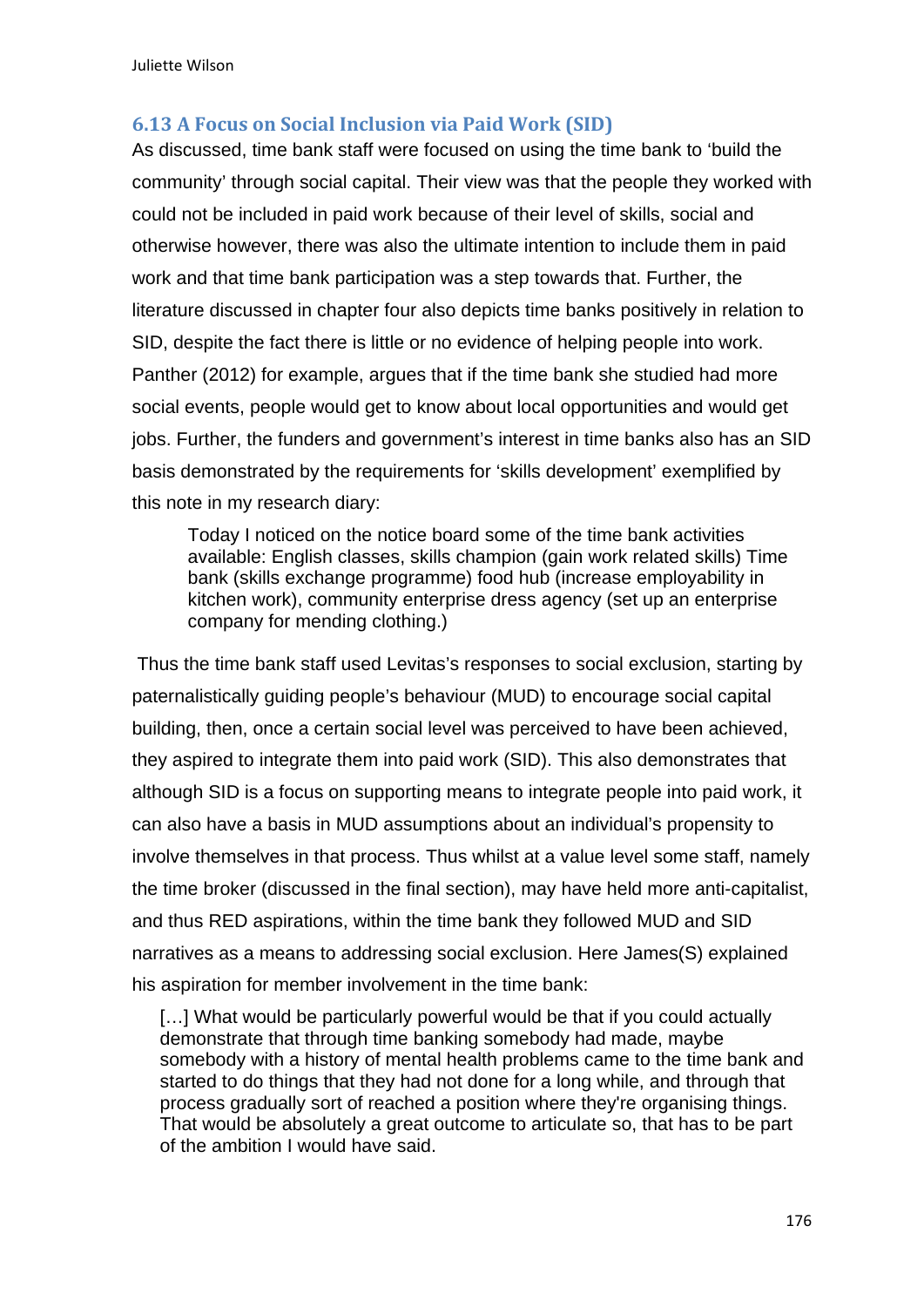Staff are therefore, looking to guide members through a progression from exclusion to inclusion via their own efforts, as well as then supporting the inclusion of others through organising groups. James also talked about helping people eventually, into employment. However, management were wary of a relationship with the state which would turn them into an employment scheme. As Helen(S):

I think avoids the kind of tick boxy government, get people into employment at any cost kind of thing.

Further, Keith(S) was keen to express that they did not want to mislead people that their time bank participation would lead to paid work;

I think it's just providing an arena where people can use the skills that they've got. So they don't waste away, they don't atrophy. And for some people that might be that that's getting nearer to work, but for some people what we're trying to avoid is being one of those work schemes where someone feverishly gets ready for jobs that aren't there, or it's just not feasible.

Again, paternalistically the aim of this time bank was to guide members to work for their own good, so that their abilities do not waste away, as opposed to valuing them for their contribution; there is no recognition here that time bank members co-produce the outcomes of the centre. Whilst Coote (2011) argues that the coproduction ethos of the time bank could empower and revalue people, in the way it is being used in this case, it is working to enable government ideology to be perpetuated through the activity of the socially excluded. Rather than realising the best ambitions of the Big Society, as posed by Coote (2011), co-production here, works in a more ideological way than Thatcherism, to make socially excluded people responsible for their own inclusion. The time bank then, through devolved responsibility of the government (Harris et. al., 2001; Dowling & Harvie, 2014; Leyshon & Lee, 2003) presented as a less coercive means for including people, which in actuality maintained the same focus. Therefore, with a critical lense, it is demonstrated that in line with neoliberalism (see Lemke, 2002) the best ambitions of the Big Society may in fact be to responsibilise socially excluded people, and to engage them in a marginally inclusionary and self-sustaining activity with which to maintain the status quo.

Despite the fact that the literature argues that time banking can '[…] assist returns to employment- where this is sought by members' (Burgess, 2014). This was not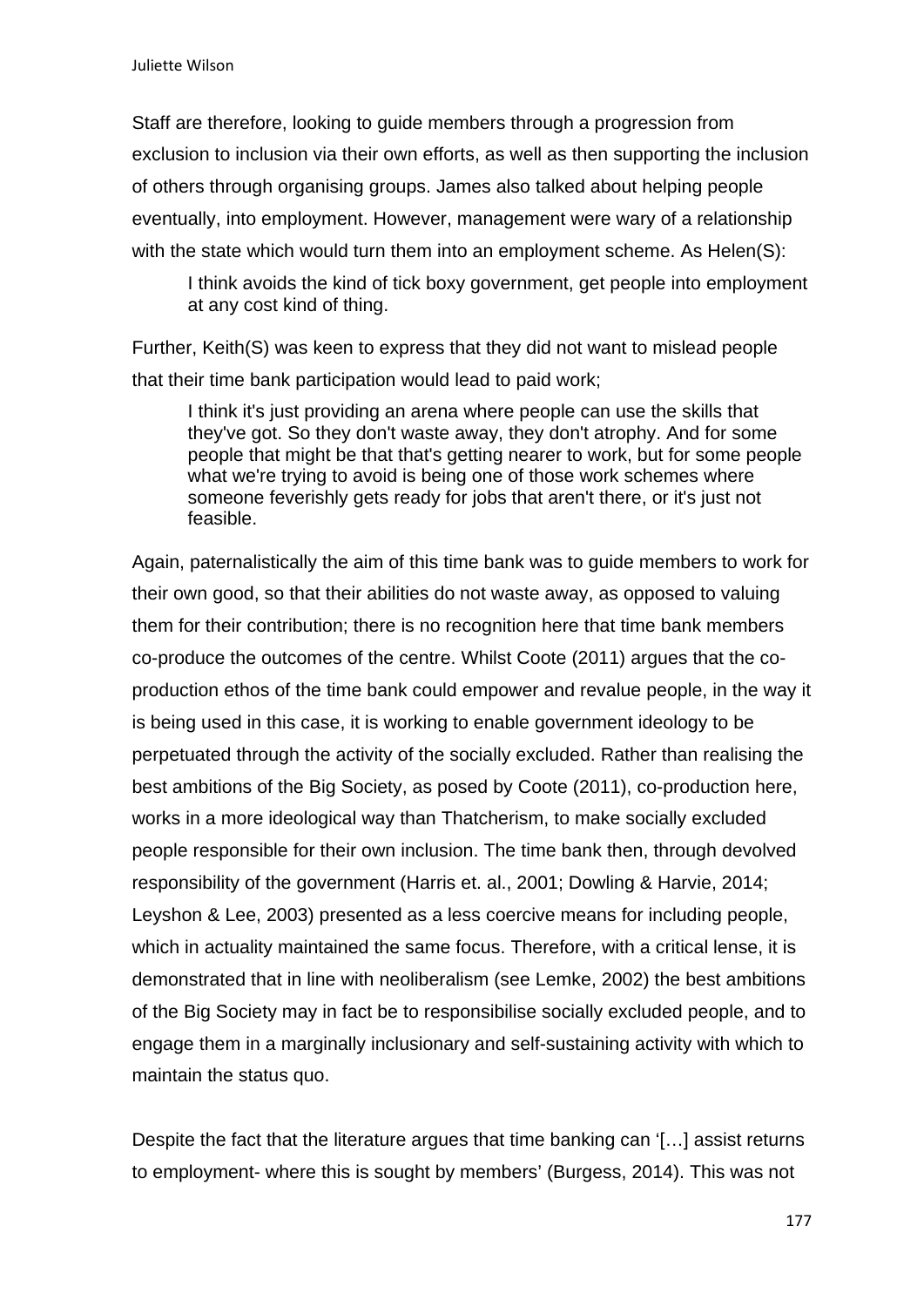the case for the time bank studied, none of the members interviewed, nor spoken about by staff, had gained steady employment. To demonstrate that time bank participation is ineffective at providing inclusion via paid work, and thus to further evidence the ineffectual nature of SID to really address social exclusion, it is informative to explore one participant's experience of this over 12 months. I met Lara in my first few weeks at the centre because she attended my English classes. Lara was educated to degree level in her home country and moved to the UK from Eastern Europe with her husband. After arriving in the UK she was employed as a car washer, this job was low paid with long working hours, 10 hours shifts, and as a woman she found it an uncomfortable environment:

My partner is still working this job but now I'm looking for another job because this is very, very hard for a woman.

This provides some evidence that women are also excluded by the low paid work available, due to gender. Lara and her husband live on a low income, and throughout my 12 months at the time bank Lara was looking for employment. On one occasion I noted this incident in my diary:

I chatted with one student who had seemed upset after I told her she was out in a game of musical statues, […], She was a little upset at being out of the game and I apologised and she seemed ok. I felt bad though, thinking the prize (a small box of sweets) might have meant something to her. She told me she had studied agriculture in her country and that she hasn't managed to make links with anyone who speaks her language in this town.

I felt that Lara had really wanted the prize, and this may have been evidence the level of poverty she was living in. For example, when I asked how much her and her partner lived on she emphasised, 'much much less' than £10,000 per year, and that they took no benefits. After Christmas, Lara disappeared from the time bank for a while, but she soon started coming back to English lessons. Lara told me that she had gotten a job as a cleaner:

I was a cleaning lady, it is like a cleaner, because we were working in a company cleaning the floor, and machines, and lines, everything. I was like a cleaner. Clean. But sometimes I was going to some house with different people, like a cleaning lady.

However, this job ended and she began attending the centre again. On the first of July I noted in my diary:

Lara was trying to sell Avon to me and other class members.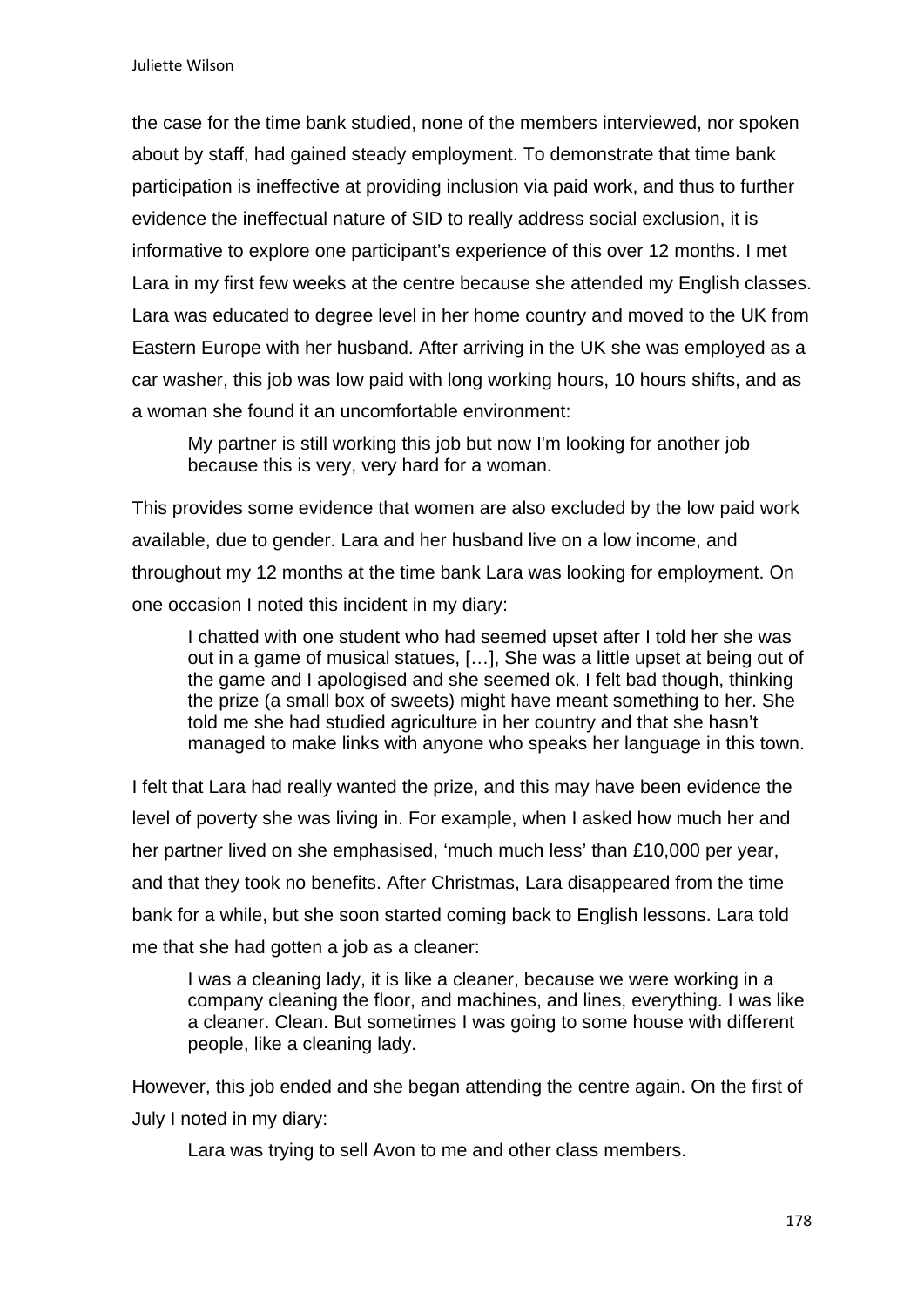Here again Lara was trying to gain paid employment in any way that she could; working hard for her own inclusion. When asked about why she was involved with the time bank, Lara said:

Every skill is good because you don't know what kind of job you might find, and if you have plenty of skills you might find it easier.

Further evidence that members who are socially excluded are involved with the time bank as a means to find employment, which is in contrast the staff's initial focus on socialising them to middle class-based group activities. The last time that I saw Lara it was September and I was at the centre early in the morning:

Bumped into Lara cleaning, she said proudly 'I have job'. She said she would see me later for English.

When Lara came to the class I congratulated her on her job, she has been looking for a year for steady employment. Then she said she was doing holiday cover cleaning and catering, she had one day of work in August and has had about two weeks of part-time hours in September. She still seemed pleased. She had however had a bad summer, she said she couldn't do anything without a job, without money, she hoped next year would be different.

Lara, after sustained engagement with the time bank eventually gained some minimal insecure hourly paid work at the centre. Whilst this may have enabled some temporary inclusion, it does nothing to redefine work and address social exclusion in a more structural manner. However, it does further evidences Goulden's (2010) findings by showing how people move in and out of exclusion through insecure work opportunities. In terms of alleviating her position of poverty nothing had improved over the year. This not only evidences the unfounded nature of MUD, Lara is excluded despite her efforts, but also the fallacy of inclusion was upon paid work as it is not always available to those who are willing and able. Further, the time bank did nothing to address this social exclusion rather, it provided Lara with something to do in lieu of social inclusion. A simulated form of inclusion sustained by minimal funding, which may have prevented a collective consciousness of disenfranchisement by the structure of the state.

In line with the literature review, which adopted a critical realist stance due to the ideological constructions of 'work', time bank members tended to see their participation in the time bank as a means to gain paid work (SID), rather than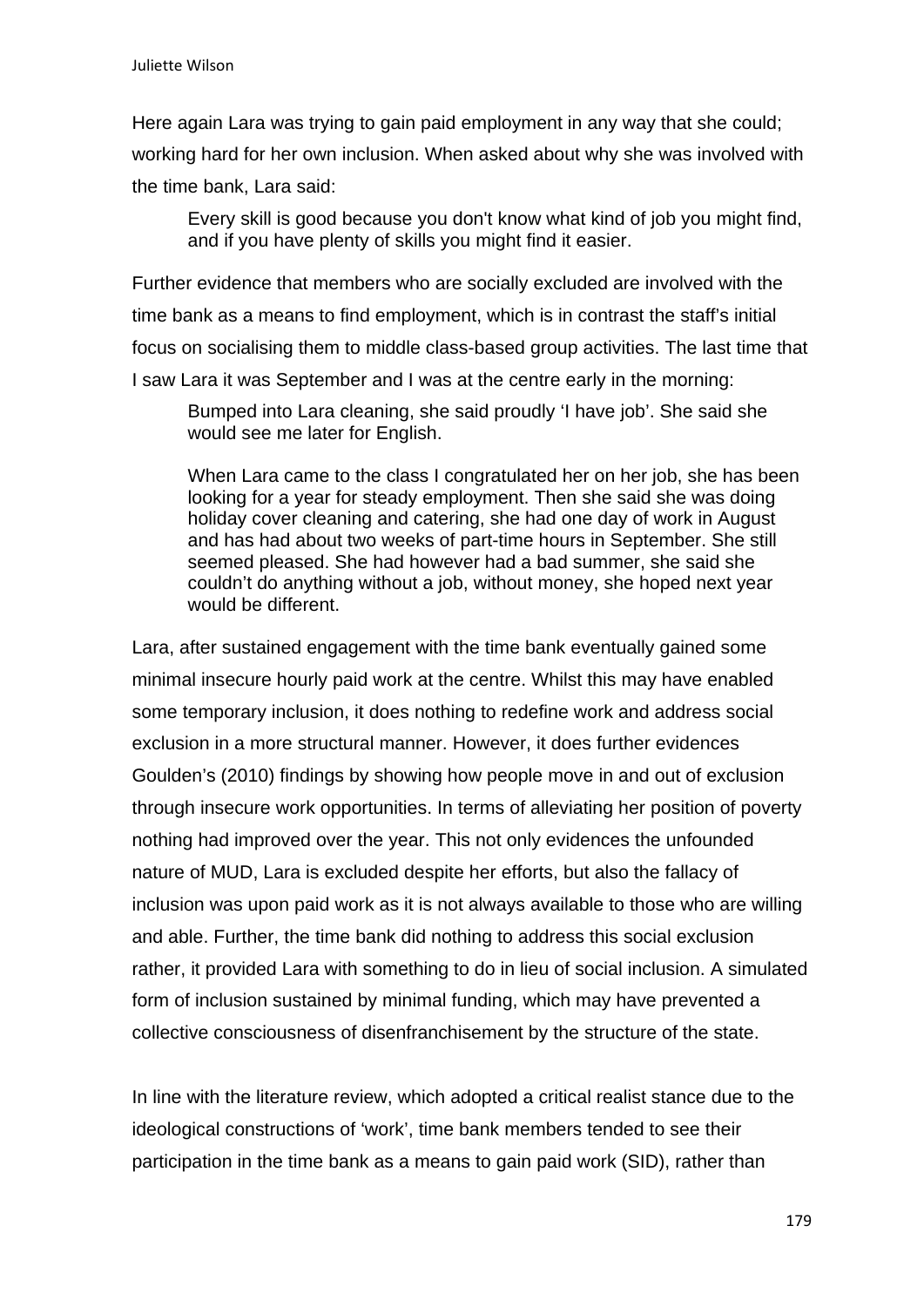viewing their informal activity as valuable work. This adherence to Social Inclusion Discourse demonstrates that the analyses of Gorz (2010) and Wright Mills (1951), that work is still conceived of as a fixed category, still holds true. There was thus no evidence of time bank participation working to redefine work and value, and thus no demonstration of their radical feminist potential to challenge social exclusion. Indeed, time bank participation may have strengthened the socially and ideologically constructed concept of work through enabling the excluded to participate in '''work like''' activity; enacting engagement in a simulation of valued work. Here Nick explained why he was involved in the time bank:

That's exactly why I'm volunteering, because I want to, you know, prove to employers more than anything that I'm employable. My last job was last year in May. So it's a bit of a gap, and you know when you go to agencies and stuff like that, and they see that gap. It kind of makes you feel kind of awkward at the same time.

Thus, Nick perceived his time bank participation as a means to demonstrate his worthiness in the world of valued work, rather than as a political means to alter conceptions of work in order to alleviate social exclusion by redistributing wealth. Other members wanted to use time bank participation as a way to start or develop their own businesses, a neoliberal aspiration in line with Foucault's (2010) self as entrepreneur, supported by the time banks' business enterprise course. As Carly said:

I've not really sold a lot of stuff, but I'm trying. This is really what I wanted it, the time credits for, so that to learn something, how to make my little business a bit better.

The time bank then, rather than redefining work, served to confirm the definition and status of valued work, as paid formal work, by enabling members to perform simulated work activities with that hope that this would enable their social inclusion via SID. As Lemke (2002, p10-11) argues:

Foucault showed that labor power must first be constituted before it can be exploited: that is, that life time must be synthesized into labor time, individuals must be subjugated to the production circle, habits must be formed, and time and space must be organized according to a scheme. Thus the time bank, rather than redefining work and value, serves within the neoliberal governmentality to socialise people excluded by paid work, not by

including them in it, but by providing 'work like' activity with which to socialise them to it as a normative activity of value.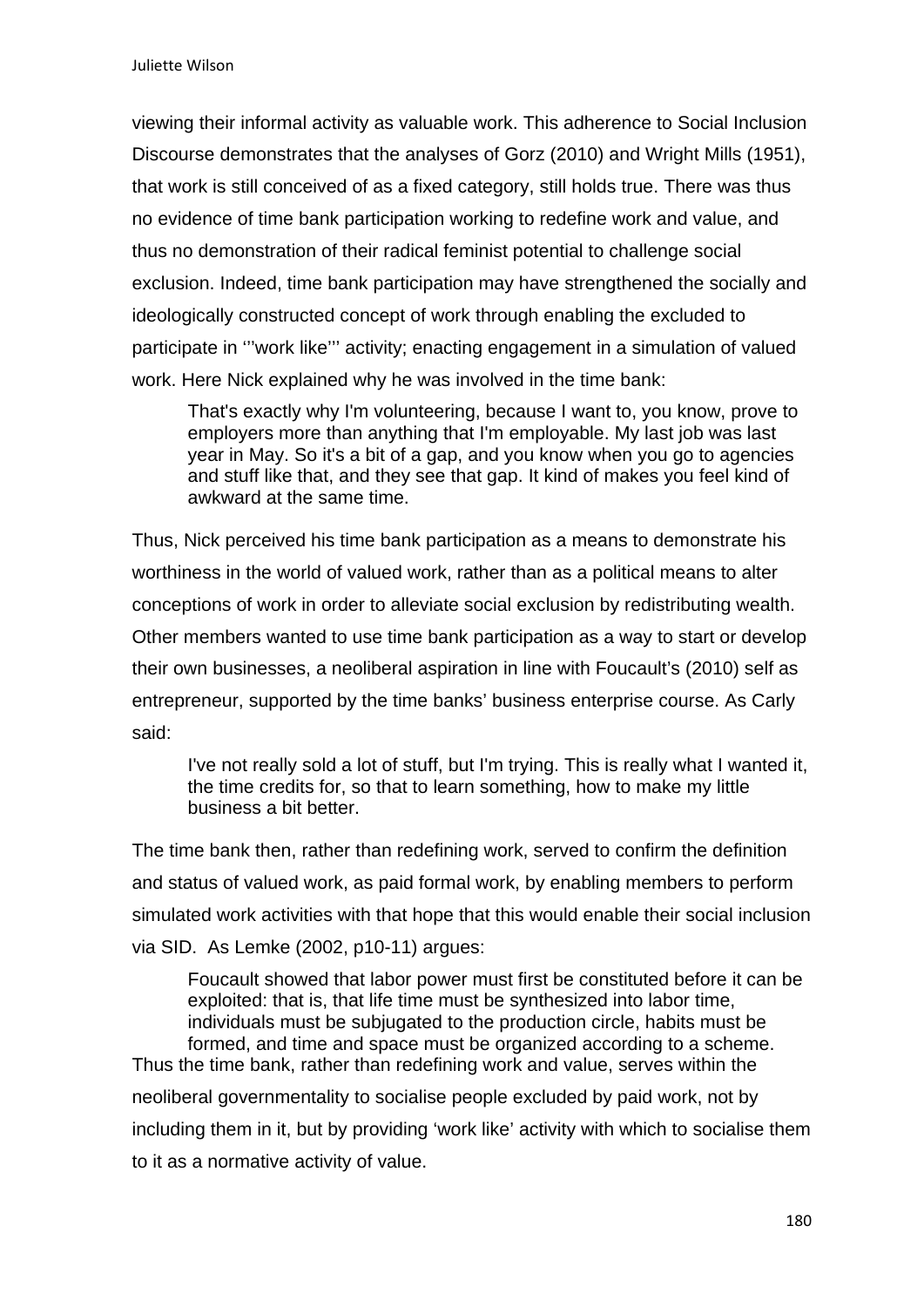# **6.14 Conceptions of Work: Respectability and Responsibility**

Time bank members often engaged with the time bank for something to do that was 'work like'. For some members time bank participation clearly filled the value or respectability void left by an inability to gain paid formal employment, and thus to live up to SID-based inclusion which requires work, payment and consumption In similarity to Skeggs' (1997) analysis of working-class women's' pursuit of respectability in presentations of gender as a means to eschew negative labels, the time bank enables members to construct a respectability in relation to valued norms of formal work activity in order to distance themselves from Moral Underclass Discourse. Time banks, rather than voluntary action, although the two are often blurred, have increased propensity to do this because they mirror the exchange system of work and payment through the implementation of time credits. Here again, the dominant and discriminatory conceptions of work are not destabilised, rather they are maintained by the opportunity for marginal inclusion in 'work like' activity. Here, Asiye, as a woman unable to find paid work, articulated the respectability afforded her by her time bank participation:

It's the same like money, same. If you working and you earn money, that's why you go out in the morning with your qualification and do work. I'm here working but earn like money for me is the same. I feel I am working. I am not doing somethings without that.

Asiye wanted her time bank role to fill the space in her life, which she would have spent in paid employment if she could find a paying job. Here time credits facilitated the feeling that time bank participation was work, the ability to do something and get something in return gave members a feeling of respectability and value that was missing due to their lack of paid employment. Thus, as well as marginal inclusion in 'work like' activity, there was also respectability in the opportunity for inclusion in neoliberally valued consumption. The primacy of formal work and the attempt to gain respectability through simulating formal work was also evident from the way that participants tried to create 'work like' routines with their time bank activity. For example, Zak who was homeless and had no opportunity to work because he was a failed asylum seeker:

In an average week, we are looking at at least four days of voluntary work. I try to leave a few days to myself. Days like Friday, Saturday, Sunday to do my own thing. But pretty much from Monday to Thursday I like doing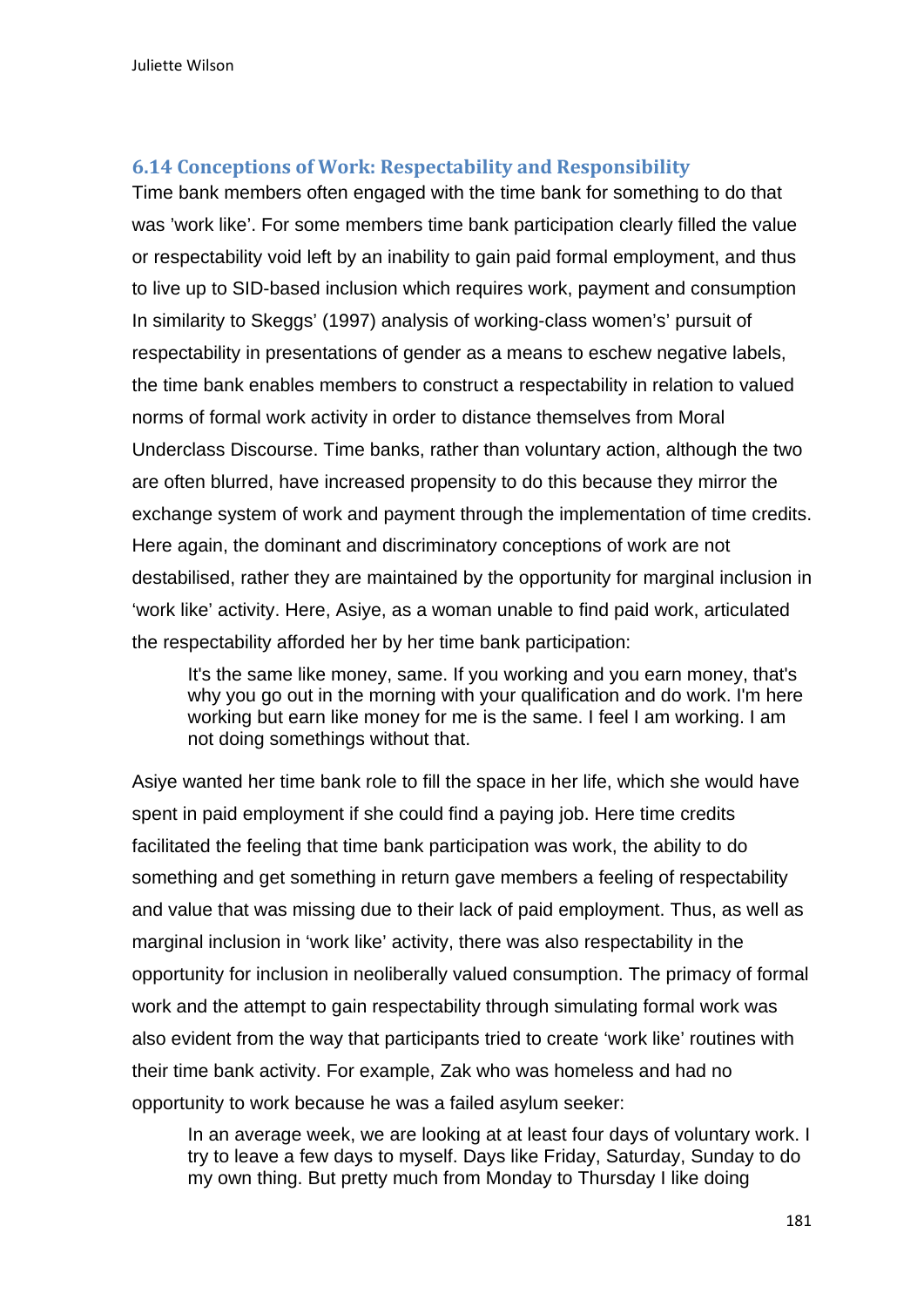voluntary work really.

In this way time bank members perceived their participation in the time bank as work. However, not in a way which challenged the dominant social construction of work, rather, in ways which confirmed paid work as a means to demonstrate value and respectability. The time bank, in formalising informal activity, and offering a form of payment through time credits, enabled members to overtly demonstrate their respectability, and distance themselves from MUD labels.

Further, there was a coercion present in the time bank model, which served to promote a Communitarian (Etzioni, 1995) and Big Society agenda by making people feel responsible for this informal community work in order to demonstrate their respectability, and thus potential for being included. Cahn (2000, p9) originally intended to expose the social construction of money in order to create a new kind of money, with which to 'do different things' however, time credits in practice sometimes served to incentivise further unpaid informal work, beyond what members had intended to do, and thus time credits functioned to imposed this work as a responsibility rather than necessarily revaluing their contribution. For instance, Saskia and Asiye who were unemployed came in four days a week for three hours to administrate the English classes, and on one occasion I noted how they had taken over the role of paid staff:

Saira(S) was not organising the English classes today as she was unwell, instead Saskia and Asiye were organising the class allocations and locations for groups. Saskia came to ask me if I would take over the teaching of another group at short notice as a volunteer hadn't shown up and because they didn't have access to email, they are not staff, they didn't know. I said that I would help out.

Here they took over the paid work role of Saira(S) in organising volunteers and teachers without being paid. Further, time bank members did sometimes feel pushed to do more work due to the time credit system, as Saskia expressed:

 I was here before but it doesn't matter if you give me time credits, but if I am teaching computer or organise a party or something like that maybe that's going to be more push me, somebody giving me time credits. [sic]

Here Saskia makes a distinction between time bank activity that she did for leisure, and time bank activity which fulfils William's (2007) third person definition of work. Whilst members often said that they did not *need* the time credits for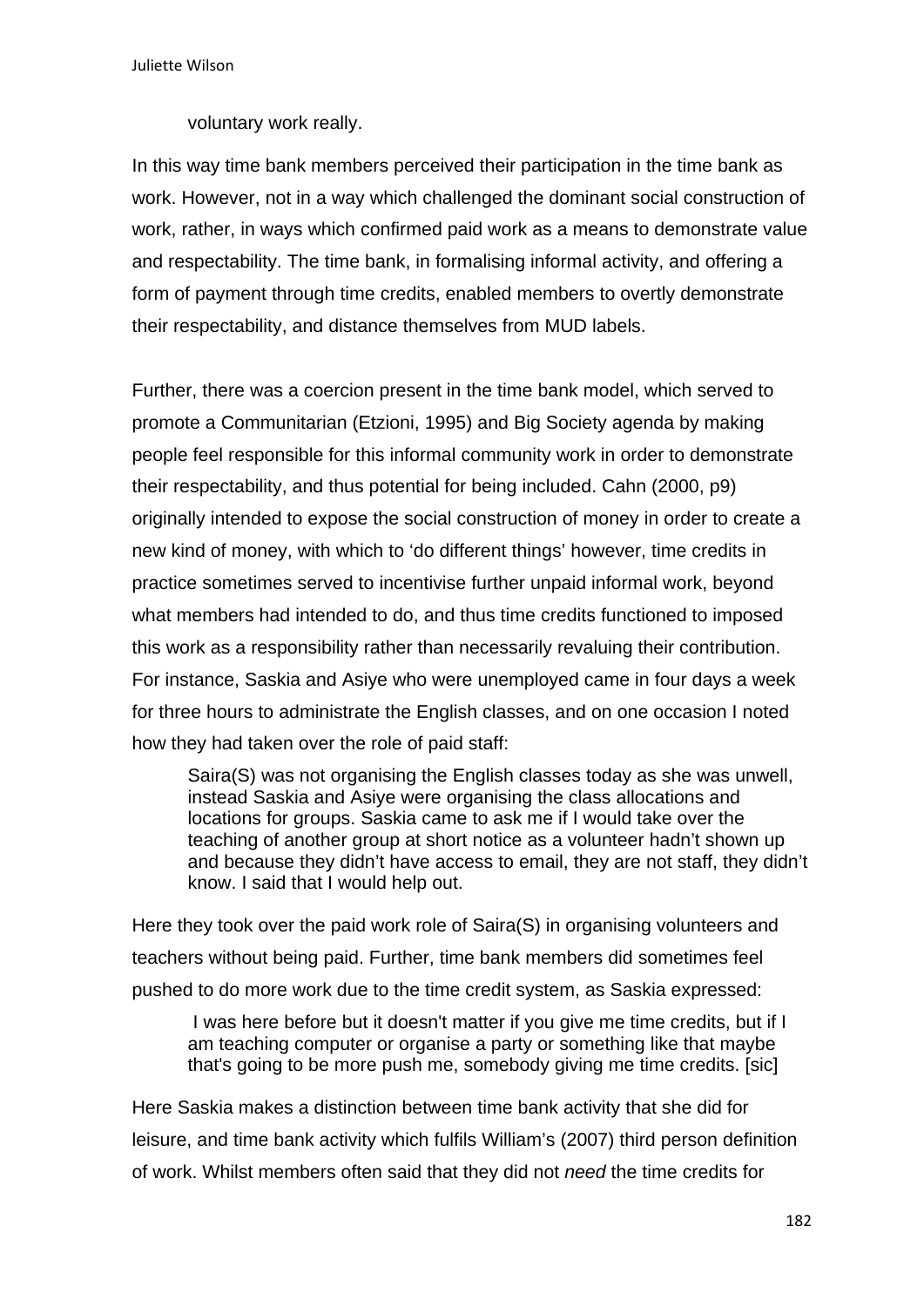Juliette Wilson

involvement, they did acknowledge that the time credits had stimulated more activity, or a greater intensity of role. Thus the time bank started to blur the lines between leisure, voluntary activity and work, and the time credits served to incentivise increased responsibilities for members who may have originally joined for other reasons. This increased responsibility and ''work like'' activity is in line with how the time bank staff viewed the development of the time bank. For example, as previously discussed, as a result of their Awards for All funding remit, the time bank encouraged a number of members to take a leadership course. The intention of this was to enable members to take over some of the day-to-day running of activities, and to use paid staff to expand and co-ordinate the time bank into hubs across the city. Consequently, time credits are not functioning in this instance to revalue people's work and participation. Rather they is used as a means to stimulate and increase informal work activity under the paternalistic direction of the third sector as part of a state which uses peoples' need for respectability in a society with paid work as central for inclusion, and to increase their responsibility for unpaid work.

In addition to the pressures from within the time bank, members on Job Seeker's Allowance (JSA) felt an extra burden to prove their worth to their advisors. JSA advisors are a form of Street Level Bureaucrat (Lipsky, 2010) who have the discretion to enact government policy on-the-ground as agents of the state, through the power they have in deciding who is not actively engaging in their search for work and applying benefit sanctions. JSA advisors have individual power to withdraw benefits from claimants who do not adhere to the 'advice' given by their advisor (see Department for Work & Pensions, 2014). Time bank members receiving JSA felt the need to undertake any work available to them, paid and unpaid, in order to prove their worth to their JSA advisor, and thus their time bank participation was in part, coerced by the state. As Nathan commented:

Yeah, I mean they're sort of happy that you're doing, because again, I mean one of the benefits, it's not why I'm doing it, but I did feel under pressure from my advisor quite a lot, because you know, in her eyes I wasn't really doing anything, putting the effort in or whatever.

The pressure on the excluded to demonstrate their search for work may also have coerced them into time bank participation. Further, these members expressed the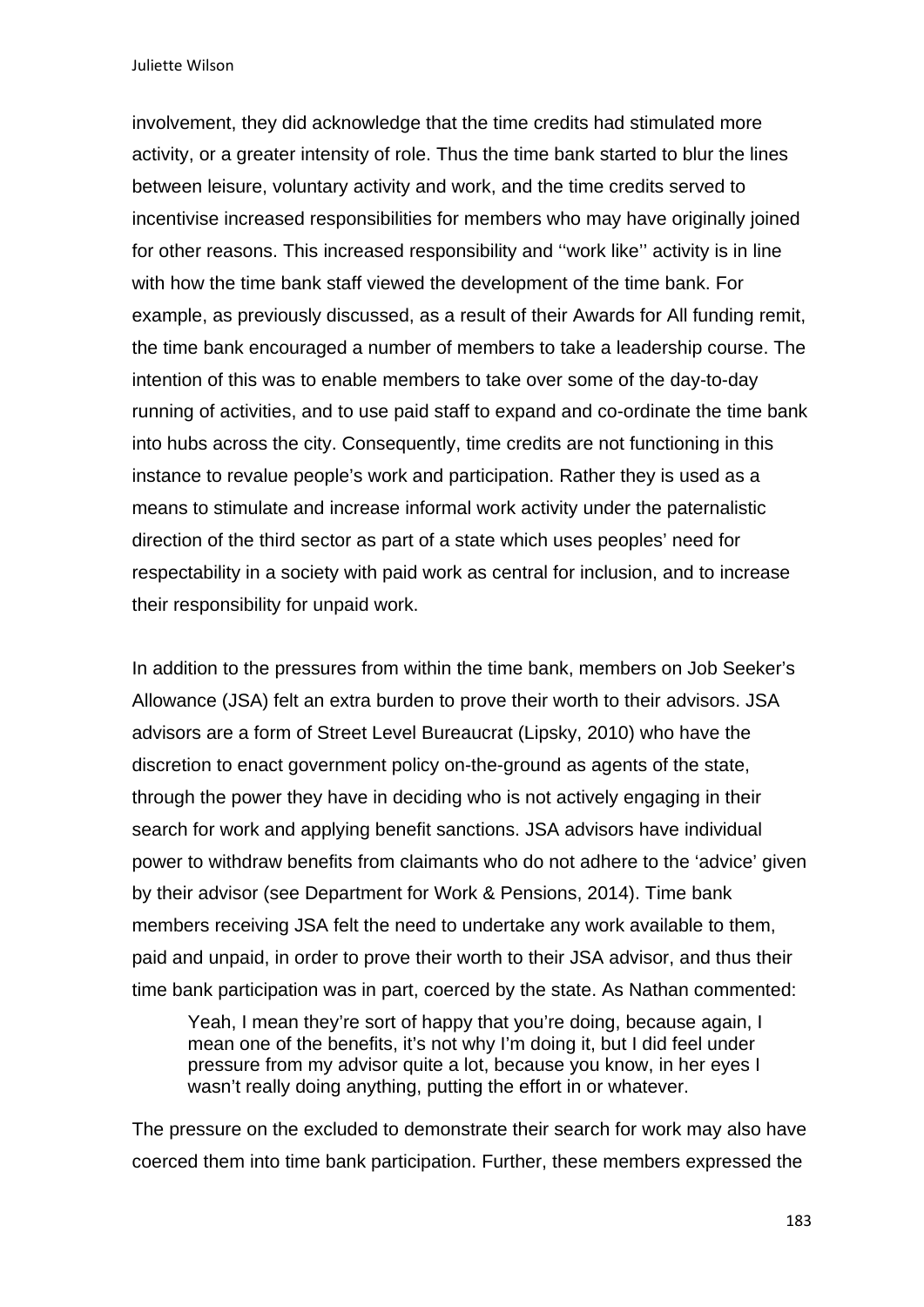difficulty they had in finding voluntary positions in order to fulfil this requirement.

As Nick said:

Nothing's quite give me the chance that the time bank has to be honest. Yeah, that's totally true that, because like I says, I got in touch with a few places. I can't think of some of the names, I know I tried to get an admin role with Royal Society for the Blind and like I called them, had a chat and stuff, and they never got back to me. And yeah, it was really hard, it was almost like looking for a job. [sic]

Members who found volunteering difficult to get into, but who were able to do so through the time bank, was something also observed by Gregory (2012b) however, a participant in his research expressed that they were found to be 'overqualified' for volunteering. Despite the aims of the Big Society to create a 'giving norm' (Cabinet Office, 2011), a difficulty in gaining voluntary positions was something echoed by many members. As Steven, who had been trying to work voluntarily as a teacher, explained:

Yes, and access space, because I've been doing it here, they've allowed me to teach at access space, but before that they wouldn't. Does that make sense? They didn't think I was good, well not good enough […]

The access space had only allowed him to become a voluntary teacher once he had proven his experience through time bank participation. Thus, the time bank became a place through which to demonstrate ability and respectability in relation to an unchallenged dominant conception of paid formal work as valued. Further, this responsibility do demonstrate ability to work, even without the opportunity of paid work, was enforced by the state through Street Level Bureaucrats, and the time bank formed part of this mechanism of power.

The number of people experiencing difficulty in gaining voluntary positions was surprising given the Big Society and Communitarian (1995) message that volunteering is declining because people do not take responsibility for their communities. However, this can be explained by increasing social exclusion (Pantazis et. al., 2006; University of York, 2014), whereby voluntary activity becomes a necessary step to formal employment in a system of decreasing employment. Therefore, people with higher social, cultural and financial capital etc. may be utilising voluntary positions to protect their included position and demonstrate their abilities before finding a job in a competitive market. Thus those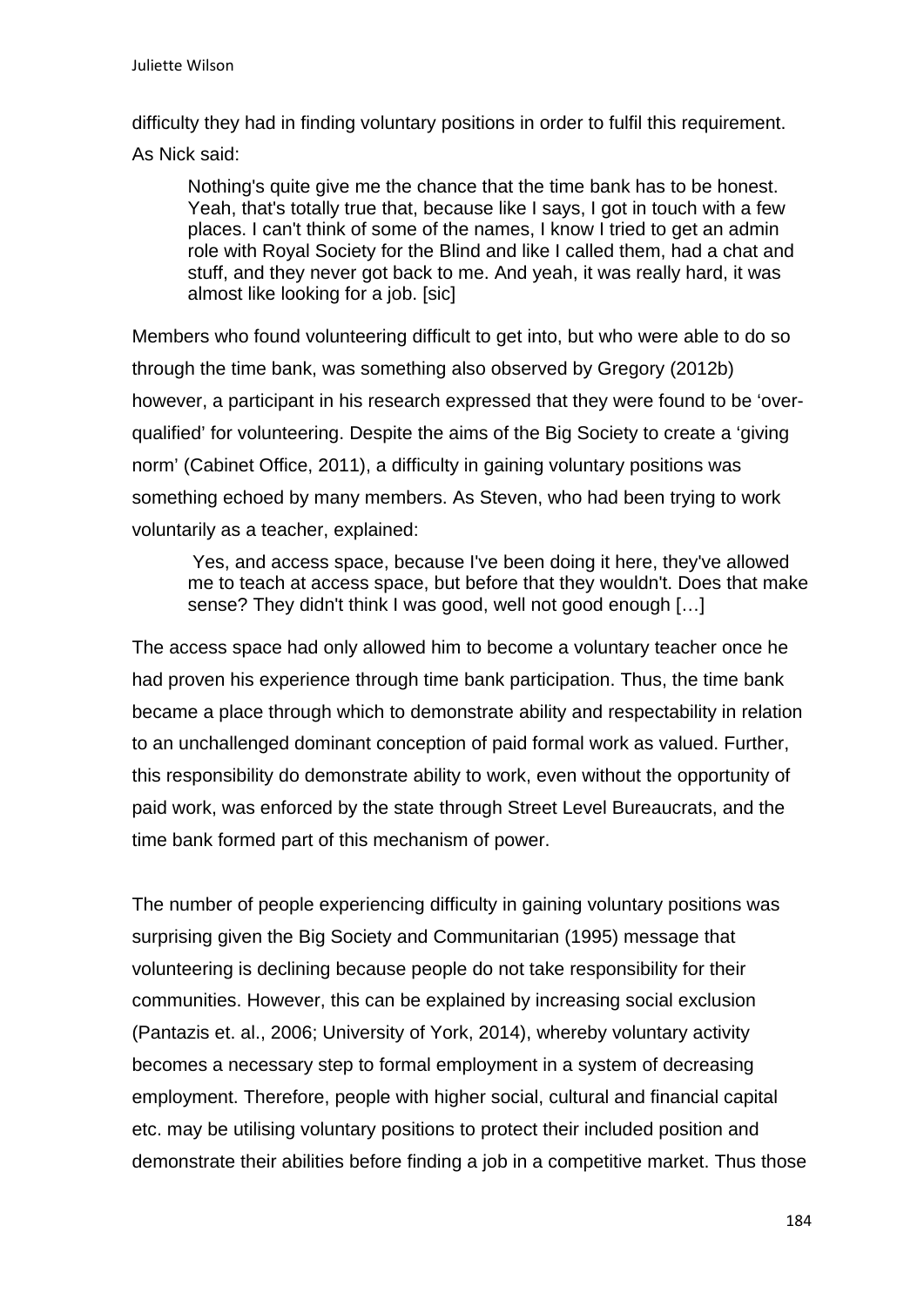experiencing social exclusion now find it difficult to gain even voluntary positions. What this represents is a shift from voluntary action for social advance (Beveridge, 1948), to voluntary action as a means to prove oneself in the hierarchy of economic sectors in order to enter the paid job market. As Nick said, gaining voluntary work became almost as hard as looking for a job: 'it was really hard, it was almost like looking for a job.' What has changed here, is not the conception of work, but the conception of voluntary action, so that voluntary action now forms part of the structure for gaining inclusion through paid employment, rather than a means to oppose inequitable structures in society as Gramsci (1971) theorised. Foucault (2010, p296) argued:

So, homo economicus and civil society belong to the same ensemble of the technology of liberal governmentality. Civil society just forms part of the diffuse common sense neoliberal ideology, a necessary means to demonstrate the economic self, rather than a space in which counter-hegemonic interest can be enacted. Members however, still wished to imbue their third sector activities with values, but this too was blocked by the third sector opportunities open to them. This can be demonstrated by members' experience of volunteering. Here, Zak spoke about the way he was treated when working as a volunteer in a charity shop:

[...] I used to work in a charity shop where you didn't get anything. I used to like it. I used to enjoy it. Well I stopped it because the people started taking advantage of me. In other words they, I don't know, they start seeing you, as, I don't know, a paid worker or something. And they start taking advantage of, I don't know if they do that to everybody else, but this is what was happening to me [sic].

Here Zak asserted his desire, in a voluntary position, to be valued for a contribution that was value-led, rather than being made to carry out menial tasks in a subservient manner to staff. There would appear to be a conflict created by the way in which the Big Society, and indeed time banks, utilise voluntary action as part of SID-based responses to social exclusion, and the more traditional understanding of voluntary action for social advance (Beveridge, 1948). What is being redefined then, by the time bank and their position within the third sector enacting Big Society policies, is 'voluntary action', rather than 'work'. 'Work' in fact, as a capitalist hegemonic concept, is being reinforced and supported by the colonisation of voluntary action in order to sustain a reserve army of labour.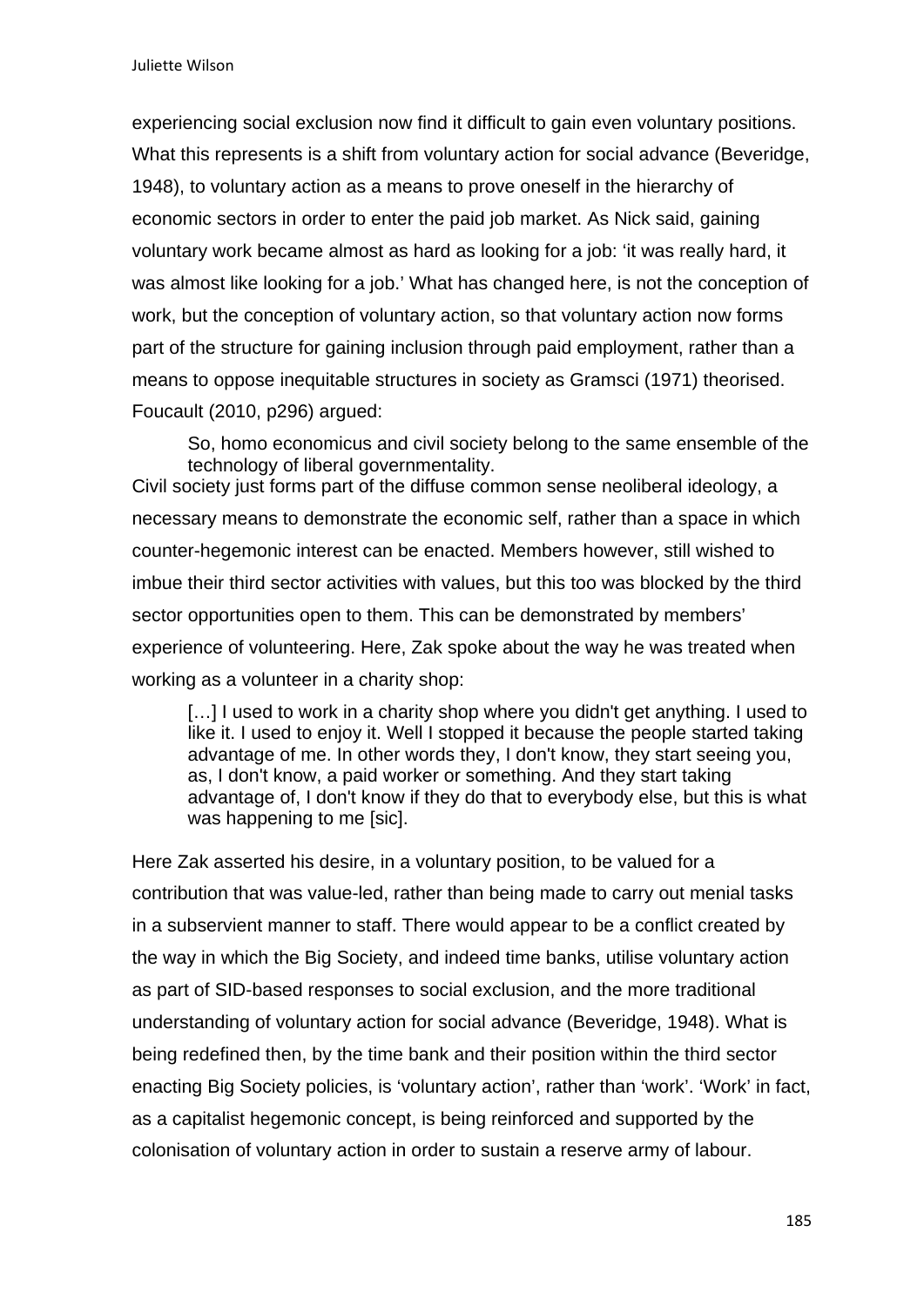However, whilst overtly and organisationally there was no evidence of work being redefined, members did attempt to take control of their engagement with work through their time bank activity. They were able to some extent, to attain this through a more satisfying form of work activity than they seemed to expect from formal work. This was something recognised by Keith(S) who stated:

The little bits of feedback that we've had is, I want this to be like work, but not too much like work, so people want to come in and share their knowledge, but if someone is a bit awkward or disruptive in the group, they don't want to have, deal with that. So it's that, so there's a, it's like any volunteer really, it needs to be challenging and stimulating, but not burdensome.

Further, many participants expressed that their activity within the time bank was different from formal paid work because it was enjoyable. Zane said:

No, I mean I think that feels like it's something I enjoy doing. I mean I'm doing stuff that I want to do, and something I know about, something I care about, so it doesn't feel like work, it feel like it's pleasure.

Others expressed that the flexibility of time bank activity suited them and the ability to 'control' this flexibility of work themselves was positive. Here, one participant argued that the activity he did in the time bank, 4 hour catering shifts, felt like work, but he described it as 'safe' work.

It feels like work, but a kind of safe work. You know, because, I don't think they're going to shout at you if you make a little mistake. You know I've been in kitchens where there's a head chef who's like Gordon Ramsey or whatever. But it's not like that at all really. It can be hard work! The one I did at the recovery cafe I stayed to the end, and there was only about 4 or 5 of us doing it.

Thus members found time bank activity to be like work, but an enjoyable, relaxed, flexible, safe and unfrightening form of work. Here, from the perspective of members, there is some evidence of a challenge to definitions of work, because in their time bank participation they able to gain *some* value and control over their time. Despite these opinions and/or experiences of paid work, and many members' inability to secure paid work, members rarely criticised the current value and organisation of paid formal work. So whilst some members may have been trying to use time bank participation towards gaining paid formal employment, they also saw its limitations, and in the main, members used time bank participation in a way which gave them access to the value and respectability of being engaged in formal employment whilst controlling for the negative aspects they associated with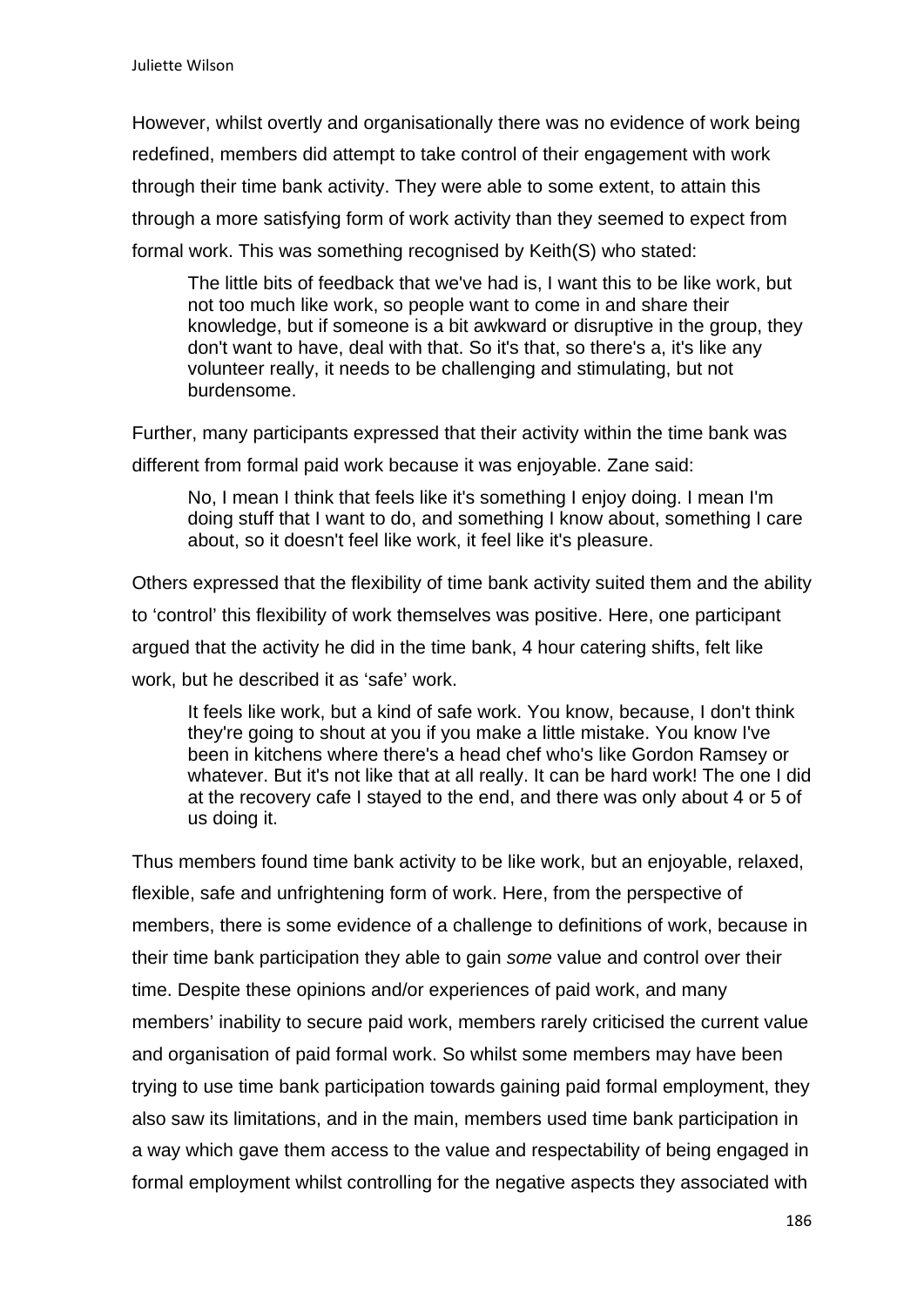paid work. Therefore, whilst structurally there was a 'resposibilisation' (see Gregory, 2013; Etzioni, 1995) of socially excluded people for more informal unpaid work, there was also a push back from members attempting to use time bank participation to gain the respectability associated with work, but to gain some control over this process.

#### **6.15 The Time Bank and Feminist Potential**

The literature discussed in chapter four showed that time bank participation tends in the majority to be female (Lasker et. al., 2011; Seyfang & Smith 2002). Something which, as argued, is unsurprising given that time bank participation is focussed on socially excluded groups, and women disproportionately experience social exclusion (Millar, 2010; Lister, 2004; Lupton, 2003). Of the 24 member interviewees, 14 were female (the 1 non-member was male), which confirms the literature that time banks target this demographic, and 3 of the 5 staff were also female. Thus the time bank's feminist potential (Sweetman, 2001) could have been enacted because they did engage socially excluded women in collectively participating in a mechanism aiming to redefine work and value. Despite, this, as previously discussed, there was a lack of redefining work, which could have enacted the time banks' radical feminist potential. What time banks do from within the third sector, is to bring informal activity within a more formalised sphere, as Pearce (2003) argued in his definition of the third sector. This is not however, done in a manner, which then makes visible, and thus revalues, this female dominated work. Rather, as contended in the previous section, time bank participation becomes a responsibility of those wishing to prove their respectability and thus potential for inclusion. Unsurprisingly then, time banks do not function to engage women experiencing high levels of social exclusion, such as those on low incomes with caring responsibilities. Rather, as was present in the data, in the main, they engage women who are excluded from paid work, but who have no or little caring responsibilities. For example, when Asiye was asked what she would do if she could no longer participate in the time bank and she said: 'I would see friends who have children and can't come into the class.' This demonstrates that the time bank does not include, nor value the contribution of these women to society, as they are unable to participate. This was also present, but not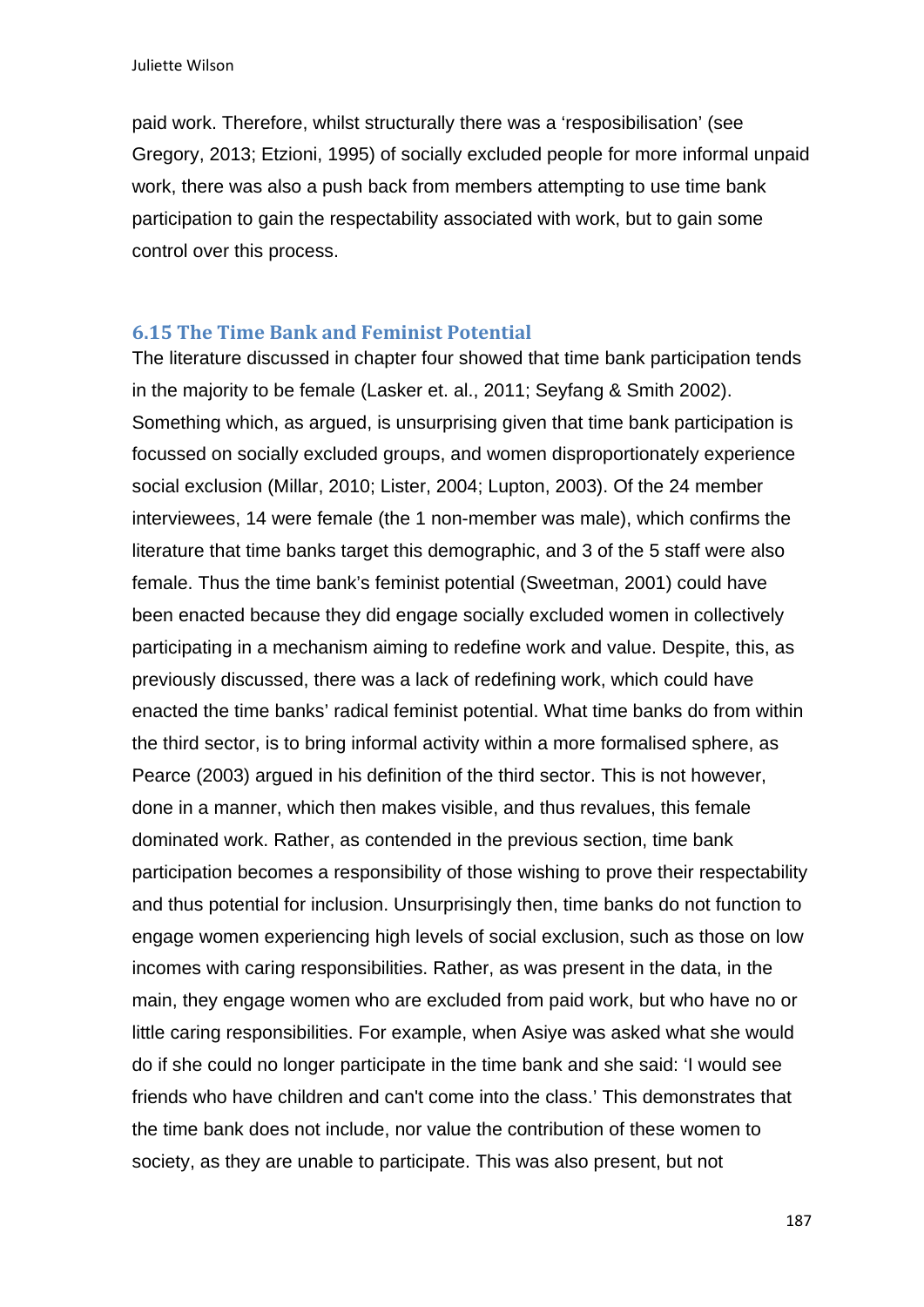discussed, in Panther's (2012) data, women included had older children or reduced caring responsibilities. Why this occurs can be explained by Jenny's (S) comment:

We grappled with what we can safely do. We just don't do childcare. We don't want to touch it with a barge pole. Parents tell us Sure Start needs paid workers and we agree. It just isn't safe without a paid worker.

This comment was made in the aftermath of funding cuts for Sure Start which had been a driving service in alleviating child poverty and social inequality (Department for Education, 2012) before the funding was cut by the Coalition Government. There is a paradox here in the fact that many women are socially excluded because of their informal unpaid work caring for children (Millar, 2010; Lister, 2004) however, when this is formalised there is an agreement that is should be paid, valued, in order for it to be done safely, and that there is inadequate funds to do so. This is exactly the problem of social exclusion that Cahn (2000) sought to redress through time banks, the propensity for those conducting caring work to be valued. However, in the case studied this work is not being valued because they are unable to quantify it unless it comes within the centre, and it cannot come within the centre because then they would need to be paid in money to ensure it was done properly.

The evidence concerning women in the time bank, and the lack of inclusion for women with caring responsibilities, confirms that time banks form part of the SID ideology based upon providing routes to formal employment, rather than revaluing the valuable contributions of women to society through informal work. This is because they are unable, and unconcerned with really meeting the needs for inclusion of those with barriers to inclusion in paid work. The issues around childcare and including women with children were encapsulated in the example of Freda, a single parent, who explained how she attempted to be involved in running a skill share group.

Well I think, when I was in Spain, before I had my daughter it would have been more likely for me to get involved in one of those systems. But I'm in a difficult situation now because I'm a single mum in a foreign country and I just can't. Sometimes I think that I just can't cope with everything, and there are many things that I would like to find out about or to get involved in, and I can't physically, I don't have more time and energy or anything.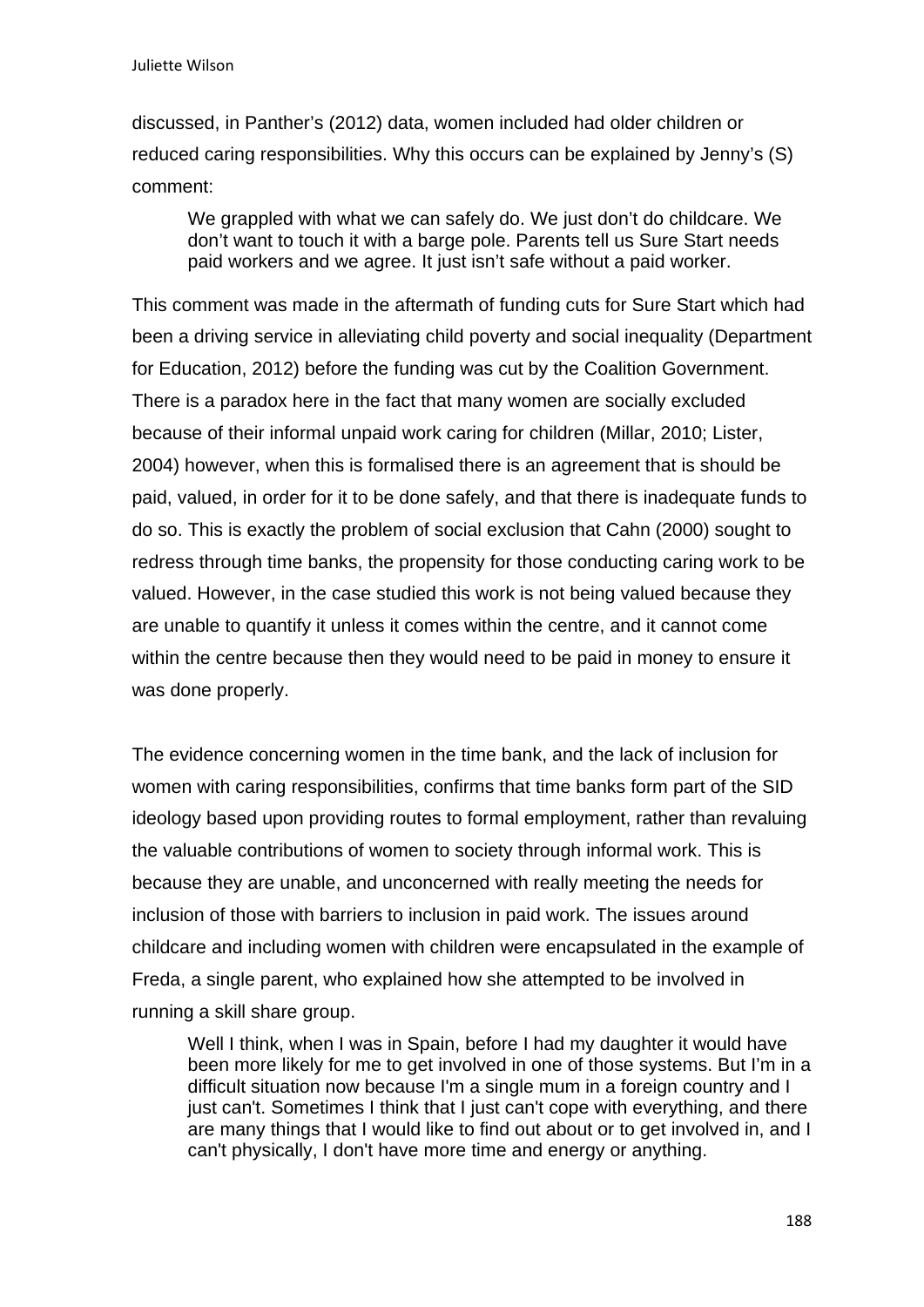This typifies the kind of undervalued unpaid informal work that women, in the majority, conduct in society which the original time bank mechanism sought to value. Freda here explained that because she is working to look after her daughter she cannot engage with activities which might make her socially or materially better off; alleviate her exclusion. Freda also spoke about trying to run a skill share group in the time bank by sharing childcare with another member who is a single parent:

So I came once to look after her son and my daughter. We thought, well, if we put the classes together then we can get someone to look after our kids, or people wanting to come who don't because maybe they have kids and they don't know what to do with them. But then, because they had to do a risk assessment, apparently it's not a child-friendly place, and you only realise when you actually check that because how things are, and safety mainly [sic].

Thus there was an anxiety about the regulations and ability to involve children in the centre, which has the effect of not being inclusive to precisely the women who may be most socially excluded, and may do the most unpaid informal work in the community. Time banks therefore, occupy a space in which they attempt to value such activities by formalising them somewhat as part of the third sector however, the need then to prove the quality of this work in relation to the bureaucratic public and private sectors, denies them the ability to revalue this work. Consequently, time bank activity in this instance is related to social inclusion via attempting to enable women to access paid work, rather than revaluing their informal work, which diminishes their feminist potential.

As further evidence of the SID ethos of the centre towards social exclusion, Saira(S) spoke about her own journey from volunteer to paid staff, and that of women she had previously helped into the paid roles provided by the social enterprise model. As argued in the first part of this section, the social enterprise model adopted by the centre was a pseudo model which they utilised to perpetuate their activities whilst remaining reliant upon public funding in the form of revenue for venue hire. Thus using public funds via this revenue stream, to fund paid jobs which provide social inclusion in a society structured around paid work as valued, was a convoluted way of marginally redistributing wealth. That is, the centre valued improving the conditions of life for the socially excluded, and sought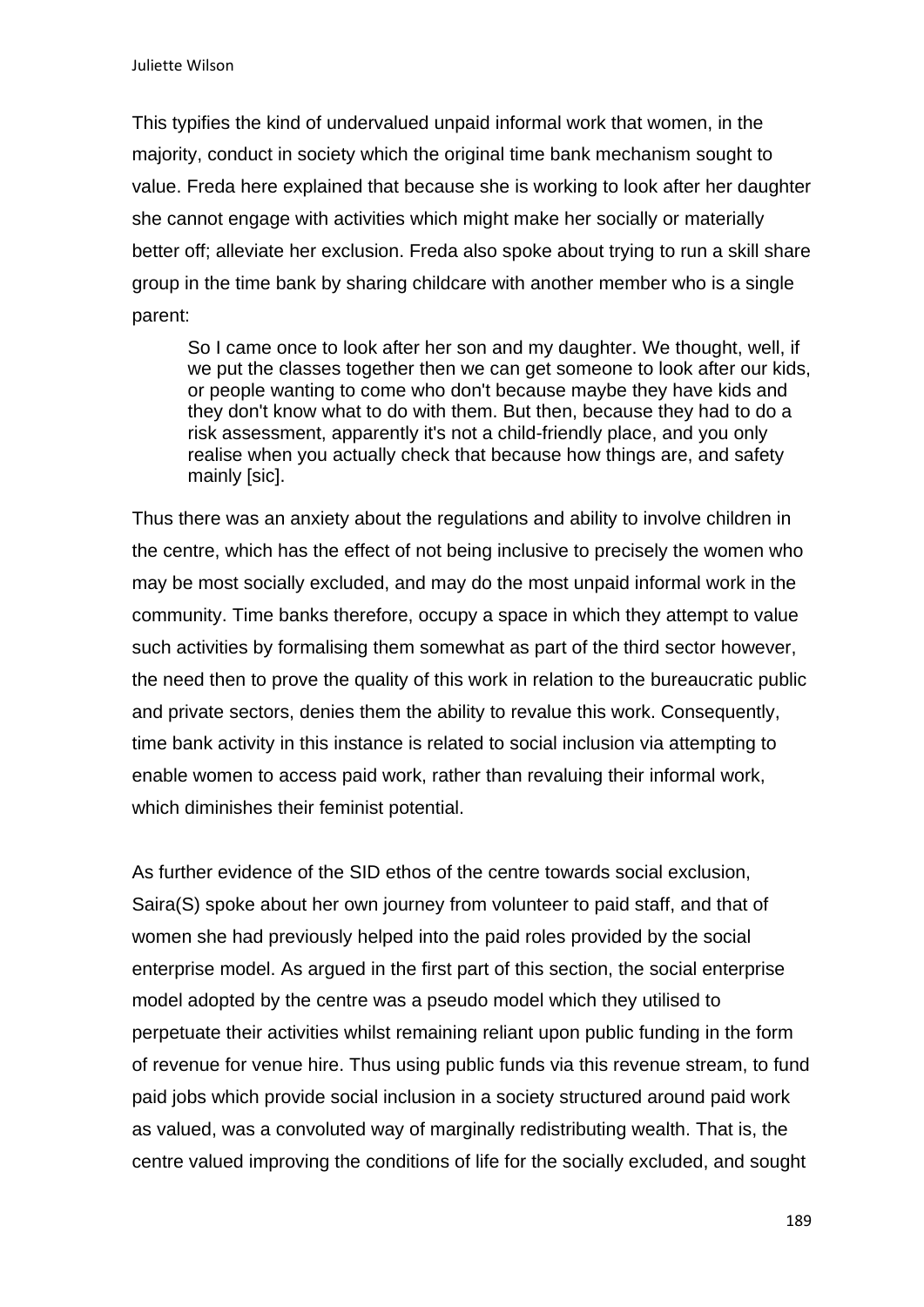ways to do this from within the dominant structure. Rather than, for example, arguing politically for overt RED responses to social exclusion. In order to attack the cause of the problem. The time bank is merely a continuation of this modus operandi, of attempting to sustain their activities within an ever-restrictive statusquo. Thus the pseudo social enterprise model, as one providing more financial capital, afforded them more opportunity to alleviate social inclusion. As Saira(S) commented:

And at that time it was a bit more, you had more freedom, you could do sewing classes, you could do exercise classes, crèche classes, children were allowed and it was very informal to get people involved. It wasn't as rigid as things have become now. And you really got people involved because there weren't any hindrances for them, they were taken away, and slowly it progressed from there, as funding changed, we changed how we worked.[…]

So women were saying to us that they wanted to do cooking, they wanted to do cooking, they want jobs in cooking and all that, and they used to bring us fantastic food in before the food hygiene (laughs) regulations became really stricter [...]

The focus previously was to find out the needs of the socially excluded women in terms of accessing paid work, and to cater to them. Saira(S) explained that in this way they were able to provide funded training, crèches so women with children could participate, and paid jobs. Here, the inclusion of women was achieved through funding which provided inclusion via paid work however, there is no evidence of a similar route to inclusion under the time bank model as they are no longer able to provide this level of service. Rather, the women who can access the centre work to run the activities, and this is paternalistically perceived as a good enough end in itself. Whilst the time bank mechanism provides the potential for feminist action to revalue the work of women, there was no evidence from this case that this was occurring.

Despite this, Saira(S) still viewed the time bank as a means to value women's contribution. This demonstrated a continued value placed on paid work, as she describes a respectability associated with working and consuming within the time bank. For example, Saira(S) talked here about the way Asiye's husband perceived her time credits. :

A recognition, it's a recognition, because we had a girl, a woman, she's one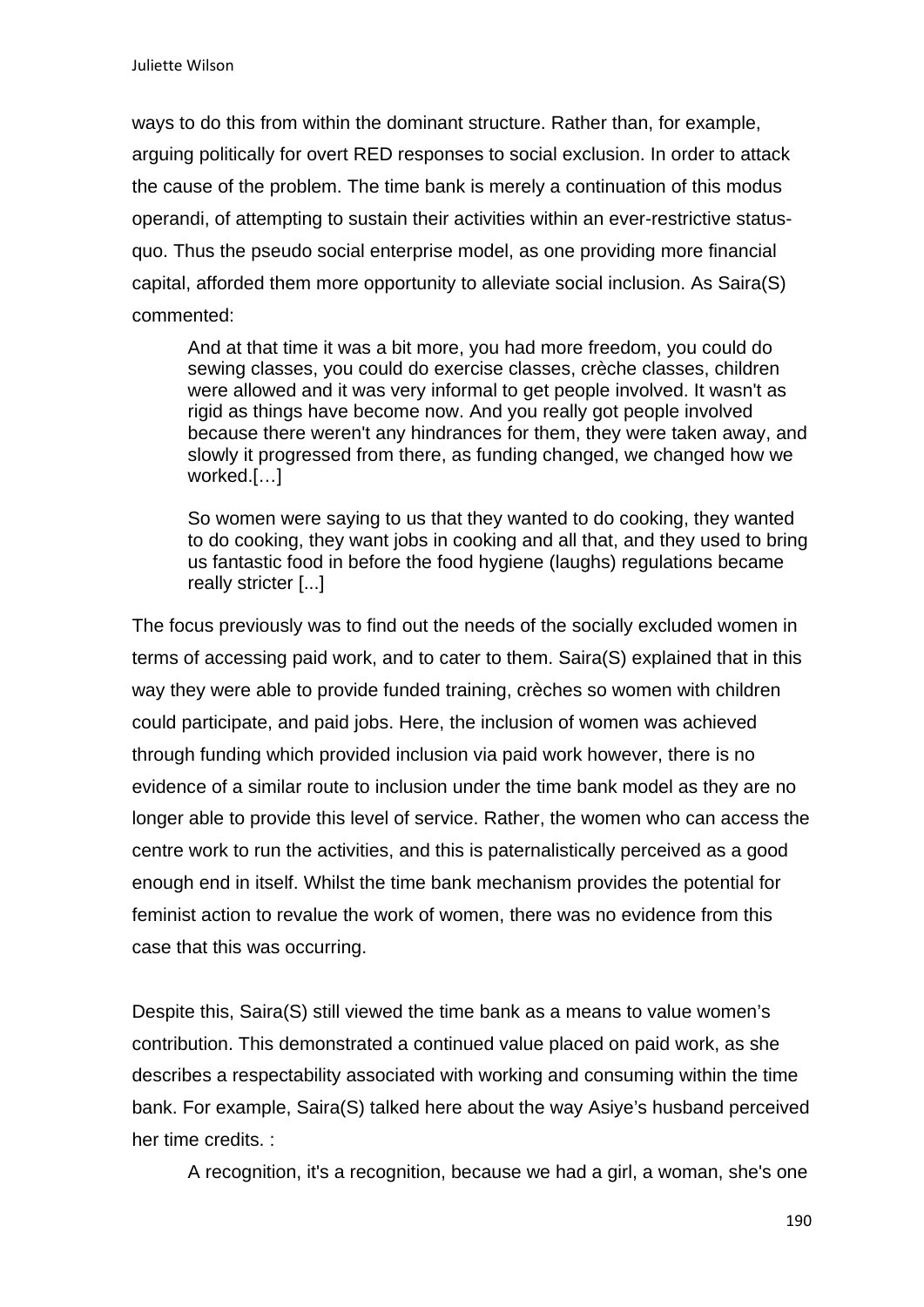of our time bank millionaires. She's got that many credits to her name that she's now spending it and she actually spent on a football ticket for her husband, and them two went to watch a football match. And this threw the husband off a bit, oh my wife's got this for me, this is a reward that she's got, so she's earned something. Which he wasn't able to do. Or wouldn't have thought about it. To go and BUY a football ticket [sic].

What Saira(S) described here is the marginal value attributed to Asiye's time within the time bank, but it is of minimal use nor effect, compared for example, to a redistribution of wealth which would value her contribution to running language lessons at the centre. It does not revalue the informal unpaid caring work of women, because as discussed, this cannot be included within the more formalised parameters of the time bank which works within the third sector. Rather, than extending and supplementing public sector as Wolfenden (1978) recommended, and valuing this, as time banks advocate for (Cahn, 2000), or grouping together to raise counter-hegemonic concerns as in the voluntary action of Beveridge (1948), the time bank creates a new form of work which can be quantified and formalised. To an extent it ameliorates the worst effects of social exclusion, but it does not reconceptualise work so that value can be more equally distributed, and social exclusion reduced. As will be addressed in the next section, the only overt counter-hegemonic challenge came from two male members. This, therefore, provides further evidence for the need to research time bank from a critical realist perspective, because those under the power of hegemonic ideologies feel their effects, but do not conceptualise it as discriminatory.

# **6.16 Homo Economicus: Spending Time Credits and Neoliberal Rationales**

'*Homo economicus is an entrepreneur, an entrepreneur of himself.*' (Foucault, 2010, p226)

The time bank provides a mechanism through which to create exchange practices, the propensity to earn and spend, in lieu of money; a simulated form of exchange. In spite of the paternalistic view of the staff that there is an intrinsic value for socially excluded people in taking part because they lack social capital, time bank members were actively interested in exchanging their time credits. Spending time credits is part of the time bank process by which people are able to attribute some value to their work/contribution in the time bank. As opposed to the traditional P2P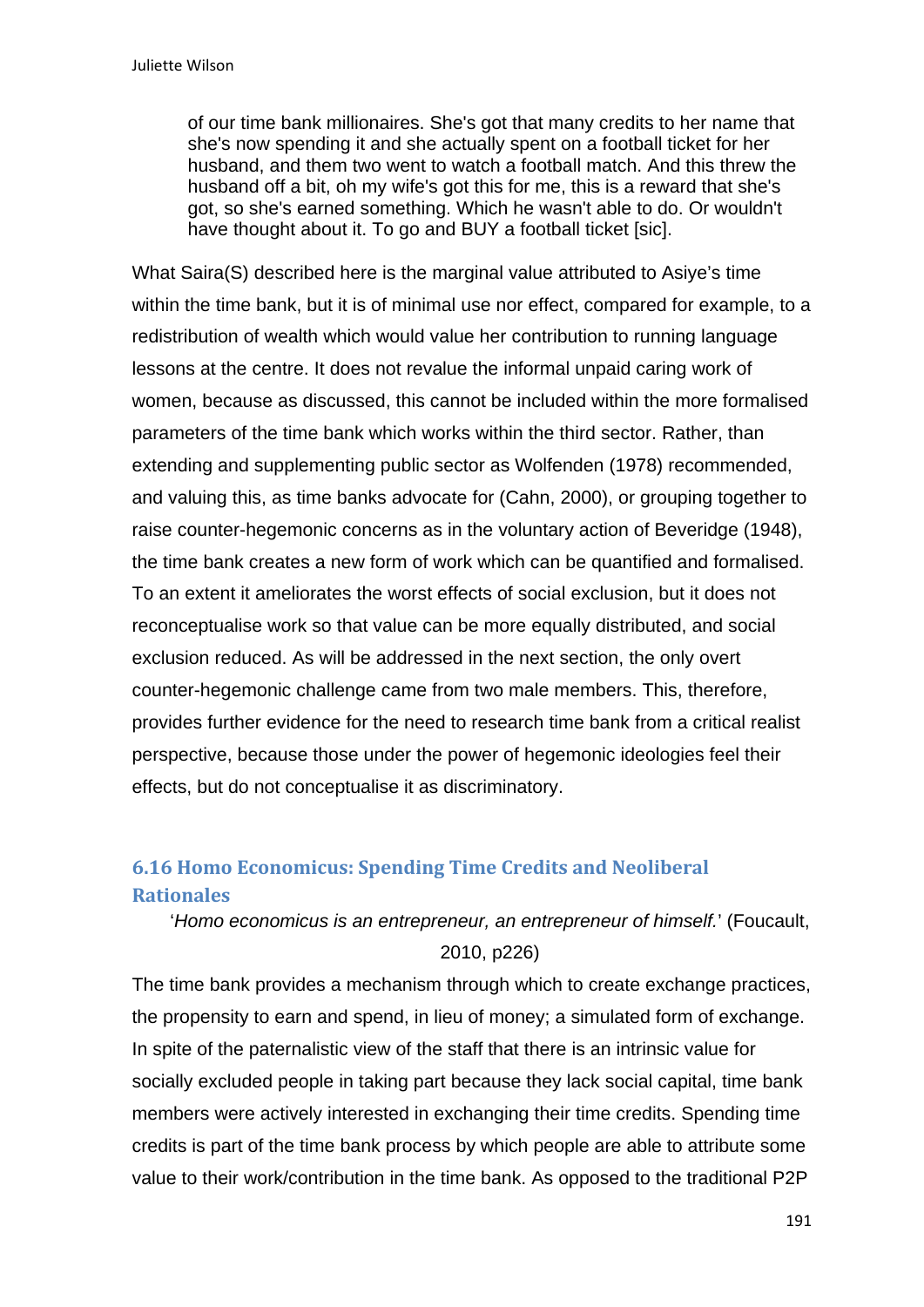Juliette Wilson

method, the time bank studied utilised a P2A method which meant that members could exchange their credits with the organisation for corporate rewards. An underlying MUD ethos is demonstrated by this, because the time bank wished to paternalistically stimulate social activity in the group in order to build the social capital they see as lacking, but rewards are implemented in order to incentivise this behaviour. Despite this, the tool of time credits affords members some control in valuing their time, by giving them a portion of freedom in selecting a reward. What was evident in the data, was that members were utilising economic rationales in order to gain the most monetary value for their time. This was in contrast to the literature (Panther, 2012; Gregory, 2012b), as Gregory (2012b, p256) found that 'use-value remains the dominant feature of time bank exchanges. Thus this finding may be a new development due to the P2A configuration and further saturation of neoliberal and SID values, or, as a result of worsening social exclusion, as discussed in chapter 2, it may represent that socially excluded members increasingly need the exchange value. What occurred, was a manifestation of Foucault's (2010) homo economicus, whereby individuals conceived of themselves as a site of potential capital, the self as entrepreneur, and sought to gain the highest economic value for their time.

Despite the fact that other research found that members did not value things differently in terms of exchange values (Panther, 2012; Gregory, 2012b).There was a lot of evidence for the fact that members were pursuing high monetary values in exchange for their time via time credits. Which supports Collom's (2011) findings that the majority of time bank members were involved to increase their purchasing power. What the implementation of time credits do here, is to facilitate the neoliberally accepted homo economicus for those excluded from paid work; again, affording them respectability and maintaining the privileged position of such work. For example, on numerous occasions Meena explained her understanding and use of time credits in relation to monetary values:

I mean the coach trip to York, if me and my son were going to go on a coach trip to York we'd have to pay for that. We'd have to go to a business and pay for it, and I don't know how much it would cost, it'd probably be at least £10 maybe, or £15 you know.

Here Meena conceived of time credits in relation to money, and like other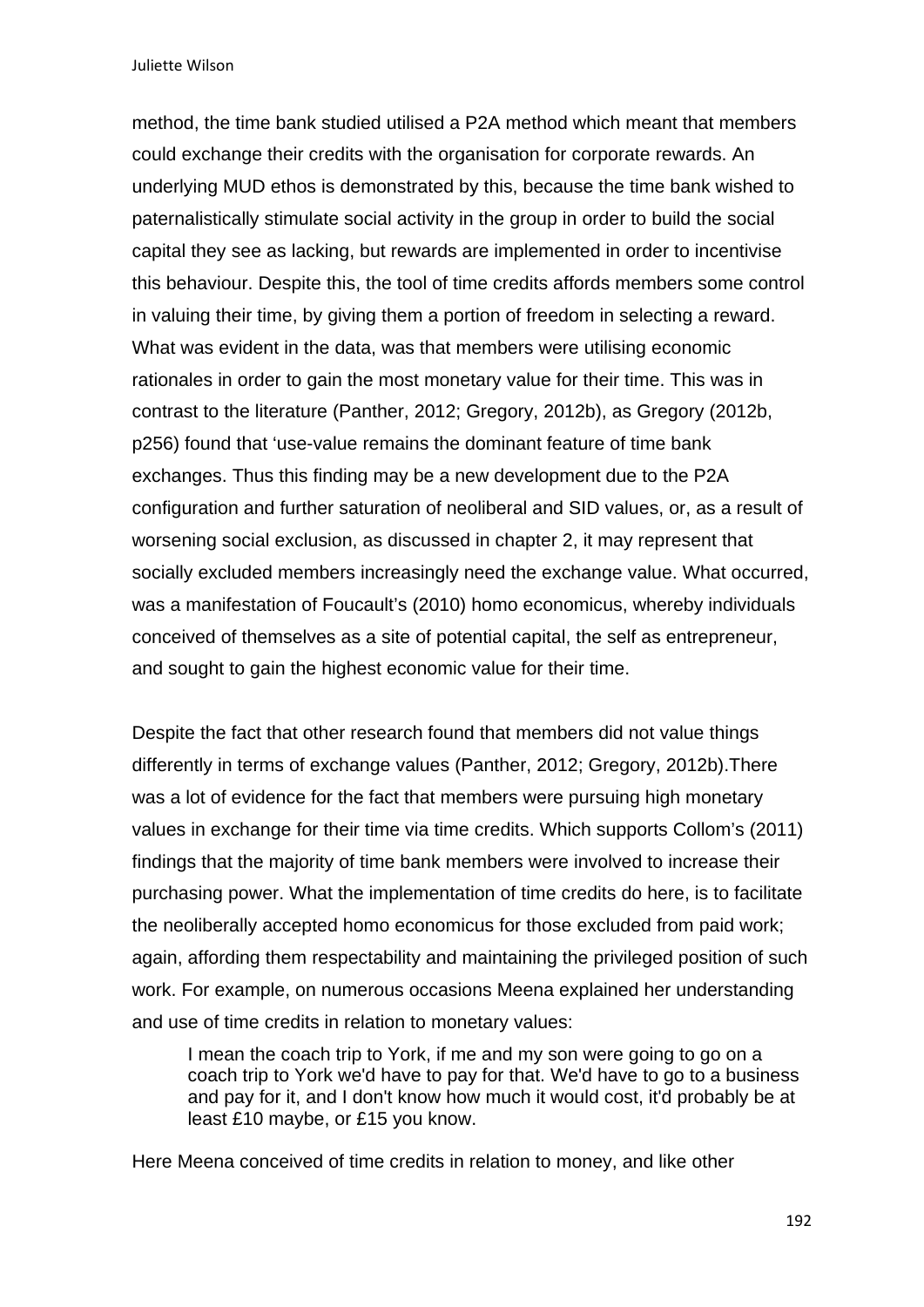members, applied an economic rationality in trying to achieve a high return on investment for her time;

£2.50 for a full meal, so yeah, I'd rather just pay cash for a meal and save my time credit. Because there's no actual fixed value to it, the value of it is what you exchange it for. So it could be anything couldn't it, from like the value of £2.50 for a meal, to the value of like maybe £8 towards whatever, a massage or something like that.

What Meena explained here was that time credits have different monetary values depending on what you spend them on, because the staff tried to implement an exchange system based upon hours. Thus a trip to York, if it lasts 5 hours, would cost you 5 time credits, but in monetary terms it may have a value of £15, thus £3 per hour spent working in the time bank. A meal however, would cost one time credit, or £2.50, thus gave less return on investment for time spent, and Meena opted not to exchange her time credits for this lower value. This is in contrast the Gregory's (2012b, p227) finding that members felt protected from the 'money world' by the time bank. Further, Panther (2012, p97) argued that members did not do this as they were ridiculed if they did, and stated:

A community currency system may risk being swallowed up by the market economy if members begin to treat transactions involving community currency as if they were dealing with Sterling.

However, in both instances these contrasting findings may be because the researchers held relatively authoritative positions within the time bank. Panther ran her own time bank and Gregory worked within the time bank offices, hence members may have felt restricted in discussing time credits this way, especially given the evidence herein that staff are against monetary comparisons. Panther (2012), expressed in her research that members felt reluctant to do anything staff disapproved of, and arguably this may have been transferred onto her. Further, in less equal relationships it may be perceived as more respectable to express that you do not make monetary comparisons and this may define someone as socially excluded. Thus whilst homo economicus may influence how people behave, there is some cultural aversion to discussing this outright, or relating it to more less formalised activities. Time credits here, actively facilitated homo economicus by directly associating an individual's time to an economic return, and members appeared internalise this in a neoliberal fashion to gain the highest value for their time, which they expressed to me in interviews and observations.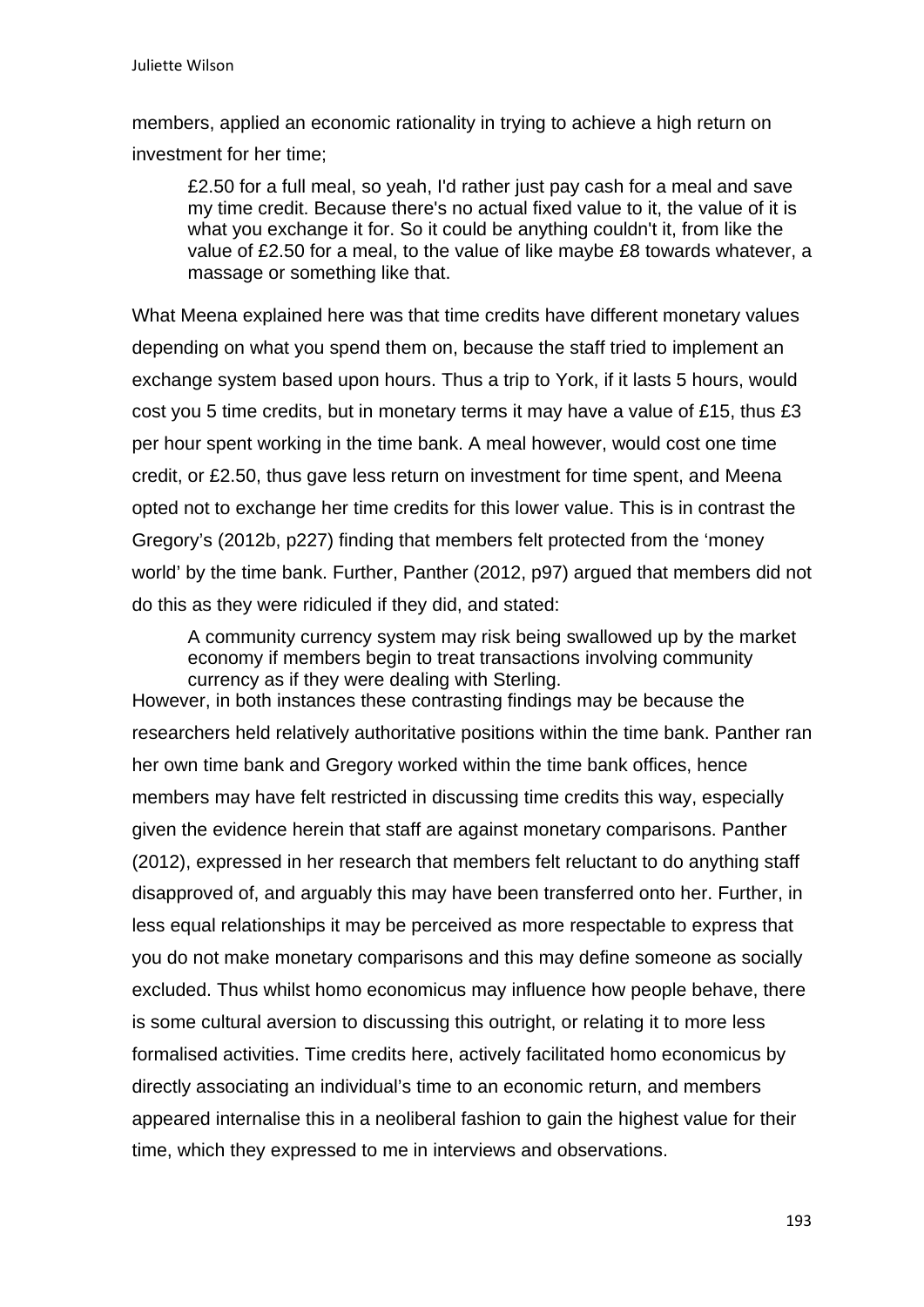The homo economicus driven manner of working to receive a high monetary return on investment for time bank activities, was also evident from the staff comments about spending. The time bank system facilitated a view of the activity as a form of exchange as opposed to any other type of action, and from within a neoliberal societal structure this seemed to determine peoples' relationship to time credits, as economic. For example, James(S) said:

[..] and I'm not going to sort of give you figures, but it seems to me that we need to improve on the co-produced rewards.

Meaning that members would rather spend on rewards which cost the centre money, than rewards which other members are able to provide. Further, Jenny(S) gave this explanation:

I think it would depend on who you talk to because there are some people who are really driven by rewards that they couldn't afford otherwise. So most people could mostly afford to pay for the acrylic art class, that's why its two pounds, and you could, but they might not be able to afford a football ticket, so for them it is very much…

Thus time bank members utilised time credits as a form of currency to access social activities which are culturally accepted as part of a routine social life. Further, this comment from Renee shows the need to demonstrate respectability and value by getting something in return for your time:

Just to be able to do things, and to show to everybody I can do something and afterwards I can get something I need.

Thus the time bank, in line with a neoliberal ethos, provided something to do, in order to be able to do something in return. In terms of earning, members also applied economic rationales, and Freda here, defended her decision not to use her self-employment skills within the time bank exchange system:

I don't think that's fair because I charge £30 an hour and I have pay my insurance, I have to wash the towels, I have other expenses, if I come to teach crochet or Spanish or come to teach at an event I don't have expenses.

Thus people working within the time bank did view themselves as a site of entrepreneurial activity. They sought to achieve high monetary values for their time; homo economicus. Further, the time bank, as opposed to a traditional voluntary action group, facilitated this internalised and embodied economic rationality because of the quantifying and monetising of people's informal activity.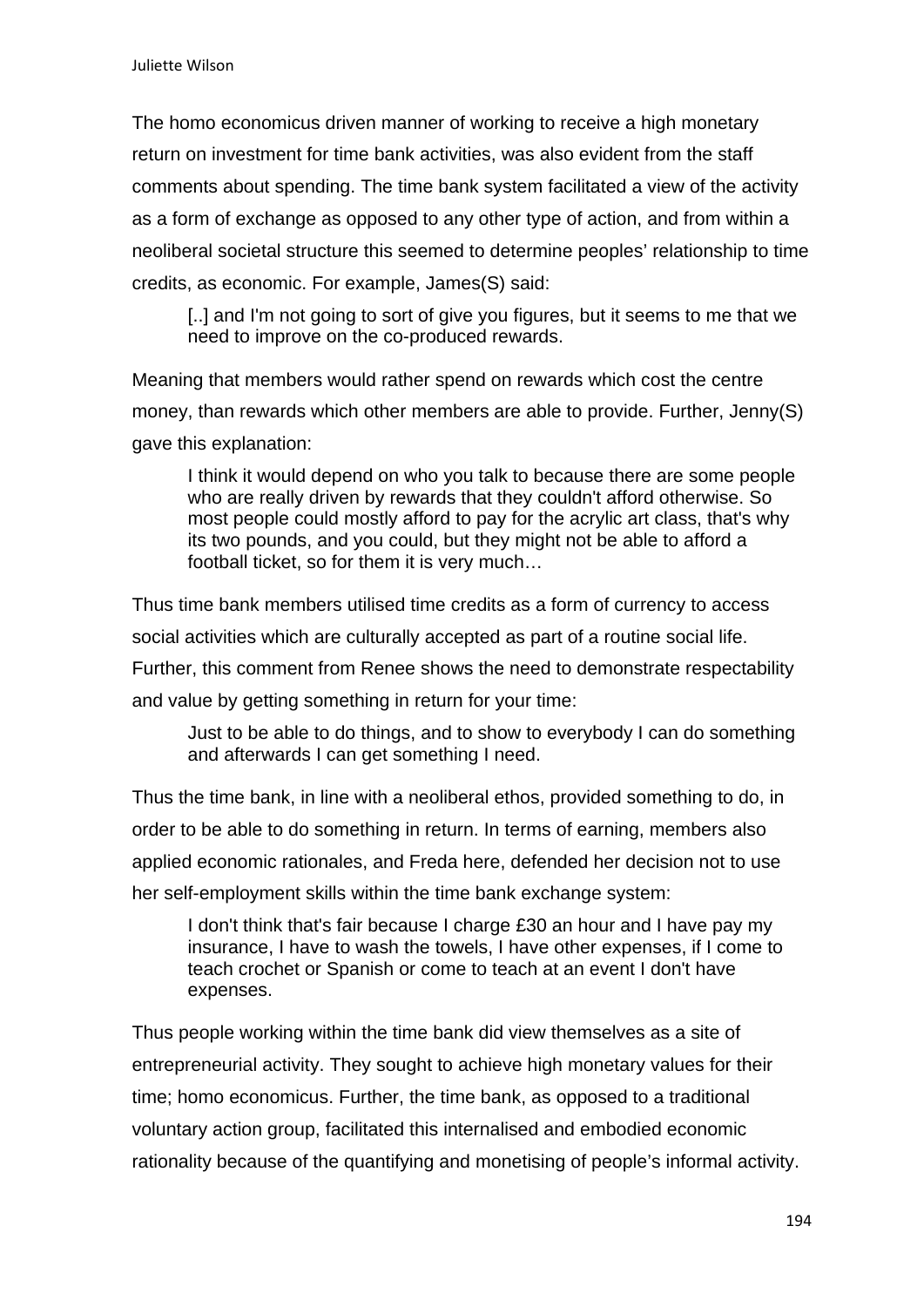Whilst the structure of the time bank was not used by staff to revalue people's time, it was utilised by members to achieve value. However, by enacting this in the traditional site of civic engagement, the time bank appeared to enact an individualising and neoliberalising of socially excluded individuals, which deserves further investigation in relation to how this may serve to depoliticise civil society.

# **6.17 'No Something for Nothing'; A Cultural Capital Hierarchy Maintained by Neoliberalism in the Time Bank**

In engaging with the time bank members exercised some control over what they would, and indeed would not, do as a form of work for earning time credits. Further, this appeared to be mediated by class, in similarity to those members who tried to opt out of the exchange mechanism of time banks, wanting to 'give back' rather than exchange, middle class members had more power over the activities they would do. Indeed in spite of Keith's (S) earlier assertion, middle class members did join as a 'kind of hobby thing.' That is, middle class members engaged as a form of leisure, the activities they engaged in could not be done by a third person (Williams, 2007) as they were done for their intrinsic value. Socially excluded members tended to engage in more activities as a form of informal work in order to gain credits which enabled participation in activities and thus marginal inclusion. Despite the time banks' aim to equalise value, members engaged with it differentially, and cultural capital mediated that engagement. Further, the time bank did little to address this hierarchy as they were driven by a MUD neoliberal assumption that giving charity to people led them to create their own excluded position. For example, whilst staff expressed the desire for members to be in control of earning opportunities, '[…]let's hear what people want to do', members were not actively engaged in this process. For example, in a time bank development meeting early in the project we were asked to discuss earning opportunities. This activity only attracted a staff member, myself and two others, and the earning opportunities suggested were:

 Working in a charity shop Helping promote the time bank through leafletting Litter picking Painting buildings Local gardening Washing toys for the toddler group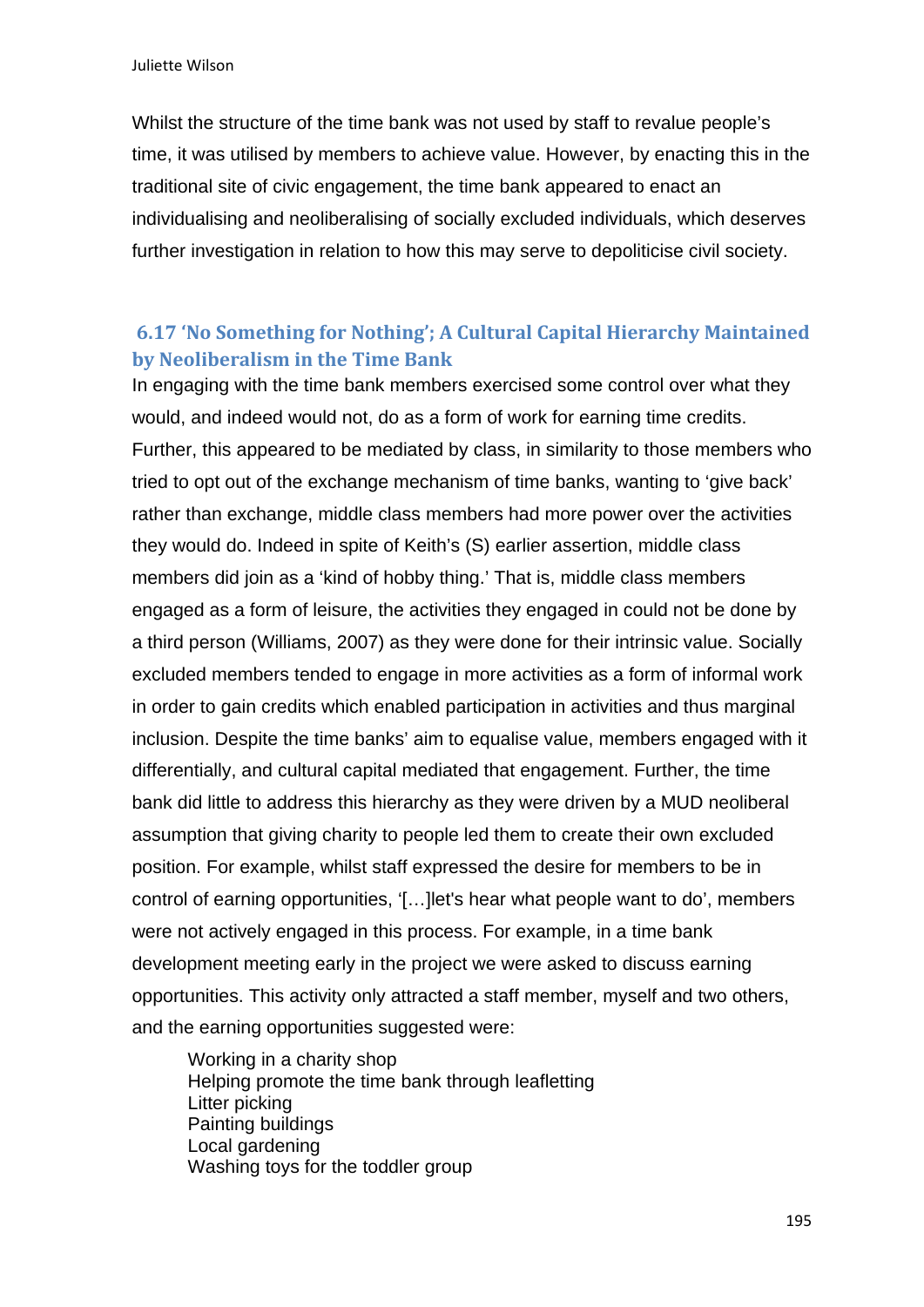Helping at schools

As an active participant member I made some small contributions to the discussion and noted:

I said that it needed to be linked to what people wanted from the group, but this seemed to be ignored by the facilitator. Mostly the ideas seemed to me to be about getting people to work in a community capacity which was diminishing in traditional volunteering modes, rather than helping the contributor to meet their needs.

A cultural hierarchy was present in this divide between 'entry level earning opportunities' and other activities, and the time bank perpetuated this, rather than working to equalise it. For example, Zane, who had paid work, said:

And I've never done stuff like litter picking or stuff like that, because that would feel like work! (laughs)

He had control over what he would and would not do for time credits, and did not want his participation to feel too much like 'work.' Also as Adam expressed:

Well I could do, I could earn credits, I mean I could do other things to earn credits like the horticulture, but I might be better just to pay, you know, because I do run a business myself. My time is not [...]

Adam, in line with homo economicus, put a differential value on his time because he has paid work, and thus he only earned time credits for activities he saw as worthy of his time. Further, staff felt the need to put a lot of effort into creating earning opportunities for those without easily identifiable skills. As Jenny(S) said:

So now it's about, we try to create a lot of entry level activities that everyone can do, good community builders.

Entry level activities were identified as litter picking in the local area, making decorations for social events, tidying up after groups and making the teas and coffees for the English classes; menial tasks that it was perceived that anybody could do. Further, they were deemed necessary so as to dispel a negative attitude perceived as associated with 'something for nothing.' Thus the time bank were voraciously implementing earning opportunities, and did not, as in some time banks (see Panther, 2012) allow members to go into negative balances. This had the effect of coercing socially excluded groups who joined the time bank, or who were guided to join the time bank, into menial tasks paternalistically deemed to be for their own good, which simultaneously sustained the scale of the centre's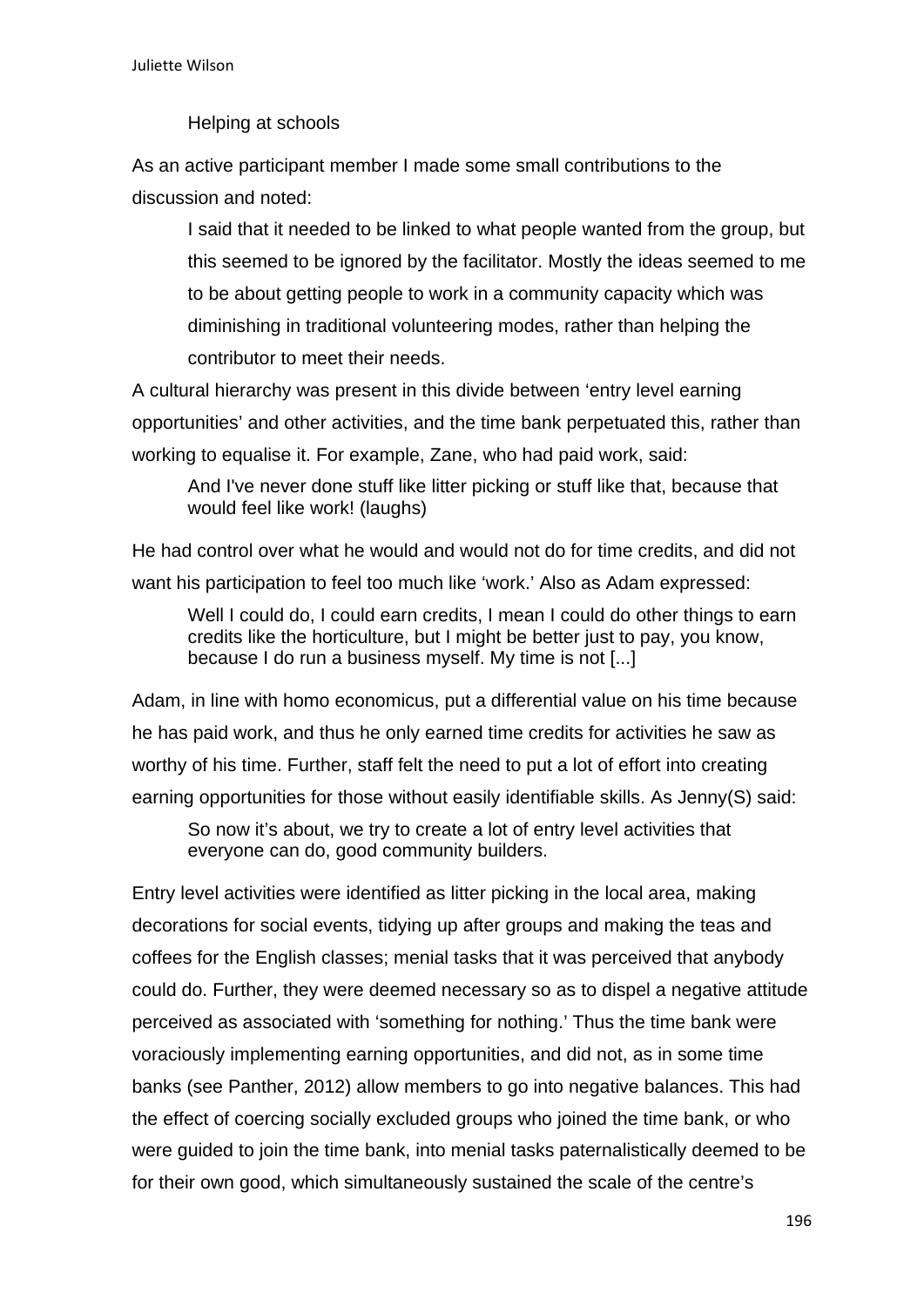community activities. What the empirical evidence demonstrated was a divide between socially excluded members and more middle class members, in the types of activities they undertook, the power they had over those activities and how the differential values attributed to their time. Thus despite utilising a communistic time-based currency, other forms of capital, i.e. cultural, mediated engagement, and sustained the social hierarchy.

This hierarchical engagement with the time bank was also present in the commonly expressed opinion that people felt they were not the 'type of person' to be incentivized by earning time credits. Again, demonstrating Bourdieu's (1984) theory of cultural capital as mediating people's potential through groupings of people 'like us' who protect their privileged position. In articulating that you are not the type of person to be incentivized by credits, in a system in which the credits equalise value, members sustain a differential between those who can materially benefit from the credits, and those who can do without them. This manner of engaging with the system may be perpetuated by the P2A system that places a focus on corporate, as opposed to co-produced, rewards. It may have facilitated an individualist, homo economicus way of relating to the activity by placing the centre as an intermediary between exchanges, instead of enabling a community of direct exchange. Thus, members did not feel part of a collective, rather an individual acting in response to the time bank, and thus in attaining respectability they did not identify as socially excluded and expressed that they were not in need of credits. Here Carly explained her thoughts about time credits:

That wasn't sort of like just for you, it was, you know you could give them to other people, you know, like you've done for example, you wanted this for your research so to give it as an intrinsic value, people have gone, oh yeah I'll do it for a time credit, but I probably would have done it to help you anyway. I'm that kind of person.

However, whilst many members expressed that time credits were not an incentive for themselves, they thought that it was an incentive for other people. Time bank member Xia spoke about her irritation that some people might only be involved for time credits in order to exchange them for football tickets:

I hope that that's what people are doing anyway. And they just get credits, and do you know what I mean, and that it's not the focus. But I've heard a few people that sound like it is more the focus for them. And I think probably the fact that there's like football matches that you can get, and sort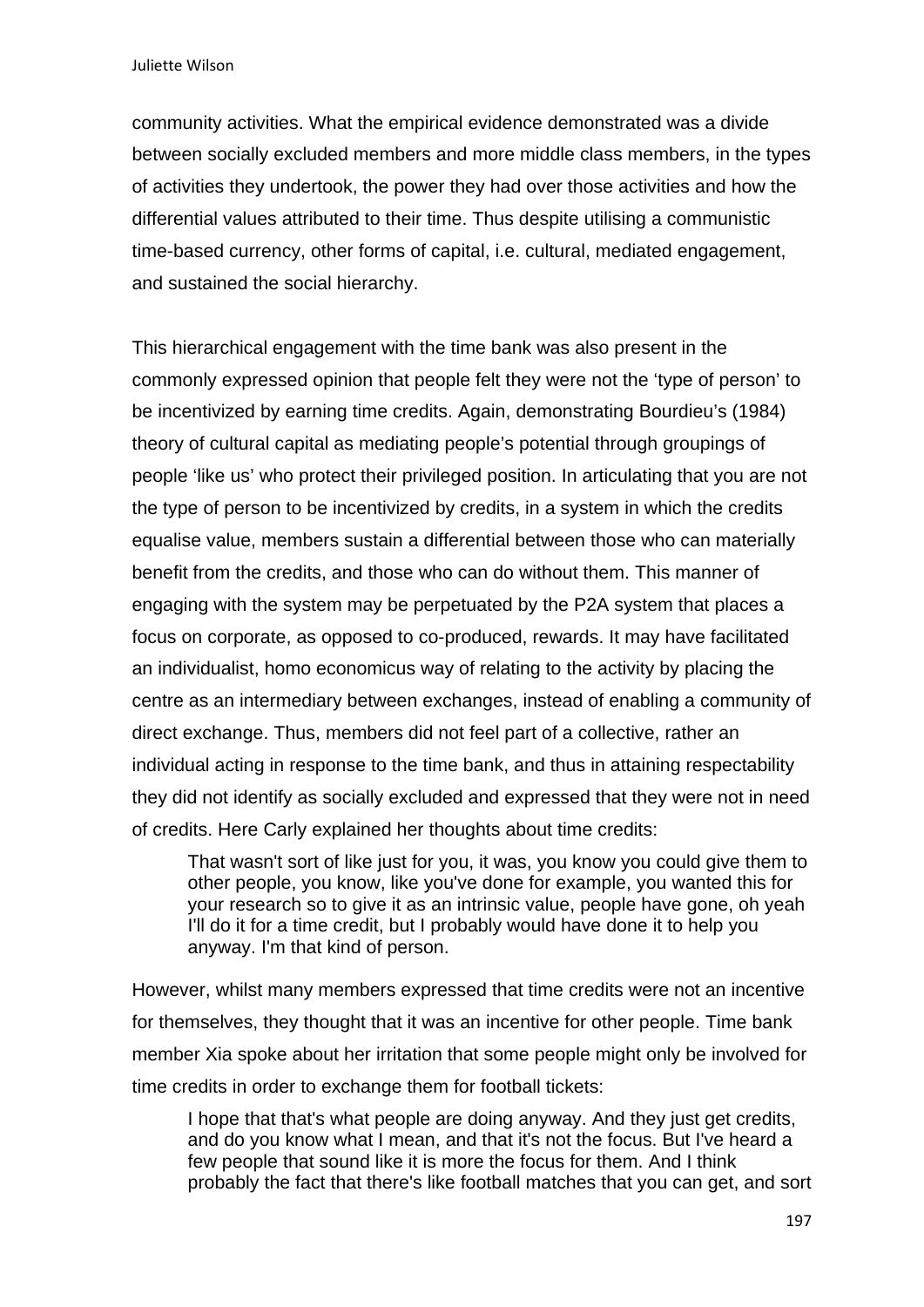of the more corporate things probably [...]

These members, whilst in a socially excluded position, were members with higher cultural capital obtained through education and class position, respectability for them is demonstrated by not needing what they perceived to be as charity, and doing the activity in a traditional voluntary mode of 'giving back' or doing it for leisure. It is telling that Xia highlighted football tickets as the reward which may incentivise the 'wrong' kind of engagement, as football tickets are more aligned with a working class habitus. Further, as previously discussed, it was football tickets which were used to entice people into participating, with the paternalistic view that it was for their own good. Thus the time bank P2A model, with the use of corporate rewards facilitated a cultural divide between members, those who were or were not the 'kind of person' to be incentivised by them. The paternalistic organisation, which required the staff as a central intermediary of member activities, served to disconnect people from the equalising potential of coproduction, and sustained a hierarchy in which people delineated themselves from one another with a material base.

This cultural hierarchy was also reinforced by the staff who promoted the 'no something for nothing' ethos, but did not impose this as heavily on middle class members. Members, who in reality, did not need anything from the centre except perhaps the opportunity to participate in 'giving back' which they, as opposed to socially excluded members had more opportunity to do. As previously discussed, socially exclude members found it difficult to gain even voluntary positions, yet all the middle class members I spoke to had a number of voluntary roles. For example, in talking about using the time bank model Keith(S) said:

To get involved, yeah, and to have their contribution recognised and rewarded, and it sets up that two way street where you have to, you know, where there isn't something for nothing, where you have the opportunity of earning and then spending. And I think that's a really important part of what we're about. So that is a really healthy dynamic and it helps that to happen.

In line with Communitarianism (Etzioni, 1995) which argues that there has been a detrimental focus on people's rights over their responsibilities, the 'no something for nothing' philosophy was underpinned by a belief that charity diminishes peoples' respect and responsibility. For example, the English classes at the centre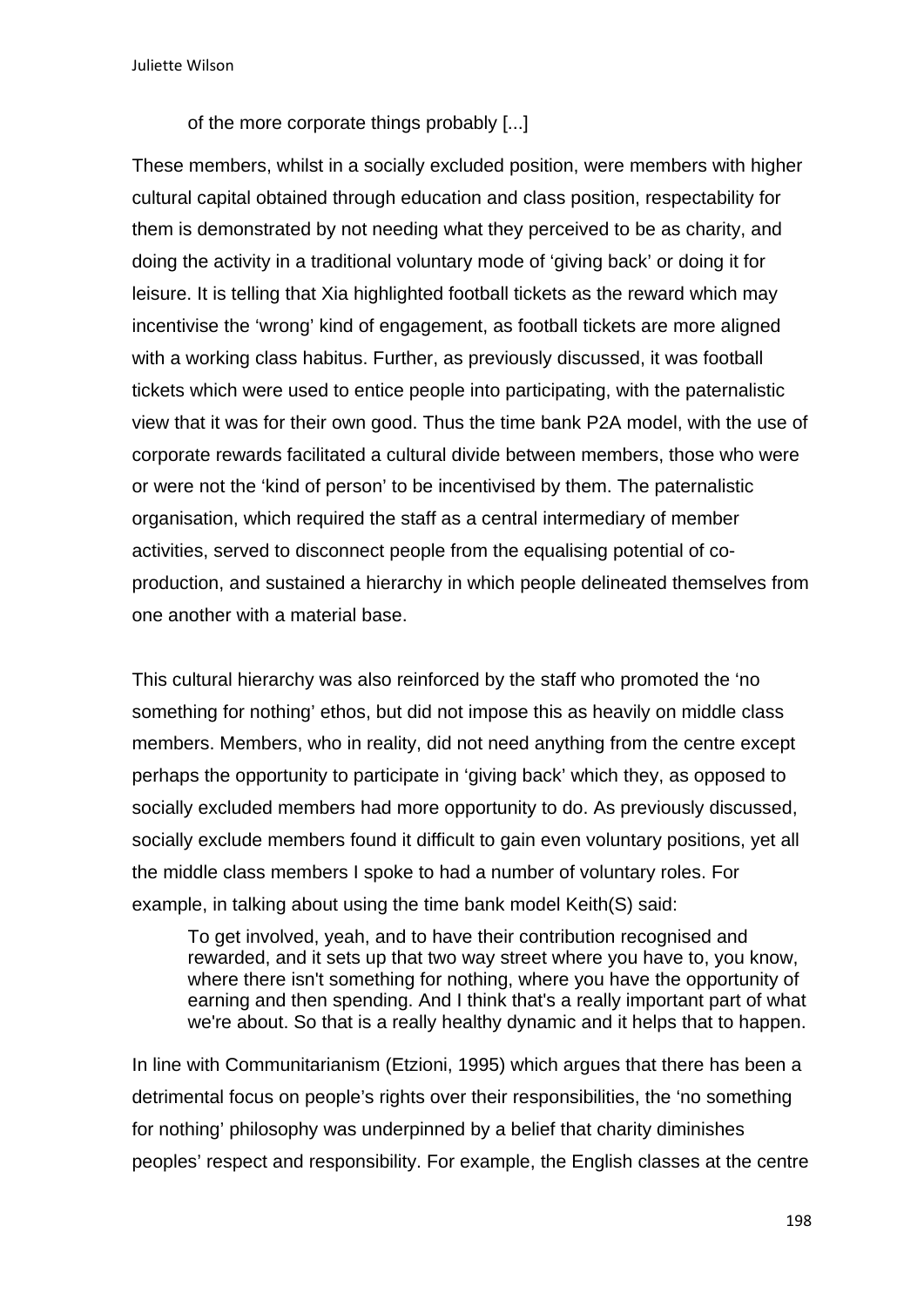previously ran for free, with free tea and coffee but, as Saira(S) explained in the following excerpt from the research diary, they felt that giving something for nothing did not stimulate the desired behaviour in recipients.

In terms of the ESOL classes, Saira(S) said nobody gets anything for free, and if they do they don't appreciate it. So she charges 20p for tea and coffee, and £10 per three months for English classes, regardless of if they come once a week or 4 times a week – it gives a commitment she said.

What the time bank system imposes here, is an expectation that socially excluded groups should be instantly reciprocating any charity which is given to them, arguably because to act otherwise undermines the neoliberal belief in free market capitalism. Paternalistically, it was decided that receiving something for nothing perpetuated a flawed system, and that members should engage in an instantaneous and managed reciprocity via the time bank system, for their own good. Rather than meeting the aims of co-production (Cahn, 2000) to value people equally for their undervalued contributions to society co-creating outcomes, the time bank mechanism here facilitated a neoliberal ethos requiring individuals to exchange their informal activity in a manner which mirrors that of capitalist exchange, not only in method, but also within the prevailing power hierarchy. Further, this enforced reciprocity was not a system imposed upon middle class members, for example Henry who opted not to be a part of the time bank altogether. Thus staff imposed a neoliberally and MUD-based 'no something for nothing' ethos through the time bank mechanism, which differentially applied to socially excluded and middle class members, with the effect of maintaining a cultural and social hierarchy whilst doing little to redefine work.

The 'no something for nothing' ethos is a perversion of the original and progressive aims of the time bank, because their mechanism proposes that there should be 'no nothing for something.' That the informal work done in the majority by women, is unpaid and thus undervalued, and be worth something, hence the implementation of time credits. Despite this, and due to the neoliberally based funding aims of engaging certain numbers of people in activity for the aim of social inclusion via paid work, the time bank staff proceeded to impose the time bank mechanism upon groups which already existed without it, and in doing so these groups tried to resist. As I noted in my research diary: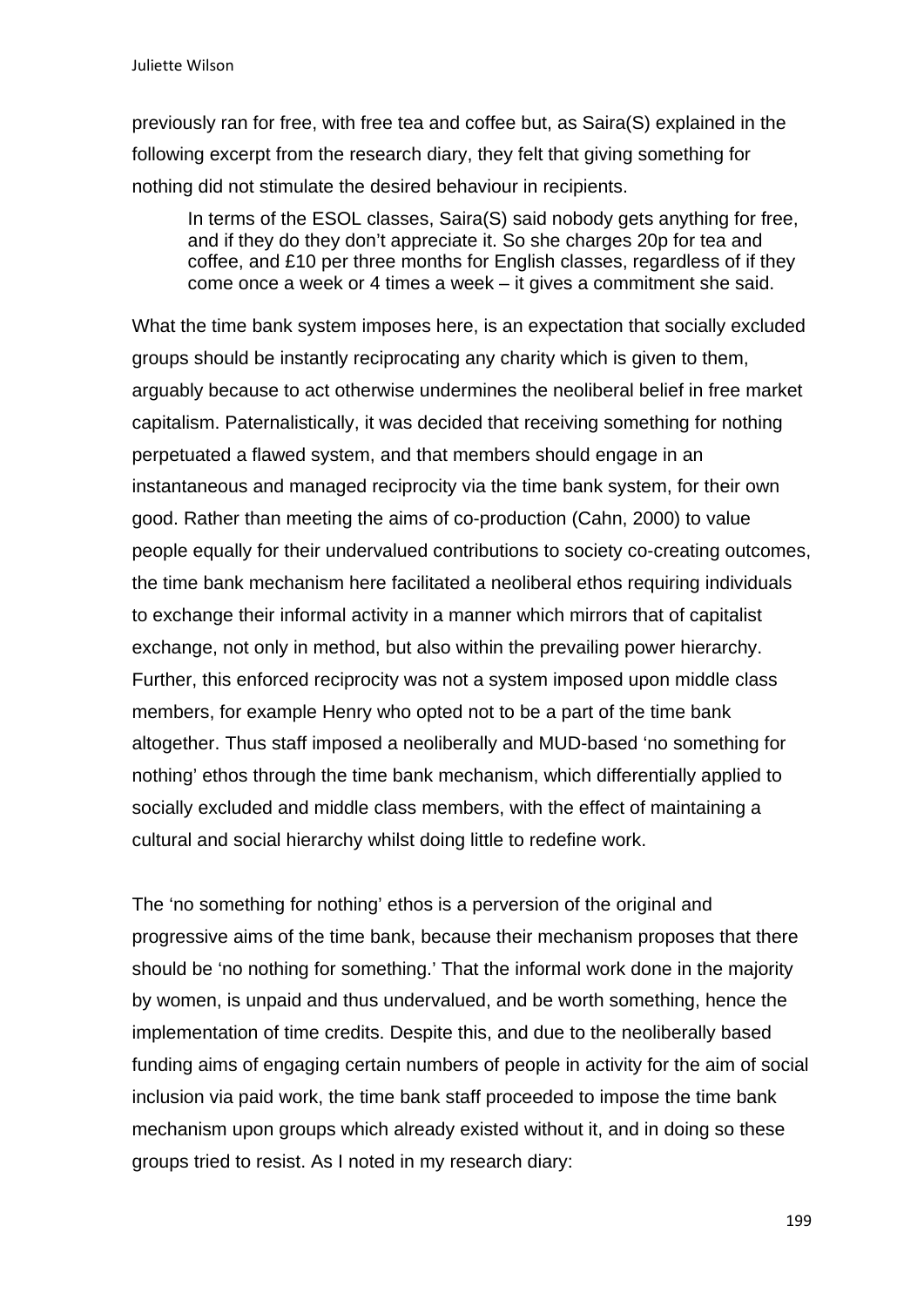He went to sort out a room and Jenny(S) said that they had just been having heated words, well a discussion. She was having difficulty with the creative arts team who were not collecting/refusing to collect time credits for their workshops. She said she hated feeling like the bad guy making them do it, but that it was necessary to keep the time bank running. The CAT members argued that the workshops should be free. Jenny(S) said she felt bad, especially given that the people she is having a dispute with have/ or are recovering from mental illness. I sympathised.

Here, as with the English lessons, the time bank system was imposing 'no something for nothing' on a mental health art support group which had previously run for free. Imposing this ethos, stimulated by third sector neoliberal funding requirements, started to diminish the time banks' potential to value people equally for their contribution, by coercing members into immediate reciprocity via whatever means was made available through the time bank. For example, via 'entry level earning opportunities.' Herein lies a difficulty with the time banking concept of coproduction, because in one sense, by being part of the art group they are coproducing its outcome, and as such it is difficult and counter-productive to delineate between those who are earning and those who are spending. The time bank studied however, is imposing a dominant model of market earning and spending without regard for the principles of co-production. Here Cyril articulates his commitment to actually giving something for nothing:

And this is what annoys me about the Labour party and the Greens, is that their arguments, their if you like, the thoroughgoingness of the arguments are not there, they're just a bunch of wankers, how can the poverty of the mind-set of the evil Tory greed mongers not be countered, how, on god's earth, how we pattsied into this belief that we don't do anything for nothing. I mean I could sum up what I do, we work for the collective, and if we work for the collective, the collective will get better. If we work for ourselves then we will be working at the expense of the collective. There's a big philosophical difference there. [sic]

The counter argument articulated by Cyril here, is that more people should be doing something for nothing, and therefore the neoliberal individualist structures of social exclusion could be resisted. Time banks however, do not aim to oppose the structure, they wish to complement it (Cahn, 2000), and in doing so the evidence demonstrates that they become a microcosm of the wider status quo, and their distinctive methods for achieving things have been subsumed into the neoliberal economic sectors which perpetuate social exclusion. This demonstrates that the time bank, working within the system in a Gramscian mode of 'passive revolution'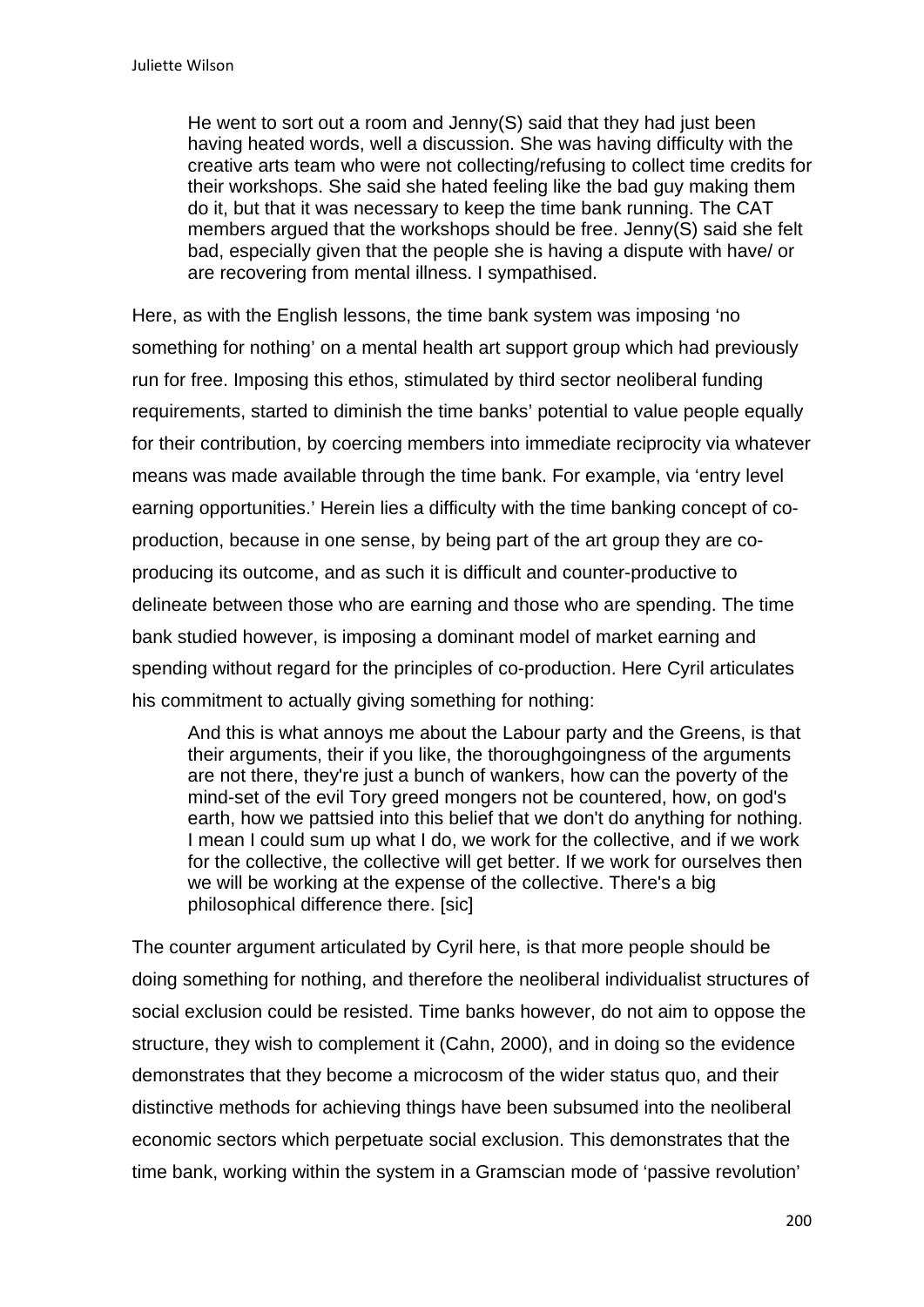was not achieving their goals to redefine work, what was actually happening was that their informal work and voluntary action was being increasingly determined by the prevailing hegemony.

# **Deradicalising Time Banks**

#### **6.18 Conception of Time Credits in relation to Money**

I argue here, that the way in which time bank members and staff conceive of time credits is at the crux of whether or not they view their time bank participation as a means to be resistant and redefine work. As argued in chapter four, time credits fulfil the definition of money; they facilitate exchange, act as a unit of account and store value. In the creation of the time banking system, Cahn (2000) argued that money has certain characteristics that produce certain results, and that through time credits he sought to alter those results so that people are valued more equitably. This, as claimed in chapter two, demonstrates the structural causes of social exclusion which require the critical realist stance herein. The causal problem of a structurally inequitable value system, is perpetuated at the base by economic capital, money, which is attributed to some socially valuable activities and not others, and is not fairly distributed (Levitas, 2005). Thus, as argued, time credits as a form of currency which attempts to attribute value more equitably, especially between men and women, have radical potential to address social exclusion. The problem within time banks, as discussed, is that they aim to be complementary to the present system (Cahn, 2000), which means that they become subsumed into the dominant neoliberal ideology through a governmentality which exerts diffuse power in this instance through the third sector. Thus time credits represent a tension between their radical potential in opposing the hegemonic construction of money, and their presentation as a complementary currency which may undermine this possibility. This section therefore, focusses on data relating to staff and member conceptions and uses of time credits.

### **6.19 Staff Defining Time Credits**

In attempting to utilise and define time credits within the centre, staff were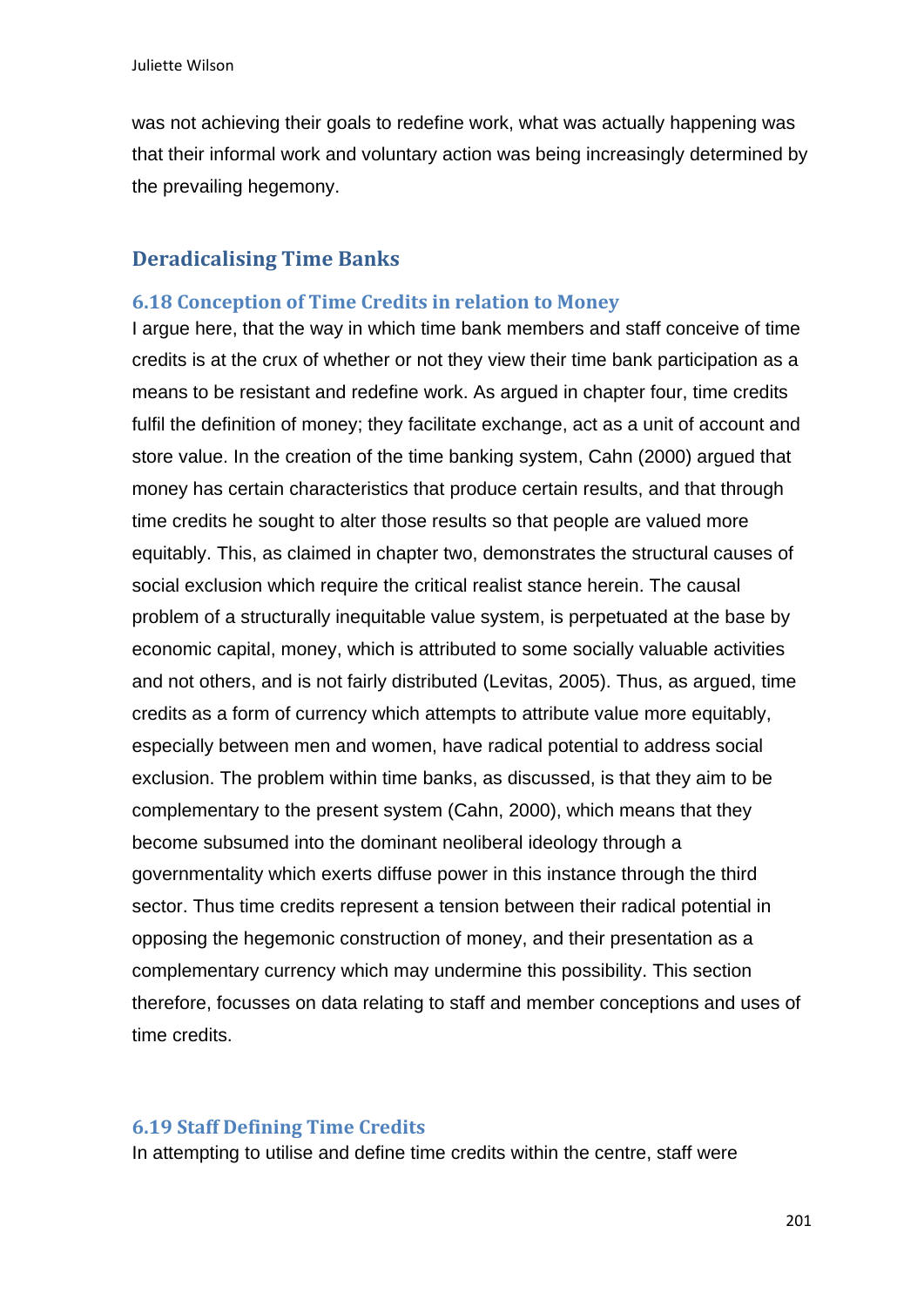challenged by how to attribute value in relation to the monetary system. This was necessary because of the P2A model where they offered corporate rewards which had an obvious monetary cost. Staff were concerned about directly associating time bank member time with a monetary price, first trying to attribute value on a progressive living wage exchange rate, but ultimately deciding that any association with monetary currency distorted time bank activities. However, there was no recognition of the way in which money distorted all time bank relationships for example, by the way in which cultural capital with a material basis differentiated members. Further, in denying time bank members a 'real' value, they denied them the propensity to redefine their work in ways which could alleviate social exclusion. The valuing of time credits is not something addressed in the current time bank literature, rather their mechanism of valuing one hour in relation to another hour is presented as unproblematic or insignificant. Uniquely then, this sections offers an analysis of the way in which time bank staff constructed the value of time credits, and how members related to time credits. In my initial meeting with Jenny(S) I wrote in the diary:

Following the Spice model they are thinking about issuing tickets, essentially moving into the complementary currency circuit. But when they do this they have to think in terms of 'real money value', and they exchange on the value of basic living wage i.e. one credit per £6. So a football ticket worth £18 is given for three time credits.

To be consistent with their ethical values to generally improve social conditions, the time bank originally implemented a time credit exchange rate in line with the 'living wage' (a wage higher than the minimum wage which is based upon living costs). However, they encountered difficulties with this, as Jenny(S) stated in a later interview:

We've actually scrapped the two hour classes from being two time credits for the time being or money, because we just can't work out what the economy is at the moment.

Here Jenny(S) used economic language to express the difficulty they experienced in attributing value to member activity, especially in relation to skill share groups run by members. Later staff decided to move away from a monetary living wage comparison and Helen(S) stated:

Yes, I think that when we try to compare it we get in a muddle and Jenny(S) tried to help with that. To get us back on track. Let's keep that kind of simple hour for an hour which we do with the rewards.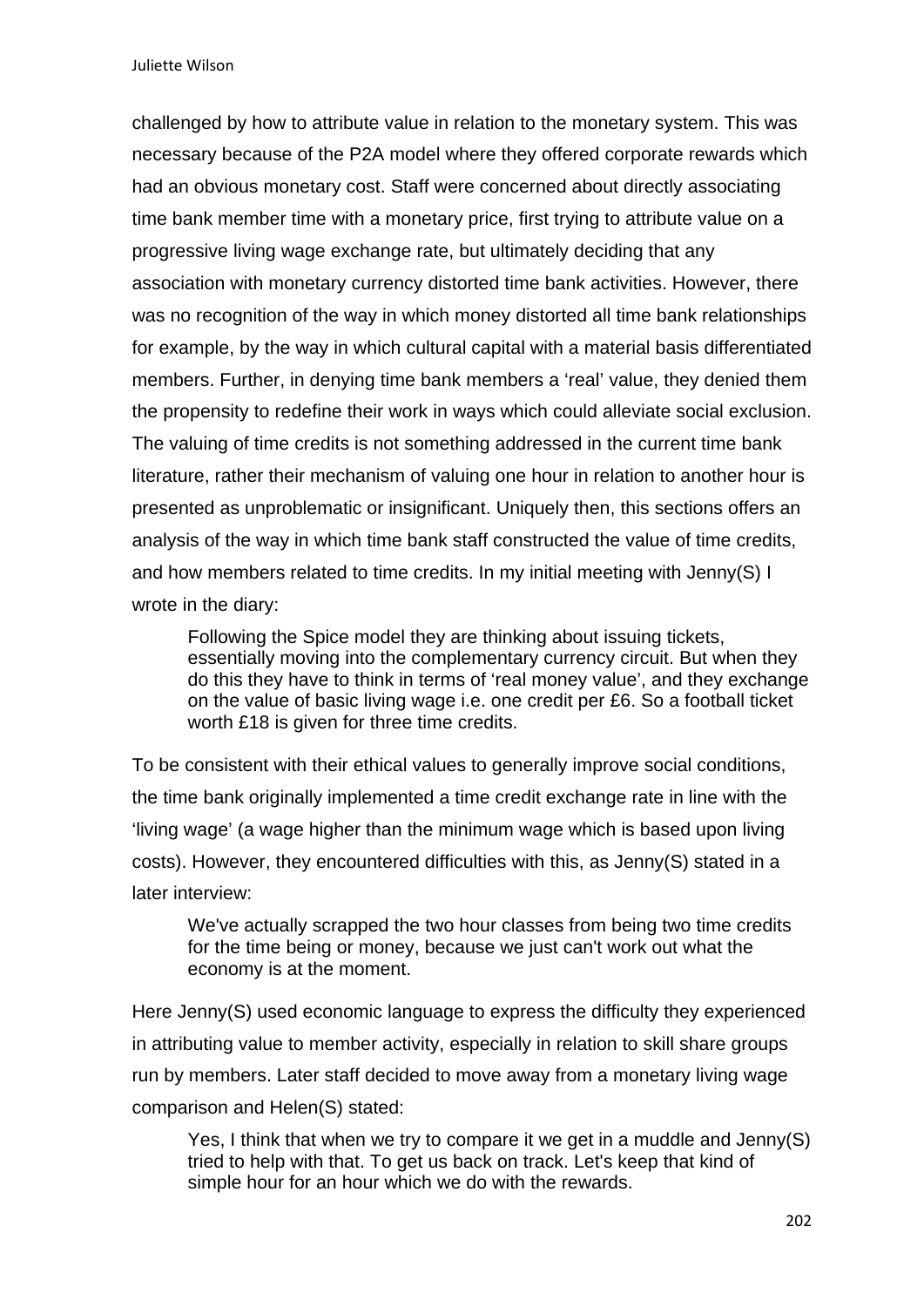Thus in facilitating a direct monetary comparison staff felt that the time bank mechanism had been distorted in some way. They therefore, switched to an hours based system where members exchange for corporate rewards on the basis of time served for time rewarded; a 3 hour football match costs 3 time credits. Keith (S) explained their basis for this here:

I think if you treat if too much like money it doesn't work. Some people start to make calculations about saying how can this hour be worth that hour, and then some people get very, very, stretch out a job for longer than, think they've been underpaid for a job […]

This is about, this isn't about the time credit, it's about the fact that you met with these people to earn the time credit then you're getting a chance to double that up and meet with people and do something purposeful to spend it too.

Thus here again, there is a paternalism and MUD assumptions about what the time bank is for. They wish to use the time bank mechanism to stimulate activity and gain funding for their innovative community group however, they do not trust, nor listen to how members wish to attribute value. They believe that socially excluded members should be involved for their own good, and should not be concerned with the value of their time, on the pretext that this distorts behaviour. Thus staff were against any monetary comparison for time credits, and as such denied them the possibility of challenging the dominant social constructions of work and value.

Further, the time bank staff use time credits in order to control and distribute charitable funds, whilst simultaneously supplementing the surplus capacity of private businesses. Thus the time bank, despite eschewing the social enterprise model, do continue to exhibit a third sector model aligned with neoliberal rationales of cost efficiency and private sector models as prime, and thus they are also nervous about any resistant activity which might disrupt their funding from these sectors. As argued by Harris et. al. (2001) third sector enterprises start to become homogenised, and the way that this affects their activities also serves to depoliticise voluntary action within the time bank. Further the staff, in sustaining their control within the time bank, were rather opaque regarding funding, as previously discussed in relation to Keith's definition of 'sustainability'. For example, it was not widely known, how corporate rewards were generated, with many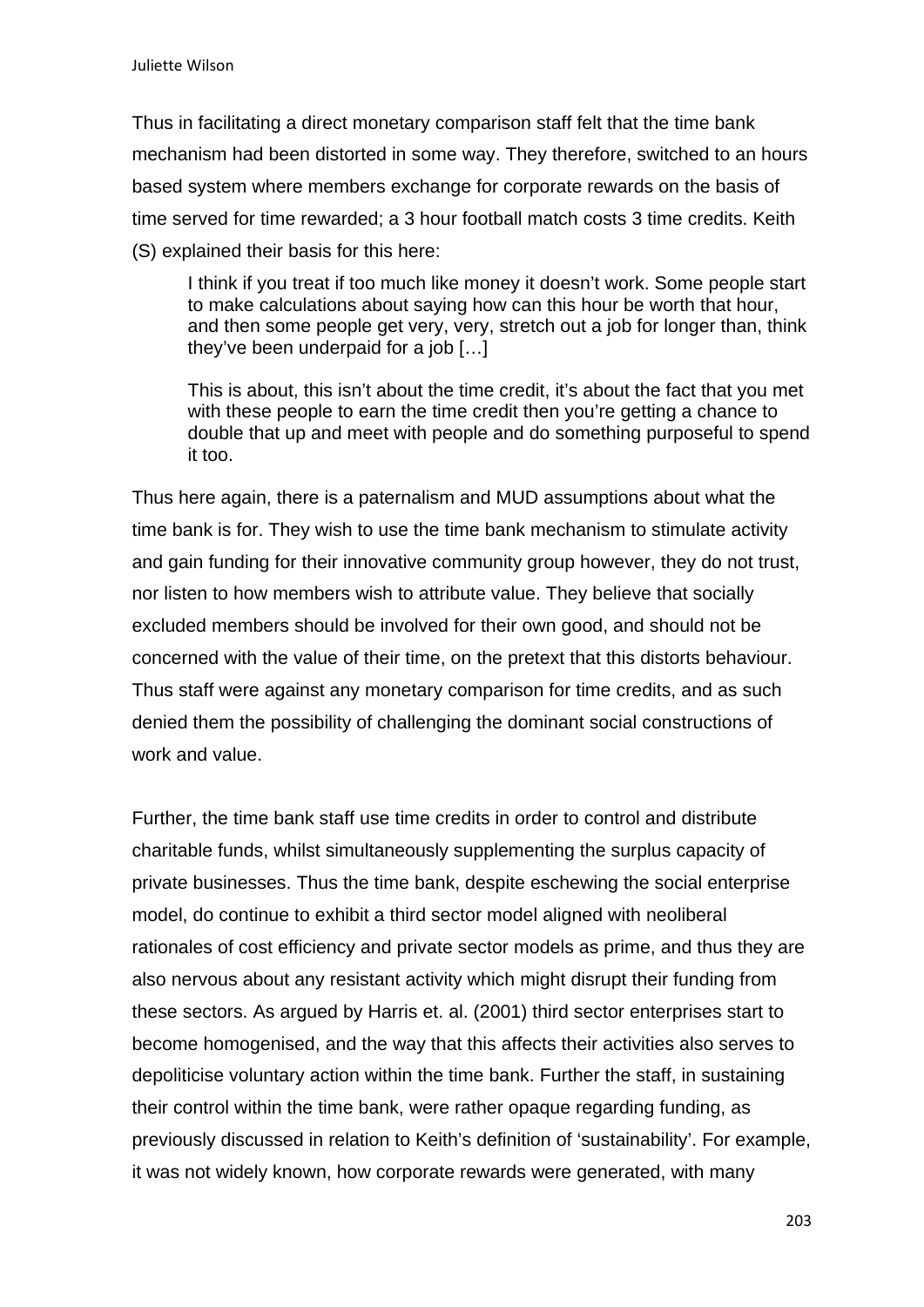members believing that they were given to the time bank as a gesture of goodwill. This note in my research diary signposts a factor which begins to explain the nervousness of staff surrounding money:

When we met he had just had a meeting with Jenny(S) which he said hadn't gone so well. She disagreed completely with his view that the time credits were an alternative currency, and with his efforts to 'market' it as such. He said he had been to the cinema and had plucked up the courage to speak to the staff about using them directly there, staff knew about them but were reluctant. Kyle said he was trying to persuade them, but that Jenny(S) had told him not to do this; that this was contentious. He said he thought this was because Jenny(S) said that they deal with asylum seekers, and that it is very contentious to give asylum seekers anything that can be exchanged for material goods outside of the State controlled vouchers that they have.

Here was an instance of a member trying to utilise the tool of time credits to gain control and value over his time and work by exchanging them for a cinema ticket that he wanted to go to on his own. Yet as Cyril described in the following quote, Jenny (S) was strictly against monetary comparisons: 'Oh, she's very, very strict. She said, they have no financial value, she's absolutely set in her mind about that.' As will be discussed in the following section, this independent usage was blocked by Jenny(S). Pertinently, Kyle attributed this control to the fact that the centre works with asylum seekers, and that asylum seekers' money is strictly controlled by the government. Asylum seekers offer an 'ideal type' for social exclusion, they are overtly excluded by society in all ways, but in working with this group the time bank offers them some marginal inclusion through social capital building and credits which can be exchanged for rewards. The government however, restricts all exchange practices of asylum seekers (Red Cross, 2014), and as part of the government structure within the third sector, the time bank is in danger of being conflict with this directive. Thus, time bank staff actively restrict monetary comparisons, and the autonomy of members' exchange using credits, through a fear of appearing to oppose the government. The time bank therefore, acts against the members who wished to enact resistance through time credits, in order to retain their complementary position within the third sector.

Time credits then, in not opposing the unequal economic system, but complementing it, become a subservient form of currency; an alternative additional (Fuller & Jonas, 2003) currency for those with more limited access to money. This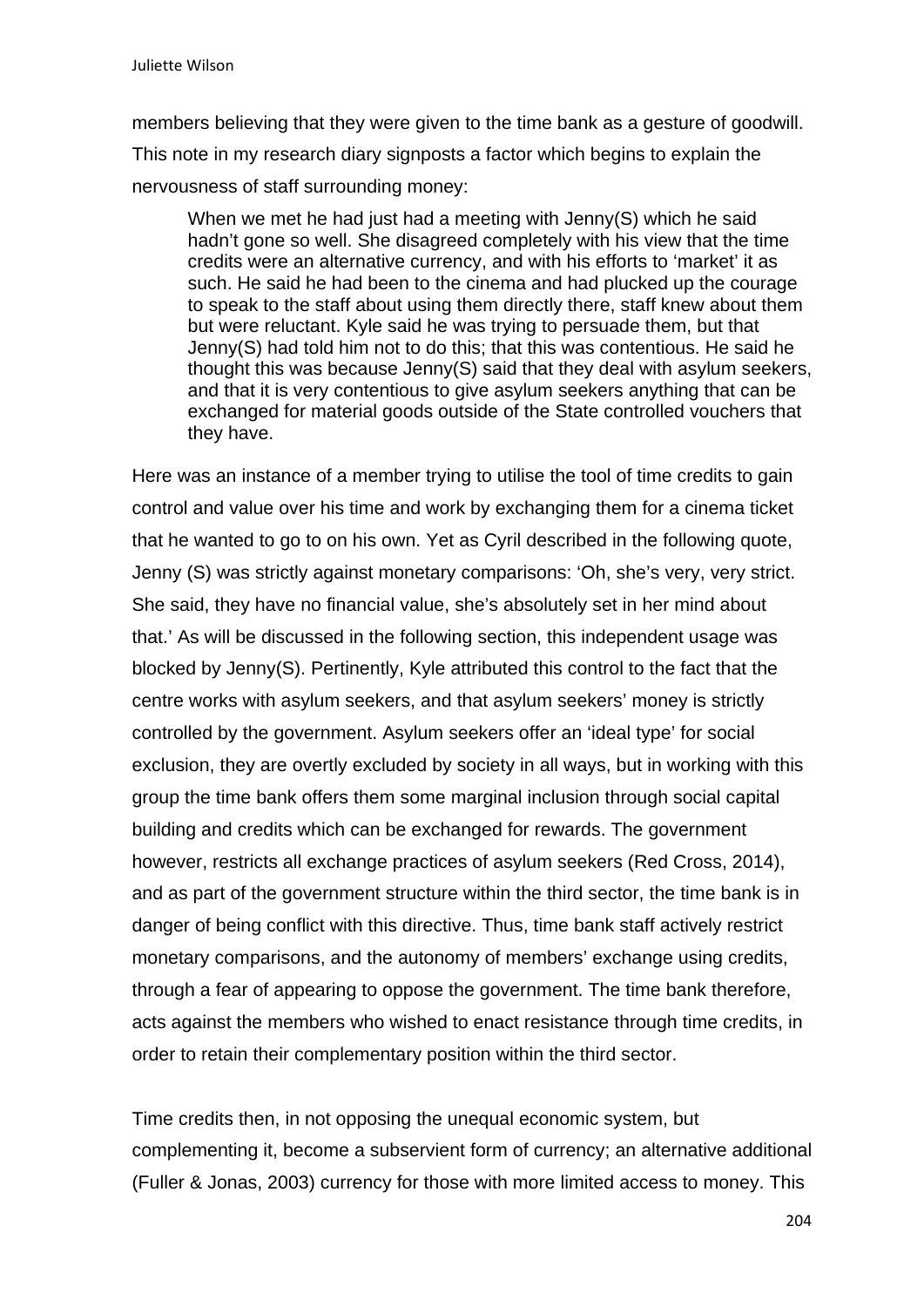was also something found in Argentina (Ould-Ahmed, 2010, p1360) in relation to community currencies whereby, a '[…] community currency is no more than a subordinate unit of account.' Further, because time banks engage a majority of socially excluded female members, and time credits, with their limited spending options, are offered in exchange for their work, they are in danger of perpetuating an even more discriminatory form of currency than money. As Zelizer (1989) revealed, money is presented as an ideologically neutral tool, but in reality discriminatory gender relations are impressed upon it, and still serve to constrain and determine its usage. Time credits then, within a paternalistic third sector organisation focussed on socialising members in order to make them work-ready (MUD/SID), do nothing to revalue women's contribution, rather they further manage and constrain it in congruence with the discriminatory structures of society. This is evidenced in this excerpt from James(S):

[...] it's going to encourage people, I think, to become productive members of society and actually be able to earn money and pay taxes. But no, in terms of the alternative and complementary economies ...to me there's a debate to be had about that. It's not powerful for me personally. What's powerful for me personally is that time credits seem to be offering an indication that they do incentivise people who wouldn't normally do stuff, to start doing stuff, and to get beyond the usual suspects of volunteering.

Thus time credits here, are being used as part of the disciplinary logic of capitalism; a tool to manage the behaviour of those not included in the mainstream economy. What occurs here, is that the time bank is based on, and complementary to, the dominant economic system, and this imposes the discriminatory hierarchy on time bank activity because it is not opposed. Keith however, argued that time credits did perform an equalising function in relation to money:

It's great when you've got money (laughs) it's crap if you haven't. So if you haven't got money everything you can do doesn't matter anymore and you don't get access to all the things that people who have money get to do. So I think there's an equalising kind of principle about time banking in that people can go to the cinema.

Keith(S) argues that time banks enable socially excluded people to participate in the a shared cultural life. However, here is the problem of complementarity within time banks, in this way time banks use the hegemonic tools and system to provide marginal inclusion through a hierarchy of work and money. Whereby time banks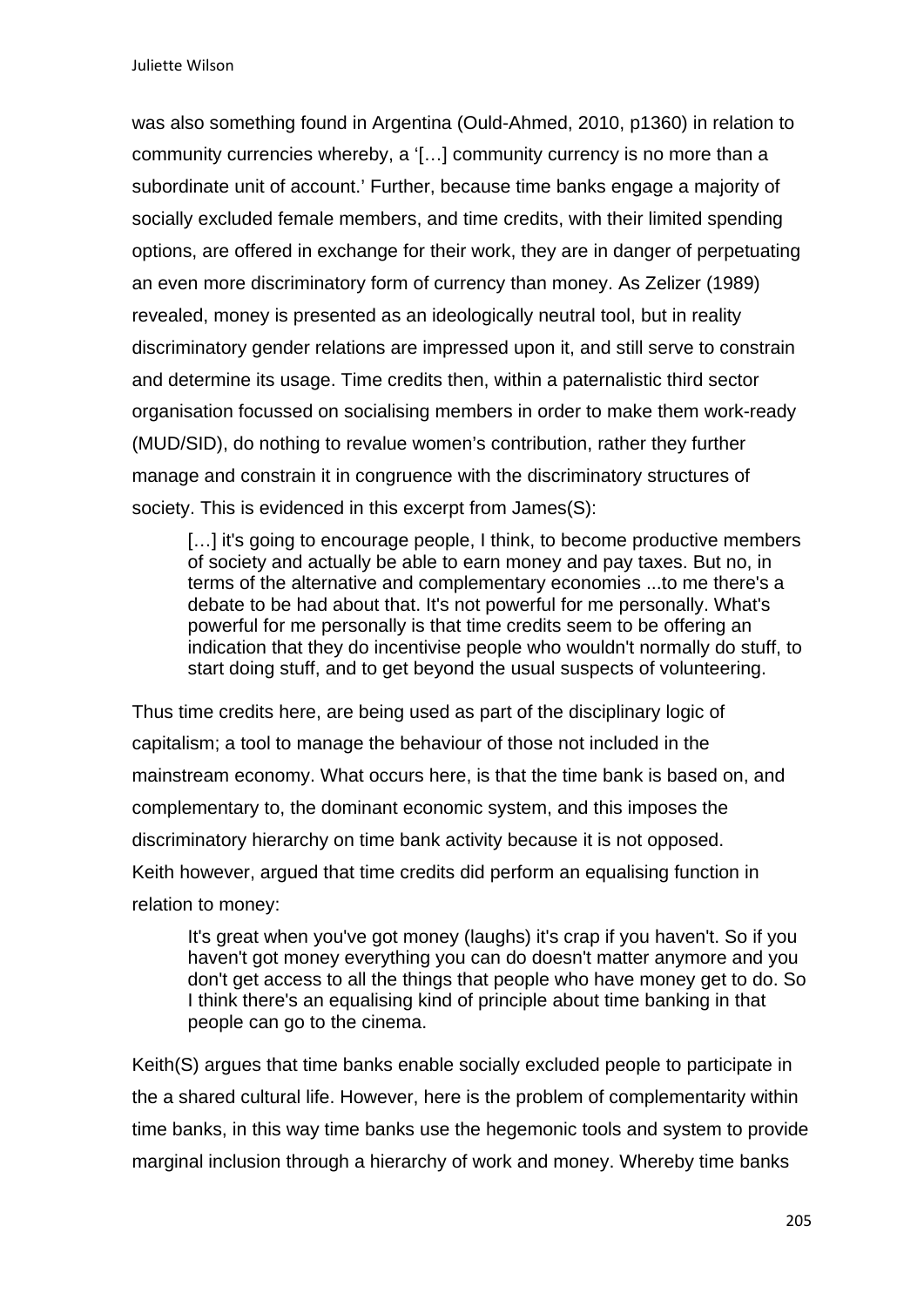merely add a bottom rung of inclusion to the hierarchy, so that the socially excluded can be included whilst not challenging the structures of exclusion. Part of not challenging money through the creation of time banks is this desire to not be overtly counter-hegemonic, rather to gain some acceptable ground for the socially excluded, and in this they become subservient to, and a tool of, the neoliberal governmentality in controlling people to maintain the status quo.

### **6.20 Member Conceptions of Time Credits in relation to Money**

Despite staff attempting to block monetary comparisons, many members continued to conceive of time credits as money. As address in the previous section, they utilised time credits as a means to enact homo economicus, the self as entrepreneur. In this way they were able to value their time bank work in relation to the dominant neoliberal value structures. Indeed, it is through achieving monetary value for their time that in particular, the socially excluded female members, were able to gain value and respectability. This in itself, whilst not supported by the time bank organisation, was an act of resistance at an individual level within the parameters available; 'passive revolution'. For example, Renee, Asiye and Saskia were clear that time credits worked like money:

Because the system is the same as money, sometimes the same as money. For example, I wanted to go to ice skating and I had to pay for that and now time credits can help me to go there, the same as money.

However, whilst Renee, Asiye and Saskia viewed time credits like money, it is true that a lack of language proficiency may have affected their ability to fully explain their thoughts about time credits in relation to the concept of money. A member with English as her first language, Cleo, explained that she saw time credits as part of a 'monetary system' and said:

You can go to the cinema, you can go to the football, it hasn't got a monetary value as such, but there is value to it. So I do know that that's important, so when I do have them on me I don't leave them around and things like that.

This clearly demonstrates that some members view time credits as money because they are exchangeable for things with a definite monetary value, thus the P2A mechanism facilitated this view. Further, Marge saw time credits as money, but lamented that they were a limited form of money: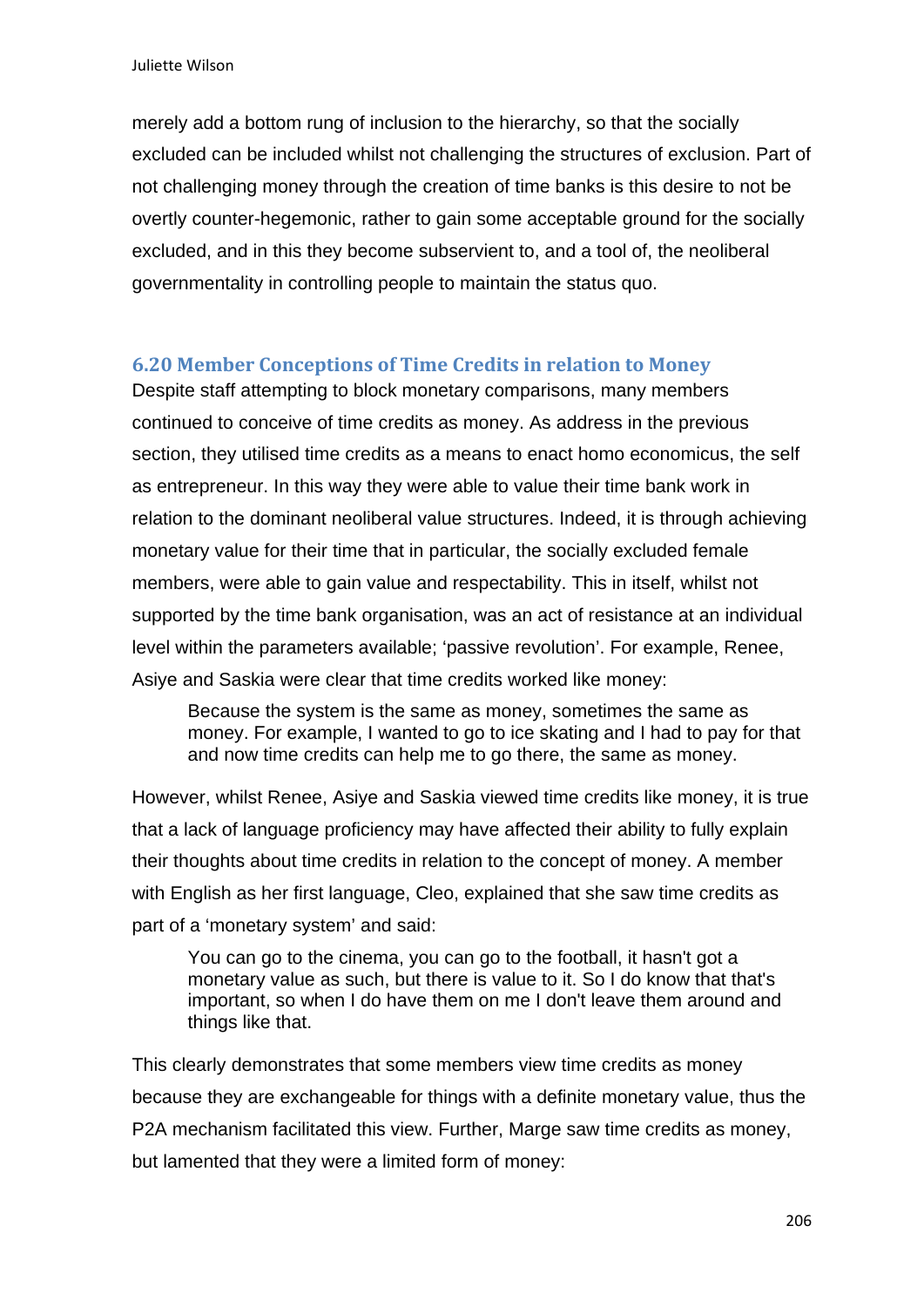Well, I mean, within the scheme they are like money, it's like paying with a pound note isn't it, but it's limited because you can only use it for a certain thing. I mean I couldn't walk out of here, I need to get some fruit before I go home, but I can't walk into the Greengrocers and buy a bag of oranges and give him a time credit (laughs) unfortunately! But it would be nice if we did that, but no.

Here Marge liked the idea of time credits being used as money, and viewed them as such inside the system, however she was passive about their potential for wider usage; it was not something she viewed as within her control. This was expressed by other members, who also saw time credits as a limited form of money, but did not express the desire or potential to use them more widely. Others, as will be discussed later in this section did view time credits as money with radical potential for destabilising the value and primacy of our current monetary system, but this was a minority, and indeed male, perspective. Consequently, despite staffs' control, and even though they were seen as limited, and there were difficulties around valuation and exchange with economic capital, time credits were viewed as a form of money. Thus female members in particular used time credits to supplement low incomes via the opportunity to earn something which is exchangeable for services with a monetary value, and in doing so attributed *some* value to their time. However, staff were against this valuation and this must have inhibited wider radical feminist potential.

As with members' tendency to understand time bank activity as unchallenging of the concept of work, some members expressed that they did not view time credits as money. However, in further observation and conversation this was more to do with the fact that it was viewed by middle class members as disdainful to be 'in it for the money.' Further, whilst some members did not define time credits as money this may also be explained by their limited capacity ad low value status, as described by Marge. Thus, in eschewing an interest in money, members may have exhibited a protective instinct, rather than an oppositional one. Chris had a general disdain for money, and people with money, as well as viewing time credits as a more positive means for exchange:

Yes, sometimes it is negative. Maybe you would spend it on drink and sometimes drugs. Also, maybe I couldn't just talk to any person who is walking on the road, or who is working in a small shop, because you don't see rich people in the street. […]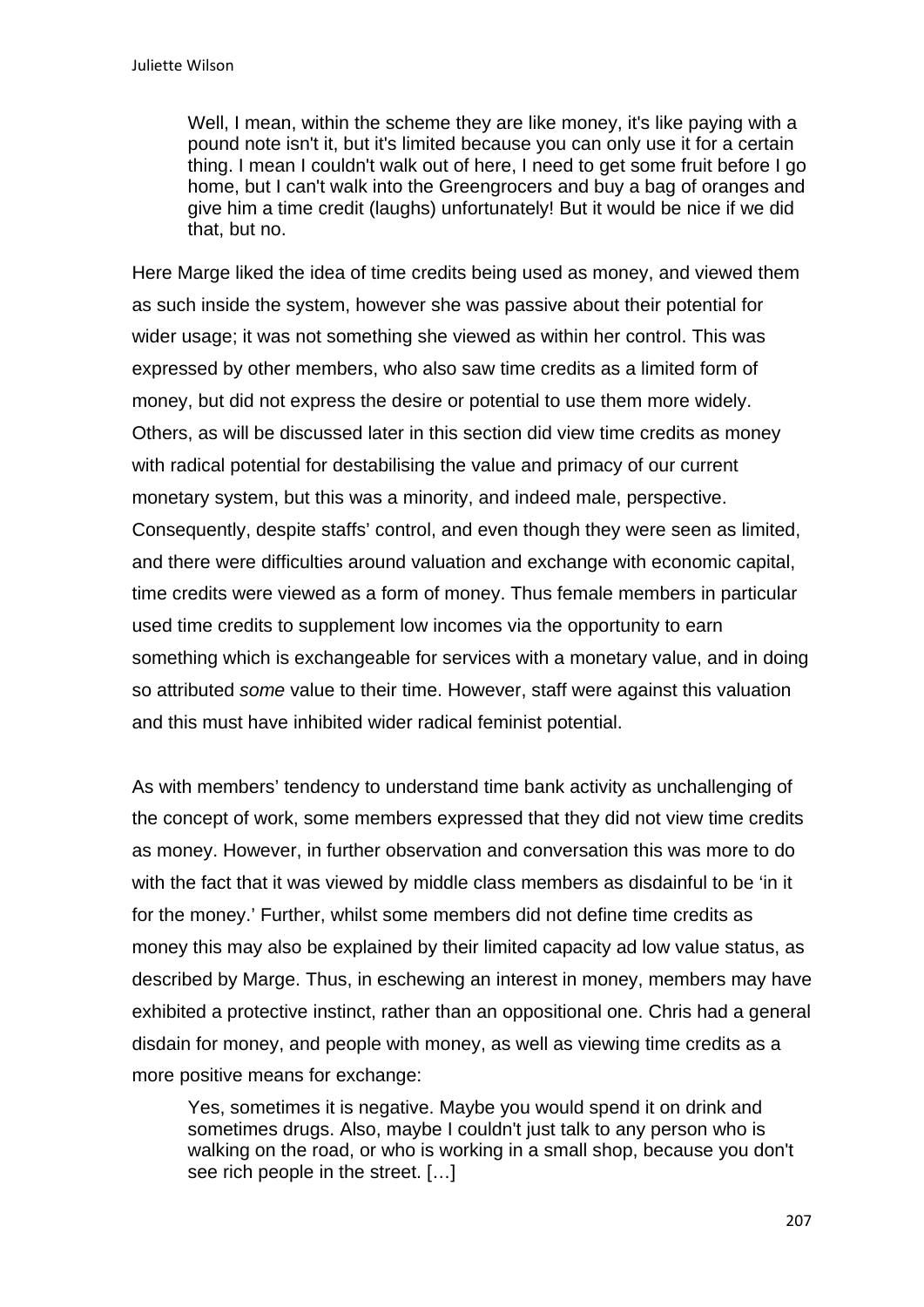Like delicious. Not delicious to eat, but like delicious. Like when I get money I am happy that I get money, but when I get time credits it is a different feeling. Yeah, because I know I did something, and I can use it to get somebody to help me.

Thus members were not uncritical of the monetary system, although they usually had to be prompted to speak on the subject, in defining time credits as better than money, despite their devalued and limited status, they performed a kind of respectability in relation to production and consumption. I argue again, that in this way, time credits perform as a kind of resistance, because they enable people a form of inclusion and a sense of self-worth which they have more control over. By eschewing the major value system, disdaining money, people can define themselves as valuable outside of that system however, this is not to prove Gibson-Graham's (1996) assertion that a multiplicity of economic practices destabilises the primacy and value of capitalist economic practices, rather, it works as a coping, and slightly resistant, mechanism within an ongoing structure of disadvantage.

# **6.21 Critiques of Money**

There was a spectrum of critical views in relation to the concept of money present in the data. Whilst most members articulated some form of critique, very few were overt, and everyone seemed resigned to the continuation of the present inequitable system. Thatcher's famous quote 'There Is No Alternative' paradoxically characterised the view of most members within the alternative currency system. I argue that this is because most members did not join the time bank as a politically or value driven act, rather they needed something to do to be included, and some way of presenting respectability in relation to the dominant value system. Further, whilst staff utilised the time bank system as a means to perpetuate their activities and gain funding, they too were not wedded to the aims of the system to redefine work and value. The perspectives on money that members expressed ranged from a 'low-level passive money critique', for example, Carly tried to explain why time banking for her, felt better than working or paying for things with money, and said:

I don't think it's nice to involve money in things, I don't know, I don't know.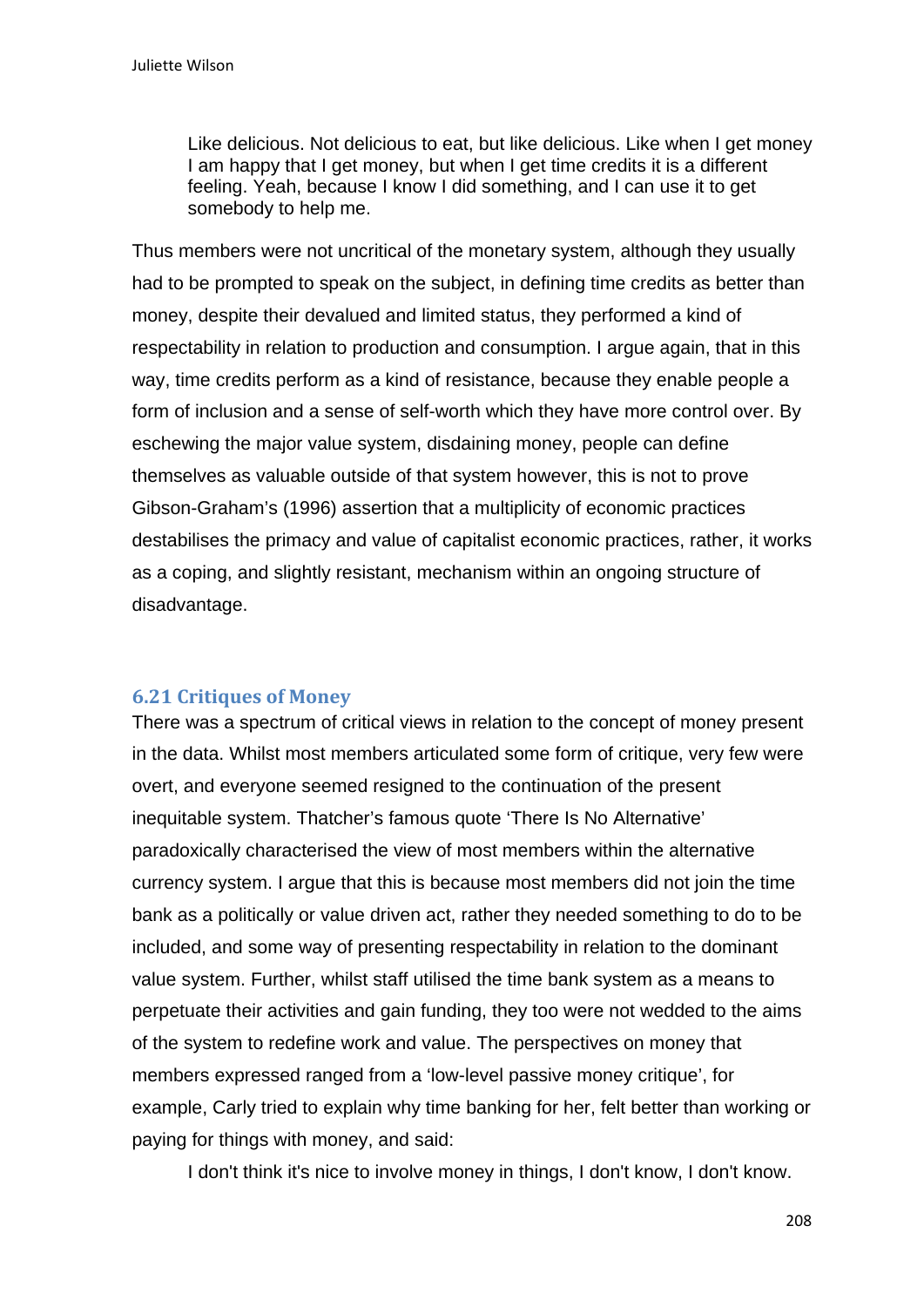To 'mid-level passive money critique' but still with an indifferent relationship to it as

a socially constructed concept:

It's a necessary evil. And I probably think I wish I'd taken it a bit more seriously earlier on in my life. I mean we were talking about it earlier on today, I grew up in an age where nobody ever told me, you can do this, you can be that. Cars, houses, belonged to the rich, I was a serf, and I never expected to own anything. […]

The thing is, this sort of barter system, if you haven't got a lot of money you can have a sort of secondary system of exchange. Talent for something, and you've something that says well I've got something, somebody owes me this. But how would you enforce it, how many people are actually going to accept it as a currency?

Then 'mid to high-level passive money critique' as in for example, Nathan, who

was unemployed and homeless:

Well I'm not like, massively political, but it doesn't seem to me that the current system of capitalism's working that well. Really.

[…]

Well I guess on the one side it's personal freedom, if people want to spend their money on something then it's up to them in the current system, but I wouldn't mind, you know, a different system, sort of more socialist, communist even potentially. Might be interesting. Don't think it's going to happen, but.[...] I mean that's sort of similar system. Slightly communist isn't it?

Nathan tentatively described the time bank system as communist, left wing, and expressed that this was a system that her would prefer, yet he stopped short of fully condemning a neoliberal rationality of individual economic freedom. Then there were members who are defined as 'high-level passive money critique' within the time bank, such as Yvonne who explained her view of the monetary system and economy:

I mean, you know 1% of people have got most of the money which equals opportunity and all the rest of it. So I think it's very very bad […]

Oh yeah. It's not fair, it's not equal. We're living in a very very unequal society and that, that actually causes problems for people at the top, as well as for people at the bottom. But you know, living in an unequal society is the sort of thing that ends up in gated communities and people being afraid to walk the streets because they're going to get stabbed for their money and stuff. You know, it's bad. There's been research. The Spirit Level and things like that. There's been a lot of research about it. It's bad for everyone.

Yvonne was a member of the Green party to address these political concerns, but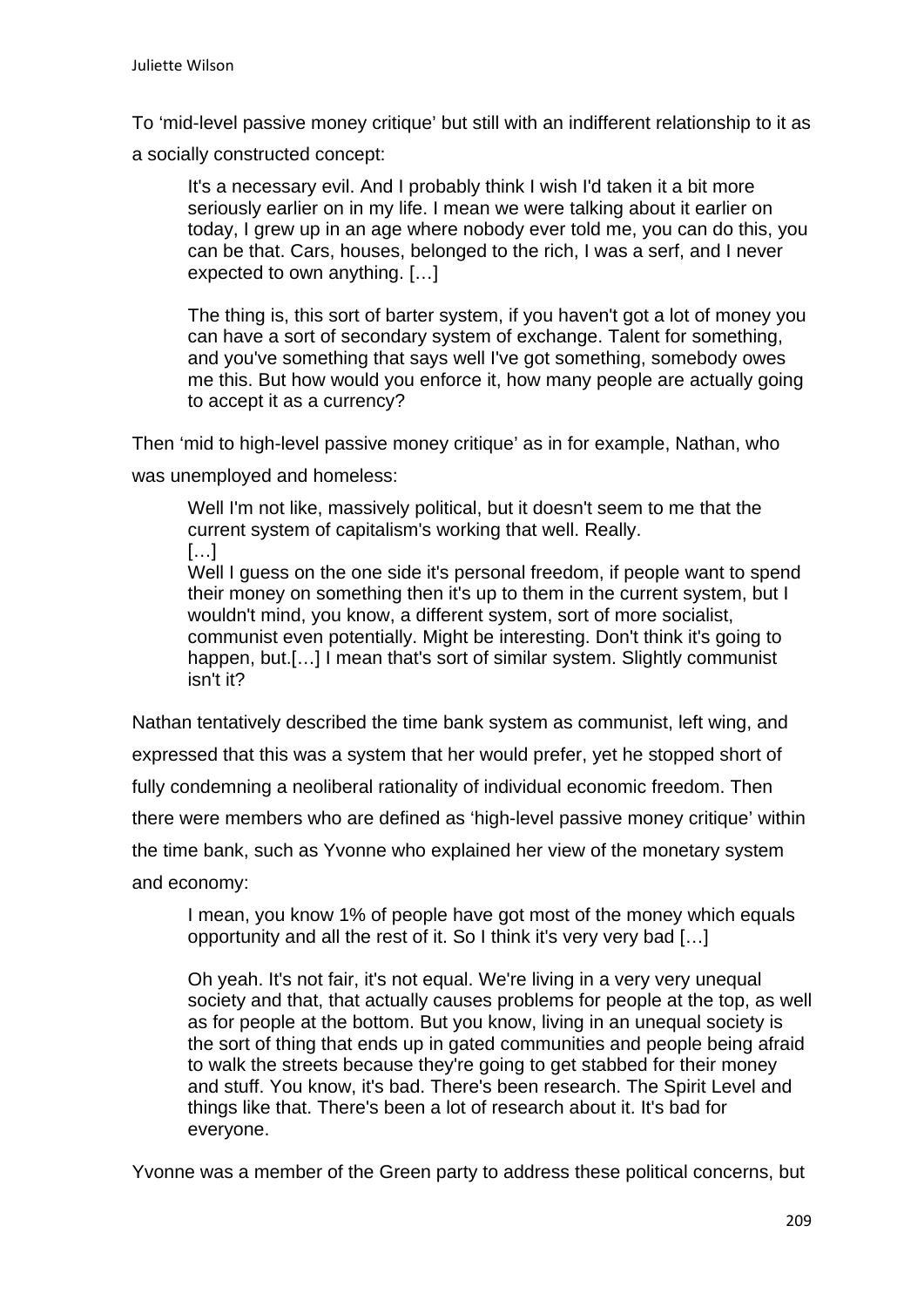did not see the time bank as having a potential political effect on what she saw as the dysfunctional monetary system. Further, Steven articulated why members who were critical may engage with the time bank, but in a passive way in relation to effecting change:

No. This is not political. I don't find this political at all.

Because we don't talk about politics at all. I don't bring it up, I mean there's no, I just keep to my. I suppose using free software is a gesture but I don't bring my politics up at all.

I don't know. Because I am old, and it's because you want to keep in the shadows. Not in a dark way, not as a fundamentalist, but you understand what I mean?

Thus Steven felt that a political discussion or left wing view would not be welcomed in the environment of the time bank, a feeling which is justified, as will be discussed in the next section, in relation to staff treatment of overtly political members. A small number of members, two specifically, were defined as 'highlevel active money critique', and were strongly critical of the monetary system and saw time banking as a way to address the situation. Here Kyle gave his reason for involvement, which was based on opposing capitalist economic structures.

I would desperately like, as money, the alternative money systems, like the Lewes pound, the Bristol, the whole Transition remit. Local economies. […] So this is the power we're under, this capitalist stuff, and it's very, I mean you have to take, it's so powerful and brutal and ruthless to the poor people who are having to slave their guts out, where the tiny minority are making vast, vast wealth. I mean even in this short period of time since the Tories got in, there's been more millionaires created. More millionaires created, and the gap between the rich and poor. All that spirit level stuff.

Thus there were a range of critiques of the economic system expressed within the time bank, but these views were not encouraged nor acted upon by staff. In fact, as will be explored in the final analysis section, despite the time bank addressing highly political areas such as work, money and gender, the staff actively worked to restrict any counter-hegemonic action, confirming Steven's view that the time bank was not the place for political action.

# **6.22 Time Bank Organisational Response to Counter‐Hegemonic Action**

Thus the time bank, despite its original radical potential to address social exclusion by redefining work and money was not perceived as a space in which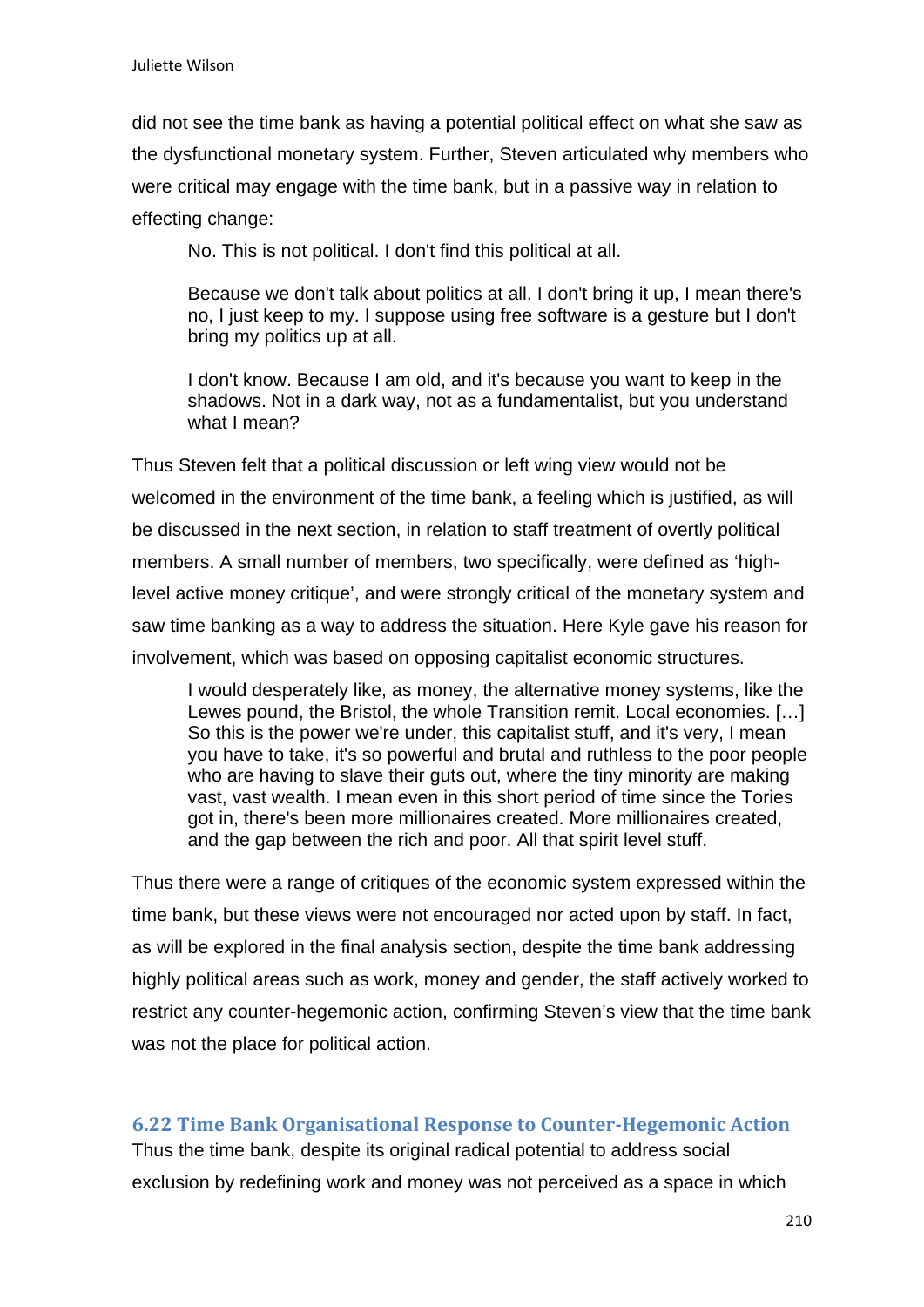politics could be discussed. This may have been tactical in enabling the time bank to survive within the state and third sector, in similarity to the less political voluntary action groups which worked for longer in Beveridge's observation (1948). Therefore the time bank became a means to do *something* for social advance in an era of increasing social exclusion, and austerity measures, but in doing so inhibited structural challenge through political engagement. Accordingly, extremely few members joined for, or articulated their counter-hegemonic political views. Only two members within the group joined for explicit political reasons; with a view to utilising the time bank mechanism to change conceptions of work and value. As Cyril explained:

Well the time credits are something I'm exploring into and I'm quite interested in how it can actually impact on the, I think it, I want it to impact on the main economy if that's the right thing to call it. I don't think I would be quite so enthusiastic if it was kind of a pet project and if I thought it couldn't have any impact. I see the impact as with the unemployed, refugees, migrant people, students, people who are on the bottom of the money earning, and I include myself in that because I'm retired on pension credits so I'm actually getting benefits from the government.[ …]

I suppose if you're not given the tools to get out of the shit, how are you going to get out of the shit? […] You can see what's driving my mentality. I don't care, anything that is an alternative to that system that is destroying people.

Thus, Cyril actively engaged with the time bank as a means to enact counterhegemonic views with the aims of addressing the structural causes of social exclusion. Similarly, Kyle held strong opinions about structural inequality and saw his involvement in the time bank as an active political act of trying to change conceptions of work and value. It is worth noting that Kyle and Cyril had never met each other, and despite their similar interests time bank staff did not, as they did in other instances, link them together. Further, staff worked to actively block Kyle and Cyril's activities, and their expression of these opinions. This is best demonstrated by an instance when Kyle tried to 'market' time credits (his words), by using them in a local cinema. As I wrote in my research diary:

When we met he had just had a meeting with Jenny(S) which he said hadn't gone so well, she disagreed completely with his view that the time credits were an alternative currency, and with his efforts to 'market' it as such. He said he had been to the cinema and had plucked up the courage to speak to the staff about using them directly there, staff knew about them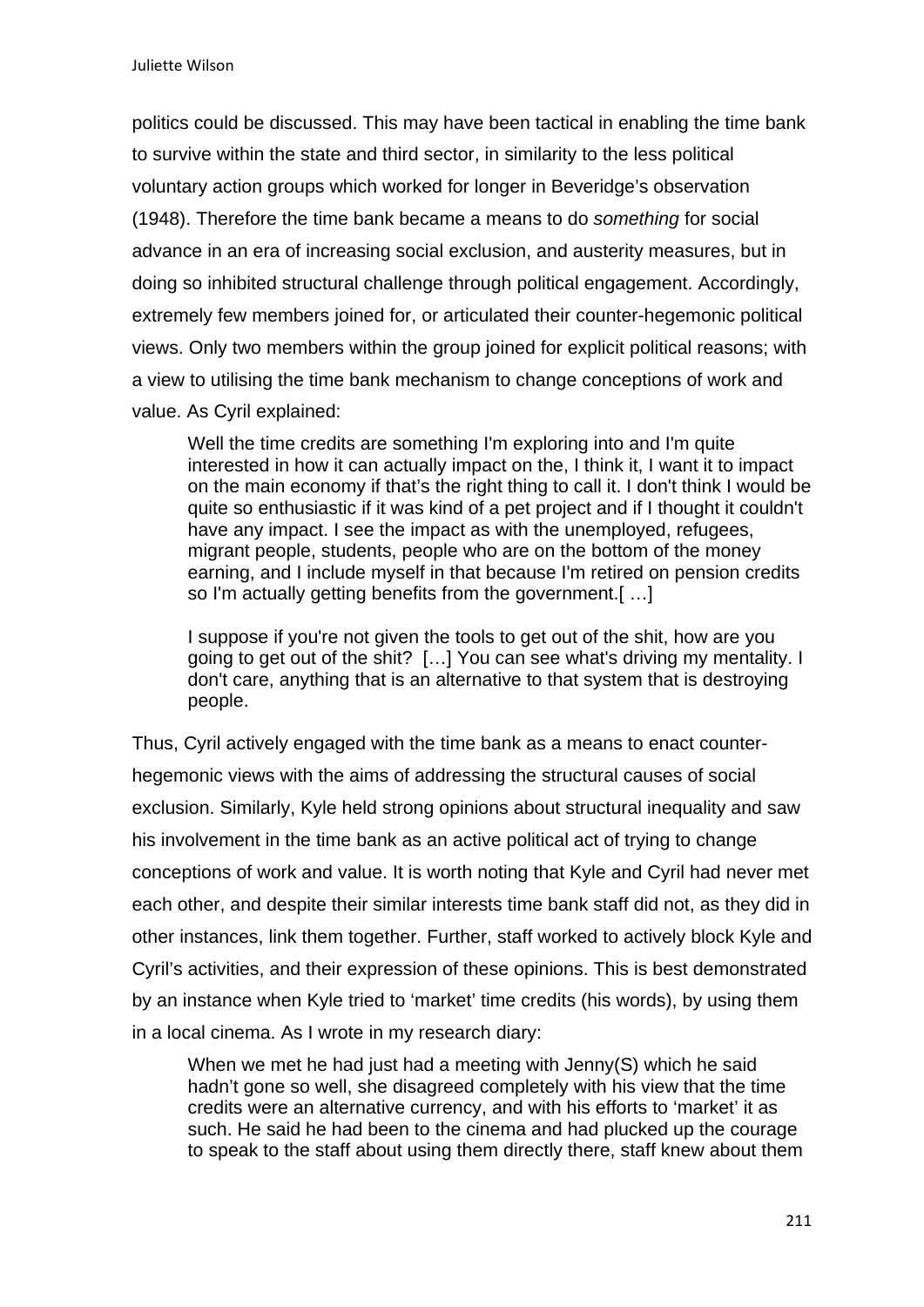but were reluctant. Kyle said he was trying to persuade them but that Jenny(S) had told him not to do this. That this was contentious.

This incident also came up spontaneously in our interview, and Kyle said:

I've only done that in the (name) cinema. And it's quite interesting because all the people on the front desk knew about it, and then I was trying to empower them, so they rang up their supervisors and I was always let through. But since I started telling Jenny(S) about that, so I had to say, you know, I've got this file, I go through it with the person on the desk, but, so I had. You have your gonads on display. So I can do it sometimes, but other times I'm under me due [sic] about the state of the world so, and if, yeah, so I'm up and down sort of bloke.[…]

Yeah, I spoke to Jenny(S) about it because but then she got a little bit, she pulled back a little bit, oh I don't know if you've got the negotiation right, spoke to the right people. So she backed off, and I backed off, we had this emotional empathy thing going on. So I haven't been again, because....

This is an example of where the members with political views were made to feel uncomfortable in expressing those views by staff. In my observations, any time they tried to talk about the time bank as an alternative currency system with which to challenge conceptions of work and money, they were stopped by the staff. As discussed in the literature, money is a symbolic tool of power (Weber, 1964), and any challenge to that is a challenge to the state. Thus the time bank, as a third sector organisation, aligned themselves with acceptable forms of alternative currency, complementary ones such as the WIR, which stabilise the mainstream economy and do not challenge the supremacy of state-created currency. Thus as described by Navqi and Southgate (2013), currencies wishing to survive within the state, must remain small and supportive of the mainstream. A governmentality of neoliberalism based upon free market capitalism functioned to restrict the potential of the time bank.

It is also worth noting that the only members who felt in any way able to challenge this hegemony were those with a middle class background, and high cultural capital despite their low economic capital (both now living on benefits), Kyle and Cyril were both university educated and had previously held professional jobs as a social worker and an architect. Other members, who whilst not enacting their views, held a 'high-level passive money critique' had similar backgrounds, university educated with a professional job yet now living on low incomes. Thus it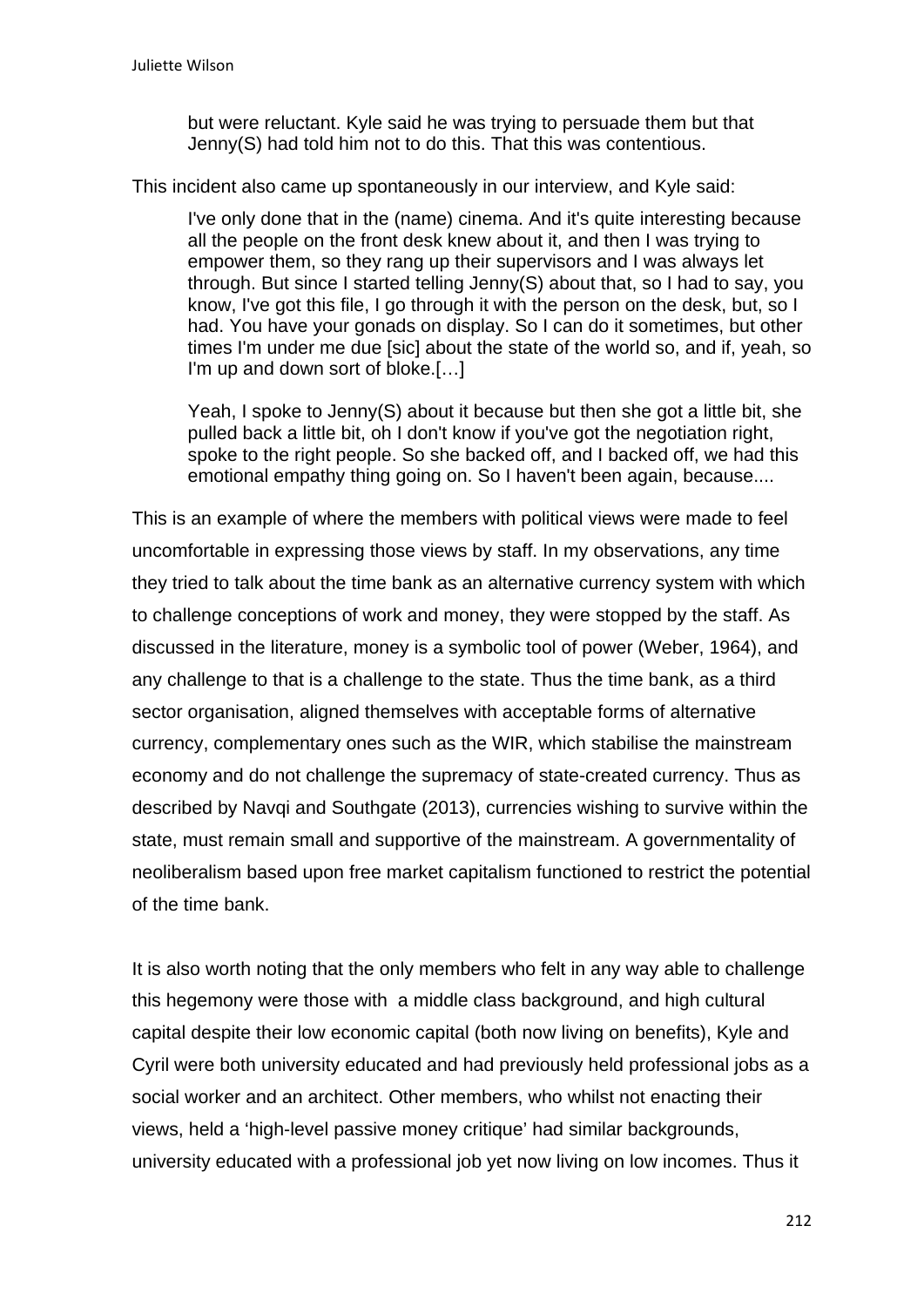is clear why Keith (S) did not want the time bank to become a 'middle class hobby thing', if the middle class are in fact motivated by political critiques, and the time bank wishes to down play these critiques. Further, it is argued that cultural capital, class, race and gender, discriminatory structures of society, mediated the ability of members to even attempt to enact counter-hegemonic views. Which was a difficult thing to do in a situation where the staff actively denied this activity. For example, here Cyril spoke about a 'falling out' he had with Jenny (S):

The other thing I noticed, this is where Jenny(S) and I had a bit of an inverted commas, fall out. It was a bit of a joke because I was teaching the guitar and it was always on a one to one basis and she said, I've been thinking about group teaching, how do you think group teaching would work? I said well I don't know. So we ended up having me and another teacher and sometimes up to five you know. Five people, and they all gave a time credit for their time that they got, and J and I got a time credit for what we did, but there were five of them, and two of us so the time bank made three time credits into their banking system.

And I thought, well first of all I was thinking well this doesn't seem fair, because I was doing the admin and inputting this into the folder. Three time credits, Jenny(S) there are three time credits in there that have just appeared out of nowhere, because you are working us too hard. So you see that's one way of creating time credits out of fresh air so to speak.

Here Cyril half-jokingly draws attention to a Marxist analysis, in articulating how his labour has created surplus value, and demonstrates the difficulty of even relatively powerful white male middle class members expressing counter-hegemonic views within the time bank. After his 'falling out' with Jenny, Kyle was guarded in his language:

[...] how do I say, so yes, trying to monetise the voluntary work that was going on here? It's so hard to get the wording right because of constraints.

Thus radical counter-hegemonic activity, with the potential to have a political impact upon the structural causes of social exclusion was not condoned by the time bank, it was actively quashed. Further, given that only white middle class males articulated these views, it is reasonable to argue that others may have held, or been open to these ideas but felt inhibited by the environment of the time bank. Thus whilst voluntary action groups of the Beveridge era (1948) also downplayed political narratives, they were not activity quashing these whilst purporting to aim to change discriminatory social institutions.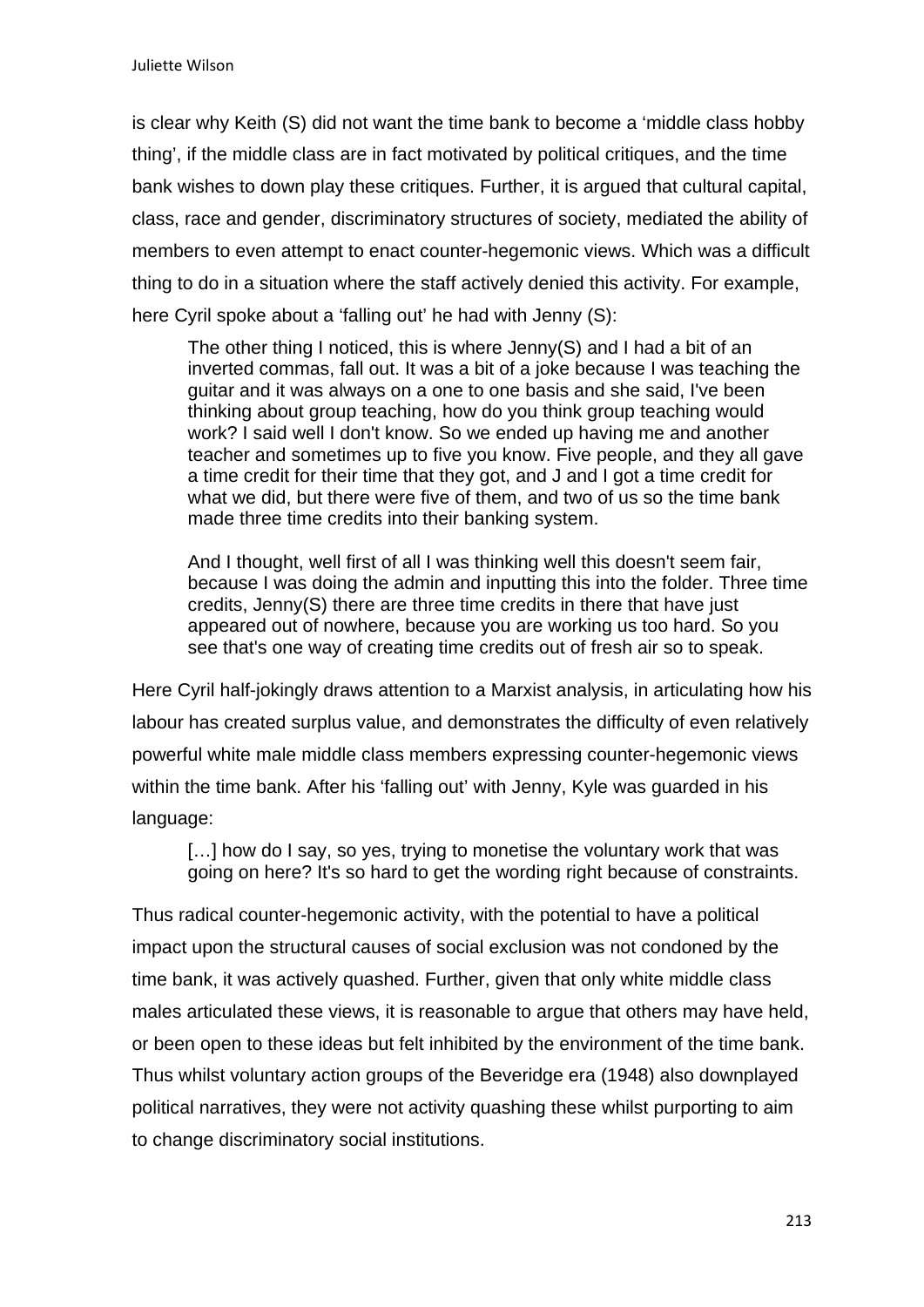It is also significant, that despite the fact that it was often Jenny(S), the time broker, blocking counter-hegemonic activity, or activity in which members sought to take control or be political, she mentioned on several occasions her own sympathy with these views. However, when she did express these views, it was almost always preceded by an emphasised 'personally speaking'. She did not feel able, within her third sector paid position, to openly speak about, or enact these views. Thus whilst she was imposing control on others, control was also being imposed on her. For example, in talking about the dangers of the time bank taking on the burden of austerity through providing a service for those whose public services had been cut Jenny(S) said:

And from a very personal point of view, I think that that would be wrong. I think the government's got a responsibility to have adequate services in place to, to kind of, if we supplemented it great, but if it replaced what they should be doing then that would be a problem to say we'll put a bit of money into something like this to replace the kind of essential services that people need.

However, whilst this was a personal view, Jenny(S) did not seem to feel confident in stating that this was something the time bank *would not do*, rather that she *felt* it should not. Jenny's (S) personal political opinions are probably best described by her involvement with the time bank Christmas pantomime. I attended the pantomime and described it here in the research diary:

There was a huge mix of people there, from church goers to English students from around the world, to time bank members etc. The time bank members put on a pantomime which was called the wizard of Ozmas (a reference to a local grocery store).It was about an explicitly greedy capitalist who wanted to take over the store, the store owner was granted wishes by the mango genie and in the end the capitalist was humbled and made poor but came to an agreement with the store owner, who had no interest in riches, to work together. There were songs including one by the capitalist saying, 'I love money but I'm bad.

Here, Zane explained that the main message of the pantomime was put forward by Jenny(S):

Yeah. I think it's a very anti-corporate message actually. Actually the idea of the Ozmas shop was actually Jenny's (S) and not ours, not mine.

Further, the tension in her role is epitomised by this comment describing her

responsibilities within the time bank:

If we're trying to develop different partners as well as trying to make the project as it stands right now run really well, you kind of need to carve out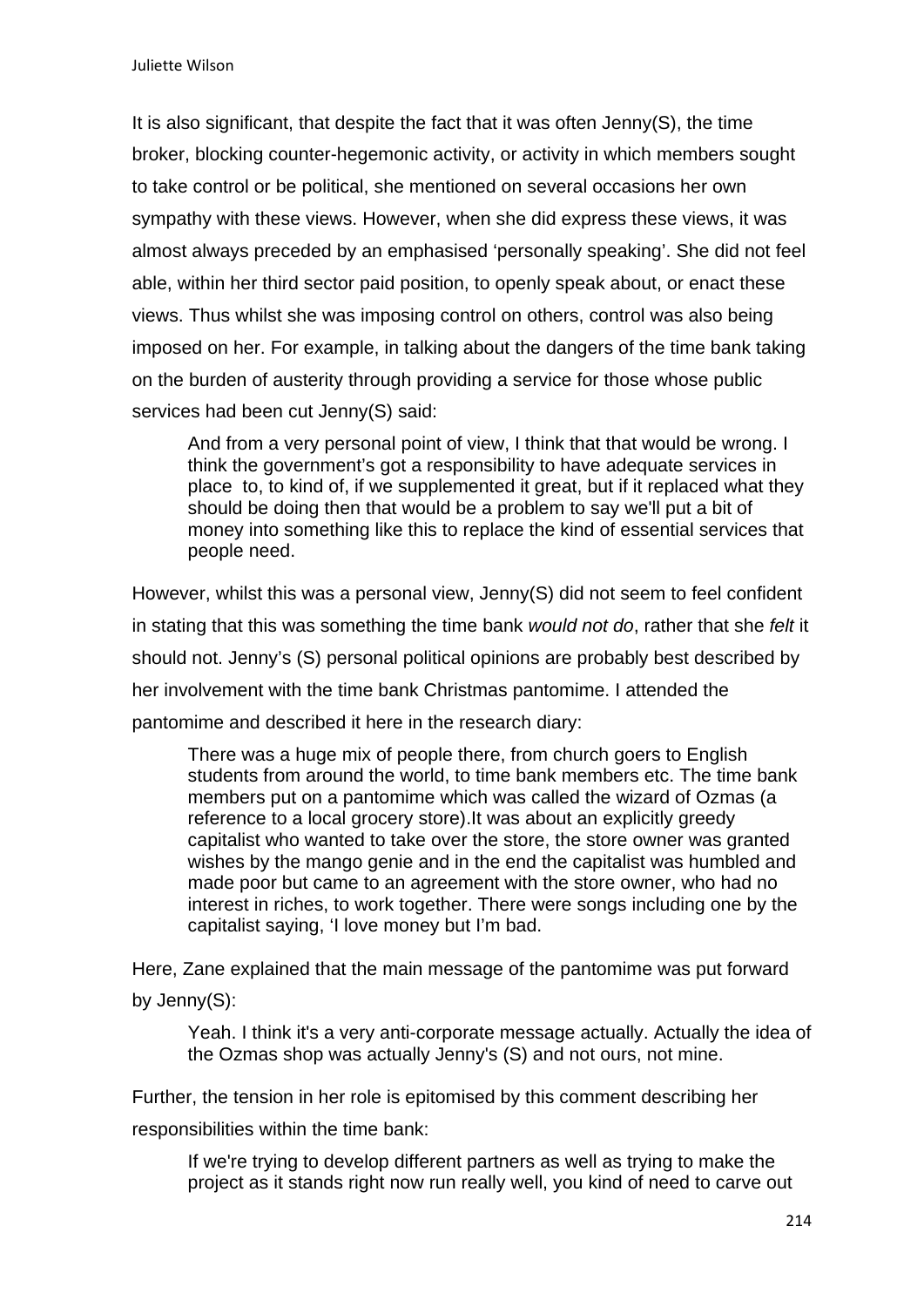time for that. And if you're being responsive constantly to the community then that can just not happen.

In her role as the time broker, as opposed to being responsive to the community, Jenny(S) became pre-occupied with creating and maintaining corporate partners, and developing a hub model of growth for the time bank, through which they intended to act as a central controlling hub for a seeming bureaucracy of city-wide time banking activity. In difference to the bottom-up middle class and political environment of LETS, time banks, from within the third sector work in a top-down manner to enable the beneficial activity, the resilience, but diminish oppositional activity. This correlated with the views expressed in Jacobsohn's (2013, p59) research:

Many coordinators find themselves at odds with their own boards of directors, community funders, and private foundations on fundamental values of Reciprocity and Community […]Living the core values sometimes means organizational conflict between leaders, losing a grant or refusing financial backing from parties that distort the mission.

Thus even staff within the time bank were constrained by the structure of the neoliberal third sector governmentality running through the time bank, because despite holding anti-capitalist views, the time broker became part of an organisation constraining and controlling counter-hegemonic activity.

This demonstrates the ability of contemporary government to encompass and depoliticise oppositional activity within the third sector (Zizek, 2012), by making everything an economic, rather than ideological or value-based issue (Brown, 2014). As quoted in chapter three, Carmel and Harlock (2008, p156) state:

We argue that the discursive construction of VCOs as the third sector is embedded in a system of governance that tends to institute them as technocratic and generic service providers. In doing so, it renders their specific social origins, ethos and goals absent, as if these are politically and socially irrelevant to their activities and role in relation to the state.

Thus in aiming to address social exclusion from within the governance of the third sector the time bank became a means to address a technical, rather than ideological problem with the social and economic systems. As such, their radical political potential was diminished for the purposes of providing a service through which to sustain the status quo. The third sectorised nature of time banks, their focus on corporate partners, funding and growth, means that the original aims of challenging the structural causes of social exclusion through redefining work and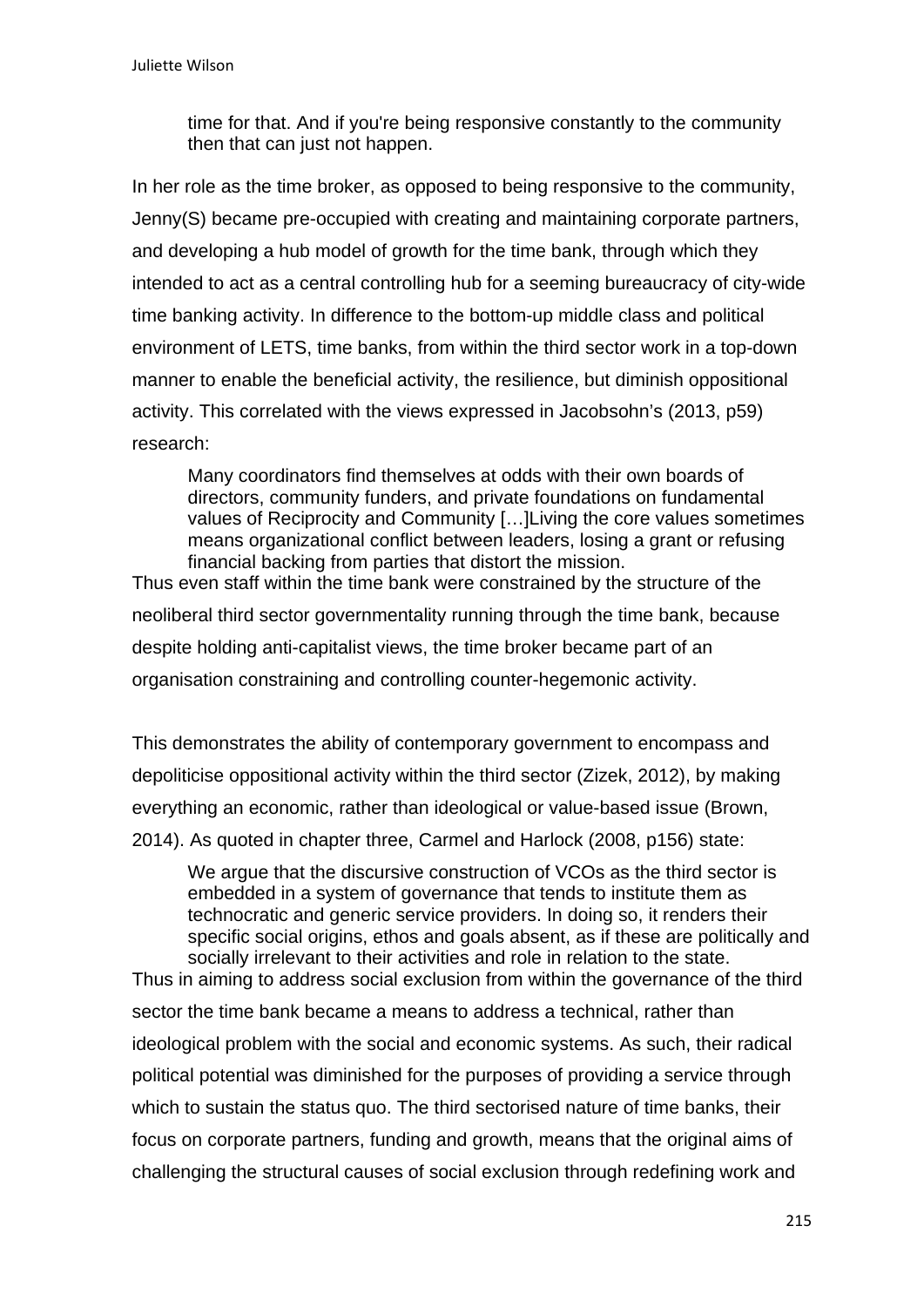value, are lost in their need to be defined and positioned within the economic hierarchy of the state. Time banks originally set out to challenge conceptions of work and money, but the creation of money is so integral to the ideology and symbolic power of the state that any overt challenge, by for example, creating money for the most excluded in society, asylum seekers, would bring the power of the state down upon the activity. It would appear that Zizek's (2009) bleak prediction, as opposed to Gramsci's (Lemke, 2002) potential in passive revolution, explains the way in which the radical potential of time banks has been co-opted by a neoliberal ideology. An ideology that utilises the efforts of socially excluded communities to perpetuate an inequitable system by fostering resilience, rather than resistance, and maintaining an ever increasing reserve army of labour socialised into a SID and homo economicus rationality, with marginal access to a middle class habitus, which forecloses political solidarity and challenge.

#### **6.23 Summary**

The analysis of the data herein, is significant because it uniquely adds to the literature by addressing empirical evidence from a time bank through a critical feminist realist lense, with which to understand their function from a sociological perspective. In dialogue with the literature review, this evidence meets the objectives of defining a time bank, understanding how they work in relation to social exclusion, assessing the relevance of social capital, exploring the third sector context, using the perspectives and experiences of those involved and reconceptualising the role of time banks. The first section addressed the organisation of the time bank and how they first utilised a pseudo social enterprise model, and then a P2A time bank model in order to sustain their activities, and the roles of paid staff, within the neoliberal third sector context of funding and revenue. This demonstrated an agility in utilising the means available to meet a 'double-bottom line' of social and economic aims, characteristic of social enterprises as a definitive third sector construct. However, it was also recognised that within this, the economic rationales took precedence over social rationales. Further, their general aim of 'community building' with a basis in Putnam's conception of social capital had a MUD basis of assuming that socially excluded groups lack social capital, and that this is the cause of their exclusion. In doing so

216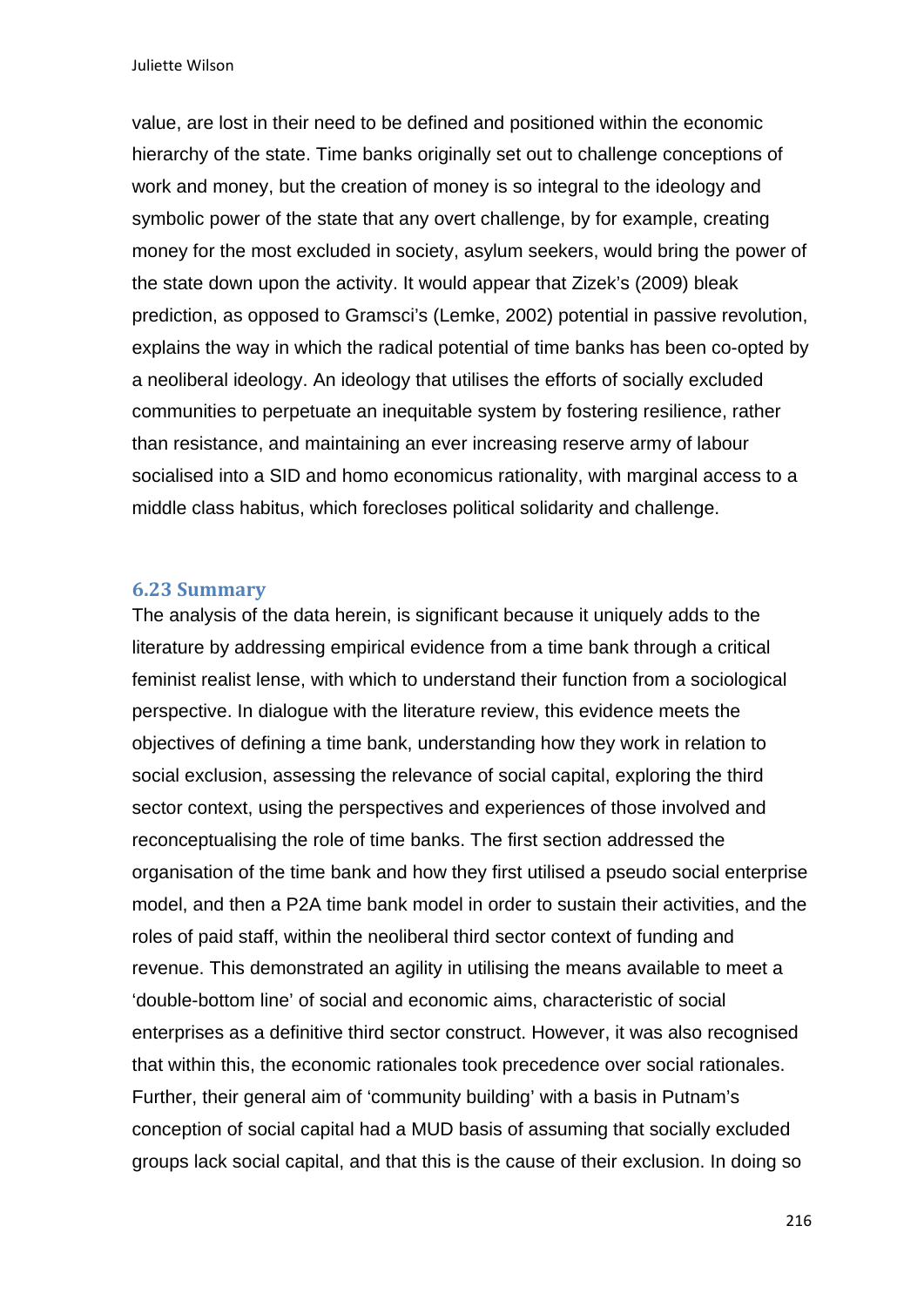they adopted a paternalistic management of community activities which altered autonomous value-led action into neoliberal action focussed around individuals' investing in their human capital; Foucault's (2010), the self as entrepreneur.

The second section confirmed the literature that time banks as a group are made up of a majority of socially excluded members. This exclusion was manifest in a number of forms, but notably members in this time bank were experiencing mental health issues which negatively affected their inclusion, and were from BAME communities seeking to integrate. Members were however, also excluded by their unemployment, caring responsibilities and underlying everything, a lack of material means. In explaining their motivation for joining the time bank, members gave narratives of their experiences of social exclusion. However, these members did not characterise themselves as socially excluded. What was also evident from the data, was the value of people who are socially excluded, by how much value they were able to contribute in sustaining the activities of the centre. It is argued that this provides a basis for other ways of valuing people in society, and that whilst it is too difficult to quantify and value each individual's contribution, social exclusion could be addressed for example, by implementing some form of citizen's income. Further, the limited social capital which may have been developed by the time bank, was restricted by cultural capital, thus further demonstrating that a focus on social capital is a red herring for reducing social exclusion, unless coupled with, as argued for in the original time bank aims, a redefinition of work and value.

The third section explored the exchange practices in the time bank and how they related to concepts of work, and were mediated by gender. What was found, was that the time bank focussed on social inclusion via paid work (SID), aspiring for the time bank activity to lead to paid employment which, as discussed is a discriminatory and limited way to address social exclusion. What the time bank did offer members, was the opportunity to create a 'work like' routine which offered them respectability in a society which values paid work. However, in not challenging the definition of work this worked in a Communitarian (Etzioni, 1995) and Big Society fashion to make socially excluded people responsible for undervalued work in the community, which does not alleviate their social exclusion. Rather alleviates the effects for them and others for example, by providing activities and services for people with mental health conditions. The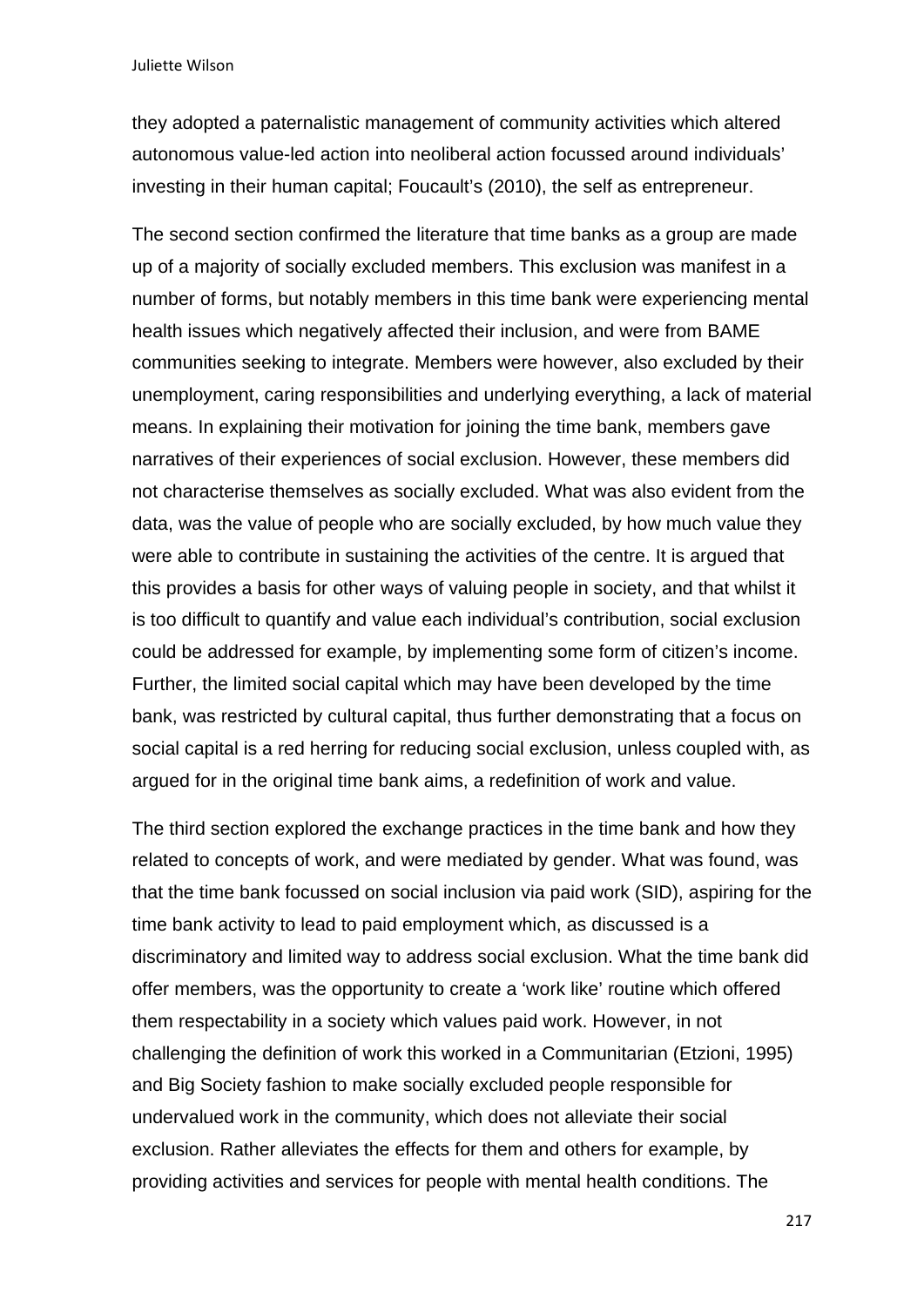feminist potential of the time bank was thus limited because not only was it reresponsibilising women for community work (See Beck, 2000), but it was unable to value the informal work they did outside the time bank, and further excluded women with caring responsibilities. What also occurred in the time banks earning and spending mechanism, was an imposition of neoliberal ideas, whereby members internalised economic rationales and used the time bank to enact this homo economicus. Further, the 'no something for nothing' neoliberal ethos promoted by time bank staff, maintained a cultural capital hierarchy by defining the excluded through MUD if they received charitable funds.

The final section explored the deradicalising of time banks. This argues that despite the counter-hegemonic potential inherent in time credits as form of currency which challenges the centrality of money, what actually occurred was that staff blocked a comparison with money through a control exerted on them as part of the neoliberal third sector. However, some members did define time credits as money, and women in particular exhibited a form of resistance, or passive revolution, through their use of time credits as money. Members, whilst reluctant to talk about money, or politics, when questioned on the subject exhibited a spectrum of critical views from low-level passive money critique, to two members who exhibited high-level active money critique in trying to use time credits to challenge money. The time bank as an organisation within the third sector however, exerted control over any challenging political behaviour, especially that which concerned conceptions and uses of money. Further, it was demonstrated, that despite some staff holding anti-capitalist views themselves, they felt constrained within their paid role in speaking about, or acting upon, those views. Thus the third sector exerted control on the actions of staff who in turn exerted it on members, and whilst there was some upward push back, ultimately the power hierarchies were maintained, and thus the time bank served to sustain the status quo of social exclusion, rather than to alleviate it. The following section will draw these threads together and show how the aims and objectives have been met, as well as discussing limitations of the study, and areas for future development.

218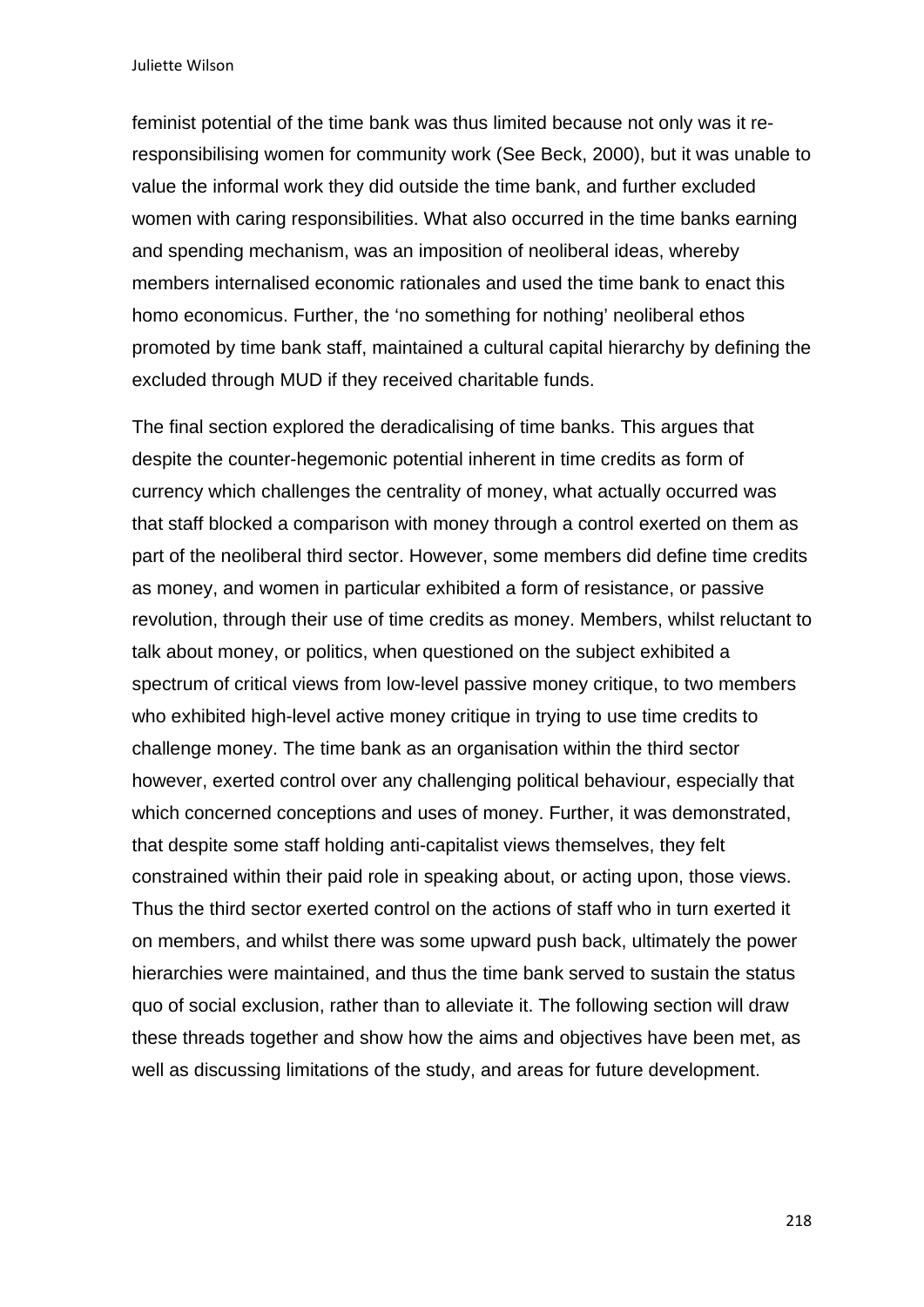# **7. Conclusion**

### **7.1 Meeting the Aims and Objectives**

The critical realist feminist methodology adopted by this research provided a unique insight into time banks and social exclusion in the UK. The overall aim of this research was to critically explore the role of time banks in the UK, in order to analyse the role they play in initiatives aimed at tackling social exclusion. In meeting this aim, the objectives were:

- 1. To define time banks
- 2. To understand how time banks work in relation to social exclusion
- 3. To assess the relevance of social capital to time banks
- 4. To explore the third sector as context for addressing social exclusion
- 5. To analyse a time bank through the perspectives and experiences of those involved
- 6. To reconceptualise the role of time banks

In meeting the objectives 2 and 3, the social exclusion and social capital literatures explored in the second chapter, provided a theoretical framework through which to understand the relationship between time banks and their stated aims. In using Levitas' (2005) SID, RED and MUD taxonomy of responses to social exclusion, and Bourdieu (1984) and Putnam's (2001) conceptions of social capital, it was found that time banks, despite their radical aim of redefining work, represent a conservative response to social exclusion. By this I mean to say, that they focus on SID and MUD understandings of social exclusion, and maintain a hierarchy of capitals, through a paternalistic and neoliberally driven organisational structure.

The third chapter met the  $4<sup>th</sup>$  objective through developing an argument relating to the third sector literature, in which time banks characterise a depoliticising and neoliberalising of voluntary action. This was enacted via a governmentality (Foucault, 2010) in which neoliberal rationales were presented, and internalised, as common sense ways of being. For instance, in response to the funding and governance structure, staff felt the need to prioritise economic efficiency, working with certain *numbers* of individuals, over value-led activity. Further, the time bank facilitated these rationales through their propensity to quantify and neoliberalise even informal exchange as capitalist practices. Working to survive within the third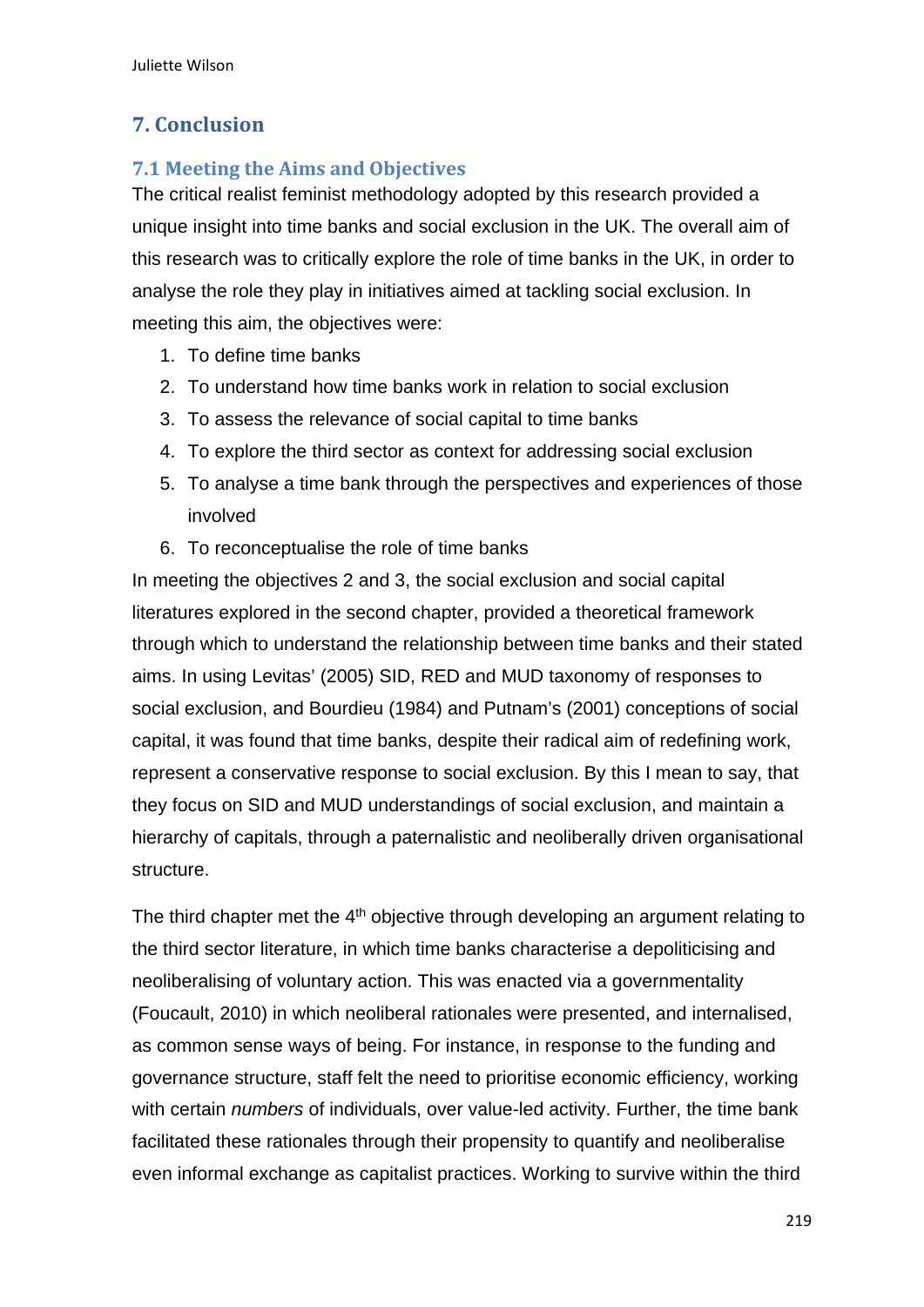Sector then, time banks assisted a conceptual shift from voluntary action, which was originally more autonomous and concerned with a collective social advance (Beveridge, 1948), to 'work like' activity, which provides a reserve army of labour depoliticised by their marginal inclusion (SID) in valued activity.

In achieving the  $5<sup>th</sup>$  objective of analysing a time bank through the perspectives and experiences of those involved, rich multidimensional data was generated which enabled a number of expressed and observed actions to be analysed. Through this it was clear that most members were experiencing social exclusion in a variety of ways, but that they were also able, and actively engaged in valuable activity; work. The time bank then, gave members the opportunity of marginal inclusion and value for those activities, which members embraced as a form of respectability in relation to the valued position of paid work. However, despite the radical feminist potential in critiquing the discriminatory social constructs of work and money, the time banks' focus on 'community building'/social capital, the effects of neoliberal governmentality, and the constraints of their funding within the third sector, served to depoliticise and diminish that potential. The paternalistic control of time banking activities functioned to sustain paid formal work as valued, and also served to maintain a hierarchy of capitals, aspects which contribute to maintaining the status quo of social exclusion. Further, this paternalistic control limited the potential of time banks by containing the activities within a simulated environment, in which bonding social capital, work and consumption were simulated, in order to generate some controlled inclusion. However, there was little evidence of this inclusion functioning outside of the structure of the time bank. Thus in meeting objectives 1 and 6, to define and reconceptualise the role of time banks, it was found that the time bank functioned as a means to depoliticise voluntary action, in order to utilise its value for the means of perpetuating the neoliberal status quo, of which, social exclusion is an integral feature (see Harvey, 2005). The overall aim of critically exploring the role of time banks in the UK, in order to analyse the role they play in initiatives aimed at tackling social exclusion, stimulated a unique contribution to the literature in demonstrating that despite seemingly radical objectives, and a critical feminist potential, time banks function to maintain the status quo by providing marginal inclusion in line with the dominant

220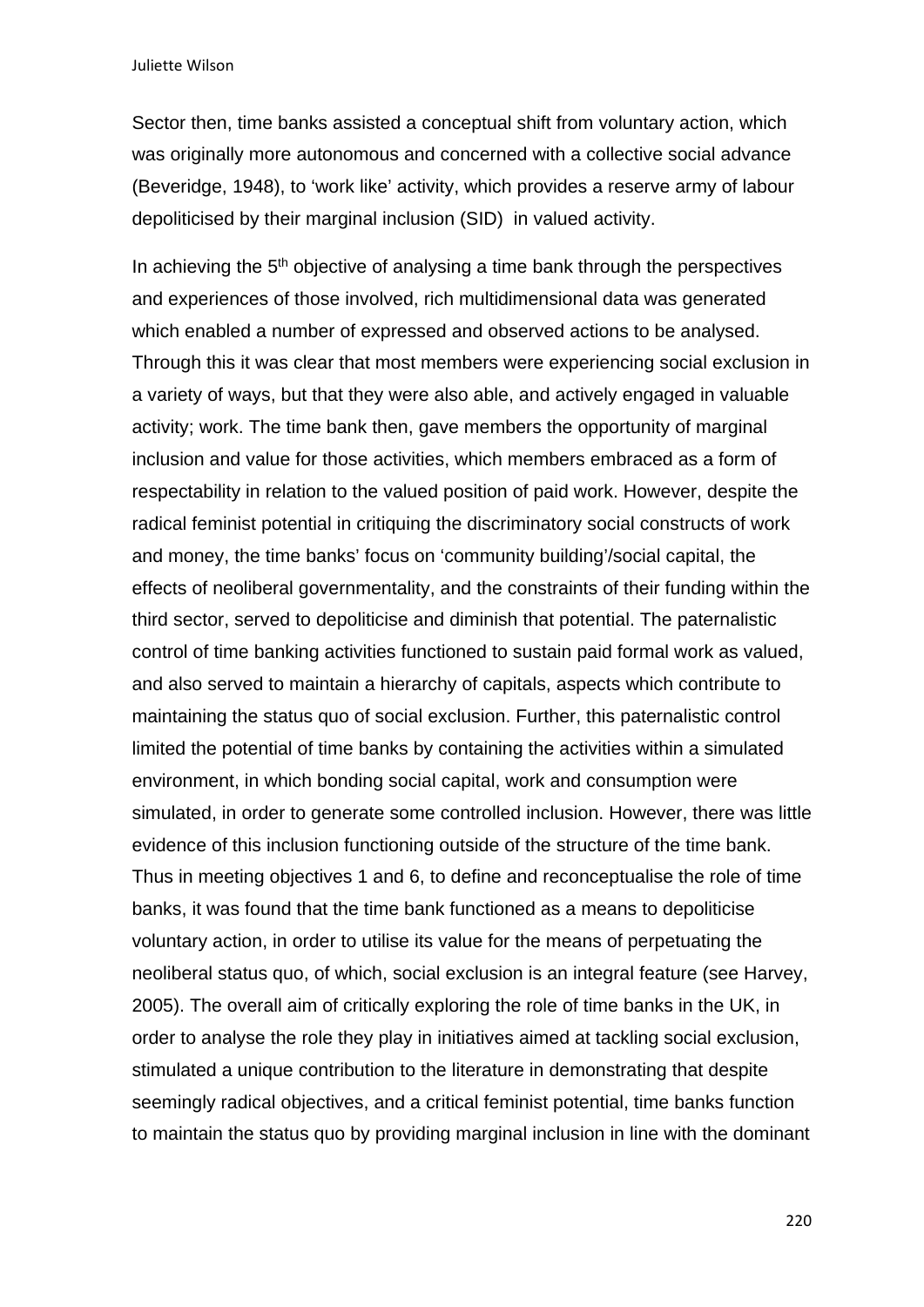ideology of the state. The following sections will summarise the key findings, and discuss limitation and areas of relevance for further study.

### **7.2 Social Exclusion Maintained by a Confirming a Class‐Based Hierarchy through a Conservative use of Social Capital**

Significantly, the data herein shows that the time bank's aim to address social exclusion via social capital was limited. This was not only due to the fact that bonding, rather than bridging capitals (see Putnam, 2001) were generated, but that this was also constrained by the paternalistically controlled parameters of the time bank. For example, few 'real' friendships were developed, by which people meant friendships they could engage in outside of the centre. Further, the potential of social capital was inhibited by what Bourdieu (1984) theorised as the economic basis of all capitals. This economic basis was present in the differential engagement of members from dissimilar class backgrounds, whereby members with high levels of capital could select and control their activities, but those with lower levels were coerced into 'entry level earning opportunities.' Additionally, apart from football tickets, which were used to entice people into membership, the 'rewards' on offer in exchange for credits privileged a middle class habitus. Activities were paternalistically imposed upon members who were deemed to need social group events, and these were aimed a 'broadening peoples' horizons' by enabling them to participate in middle class cultural life. Thus social exclusion was perceived in this sense, to be related to an individual's inexperience of social and cultural activities, and the focus was on enabling marginal inclusion in those activities, rather than utilising a strong definition of social exclusion to 'look up' (Byrne, 2005) at the process of exclusion.

The paternalism identified by this research, whilst a concern of other welfare literature (Mead, 1997), was not identified by the current time bank research. Recognising the paternalism present within the time bank studied, enabled their activity to be identified as a form of MUD-based response to social exclusion, in that the time bank worked on the understanding that socially excluded people needed social guidance in order to alleviate their exclusion. This continued despite the fact that this MUD-based judgement was patently disproved by their own time banking activities: socially excluded members ran groups for mental health service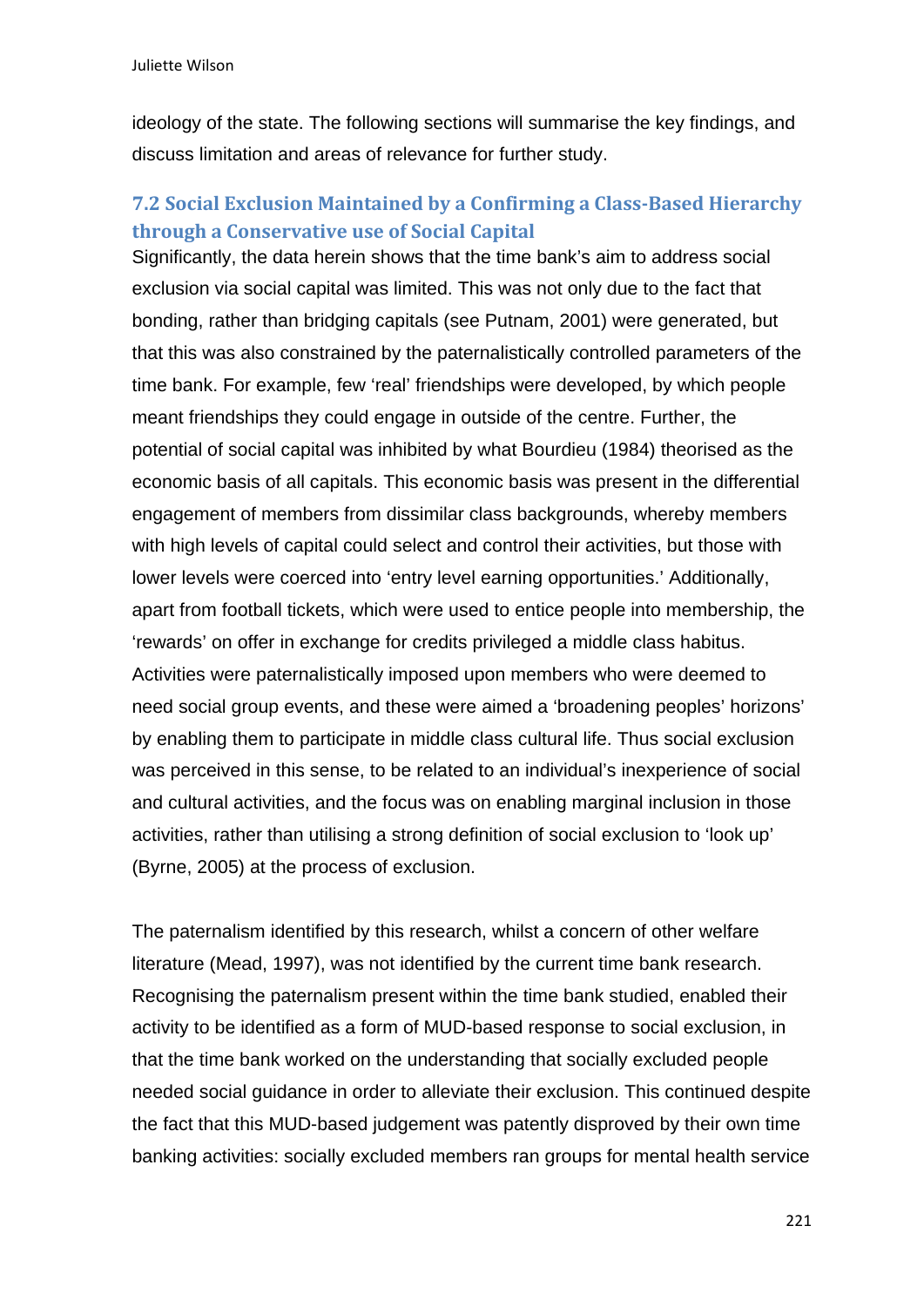users, people in recovery from drug and alcohol addiction, computer classes for the unemployed, put on events social events for the community, and administrated English classes for asylum seekers and immigrants to the UK etc. The paternalism functioned to diminish the value of the bonding social capital there was in the time bank, because members were not encouraged nor trusted to make connections outside of the confines of the organisation. Further, they did not value the informal unpaid of women, as this happened outside of the time bank, but rather, offered them inclusion through the opportunity to work for the centre. This again did nothing to address the causes of social exclusion, and did not value the autonomous social capital building activities which women did in the community by, for example, caring for children. Thus in spite of their radical potential, time banks did not enact their feminist aim to redefine work and value, and simply utilised social capital as a tool of the paternalism in which they coerced people to work for their own good, alongside a privileging middle class habitus to maintain the hierarchy of capitals. The time bank therefore, did nothing to actively challenge the discriminatory structures of value which determine inclusion and exclusion in UK society.

## **7.3 Voluntary Action Recast as 'Work Like' Activity: An End Rather than a Means**

What was demonstrated by this research, is that rather than redefining work, the time bank studied actually constructed a process which operated to redefine voluntary action. In this manner, the voluntary action of members became an *end* in itself, to work because work is good for you, rather than a *means* through which to enact change. This clarifies why much of the research concerning time banks is supportive, because within a society which uses paid formal work as the definition of inclusion, reasonably, any activity which enables participation in valued work, will have beneficial effects. However, is does nothing to address the wider causes of exclusion, and does not, as Dowling and Harvie (2014) pertinently advocated, ask questions of why, how and on whose terms the benefits are being created. As analysed in chapter three, Beveridge (1948, p8) defined voluntary action as nonstate directed action outside of the home, undertaken for the purpose of public, rather than individual and private, social advance; 'for improving the conditions of life for him and his fellows'. Even under Thatcher, following the Wolfenden Report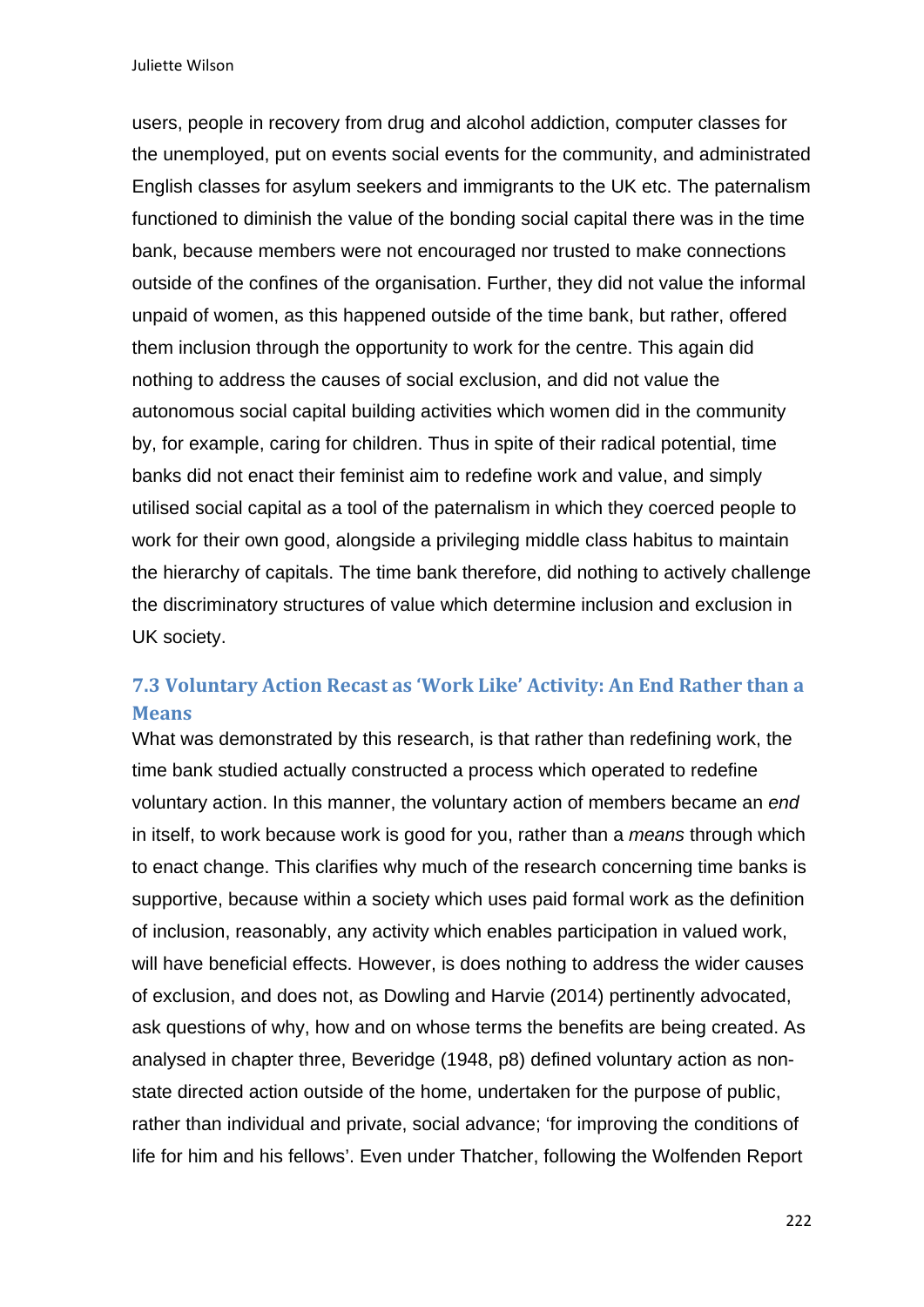(1978), voluntary action was only conceptualised as a valuable means to *enhance*  informal care provisions in order to support state funded public services. Voluntary action however, remained a separate sphere from direct state governance, rather the state was orientating itself to the provision of the informal sector in order to reap the extra benefits. As with the voluntary action of Beveridge (1948), this activity enabled people to autonomously follow their own values, and if persuasive enough, the state altered its provision to take this into account (democracy, see Gramsci, 1971). However, under Big Society policies (HM Government, n.d.) and a Communitarian Agenda (Etzioni, 1995), voluntary action is being cast as a responsibility of citizens, in order to fill increasing gaps in state provision of services. Thus voluntary action is becoming a means with which to *provide* public services. This is demonstrated by the number of socially excluded groups using the centre, in particular, people with mental health conditions and people from BAME communities. As argued, these responsibilities are being unreasonably applied to socially excluded groups as they disproportionately need these services due to their exclusionary position, and are perceived through a MUD lense. Further, Gregory (2013) argues that those who are included in paid formal work are absolved from this unpaid responsibility. As such, voluntary action becomes an obligation for those who need to prove themselves in relation to a state focussed on responding to social exclusion via SID and MUD policies. Thus socially excluded people are being coerced into activities which do not alleviate their exclusion, rather, they perpetuate this exclusion in ensuring the smooth running of the capitalist economic system, by reducing the social problems it creates (see Harvey on neoliberalism, 2005). Rather than a civil society space in which people collect together in autonomous mutual aid (Beveridge, 1948), the third sector enables a neoliberal governmentality to pervade even informal activity, and to exert control internally and externally in through the 'economic common sense' of capitals and efficiency.

Therefore, via the third sector, voluntary action has been positioned as part of the infrastructure of government. The time bank, then, in maintaining the centre's activities, was aligned to neoliberal ideology through the power exerted by funding; first in their use of the pseudo social enterprise model, and then in their application of the P2A time bank model. In this way, voluntary action became a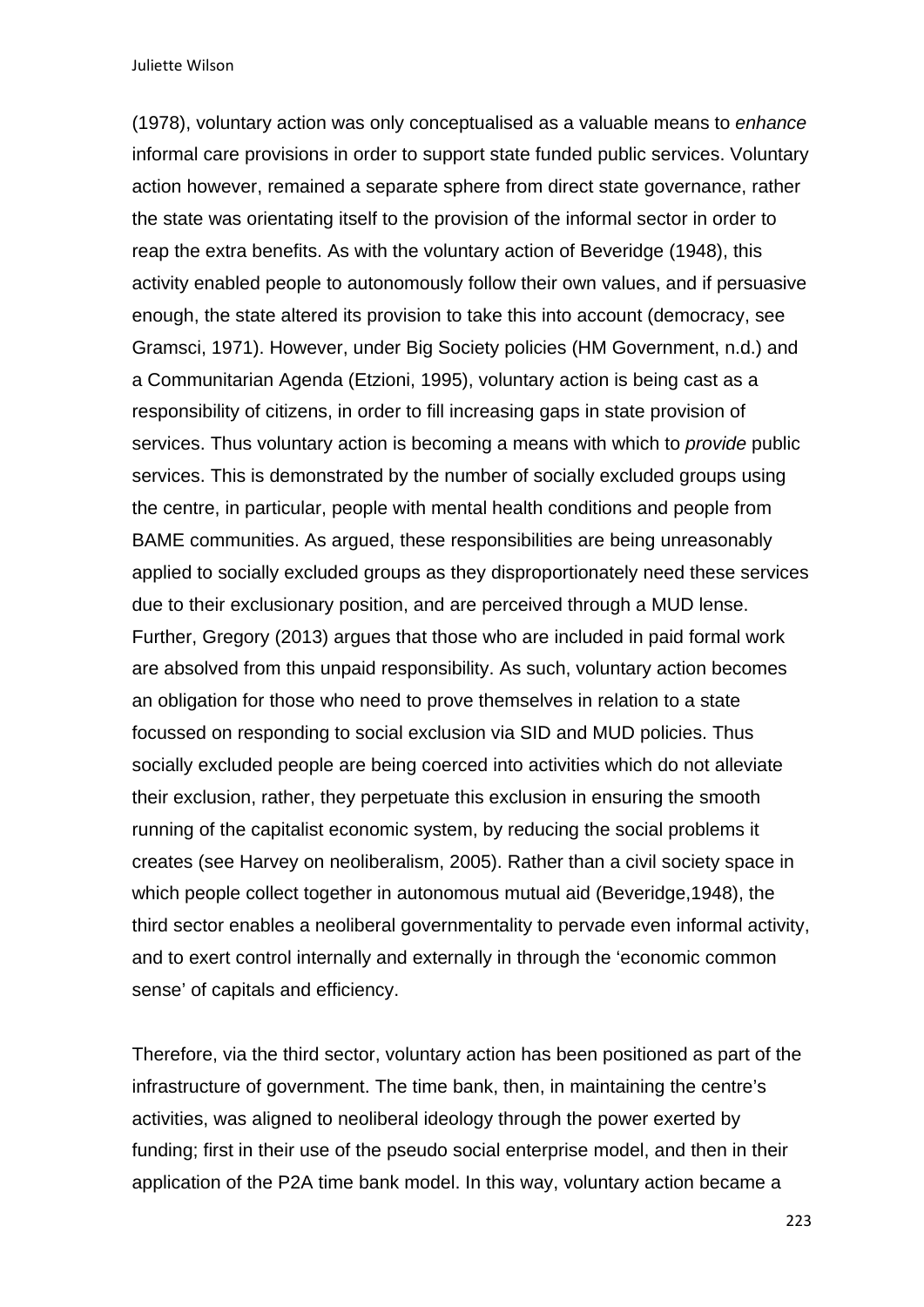'work like' activity placed within a hierarchy of value, which created a reserve army of labour, 'work ready' for when, or if, inclusion through paid work was available. Consequently, the time bank as a third sector organisation, utilised people's voluntary action as a means to socialise them into a formal work behaviour, which confirms their SID conception of social exclusion. This was epitomised by Foucault's (2010) theory of homo economicus, and the manner in which people began to conceptualise themselves as a site of entrepreneurial activity with a capital exchange value. Thus time credits, and the P2A configuration adopted by this time bank, helped to define members' individual time as money. Whilst time banks' original aim was to address social exclusion by redefining work and value (Cahn, 2000), the value and primacy of work as paid formal work was actually left unchallenged by their SID conception of social exclusion, and the way that the time bank facilitated marginal inclusion in 'work like' activity. What actually occurred, was that informal work, the mutual support of communities experiencing social exclusion most often autonomously enacted to address problems imposed on them by 'unfavourable social conditions' (Gallie & Paugam, 2000), and voluntary action, mutual support with the aim of social advance (Beveridge, 1948), were distorted by being performed within the structure of the time bank as part of the third sector.

There was thus level of coercion to *need* to undertake this work within the time bank in order for people to prove their worth. This was best demonstrated by the number of participants who had difficulty getting voluntary positions, and the pressure put upon the unemployed to prove their worth (MUD). This served to maintain the valued position of paid formal work, and provided a simulated work experience with which to live up this ideal. Rather, than, for example, using this action to ascribe value to women's unpaid informal work which continues to be devalued by society. How this alters voluntary action is recognised by the protest group 'Keep Volunteering Voluntary' (Keep Volunteering Voluntary, n.d.). This group has the support of a number of charities and community groups who wish to challenge state encroachment upon the nature of voluntary action. Take for example, this statement from Voluntary Action Scotland on Community Work Placements (Voluntary Action Scotland, n.d.):

224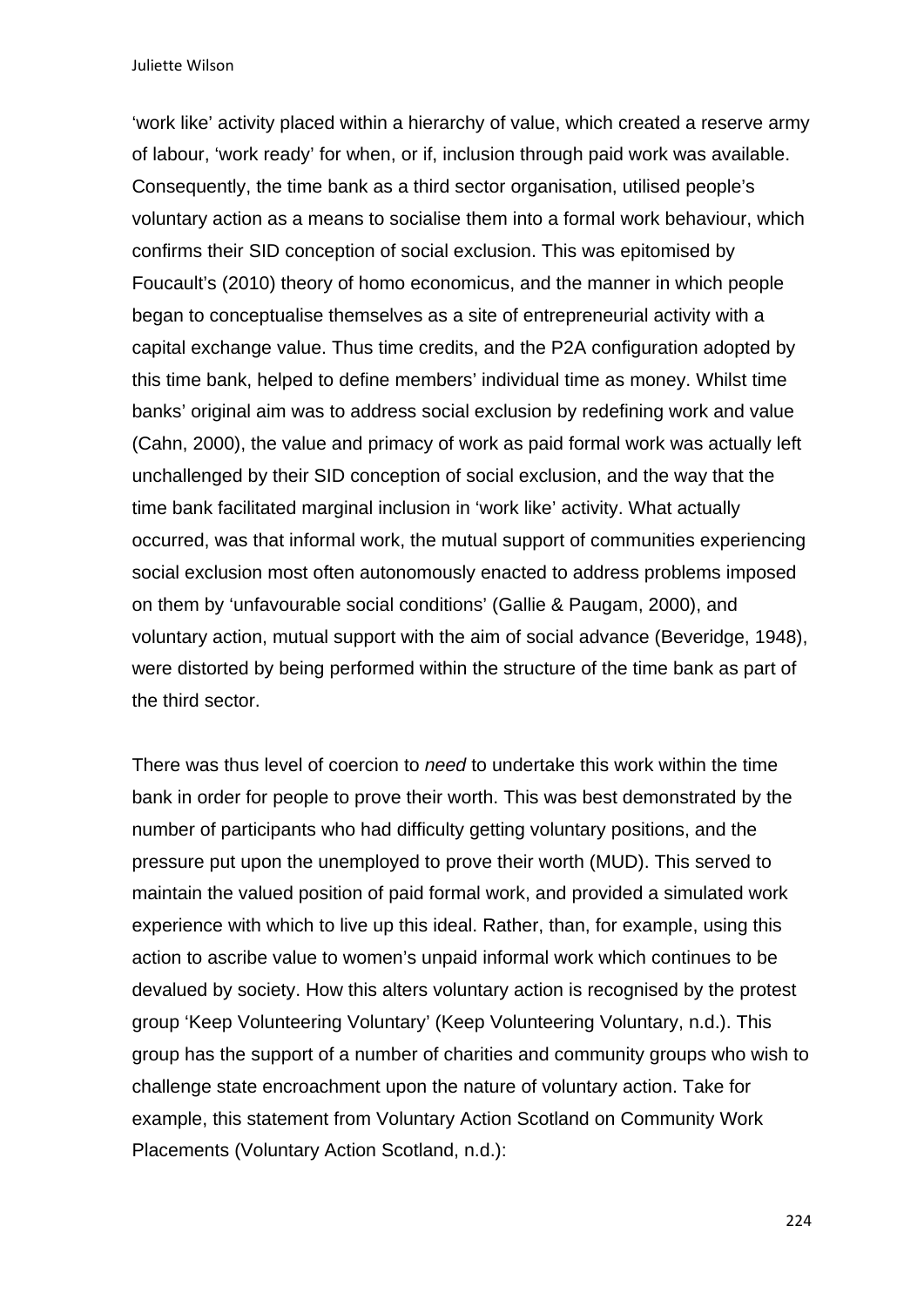At Voluntary Action Scotland we believe firmly that volunteering must be a free will activity. It is done without coercion and not for financial gain. It is a public and civil good which is highly valued by the volunteer and those benefitting from the volunteers efforts. It is for these reasons that we are growing increasingly concerned about the introduction of Community Work Placements.

Effectively, Community Work Placements could be perceived as 'mandatory' volunteering, by most common definitions this is not volunteering at all. If the individuals involved do not take up the opportunity of a Community Work Placement where offered they will not receive their full benefit payment, this amounts to coercion or a financial penalty.

Here, they articulate the problem with eliminating the autonomous aspect of voluntary action, it becomes something else, a tool of control. Further, the paternalism present in the time bank sustained this directed form of activity, which further reduced the autonomous aspect, and simply cast time bank activity as a low-grade form of work. Time banks therefore, in trying to value informal work, actually provided a mechanism for quantifying and monetarising voluntary action; as pertinently observed by Kyle: '[…] how do I say, so yes, trying to monetise the voluntary work that was going on here?' Further, when some members tried to resists this monetisation, and to retain a value-led voluntary action, the staff worked to enforce the exchange system, which ultimately imposed a neoliberalism on the voluntary action. This was similarly evident from the way in which the 'philanthropic motive', as Beveridge (1948) termed it, was altered so that people are denied the ability to give altruistically within the time bank, rather 'something for nothing' was viewed as a negative which facilitates poor people's 'bad choices.' What is apparent in the data, is the fact that ideologically and conceptually time banks are no threat to work, rather they are part of a third sector threat to autonomous and non-state directed voluntary action, which previously enabled a democratic society civil space (See Gramsci, 1971) for citizens to voice their competing needs and desires.

#### **7.4 Radical Feminist Potential: Respectability Rather than Resistance**

*Women will be the first, women fear […] So for women, is 'forwards civil labour' just Orwellian Newspeak for 'back to charitable works', the latest way of pushing women out of an increasingly competitive labour market into activity from which no one can really make a living? Are they to be fobbed off with 'shadow wages' for odd jobs more in keeping with their biology: childcare, floor-sweeping or community welfare? (Beck, 2000, p142)*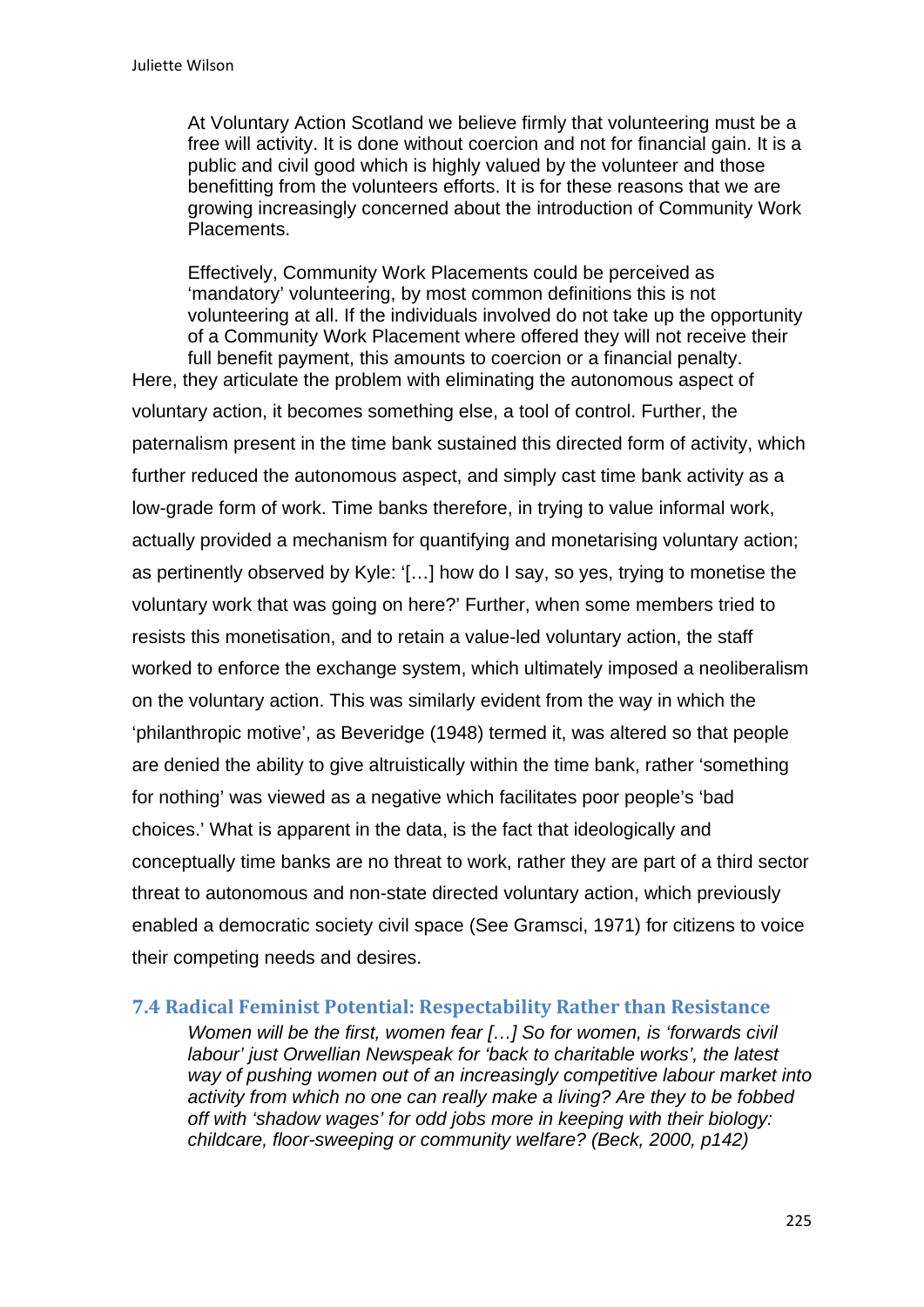As argued, time banks provide radical feminist potential to alleviate social exclusion in their aims to redefine work and value, because women disproportionately experience poverty due to their culturally imposed responsibility for unpaid informal work (Millar, 2010; Lister, 2004; Lupton, 2003). Without redefining work and value, like natural resources, women's informal labour continues to be viewed, or determined, by capitalist practice as a free and limitless good. The time bank however, aimed to value this via attributing worth to social capital. Through utilising the concept of social capital they employed a critical perspective to reveal the worth of women's contribution, the valuable work that goes in to creating and maintaining the bonds between families, communities and people. However, the time bank implemented a conservative and controlled version of social capital, which served the needs of sustaining the centre, and the centre's activities, as opposed to revaluing social capital to alleviate the social exclusion of women. The Yemeni mother of five children, one disabled, who did the ironing for the centre in order to earn credits to pay for English language lessons, exemplified this. Lessons which, prior to the implementation of the time bank, had been provided by the centre for free. This woman was not valued for her contribution to society, the reproductive labour she undertook to raise five children, this work continued to be invisible and devalued. Further, the time bank did not recognise this value, rather it used the time bank mechanism to coerce her into working for the centre in order to receive the charity of lessons, which she needed for inclusion. Despite the acknowledgement of the worth of social capital present in Big Society and Communitarian (Etzioni, 1995) accounts, in real terms there is no attempt to value social capital and the work that goes in to building it. Rather, as Beck (2000) pessimistically predicted, civil labour, or social capital building activity, is used ideologically to maintain the lowly valued, and socially excluded, position of women within a capitalist status quo.

What the time bank did however do for women, and indeed other socially excluded members, was to afford them a means to generate respectability. Although, this respectability was not achieved through a redefinition of work. Instead, it was realised by using voluntary action to affirm the dominant conception, and value of, work. This confirmed the academics' argument that it is difficult to imagine other definitions of work from within our prevailing hegemony

226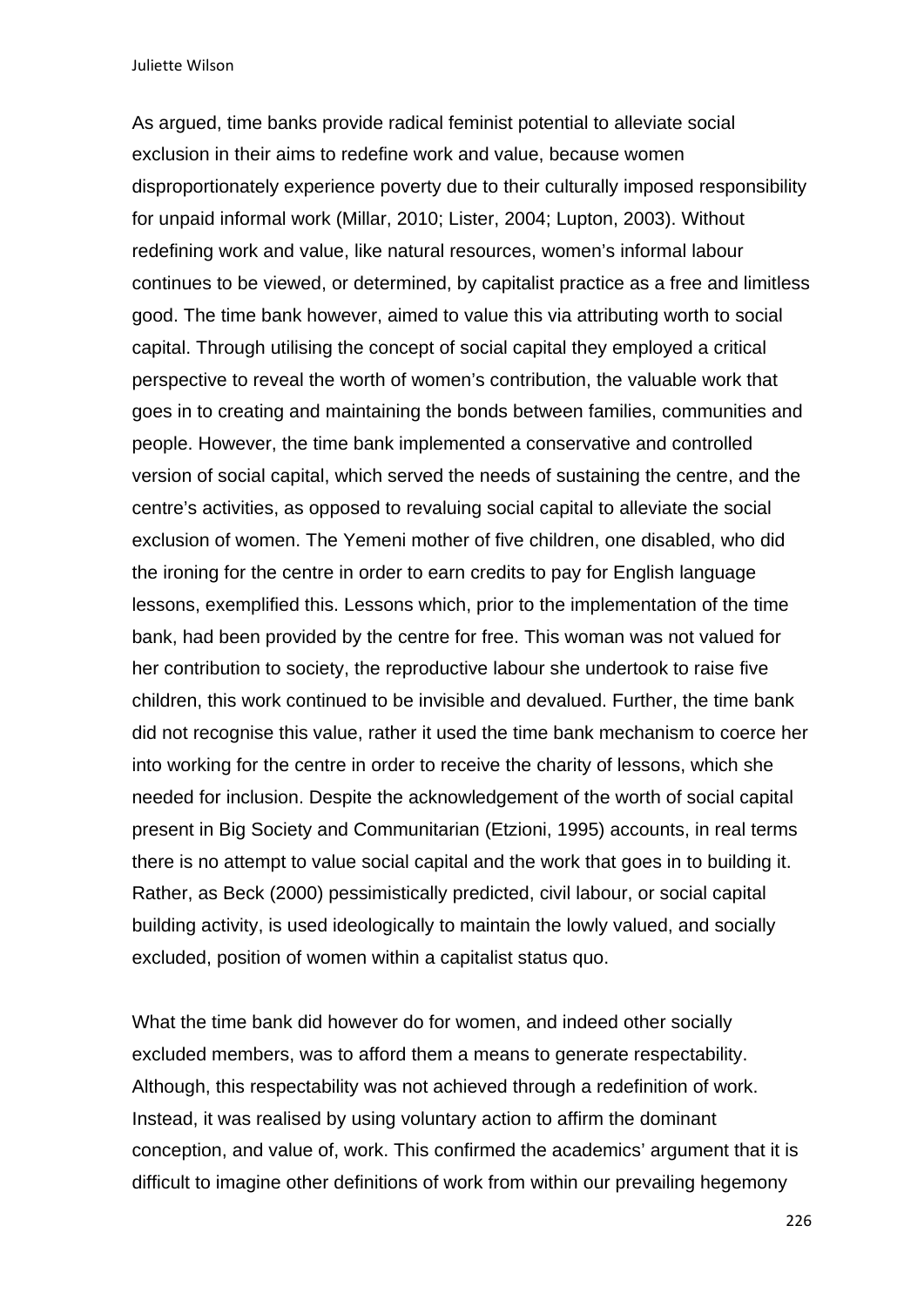(Weeks, 2011; Wright Mills, 1951). Take for example, Saskia and Asiye who were recent immigrants to the country living on low incomes, and who wanted paid work but could not find it. Throughout the fieldwork, they worked in the time bank consistently at least four days a week, for three hours a day administrating and organising English lessons for refugees, asylum seekers and other immigrants to the UK working towards inclusion. In this capacity Saskia and Asiye demonstrated their value, and were afforded a *level* of inclusion in a society which defines formal paid work as inclusion. In line with the literature on social exclusion, it was not simply:

[...] the nature of the life you lead and the choices that you make have a significant bearing on whether you live in poverty (Duncan Smith quoted in Lansey, 2011)

Rather the context of opportunities, and socio-economic, racial and gender characteristics, social structures, determined their social exclusion. However, the prevailing MUD responses to social exclusion, and the sustained value placed on formal work, made members grateful to be able to demonstrate their respectability in relation to this, through their time bank participation. Despite this, the respectability gained was individualised and small, especially given the fact that the time bank only engaged with at best, 150 people (they were *actively* engaged with 70 by most accounts), in a city of half a million. Therefore, they would have been far more effective in alleviating social exclusion, not just minimally for a small number of people, if they had adhered to their original aim of conceptually challenging work.

What the time banks also did for women, was to facilitate the social capital building activity which they already conduct, and to attribute some marginal inclusion via the value generated by time credits. As identified by the original time bank aims (Cahn, 2000), the unpaid informal work of, in the majority women, is devalued by society. This pejorative conception of the value which comes from social capital, I argue, is due to the way in which it is viewed as a form of illegitimate or unearned income. Therefore, the value from social capital, which predominantly women build and use in lieu of monetary value, is negatively conceptualised in society. This provides further evidence of Zelizer's (1989) theory that money is socially constructed in gender discriminatory ways, whilst simultaneously being presented as a neutral tool. In exposing this ideological

227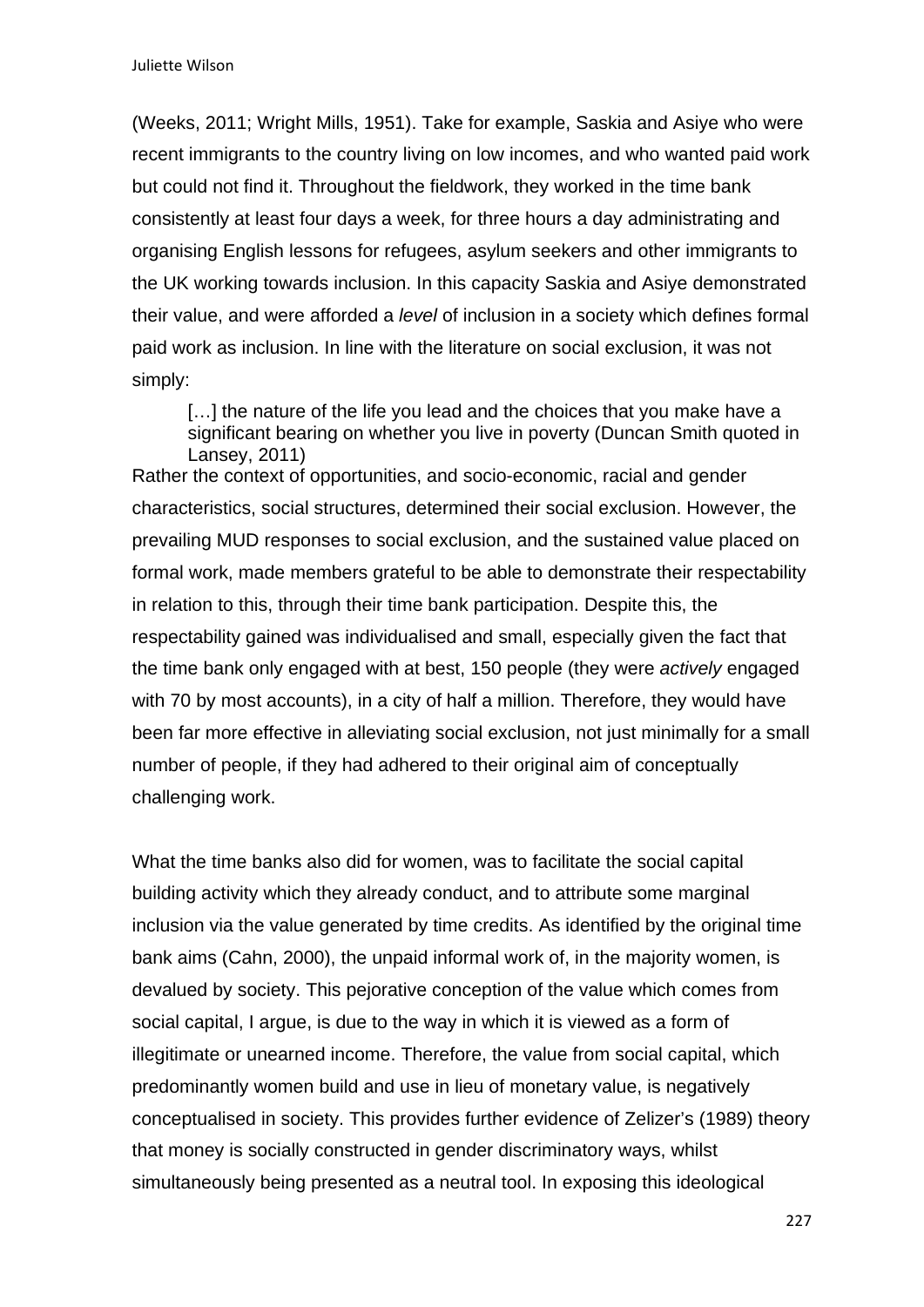function of money, time banks provided the opportunity to challenge this discrimination however, in actively resisting monetary comparisons the time bank only served to maintain this construction. In somewhat formalising social capital building activity, time banks did enable a slight value-shift in recognising this work however, it was still done from within a hierarchy of value where time credits are positioned on one of the lowest rungs. One of the effects of stimulating or even simulating social capital development, without challenging the discriminatory value structures, is that time banks foster resilience rather than resistance to social exclusion; they sustain a level of social exclusion.

At the birth of the new era of complementary/community/alternative currencies, Williams (1996) argued that people join them for three reasons, either in order to have access to goods and services denied them because they are poor, for community reasons such as those focussed on by the staff studied or, for political reasons. Whilst the first two reasons enable resilience to an unequitable system, the third offers resistance however, the time bank studied actively worked against members participating for political motives. Despite the radical potential present in the mechanism and aims of time banks, resilience was always the aim, and is best demonstrated by their self-definition as a complementary rather than alternative currency. In fact, the ways in which members engaged with the time bank, and how it gave the 'respectability' and something to do, fits well within Big Society policies as a positive achievement. It is in these ways, that without a critical reading, the time bank literature slips into a positive endorsement of time banking, through a micro-perspective focussing on individual members' positive experiences. Without detracting from those individual positive impacts, it is however, vital to conceptualise how time banks function within society in relation to social exclusion. Thus whilst time banks, as a complementary currency seek to stimulate social capital in order to help people to help themselves, as an alternative currency the tool could be used to challenge discriminatory value structures in which people who have skills, and work hard, are disadvantaged by their exclusion from paid work. As an example of the paternalism present in the time bank, Keith(S) argued that the time bank stopped those skills from 'atrophying', by providing an opportunity for people to use them. However, these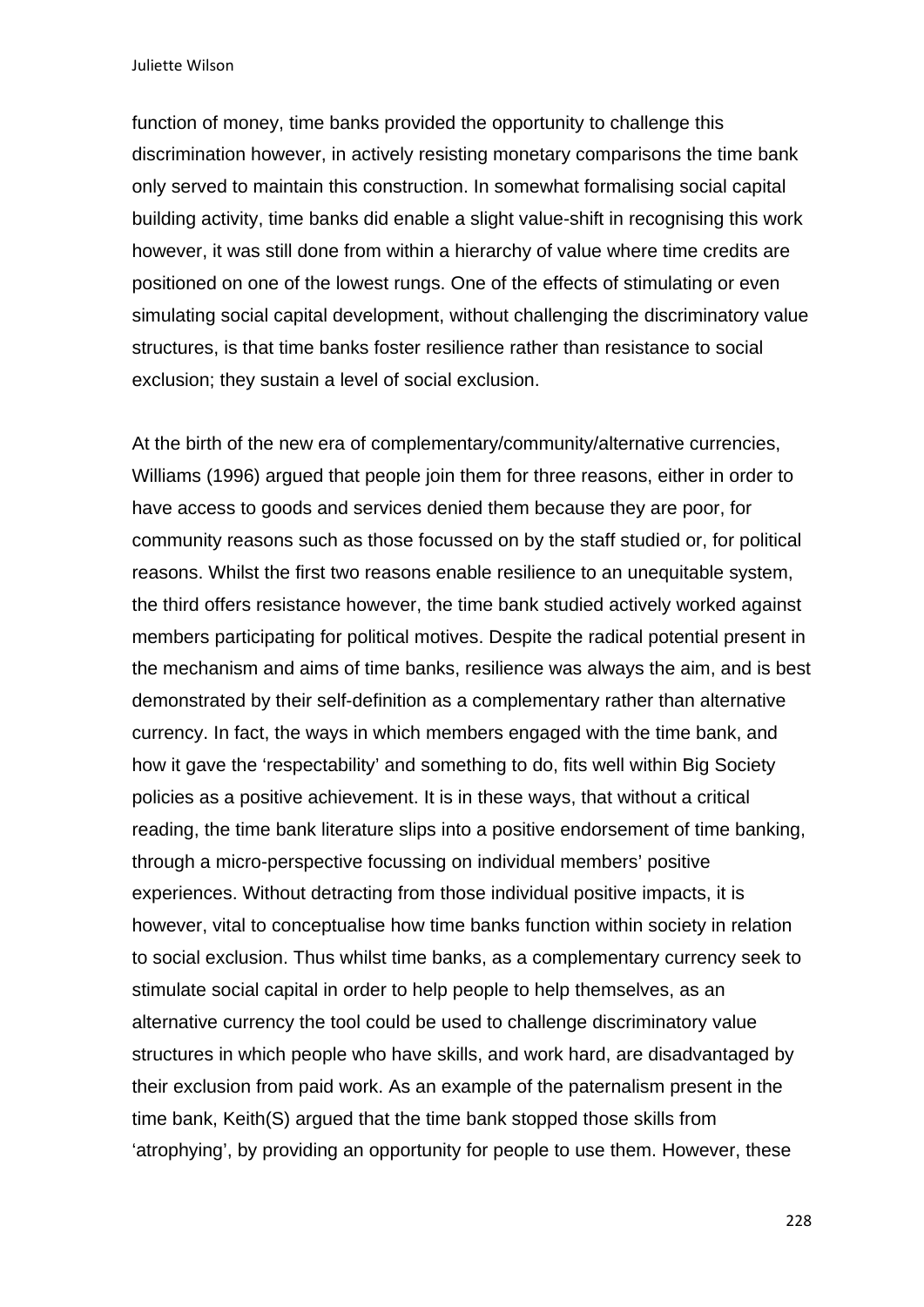skills are still not valued on an equal playing field, as Bourdieu (1984) would theorise it, and thus class positions were maintained.

Resilience, rather than resistance building, enables, or sustains for longer, the activities of groups working to survive within the neoliberal third sector. As discussed, the almost identical, but resistant, system of Local Exchange Trading Schemes (LETS), is in major decline following a switch of government support to time banks. As discussed in chapter four, LETS is a more middle class community exchange system rooted in counter-hegemonic values, such as sustainable livelihoods and environmentally conscious practices. Thus time banks, as a means for survival, work to align themselves with dominant neoliberal ideology, and this positioned time banks within Big Society policies in aiming to 'harness the energy' of communities in order to create equality of opportunity. Despite staff wishing to be more value-led and counter hegemonic, they downplayed their own views in order to adhere to the requirements of the funding and their paid roles within the time bank. Within the structure of the time bank, a third sector organisation with Big Lottery funding, potential resistance was thus diminished by the desire to work within the system for marginally more sustainable funding. Therefore, resilience building was the only option left open, and constituted a middle ground between the aims of the centre and the aims of the funders. However, it may be that this middle ground still enables changes to the state structure to be effected. For example, the argument that community/complementary currencies foster resilience has formed the basis for policy changes which now support their development. For example, in California (Tittle, 2014):

With the recent passage of the California Alternative Currencies Act, AB 129, California has taken a significant step toward fostering more just and resilient local economies. […]

The Alternative Currencies Act removes Section 107, an outdated yet significant legal barrier to the creation and circulation of complementary currencies (and, arguably, other forms of exchange such as frequent flier miles, Amazon Coins, and other similar reward systems). This relatively minor change to the Corporations Code – removing a single sentence – nonetheless represents a significant step toward further legitimizing complementary currencies, and reflects the growth of a diverse range of new payment systems and community-based means of exchange that have flourished in recent years.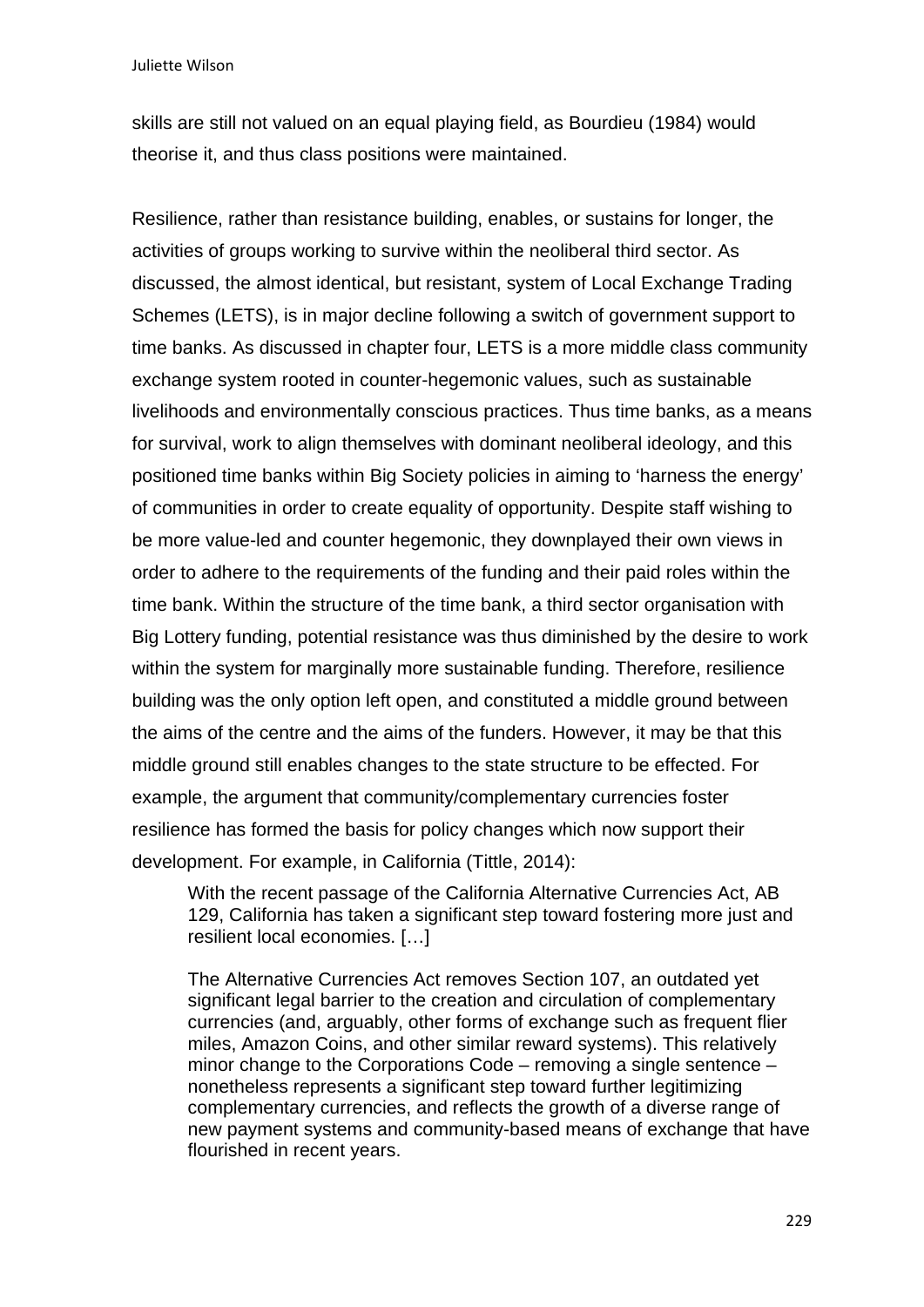Thus legal systems around the world are adapting to accommodate new forms of currency creation which foster resilience, and time banks form part of the movement. However, rather than altering the unequal structures of the state, I would argue that this co-opts what could be a flourishing resistance movement, as any challenge to the creation and representations of money is a challenge to state power and identity. The effect of this is to bring oppositional movements within the power of the state, and to utilise them within a hierarchy of monies which afford people differing levels of inclusion and participation, which are however, still based upon the old discriminatory structures. It also, more pessimistically, works within the neoliberal ideology to free up money creation from state boundaries, and to foster a truly global free economic market. Time banks then, through focussing on resilience rather than resistance, despite their radical mechanism and potential, work as a kind of Trojan horse engaging political activists and disenfranchised people in using their energy to develop their own resilience to unfair and unfavourable conditions; time banks work to depoliticise political action. This marginal and simulated inclusion utilising the energy of such people provides evidence for Zizek's (2009), Marx and Engels' (2010) theories that this type of action sustains an inequitable system, by denying people the opportunity to truly see its terrible effects and collect together in resistance to it. Thus resilience building reduced radical feminist potential of the time bank, through supporting an inequitable system.

**7.5 Counter‐Hegemonic Action Subsumed into the Mainstream System** 

A type of Foucauldian (2010) diffuse 'common sense', neoliberal power was exerted across the time bank activities. A governmentality, in which economic rationales, especially for staff, encroached upon value-led behaviour. This, as discussed, confirmed the social hierarchy of capitals due to reinforcing and protecting, rather than challenging the underlying material basis of those capitals. Jenny(S), the time broker, who occupied a tense position of being a community 'development worker', but was also increasingly responsible for a growth and 'business like' imperative, exemplified this. Jenny (S) often felt the burden of this tension, and only tentatively expressed more anti-capitalist views, which she felt were not to be brought into her professional role within the time bank. As argued by Carmel & Harlock (2008), the time bank, entered into a governance as a third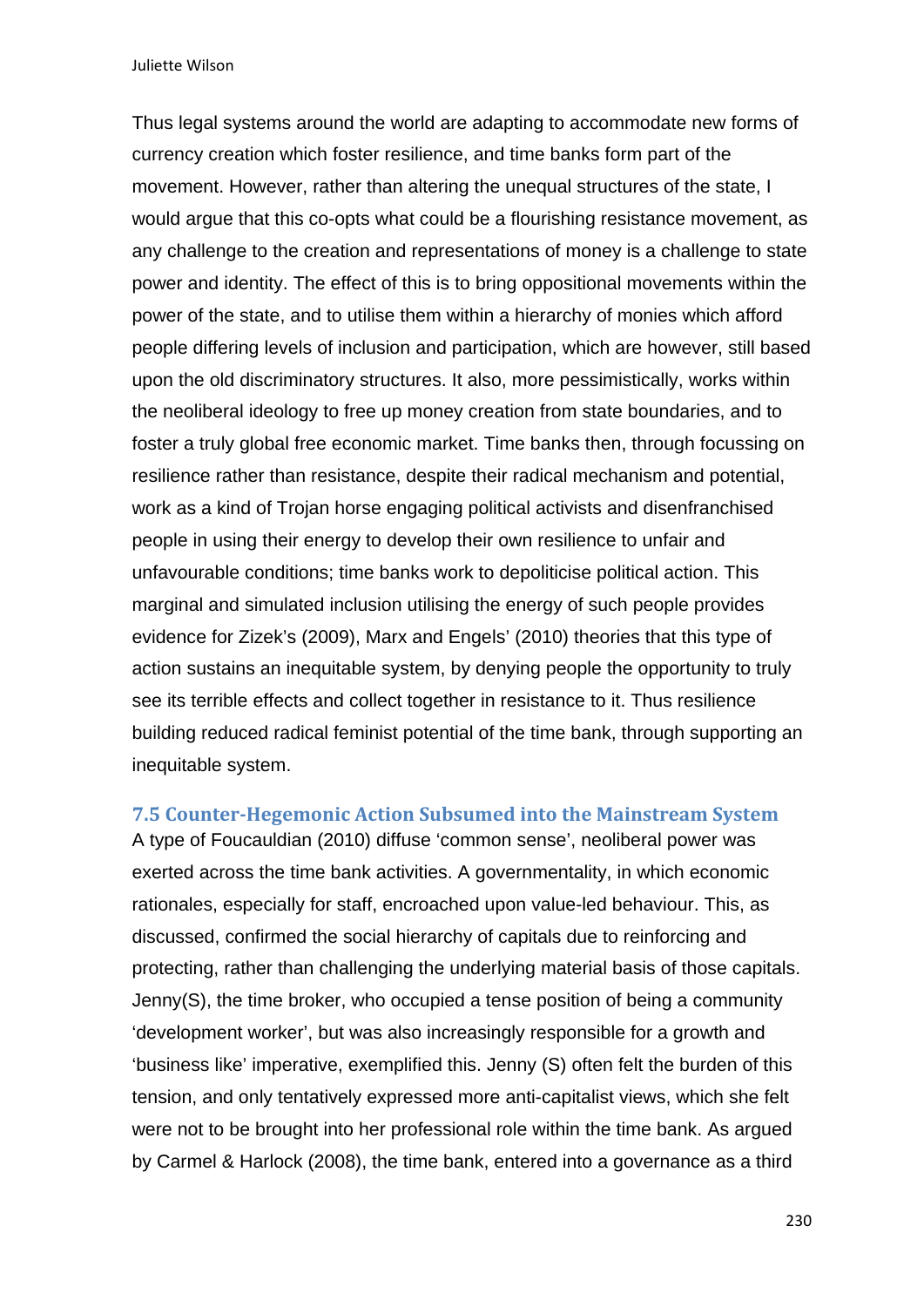sector enterprise, and became a type of technocratic generic service provider rather than a value-led activity. Even after eschewing the pseudo social enterprise model, in order to survive, the centre pursued an even more cost efficient means of enacting a 'double-bottom line' (Doherty et. al., 2009, p54) service of cost efficiency, and social mission. However, the 'social mission' became subsumed into the neoliberal rationale, and manifest a rather meaningless general directive for perpetuating activities. Thus the time bank studied, exhibited a deference to neoliberal rationales, which not only shaped their work and exerted a conservatizing pressure on staff, but also diluted their social mission. Arguably, they continue to exist because the third sector enables a governance and realignment of their activities. This satisfies the dominant hegemony, and facilitates a demonstration of encompassing seemingly alternative behaviour, in a way which enables a veneer of democracy.

Another significant facet of the data, was that the time bank facilitated homo economicus (Foucault, 2010), whereby the members began to cast their voluntary action as a site of entrepreneurial activity. There were however, a minority of white middle class males, who attempted to use the time bank mechanism in order to meet the original aims of redefining work and money. This action was strictly obstructed by staff, and it is argued that their position within the third sector made them nervous of any challenge to state power, such as that of critiquing money. This explains why very few members would talk openly and critically about money, and why people felt unable to express their political opinions within the time bank. Despite the fact that the time bank was intrinsically political as a potentially feminist mechanism for redefining work and money. Thus, diverse economic practices such as time banks, do not disrupt the centrality of capitalist economic practices as Gibson-Graham (1996) theorised. Rather, in focussing on resilience at the expense of resistance, they support a continuation of the unequal status quo. Further, in marginally including people within that system, they perpetuate its logic in a controlled manner which retains social class positions. Therefore, through time banks, voluntary action, and the informal unpaid work which contributes to women's exclusion, was depoliticised and co-opted for its value, by the third sector context (Carmel & Harlock, 2008; Zizek, 2012), and enabled a simultaneous presentation of the state as democratic in encompassing these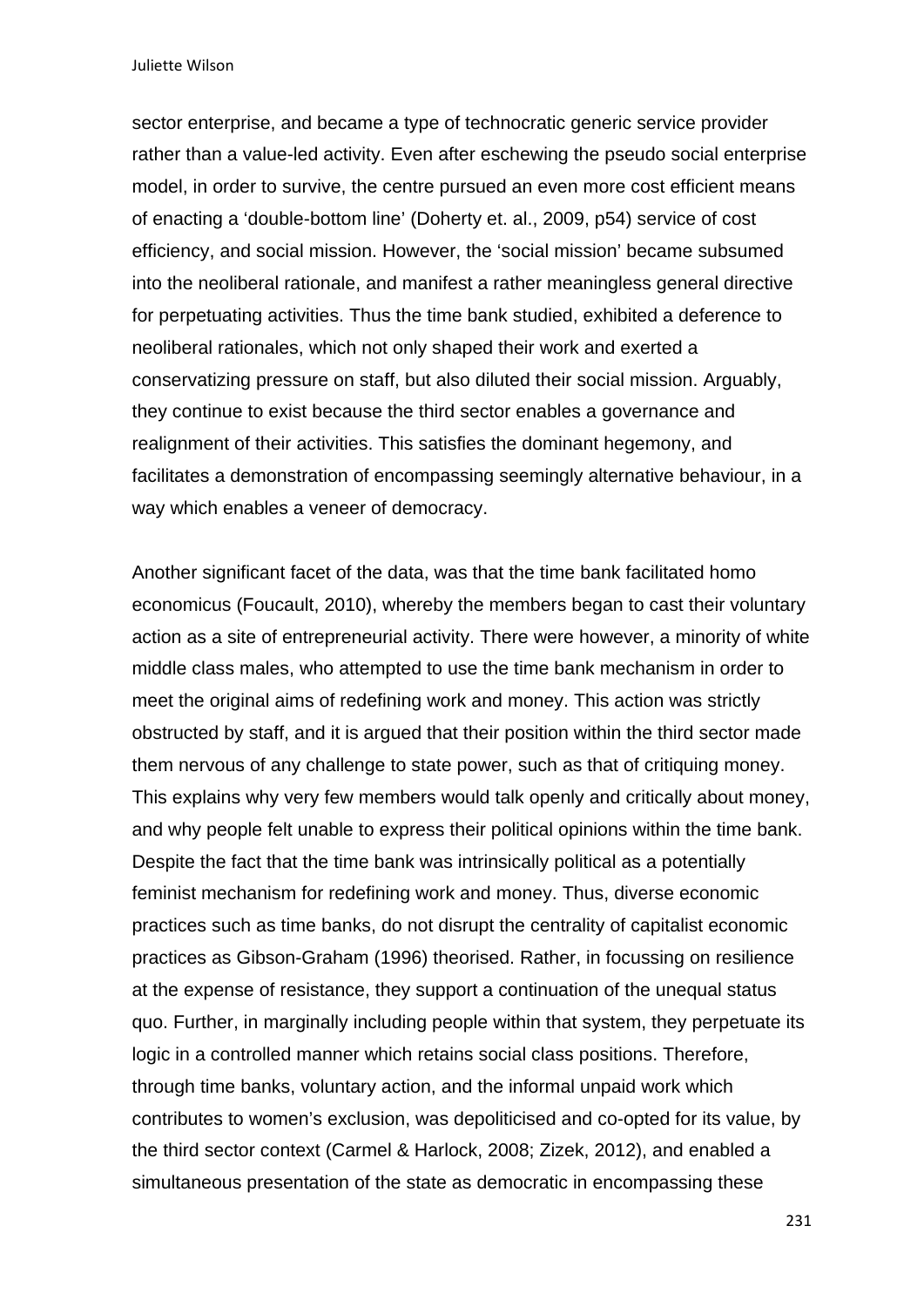#### oppositional ideas.

### **7.6 Limitations of Reflexivity and the Ethnographic Self**

At this point of the thesis it is important, as discussed in the methodology chapter, to reflect upon the process of the research, considering the 'ethnographic self' (Coffey, 1999). The value of a reflexive position was argued in chapter five (O'Reilly, 2009; Mason, 2002; Hammersley, 1992), and accordingly some reflexivity was engaged in through the iterative-inductive approach, the reflexive research diary and in conversation with colleagues. In the initial stages it was sometimes difficult to engage with the group in a relaxed manner, because I was suppressing my own knowledge of the literature relating to time banks. As O'Reilly (2009, p10-11) argued, the best approach to qualitative research is to present as both naïve and knowledgeable at different times, because:

Knowing too much can fore-close in-depth conversations; knowing too little can appear rude and disinterested.

Thus at times this became awkward because staff wanted to know what I knew however, I did not want to have an impact upon their actions and thus I answered vaguely about what I knew or what I was thinking. In these situations I was continually reflecting upon my position within the field, and the ethics of it, and I had conversations with colleagues in order to feel confident in my role. However, in order to be fully reflexive, and analyse that position fully, would have been a thesis in and of itself, thus there may be levels of reflexivity which are appropriate and achievable, and should not be overstated. Further, as the self is somewhat silenced by the academic process, being continually reflexive seemed at odds with what would be accepted within the confines of this particular academic process. Reflexivity, then, whilst important in generating in-depth data, may have limitations given the time scale and format of PhD research.

A further consideration, is that in line with the ethos of critical ethnography, I embarked upon this research with a desire to know more about the structures of inequality and social exclusion, in order to have a positive impact, or to understand how one might be enacted. Time banks are presented within the literature as a novel and potentially significant intervention with which to address social exclusion, and at the beginning of this process I recall reading many papers outlining their positive impacts and progressive potential. I was attracted to the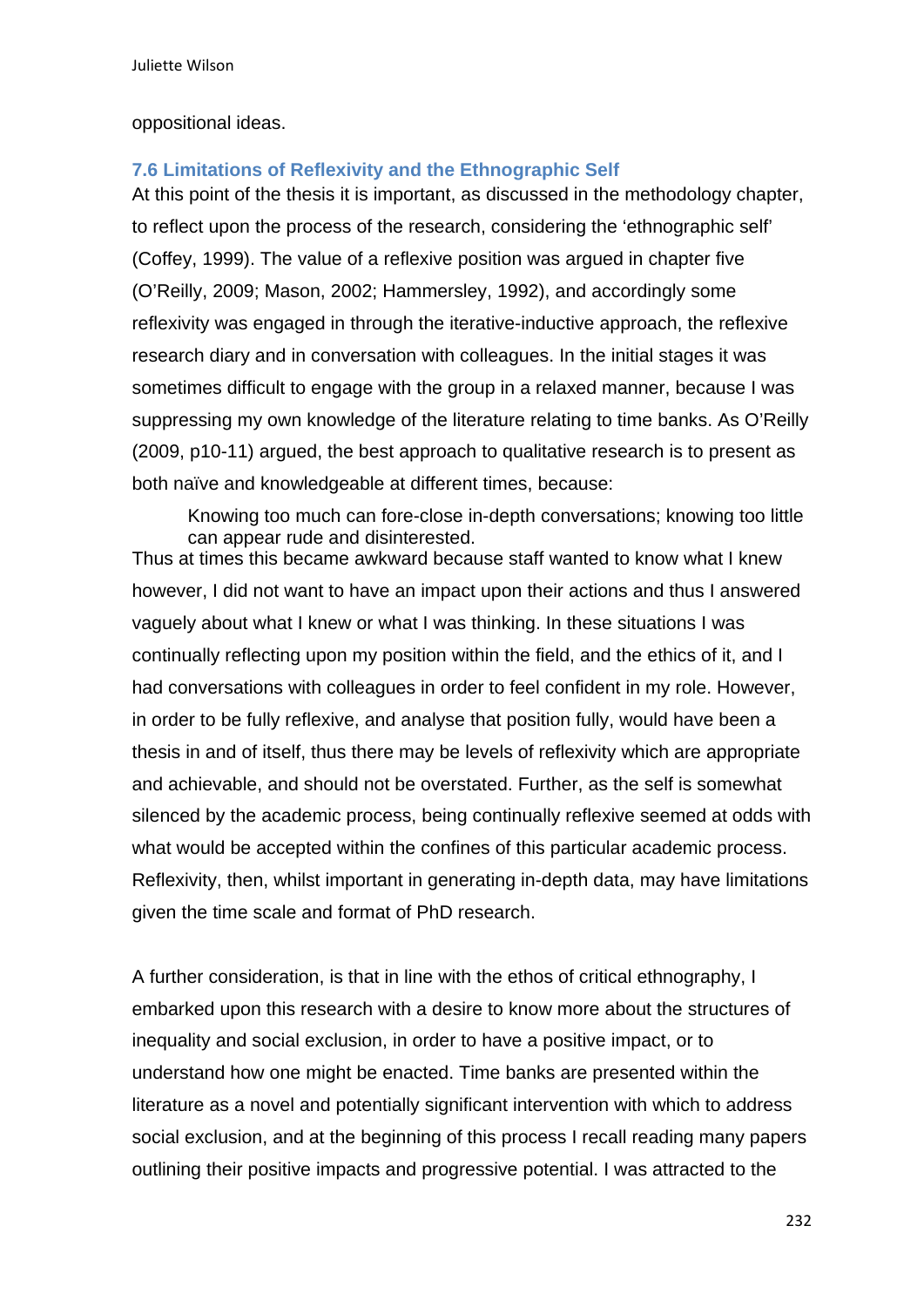subject by the way in which time banks seemed to advocate for the value of people not recognised by the capitalist economic system. Time banks also posed a realistic solution, in an era of diminishing budgets, when I myself had witnessed my own 'preventative community work' morph into 'firefighting community work.' Additionally, as a family support worker prior to embarking on the PhD, I was interested in their potential to meet the needs of young mothers who were isolated and excluded. Whose discriminatory position Beveridge insightfully described in 1948, and yet still holds true today:

The housewife's job, with a large family, is frankly impossible, and will remain so, unless some of what has now to be done separately in every home washing all clothes, cooking every meal, being in charge of every child for every moment when it is not in school—can be done communally outside the home. [...] This was one of the ideas underlying the proposal of my Report on Social Insurance to recognise housewives as a special class of unpaid workers, members of a team rather than dependents on their husbands.

Time banks offered a solution to this through their aim to value and redefine work. However, as demonstrated in the analysis, when I went into the field there was no evidence of engagement with women conducting unpaid caring work. Indeed this need, which I thought time banking could fulfil, was inhibited by bureaucratic structures, and the formalised third sector context. My view of time banks hence altered within the field, as I saw little evidence of the transformative potential of social capital, not for women with children, nor others. This was difficult because theoretically and academically the evidence demonstrated their lack of potential to fulfil their aims however, I immensely enjoyed my time within the time bank and found members and staff friendly and supportive. Indeed, during the stressful and confidence shaking process of a three-year independent study, time bank members and staff had a positive effect on my mood, and the isolation of PhD study was alleviated by being at the time bank. It was therefore challenging to remain critical of people I had come to like, and I had some difficult conversations with my supervisor regarding this tension. The need to be objective, and indeed the masculinised process of the PhD to some extent silenced my personal, and female, voice.

At this point then, I would like to express those emotions and to sincerely thank and praise everyone at the time bank for letting me into their world. I very much appreciated and admired the work of Jenny and Saira, who aimed to respect and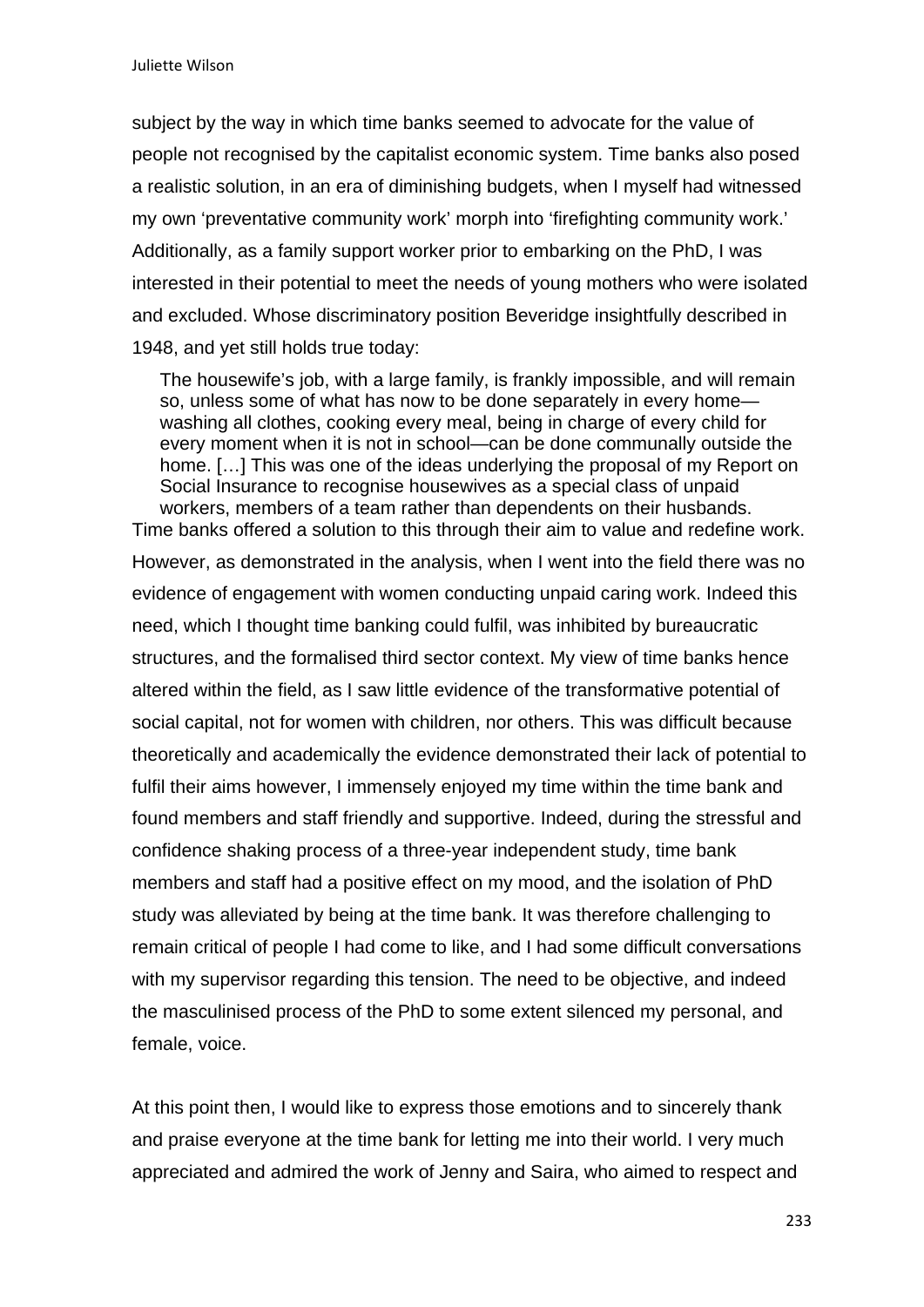nurture members into inclusion. Chris, who was always happy and always helpful, would sign up for anything and gave his time to many projects. I loved the way he described time credits as 'delicious', which I initially thought was lost in translation, but he explained that he was trying to define the feeling they gave him. I thought the members who were struggling with their own situations like Kyle, but who wanted to throw themselves into transformative action by utilising time credits were inspiring, especially in the face of the politically hostile environment. I wonder here if in the process of the research, I lived up to Vered's (2000, p2-3) assertion that ethnographic methods facilitate a multi-dimensional portrayal of participants. Further, whilst I still hold much affection for the time bank, and initially thought that I would continue as a member, the process of being critical has made me feel like a judgemental outsider. It is arguably the radical potential, and encouraging dayto-day elements of time banks which contribute to the positive literature, as well as the ways in which this energy can be co-opted and utilised for ideological aims. It is also important at this point, to consider the aim of the critical ethnographic aspect of this work, and how it may have an impact on the structural problem of social exclusion. What has become clear to me, alongside the evidenced critique of the concept of work as discriminatory, is the difficulty in *defining* socially valuable activity, and *how* it may be valued. In furthering the field then, and having a positive impact, it will be constructive for future research to consider questions of the potential of the time bank mechanism to demonstrate the value informal work in order to redistribute income (RED). For example, the use of a citizen's income would usefully be explored. In the rest of this section, I will now turn to a conclusion of the significant findings, and the directions for further research.

#### **7.7 Areas for Further Research**

What is evident from this research is the need for further evidence and theory relating to how voluntary action is altered by a position within the third sector. The fact that research into time banks has focussed on the propensity to build resilience to inequitable conditions, and that this has been used to advocate for their implementation requires further critical investigation. The conservative uses of social capital, weak definitions of, and MUD responses to social exclusion, present in the policies concerning complementary currencies, mean that time banks become a hollow vehicle for addressing social exclusion, and rather,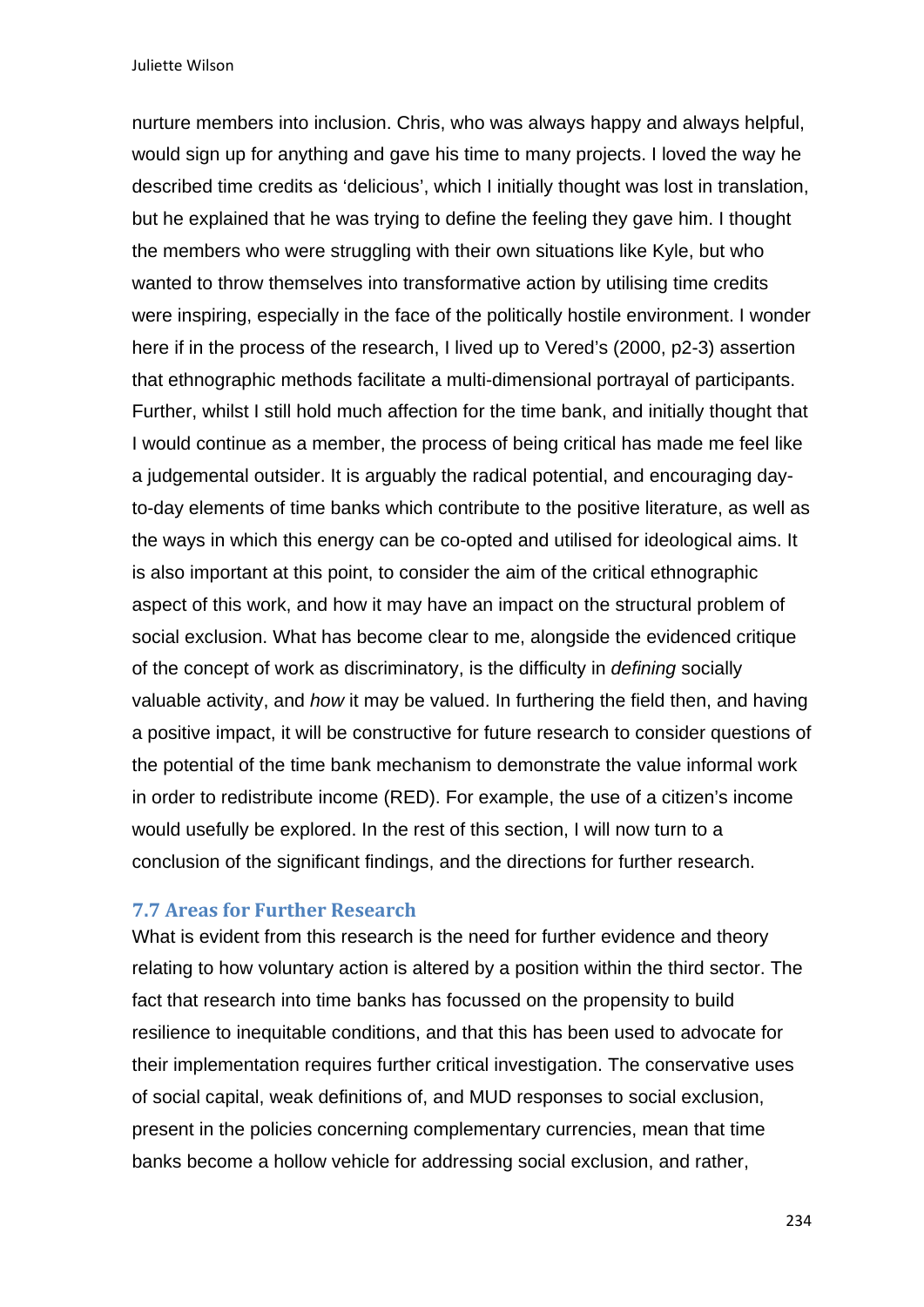obscure the material and structural causes. Given the state support of currencies such as time banks, which, as argued, lie on a hierarchy of currency, further investigation is required into how forms of currency are used to sustain social class positions and maintain social exclusion, by providing marginal and illusory inclusion.

Despite the radical potential of the time banks, in their communistic exchange system which aimed to value informal work, the time bank studied, utilised a paternalistic modus operandi of making the tool available to socially excluded members, but then determining how and why they should use it. This paternalism was influenced by an association with the third sector, and funding remits, which stimulated a nervousness in staff that was overlaid onto members by a lack of trust and empowerment. The staff in fact, constrained and guided membership, and earning and spending choices, in ways that *they* felt would benefit the members, and sustain the work of the centre. This paternalism presented itself as a means to do good things, and to help the socially excluded, but it actually served to maintain a power hierarchy which detracted from the equality and freedom required to enact the time banks' original aims. Paternalism stimulated by third sectorisation requires further investigation in order to theorise the subversive ways in which power is exerted under the guise of social welfare.

Thirdly, the time bank, which originally aimed to redefine work and money, actually became a simulation for work and money through which, people could gain marginal inclusion. Simulation was a theme which ran throughout the time bank activities and also applied to the social capital developed. Which was in part bonding social capital, but due to the way in which it was confined and constructed within the centre, it also became a simulated form of capital. Further, the voluntary action, and community group structure was simulated, as members, in the main, did not really join of their own volition, nor act upon strongly held values. Rather, the time bank simulated a community group environment, in order to capitalise on the benefits of community groups whilst constructing it for their own ends. Rather than alleviating social exclusion, the time bank simulated social inclusion by sustaining the dominant ways of being, which may have 'real' beneficial effects,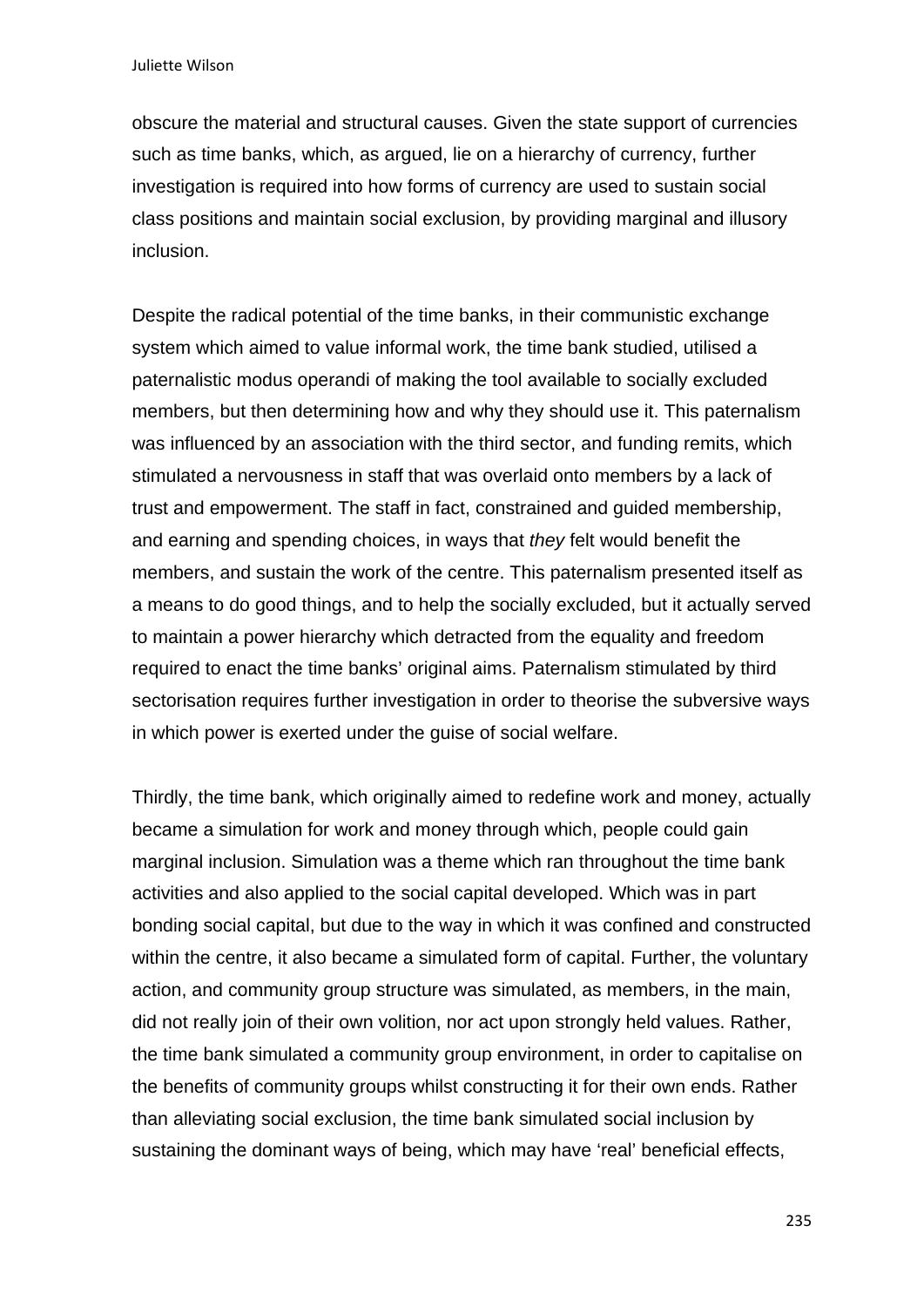but was not 'real' and thus had no significant effect on the problems they sought to address.

#### **7.8 Summing Up**

The unique contribution of this thesis is that the critical feminist in-depth qualitative data from a time bank, provides evidence of a conceptual shift from voluntary action to 'work like' activity, through a neoliberal governmentality facilitated by the third sector. This is significant, and has wider implications for society due to the growth of the third sector, and Big Society initiatives, and requires further investigation. Given the radical feminist potential of the time bank mechanism, unexpectedly, it functioned in this case to maintain the discriminatory structures of social exclusion. Through differentiating between the potential of Putnam's (2001) and Bourdieu's (1984) conceptions of social capital, it was found that the time bank sustained a class-based hierarchy of power and value through a conservative use of social capital. This was identified utilising Levitas' taxonomy of SID, RED and MUD. Further, in imposing the neoliberal P2A time bank model on a community centre which was previously a site of voluntary action, this action was redefined as a simulation of valued paid work. Voluntary action therefore, became 'work like', and as work is the defining feature of social inclusion, there were beneficial effects on individuals. However, this meant that the autonomous actions of individuals in civil society (see Beveridge, 1948; Gramsci, 1971), were co-opted by a paternalistic approach to inclusion. The activity became an end, rather than a means; work because it is good for the *individual*, rather than action to effect change which is good for *all*. This did however, afford members, especially women, a respectability through marginal inclusion in production and consumption. Although again, this served to foster resilience to the unequal status quo, rather than resistance with which to enact a challenge to inequity. Consequently, it demonstrated Foucault's (2010) theories of governmentality, and homo economicus in the way in which the time bank served as a means for neoliberal ideology to permeate informal relation and activities. Thus people utilised time credits to perform themselves as entrepreneurs; investing in their own capital by the opportunities open to them. Additionally, any resistance that was present within the time bank was strictly opposed by staff, and they therefore functioned to mediate dissent, and subsumed counter-hegemonic action into the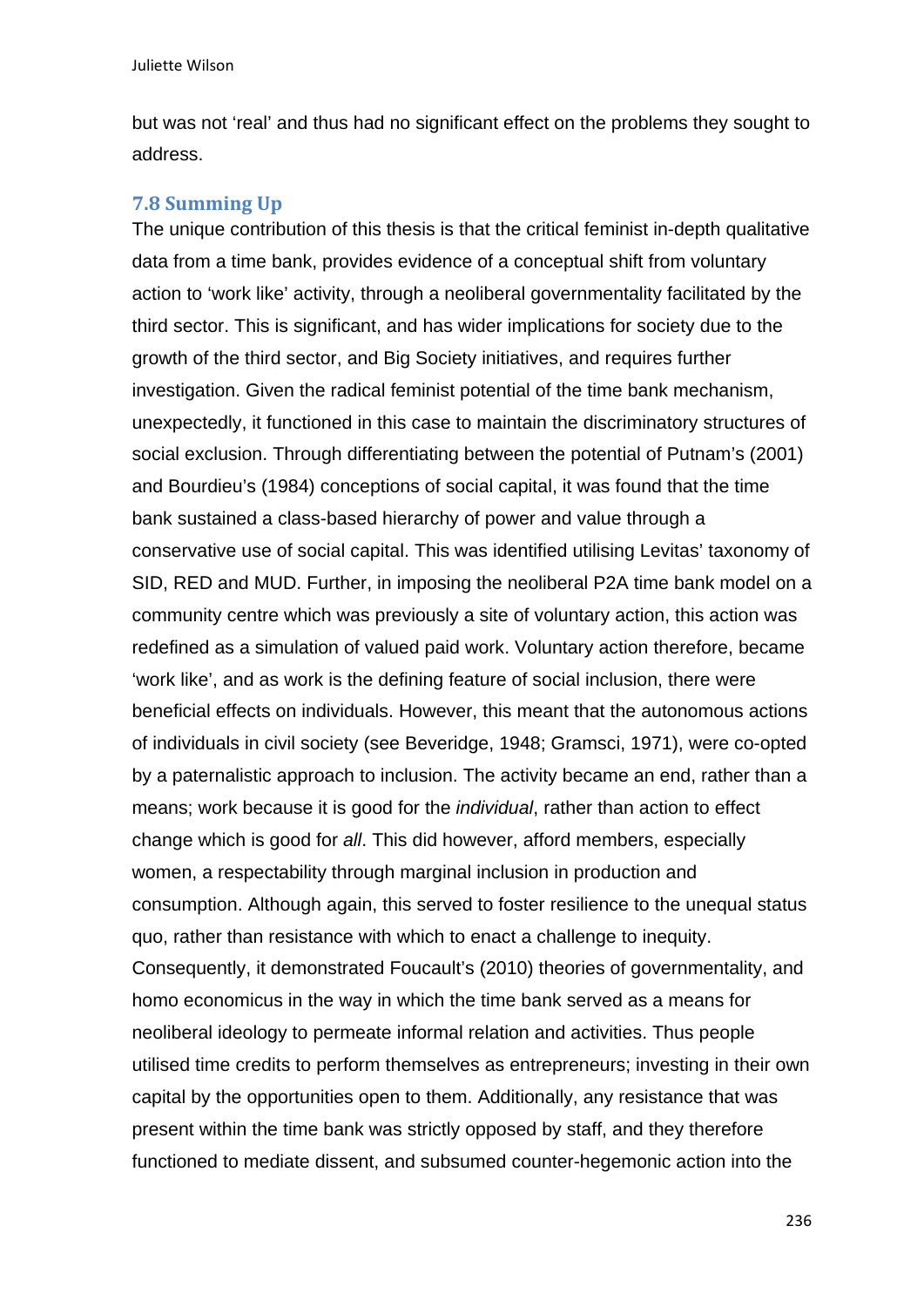prevailing system (see Zizek, 2012) by appearing as radical, whilst behaving as conservative. I therefore argue, that theoretically, time banks serve to devolve responsibility from the state onto citizens, by paternalistically engaging them in activities which enhance resilience, and depoliticise resistance to an inequitable societal structure. These findings are potentially applicable to other Big Society projects, and this is an area which this thesis would have particular significance for in future research.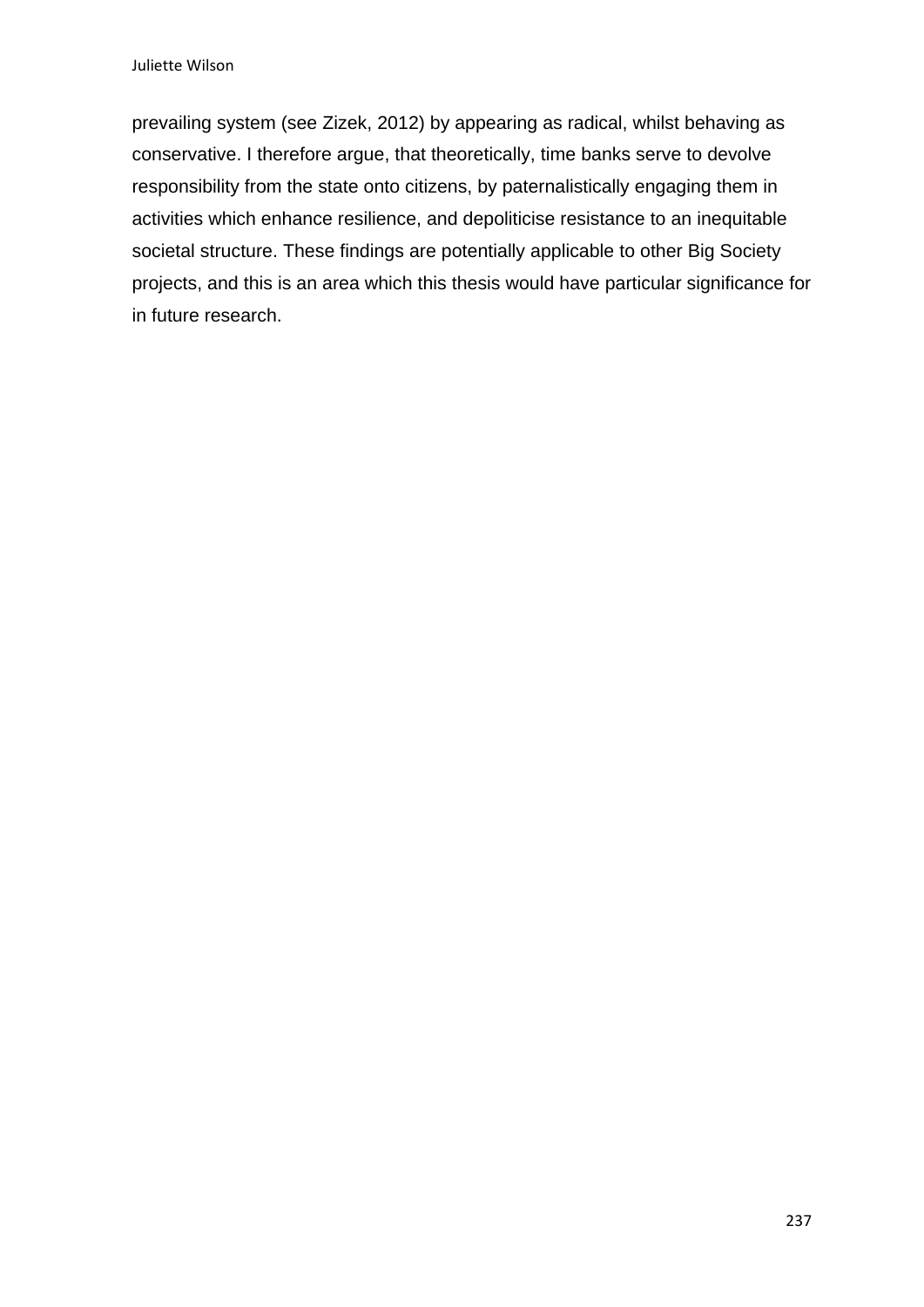### **8.** Reference List

Adler, P. & Adler, P. (n.d.) The epistemology of Numbers. In. S.E. Baker & R. Edwards (Eds.) *'How many qualitative interviews is enough?' Expert voices and early career reflections on sampling and cases in qualitative research.* (pp. 8-10) National Centre for Research Methods: Economic and Social Research Council

Alcock, P., & Kendall, J. (2011). Constituting the Third Sector: Processes of Decontestation and Contention Under the UK Labour Governments in England. *Voluntas: International Journal Of Voluntary & Nonprofit Organizations, 22(3),* pp. 450-469. doi:10.1007/s11266-010-9178-9

Aldridge, H., Kenway, P., MacInnes, T. & Parekh, A. (2012*). Monitoring Poverty and Social Exclusion 2012.* York: Joseph Rowntree Foundation

Amanatidou, E., Gritzas, G. & Kavoulakos, K. I. (2015). Time banks, co-production and foresight: intertwined towards an alternative future. *Foresight. 17 (4)* pp. 308- 331. Doi http://dx.doi.org/10.1108/FS-05-2014-0035

Amin, A., Cameron, A. &Hudson, R. (2003). The Alterity of the Social Economy In. A. Leyshon, R. Lee & C. C. Williams, (Eds.) *Alternative Economic Spaces.* (pp. 27- 55) London: Sage

Apteligen. (2014). An Evaluation of Spice Time Credits*.* Retrieved from http://www.apteligen.co.uk/wp-content/uploads/2014/12/Evaluation-of-Time-Credits\_Exec-Summary.pdf

Bagnall, G. R. (1999). *Mapping the museum: The cultural consumption and production of two North West heritage sites.* (PhD thesis), University of Salford

Barber, Sir M. (2014). Rab Butler's 1944 act brings free secondary education for all. Retrieved 25 April, 2015, from http://www.bbc.co.uk/schoolreport/25751787

Barcena-Martin, E. & Moro-Egido, A.I. (2013). Gender and Poverty Risk in Europe. *Feminist Economics*, *19(2)*, pp. 69-99. doi: 10.1080/13545701.2013.771815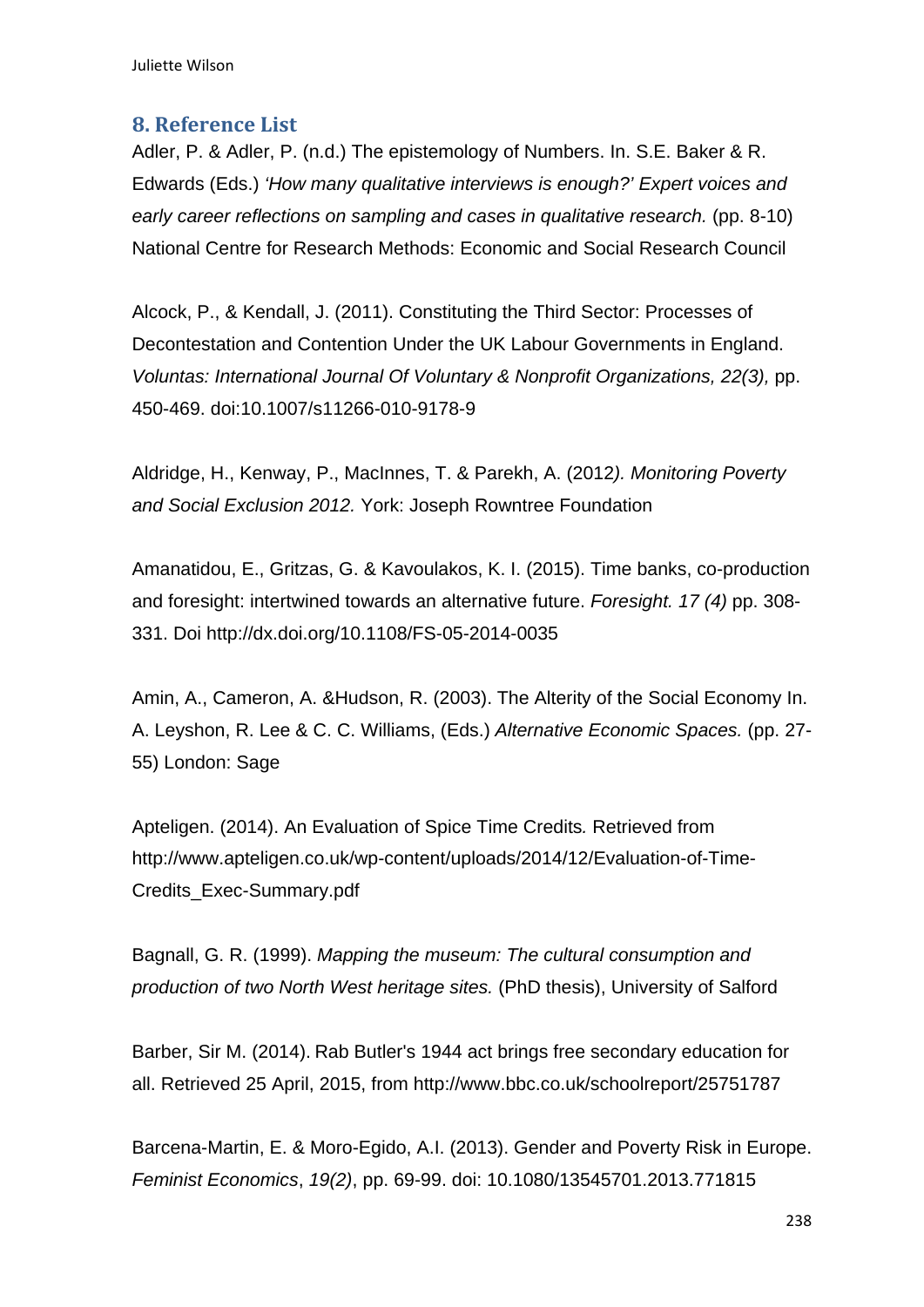Barker, A. (2010). *Co-Production: A Series of Commissioned Reports.* Retrieved from

http://www.rcuk.ac.uk/documents/innovation/larci/LarciCoproductionSummary.pdf

Barrett, H. (2010). Coalition abolishes Social Exclusion Taskforce. Retrieved 12 June, 2014, from http://www.regen.net/article/1039952/coalition-abolishes-socialexclusion-taskforce

BBC. (2010) State 'should not finance' big families on benefits. Retrieved 7 June, 2014, from http://www.bbc.co.uk/news/uk-politics-11490294

BBC. (2013). Iain Duncan Smith: Reforms 'make work pay'. Retrieved 31 January, 2015, from http://www.bbc.co.uk/news/uk-21993453

BBC. (2014). Sheffield libraries to be run by community groups. Retrieved 26 January, 2015, from http://www.bbc.co.uk/news/uk-england-south-yorkshire-26273808

Beck, U. (2000). *The Brave New World of Work* (P. Camiller, Trans.). Cambridge: Polity Press

Becker, H (1971). *Sociological work*. Chicago: Aldine

Berthoud, R. Brown, J. Cooper, S. (1981). *Poverty and the Development of Anti-Poverty Policy in the United Kingdom.* London: Heinemann Educational Books

Beveridge. W. (1948). *Voluntary Action: A Report on Methods of Social Advance.*  London: George Allen & Unwin Ltd.

Bhaskar, R. (1989). *The Possibility of Naturalism.* Hemel Hempstead: Harvester Wheatsheaf.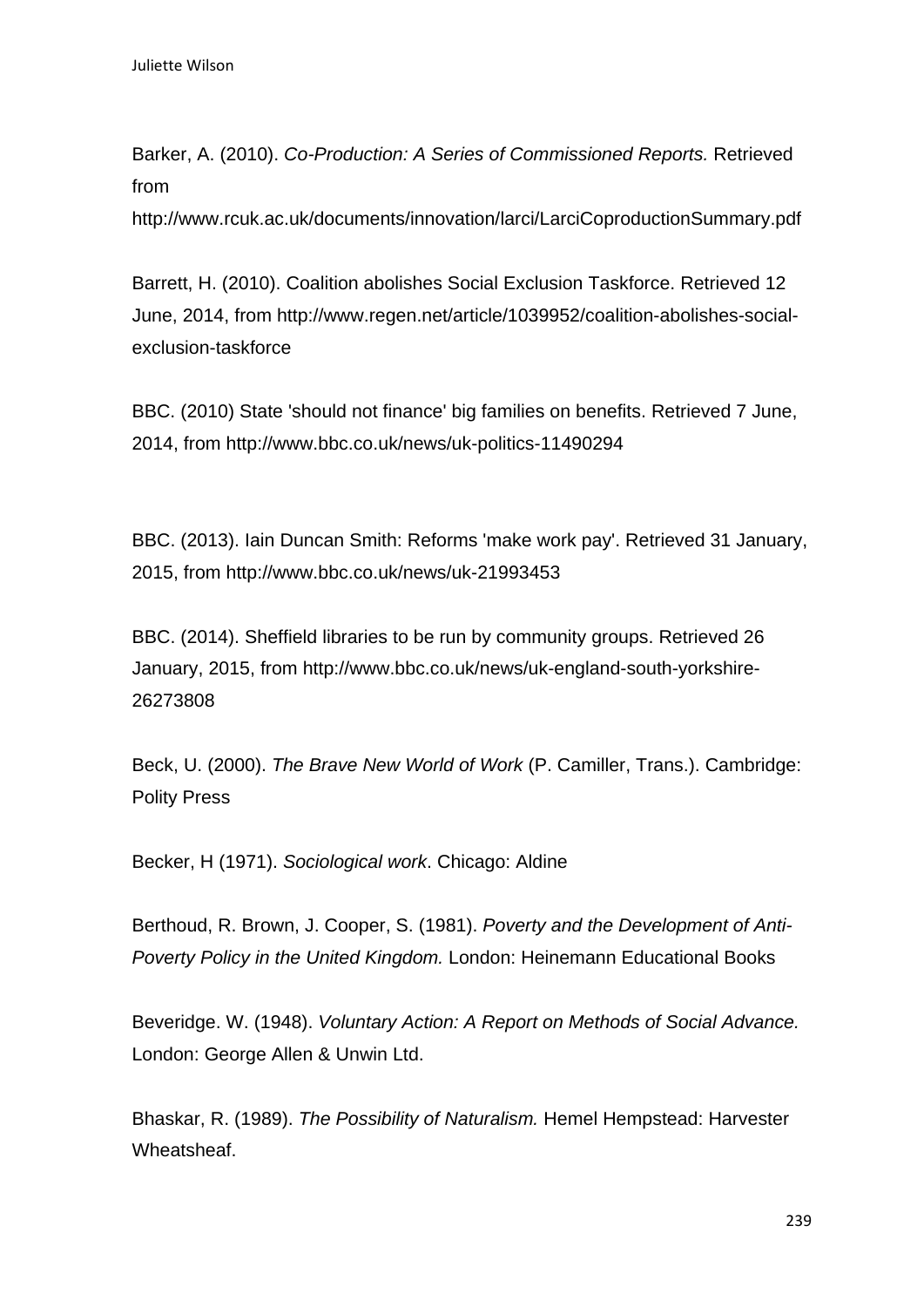Big Lottery Fund. (2010), It's money in the time bank with Lottery funding lifeline. Retrieved 17 December, 2014, from http://www.biglotteryfund.org.uk/globalcontent/press-releases/england/south-west/its-money-in-the-time-bank-withlottery-funding-lifeline

Big Society Cooperative. (2013). Time Banking UK*.* Retrieved 12 January, 2014, from http://www.bigsocietycooperative.com/timebanking-uk/

Blair. T. (2006). Our Nation's Future - Social Exclusion. Retrieved from: http://www.britishpoliticalspeech.org/speech-archive.htm?speech=283

Bourdieu, P. and Passeron, J. C. (1977). *Reproduction in Education, Society and Culture*. Beverly Hills: Sage.

Bourdieu, P. & Wacquant, L.J.D. (1992). *An Invitation to Reflexive Sociology.*  Chicago: The University of Chicago Press

Bourdieu, P. (1984). *Distinction: A Social Critique of the Judgement of Taste.*  London: Routledge.

Boyle, D. Clark, S. & Burns, S. (2006). *Hidden work Co-production by people outside paid employment.* York: Joseph Rowntree Foundation

Boyle, D. & Harris, M. (2010)*. The Challenge of Co-production: How equal partnerships between professionals and the public are crucial to improving public services*. London: NESTA

Boyle, D. & Steward. J (Eds.). (2014). *The Potential of Time Banks to Support Social Inclusion and Employability: An investigation into the use of reciprocal volunteering and complementary currencies for social impact.* Retrieved from: http://publications.jrc.ec.europa.eu/repository/bitstream/111111111/31504/1/jrc856 42.pdf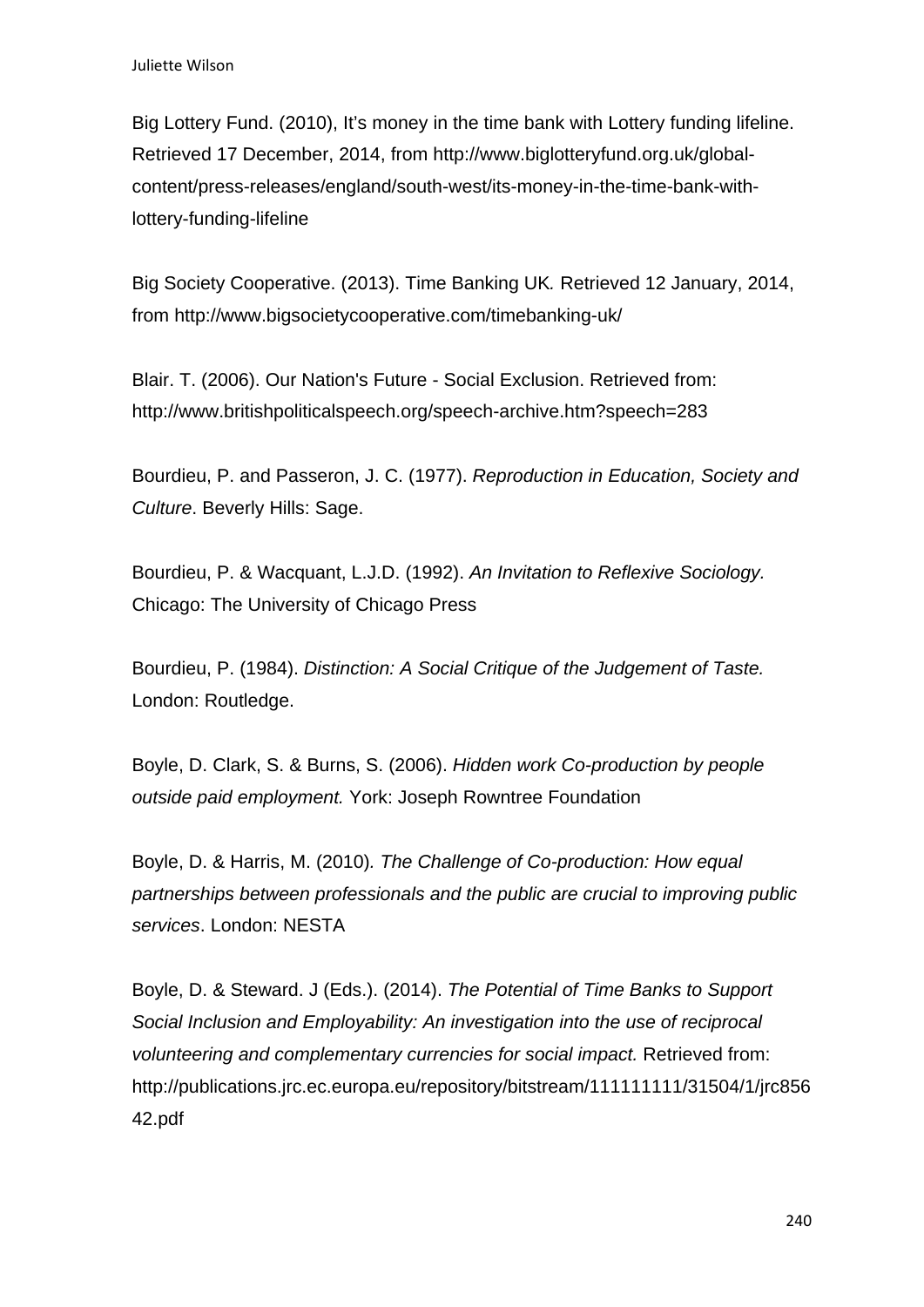Boyle, D., Clark, S. & Burns, S. (2008). *Hidden work: Co-production by people outside paid employment*. York: JRF

Bradshaw, J., Kemp, P., Baldwin, S. & Rowe, A. (2004). *The drivers of social exclusion Review of the literature for the Social Exclusion Unit in the Breaking the Cycle series.* London: Office of The Deputy Prime Minister

Brecht, B. (1928). *The Threepenny Opera*

Bretherton, J. & Pleace, N. (2014). *An Evaluation of the Broadway Skills Exchange Time Bank*. Centre for Housing Policy, University of York.

Brown. (2014). Wendy Brown—Governmentality in the Age of Neoliberalism. Retrieved 21 January, 2015, from http://pactac.net/2014/03/wendybrown%E2%80%94governmentality-in-the-age-of-neoliberalism/

Bryman, A. (2008). *Social Research Methods.* (3rd ed.). Oxford: Oxford University Press.

Burgess, G. (2014) *Evaluation of the Cambridgeshire Timebanks*. Cambridge: Cambridge Centre for Housing and Planning Research

Byrne, N., Power, C., McCarthy, O., & Ward, M. (2010). *The Potential For Impact Of Credit Unions On Member's Financial capability: An Exploratory Study. Retrieved from* http://www.cpa.ie/publications/workingpapers/2010- 08 WP PotentialforImpactofCreditUnionsOnMembersFinancialCapability.pdf

Byrne, D. (2005). *Social Exclusion.* Maidenhead: Open University Press

Cabinet Office. (2010). *Modernising Commissioning: Increasing the role of charities, social enterprises, mutuals and cooperatives in public service delivery*. Retrieved from

https://www.gov.uk/government/uploads/system/uploads/attachment\_data/file/789 24/commissioning-green-paper.pdf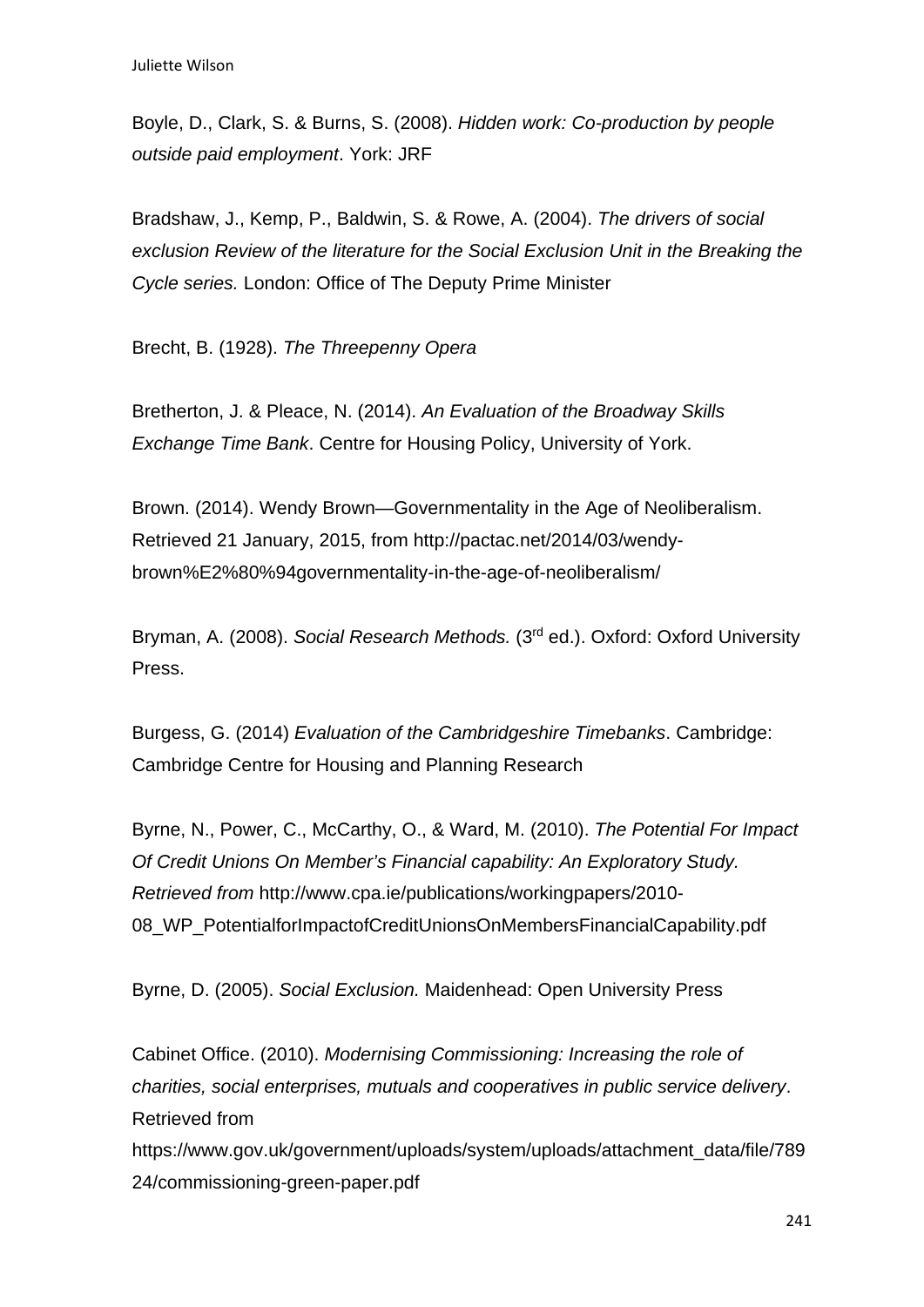Cabinet Office. (2011). *The Giving White Paper*. Retrieved from https://www.gov.uk/government/news/giving-white-paper

Cabinet Office. (2012). *Giving White Paper One year on.* Retrieved from https://www.gov.uk/government/uploads/system/uploads/attachment\_data/file/789 16/17541-WP-Update-Version-2.pdf

Cabral, R. (2013). A perspective on the symptoms and causes of the financial crisis. *Journal of Banking & Finance.* 37(1) pp.103–117. doi: 10.1016/j.jbankfin.2012.08.005

Cahn, E. (2000). *No More Throw-Away People: The Co-Production Imperative.*  Washington: Essential Books

Cahn, E. & Gray, C. (2005). Using the coproduction principle: No more throwaway kids. *New Directions for Youth Development.106,* pp27–37. doi: 10.1002/yd.116

Caldwell, C. (2000). Why Do People Join Local Exchange Trading Systems? *International Journal of Community Currency Research. 4.* Retrieved from http://ijccr.net/2012/05/22/why-do-people-join-local-exchange-trading-systems/

Callinicos, A. (2010). The limits of passive revolution. *Capital & Class 34(3).* pp.491–507. doi 10.1177/0309816810378265

Cameron, D. (2006). From State welfare to social welfare. Retrieved May 2015, from: http://conservative-speeches.sayit.mysociety.org/speech/599920

Cameron, D. In BBC. (2013) Cameron: Big Society bank provides social investment money. Retrieved 12 May, 2015, from http://www.bbc.co.uk/news/business-22795122

Cameron, D. (2013). Prime Minister: "social investment can be a great force for social change". Retrieved 5 May, 2015, from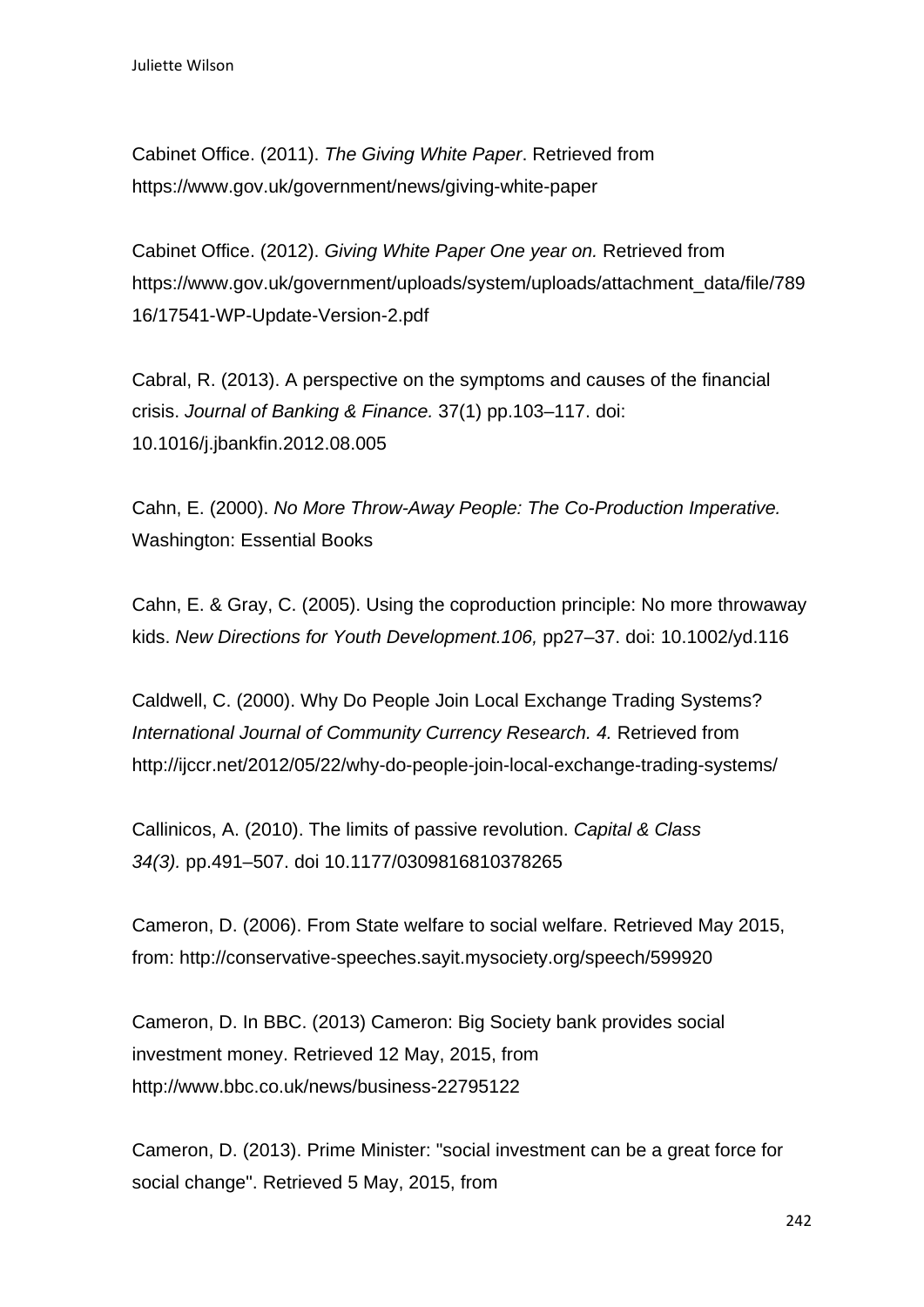https://www.gov.uk/government/speeches/prime-ministers-speech-at-the-socialimpact-investment-conference

Carmel, E. & Harlock, J. (2008). Instituting the 'Third Sector' as a governable terrain: partnership, procurement and performance in the UK. *Policy Press. 36(2)* pp. 155–7.

Cha, A. E. (2012). In Spain, financial crisis feeds expansion of a parallel, euro-free economy. Retrieved June, 2013, from http://articles.washingtonpost.com/2012-08- 27/business/35491219\_1\_single-currency-new-currency-euro

Child Poverty Action Group. (n.d.) Child Poverty Facts and Figures. Retrieved 7 May, 2015, from http://www.cpag.org.uk/child-poverty-facts-andfigures#footnoteref10\_k70sk4t

Clark, A. & Emmel, N. (2009). Connected Lives: Methodological challenges for researching networks, neighbourhoods and communities. *Qualitative Researcher*, *11*, pp.9-11.

Coffey, A. (1999). *The Ethnographic Self: Fieldwork and the Representation of Reality.* London: Sage Publications Ltd.

Coleman, J. (1988) Social Capital in the Creation of Human Capital. *American Journal of Sociology, 94*, Supplement: Organizations and Institutions: Sociological and Economic Approaches to the Analysis of Social Structure, pp. S95-S120.

Collom, E. (2008). Engagement of the Elderly in Time Banking: The Potential for Social Capital Generation in an Aging Society. *Journal of Aging & Social Policy*. *20(4),* pp. 414-436. doi: 10.1080/08959420802186282

Collom, E. (2011). Motivations and Differential Participation in a Community Currency System: The Dynamics Within a Local Social Movement Organization. *Sociological Forum*. *26(1*). doi: 10.1111/j.1573-7861.2010.01228.x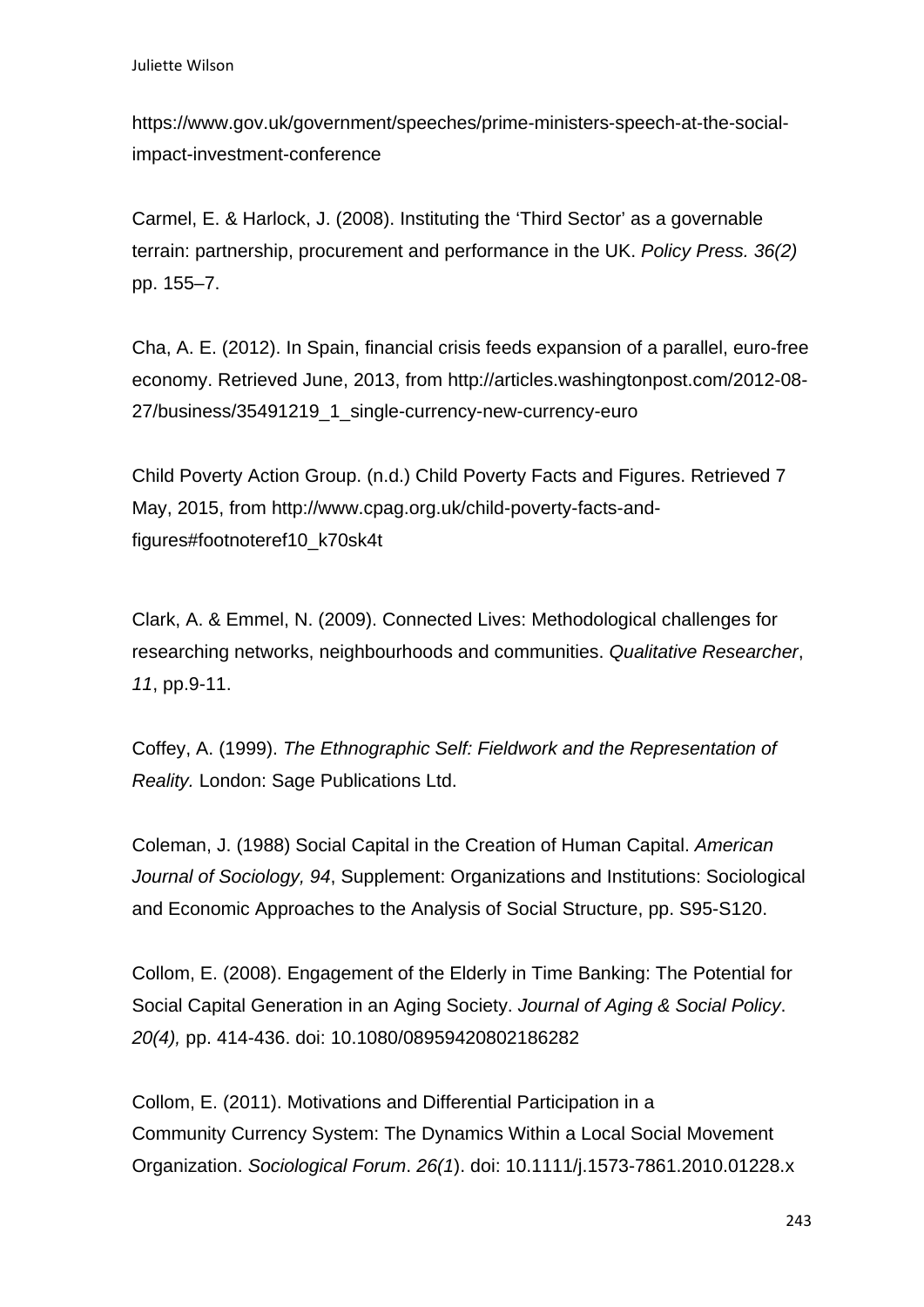Cooper, D. (2013). Time against time: Normative temporalities and the failure of community labour in Local Exchange Trading Schemes. *Time Society 22(31*). doi: 10.1177/0961463X11422279

Coote, A. (2011). Ten big questions about the Big Society and ten ways to make it the best of it. Retrieved from http://neweconomics.org/articles/ten-big-questionsabout-the-big-society-html

Cudd, A. & Holmstrom, N. (2011). *Capitalism, For and Against: A Feminist Debate.* Cambridge: Cambridge University Press.

Dakin, K. (2007) Time Banking and Co-Production: Timely Tools for Older Adult Learners. *LLI Review.25(2)* Retrieved from http://connection.ebscohost.com/c/articles/27448836/time-banking-co-productiontimely-tools-older-adult-learners

DeMeulenaere, S. & Flode, A. (2012.) Online Database of Complementary Currencies Worldwide*.* Retrieved from: http://www.complementarycurrency.org/ccDatabase/les\_public.html

Denzin, N. K. & Lincoln, Y. S. (2003). *Collecting and Interpreting Qualitative Materials (2nd ed.).* London: Sage.

Department of Health. (2011). Social action for health and well-being: Building cooperative communities. Department of Health strategic vision for volunteering. Retrieved from https://www.gov.uk/government/publications/social-action-healthand-well-being-building-co-operative-communities-department-of-health-strategicvision-for-volunteering

Department of Health & Timebanking UK. (n.d.) *Timebanking & Health.*  Gloucestershire: Timebanking UK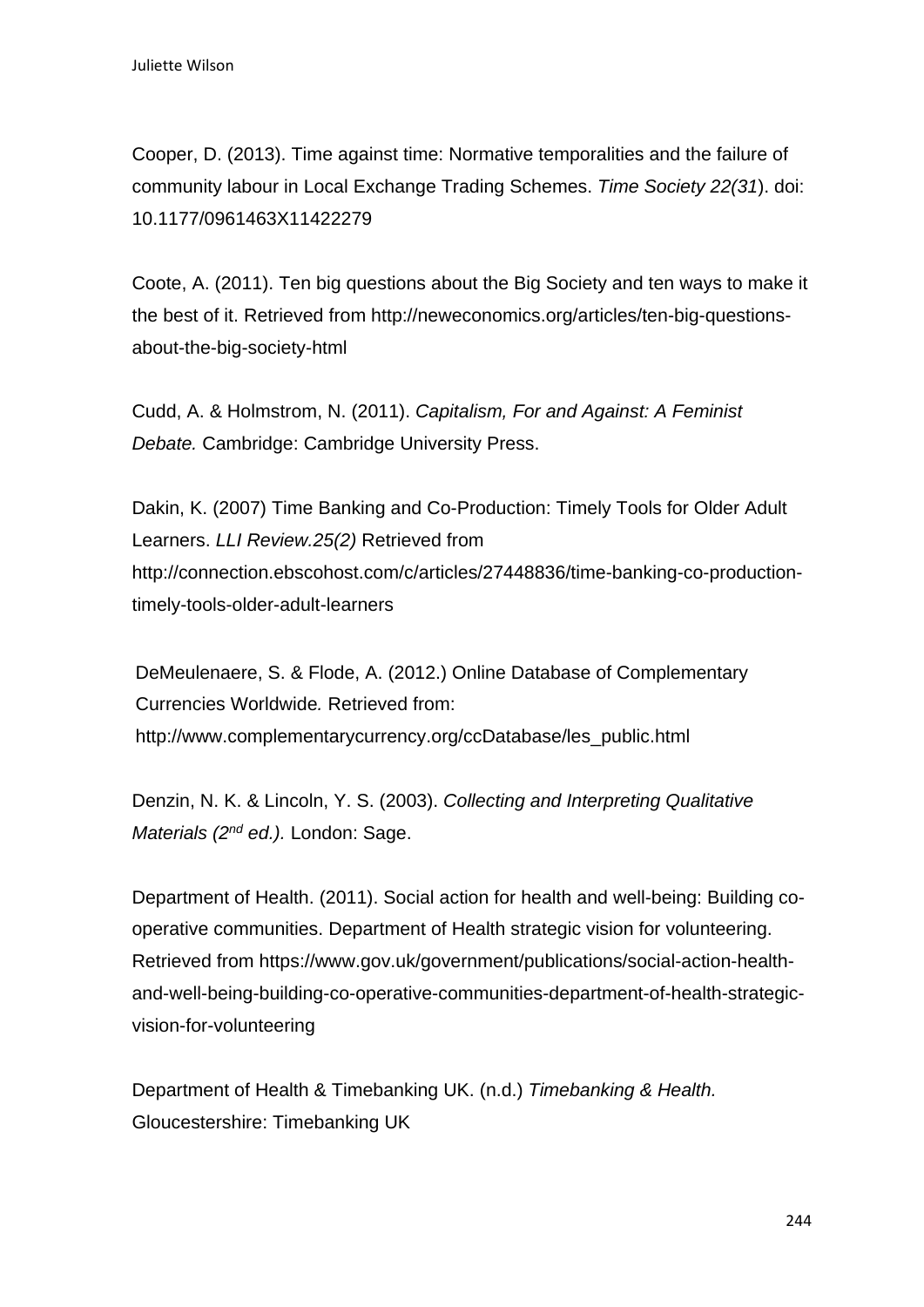Department for Education. (2012). *The impact of Sure Start Local Programmes on seven year olds and their families.* Retrieved from https://www.gov.uk/government/uploads/system/uploads/attachment\_data/file/184 073/DFE-RR220.pdf

Department for Innovation & Skills. (2014). *Trade Union Membership 2013.*  London: National Statistics.

Department for Work & Pensions. (2014). Jobseeker's Allowance sanctions: how to keep your benefit payment. Retrieved 12 July, 2015, from https://www.gov.uk/government/publications/jobseekers-allowance-sanctionsleaflet/jobseekers-allowance-sanctions-how-to-keep-your-benefit-payment

Doherty, B., Foster, G., Mason, C., Meehan, J., Meehan, K., Rotheroe, N. & Royce, M. (2009). *Management for Social Enterprise.* London: Sage.

Dowling, E. & Harvie, D. (2014) Harnessing the Social: State, Crisis and (Big) Society. *Sociology*. *48(5*) pp. 869-886. doi: 10.1177/0038038514539060

Duncan Smith, I. (2014). Helping to reduce poverty and improve social justice Retrieved, 30 January, 2015, from https://www.gov.uk/government/policies/helping-to-reduce-poverty-and-improvesocial-justice

Duneier, M. (2001). *Sidewalk.* New York: Farrar, Straus and Giroux.

Edgell, S. (2012) *The Sociology of Work; Continuity and Change in Paid and Unpaid Work* (2nd ed.)*.* London: Sage Publications Ltd.

ESRC. (n.d). Full Report of Activities and Research Results: Community Currencies From LETS To Time Banks: Mobilising Voluntary Activities. Retrieved from www.esrc.ac.uk/.../f9649e00-1e33-4f1a-a76f-45bca54a2fb2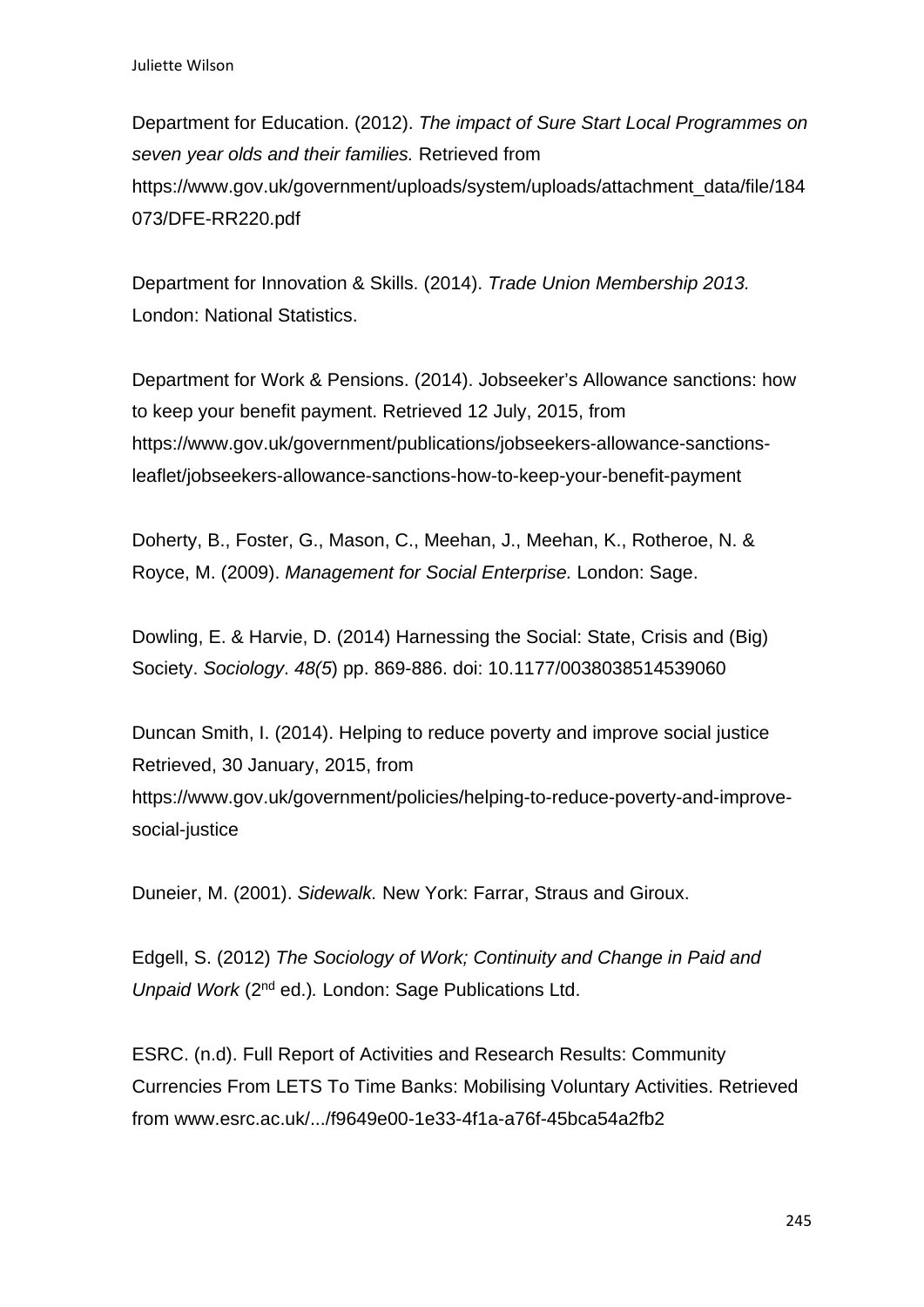Etzioni. A. (1995). *The Spirit of Community: Rights, Responsibilities and the Communitarian Agenda.* London: Harper Collins.

European Commission. (n.d.) Poverty and social exclusion. Retrieved 30 January, 2015, from http://ec.europa.eu/social/main.jsp?catId=751

EY. (2014). *Worldwide Women Public Sector Leaders Index 2014*. Retrieved from http://www.ey.com/Publication/vwLUAssets/EY\_-

\_Worldwide\_Women\_Public\_Sector\_Leaders\_Index\_2014/\$FILE/EY\_Worldwide\_I ndex\_of\_Women\_22Oct14.pdf

Federici, S. (2008). *The Reproduction of Labor-Power in the Global Economy, Marxist Theory and the Unfinished Feminist Revolution*. Retrieved from http://culturalstudies.ucsc.edu/EVENTS/Winter09/FedericiReading.pdf

Field. J. (2008). *Social Capital* (2nd ed.). Oxon: Routledge

Folbre, N. & Nelson, J. (2000). For Love or Money -- Or Both? *The Journal of Economic Perspectives, 14(4*), pp. 123-140.

Foucault, M. (2010). *The Birth of Biopolitics: Lectures at the College De France 1978-179.* (Graham Burchell trans.) Hampshire: Palgrave Macmillan

Fuller, D. & Jonas, A. (2003). Alternative Financial Spaces In: A. Leyshon, R. Lee & C. C. Williams, (eds.), *Alternative Economic Spaces* (pp 56-73)*.* London: Sage.

Gibson-Graham, J.K. (1996) *The End of Capitalism (as we knew it); A Feminist Critique of Political Economy.* Oxford: Blackwell Publishers Ltd.

Giddens, A. (1997). *The Consequences of Modernity.* Cambridge: Polity Press.

Glynos, J. & Speed, E. (2012). Varieties of co-production in public services: time banks in a UK health policy context. *Critical Policy Studies, 6(4).* pp. 402-433. doi: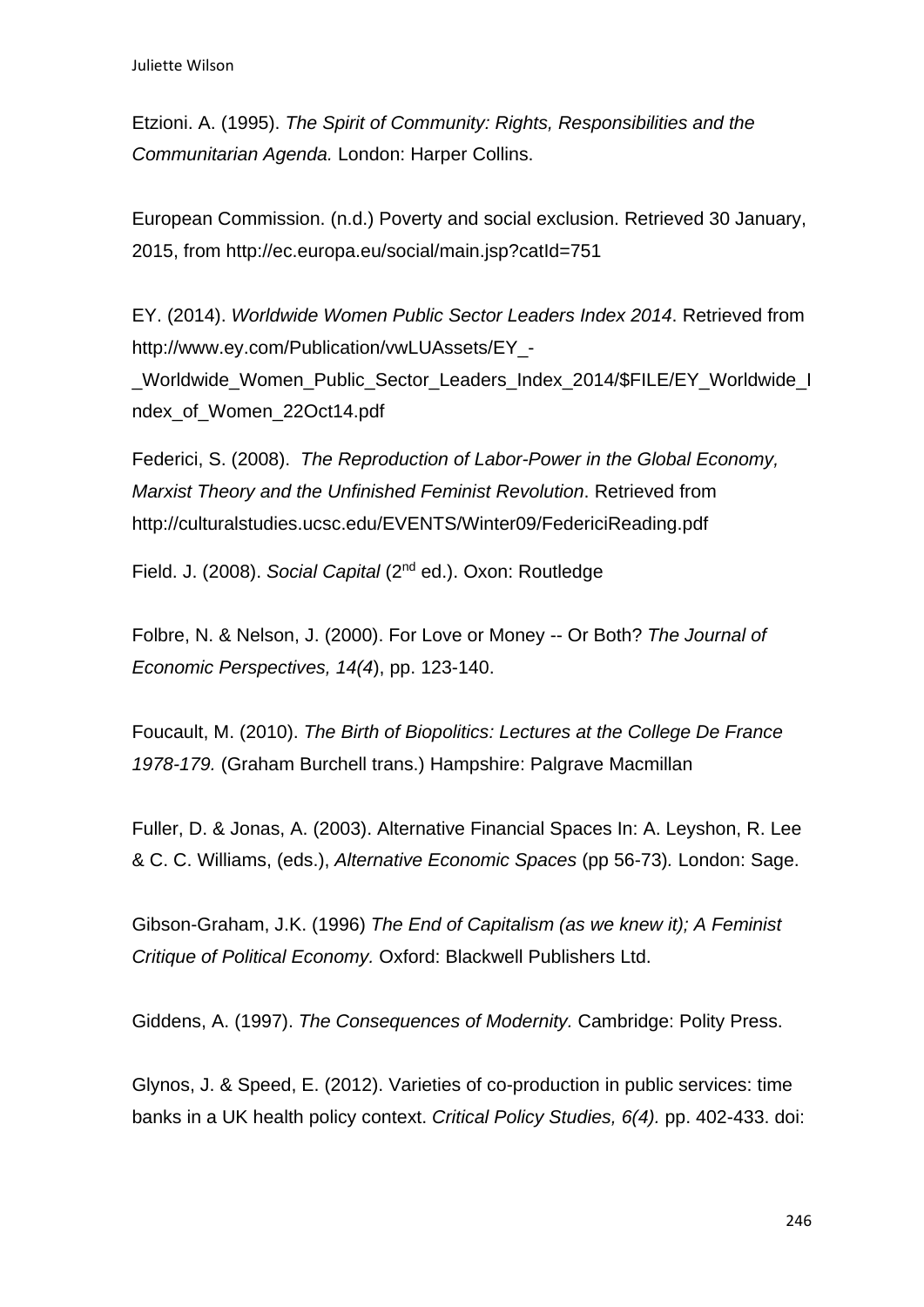#### 10.1080/19460171.2012.730760

Gosling, V. (2008). 'I've Always Managed, That's What We Do': Social Capital and Women's Experiences of Social Exclusion. *Sociological Research Online, 13(1*). doi: 10.5153/sro.1613

Gorz, A. (2010). *Ecologica.* London: Seagull Books.

Goulden, C. (2010). *Cycles of poverty, unemployment and low pay*. Retrieved from: http://www.jrf.org.uk/system/files/poverty-employment-lowpay-summary.pdf

Gramsci, A. (1971). *Selections from Prison Notebooks.* London: Lawrence & Wishart.

Graugaard, J. D. (2009). *A Mixed-Method Case-Study of the Lewis Pound and its Capacity to Build Resilience in the Community of Lewes*. Retrieved from: http://patternwhichconnects.com/lib/articles\_files/graugaard\_lewespound\_thesis.p df

Gregory, L. (2010). *Working Paper 132: Time in Service Design: exploring the use of time credits to deliver social policies.* Retrieved from: http://www.labwales.org.uk/socsi/resources/wp132.pdf

Gregory, L. (2012a). Time and punishment: a comparison of UK and US time bank use in criminal justice systems, *Journal of Comparative Social Welfare, 28(3),* pp. 195-208. doi: 10.1080/17486831.2012.742452

Gregory, L. (2012b). *Improving health through participation: time banks as a site for co-production.* (Unpublished PhD Thesis), Cardiff University: Cardiff.

Gregory, L. (2013). Time Banking and the Dangers of Ideological Elasticity. Paper presented at. *The UK Social Policy Association Conference.* Sheffield: University of Sheffield.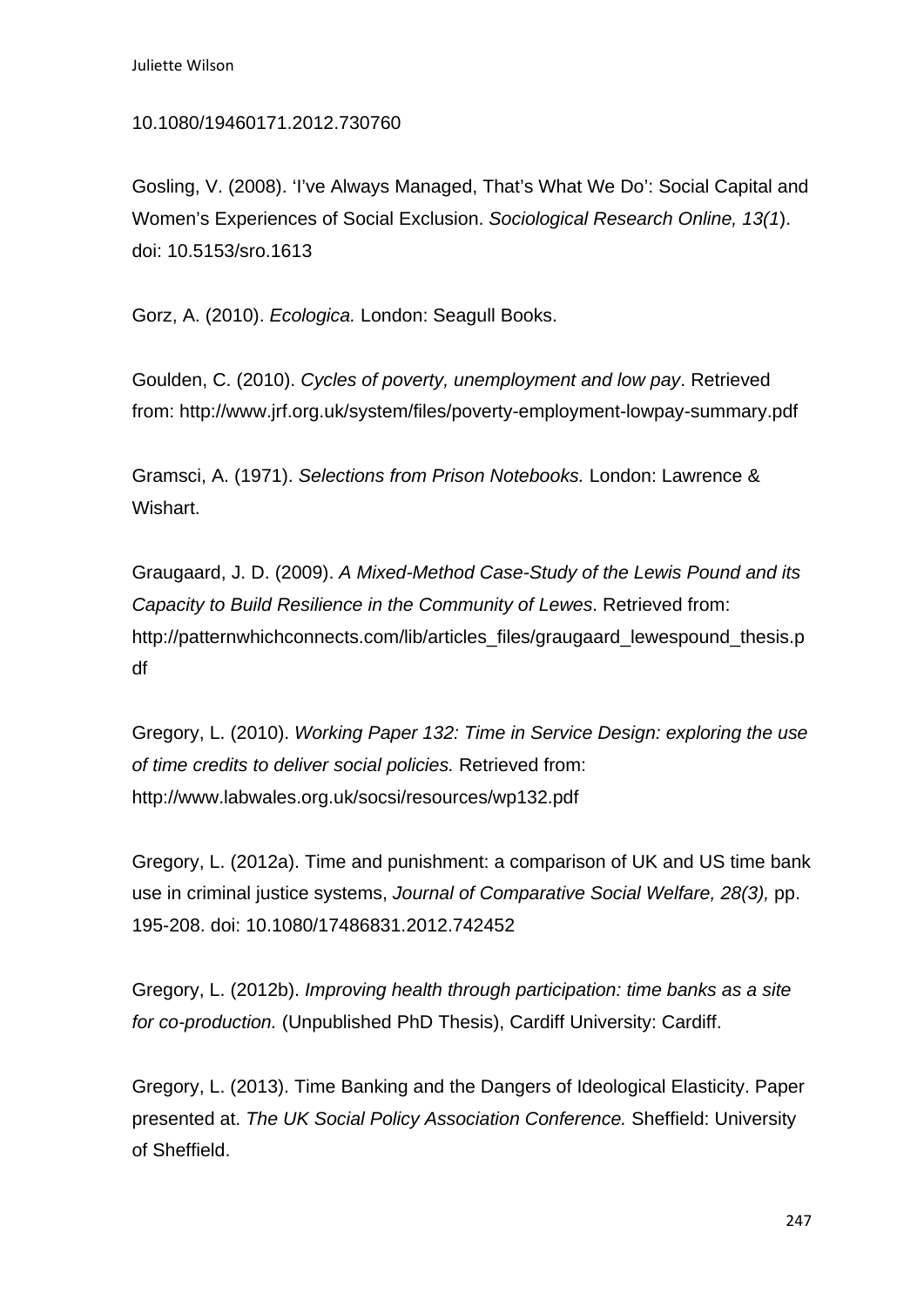Gregory, L. (2014). Resilience or Resistance? Time Banking in the Age of Austerity*. Journal of Contemporary European Studies*, *22(2*), pp. 171-183, doi: 10.1080/14782804.2014.902366

Green, C. (2011). *Time2Grow Evaluation*. Gwent: Timebanking Wales

Halpern, D. (2005). *Social Capital* Cambridge: Polity Press.

Hammersley, M. (1998). *Reading Ethnographic Research (*2nd ed.). London: Longman.

Hammersley, M. (1992). *What's Wrong With Ethnography?; Methodological explorations.* London: Routledge.

Hanifan, L. J. (1920). *The Community Centre.* Boston: Silver, Burdett & Company

Hansard. (1997) Social Exclusion Unit, Retrieved 6 May, 2015, from http://hansard.millbanksystems.com/written\_answers/1997/oct/30/socialexclusion-unit

Harris, M, Rochester, C. & Halfpenny, P. (2001) Voluntary Organisations and Social Policy: Twenty Years of Change. In M. Harris & C. Rochester (Eds.). *Voluntary Organisations and Social Policy in Britain.* (pp. 1-20) London: Palgrave.

Harris, M. (2001) Voluntary Organisations in a Changing Social Policy Environment. In M. Harris & C. Rochester (Eds.). *Voluntary Organisations and Social Policy in Britain.* (pp. 213-228) London: Palgrave.

Harvey, D. (2005). *A Brief History of Neoliberalism.* New York: Oxford University Press Inc.

Hepworth, S. (n.d.). *Local Exchange Trading Systems and Impact Assessment – Application Guidance Notes*. Retrieved from: http://www.sed.manchester.ac.uk/research/iarc/ediais/pdf/LETS.pdf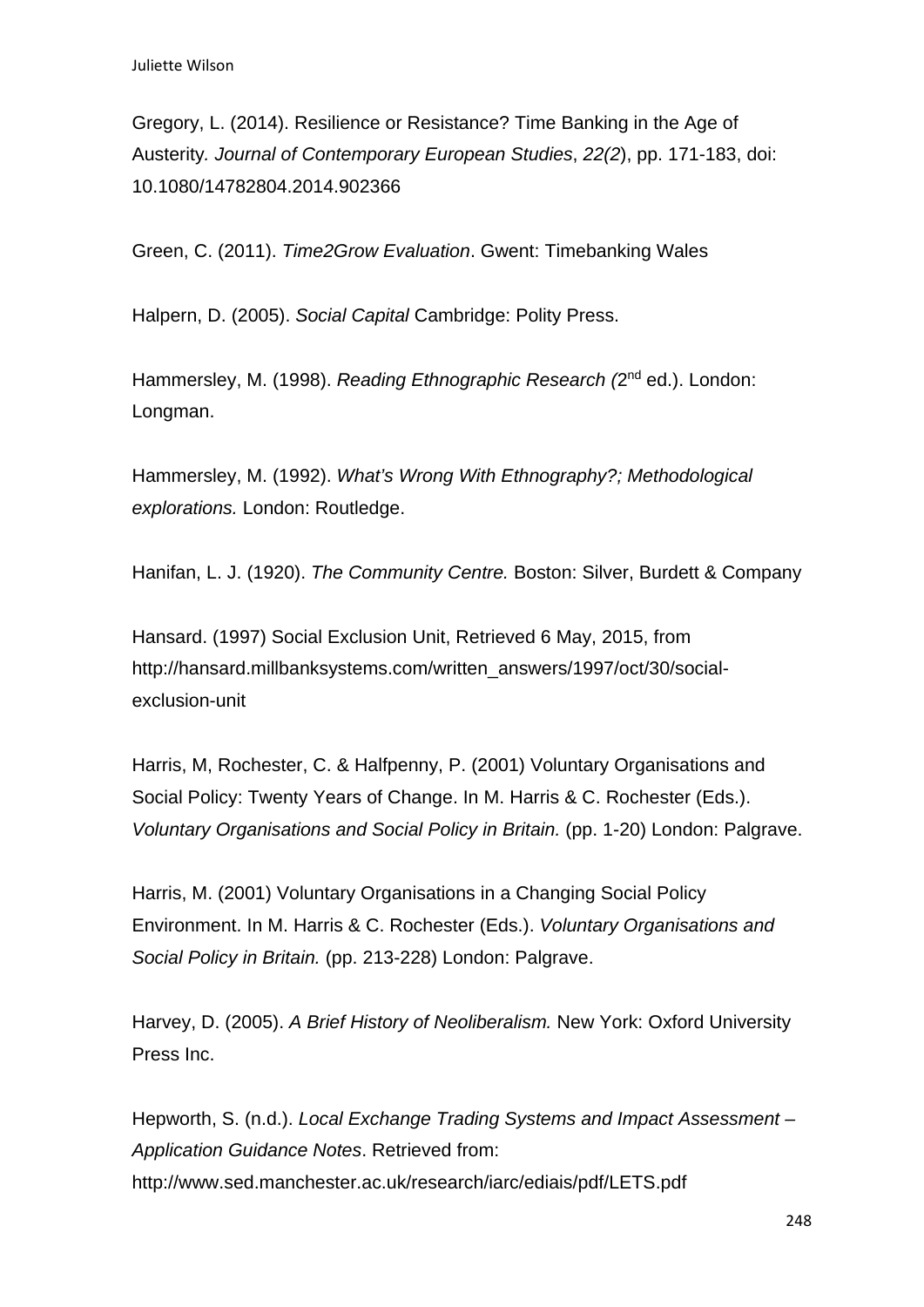Hope, T. (2009). Speech by Phil Hope MP, Minister of State for Care Services, 18 March 2009: Progress on Personalisation Conference "Putting People First: One Year On." Retrieved 08 August, 2015, from http://webarchive.nationalarchives.gov.uk/+/www.dh.gov.uk/en/MediaCentre/Spee ches/DH\_096954?PageOperation=email

Hopley, S. (2012). Sam Hopley Interview .[multimedia]. Retrieved from: https://www.youtube.com/watch?v=YsHZSv82Q-s

HM Government. (n.d.). *Building the Big Society*. Retrieved from: https://www.gov.uk/government/uploads/system/uploads/attachment\_data/file/789 79/building-big-society\_0.pdf

HM Government. (2010) *State of the nation report: poverty, worklessness and welfare dependency in the UK*. Retrieved 30 January, 2015, from http://www.bristol.ac.uk/poverty/downloads/keyofficialdocuments/CONDEM%20 poverty-report.pdf

HM Government. (2012a). Volunteering and Time Banking*.* Retrieved from: http://www.number10.gov.uk/take-part/giving/volunteering-time-banking/

HM Government. (2012b). *Giving White Paper One Year On.* Retrieved from: https://www.gov.uk/government/uploads/system/uploads/attachment\_data/file/789 16/17541-WP-Update-Version-2.pdf

Holling, C. S. (1973). Resilience and Stability of Ecological Systems. *Annual Review of Ecology and Systematics. 4*. pp. 1-23

Hopkins, B. R. (2015). Private Benefit Doctrine Dooms Tax Exemption for Non-Profit Time Bank Network. *The Law of Tax-Exempt Organizations Monthly.* doi 10.1002/npc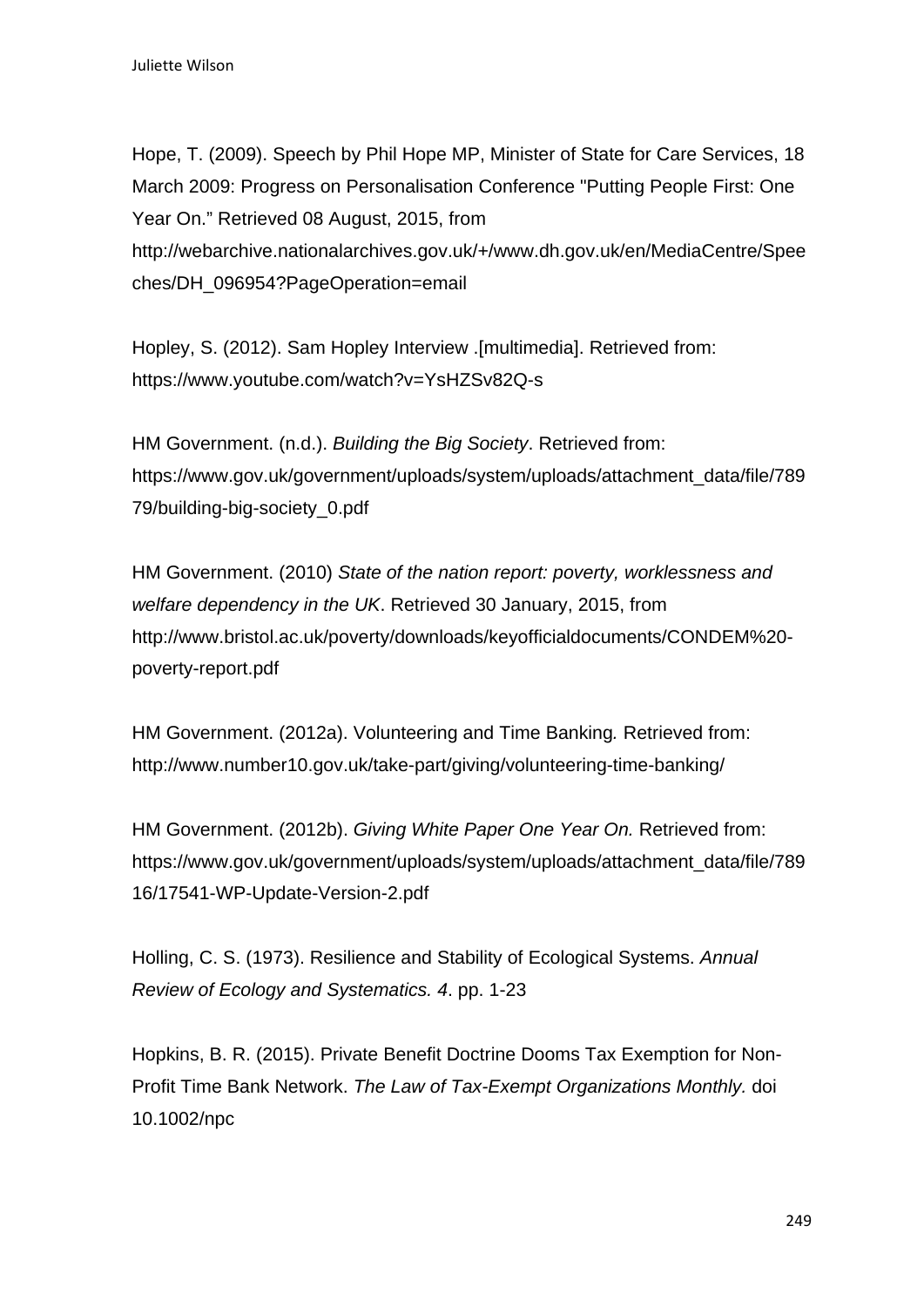Hutchinson, F., Mellor, M & Olsen, W. (2002). *The Politics of Money: Towards Sustainability and Economic Democracy.* London: Pluto Press.

Innes, S. & Scott, G. (2003). 'After I've Done the Mum Things': Women, Care and Transitions.' *Sociological Research Online, 8(4),* Retrieved from http://www.socresonline.org.uk/8/4/innes.html

Institute of Development Studies. (n.d.) Gramsci and Hegemony. Retrieved 20 May, 2015, from http://www.powercube.net/other-forms-of-power/gramsci-andhegemony/

Jacobsohn, S. (2013). *Stories of Money: Building Social Capital Through Time Banking.* (Unpublished PhD Thesis) Gonzaga University.

Johnson, S. (2014). George Osborne warns Scots 'no ifs and no buts' on the pound. Retrieved 17 December, 2014, from http://www.telegraph.co.uk/news/uknews/scotland/10830929/George-Osbornewarns-Scots-no-ifs-and-no-buts-on-the-pound.html

Joint Improvement Partnership Council South East. (2010). *The new economy of time brings a fresh dimension to Mental Health recovery.* Retrieved from http://www.thinklocalactpersonal.org.uk/\_library/Resources/Personalisation/Local milestones/Timebanking\_Case\_study.pdf

Keep Volunteering Voluntary. (n.d.). The Keep Volunteering Voluntary Agreement. Retrieved 01 September, 2015, from http://www.keepvolunteeringvoluntary.net/content/keep-volunteering-voluntaryagreement

Kelly, A. (2007). Core Values. Retrieved 01 November, 2012, from http://www.guardian.co.uk/society/2007/oct/10/guardiansocietysupplement.volunta rysector

Kvale, S. & Brinkman, S. (2009). *Interviews: Learning the Craft pf Qualitative Research Interviewing.* (2<sup>nd</sup> ed.) London: Sage Publications Ltd.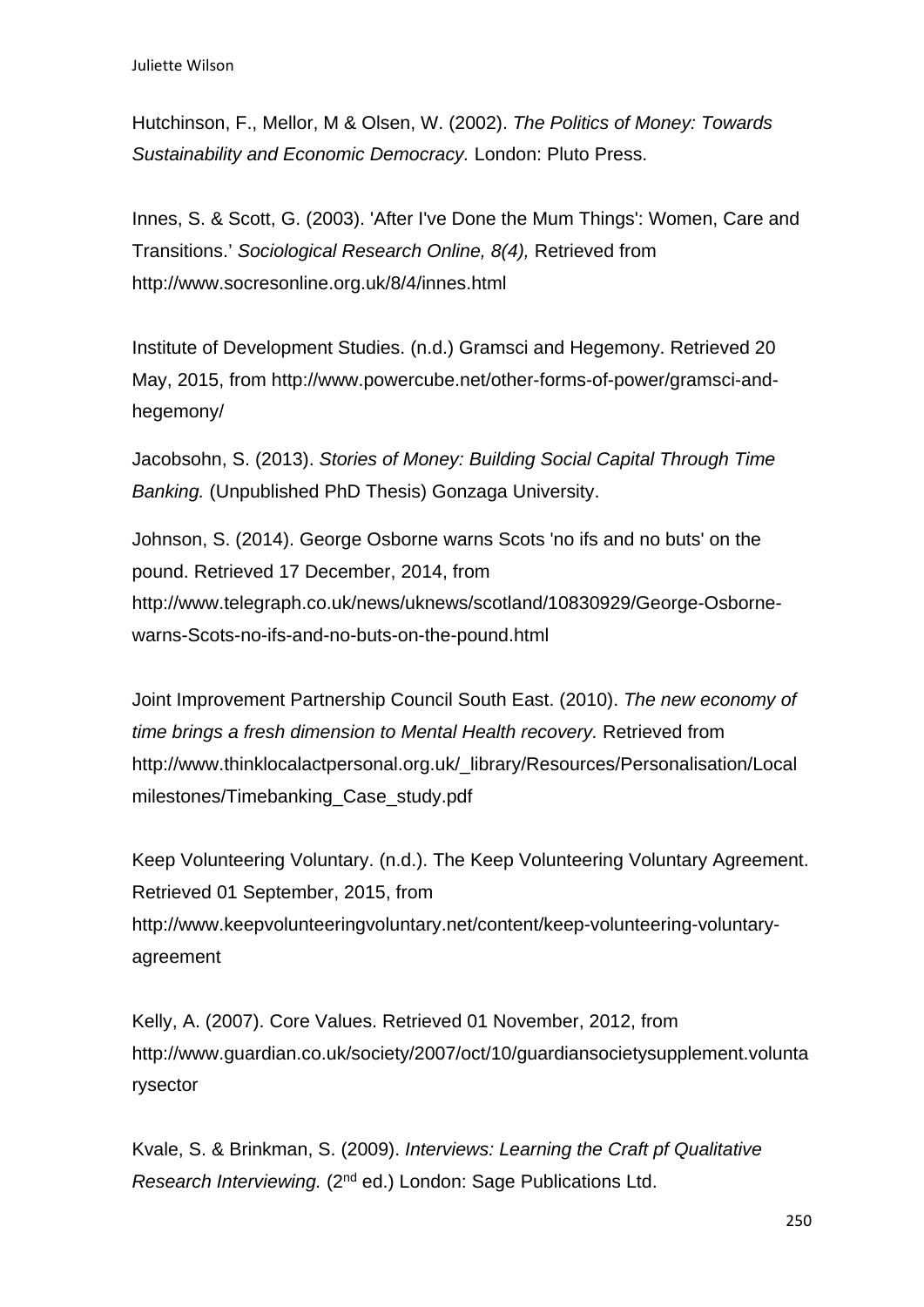Labour Party. (n.d.) What is the Labour Party? Retrieved 12 May, 2015, from http://www.labour.org.uk/pages/what-is-the-labour-party

Lansey, S. (2011). Redefining Poverty? Retrieved 30 January, 2015, from http://www.poverty.ac.uk/analysis-poverty-measurement-life-chances-governmentpolicy/redefining-poverty

Lashko, G. (2012) Time Banking: New Social Currency or Waste of Time. *Housing and Care Support. 15(4).* doi: http://dx.doi.org/10.1108/14608791211288561

Lasker, J., Collum, E., Bealer, T., Niclaus, E., Young Keefe, J., Kratzer, Z., Baldasari, L., Kramer, E., Mandeville, R., Schulman, J., Suchlow, D., Letcher, A., Rogers, A. & Perlow, K. (2011). Time Banking and Health: The Role of a Community Currency Organization in Enhancing Well-Being. *Health Promotion Practice*, *12(1).* pp. 102-115

Lemke, T. (2002). Foucault, Governmentality and Critique. *Rethinking Marxism. 14(3).* pp. 49-64

Lesser, E.L. (2000). *Knowledge and Social Capital.* Woburn: Butterworth-Heinemann.

Levitas, R. (2005). *The inclusive society? Social exclusion and new labour* (2<sup>nd</sup> ed.)*.* Basingstoke: Palgrave Macmillan.

Leyshon, A. & Lee, R., (2003). Introduction: Alternative Economic Geographies. In: A. Leyshon, R. Lee & C. C. Williams, eds. 2003. *Alternative Economic Spaces.*  London: Sage, pp. 1-26.

Lietaer, B. (2001). *The Future of Money: Creating New Wealth, Work and A Wiser World.* London: Random House Group Ltd.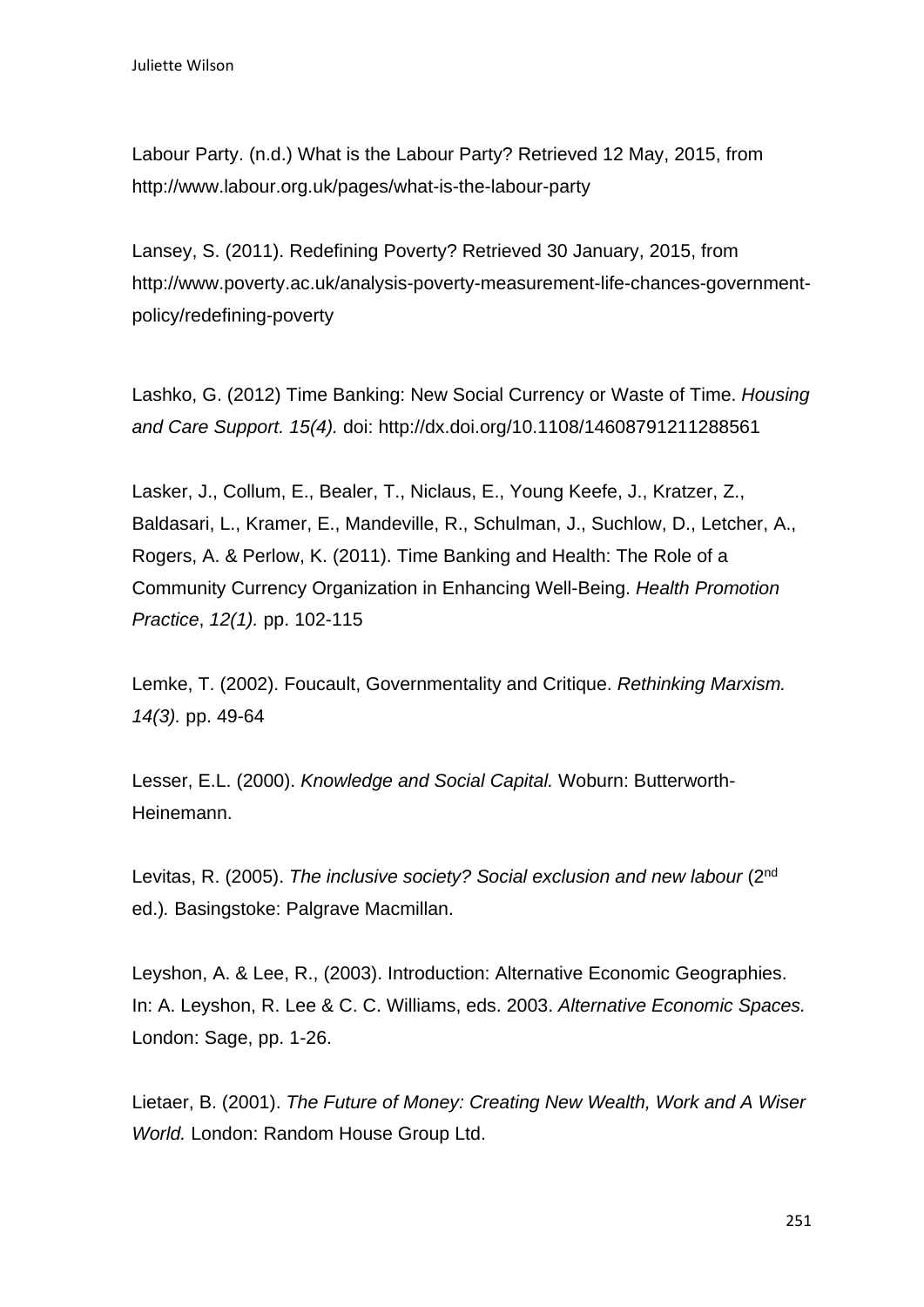Lietaer, B. & Hallsmith, G. (2006). *Community Currency Guide.* Montpelier: Global Community Initiatives.

Lincoln, Y.S. & Guba, E.G. (1985). *Naturalistic inquiry*. Beverly Hills, CA: Sage. Lipsky, M. (2010). *Street-Level Bureaucracy: Dilemmas Of The Individual In Public Services.* New York: Russell Sage Foundation.

Lister, R. (2004). *Poverty.* Cambridge: Polity Press

Localism Act. (2011). Retrieved 26 January, 2015, from http://www.local.gov.uk/localism-act

Lofland, J., Snow, D., Anderson, L. & Lofland, L.H. (2006). *Analyzing Social Settings: A Guide to Qualitative Observation and Analysis*. California: SAGE.

Lords Hansard. (2003). Voluntary and Community Sector. Retrieved 29 April, 2015 from

http://www.publications.parliament.uk/pa/ld200203/ldhansrd/vo030206/text/30206- 17.htm

Luxton, M. (1997). The UN, Women, And Household Labour: Measuring And Valuing Unpaid Work. *Women's Studies International Forum. 20(3*), pp. 431-439.

Madison, D.S. (2004). *Introduction to Critical Ethnography.* London: Sage Publications.

Mair, V. (2010). Office for Civil Society to replace Office of the Third Sector. Retrieved 22 January, 2015, from http://www.civilsociety.co.uk/governance/news/content/6618/office for civil societ y\_to\_replace\_office\_for\_the\_third\_sector

Marks, M. (2012). Time banking service exchange systems: A review of the research and policy and practice implications in support of youth in transition. *Children and Youth Services Review. 34*. pp. 1230-1295.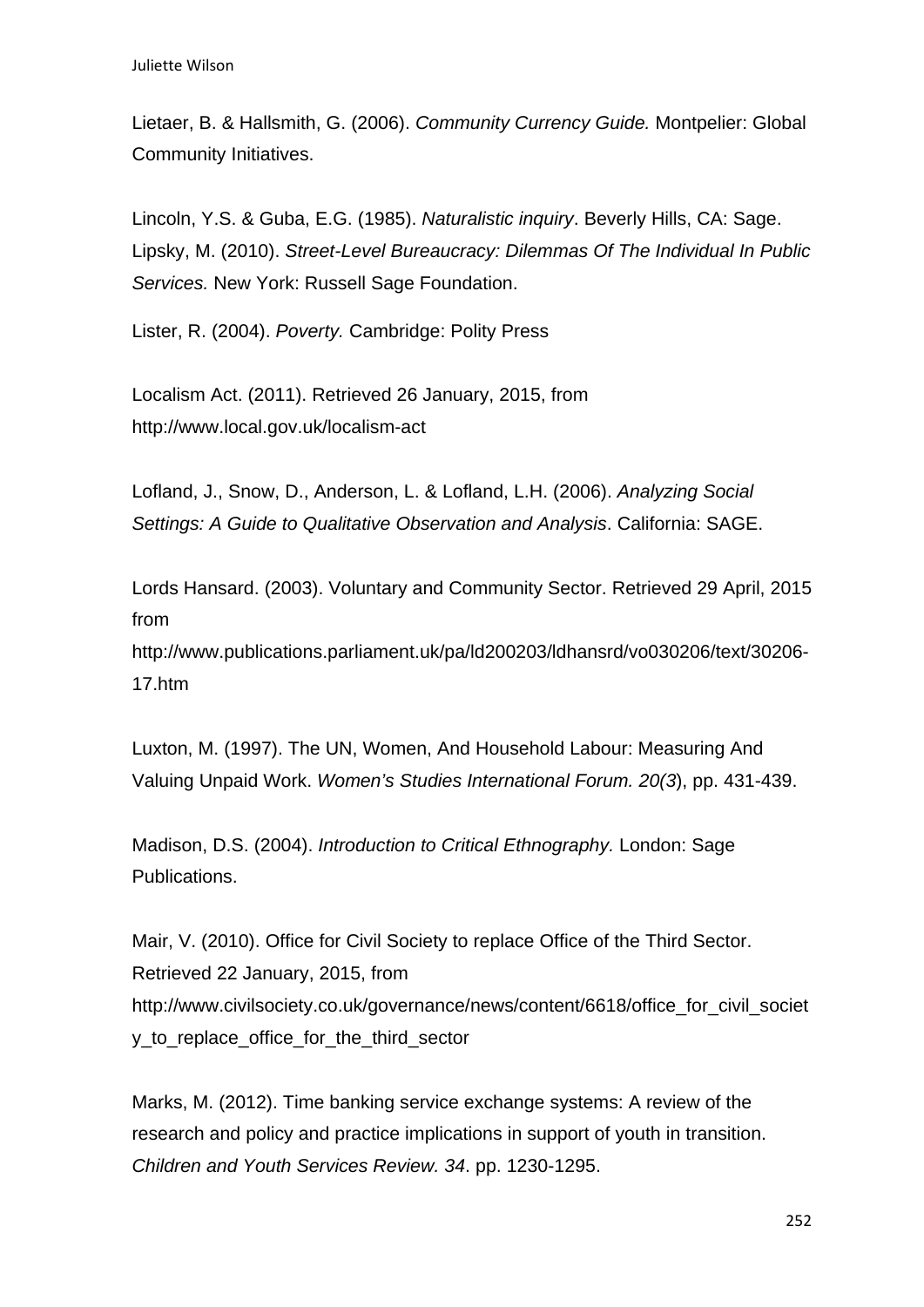Marx, K. (1881). First Draft of Letter To Vera Zasulich*.* Retrieved 12 March, 2013, from: http://www.marxists.org/archive/marx/works/1881/03/zasulich1.htm

Marx, K. & Engels, F. (2010) *The Communist Manifesto.* London: Bookmark Publications.

Mason. J. (2002). *Qualitative Researching* (2<sup>nd</sup> ed.) London: Sage Publications.

Mauss, M. (2011). *The Gift: Forms and Functions of Exchange in Archaic Societies.* (Ian Cunnison, trans.) Mansfield: Martino Publishing.

McFall, S. L. (ed.). (2012). *Understanding Society: Findings 2012.* Colchester: Institute for Social and Economic Research, University of Essex.

McNeil. C. (2012). *The politics of disadvantage: New Labour, social exclusion and post-crash Britain*. IPPR. Retrieved from http://www.lankellychase.org.uk/assets/0000/1508/IPPR\_Report.pdf

Mead. L.M. (1997) *The New Paternalism: Supervisory Approaches to Poverty.*  Washington: Brookings Institution Press.

Mead, A. (2014). Philanthropy is dead. The voluntary sector needs commercial principles. *The Guardian.* Retrieved from: http://www.theguardian.com/voluntarysector-network/2014/feb/13/voluntary-sector-f-word-investment

Milbourne, L. & Cushman, M. (2012). From the Third Sector to the Big Society: how changing UK Government policies have eroded Third Sector trust*. Voluntas: international journal of voluntary and nonprofit organisations*. doi: 10.1007/s11266- 012-9302-0

Millar, J., (2010). The United Kingdom: The feminization of poverty? In G. Goldberg, (ed.) Poor Women in Rich Countries: The Feminization of Poverty Over the Life Course. (pp.121-150). Oxford: Oxford University Press.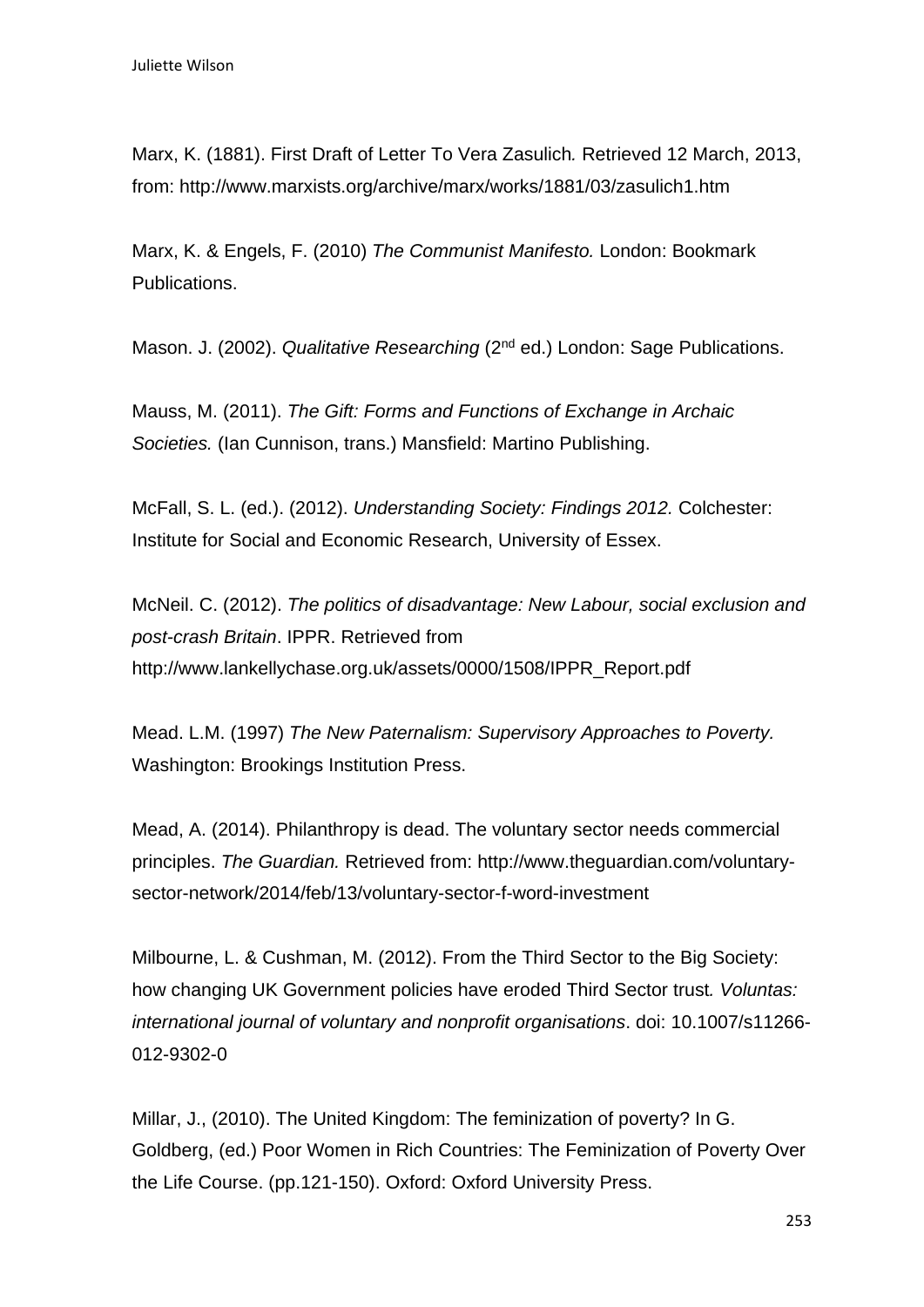Molnar, S. (2011). Time is of the Essence: The Challenges and Achievements of a Swedish Time Banking Initiative. *International Journal of Community Currency Research, 15*. pp.13-22.

Monzon, J.L. & Chaves, R. (2008). The European Social Economy: Concept and Dimensions of the Third Sector. *Annals of Public and Cooperative Economics. 79.3 (4)*. pp. 549-577.

Naughton-Doe, R. (2012). Time Banking in Social Housing: A Toolkit for Coproduction in Public Services. *International Journal of Community Currency Research.* Retrieved from https://ijccr.files.wordpress.com/2012/05/ijccr-2011 special-issue-14-naughton-doe.pdf

Naughton-Doe, R. (2014). Time banking: where is the evidence? Paper Presented at. *The UK Social Policy Conference.* Sheffield: University of Sheffield.

Navqi, M. & Southgate, J. (2013). *Banknotes, local currencies and central bank objectives* Retrieved from http://www.bankofengland.co.uk/publications/Documents/quarterlybulletin/2013/qb 1304prereleasebanknotes.pdf

Naylor, C., Mundle, C., Weaks, L. & Buck, D. (2013) *Volunteering in health and care Securing a sustainable future*. Retrieved from http://www.kingsfund.org.uk/sites/files/kf/field/field\_publication\_file/volunteering-inhealth-and-social-care-kingsfund-mar13.pdf

NCVO. (2013). NCVO UK Civil Society Almanac. Retrieved 29 April, 2015, from http://data.ncvo.org.uk/a/almanac14/how-has-the-number-of-people-volunteeringchanged-over-time/

New Economics Foundation. (2001). *Time Banks a Radical Manifesto for the UK.*  Retrieved from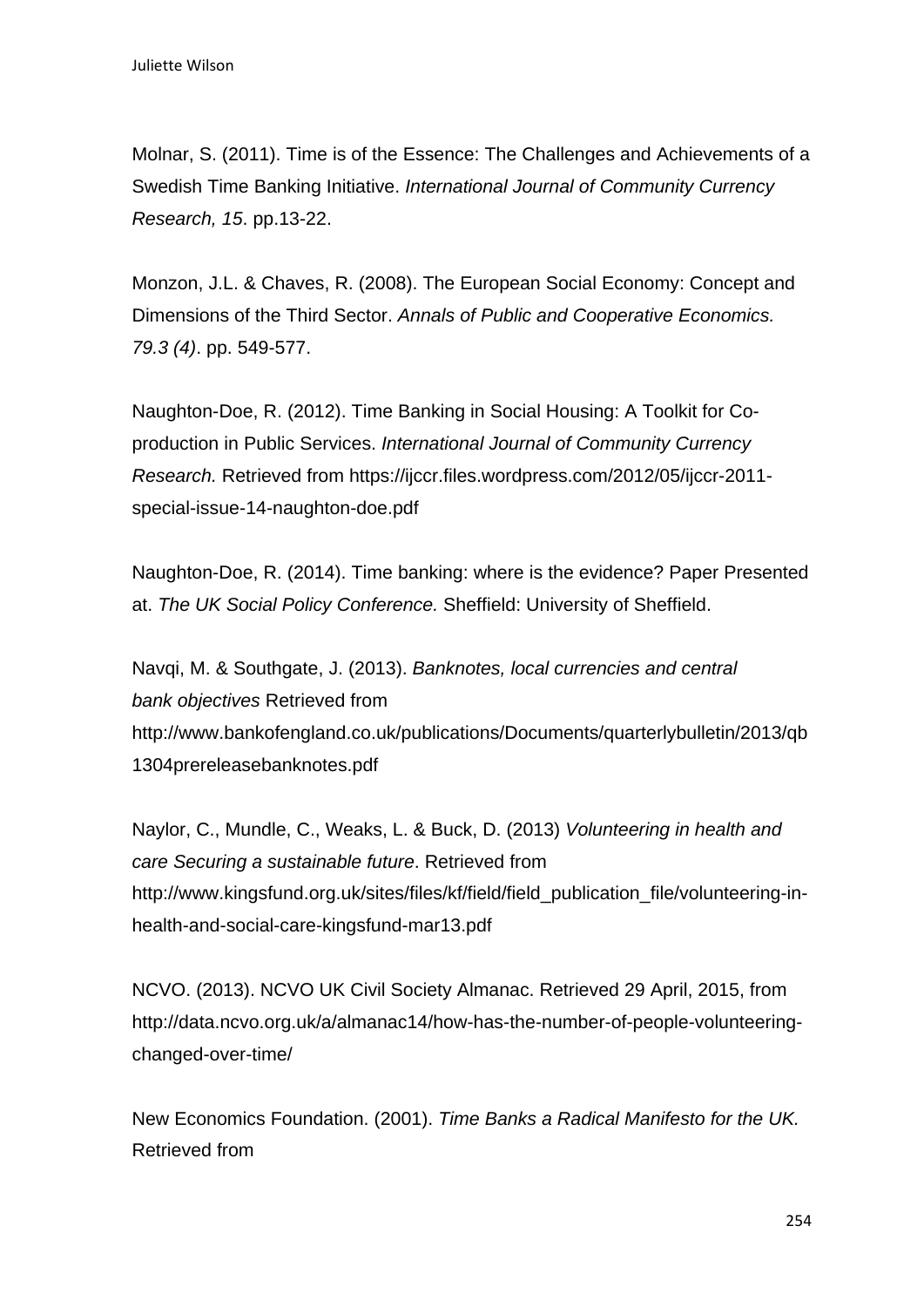http://www.neweconomics.org/sites/neweconomics.org/files/Time\_Banks\_Manifest o.pdf

New Economics Foundation. (2002). *Keeping the GP away A NEF briefing about community time banks and health*. Retrieved from http://timebanks.org/wpcontent/uploads/2011/08/KeepingtheGPAway.pdf

North, P. (2006). *Alternative Currency Movements as a Challenge to Globalization?: A Case Study of Manchester's Local Currency Networks (Economic Geography)* Farnham: Ashgate Publishing Ltd.

North, P. (2010). Alternative Currency Networks as Utopian Practice. In: L, Leonard & J, Barry eds. (2010). *Global Ecological Politics. (*Ch. 4). UK: Emerald.

Oakley, A. (1974). *House Wife: High Value-Low Cost.* London: Penguin Group.

Oakley, A. (1984). *Taking it Like a Woman.* London: Jonathon Cope.

ONS. (2015). Spending on public services in the UK. Retrieved 04 May, 2015, from http://visual.ons.gov.uk/uk-perspectives-public-services-in-the-uk/

Oppenheimer, S. (2011). *An Evaluation Of Fairshares Gloucester.* Retrieved 12 October, 2015, from www.fairshares.org.uk

O'Reilly, K. (2009). *Key Concepts in Ethnography.* London: Sage Publications Ltd.

Ould-Ahmed. (2010). Can a community currency be independent of the State currency? A case study of the credito in Argentina (1995 – 2008). *Environment and planning. 42(6*) pp. 1346 -1364.

Ozanne, L. (2010). Learning to Exchange Time: Benefits and Obstacles to Time Banking. *International Journal of Community Currency Research, 14.* Retrieved from http://ijccr.net/2012/05/29/learning-to-exchange-time-benefits-and-obstaclesto-time-banking/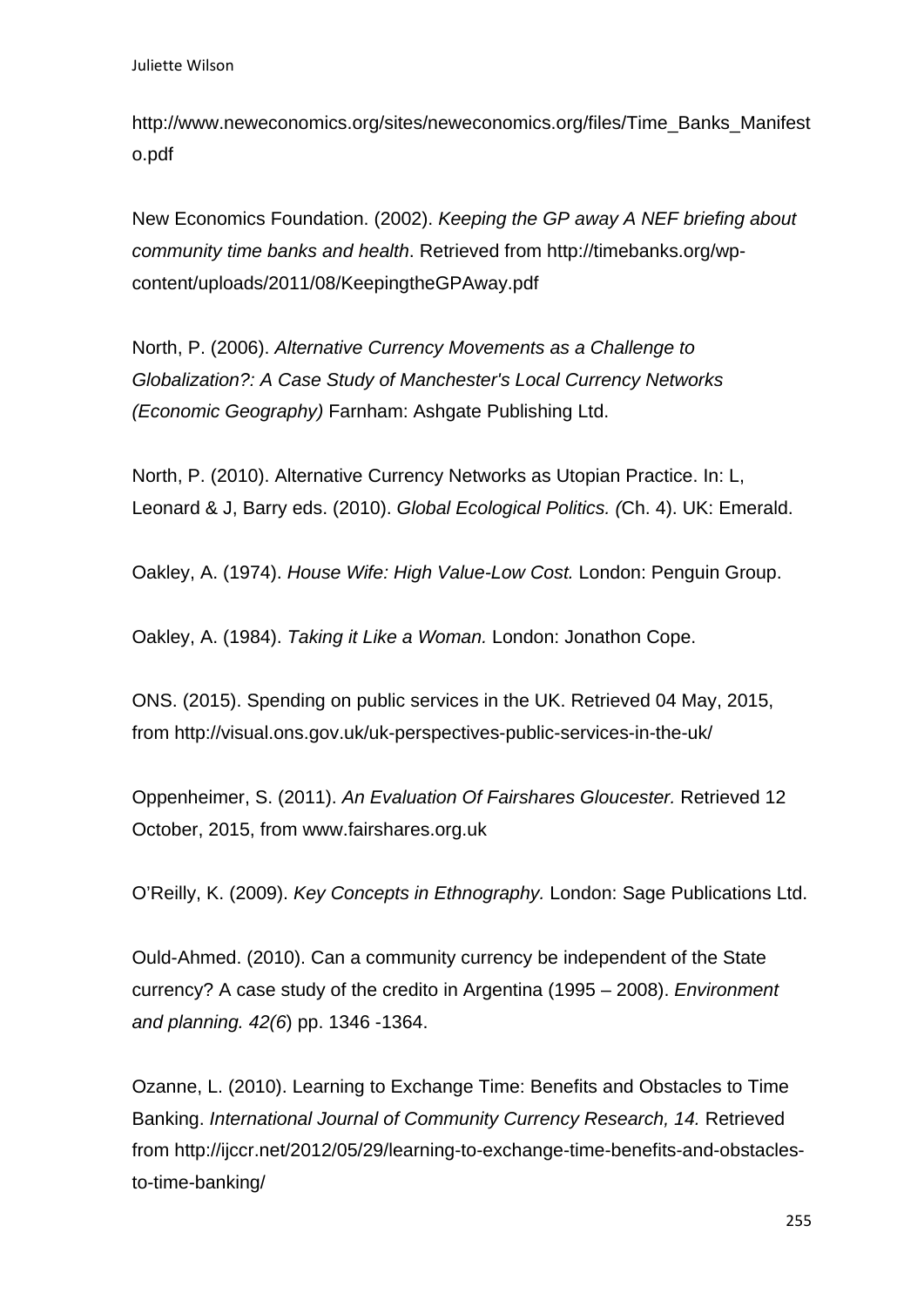Pantazis, C., Gordon, D. & Levitas, R. (Eds.). (2006). *Poverty and social exclusion in Britain: The millennium survey.* Bristol: The Policy Press.

Panther, J. (2012). 'It ain't what you do (It's the way that you do it)': Reciprocity, co-operation and spheres of exchange in two community currency systems in the North of England. (Unpublished PhD Thesis). University of Durham: Durham.

Partnership Council. (2011). *We Believe the Shortest Answer is Doing.*  Nottingham: Partnership Council.

Pearce, J. (2003). *Social Enterprise in Anytown.* London: Calouste Gulbenkian Foundation.

Pfafjar, D., Sgro, G. & Wagner, W. (2012). Are Alternative Currencies a Substitute or a Complement to Fiat Money? Evidence from Cross-Country Data. *International Journal of Community Currency Research. 16(A*). Retrieved from http://ijccr.files.wordpress.com/2012/10/ijccr-2012-pfajfar-et-al5.pdf

Politics. (n.d.) Education Leaving Age. Retrieved 25 April, 2015, from http://www.politics.co.uk/reference/education-leaving-age

Powell, K. & Dalton, M. (2003). Co-Production, Service Exchange Networks, and Social Capital. *The Social Policy Journal*, *2(2-3).* pp. 89-106.

Pressman, J.L & Wildavsky, A. (1984). *Implementation* (3rd Ed.). London: University of California Press Ltd.

Public Service Management Wales. (2008). *Time Banking: Public Service Delivery With Time Currency.* Retrieved 12 September, 2013, from http://bit.ly/1c3dG5T

Putnam, R.D. (2001). *Bowling Alone: The Collapse and Revival of American Community.* New York: Touchstone.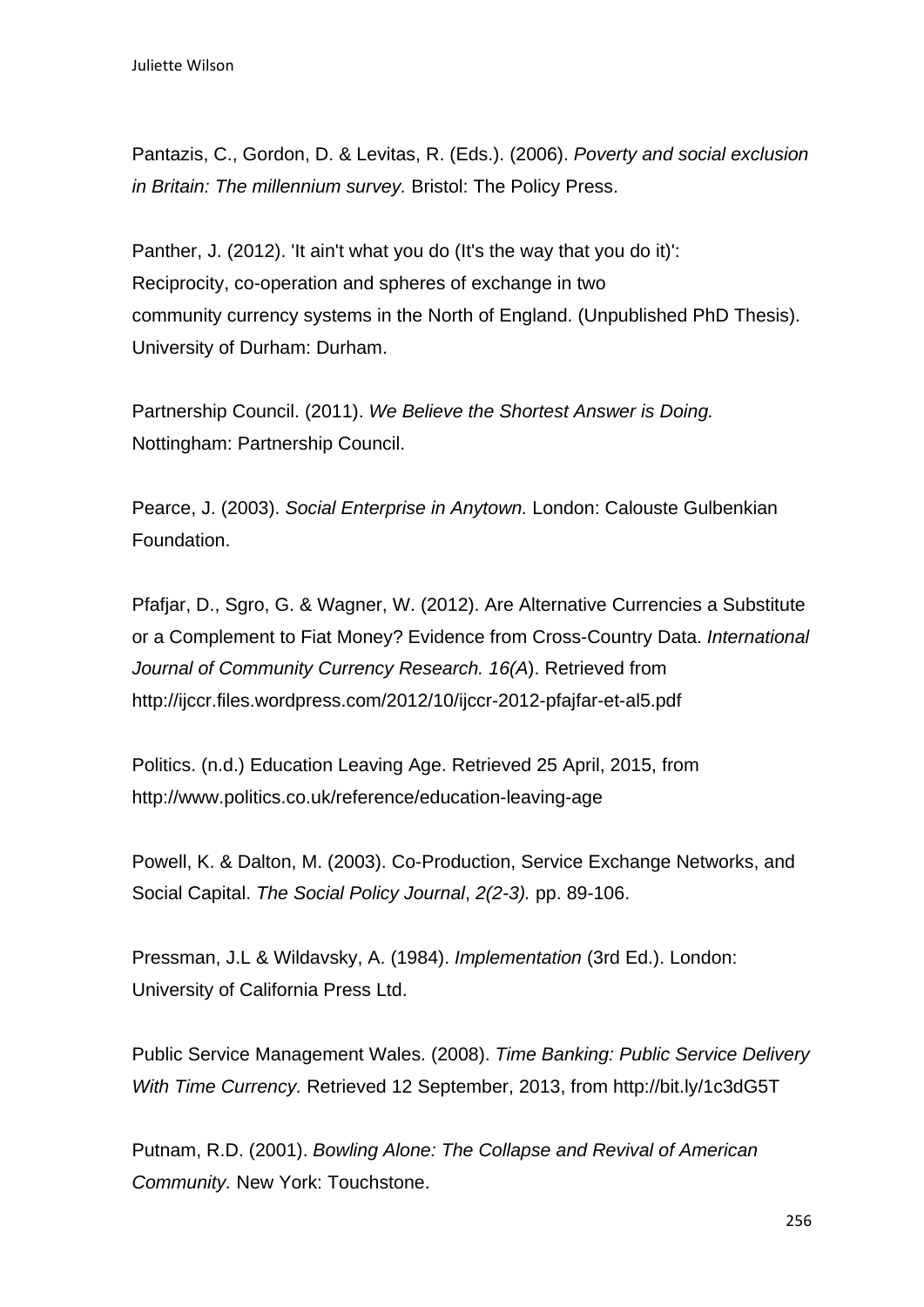Rawls, J. A. (1971). *A Theory of Justice*. Cambridge: Harvard University Press.

Red Cross. (2014). Fact Check: Asylum Seekers. Retrieved 28 August, 2015, from http://blogs.redcross.org.uk/news/2014/09/fact-check-asylum-seekers/

Read, J. (2009). A Genealogy of Homo-Economicus: Neoliberalism and the Production of Subjectivity. *Foucault Studies, 6*, pp. 25-36.

Rice, J. (2014). A Counter-Hegemonic Discourse of Economic Difference: A Critical Discourse Analysis of Time Banking in the United States. *International Journal of Community Currency Research. 18.*

Ricketts, A. (2014). Civil society minister Brooks Newmark criticised for saying charities should stay out of politics. Retrieved 29 April, 2015, from http://www.thirdsector.co.uk/civil-society-minister-brooks-newmark-criticisedsaying-charities-stay-politics/policy-and-politics/article/1310802

Ridley-Duff, R. & Bull, M. (2011). *Understanding Social Enterprise: Theory & Practice.* London: Sage.

Reilly, C., Cassidy, T. (2008). *The Impact of Time Banking in Scotland*. Scotland: Volunteer Development Scotland.

Riegel, C. S. (1944). Private Enterprise Money: A Non-Political Money System. Retrieved from http://www.reinventingmoney.com/documents/Enterprise.pdf

Sandel, M. (2012). *What Money Can't Buy: The Moral Limits of Markets.* London: Allen Lane.

Savage, M. Bagnall, G. & Longhurst, B. (2001). An Orchestral Audience: Classical Music and Continued Patterns of Distinction. *Cultural Sociology. 35(4).*  pp. 875-892. doi 10.1177/0038038501035004005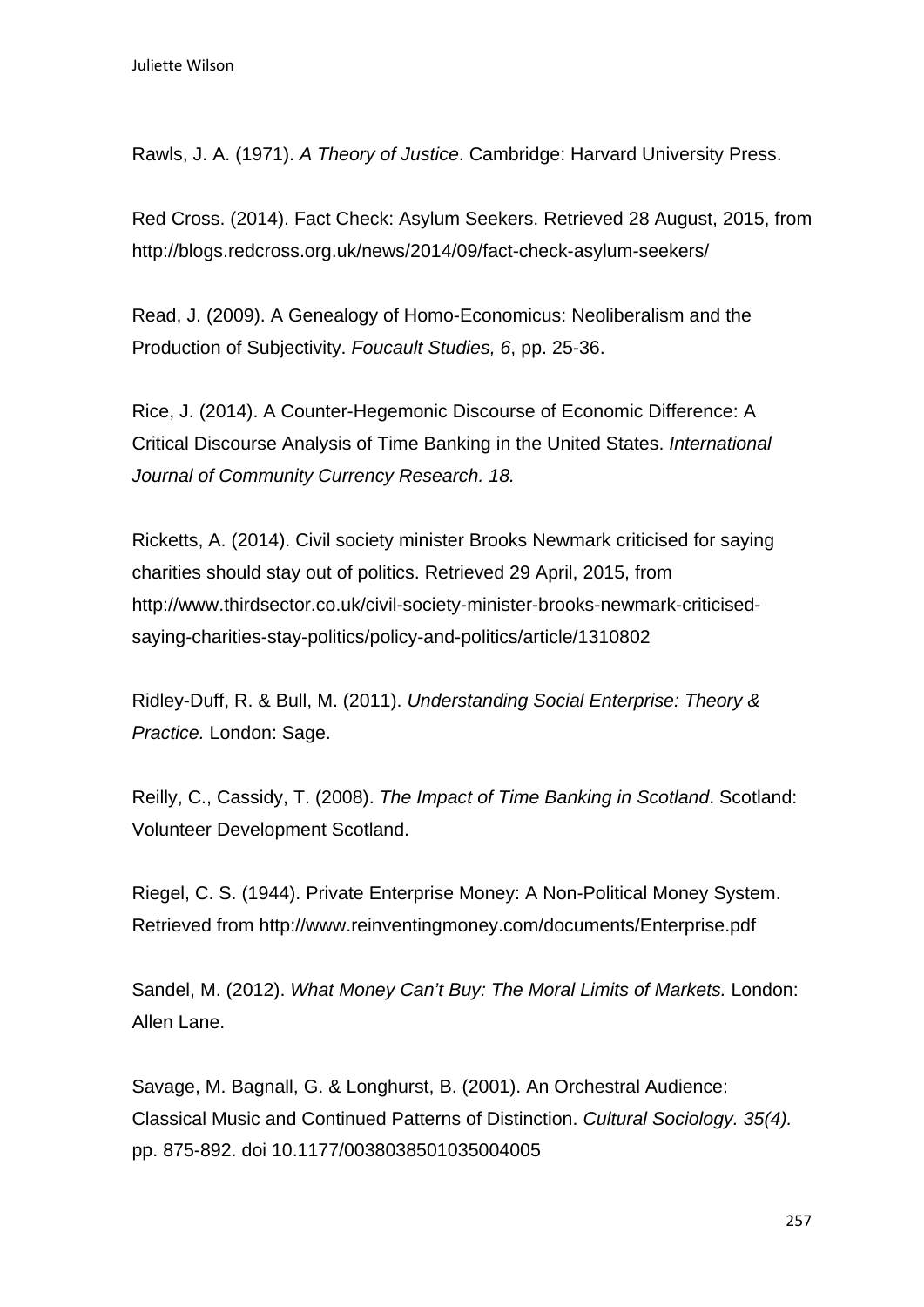Schamer, D. & Simon, M. (2005). *A Bridge to Tomorrow: Time Banking for 'Baby Boomers'.* Gloucester: Help the Aged.

Sharpe, M. & Boucher, G. M. (2010*). Žižek and Politics: A Critical Introduction.*  Edinburgh: Edinburgh University Press.

Seyfang, G. (2001). Working for the Fenland Dollar: An Evaluation of Local Exchange Trading Scheme as an Informal Employment Strategy to Tackle Social Exclusion, *Work, Employment & Society*, *15(3)*. pp. 581-593.

Seyfang, G. (2002). Time on Our Side: Time Banks and Active Citizenship. *New Economy. 9(4).* pp. 242-247. doi 10.1111/1468-0041.00278

Seyfang, G., and Smith, K. (2002). *The Time of Our Lives: Using Time Banking for neighbourhood renewal and community capacity building*. Retrieved from http://www.timebanks.co.uk/downloads/the%20time%20of%20our%20lives\_summ ary%20evaluation.pdf

Seyfang, G. (2003). Growing Cohesive Communities One Favour at a Time: Social Exclusion, Active Citizenship and Time Banks, *Journal of Urban and Regional research*, *27(3).* pp. 699-706.

Seyfang.G. (2004a). Time banks: rewarding community self-help in the inner city? *Community Development Journal. 39(1*). pp. 62-71. doi: 10.1093/cdj/39.1.62

Seyfang, G. (2004b). Working Outside the Box: Community Currencies, Time Banks and Social Inclusion. *Journal of Social Policy*. *33(01)*. pp. 49-71. doi: http://dx.doi.org/10.1017/S0047279403007232

Seyfang, G. (2006a). Harnessing the Potential of the Social Economy; Time Banks and UK Public Policy. *International Journal of Sociology and Social Policy*, *26 (9/10)*. doi: 10.1108/01443330610690569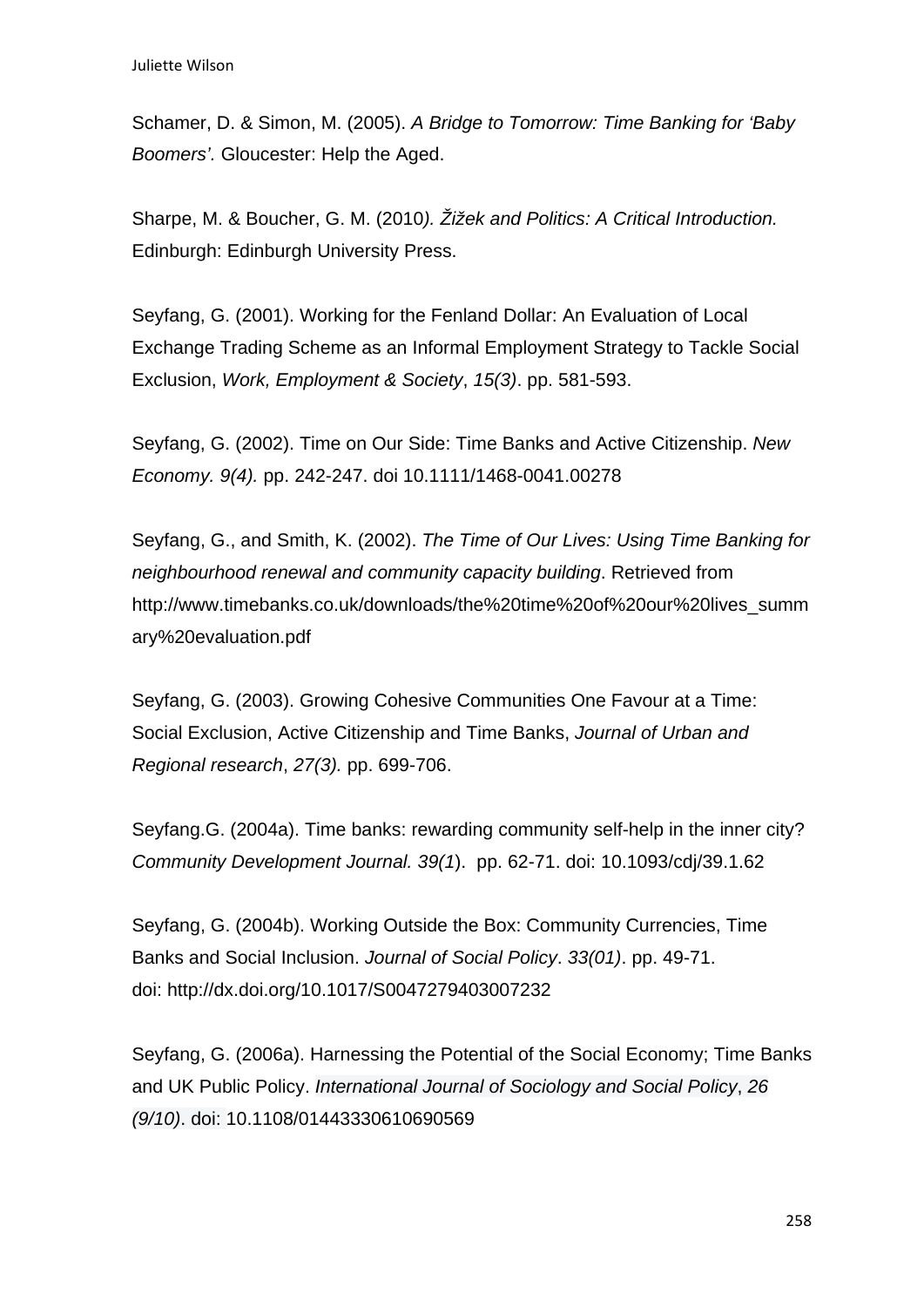Seyfang, G. (2006b). Time Banks in the UK: Building Sustainable Communities*.*  Key Note Paper presented at. *'Monetary Regionalisation' Conference.* Weimar: **Germany** 

Seyfang, G. (2009). *The New Economics of Sustainable Consumption.*  Basingstoke: Palgrave Macmillan.

Seyfang, G. (2012). Growing Green Money? Mapping Community Currencies for Sustainable Development. *Ecological Economics. 85*. pp.65-77.

Seyfang, G. & Longhurst, N. (2014). *Understanding the Diffusion of Grassroots Innovations for Sustainability: An International Study of Community Currency Niches.* East Anglia: University of East Anglia.

Shah, A. & Samb, P. (2011). Time Banking™ Is More Than Money for Women in Senegal. Retrieved 17 December, 2014, from https://openknowledge.worldbank.org/handle/10986/10431

Simon, M. (2009). *Social Capital*. Retrieved from http://www.freedomfavours.com/Document\_Store/Social\_Capital.pdf

Skeggs, B. (1997). *Formations of Class & Gender.* London: Sage Publications Ltd.

Skeggs. B. (2004). *Class, Self, Culture.* London: Routledge

Skills Third Sector. (2013). UK Voluntary Sector Workforce Almanac 2013; The latest data on the UK voluntary sector workforce. Retrieved 02 May, 2015, from http://www.3rdsectorworkforce.org.uk/how-many-people-work-in-the-voluntarysector/

Slay, J. (2011). More than Money: Literature Review of the Evidence Base on Reciprocal Exchange Systems. London: Nesta.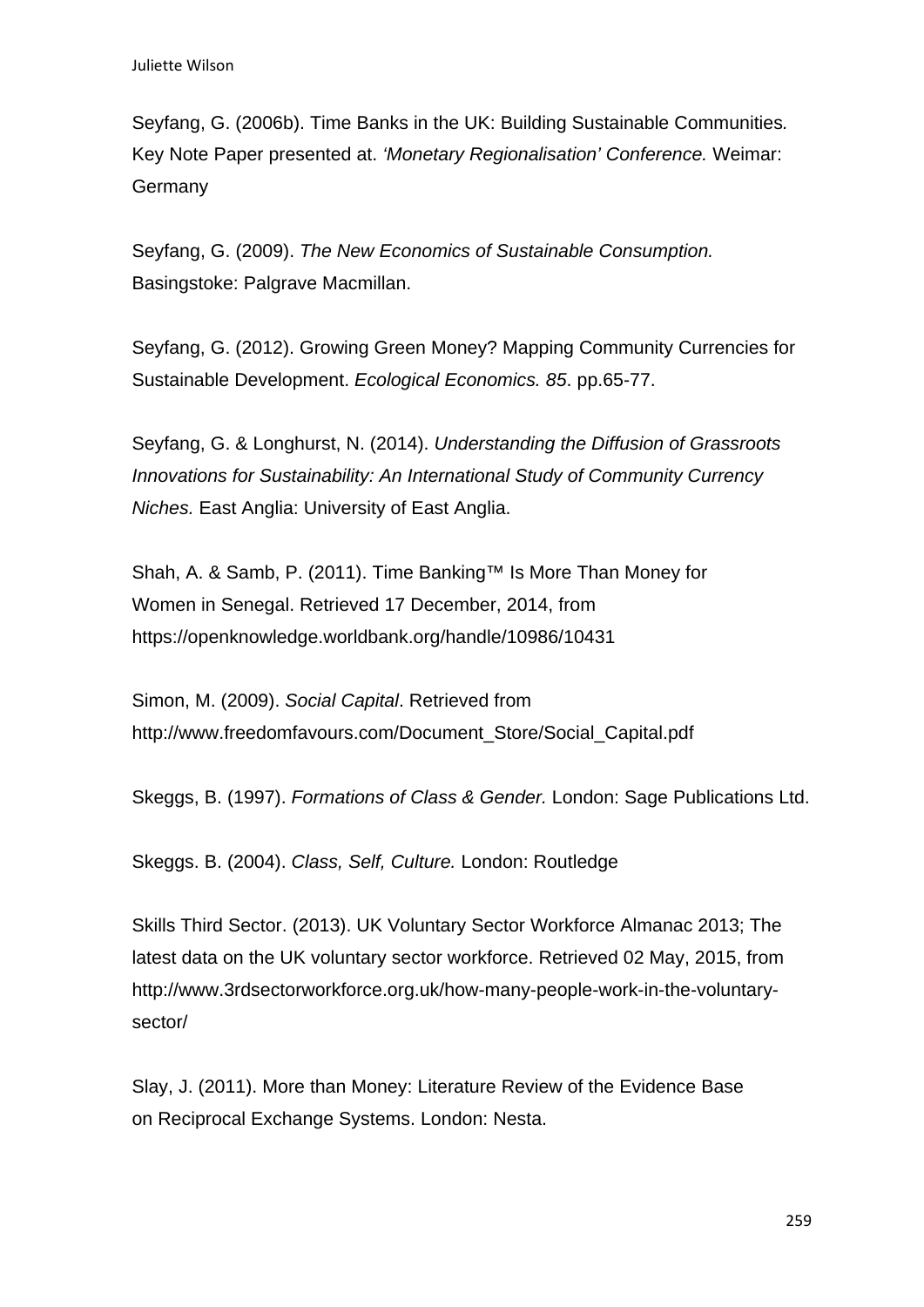Smets, P. & Kate, S. (2008). Let's meet! Let's exchange! LETS as an instrument for linking asylum seekers to host communities in the Netherlands. *Journal of Refugee Studies. 21(3*). doi 10.1093/jrs/fen026

Social Enterprise UK. (n.d.). Social Enterprise UK responds to Prime Minister's announcement of Big Society Capital. Retrieved 24 April, 2015, from http://www.socialenterprise.org.uk/news/social-enterprise-responds-primeministera-announcement-big-society-capital

Stodder, J. (2009). Complementary credit networks and macroeconomic stability: Switzerland's Wirtschaftsring. *Journal of Economic Behavior & Organization*, *72(1).* pp.79-95. doi 10.1016/j.jebo.2009.06.002

Sweetman, C. (Ed.) (2001). *Gender, Development, and Money.* Oxford: Oxfam Professional Publishing.

The Guardian. (2014). Charities should stick to knitting and keep out of politics, says MP. Retrieved 26 January, 2015, from http://www.theguardian.com/society/2014/sep/03/charities-knitting-politics-brooknewmark

Theret, B.( 2013). Monetary experiments of complementarity among State moneys in contemporary federal polities: some general principles and the case of the bocade of the Province of Tucuman in Argentina between 1984 and 2000. Paper presented at. *The 2nd International Conference on Complementary Currency Systems.* CCS. The Hague.

The Zebra Collective. (2012). A Time To Share – Time Bank Conference. Retrieved 17 December, 2014, from http://www.zebra.coop/12/19/2012/a-time-toshare-time-bank-conference

Tittle, C. (2014). California Passes Bill to Legalize Complementary Currencies. Retrieved 07 September, 2015, from http://www.shareable.net/blog/californiapasses-bill-to-legalize-complementary-currencies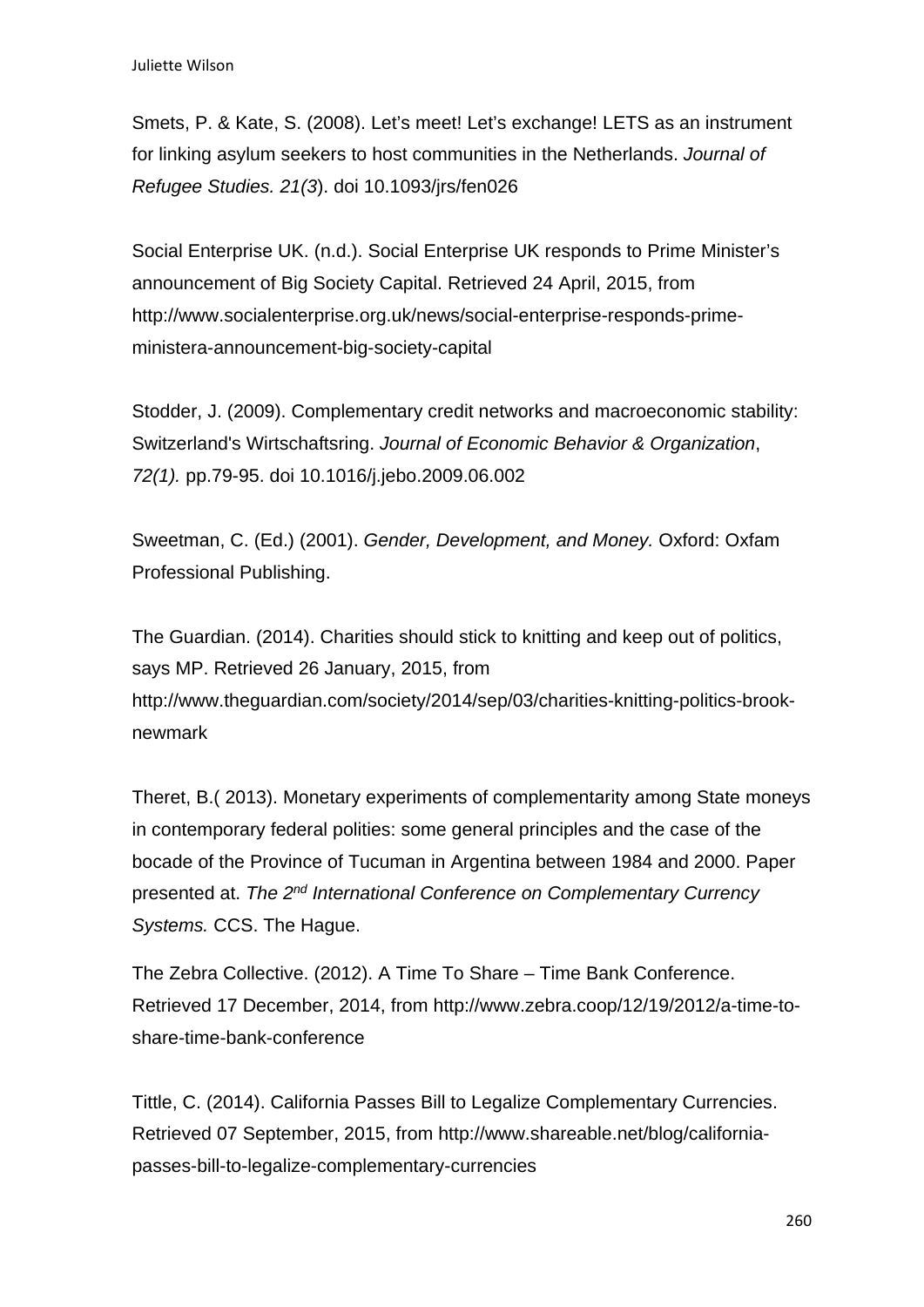Thomas. J. (1993). *Doing Critical Ethnography.* London: Sage Publications.

Timebanking UK. (2012). About Timebanking*.* Retrieved 23 September, 2012, from http://www.timebanking.org/about/

Timebanking UK. (2013). About Timebanking*.* Retrieved 12 June, 2013, from http://www.timebanking.org/about/

Timebanking UK. (2014). About Timebanking*.* Retrieved 12 December, 2014, from http://www.timebanking.org/about/

Tormey, S. (2004). *Anti-Capitalism a Beginners Guide.* Retrieved from https://www.academia.edu/778759/Anti-Capitalism\_A\_Beginners\_Guide\_2004

Townsend, P. (1979) *Poverty in the United Kingdom*. London: Allen Lane.

Townsend, P., Gordan, D. & Pantazis, C. (2006) The international measurement of 'absolute' and 'overall' poverty*.* In: C. Pantazis, D. Gordon & R. Levitas (Eds.) *Poverty and social exclusion in Britain: The millennium survey (pp. 71-88). Bristol:* The Policy Press.

Tressel, R. (1987). *The Ragged Trousered Philanthropists.* London: Wordsworth.

UK Parliament. (1944). EDUCATION BILL. Retrieved 25 April, 2014, from http://hansard.millbanksystems.com/commons/1944/jan/19/education-bill

University of York. (2014) *UK poverty study calls on Government to tackle rising deprivation*. Retrieved from: http://www.york.ac.uk/news-andevents/news/2014/research/uk-poverty-study-2014/

Valek, L & Jasikova, V. (2013) Time Bank and Sustainability: The Permaculture Approach. *Procedia - Social and Behavioral Sciences*. 92. pp. 986 – 991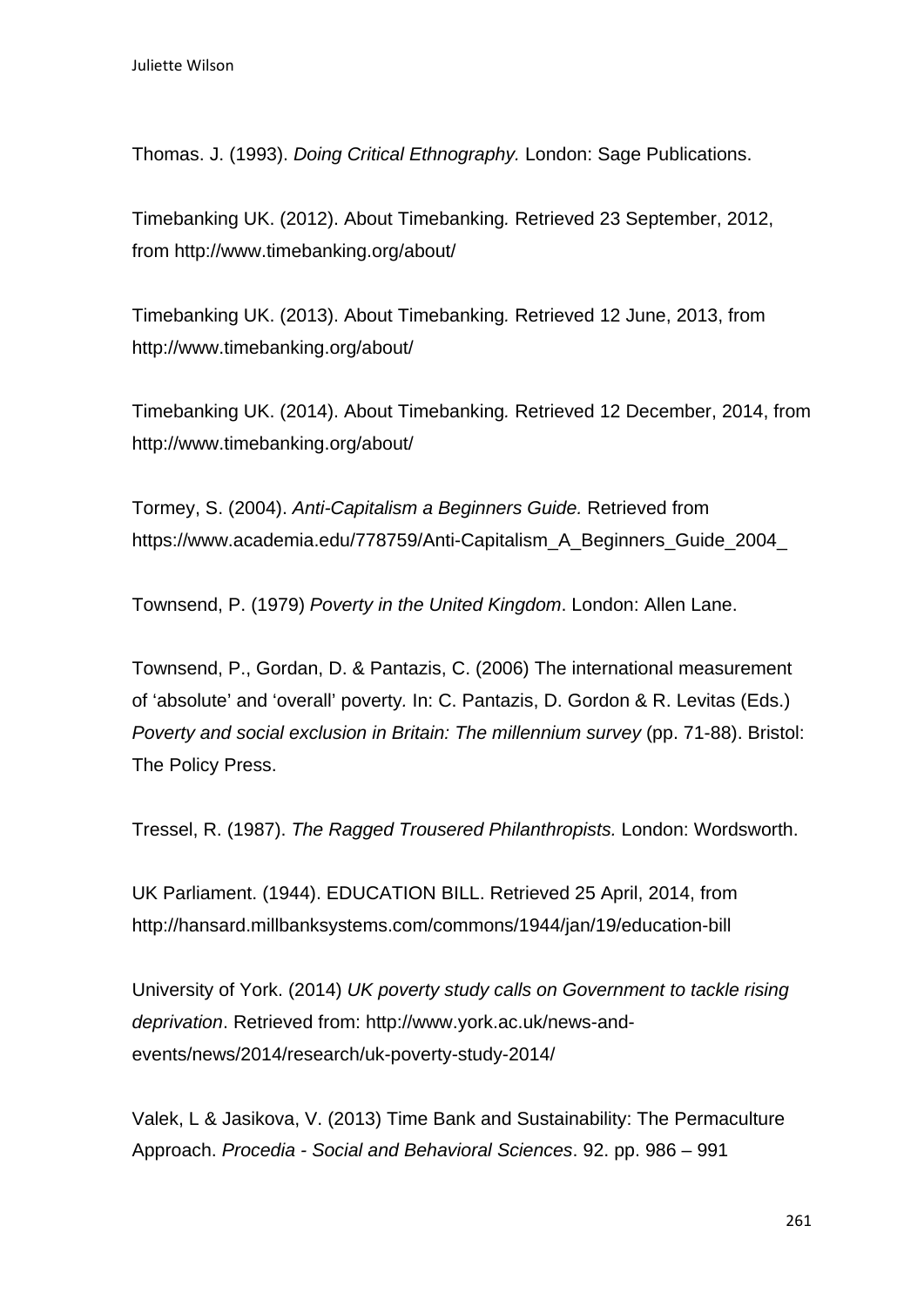Van Maanen, J. (1988). *Tales of the Field: On Writing Ethnography.* USA: The University of Chicago.

Vered, A. (ed.) (2000). *Constructing the Field: Ethnographic Fieldwork in the Contemporary World.* London: Routledge.

Voluntary Action Scotland. (n.d.) Statement from Voluntary Action Scotland on Community Work Placements. Retrieved, 20 Sept, 2015, from http://www.vascotland.org/wp-content/uploads/2014/06/VAS-Statement-on-Community-Work-Placements.pdf

Warne, T. & Lawrence, K. (2009). *The Salford Time Banking Evaluation: A report for Unlimited Potential, formerly known as the Community Health Action Partnership (CHAP).* Salford: The University of Salford.

Warren, J. & Garthwaite, K. (2014). "We are volunteers and that sometimes gets forgotten": Exploring the motivations and needs of volunteers at a healthy living resource centre in the North East of England, UK. Paper Presented at: *the UK Social Policy Association Conference.* University of Sheffield: Sheffield.

Weber, M. (1964). *The Theory of Social and Economic Organization. (*A.M Henderson and Talcott Parsons, trans.). New York: Oxford University Press.

Weeks, K. (2011)*. The Problem with Work: feminism, Marxism, antiwork politics and postwork imaginaries. USA:* Duke University Press.

Williams, C. C., Aldridge, T., Lee, R. Leyshon, A., Thrift, N. & Tooke, J. (2001a). The Role of the Third Sector in Paving a 'Third Way': Some Lessons From Local Exchange and Trading Schemes (LETS) in the United Kingdom. *International*  Journal of Community Currency Research, 5(3). Retrieved from https://ijccr.files.wordpress.com/2012/05/ijccr-vol-5-2001-3-williams-et-al.pdf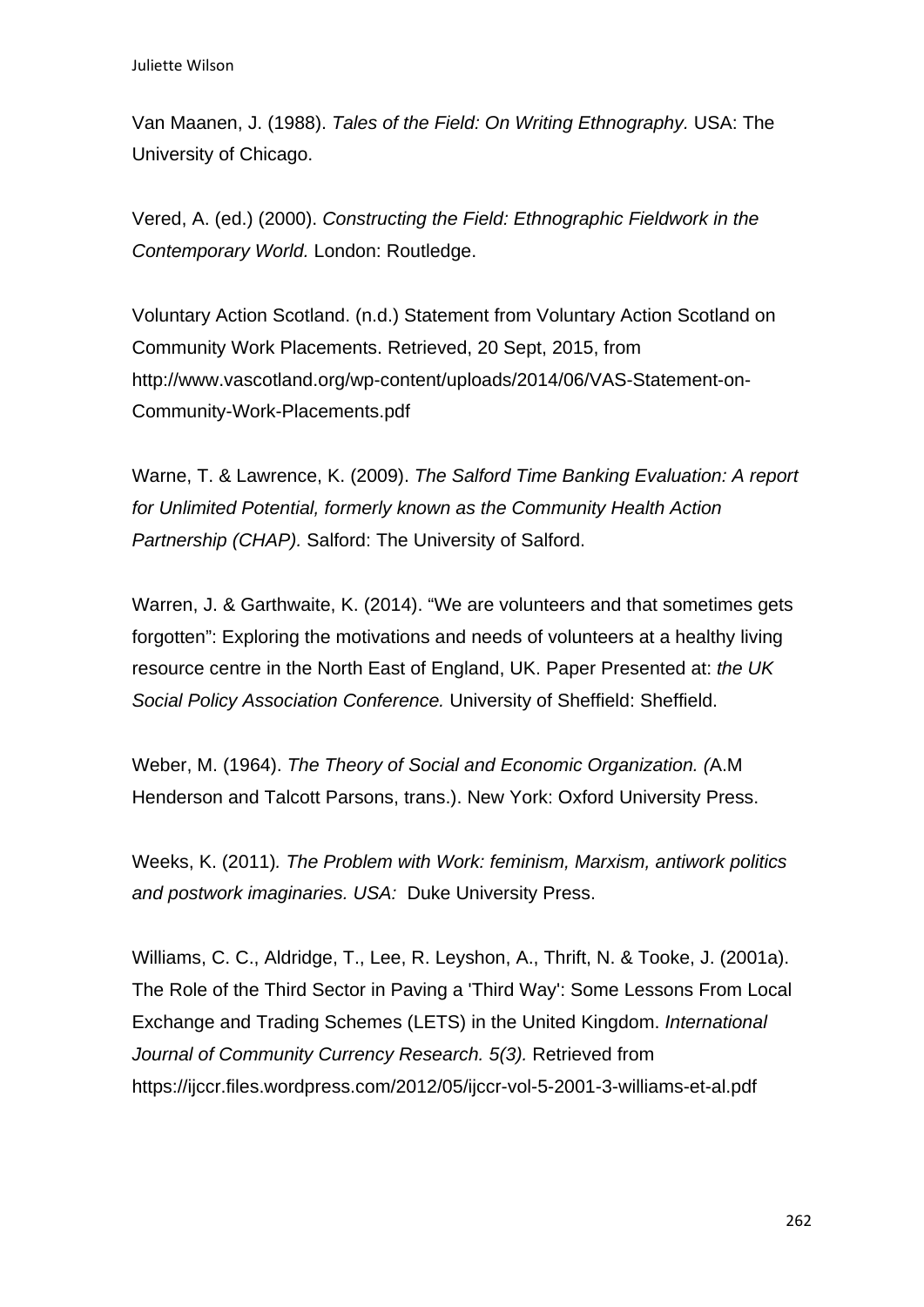Williams, C., Aldridge, T., Lee, R. Leyshon, A., Thrift, N. & Tooke, J. (2001b). Recasting Work: The Example of Local Exchange Trading Schemes. *Work Employment Society. 15(565).* doi 10.1177/09500170122119156

Williams, C. C. & Windebank, J. (2000). Beyond social inclusion through employment: harnessing mutual aid as a complementary social inclusion policy. *Policy & Politics, 29(1)*. pp.15–28

Williams, C. C., & Windebank, J. (2003a). Alternative Employment Spaces . In: A. Leyshon, R. Lee & C. C. Williams, (eds.). *Alternative Economic Spaces* (pp. 128- 150)*.* London: Sage.

Williams, C. C., & Windebank, J. (2003b). *Poverty and the Third way.* London: Routledge.

Williams, C. C. (1996). Local Purchasing Schemes and Rural Development: An Evaluation of Local Exchange and Trading Systems (LETS). *Journal of Rural Studies 12(3)*. pp 231-244.

Williams, C. C. (2007). *Rethinking the Future of Work.* Hampshire: Palgrave Macmillan.

Williams, C. C. (2010). Beyond the market/non‐market divide: a total social organisation of labour perspective. *International Journal of Social Economics. 37(6)* pp.402-414.

Willis. P. (1978). *Learning to Labour: How Working Class Kids Get Working Class Jobs.* Farnborough: Saxon House.

Winlow, S. & Hall, S. (2013). *Rethinking Social Exclusion: The End of the Social?.*  London: Sage Publications Ltd.

Wolfenden. J. (1978) *The Future of Voluntary Organisations.* London: Croom Helm Ltd.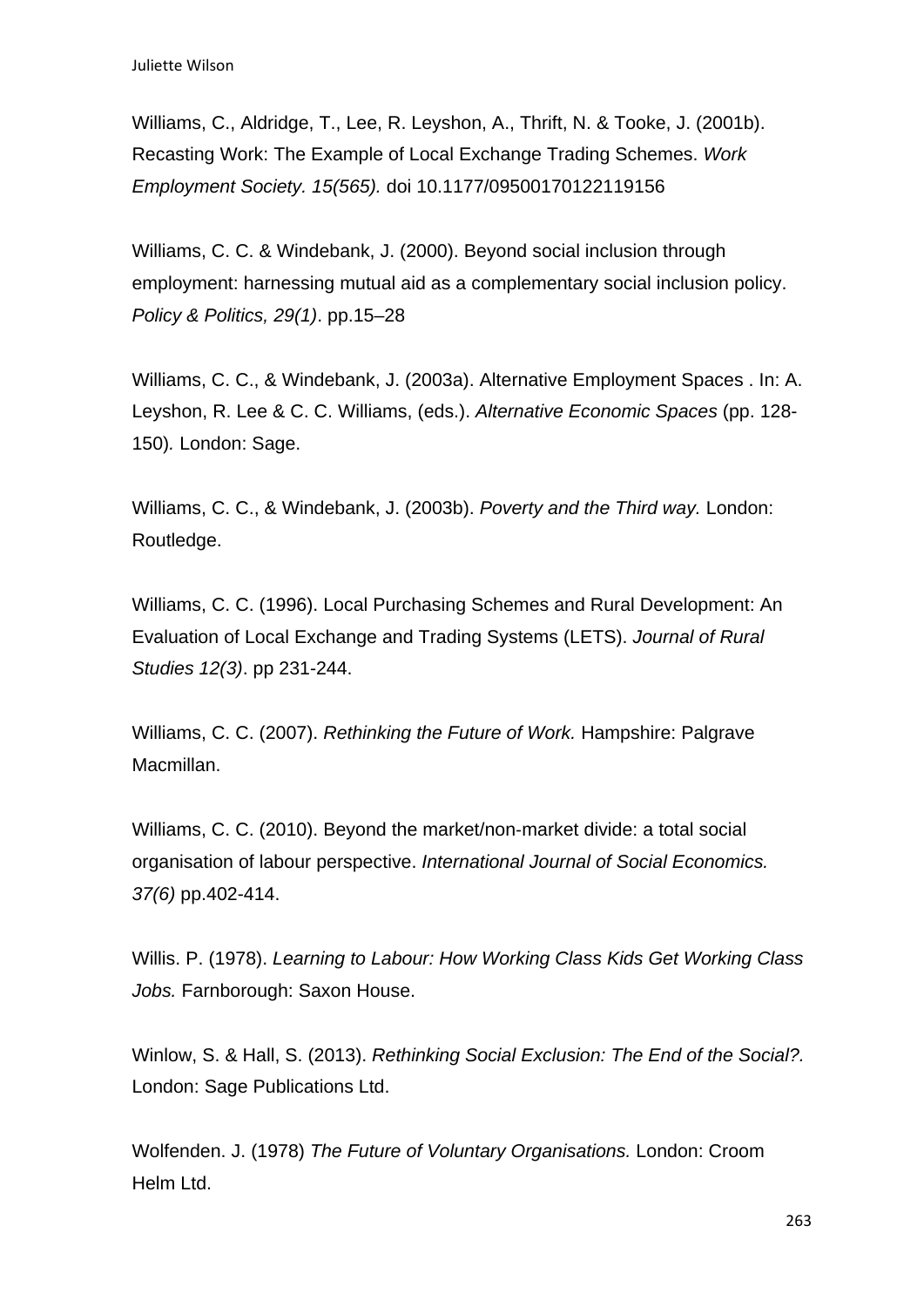Wright Mills, C. (1951). *White Collar: The American Middle Classes*. New York: Oxford University Press.

Zelizer, V. (1989). The Social Meaning of Money, *AJS, 95(2)*. pp.342-377. Retrieved from http://www.jstor.org/stable/2780903

Zizek, S. (2009). First as Tragedy, Then as Farce. [multimedia] (Transcribed by RSA). Retrieved from https://www.thersa.org/globalassets/pdfs/blogs/rsa-lectureslovoj-zizek-transcript.pdf

Zizek, S. (2012, 24 April). Occupy Wall Street: what is to be done next? *The Guardian.* Retrieved from http://www.theguardian.com/commentisfree/cifamerica/2012/apr/24/occupy-wallstreet-what-is-to-be-done-next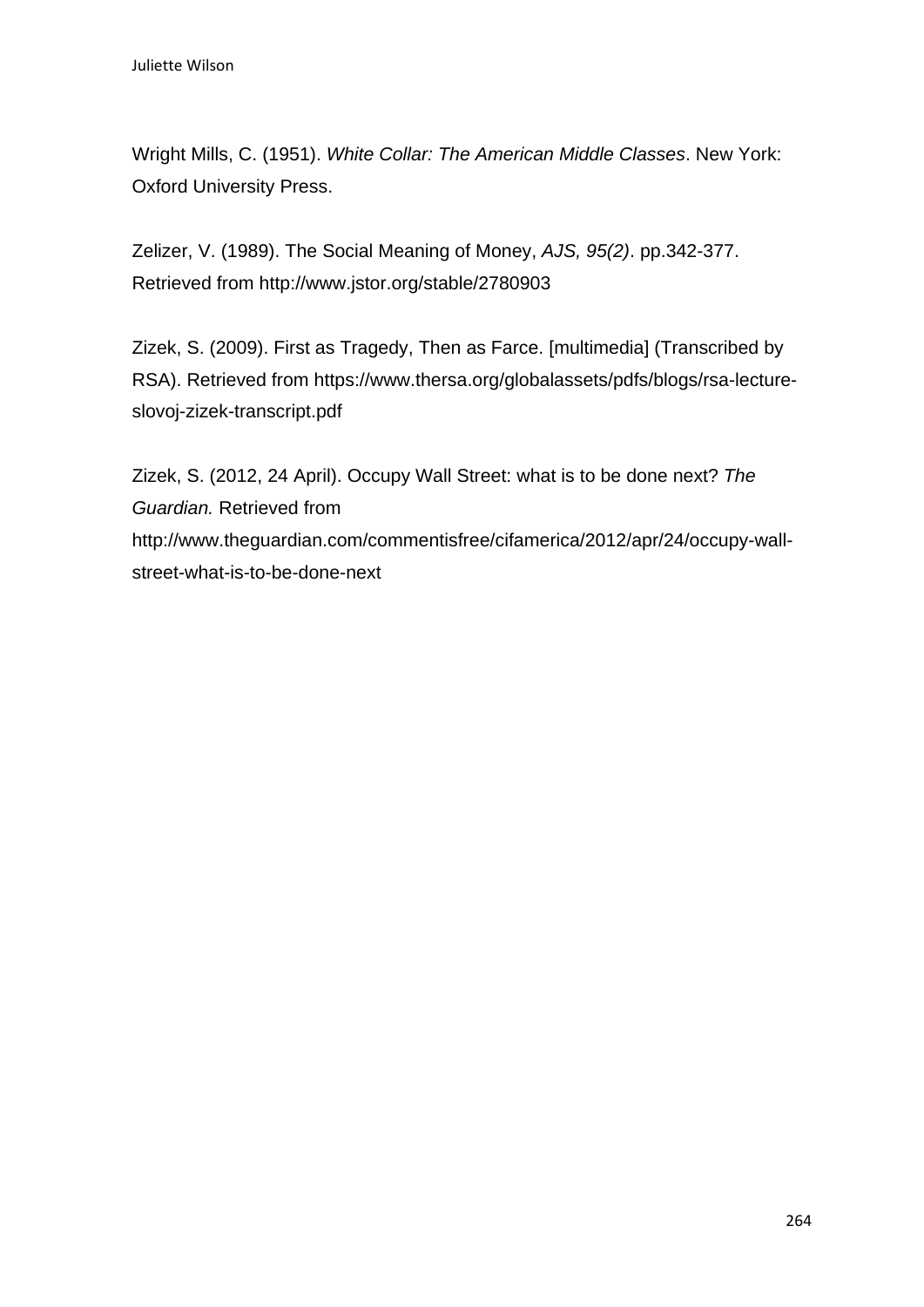# **9. Appendices**

# **A: Participant Information Sheet**

# **Area of Study**

Understanding the Meaning and Usage of Time Banks and Alternative Currency **Groups** 

### **Invitation**

You are being invited to take part in a research study. Before you decide whether to take part, it is important for you to understand why the research is being done and what it will involve. Please take time to read the following information carefully.

### **Purpose of the Research and What Will Happen**

The purpose of this research is to understand how members use, and feel about, alternative currency groups such as time banks. The research aims to build a picture of how members describe their involvement in the group and what it means to them personally.

You may be asked to be involved in a focus group with other members and/or be interviewed at a time and place convenient to you in order to answer questions relating to your views about time banks. Typically, interviews/focus groups will take place on the premises of the time bank office in a public space. Focus groups and/or interviews should last no more than 1 hour but participants have the say so on how long they will last. The questions will relate to your involvement in the groups, your activities, why you take part in time bank activities, your views on work and your opinions of time banks and alternative currencies.

# **Why have I been invited to participate?**

You have been invited to participate because you are a member of an alternative currency group such as a time bank, and the researcher is interested in your views and experiences.

### **Do I have to take part?**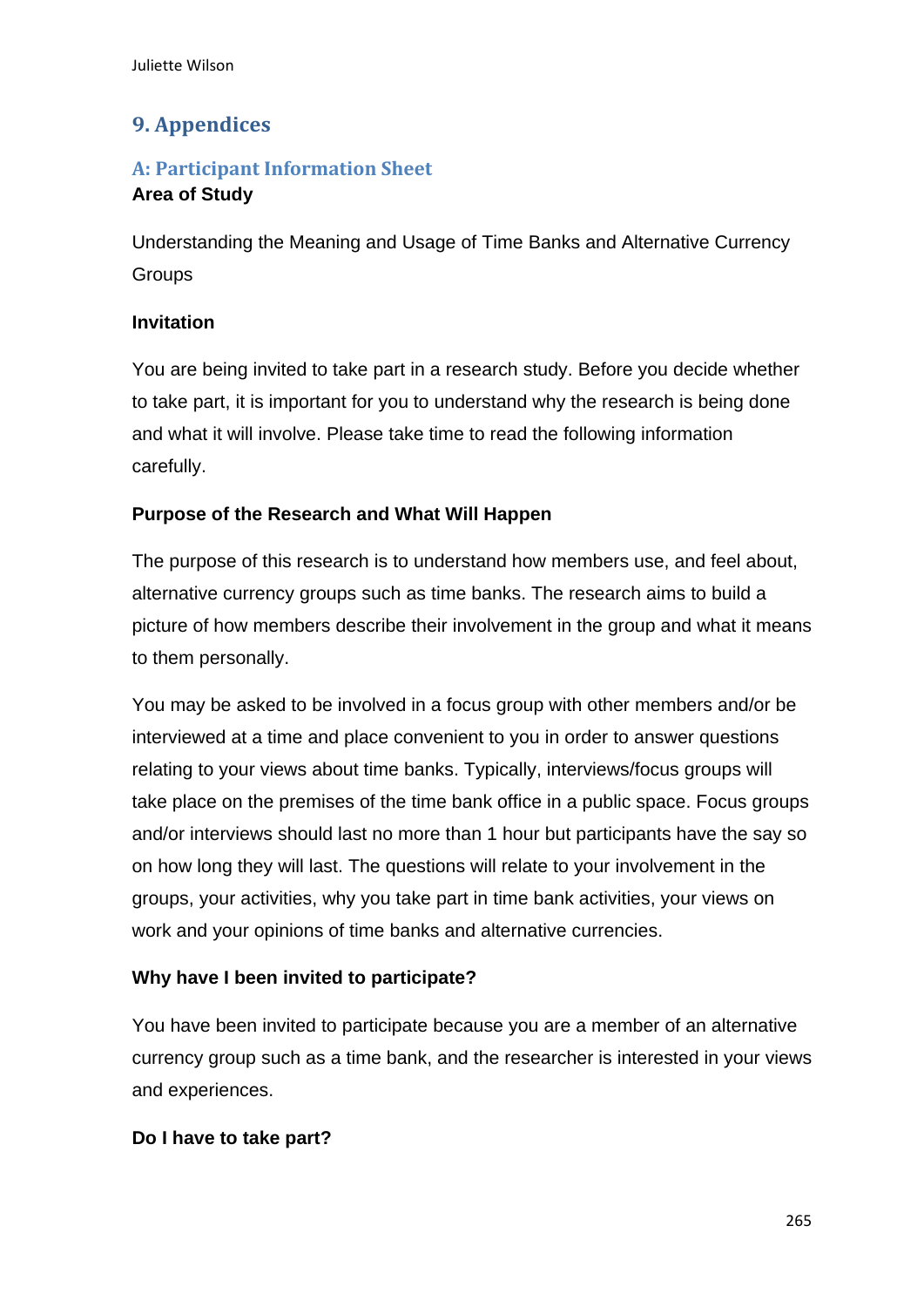It is up to you to decide whether or not to agree to take part. If you do decide to take part, you will be given this information sheet to keep and be asked to sign a consent form. If you decide to take part you are still free to withdraw at any time and without giving reason.

#### **What are the possible disadvantages and risks of taking part?**

If you agree to take part in the study, you will be asked to give up some of your time at a time and date convenient to you. You may not agree with the results of the research.

#### **How will the information I provide for this research be managed?**

To comply with the Data Protection and Freedom of Information Acts, all information collected about individuals will be anonymised, and personal data will be treated as confidential. Non anonymised data will only be available to the participant, me and my supervisors.

Participants can request to have any data they supply destroyed. All the data will be stored securely in paper or electronic form.

#### **What should I do if I want to take part?**

Please complete the consent forms and return them to me in person, to your time broker, or to the above address.

#### **Can I withdraw once the study is underway?**

Participants can withdraw from the study at any time without giving reason and that there will be no adverse consequences if they decide to do so.

#### **What will happen to the results of the research study?**

Data will be anonymised and non-anonymised data stored securely. I will write up the results of the study in a PhD thesis that will be submitted to Salford University for assessment. The anonymised results of the research may also be submitted to academic journals for academics and researchers interested in time banks and alternative currency groups.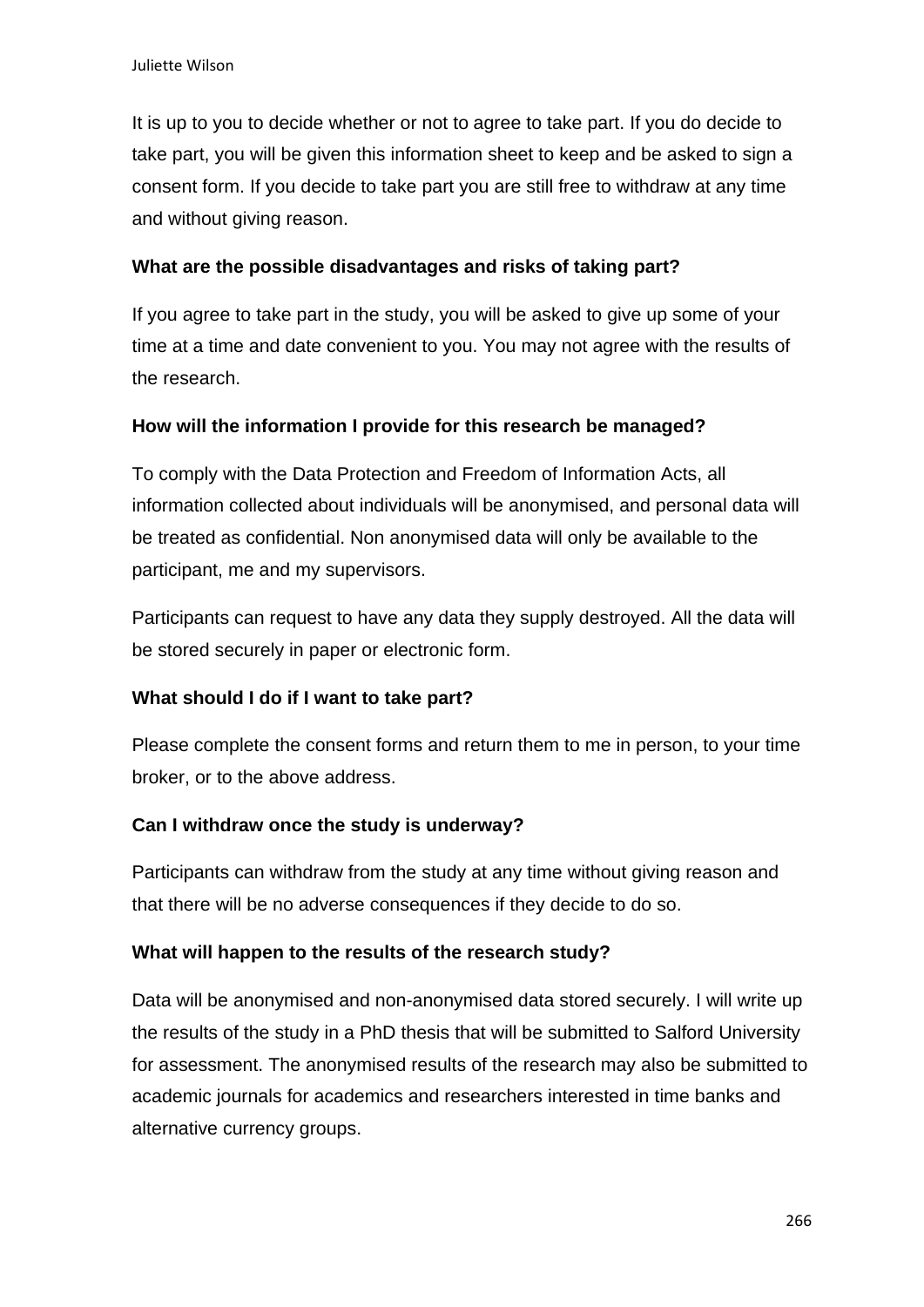I will also provide you and your organisation with a copy of the research report if you would like to see it (this may be in electronic form).

### **Ethics Guidelines**

The research will be carried out in accordance with the ethics guidelines of the British Sociological Association.

### **Contact for Further Information**

Juliette Wilson

Allerton Building, Frederick Road Campus, University of Salford, Salford, M6 6PU

j.v.wilson@Edu.salford.ac.uk

**If you would like to contact somebody else about the study, or you have a complaint to make, you should contact:** Karl Dayson, Allerton Building L523a, University of Salford, Salford

K.T.Dayson@salford.ac.uk

### **Thank You**

Thank you for taking the time to read about my work.

#### **Date**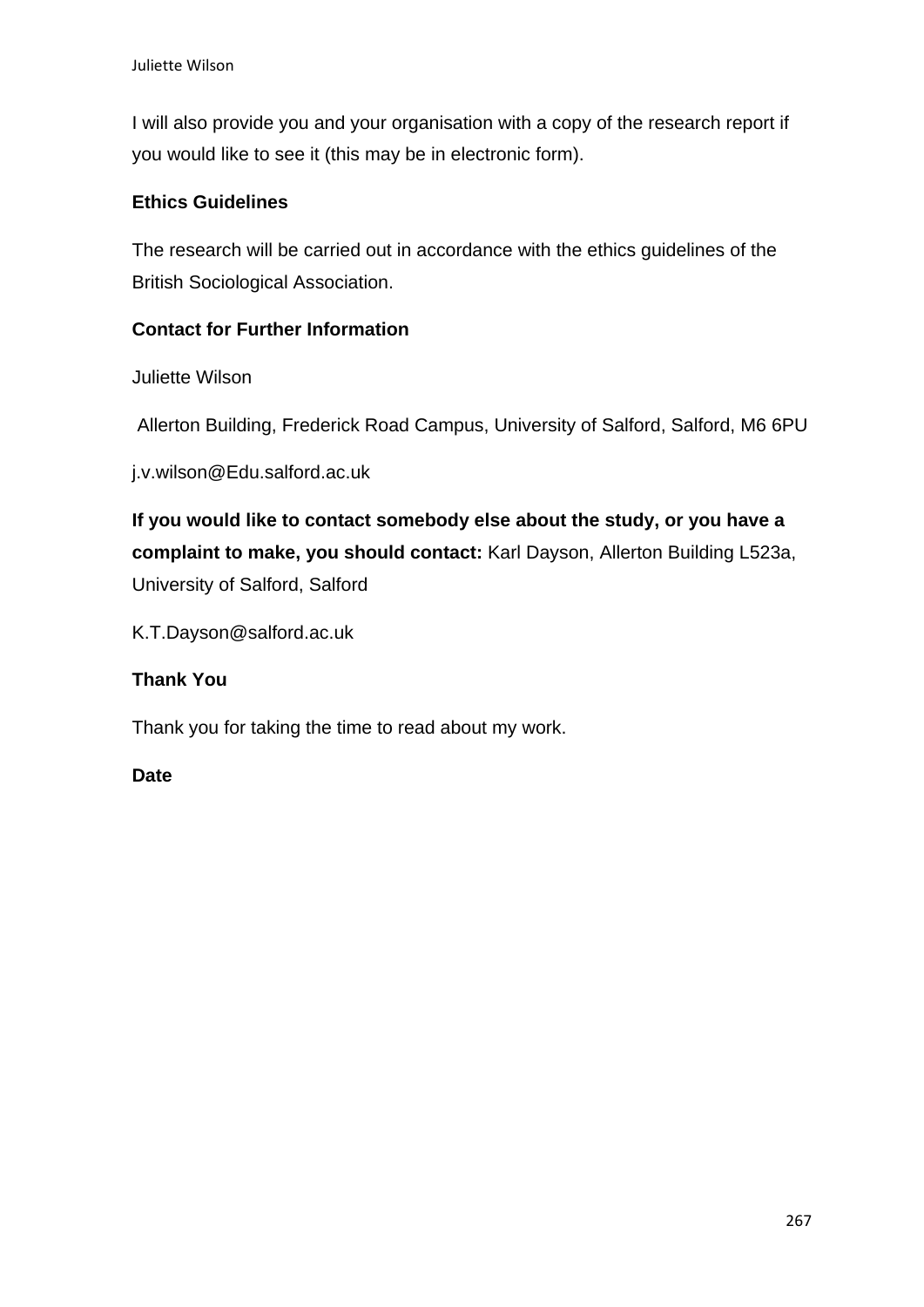### **B: CONSENT FORM ADULT**

**Full title of Project:** Understanding the Meaning and Usage of Time Banks and Alternative Currency Groups

**Name and contact address of Researcher:** Juliette Wilson

Allerton Building, Frederick Rd Campus, University of Salford, M6 6PU

### **Please initial box**

- 1. I confirm that I have read and understand the information sheet for the above study and have had the opportunity to ask questions. 2. I understand that my participation is voluntary and that
- I am free to withdraw at any time, without giving reason.
- 3. I agree to take part in the above study.

|                    |                                                                                                                                      |      |           | <b>Please tick box</b> |           |
|--------------------|--------------------------------------------------------------------------------------------------------------------------------------|------|-----------|------------------------|-----------|
|                    |                                                                                                                                      |      |           | <b>Yes</b>             | <b>No</b> |
| 4.                 | I agree to my voice being recorded.                                                                                                  |      |           |                        |           |
| 5.                 | I agree that my data gathered in this study (after it has<br>been anonymised) may be stored securely in paper or<br>electronic form. |      |           |                        |           |
|                    | Name of Participant                                                                                                                  | Date | Signature |                        |           |
| Name of Researcher |                                                                                                                                      | Date | Signature |                        |           |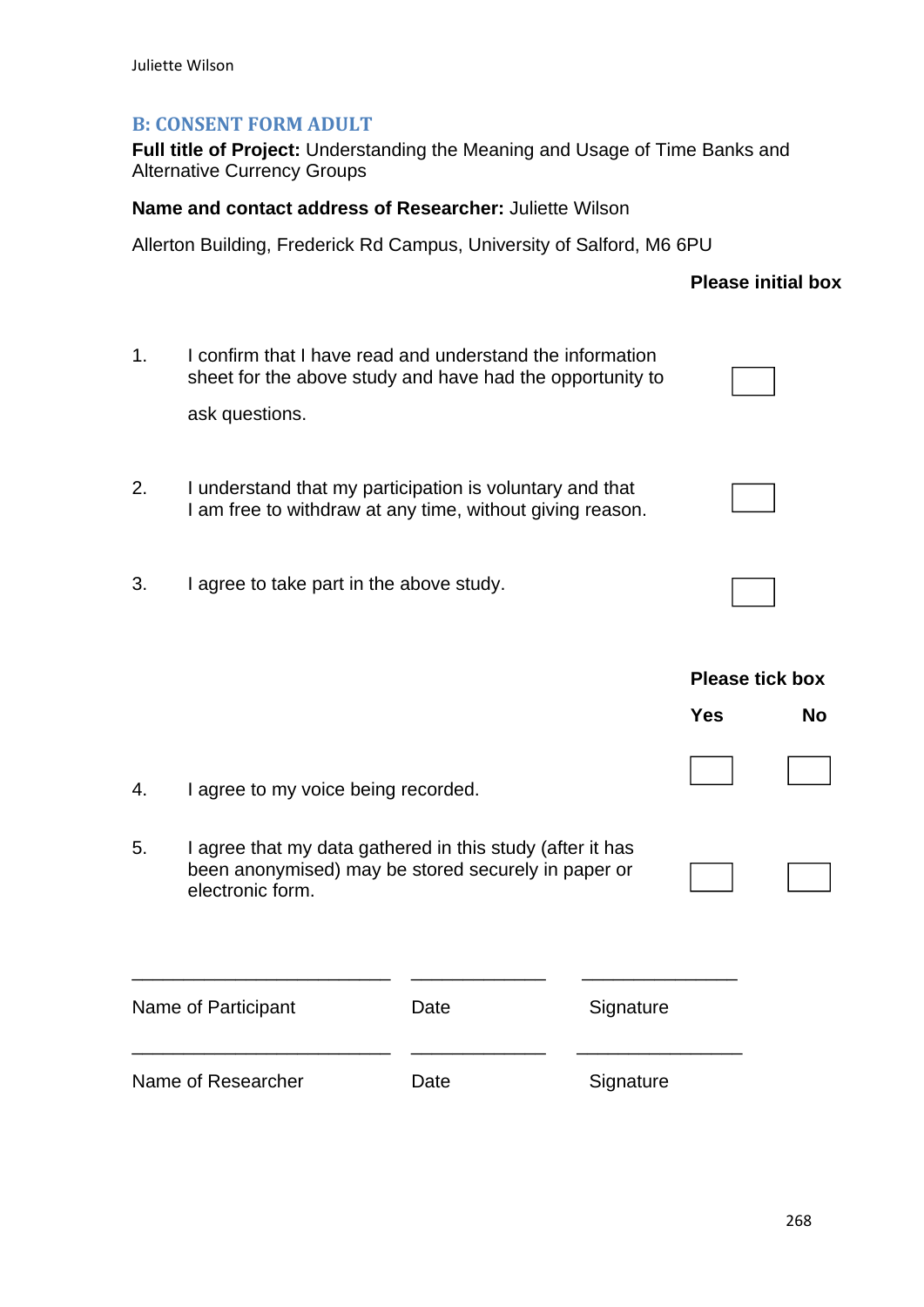# **C: Draft Interview Guide**

This is intended as an outline and overview of the topics and types of questions which may be asked. Due to the inductive nature of the research these questions will develop.

### **Questions Relating to Personal Details**

| Name                                              |  |  |  |  |
|---------------------------------------------------|--|--|--|--|
| Age                                               |  |  |  |  |
| Gender                                            |  |  |  |  |
| Family make-up                                    |  |  |  |  |
| Ethnicity                                         |  |  |  |  |
| <b>Employment Status</b>                          |  |  |  |  |
| Income                                            |  |  |  |  |
| How long have you been a member of the time bank? |  |  |  |  |

### **Further Questions**

Are you part of any other community groups if so which ones? What activities do you take part in in the time bank and what do you think of these activities? Why did you become a member of the time bank? How did you hear about the time bank? How do you think of your time bank activities? What do you consider to be work? How do you think of time credits? How do you use time credits? What do you think of time credits? How do you use money? What do you think of money? What do you know about alternative currencies? How do you use tokens, coupons, vouchers or loyalty cards? What is your opinion of time banks? How do you feel governments could help you further? What problems do you use your involvement with the time bank to address? Who/what would you otherwise rely upon if not the time bank?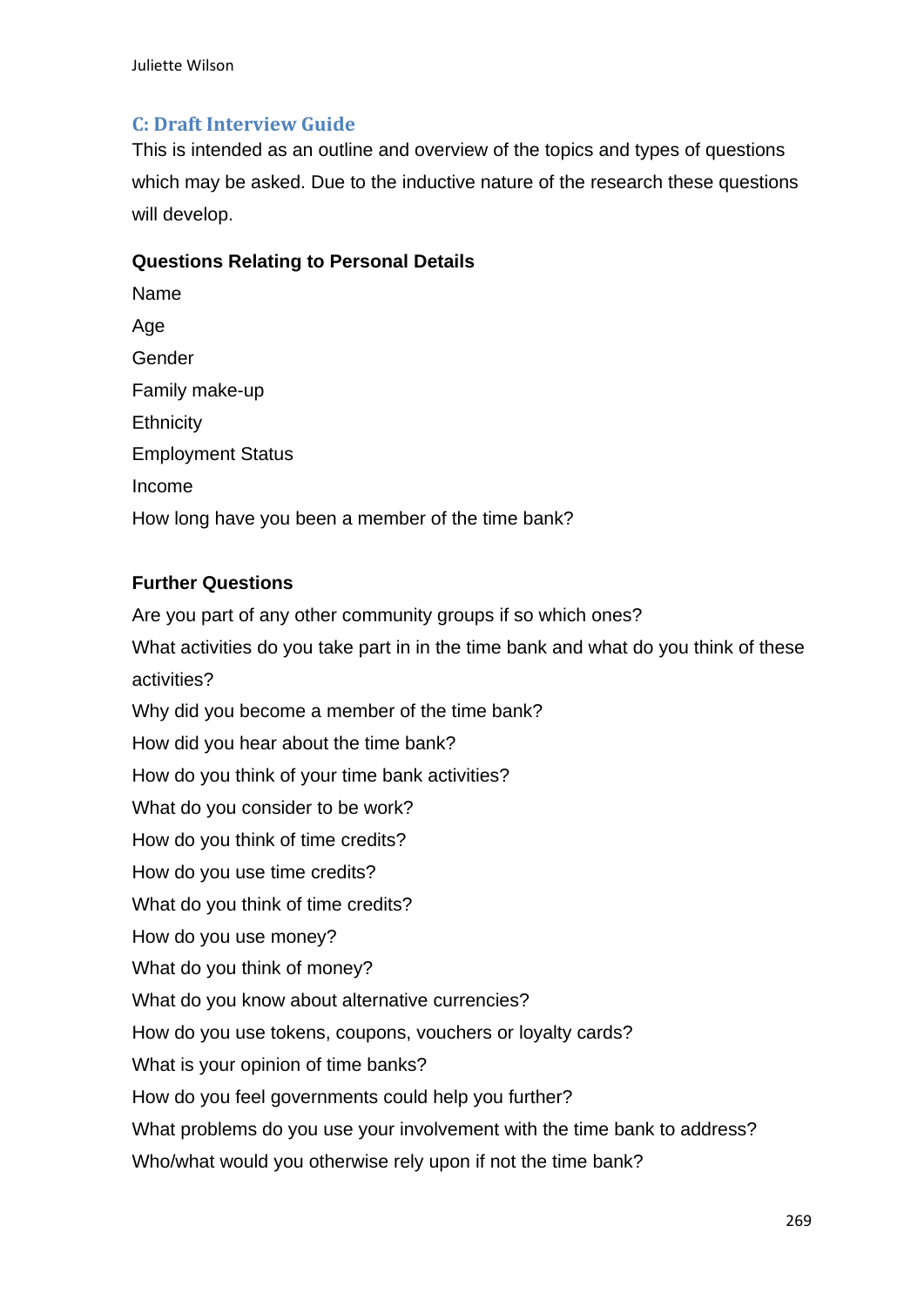Juliette Wilson

### **D: Field Work Schedule**

Prior to becoming more involved in the time bank I had conducted an initial meeting with Jenny(S) in July at the time bank lasting a couple of hours. I had also had telephone conversations with her and Keith(S) in the initial stages of research. I have not included email contacts, and phone contacts in this timetable, just physical times when I was engaged in research activities as part of the time bank.

There is a total of approximately 147 hours contact time over 11 months.

17.10.13 Meeting outside of the centre for transition towns, but included talks and presentations by and about time bank members and staff. 2-3hrs

18.10.13 attended Eid party at the centre invited by the time bank. 2-3 hours

- 31.10.13 1 hour meeting at the centre with Saira(S)
- 13.11.13 teaching and observing at the time bank 3 hours
- 27.11.13 teaching and observing at the time bank 3 hours
- 04.12.13 teaching and observing at the time bank 3 hours
- 18.12.13 helping with the Christmas social party for the esol cases 3 hours
- 20.12.13 time bank xmas party and celebration 3 hours
- 08.01.14 teaching and observing at the time bank 2-3 hours
- 15.01.14 teaching and observing at the time bank 2-3 hours
- 22.01.14 Time Bank evaluation event 3+ hours
- 29.01.14 teaching and observing at the time bank 1-2 hours
- 05.02.14 teaching and observing at the time bank 3 hours
- 12.02.14 teaching and observing at the time bank 3 hours
- 05.03.14 teaching and observing at the time bank 3 hours
- 06.03.14 teaching and observing at the time bank 3 hours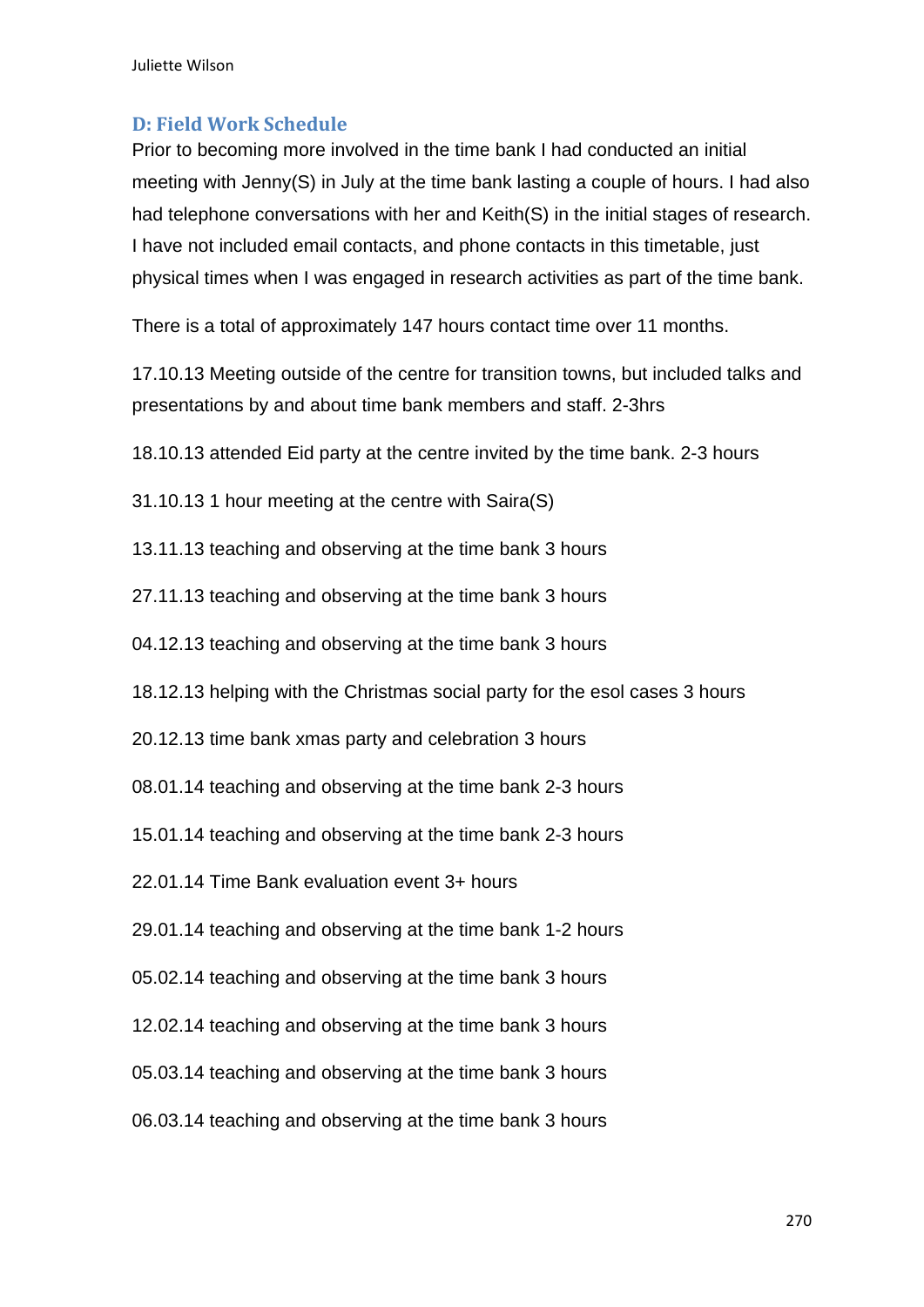12.03.14 teaching and observing at the time bank, and conducting interview with Martin 4 hours

13.03.14 observing at the time bank, then had the opportunity to conduct a joint interview with Asiye and Saskia 3 hours

14.03.14 Interviews with Jenny(S) and Helen(S) 2+ hours

20.03.14 Interview with Jean, Saira(S) and Chris and observing 5 hours

26.03.14 Teaching & interview with Henry 3+ hours

27.03.14 Interview with James(S) and observing 2+ hours

01.04.14 Attended acrylic art time bank class 3+ hours

02.04.14 teaching and observing at the time bank 3 hours

04.04.14 Interview with Zane and Zumba time bank class 3 hours

08.04.14 Relaxation Time bank event & interview with Lara 4 hours

09.04.14 teaching and observing at the time bank, interview with Renee 3 hours

10.04.14 observing and interview with Cleo and Karen 3 hours also attended an evening event 'thank you meal' at the time bank 2+ hours

22.04.14 Attended Easter children's activities run by time bank members 4 hours

30.04.14 teaching and observing at the time bank 3 hours

01.05.14 Interview with Keith(S) and observing 2 hours

06.05.14 Interview with Nathan & meeting regarding English lessons with Saira(S) and other time bank members and volunteers, interview with Marge, Simon a noshow, interview with Freda, observing the time bank in between 6 hours+

07.05.14 teaching and observing at the time bank 2.5 hours

14.05.14 teaching and observing at the time bank 2.5 hours

15.05.14 Interview with Razia and observing the time bank, Interview with Cyril 4 hours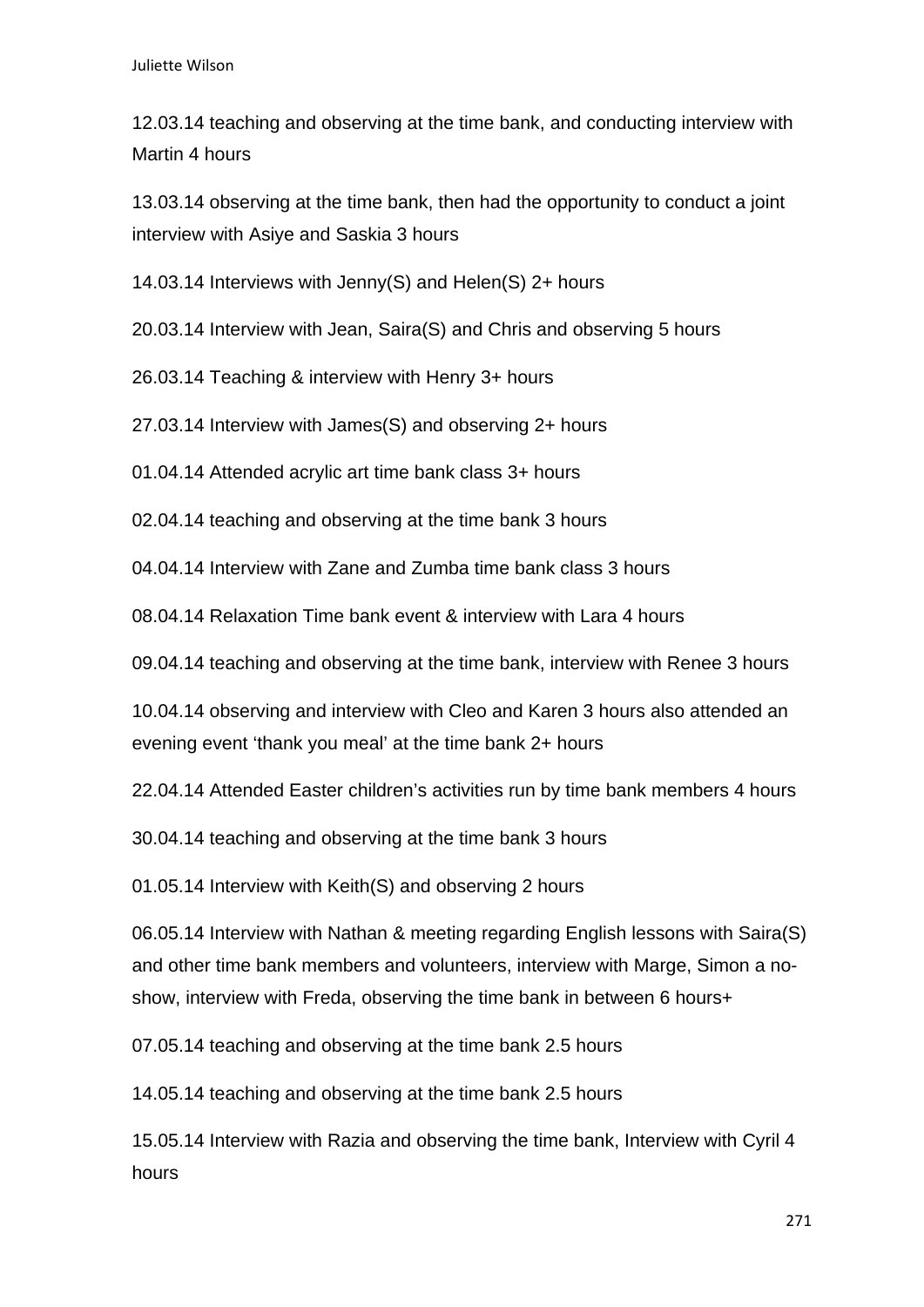20.05.14 Interview with Meena, Kyle a no –show, and observing 2 hours

03.06.14 Interview with Steven and observing 1.5 hours

05.06.14 Interview with Kyle and observing 2 hours

09.06.14 Carly interview no-show, observing, attended time bank meeting, attended time bank enterprise course 4 hours

10.06.14 observing, working on time bank project decorating homes for refused asylum seekers, Interviewing Carly 6 hours

11.06.14 teaching and observing at the time bank 2.5 hours

18.06.14 teaching and observing, interview with Nick 4 hours

23.06.14 Interview with Yvonne and observing 2 hours

25.06.14 teaching and observing at the time bank 2.5 hours

30.06.14 Interview with Adam and observing at the time bank 2 hours

01.07.14 Interview with Xia, and observing at the time bank 2 hours

02.07.14 teaching and observing at the time bank 2.5 hours

04.07.14 Time bank outing, bike riding 5 hours

07.07.14 Interview with Zak and observing at the time bank 1.5 hours

10.09.14 teaching and observing at the time bank 2.5 hours

17.09.14 teaching and observing at the time bank 2.5 hours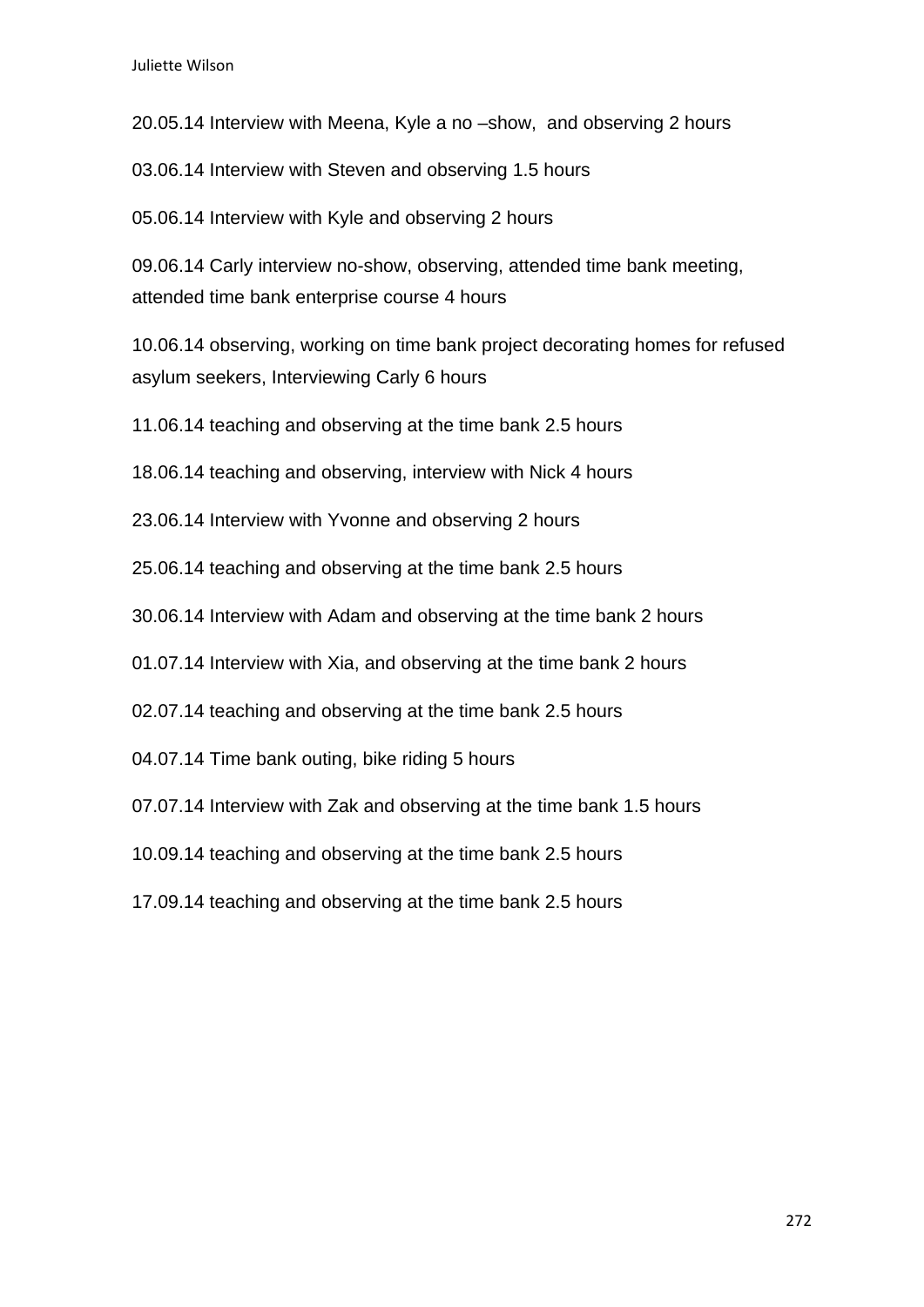# **D: Participant Name List**

- 1. Xia
- 2. Yvonne
- 3. Asiye
- 4. Carly
- 5. Razia
- 6. Renee
- 7. Saira(S)
- 8. Saskia
- 9. Cleo
- 10. Meena
- 11. Freda
- 12. Helen(S)
- 13. Jean
- 14. Jenny(S)
- 15. Karen
- 16. Lara
- 17. Marge
- 18. Martin
- 19. Nathan
- 20. Chris
- 21. Cyril
- 22. Henry non-member
- 23. James(S)
- 24. Keith(S)
- 25. Kyle
- 26. Nick
- 27. Steven
- 28. Zak
- 29. Zane
- 30. Adam